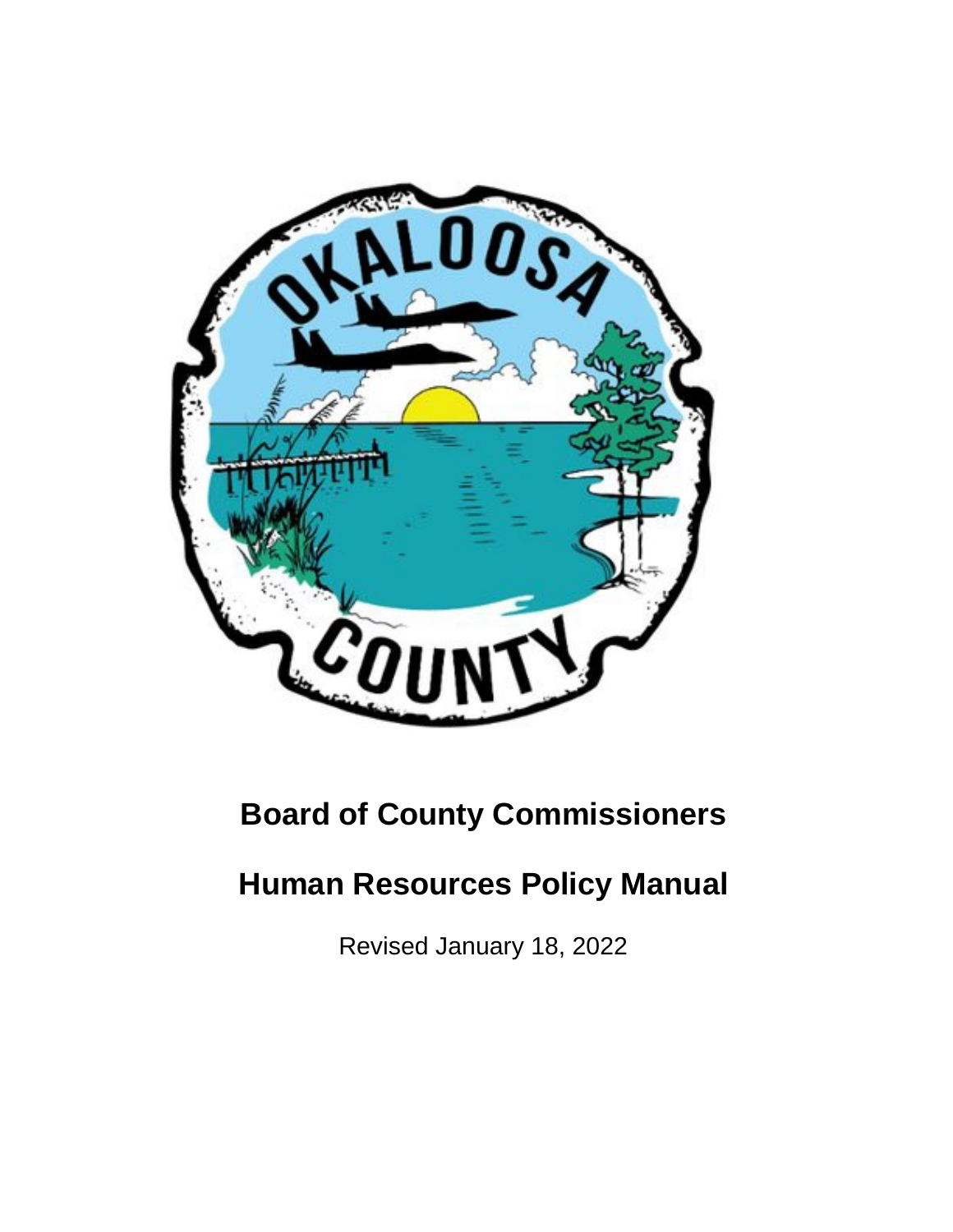| Section $A -$               |                                                                                         |  |
|-----------------------------|-----------------------------------------------------------------------------------------|--|
| Section $B -$               |                                                                                         |  |
| Section C -                 |                                                                                         |  |
| Section D-                  |                                                                                         |  |
|                             |                                                                                         |  |
|                             | CHAPTER III - AMERICANS WITH DISABILITIES ACT STATEMENT, PROHIBITED HARASSMENT          |  |
|                             | POLICY AND AFFIRMATIVE ACTION FOR EQUAL OPPORTUNITY PLAN  8                             |  |
| Section A -                 |                                                                                         |  |
| Section $B -$               |                                                                                         |  |
| Section C -                 |                                                                                         |  |
| Section D-                  | Employee Responsibilities, Complaint Rights, Complaint Resolution Policy and Resolution |  |
|                             |                                                                                         |  |
| Section $E -$               |                                                                                         |  |
|                             |                                                                                         |  |
| Section $A -$               |                                                                                         |  |
| Section B-                  |                                                                                         |  |
| Section C-                  |                                                                                         |  |
|                             |                                                                                         |  |
| Section $A -$               |                                                                                         |  |
| Section $B -$               |                                                                                         |  |
| Section $C -$               |                                                                                         |  |
| Section D-<br>Section $E -$ |                                                                                         |  |
| Section F-                  |                                                                                         |  |
| Section G -                 |                                                                                         |  |
| Section H-                  |                                                                                         |  |
|                             |                                                                                         |  |
| Section A-                  |                                                                                         |  |
| Section $B -$               |                                                                                         |  |
| Section C -                 |                                                                                         |  |
| Section D-                  |                                                                                         |  |
| Section $E -$               |                                                                                         |  |
| Section F-                  |                                                                                         |  |
| Section G -                 |                                                                                         |  |
| Section H-                  |                                                                                         |  |
| Section I-                  |                                                                                         |  |
| Section J-                  |                                                                                         |  |
| Section $K -$               |                                                                                         |  |
| Section $L -$               |                                                                                         |  |
| Section M-                  |                                                                                         |  |
| Section N-                  |                                                                                         |  |
| Section O-                  |                                                                                         |  |
| Section P-                  |                                                                                         |  |
| Section Q-                  |                                                                                         |  |
| Section R-                  |                                                                                         |  |
| Section S-                  |                                                                                         |  |
| Section T-                  |                                                                                         |  |
| Section $U -$               |                                                                                         |  |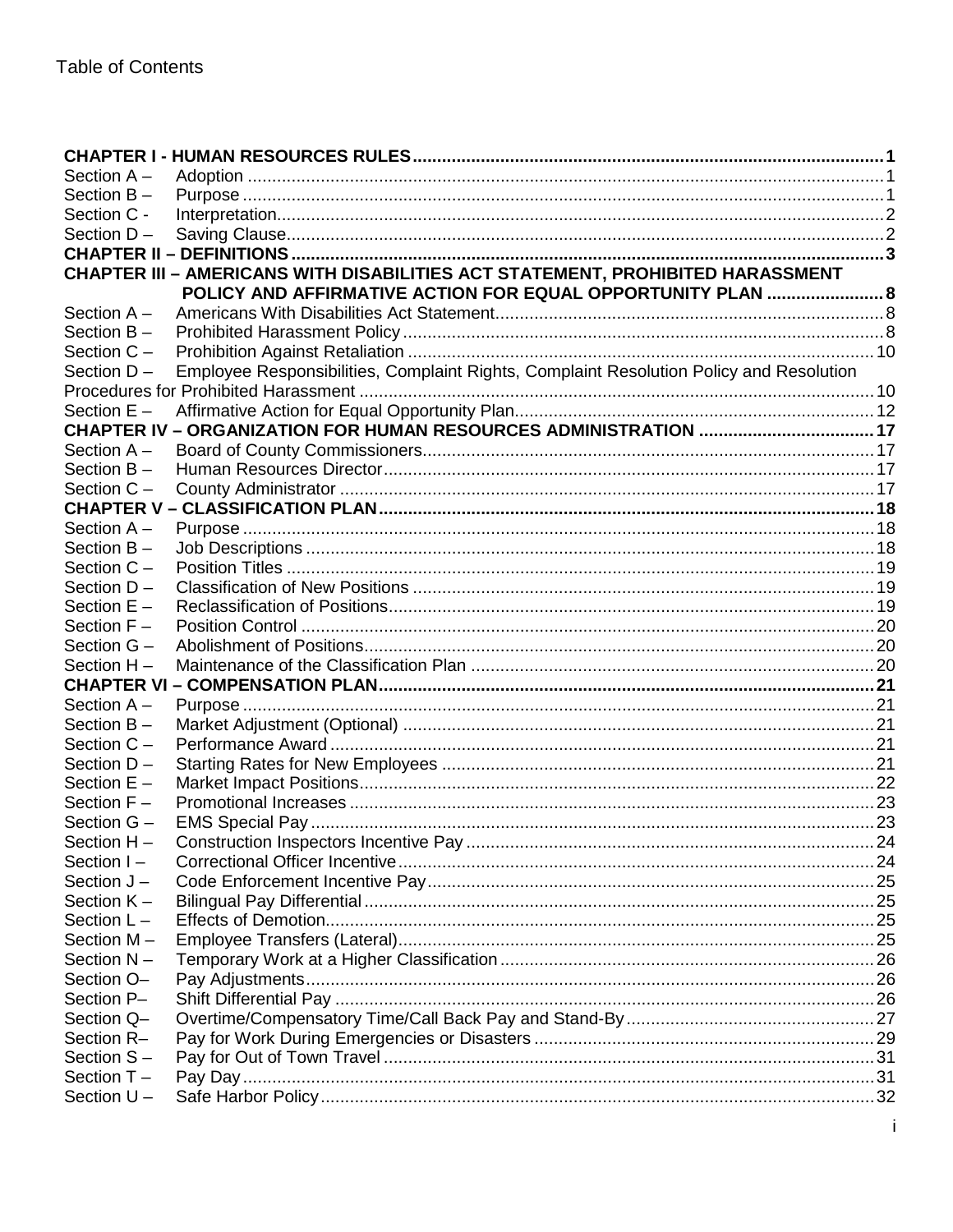|               | CHAPTER VII - EMPLOYMENT, VACANCIES AND PROMOTIONS/TRANSFERS  35                 |     |
|---------------|----------------------------------------------------------------------------------|-----|
| Section $A -$ |                                                                                  |     |
| Section $B -$ |                                                                                  |     |
| Section C -   |                                                                                  |     |
| Section D-    |                                                                                  |     |
| Section E -   |                                                                                  |     |
| Section F-    |                                                                                  |     |
| Section G -   |                                                                                  |     |
| Section H-    |                                                                                  |     |
| Section I-    | Uniformed Services Employment and Reemployment Rights Act (USERRA) and Veteran's |     |
|               |                                                                                  |     |
| Section J-    |                                                                                  |     |
| Section $K -$ |                                                                                  |     |
| Section $L -$ |                                                                                  |     |
| Section M-    |                                                                                  |     |
| Section N-    |                                                                                  |     |
|               |                                                                                  |     |
| Section $A -$ |                                                                                  |     |
| Section $B -$ |                                                                                  |     |
| Section $C -$ |                                                                                  |     |
| Section $D -$ |                                                                                  |     |
| Section $E -$ |                                                                                  |     |
| Section $F -$ |                                                                                  |     |
|               |                                                                                  |     |
| Section A-    |                                                                                  |     |
| Section B-    |                                                                                  |     |
| Section C -   |                                                                                  |     |
| Section D-    |                                                                                  |     |
| Section $E -$ |                                                                                  |     |
| Section $F -$ |                                                                                  |     |
| Section $G -$ |                                                                                  |     |
| Section H-    |                                                                                  |     |
| Section $I -$ |                                                                                  |     |
| Section $J -$ |                                                                                  |     |
| Section K-    |                                                                                  |     |
| Section $L -$ |                                                                                  |     |
| Section M-    |                                                                                  |     |
| Section N-    |                                                                                  |     |
| Section O-    |                                                                                  |     |
| Section P-    |                                                                                  |     |
| Section $Q -$ |                                                                                  |     |
| Section $R -$ |                                                                                  |     |
|               |                                                                                  |     |
| Section A-    |                                                                                  |     |
| Section B-    |                                                                                  |     |
| Section C -   |                                                                                  |     |
| Section D-    |                                                                                  |     |
| Section $E -$ |                                                                                  |     |
| Section $F -$ |                                                                                  |     |
| Section G -   |                                                                                  |     |
|               |                                                                                  |     |
| Section A-    |                                                                                  |     |
| Section $B -$ |                                                                                  |     |
| Section C -   |                                                                                  | ii. |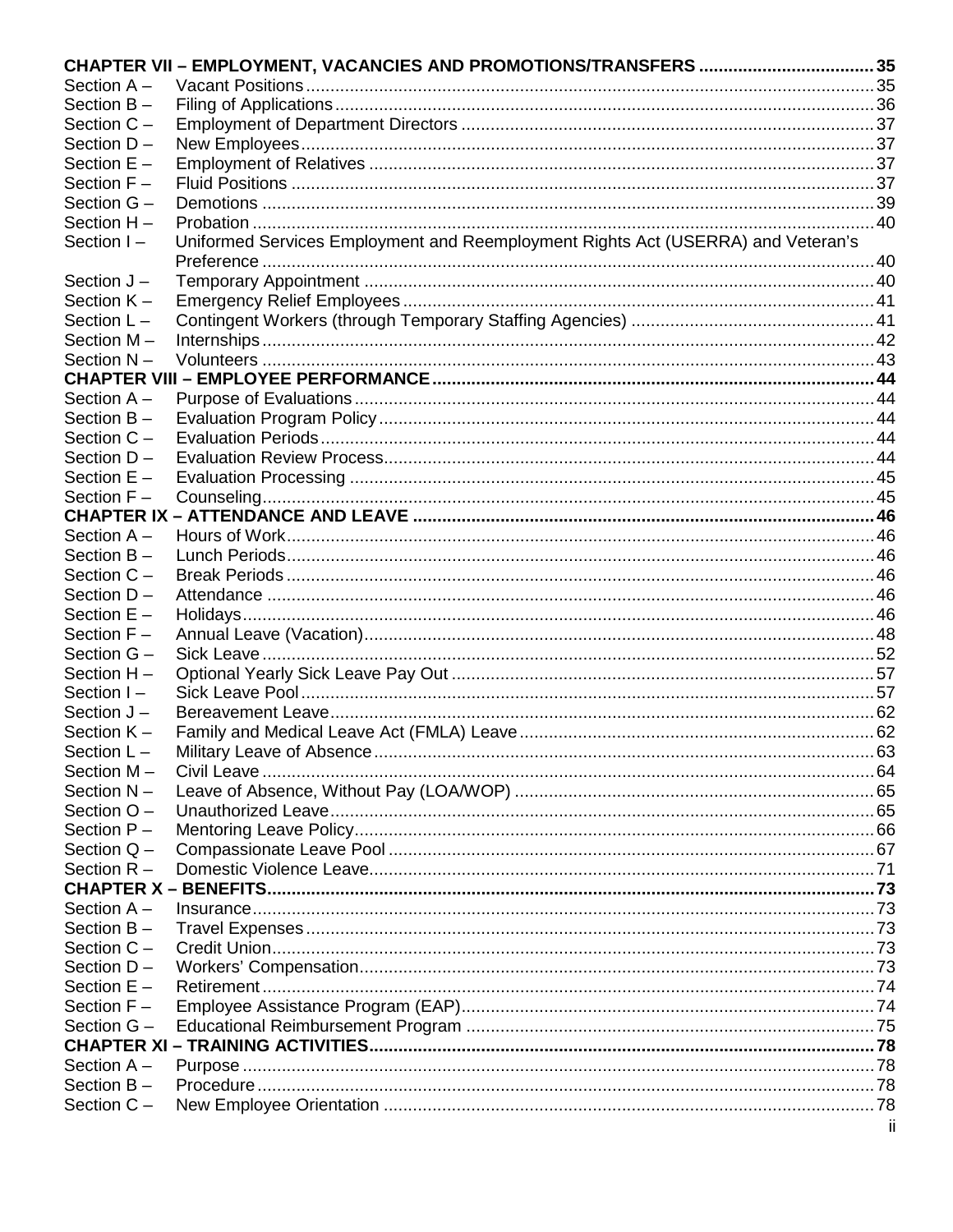| Section A-    |                                                                                     |     |
|---------------|-------------------------------------------------------------------------------------|-----|
| Section $B -$ |                                                                                     |     |
|               |                                                                                     |     |
|               |                                                                                     |     |
|               |                                                                                     |     |
| Section $A -$ |                                                                                     |     |
| Section $B -$ |                                                                                     |     |
|               |                                                                                     |     |
| Section $A -$ |                                                                                     |     |
| Section B-    |                                                                                     |     |
| Section C -   |                                                                                     |     |
|               |                                                                                     |     |
|               |                                                                                     |     |
| Section A-    |                                                                                     |     |
| Section B-    |                                                                                     |     |
| Section C -   |                                                                                     |     |
|               |                                                                                     |     |
| Section A-    |                                                                                     |     |
| Section B-    |                                                                                     |     |
| Section C -   |                                                                                     |     |
| Section D-    |                                                                                     |     |
| Section $E -$ |                                                                                     |     |
|               |                                                                                     |     |
| Section A -   |                                                                                     |     |
| Section B-    |                                                                                     |     |
| Section C -   |                                                                                     |     |
| Section D-    |                                                                                     |     |
| Section $E -$ |                                                                                     |     |
| Section $F -$ |                                                                                     |     |
| Section G-    |                                                                                     |     |
|               |                                                                                     |     |
| Section $A -$ |                                                                                     |     |
| Section B-    |                                                                                     |     |
| Section $C -$ |                                                                                     |     |
| Section D-    |                                                                                     |     |
| Section E -   |                                                                                     |     |
| Section F-    |                                                                                     |     |
| Section G -   |                                                                                     |     |
| Section H-    |                                                                                     |     |
|               |                                                                                     |     |
| Section A-    |                                                                                     |     |
| Section $B -$ | Substance and Alcohol Misuse Policy DOT FMCSA for CDL Holders (Effective: March 14, |     |
| Section C-    | Substance and Alcohol Misuse Policy DOT FTA - For Employees Performing              |     |
|               |                                                                                     |     |
|               |                                                                                     |     |
| Section A -   |                                                                                     |     |
|               |                                                                                     |     |
| Section A-    |                                                                                     |     |
| Section B-    |                                                                                     |     |
| Section C -   |                                                                                     |     |
| Section D-    |                                                                                     | iii |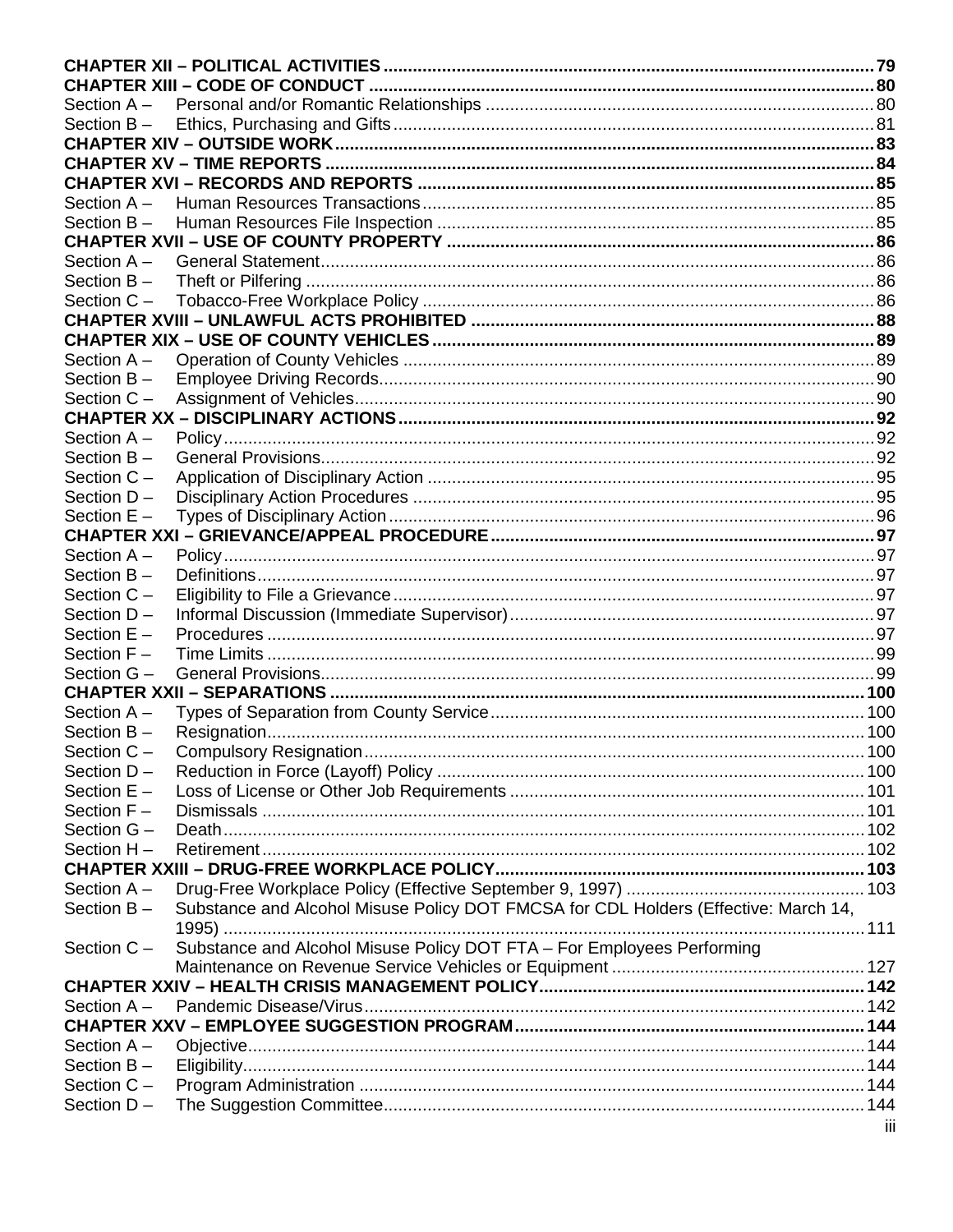| Section $E -$ |                                                                       |  |
|---------------|-----------------------------------------------------------------------|--|
| Section F-    |                                                                       |  |
| Section G -   |                                                                       |  |
| Section $H -$ |                                                                       |  |
|               |                                                                       |  |
| Section $A -$ |                                                                       |  |
| Section B-    |                                                                       |  |
| Section C-    |                                                                       |  |
|               |                                                                       |  |
| Section $A -$ |                                                                       |  |
| Section $B -$ |                                                                       |  |
| Section C -   |                                                                       |  |
|               | CHAPTER XXVIII - LOST OR DAMAGED PROPERTY, EQUIPMENT OR VEHICLES  151 |  |
| Section $A -$ |                                                                       |  |
| Section B-    |                                                                       |  |
| Section C-    |                                                                       |  |
| Section D-    |                                                                       |  |
|               |                                                                       |  |
| Section A-    |                                                                       |  |
| Section $B -$ |                                                                       |  |
| Section C -   |                                                                       |  |
| Section D -   |                                                                       |  |
| Section $E -$ |                                                                       |  |
| Section $F -$ |                                                                       |  |
| Section G -   |                                                                       |  |
| Section H-    |                                                                       |  |
| Section $I -$ |                                                                       |  |
| Section J-    |                                                                       |  |
| Section K-    |                                                                       |  |
| Section $L -$ |                                                                       |  |
| Section M-    |                                                                       |  |
| Section N-    |                                                                       |  |
|               |                                                                       |  |
| Section $A -$ |                                                                       |  |
| Section B-    |                                                                       |  |
| Section C     |                                                                       |  |
| Section D-    |                                                                       |  |
| Section $E -$ |                                                                       |  |
| Section F-    |                                                                       |  |
|               |                                                                       |  |
|               | CHAPTER XXXII - BOARD OF COUNTY COMMISSIONERS ANTI-FRAUD POLICY 167   |  |
| Section $A -$ |                                                                       |  |
| Section $B -$ |                                                                       |  |
| Section C -   |                                                                       |  |
| Section D-    |                                                                       |  |
| Section $E -$ |                                                                       |  |
| Section $F -$ |                                                                       |  |
| Section G -   |                                                                       |  |
| Section H-    |                                                                       |  |
| Section I-    |                                                                       |  |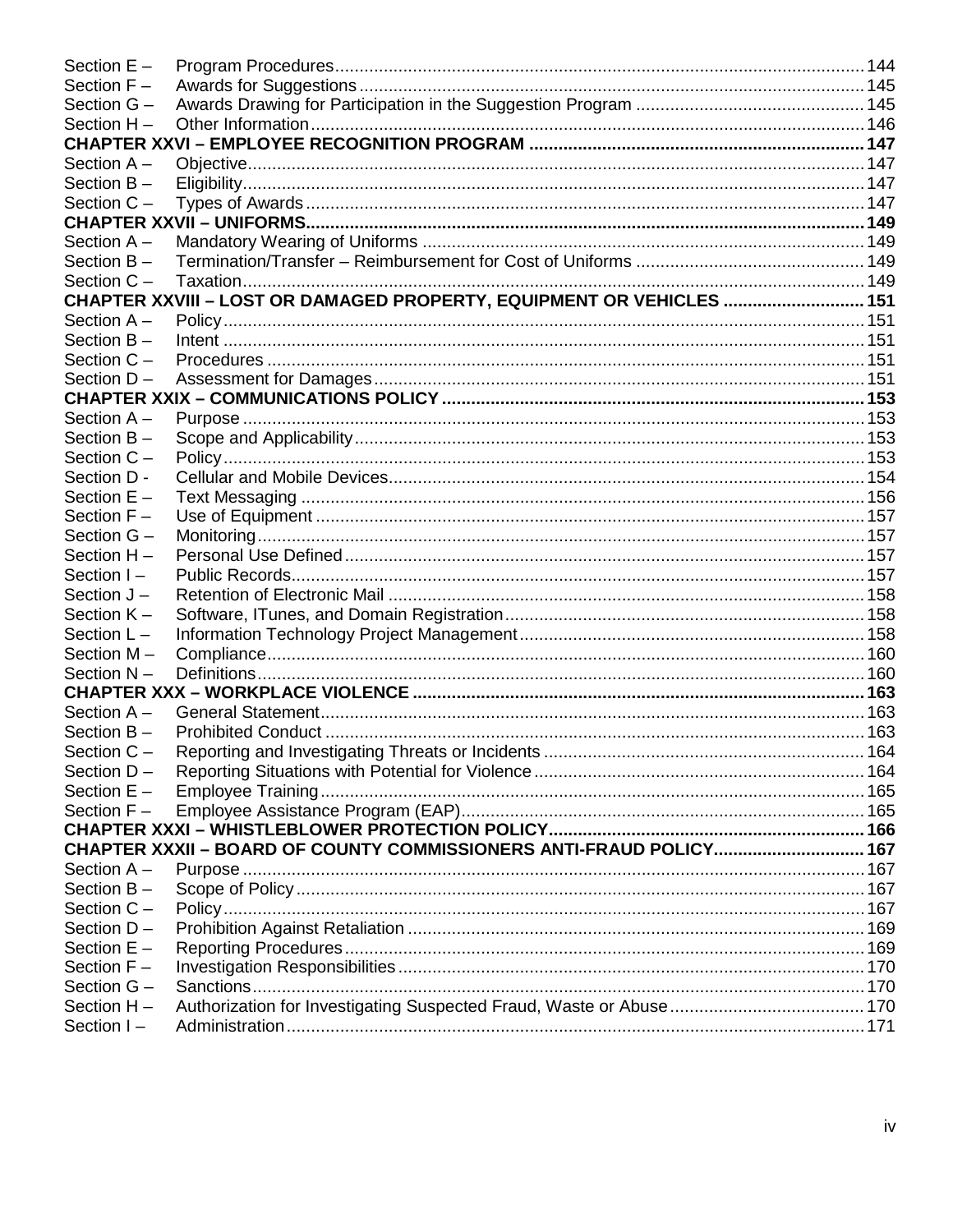# <span id="page-5-0"></span>**CHAPTER I - HUMAN RESOURCES RULES**

## <span id="page-5-1"></span>Section A – Adoption

By action of the Board, the Human Resources Policy Manual was adopted and became effective October 1, 1975.

## <span id="page-5-2"></span>Section B – Purpose

1) The purpose of this manual is to set forth policies and guidelines relative to employee benefits and procedures under the Board. It provides employees with sufficient understanding of their privileges and benefits as well as their duties and responsibilities.

This policy manual has been created and adopted by the Board of County Commissioners in an effort to provide managers, supervisors and employees with a clear understanding of the human resources policies and procedures of the County. This policy manual is not intended to create any type of contract between the employee and the County, nor is it intended to endow any employee with a property interest in his/her employment or any aspect thereof.

- 2) Unless stated otherwise, benefit provisions contained herein do not apply to parttime, temporary, probationary or emergency relief employees.
- 3) Rules and individual department policies not in conflict with this manual are not affected and are valid.
- 4) In order to modify any portion of this Human Resources Policy Manual, the Board must approve the revision.
- 5) These policies are adopted to provide for the recruitment and development of the best available employee for each position in Okaloosa County. They provide for establishing orderly procedures for administering the human resources system in such a way as to be consistent with the following merit principles:
	- a) Recruiting, selecting and advancing employees on the basis of their relative ability, knowledge and skills including open competition of qualified applicants for initial appointments;
	- b) Establishing pay rates consistent with the principles of equal pay for equal work;
	- c) Training employees, as needed, to assure high quality performance;
	- d) Retaining employees on the basis of the adequacy of their performance, correcting inadequate performance and separating employees whose inadequate performance cannot be corrected;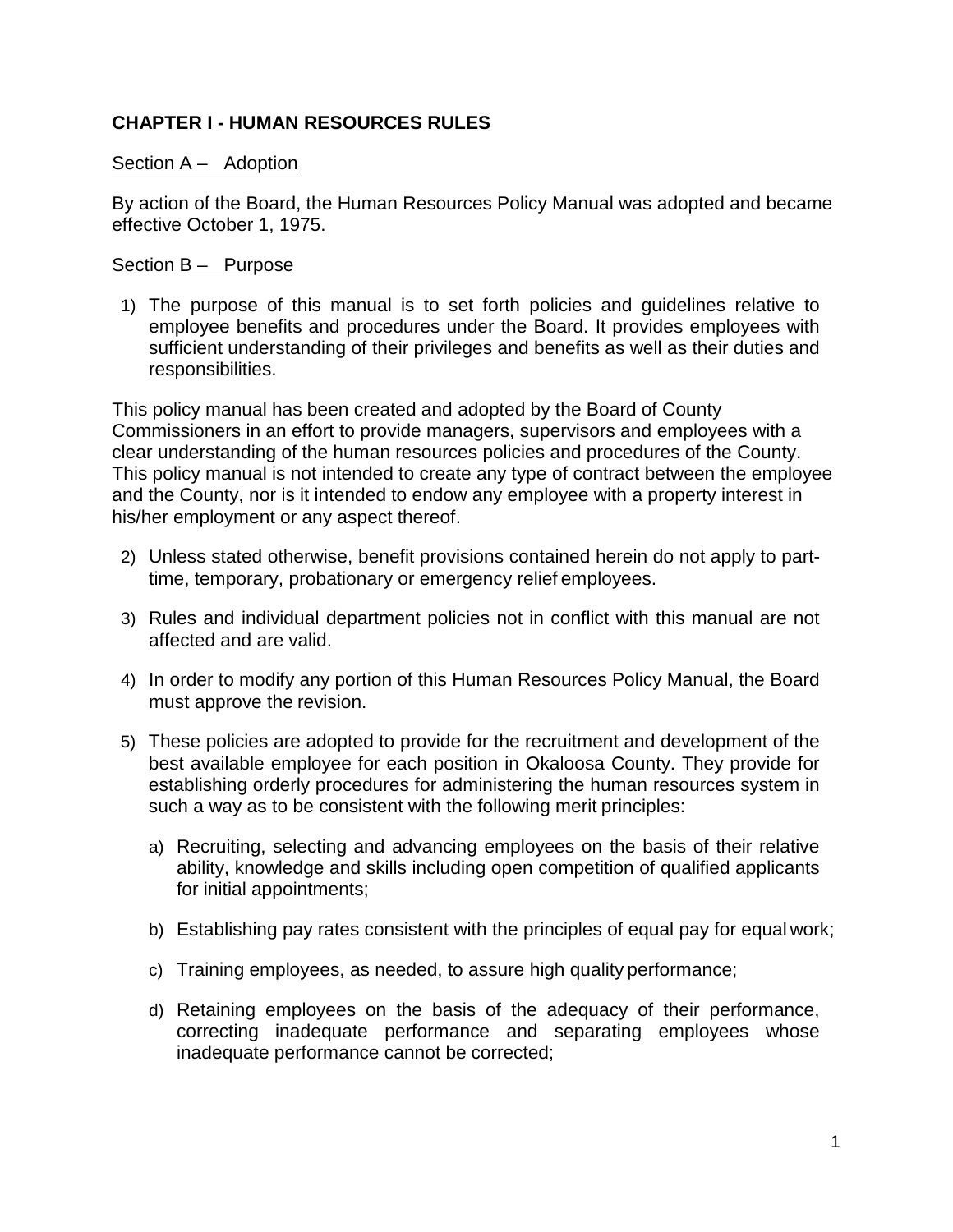- e) Assuring fair treatment of applicants and employees in all aspects of human resources administration without regard to actual or perceived race, color, national origin or ancestry, religion, sex, disability, sexual orientation, gender identity, political affiliation, marital status, age or genetic information and with proper regard for their privacy and constitutional rights;
- f) Establishing procedures for the presentation and adjustment of employee grievances;
- g) Okaloosa County has traditionally operated without a union and has done so with pride. We feel the working environment at Okaloosa County is good. County philosophy includes goals of maintaining a climate of excellent employee relations showing respect for the rights and dignity of employees, as well as striving for employee satisfaction through fair compensation, comprehensive benefits and job security. We try to treat all employees fairly and as individuals. From time to time there have been, and perhaps will be again some problems, but we have always been able to solve them, without the intervention of an "outside union."

Today's society places enough pressures and burdens on employees and employers alike without the possible complication that history shows sometimes comes when outsiders enter the relationship between a county and its employees. You as an individual are important to Okaloosa County. We believe a union cannot solve any problems that you and the County working together cannot solve ourselves. We urge you to speak for yourself directly to us. You do not have to pay union dues to have our attention.

In our opinion, unionization often brings about the loss of many employee rights and is a stumbling block to those employees who show initiative and want to get ahead. Further, we believe unionization often hinders operational flexibility so important and necessary to a healthy and amicable working environment. We hope that you share our view and that you will work with us in the achievement of our goal for you and the people of Okaloosa County.

## <span id="page-6-0"></span>Section C - Interpretation

These policies are intended to cover most human resources problems and actions that will arise. Those not specifically covered shall be interpreted by the Human Resources Director with the advice of the County Administrator. Such interpretations shall be in keeping with the intent of these policies.

## <span id="page-6-1"></span>Section D – Saving Clause

If any chapter, section or other portion of these regulations is found to be invalid by a duly constituted authority, it shall not affect the validity of the balance of these regulations.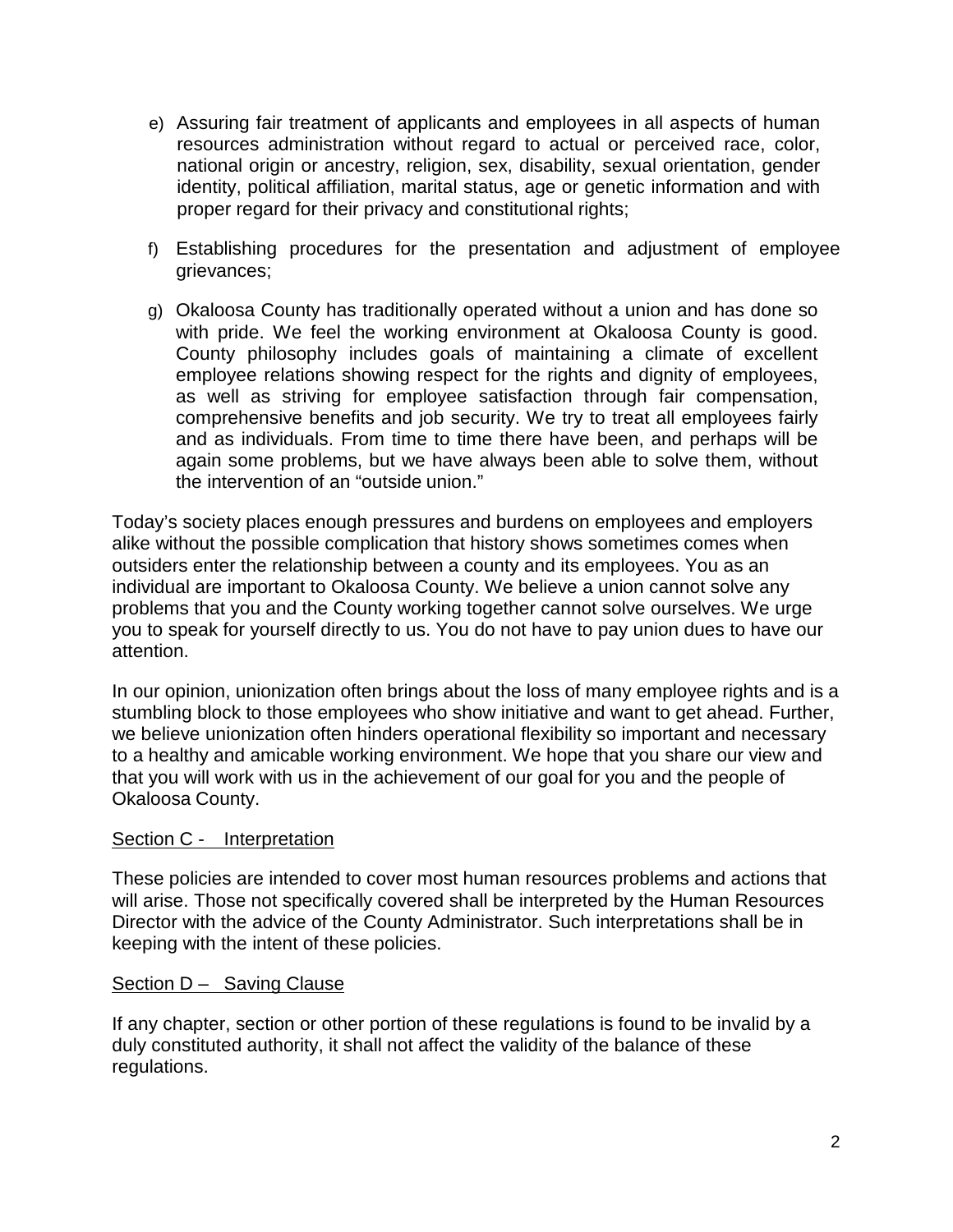## <span id="page-7-0"></span>**CHAPTER II – DEFINITIONS**

The following words and phrases apply throughout this Human Resources Policy Manual unless otherwise clearly indicated in the context:

- 1) Allocate Assigning the position to an appropriate class on the basis of the similarity of work and level of responsibility performed in the position.
- 2) Anniversary Date The date one year from the full-time or the part-time regular employment date. For salary increases, the anniversary date shall be that date each year on the date (month, day) of employment unless the anniversary date has been adjusted due to a leave of absence or suspension, or period of emergency relief employment, then the new adjusted date of employment would be used.
- 3) Appeal The right to exercise the grievance procedure.
- 4) Appointing Authority A department director, or other official employee authorized to make appointments for the County.
- 5) Board The Okaloosa County Board of County Commissioners.
- 6) Class A group of positions sufficiently similar as to duties performed, level of responsibility, minimum requirements or training, experience, or skill, and such other characteristics that the same title, the same examination for selection, and the same rate of compensation may be applied to each position in the group.
- 7) Classification and Pay Plan The system of assigning jobs to classes and to an appropriate pay grade on the similarities of positions.
- 8) Compensatory Time Time off with pay granted in lieu of cash overtime payments.
- 9) Continuous Service Employment that is uninterrupted except for an authorized leave of absence, suspension, or a separation due to a reduction in work force of six (6) months or less.
- 10) Demotion A change of an employee from a position in one class to a position in another class having a lower minimum starting salary and with less discretion and/or responsibility.
- 11) Department A unit of county government with specific duties.
- 12) Dismissal The involuntary termination of an employee.
- 13) Eligible An applicant who has completed the necessary application process required under these rules and who has qualified to be placed on a list of qualified applicants.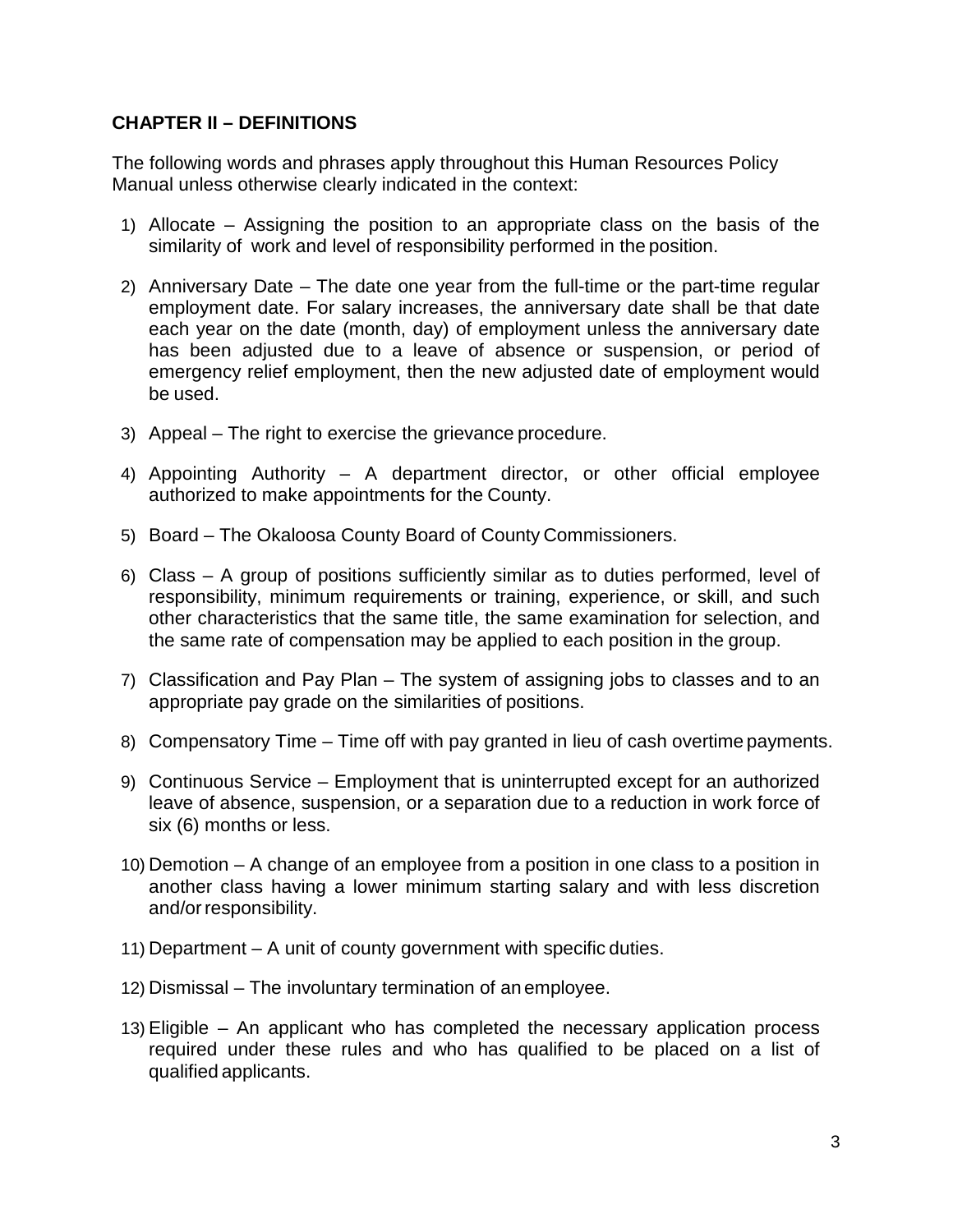- 14) Emergency Relief Employee An employee who is called into work intermittently, does not work on a scheduled basis, and is exempt from any benefit provisions. Periods of emergency relief employment are excluded from continuous service with the County.
- 15) Employee A person appointed to a position in the county government for which they are compensated on a full-time or part-time basis. Examinations – Methods sometimes used to determine eligibility of applicants for employment. Examinations may be assembled (written) or unassembled, and may include but shall not be limited to written, oral, physical or performance tests, training and experience evaluation, or any combinations of these.
- 16) Executive Pay Band A pay grade on the salary schedule created October 1, 2012 that combined grades 83 and 84 into one pay grade (executive pay band).
- 17) Exempt Employees Executive, Professional, Administrative and Computer employees, as defined in the Fair Labor Standards Act, who are exempt from overtime.
- 18) Full-Time Employee An employee who works on a continuing basis 30 hours or more per week.
- 19) Grievance A dispute alleging a violation of a policy, rule or procedure contained in the Human Resources Policy Manual.
- 20) Human Resources Director The official designated to administer the human resources system for the County.
- 21) Intern A college referred, degree-seeking student, desiring a temporary, paid or unpaid, work assignment within Okaloosa County government in order to gain practical experience within a particular field of study.
- 22) Lay-Off (Reduction in Force) An appointing authority may separate an employee due to, but not limited to, lack of work, lack of funds or abolishment of the position.
- 23) Liaison Commissioner Board of County Commissioners member appointed by the Board to facilitate mutual understanding between the Board and the Liaison Commissioner's designated County department(s) by: 1) maintaining and communicating knowledge of department's overall mission and 2) supporting department's attainment of goals and mission through an awareness of budget, operations, and special projects. The Liaison Commissioner is not authorized to act on behalf of the Board of County Commissioners and does not act in a decision making or direction capacity unless at a duly advertised public meeting of the Board of County Commissioners.
- 24) Merit Increase An increase in pay, in the pay range or grade, based on an employee's job performance.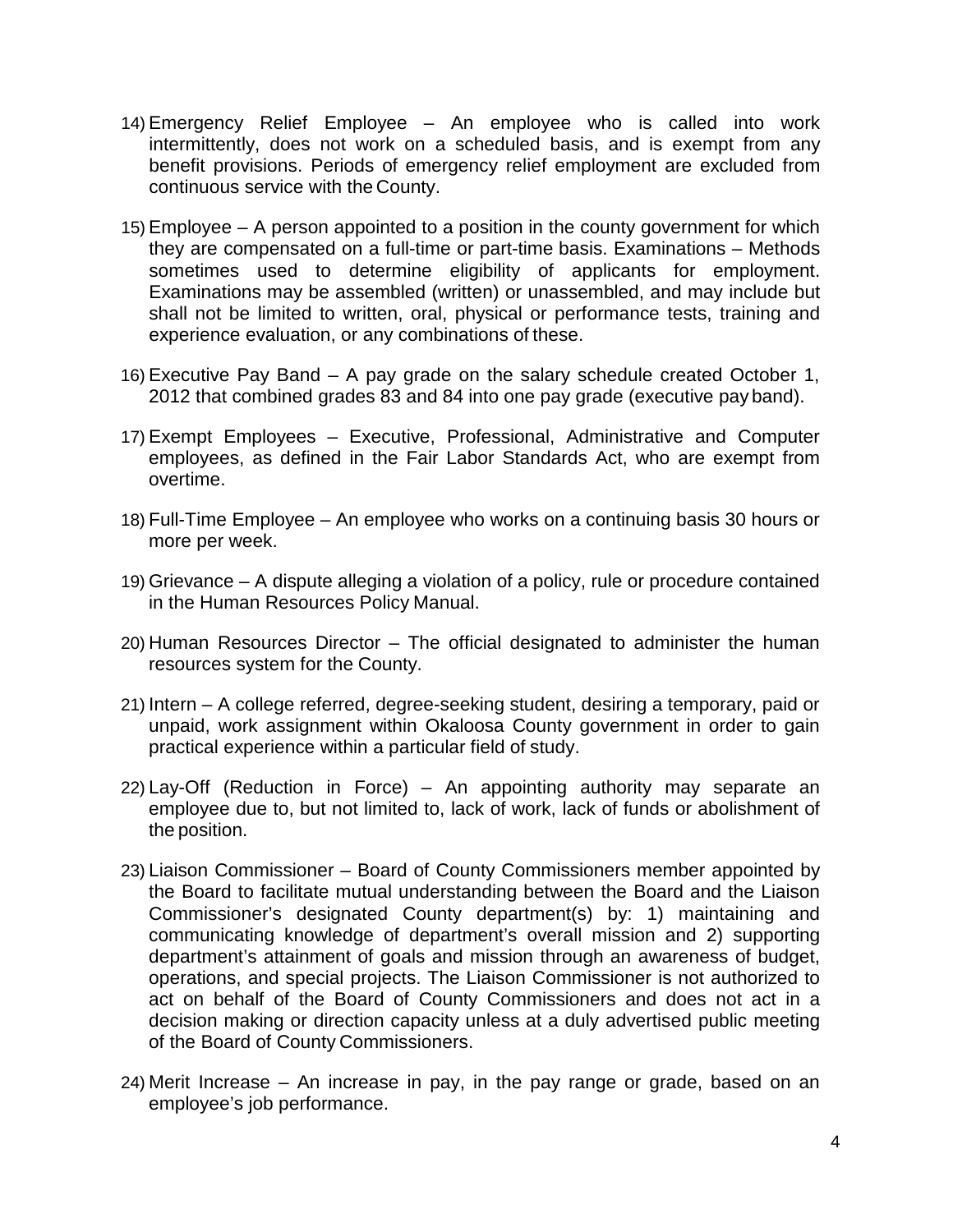- 25) Minimum Qualification Those minimum requirements as to education and experience that qualify an applicant to be considered for appointment. Additional requirements may also be indicated when necessary, such as licenses, certificates and others.
- 26) Non-Exempt Employees Employees covered by the provisions of the Fair Labor Standards Act who are eligible for overtime.
- 27) On-Call Employees Individuals who are hired for an indefinite period to meet staffing needs, but who normally work less than a 40 hour workweek. On-call employees are exempt from any benefit provisions except those prescribed by federal or state law, and their service is excluded from continuous service with the County. On-call employees are not eligible to apply for internal vacancies.
- 28) Overtime Time in excess of 40 hours in a workweek except for certain correctional employees.
- 29) Part-Time Employee An employee who works on a continuing basis, but less than 30 hours per week.
- 30) Performance Evaluation A method of evaluating each employee on a periodic basis as to his/her performance on the job.
- 31) Position An office or post in a department of the County involving duties requiring the services of one (1) person. It can be part-time, full-time, temporary or regular, occupied or vacant.
- 32) Probationary Employee (Initial) An employee serving the first six (6) months of their appointment. They must pass this period of observation and evaluation successfully. The initial probationary period will be a six (6) month period based on any continuous employment, whether it is full-time or part-time.
- 33) Probationary Employee (Extended) An employee placed in an extended probationary period due to a disciplinary action, or documented work performance deficiencies. This period may not exceed 90 days past the initial six (6) month probationary period. Any employee placed on an extended probationary period will not be eligible to use annual leave and will not be eligible to be paid any annual leave if termination occurs prior to the end of the extended probationary period.
- 34) Probationary Employee (Promoted, Demoted or Reclassified) An employee placed in a probationary status, at the discretion of the department director, due to a change in their job title or classification and shall be entitled to use any benefits to which they were entitled prior to the change.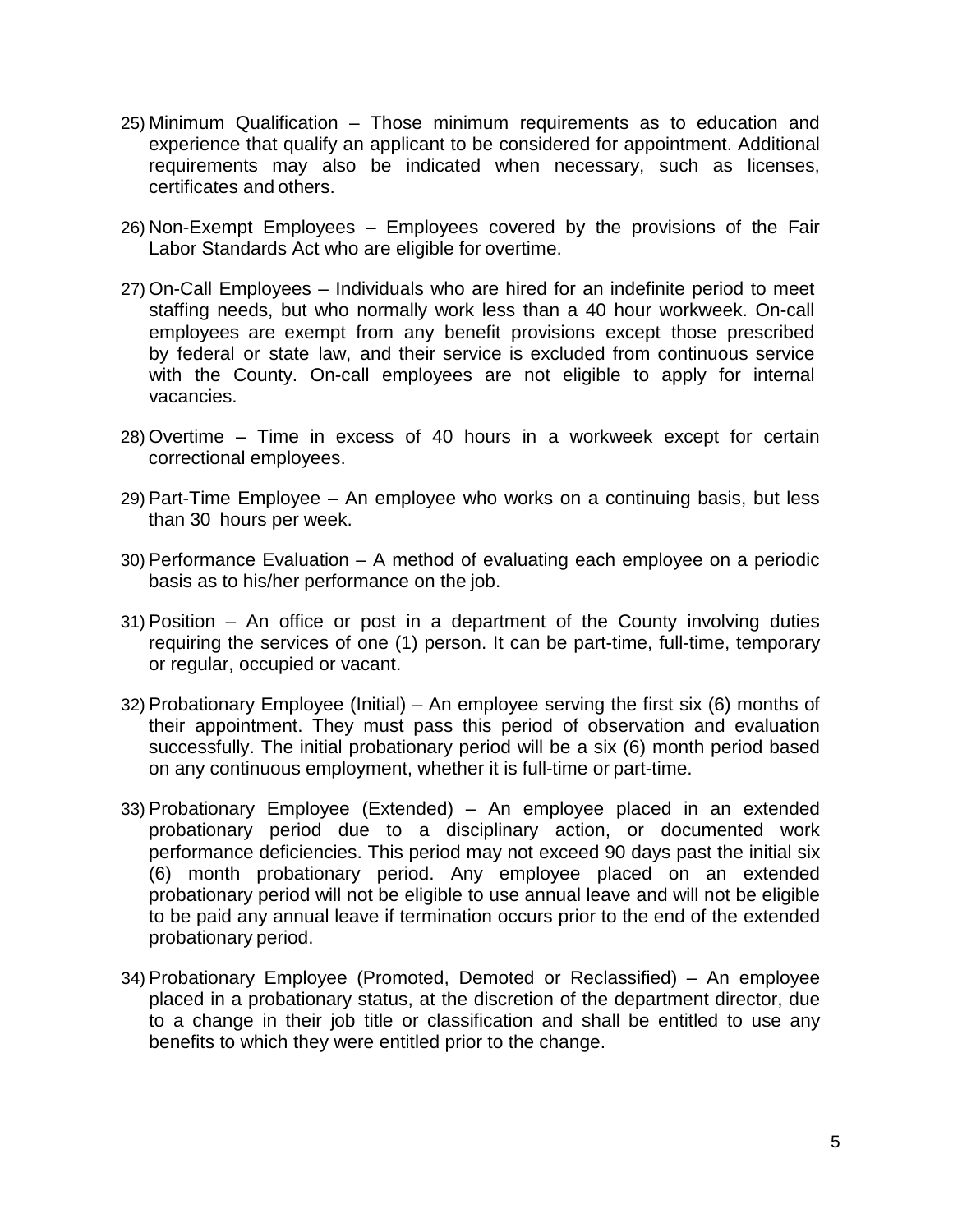- 35) Promotion A change of an employee from a position in one class to a position of another class, having a higher minimum salary and carrying a greater scope of discretion and responsibility.
- 36) Reclassification The assignment of an existing position from one class to a different class due to a significant change in their duties or responsibilities.
- 37) Red-Circle Rate Concept The concept used that allows an employee to retain their present salary, which is above the maximum pay range for the position, as revised October 1990.
- 38) Regular Employee Satisfactory completion of the probationary period by an employee results in that employee achieving regular status.
- 39) Resignation The termination of an employee at his/her request.
- 40) Series A number of classes related to each other in terms of work within the same occupational field, e.g., Clerk I, Clerk II, and Clerk III would constitute a clerical series.
- 41) Sexual Harassment Unwelcome sexual advances, request for sexual favors, and other verbal or physical conduct of a sexual nature constitute sexual harassment when:
	- a) Submission to such conduct is made either explicitly or implicitly a term or condition of an individual's employment; or
	- b) Submission to or rejection of such conduct by an individual is used as the basis for employment decisions affecting the individual; or
	- c) Such conduct has the purpose of unreasonably interfering with an individual's work performance or creating an intimidating, hostile or offensive working environment.
- 42) Suspension An enforced leave of absence for either disciplinary purposes or pending investigation or charges against an employee.
- 43) Temporary Employee An employee filling a temporary position for a special project or other work of a temporary nature that will not exist beyond six (6) consecutive calendar months and is not renewable. Upon approval of the County Administrator, temporary appointments may exceed six (6) months when needed to replace or supplement employees incapacitated by workers' compensation injuries or fill lifeguard positions, on a seasonal basis.
- 44) Transfer (Lateral) The movement of any one (1) employee from one (1) position to another having the same salary range and the same level of responsibility.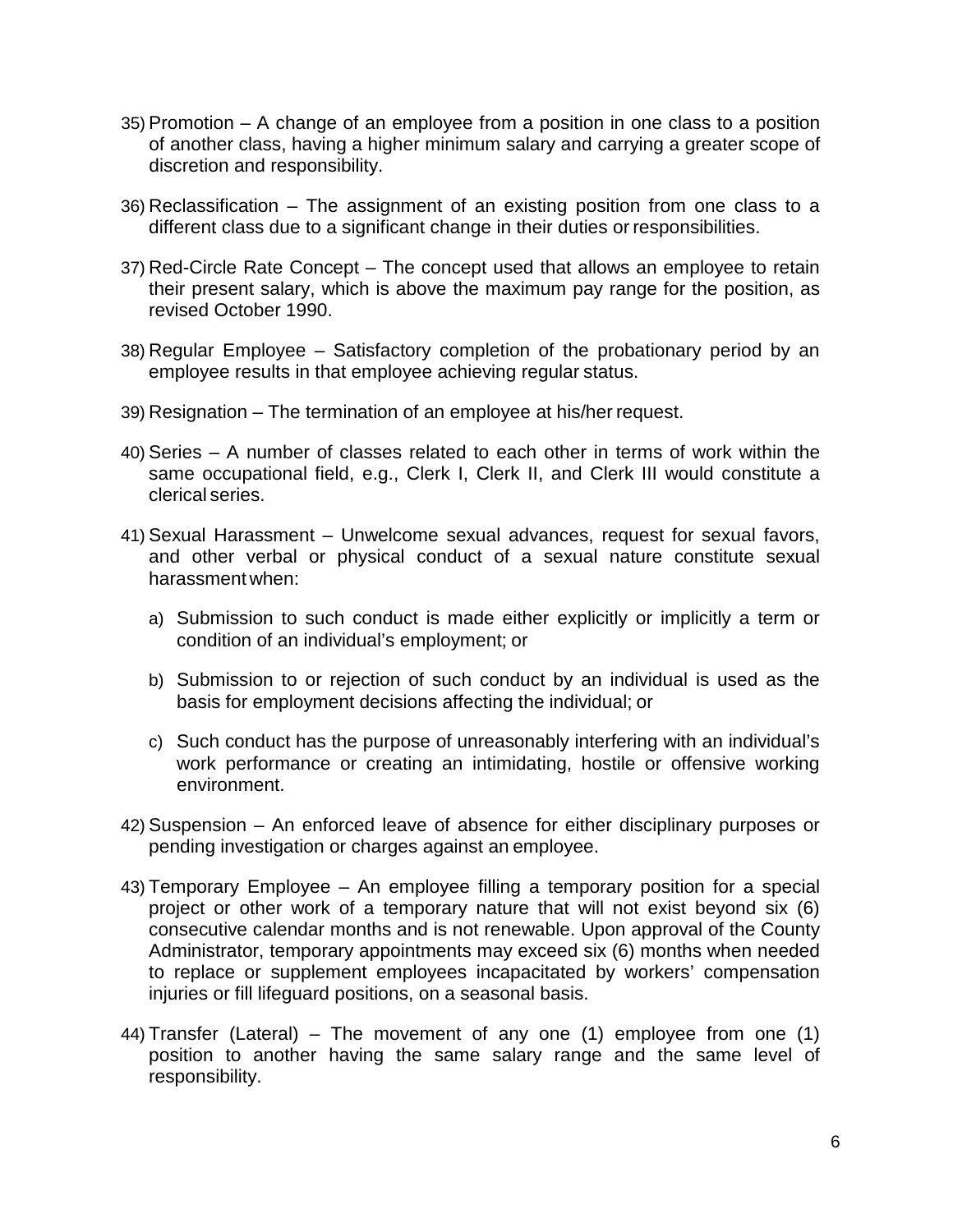45) Vacancy – A position duly created and still existent but not occupied by an employee.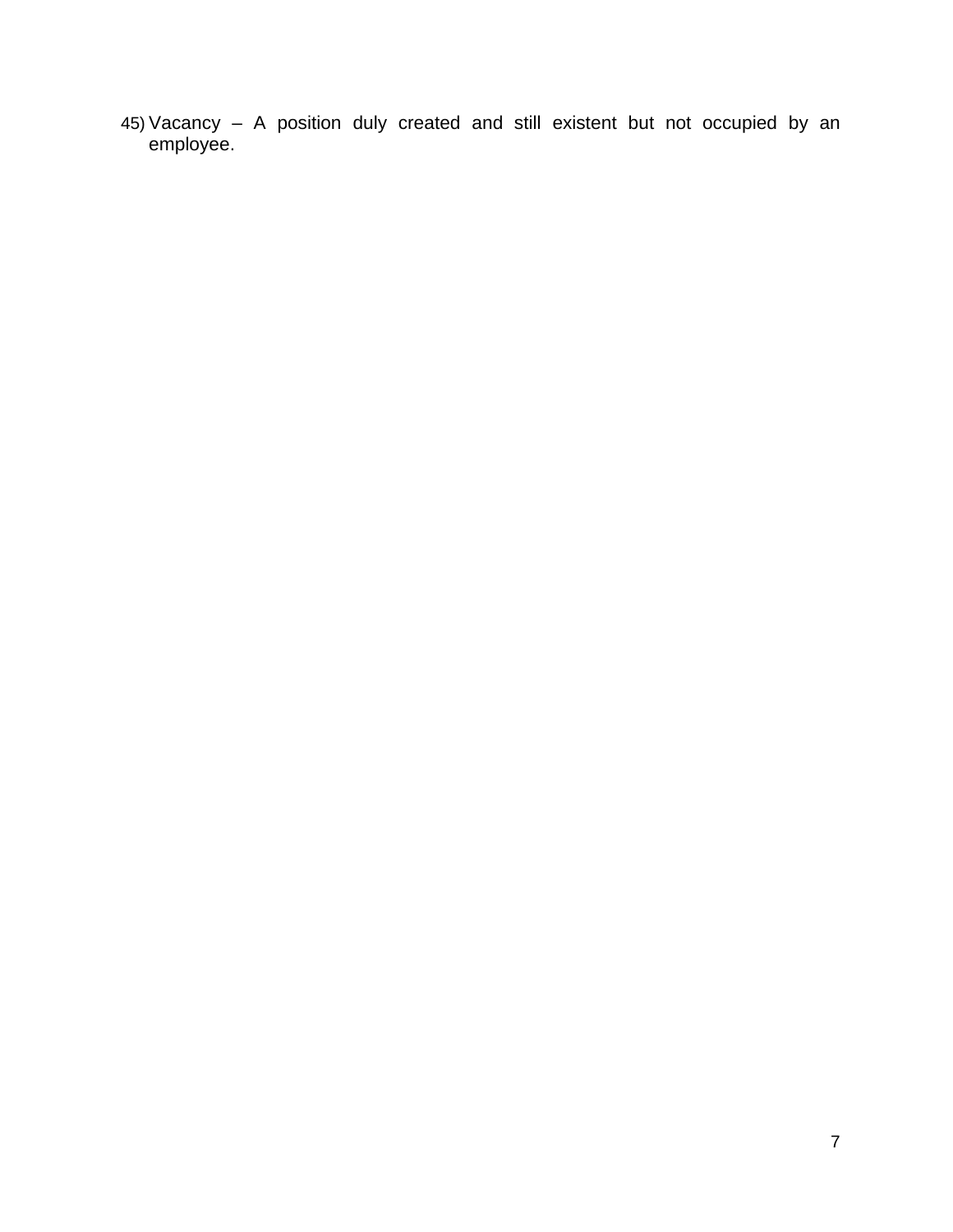#### <span id="page-12-0"></span>**CHAPTER III – AMERICANS WITH DISABILITIES ACT STATEMENT, PROHIBITED HARASSMENT POLICY AND AFFIRMATIVE ACTION FOR EQUAL OPPORTUNITY PLAN**

Revised and effective 05-18-2021

#### <span id="page-12-1"></span>Section A – Americans With Disabilities Act Statement

It is the intent of Okaloosa County to comply with the mandates of the Americans with Disabilities Act as amended in 2008. In that regard, qualified individuals with disabilities are encouraged to apply for positions and the County will reasonably accommodate such individuals. In circumstances where a disabled individual is the most qualified for a position, with or without a reasonable accommodation, that individual will be selected. It is primarily the responsibility of the disabled applicants and employees to call to the County's attention any need for a reasonable accommodation in testing or with respect to the position the individual seeks or holds.

Employees who believe they have not been afforded their rights under the Americans with Disabilities Act as amended in 2008 may file a complaint by contacting the EEO Officer or Human Resources Director, by following the procedure outlined in the Complaint Resolution Procedure chapter below.

#### <span id="page-12-2"></span>Section B – Prohibited Harassment Policy

1) Overall Statement

Okaloosa County is committed to providing its employees with a workplace free of unlawful harassment. The County maintains a strict policy prohibiting discrimination or harassment on the basis of actual or perceived race, national origin, color, religion, sex, physical or mental disability, sexual orientation, gender identity, genetic information, age, marital status, political affiliation, or protected activity.

This prohibition applies to all employees, vendors, and customers of the County. No county employee is expected to tolerate any conduct prohibited by this policy from anyone while at work or engaged in County business. The County does not consider conduct in violation of this policy to be within the course and scope of employment and does not sanction such conduct on the part of any employee, including supervisory and management employees.

2) Prohibition Against Harassment

As mentioned in the overall statement above, the County prohibits discrimination or harassment on the basis of actual or perceived race, national origin, color, religion, sex, physical or mental disability, sexual orientation, gender identity, genetic information, age, marital status, political affiliation, or protected activity. Such prohibited harassment includes, but is not limited to, the following examples of offensive conduct:

- a) Physical conduct such as assault, unwanted touching, or blocking normal movement;
- b) Retaliation for making or threatening to make harassment reports to the County, or for participating in an investigation into harassment allegations;
- c) Verbal conduct such as threats, epithets, derogatory comments, or slurs;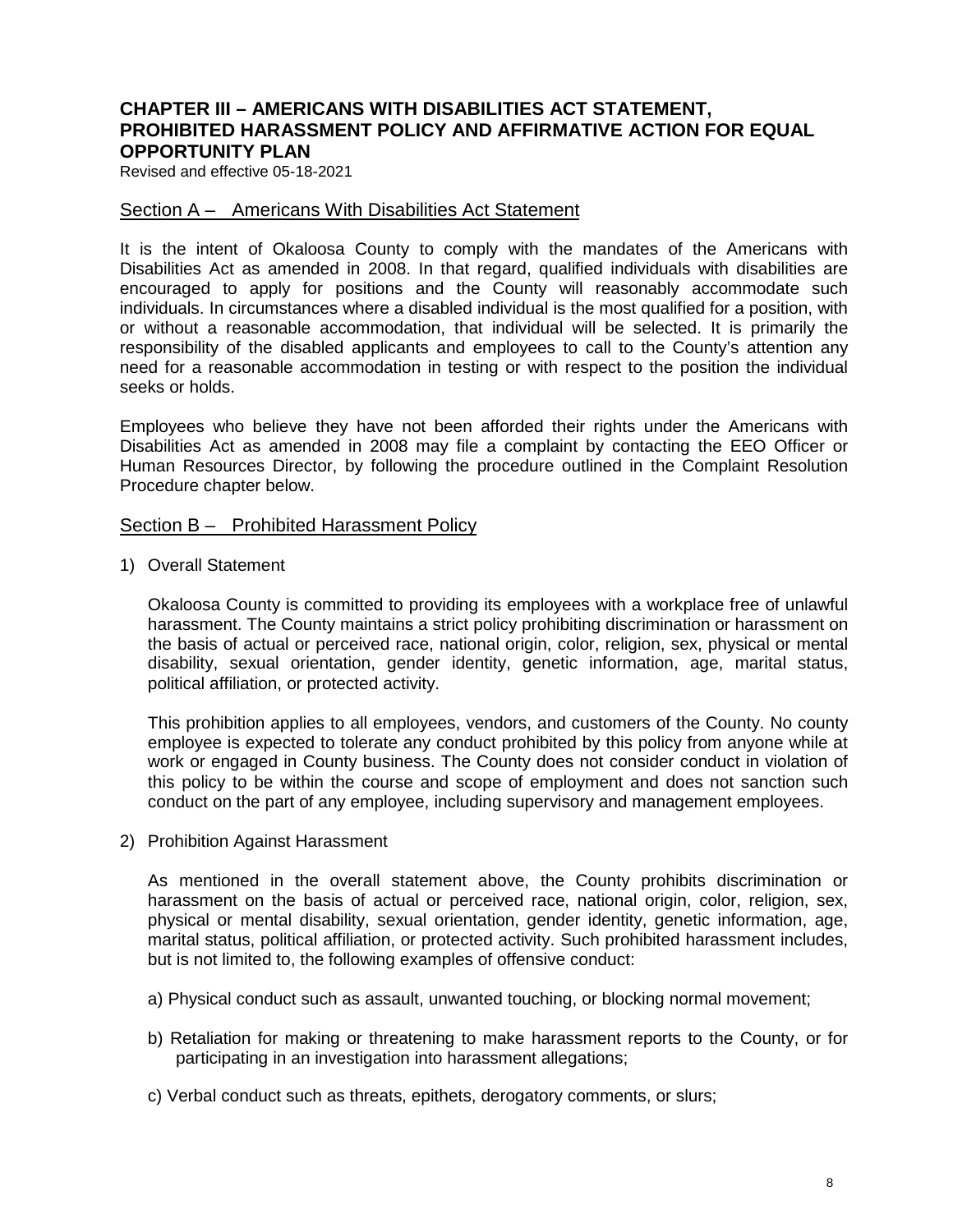- d) Visual conduct such as derogatory posters, photographs, cartoons, drawings, or gestures;
- e) Written communications containing statements that may be offensive to individuals in a particular protected group, such as racial or ethnic stereotypes or caricatures.

If you feel that you or any of your fellow employees have experienced unlawful harassment on the job, please file a complaint by contacting the EEO Officer, Human Resources Director or any suitable member of management. Use the Complaint Resolution Policy and Procedure.

3) Prohibition Against Sexual Harassment

Okaloosa County is opposed to and will not tolerate sexual harassment in the workplace. Sexual harassment is defined as unwelcome sexual advances, requests for sexual favors, and other verbal or physical conduct of a sexual nature when:

- a) Submission to such conduct is made either explicitly or implicitly a term or condition of an individual's employment;
- b) Submission to or rejection of such conduct by an individual is used as the basis for employment decisions affecting the individual;
- c) Such conduct has the purpose of unreasonably interfering with an individual's work performance or creating an intimidating, hostile, or offensive working environment.

Sexual harassment includes but is not limited to the following examples of prohibited offensive conduct:

- a) Unwanted sexual advances;
- b) Offering employment benefits in exchange for sexual favors;
- c) Making or threatening retaliation after a negative response to sexual advances;
- d) Visual conduct such as leering, making indecent or sexual gestures, and displaying sexually suggestive objects, pictures, cartoons, calendars or posters;
- e) Verbal conduct such as making or using derogatory comments, using demeaning or inappropriate terms (such as "Babe", "sweet heart", or "honey"), telling sexually explicit jokes and making comments about an employee's body or attire;
- f) Written or electronic communication of a sexual nature, suggestive or obscene letters, notes or invitations, whether in hard copy or via a computer or other electronic device;
- g) Verbal sexual advances or propositions;
- h) Physical conduct such as unwanted touching, assault, impeding, or blocking movements;
- i) Sabotaging work;
- j) Retaliation for making harassment reports or threatening to report harassment.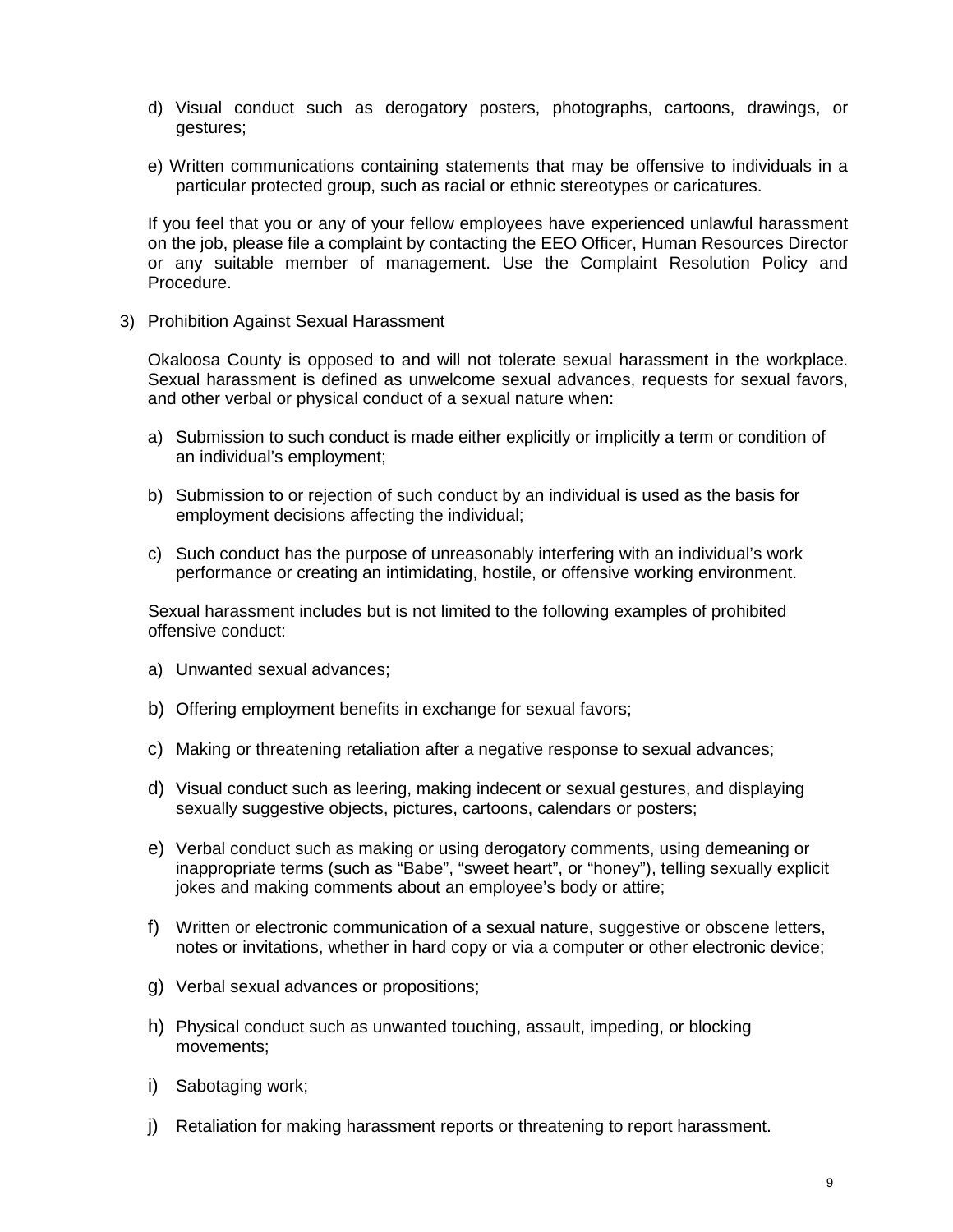Note that not all of these are sexual in nature. In some of these examples the behavior is based on gender (such as sabotaging a woman's work) and is therefore considered sexual harassment. Note also that sexual harassment can occur between employees of the same sex. It is unlawful for any employee to sexually harass any other employee, regardless of gender, gender identity, sexual orientation or any other protected class.

If you feel that you or any of your fellow employees have experienced sexual harassment on the job, please file a complaint by contacting the EEO Officer, Human Resources Director or any suitable member of management. Use the Complaint Resolution Procedure.

#### <span id="page-14-0"></span>Section C – Prohibition Against Retaliation

Okaloosa County strictly prohibits retaliation against any employee by another employee or by the County through the actions of its supervisors and managers. Employees are protected against retaliation for:

1) Using the County's Complaint Resolution Policies and Procedures or Grievance Procedure;

- 2) Reporting harassment;
- 3) Filing, testifying, assisting, or participating in any manner in any investigation, proceeding or hearing conducted by the County or a government enforcement agency.

#### <span id="page-14-1"></span>Section D – Employee Responsibilities, Complaint Rights, Complaint Resolution Policy and Resolution Procedures for Prohibited Harassment

Okaloosa County establishes the following procedure for reporting, investigating, and resolving claims of racial or sexual harassment or other types of equal opportunity claims or prohibited harassment.

- 1) Employee Duties Regarding Harassment
	- a) Any employee who believes he/she has been subjected to harassment prohibited by this policy should immediately tell the harasser to stop the unwanted behavior. The employee shall also be required to immediately report the behavior, preferably in writing, to the EEO Officer, Human Resources Director, or any member of management (Supervisor position and above).
	- b) If an employee observes or becomes aware of unlawful harassing conduct engaged in or suffered by a county employee, regardless of whether the observing employee is directly affected, the employee is required to immediately report that information, preferably in writing, to the EEO Officer, Human Resources Director, or any member of management.
- 2) Harassment Complaint Right

Employees who believe they have been unlawfully harassed or discriminated against, including sexual harassment, shall have the right to file a formal complaint with any member of management, the Human Resources Director, or the EEO Officer.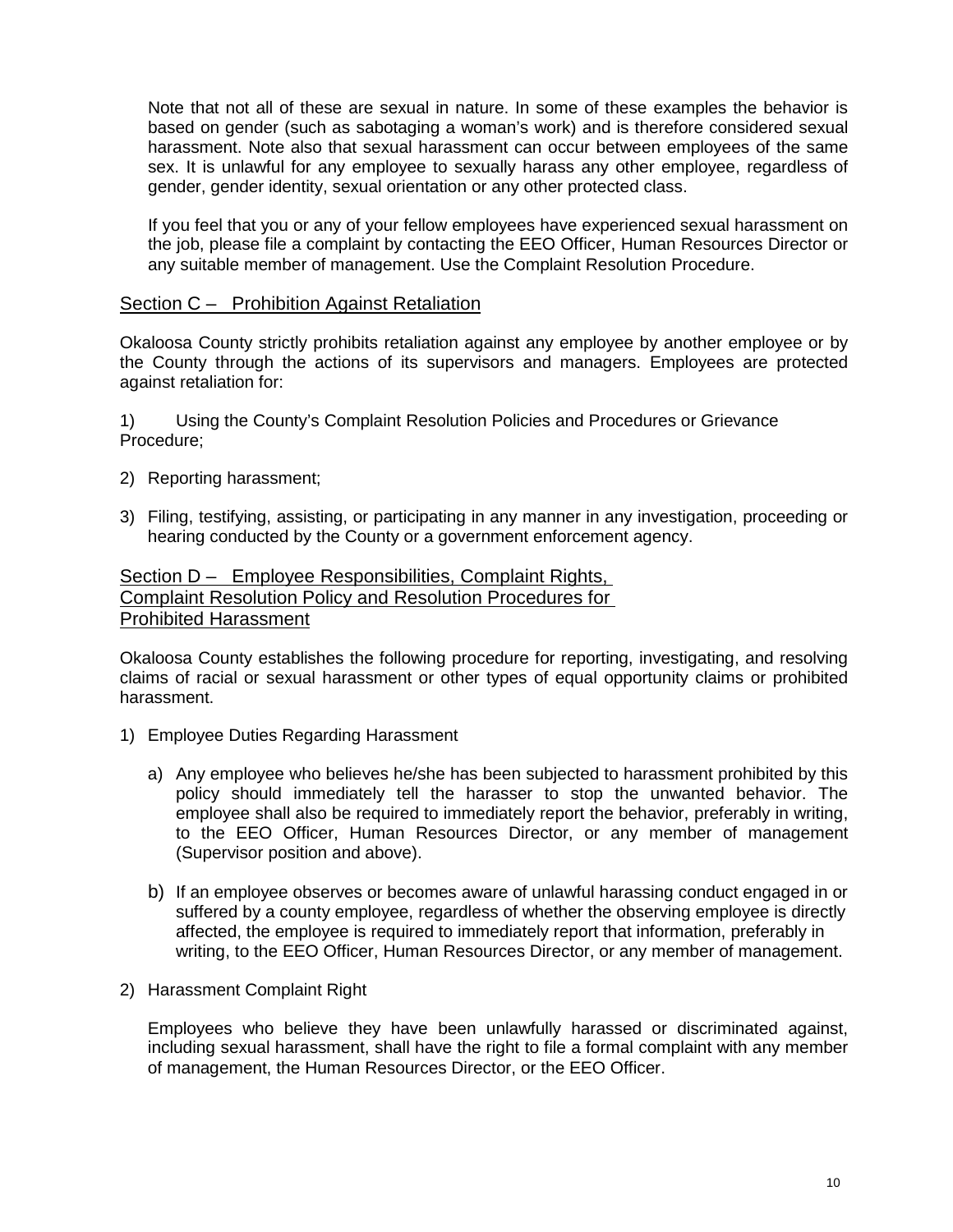3) Harassment Complaint Resolution Policy

This procedure is in addition to the Grievance Procedure set forth in the Grievance/Appeal Procedure Chapter XXI and does not replace that procedure. For Chapter III related issues, employees shall utilize this procedure.

The County encourages any person who believes he or she has been unfairly treated or harassed due to their actual or perceived race, national origin, color, religion, sex, physical or mental disability, sexual orientation, gender identity, genetic information, age, marital status, political affiliation, or protected activity to utilize the Complaint Resolution Procedure. It is the County's intent to take timely and appropriate corrective action, including discipline, whenever it determines that unlawful harassment has occurred in violation of this policy. The goal of such corrective action will be to stop the unlawful harassment, correct its effects if possible, and ensure that it does not recur.

Employees are required to report such harassment as soon as possible because a timely investigation is much more productive. It is difficult for the County to investigate such allegations if they are not reported timely. Witnesses may have departed the County's employ, memories may have faded and the County may be less able to accomplish an indepth investigation if complaints are not brought to attention expeditiously.

Although reporting prohibited harassment is mandatory, the County recognizes that sometimes people are reluctant to come forward with claims of harassment, favoritism or unfair treatment and may wait weeks, months, or even years to do so, and because the County does not want anyone to be precluded from voicing their concern, this procedure is always available, even with older claims that should have been reported earlier.

This policy applies to every person in county employ and to applicants for county employment.

- 4) Harassment Complaint Resolution Procedure
	- a) Any employee who wishes to make a complaint under this procedure should contact the EEO Officer, the Human Resources Director or any member of management. Any complaint may be made orally initially, but Human Resources will request the complaint be reduced to writing when formally being reported.
	- b) Any member of management who receives a report of prohibited harassment must immediately notify the Human Resources Department. Any and all complaints or observations of unlawful harassment will be investigated as promptly and as thoroughly as possible by the Human Resources Department. To investigate the complaint, the Human Resources Department may interview witnesses, research files and/or take such action deemed necessary.
	- c) The Human Resources Director may recommend to the County Administrator any remedial relief considered appropriate including back pay, transfer, promotion, etc. The Human Resources Director may also recommend any disciplinary action found appropriate up to and including dismissal. The type of discipline administered will depend on the severity of the conduct, as well as any other factors presented in the particular circumstances. If disciplinary action is appropriate, the department director will take such action. If the claim is against a department director, such disciplinary action will be taken by the County Administrator. However, nothing contained herein shall prevent the County Administrator from taking actions against department directors at any time.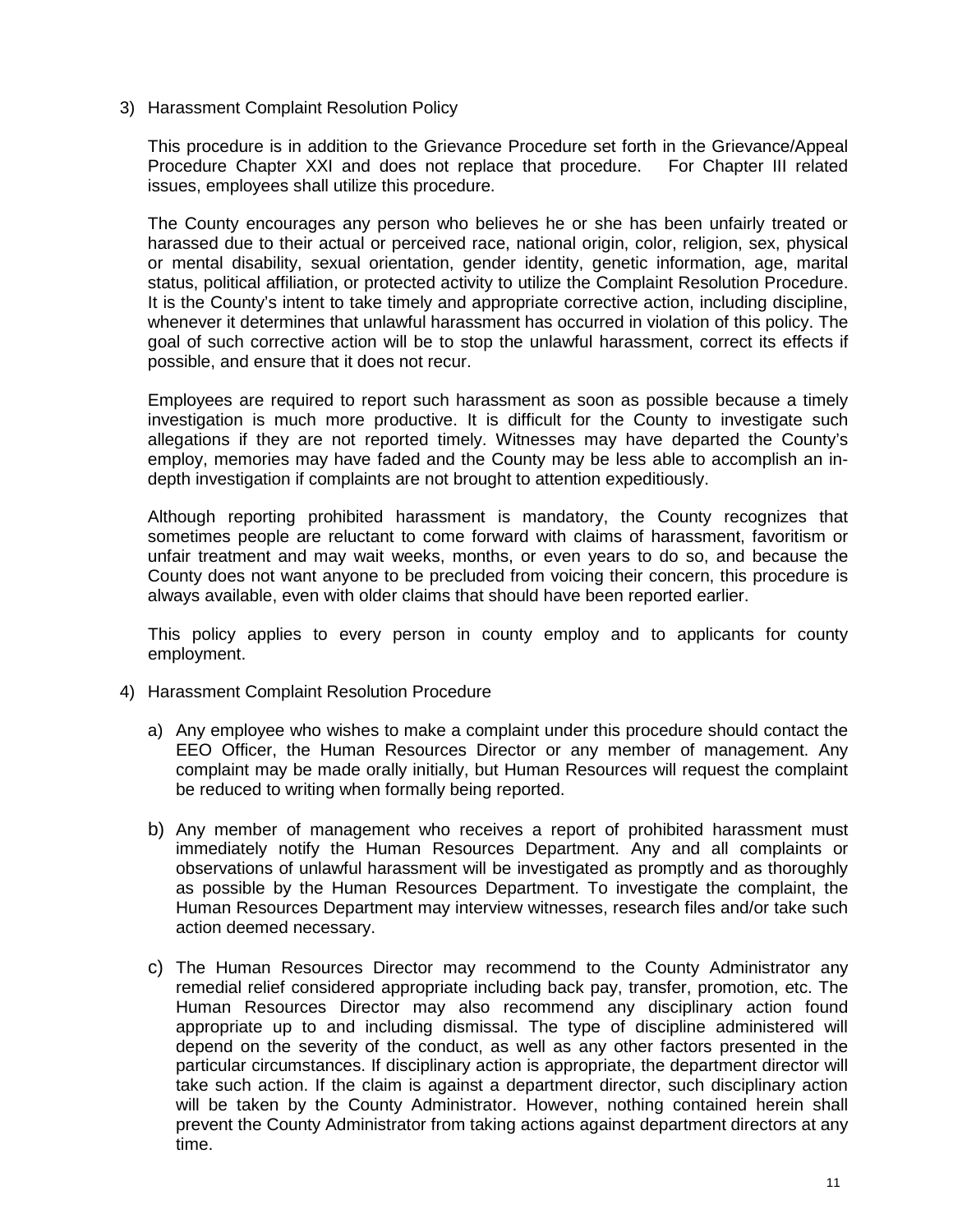- d) The employee who made the complaint will be made aware of the determination as to whether unlawful harassment occurred. If the determination resulted in discipline of any employee (e.g., written reprimand, suspension or dismissal), a copy of the actual notice of disciplinary action will be placed in the employee's human resources file.
- e) Because of the extremely sensitive nature of these types of claims and cases, investigators may request all persons interviewed to keep the contents of their interview confidential to the extent permitted by law. To the extent permitted by law, all complaints, reports and recommendations will be kept confidential.
- f) Supervisory and management employees who discuss cases in which they or any of their employees are involved with anyone other than those persons directly involved, will be subject to discipline, including dismissal, unless they have been given specific instructions to the contrary.
- g) This procedure does not create any property rights or extend the time to file a grievance under the Grievance/Appeal Procedure or in any way constitute a waiver of any other statute of limitations.

#### <span id="page-16-0"></span>Section E – Affirmative Action for Equal Opportunity Plan

1) Statement of County Policy

The Board prohibits unlawful discrimination, and will strive to ensure that all aspects of county employment are equally available to all minorities, on the same basis and under the same terms and conditions as they are available to non-minorities.

The County believes that special measures and efforts are appropriate to preclude discrimination within its organization. The County will accordingly assure a determined and sustained effort in support of this belief and policies outlined in this equal employment opportunity program.

Pursuant to the goals of this program, all management and supervisory employees will share in the responsibility for implementing the program, and management performance in the area of equal employment opportunity will be evaluated in the same way that performance or other assigned duties are evaluated. Violations of this program for Affirmative Action for Equal Opportunity (hereafter program) will meet with appropriate action.

In order to effectively promote this program, the County may seek the assistance of appropriate entities including suppliers, government agencies, educational institutions, civil rights organizations and other community organizations.

It is the responsibility of each member of management, to give this program his/her full support by leadership and personal example. In addition, it is the duty of every county employee to create a job environment that is conducive to this program. Overall responsibility for the direction of this program, and its implementation, will reside with the Human Resources Director, who will serve as the County's Affirmative Action Coordinator.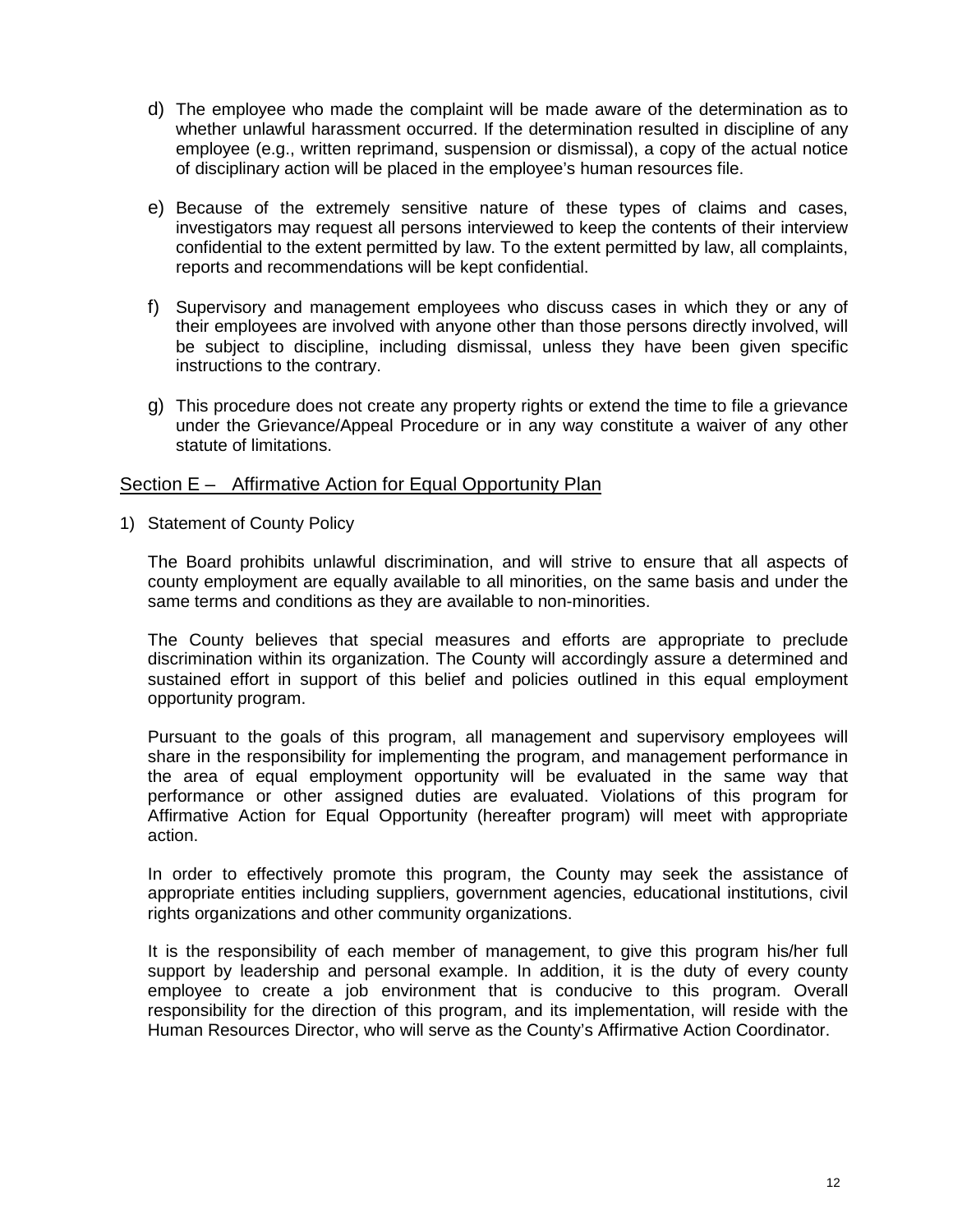- 2) Terms of Program
	- a) Policy

Okaloosa County's policy statement on equal opportunity and non-discrimination is contained in this chapter. Okaloosa County will take affirmative action to ensure the implementation and enforcement of its Affirmative Action for Equal Opportunity program. Although the program is directed to minorities (to include females), any employee who believes he/she is being unlawfully discriminated against is covered by this program and encouraged to use the Complaint Resolution Procedure.

- b) Responsibility for and Implementation of the Program
	- i) The Human Resources Director is hereby designated as the program coordinator and is responsible for the program. The coordinator has the support of the Commissioners and County management and is identified as the responsible official for the internal and external communications that relate to the program. These responsibilities include:
		- (1) Developing and revising this program and devising techniques for communicating the County's affirmative action program both internally and externally;
		- (2) Assisting in identifying any problem areas concerning the placement of minorities and female staff;
		- (3) Assisting County management to devise solutions to any areas identified as potential or possible problem areas;
		- (4) Serving as liaison between the County and minority and women's organizations and community action groups concerned with employment opportunities of minorities and women;
		- (5) Assuring that the County Commission remains informed of the developments in the area of equal employment opportunity issues;
		- (6) Reviewing the job application form to ensure that:
			- (a) Any and all questions are job related;
			- (b) Job titles are descriptive of job content;
			- (c) Job description and qualification standards do not cause inadvertent unlawful discrimination and are free from sex bias;
			- (d) Job requirements are known by all members of management involved in the recruitment, screening, placement and promotion process.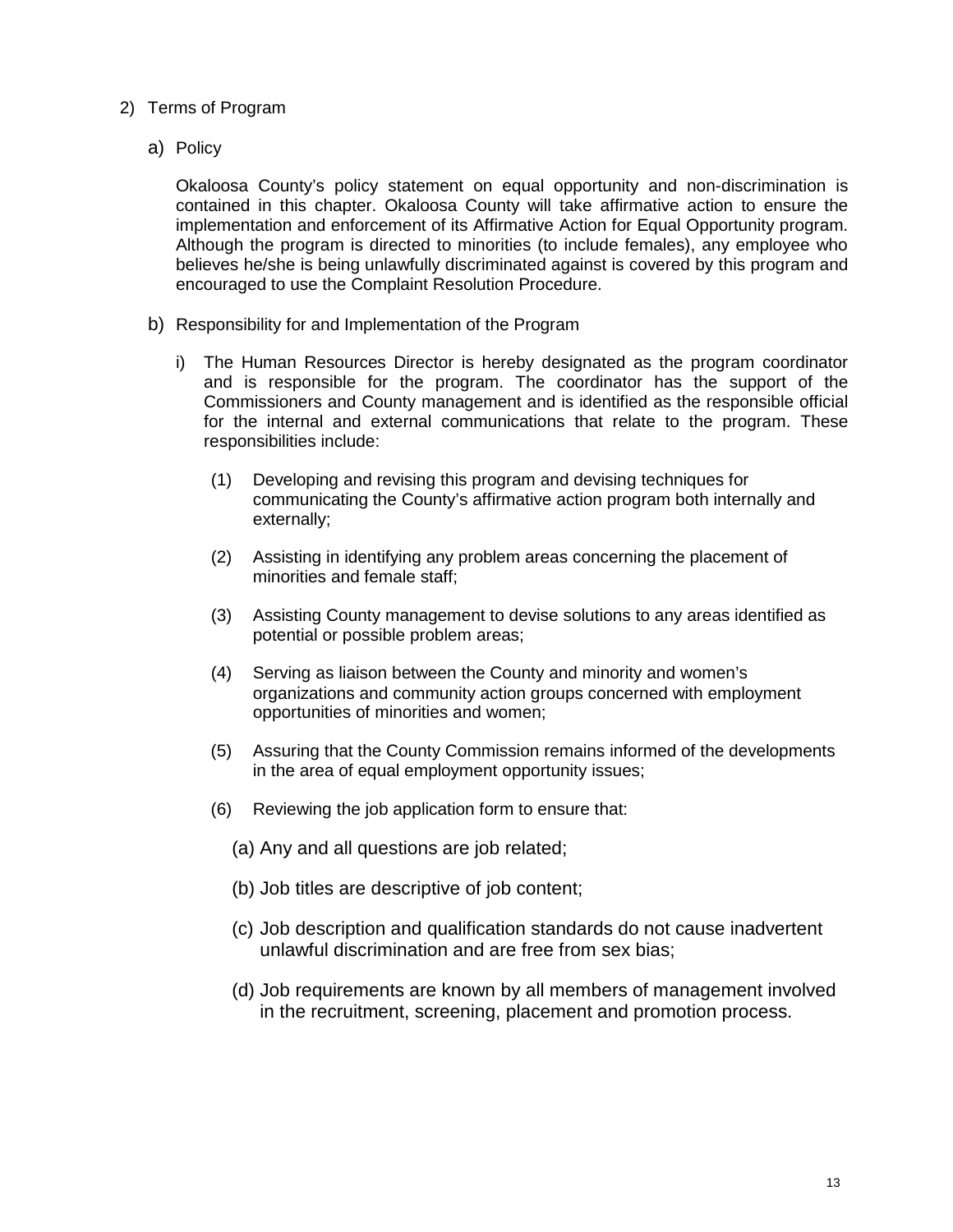- ii) In addition to these responsibilities, the Human Resources Director is also to provide for periodic review of applicable recruitment practices, training programs, hiring and promotion practices, and other applicable human resources practices to remove any impediments that may exist for minorities and females. This review shall include, but not be limited to:
	- (1) Regular discussions with managers and supervisors to assure that the County's affirmative action program is being followed;
	- (2) Review of the qualifications of all employees seeking promotions or transfer to ensure that qualified minorities and women are given equal consideration;
	- (3) Periodic review of such matters as:
		- (a) Display of EEO posters and notices;
		- (b) The quality of facilities provided for both sexes;
		- (c) The opportunity of all employees to participate in any county-sponsored recreation and social activity;
		- (d) Equal opportunity to attend county sponsored training, seminars, etc.;
		- (e) See that disabled employees and applicants needs are addressed;
	- (4) Assurance that supervisors understand that their work performance is being evaluated, among other criteria, on the basis of their efforts to comply with this program and the results of such efforts;
	- (5) Assurance that supervisors adequately address and respond to any reported and/or observed unlawful harassment of employees;
	- (6) Assurance that supervisors adequately address and respond to any reported and/or observed comments, jokes, cartoons, etc., that are intended to be derogatory to minorities or women;
	- (7) Assurance that the overall selection process will be reviewed continually, including the training, transfer and promotion procedures, to ensure freedom from bias toward or stereotyping of minorities and women;
	- (8) Assurance that efforts will continue to be made to find qualified minority and female applicants through local recruitment organizations, and other organizations created to promote the employment opportunities of minorities and females.
- 3) Dissemination of Policy

Okaloosa County recognizes that knowledge and understanding of the program is crucial to its effective implementation. Therefore, the County will take steps to disseminate to the workforce and the community its policy regarding this Affirmative Action for Equal Employment Opportunity program.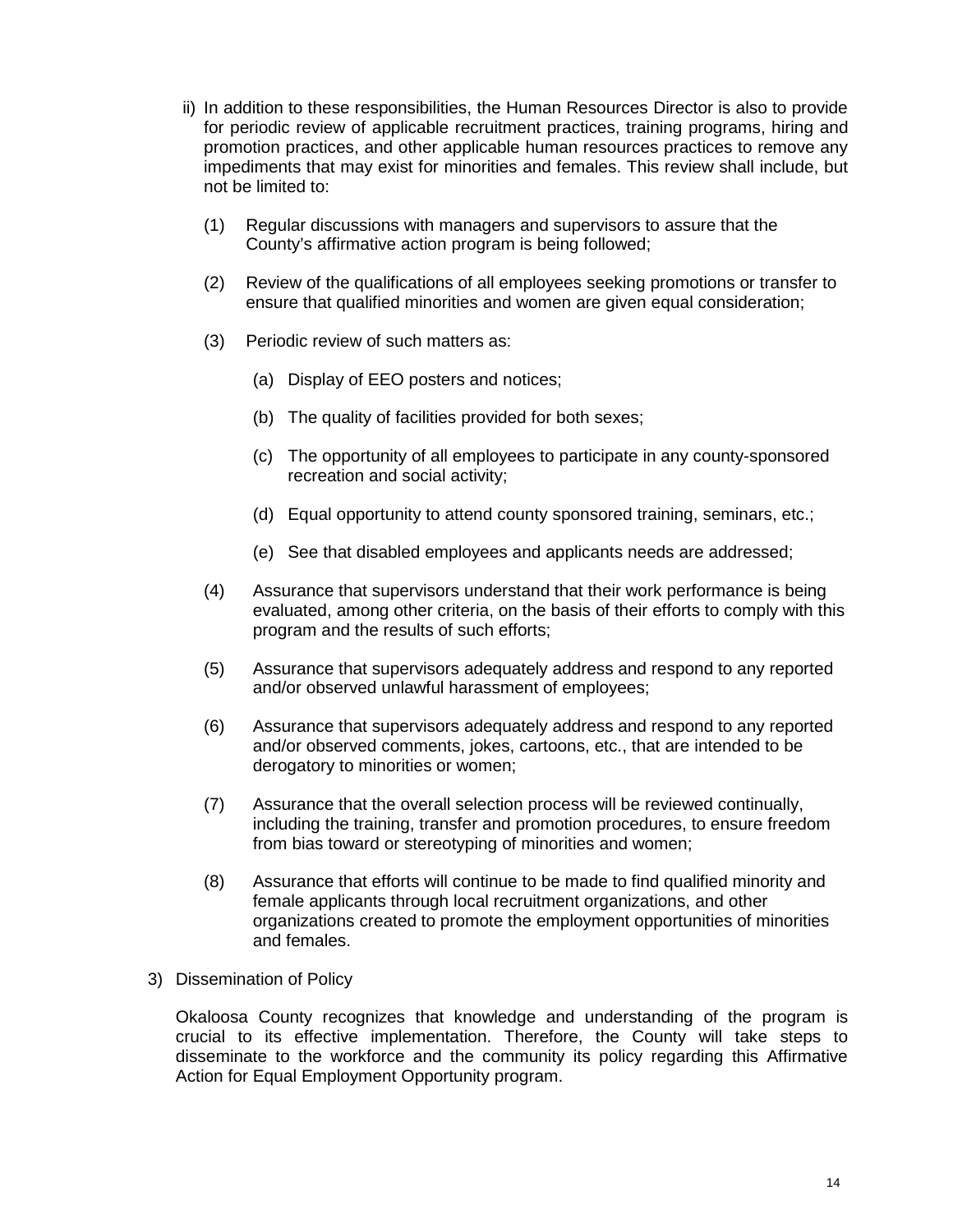- a) Dissemination of the Equal Employment Opportunity Policy Within the County.
	- i) Human Resources staff will discuss the program at employee orientation and management training programs and at other appropriate meetings. During these discussions the County's commitment to the program will be stressed. All participants will also be encouraged to use the Complaint Resolution Procedure and will be assured that any good faith claim will not result in retaliation.
	- ii) Notice of the program, as well as a copy of the program, will be prominently posted on bulletin boards.
	- iii) Periodic references to the program will be made in county publications.
	- iv) Through the above and other such steps, the County will communicate to the employees the specifics of the program in order that employees may know of and avail themselves of its benefits.
- b) External Dissemination of the County's Equal Employment Opportunity Policy.

The County will include the County's Affirmative Action for Equal Employment Opportunity statement on the website for the electronic application system.

- 4) Review of Recruitment and Hiring Process
	- a) See the Employment, Vacancies and Promotions/Transfers Chapter for procedures followed regarding employment, vacancies and promotions/transfers.
	- b) The County will offer training on interviewing skills to all supervisory staff and other appropriate employees at the time of implementation of this policy and as appropriate thereafter. Deviations may be made from the recruitment and hiring procedures only with the agreement of the department director and Human Resources Director.

The Human Resources Director shall periodically review recruitment and hiring procedures to ensure that they are meeting affirmative action and equal opportunity objectives.

5) Analysis by Department of Current Workforce Complement.

A major focus of this program is to ensure that qualified minorities (to include females) are appropriately represented in all aspects and levels of County management.

a) Therefore the program coordinator, or designee who shall report to the program coordinator, shall analyze the placement, transfer, and promotion procedures. The coordinator or designee shall review all departments of the County to determine whether or not minorities (to include females) are represented in the employee and management complement.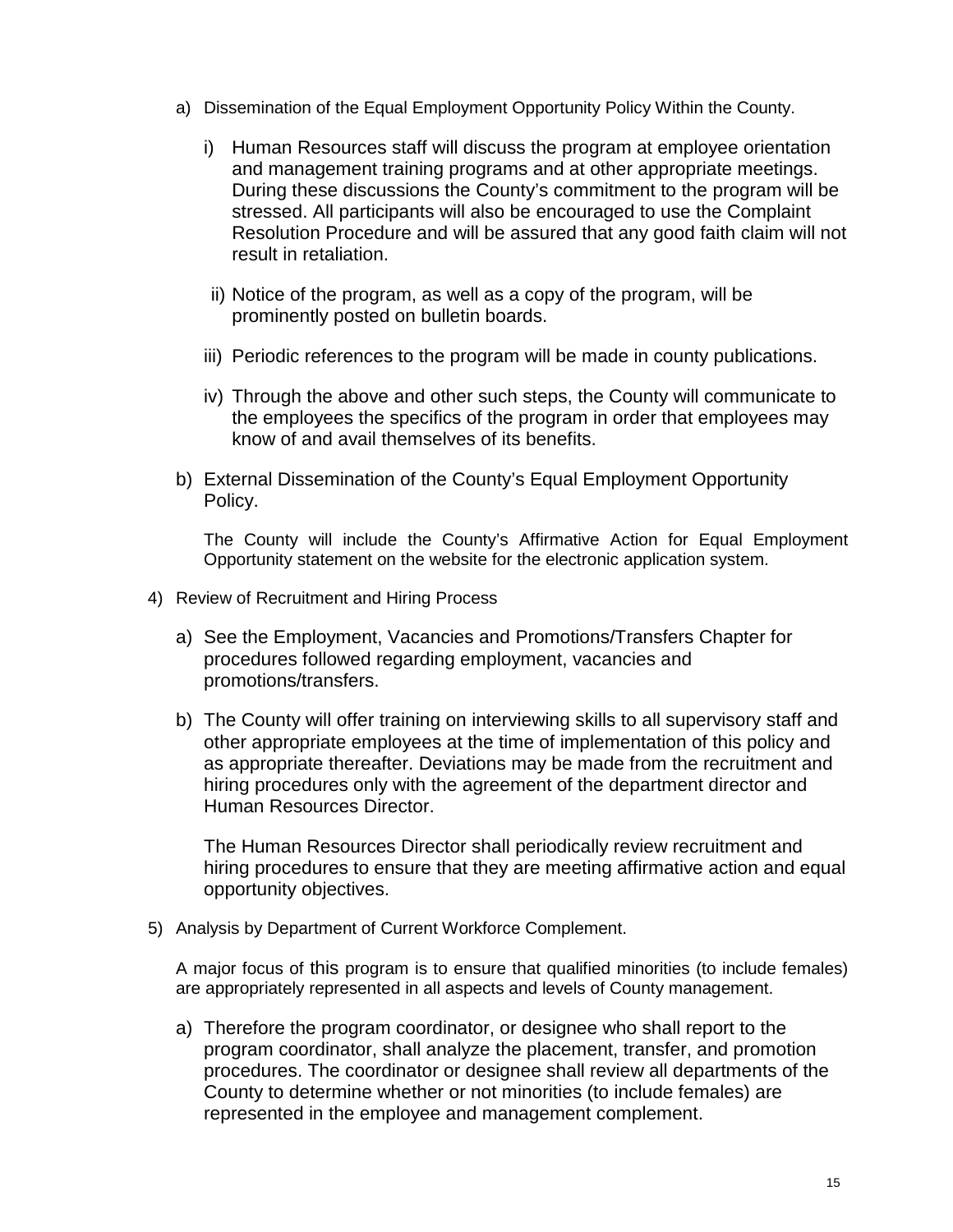- b) Once the departments have been reviewed, then the following criteria, among other factors, should be considered to determine whether or not, (and if so, how) the workforce may be diversified through placement, promotion or transfer.
- i) Are the jobs in the department desirable in terms of:
	- (1) Current wages;
	- (2) Opportunity for promotion?
- ii) What is the turnover rate and if low, is there an opportunity to create vacancies through promotions, voluntary transfers, etc.?
- iii) Have affirmative efforts been made in the past to recruit minorities (to include females) for these positions? If so, were they successful in generating qualified applicants? If not, what changes can be made to better ensure receipt of applications from qualified minorities and females?
- 6) Complaint Procedure for Program of Affirmative Action for Equal Employment **Opportunity**

See the Complaint Resolution Policy and Procedures Section.

Failure to follow any of these procedures in this program of Affirmative Action for Equal Opportunity shall not be grounds to invalidate any hire or employment decision, nor to create any right, expectation of right, or other property interest in any applicant, would be applicant or employee.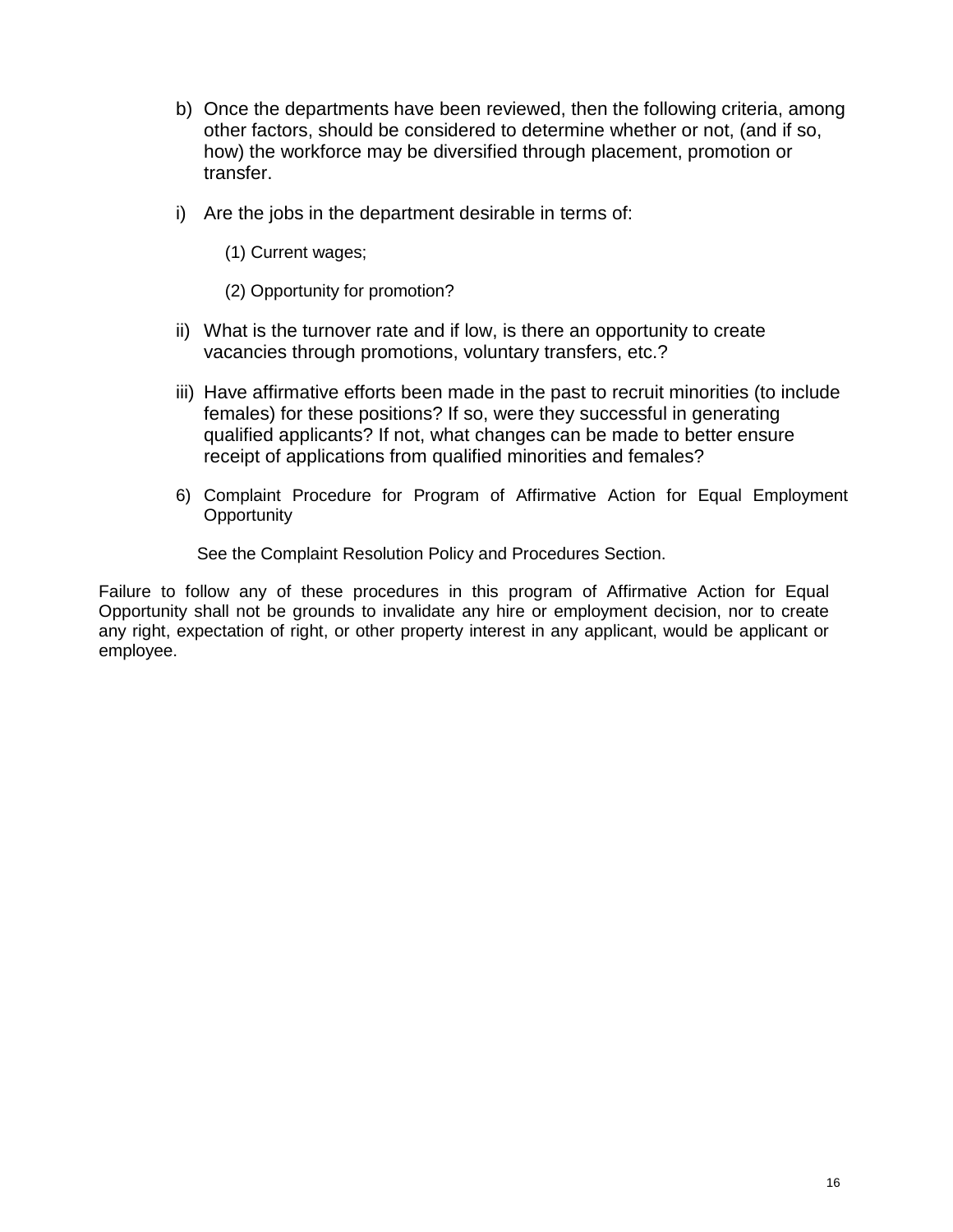## <span id="page-21-0"></span>**CHAPTER IV – ORGANIZATION FOR HUMAN RESOURCES ADMINISTRATION**

#### <span id="page-21-1"></span>Section A – Board of County Commissioners

The Board shall:

- 1) Approve the Human Resources Policy Manual and any subsequent amendments or revisions thereto;
- 2) Approve the Compensation Plan and all amendments thereto;
- 3) Confirm department director appointments.

#### <span id="page-21-2"></span>Section B – Human Resources Director

The Human Resources Director shall be responsible to the County Administrator for the administration and technical direction of the Okaloosa County human resources program.

#### <span id="page-21-3"></span>Section C – County Administrator

The County Administrator shall:

- 1) Recommend to the Board the pay and position classification plan;
- 2) Select, employ, and supervise all employees, and fill all vacancies, positions or employment under the jurisdiction of the Board; provided, however, the employment of all department directors shall require confirmation by the Board;
- 3) Suspend, discharge or remove any employee under the jurisdiction of the County Administrator, pursuant to procedures adopted by the Board.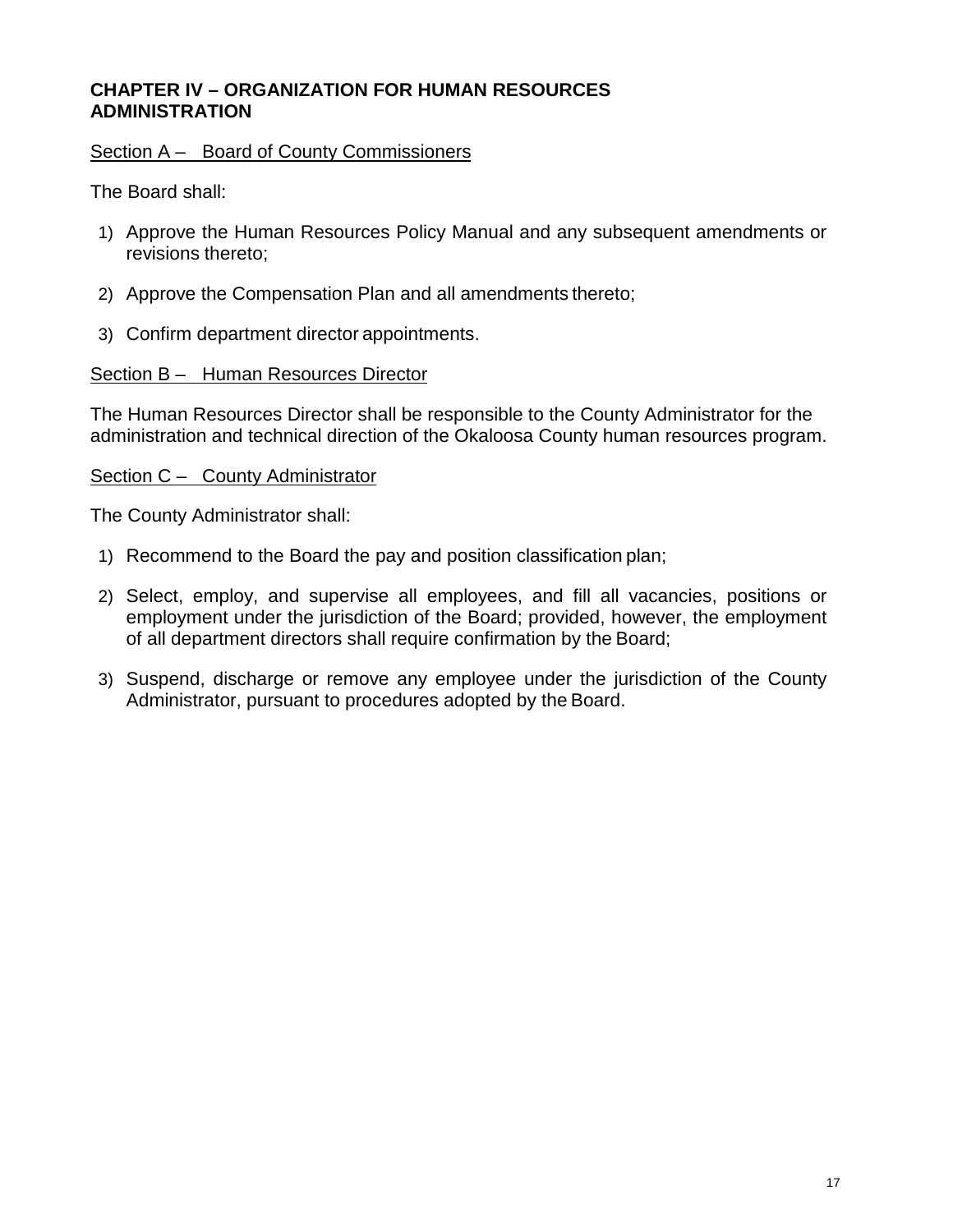# <span id="page-22-0"></span>**CHAPTER V – CLASSIFICATION PLAN**

Revised and effective 12-15-2020

#### <span id="page-22-1"></span>Section A – Purpose

The Classification Plan is the foundation upon which a comprehensive human resources program is built. The Classification Plan is used as a guide to:

- 1) recruit and examine candidatesfor employment;
- 2) provide a systematic arrangement and inventory of positions;
- 3) determine appropriate salaryranges;
- 4) provide uniform terminology of jobs;and
- 5) aid in managing organizational structure, clarifying lines of authority and identifying responsibility.

#### <span id="page-22-2"></span>Section B – Job Descriptions

- 1) Each job description lists the minimum requirements or qualifications needed to perform the job such as education, work experience, and other qualifications.
- 2) Job descriptions are descriptive and explanatory and are not necessarily inclusive of all duties performed. They are designed to generally indicate the types of duties and level of responsibilities assigned to the job. Employees may be required to perform duties that are not included within their job description. All County employees are expected to perform duties as assigned, to include assignments related to declared emergencies.
- 3) Human Resources shall maintain a master set of all approved job descriptions which shall constitute the official Classification Plan. The official record shall show all amendments to the original plan. The copies of the job descriptions may include the date of adoption and/or the last revision.
- 4) Each time a department or portion thereof is substantially reorganized, the department director should submit new Job Descriptions or Job Description Questionnaires for all affected positions to HumanResources.
- 5) Human Resources may request department directors to submit job description questionnaires at any time when there is reason to believe there has been a significant and on-going change in duties and responsibilities of one or more positions.
- 6) Human Resources shall make copies of all active job descriptions available on the County Human Resources website.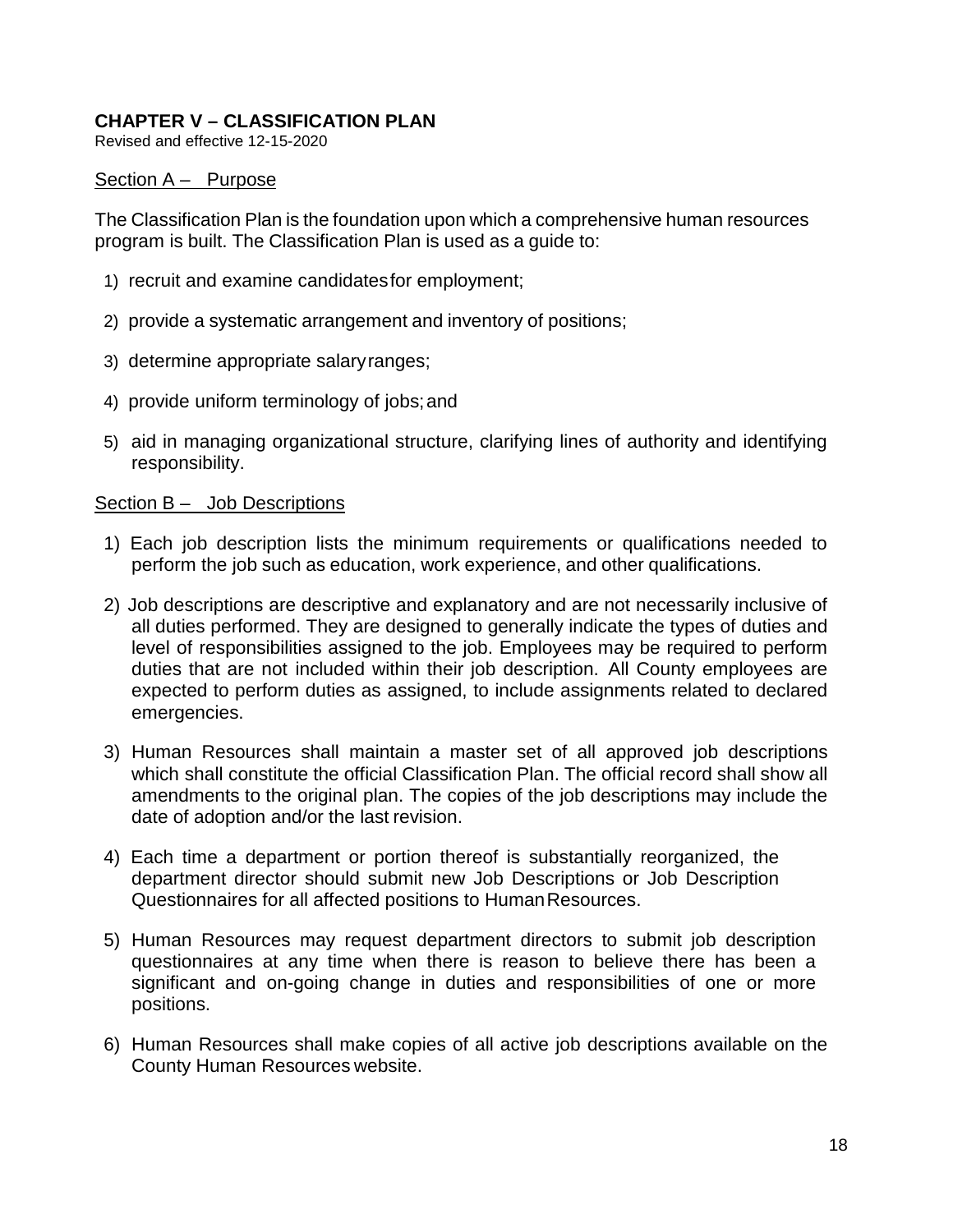## <span id="page-23-0"></span>Section C – Position Titles

- 1) The official title of a budgeted position in the classification plan shall be used to designate the position in all budget estimates, payrolls, and other official records, documents, vouchers, and communications in connection with all human resources processes.
- 2) Any other title approved by an appointing authority may be used as a "working title" in departmental correspondence not having to do with administrative human resources processes covered in these rules.

## <span id="page-23-1"></span>Section D – Classification of New Positions

- 1) Human Resources shall create new job descriptions for positions upon receipt of the prescribed forms indicating a statement of duties, responsibilities, and requirements of such positions from the department director. Whenever a new position is created, a Job Description Questionnaire should be submitted to Human Resources to describe in detail the duties of such position. A desk audit and/or interview with the incumbent or department director may be required by Human Resources after a new position is created and occupied, in order to verify that the position has been appropriately allocated.
- 2) Recommendations for new positions may be completed throughout the fiscal year and are not necessarily restricted to the budget request process. Departments wishing to establish new positions should first discuss with the appropriate level Administrator for tentative approval. If tentatively approved, the department should either review the classification plan for an existing job title to use or complete the Job Description Questionnaire available on the Human Resources website and forward to their assigned Human Resources contact for further instructions and consideration.
- 3) The Human Resources Director shall review and provide recommendations for approval or disapproval to the County Administrator on all proposed position creations, allocations, reallocations, and abolishment.
- 4) The County Administrator shall review and approve or disapprove recommendations of the Director and Human Resources Director regarding all proposed creations, allocations, reallocations and abolishment of positions.

# <span id="page-23-2"></span>Section E – Reclassification of Positions

The Human Resources Director may recommend changing the classification of existing positions when it is believed that a position is incorrectly classified. This will include recommendations changing the exemption status of a position. Such action is called reclassification and must be reviewed and approved by the County Administrator. Directors who believe a position may need to be re-evaluated are encouraged to coordinate with Human Resources and complete the established job evaluation form. If an employee believes that his/her position is improperly classified, the employee should express their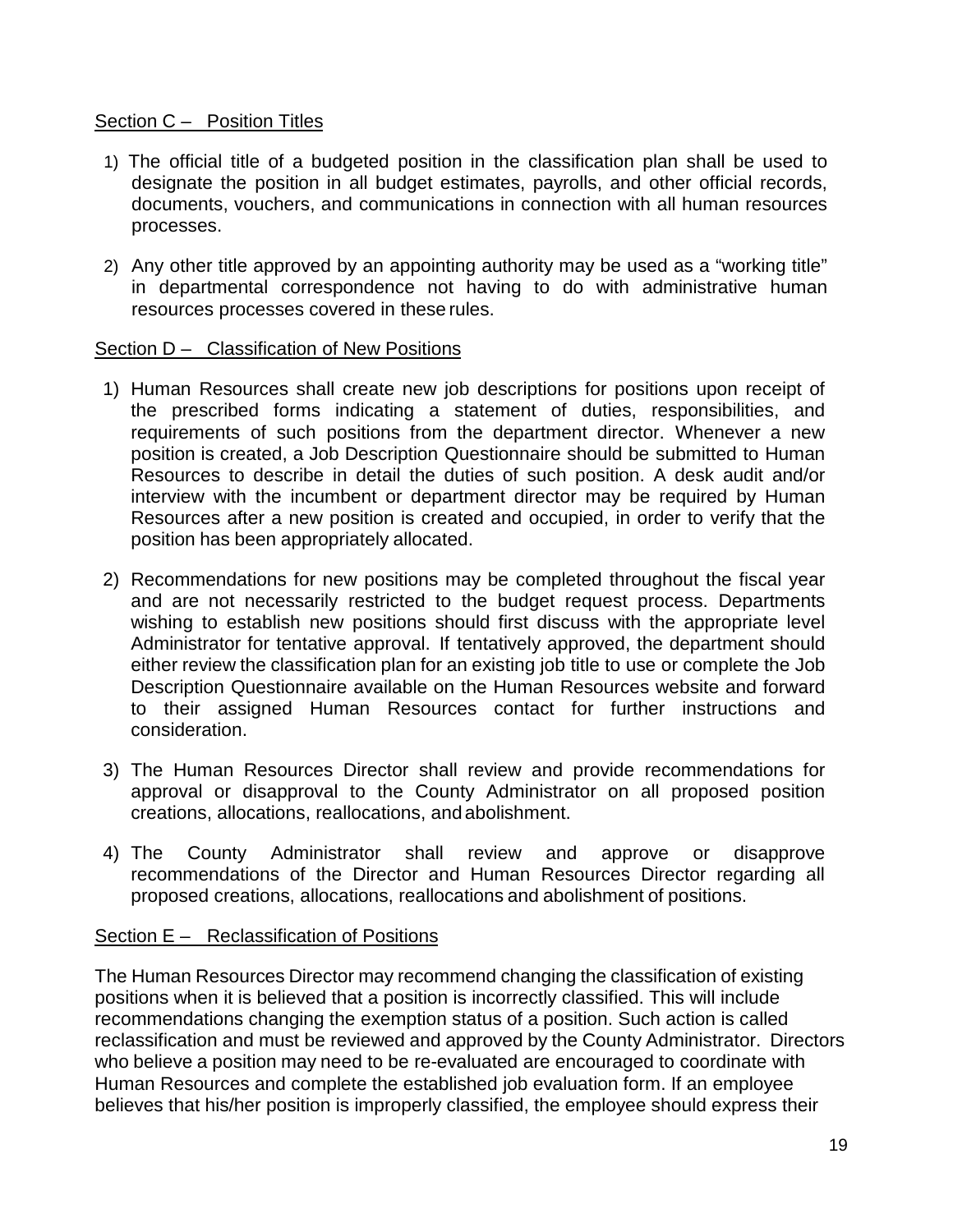concerns to his/her department director. Reclassification requests shall be submitted in writing and shall contain a statement of justification, facts and any other pertinent information necessary to fully evaluate the reclassification issue. As part of the reclassification process the appropriate rate of pay and pay grade shall be evaluated. All employees occupying reclassified positions at a minimum, shall fall within the pay range and shall meet the qualifications of the position. Depending on the position reclassification an employee may have their pay raised or lowered (as appropriate) to not only be within the pay range, but based on the position responsibilities, time of service with the County, employee qualifications, consideration of the rate of pay and equity for other similarly positioned employees, and any other pertinent information.

## <span id="page-24-0"></span>Section F – Position Control

All positions in the County are established and maintained through a budget each fiscal year in accordance with established budget and accounting procedures. The establishment of additional positions not approved through the budget process shall be coordinated through the Human Resources Department and will be reviewed and approved at the discretion of the County Administrator, and upon approval of the Board as required

## <span id="page-24-1"></span>Section G - Abolishment of Positions

Whenever there is justification for abolishing a position such as lack of work, reorganization, lack of funds, or other reason, the department director shall make such recommendation to Human Resources. The Human Resources Director shall review the request and present such recommendations along with the department's request for consideration to the County Administrator.

## <span id="page-24-2"></span>Section H - Maintenance of the Classification Plan

The Human Resources Director shall be custodian of the official Pay Classification Plan and shall be responsible for its maintenance and updates as necessary.

Any change in the Classification Plan, such as establishing new positions, abolishing positions, reclassifying positions, or pay grade changes for positions require prior review by the Human Resources Director and the approval of the County Administrator.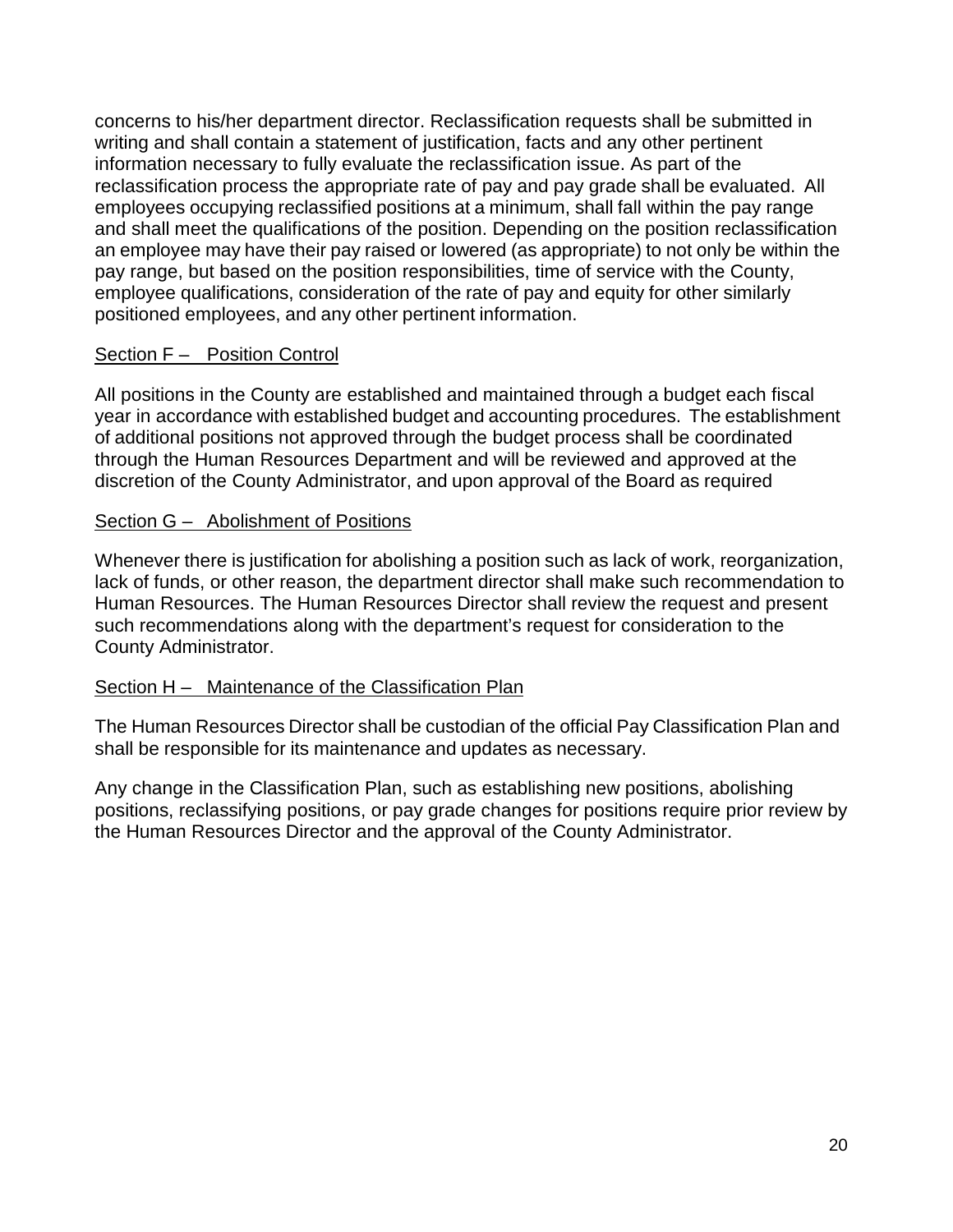# <span id="page-25-0"></span>**CHAPTER VI – COMPENSATION PLAN**

## <span id="page-25-1"></span>Section A – Purpose

The Compensation Plan is designed as a fair and equitable method for payment of employees in the County. The Plan shall establish a basic salary schedule as approved by the Board. The salary ranges shall include minimum and maximum rates of pay for all positions included in the Classification Plan. In addition to the basic salary schedule, the Compensation Plan consists of two (2) salary components that shall be used to adjust employee compensation. These two (2) mechanisms include market adjustments and performance awards.

## <span id="page-25-2"></span>Section B – Market Adjustment (Optional)

The market adjustment is the component that is used to ensure that the salary structure is adjusted equally across-the-board to reflect changes in the wage index. Two (2) considerations dictate whether or not a wage adjustment will be administered: changes in the wage index based upon references such as the Bureau of Labor Statistics (BLS), and the budgetary constraints of the County. Each year, the Board shall vote on the applicability and ability of Okaloosa County to apply a wage adjustment(s) to the salary structure. When applicable and when funds are available, an increase will be applied equally to all ranges, and may be applied equally to all employee salaries.

## <span id="page-25-3"></span>Section C – Performance Award

- 1) The performance award component is designed to reward job performance, therefore, serving as an incentive system. Base salary increases are awarded to employees whose performance is evaluated as consistently competent and/or above standard. The performance pay system is based upon the principle that standard, or above, performance should be rewarded because such performance is a greater contribution to the County than below standard performance. The performance award is strictly used to monetarily reward standard or above standard performance.
- 2) Employees whose performance is evaluated as consistently satisfactory and/or above satisfactory may receive a base salary increase up to three percent(3%).
- 3) Employees at the maximum of their salary ranges and deserving of performance awards will be awarded a lump sum equivalent to fifty percent (50%) of the annual increase the employee would have received had he/she not been at the maximum of the salaryrange.

## <span id="page-25-4"></span>Section D - Starting Rates for New Employees

- 1) In most cases, a new employee shall be paid the minimum rate of pay for the position. Exceptions may be granted upon the written prior approval of the department director and the Human Resources Director.
- 2) The minimum rate for each position is based upon the assumption that a new employee meets the minimum qualifications stated in the class specifications. In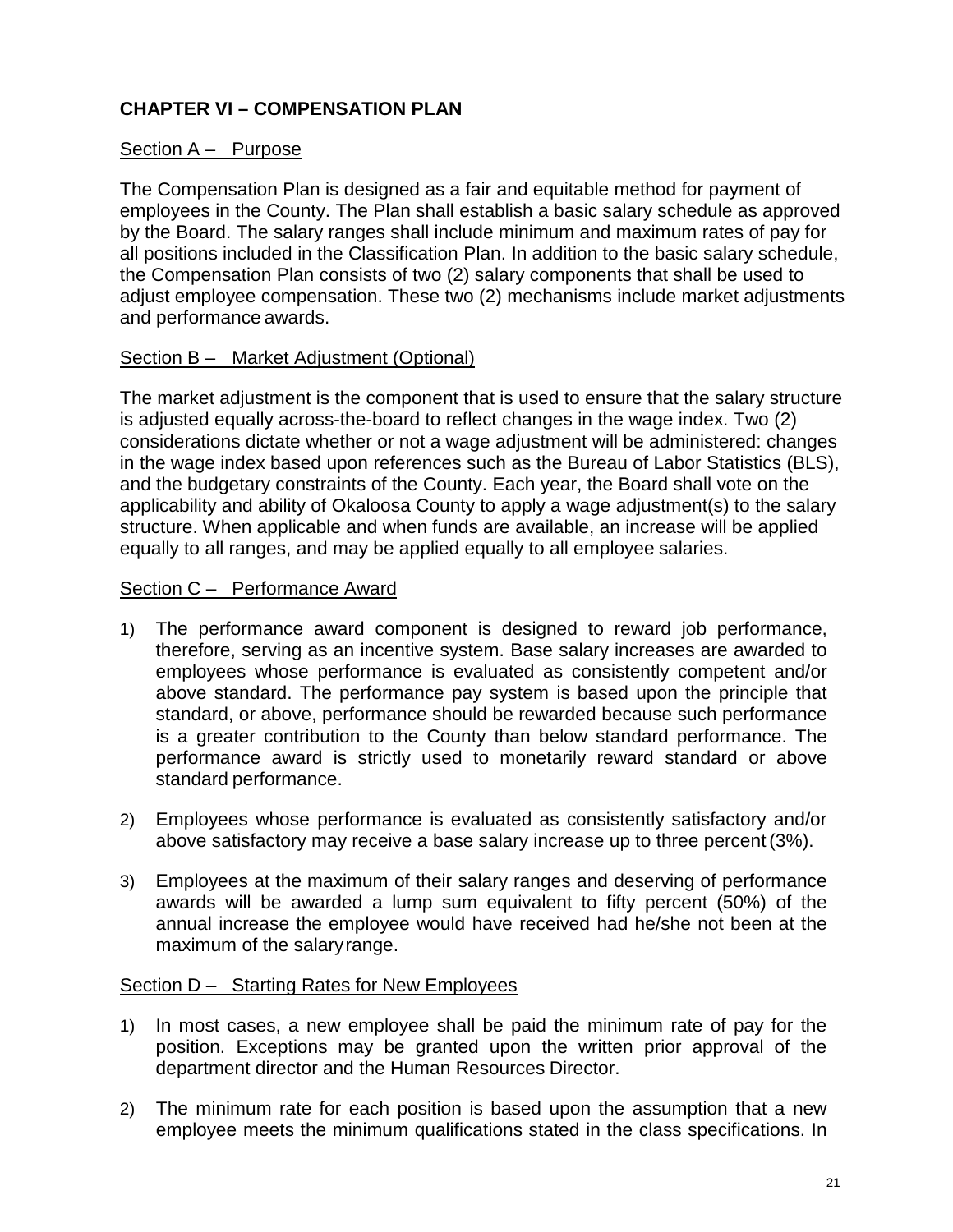the event that qualified applicants cannot be located for a given position, consideration should be given to establishing a new position at a lower grade that will reflect lower level duties and corresponding lower entrance requirements.

3) If a selected candidate exceeds the minimum qualifications stated in the class specification and will not accept appointment at the minimum rate for the position, the candidate may be appointed at a higher rate up to ten percent (10%) above the minimum of the salary range upon the written approval of the department director and the Human Resources Director. Appointments up to the maximum of the salary range may be authorized by the County Administrator. These cases should be thoroughly analyzed and measured against objective qualification standards including, but not limited to, related job experience, educational background, comparable market data, internal salary equity, available resources, and Federal Wage and Hour laws. Consideration should be given to review and compare the salaries of employees in similar positions. In addition, every effort should first be made to recruit a qualified employee who will accept appointment at the minimum rate for the position.

#### <span id="page-26-0"></span>Section E – Market Impact Positions

- 1) Certain positions may be designated by the County Administrator as market impact positions based on the following criteria:
	- a) High turnover;
	- b) Difficulty in recruiting candidates;
	- c) Difficulty in filling the position.
- 2) For positions designated as market impact positions, the Human Resources Director shall:
	- a) Conduct a market survey of salaries being offered and paid by other organizations;
	- b) Identify the market rate for the position;
	- c) Raise the hiring rate for the position to the market rate.
- 3) For market impact positions in which there are incumbents in addition to vacancies, the following will apply:
	- a) For incumbents whose most recent performance appraisal is at or above the level of "meets expectations", raise the current salary of the incumbent by the same percentage as calculated between the old hiring rate and the new market rate, taking into consideration salary adjustments based on additional certifications or qualifications;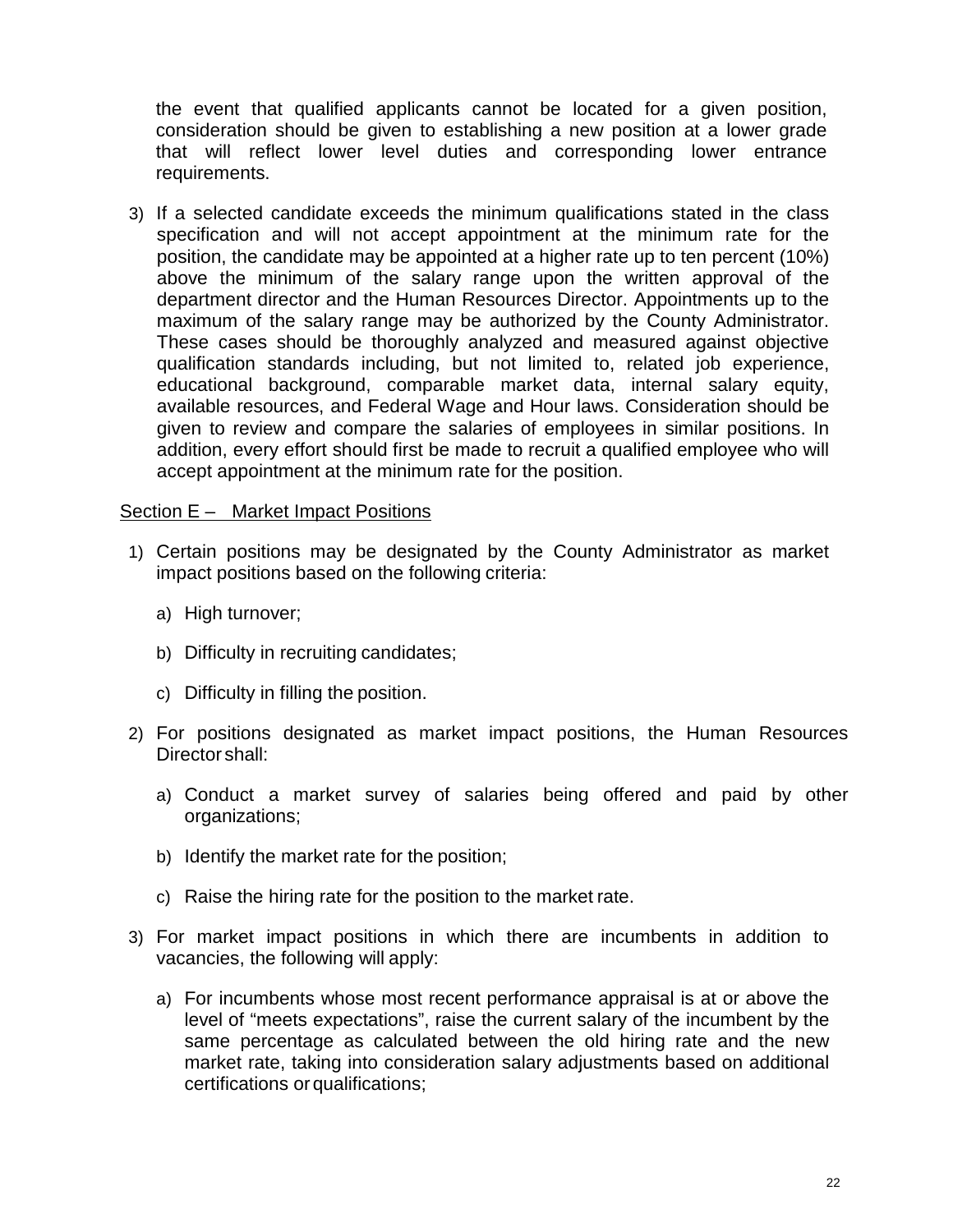- b) If the incumbent initially fails to qualify for this market impact adjustment but is evaluated at a later date as "meets expectations" or above, the incumbent's salary shall be adjusted to the full market percentage as of the date of the most recent evaluation. This provision applies only as long as the position remains designated as a market impact position.
- 4) Positions designated as market impact will be reviewed no later than annually for the designation to be renewed or discontinued. In cases where the status is discontinued, all salary adjustments awarded as a result of the status will remain in force. No future salary adjustments will be awarded based on market impact designation unless the position is re- designated as market impact at a future date.

## <span id="page-27-0"></span>Section F – Promotional Increases

1) Policy

When an employee is promoted to a position in a higher grade, the employee's salary will increase at least to the minimum or hiring salary of the new grade. If an employee is at or above the minimum salary, a maximum of a ten percent (10%) increase may be authorized by the department director and the Human Resource Director. Promotions up to the maximum of the salary range may be authorized by the County Administrator.

- 2) Procedures for Determining Promotional Increase
	- a) After a thorough analysis of internal equity and measurement against objective qualification standards, the department director will recommend the amount of the promotional increase within the standards stated in this policy.
	- b) Final approval for all promotional increases must be made by the Human Resources Director or the County Administrator, with recommendations from the department director.
	- c) The decision regarding a promotional increase shall reflect the promoted employee's experience and qualifications in comparison with other employees' backgrounds in the same job.

## <span id="page-27-1"></span>Section G – EMS Special Pay

- 1) Special Teams Pay
	- a) Members of designated special teams will be paid \$25 per week for each week they are involved in team training or activities of a special team.
	- b) The maximum allowable pay for special teams in any one (1) week is \$25.
- 2) Field Training Officer (FTO) and Alternate Shift Commander Stipend
	- a) FTO's will be paid \$25 per week for each week they serve in the capacity of FTO for at least 24 hours.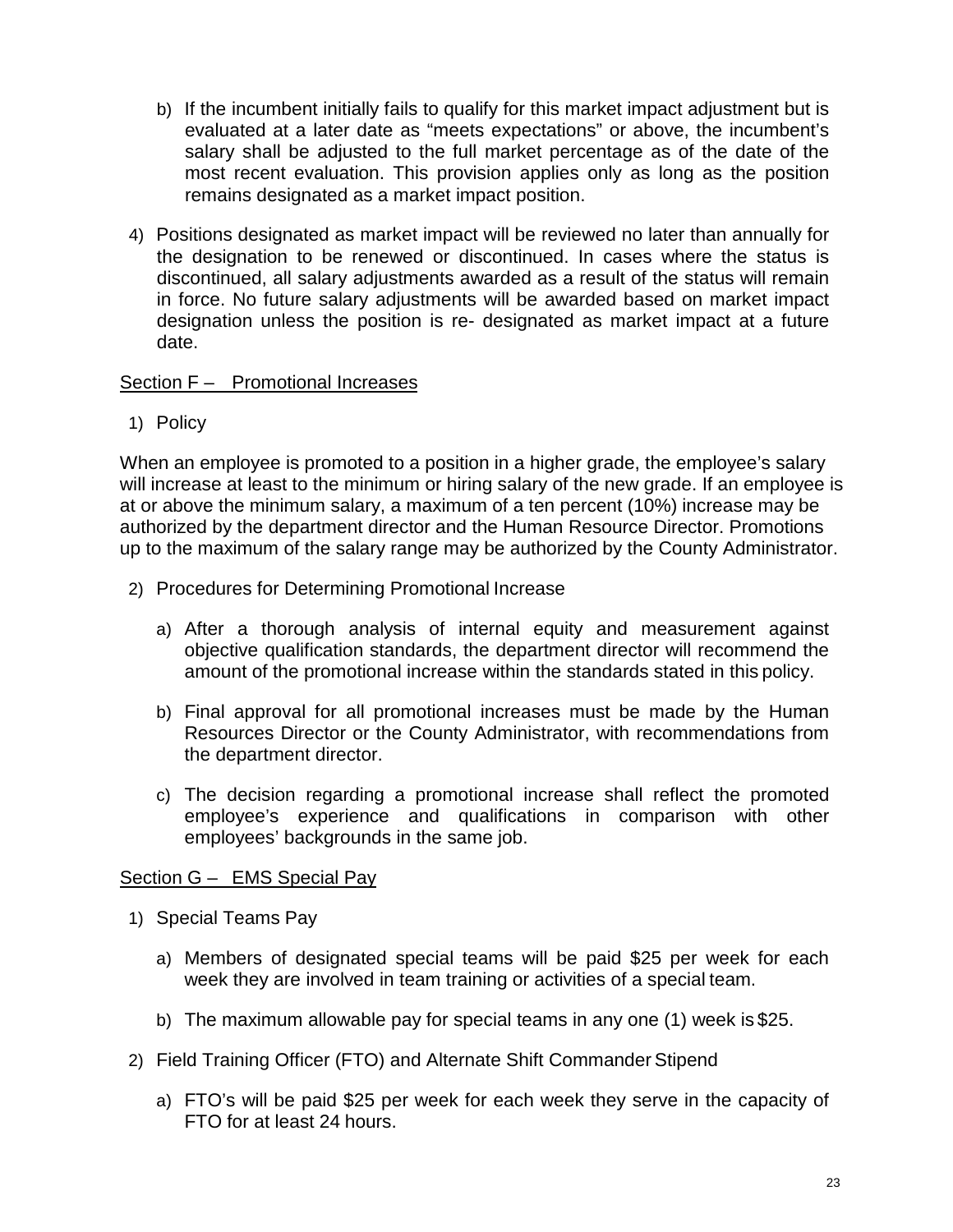- b) Employees who are required to fill in for absent Shift Commanders for less than 30 days will be paid \$25 per week for each week they serve in the capacity of Alternate Shift Commander for at least 24 hours.
- c) Hours worked in the same week as a FTO and Alternate Shift Commander may be combined to reach 24 hours.
- d) The maximum allowable pay for FTO and/or Alternate Shift Commander duties in any one (1) week is \$25.
- 3) EMS Shift Training Officers are not eligible for the FTO and Alternate Shift Commander Stipend. The maximum allowable EMS special pay for an employee in any one (1) week is \$50.

## <span id="page-28-0"></span>Section H – Construction Inspectors Incentive Pay

Any Construction Inspector III possessing more than two (2) standard licenses (not including Coastal Structural) will be awarded a seven percent (7%) increase for each standard license in excess of two (2), with the exception of a three and one half percent (3½%) incentive for the possession of the Coastal Structural license, for which they have not already received an incentive or promotion prior to October 1, 2000.

The following standard licenses are the only ones considered for a seven percent (7%) increase in administration of this incentive structure:

Residential 1 & 2 Family Dwellings Building

Plumbing Commercial Electric Mechanical

Firesafety (a maximum of two (2) Construction Inspector III's may receive Firesafety incentive pay concurrently)

In addition, a three and one half percent (3½%) increase will be awarded for possession of the following standard license:

Coastal Structural

## <span id="page-28-1"></span>Section I – Correctional Officer Incentive

Okaloosa County follows the guidelines outlined in the Florida Statues for incentive pay on Correctional Officers. Under Florida Statues, full-time, Correctional Officers are eligible to participate in the salary incentive program. Eligible Correctional Officers receive \$20 per month for each successfully completed 80-hour training unit, capped at \$120 per month for the training incentive. Officers also receive a maximum \$30 per month for an Associate's degree and an additional \$50 per month for a Bachelor Degree or higher. The combination of both incentives is not to exceed \$130 per month.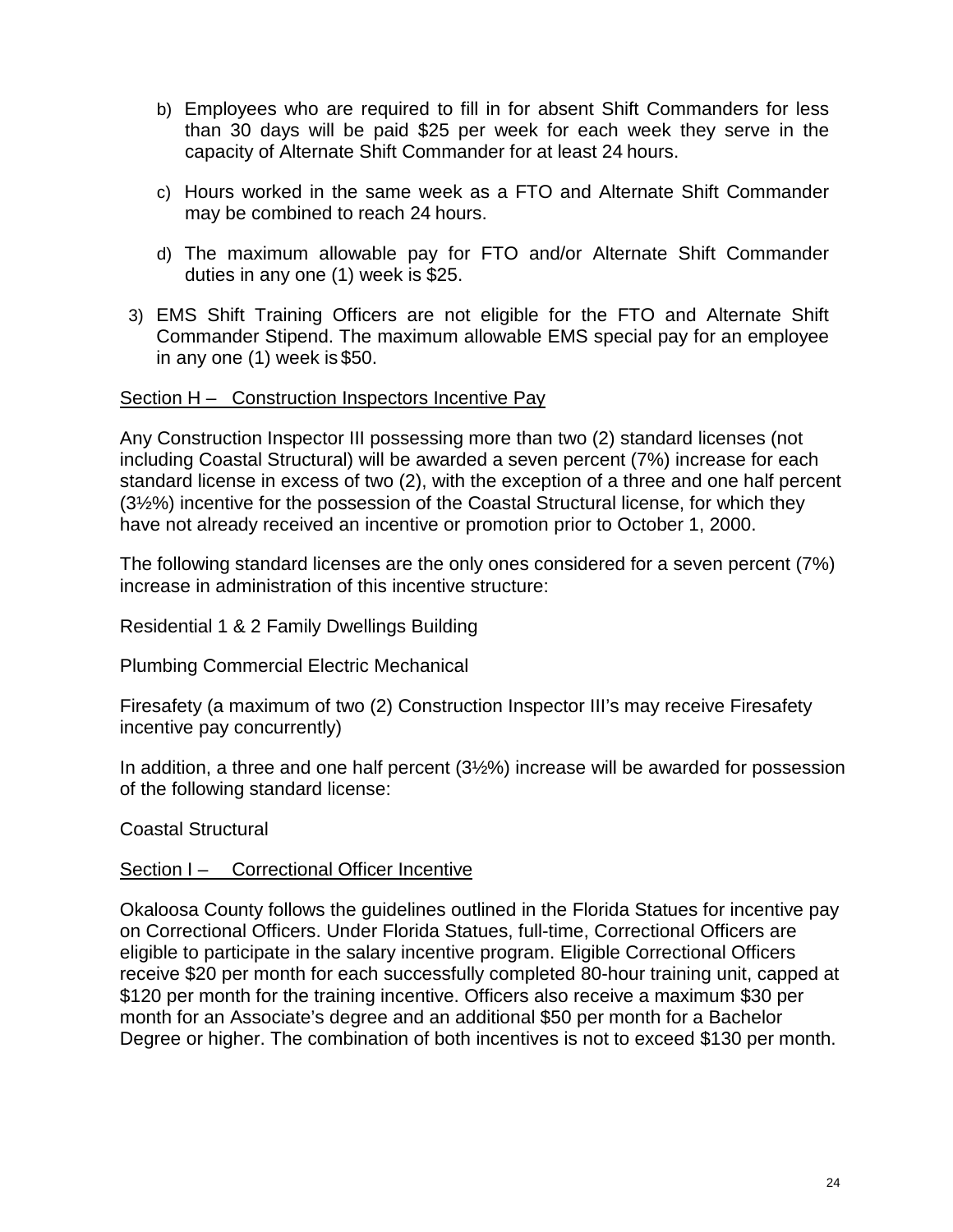## <span id="page-29-0"></span>Section J – Code Enforcement Incentive Pay

The positions of Code Enforcement Officer and Code Enforcement Supervisor will be awarded a five percent (5%) increase upon obtaining the following certification issued by the Florida Association of Code Enforcement:

Level II

Certification Level

III Certification

Certified Code Enforcement Professional Certification (CEP)

A copy of the certification must be submitted to Human Resources to effect the increase.

#### <span id="page-29-1"></span>Section K – Bilingual Pay Differential

Non-exempt positions will be designated for bilingual pay differential when a second language is critical to efficiently providing services in the normal day-to-day operations of the unit.

- 1) A limited number of employees in designated positions will be eligible for bilingual pay differential. Department directors will submit written requests to Human Resources, outlining the requirements for bilingual skills for positions and requesting bilingual pay differential for employees.
- 2) Incumbents or new hires in designated positions must demonstrate the required level of oral proficiency through the authorized testing entity of the County to be eligible for bilingual pay differential.
- 3) Bilingual pay differential will be paid to non-exempt employees at the rate of 50 cents per hour in addition to the base pay.
- 4) In the event an employee moves to a position that is not designated as eligible for bilingual pay differential, the premium payment will cease.

#### <span id="page-29-2"></span>Section L – Effects of Demotion

When an employee is demoted to a lower position, the employee shall be paid at a rate that is within the approved range for the lower position. The rate of pay shall be set by the Human Resources Director, taking into consideration the circumstances surrounding, and the reasons for, the demotion. An employee receiving a demotion will be required to serve a new probationary period in the new position.

#### <span id="page-29-3"></span>Section M – Employee Transfers (Lateral)

When an employee is transferred to a position in the same pay grade, such transfer shall not change the date from which eligibility for consideration for a performance award shall be counted. Generally, the employee's salary will remain the same.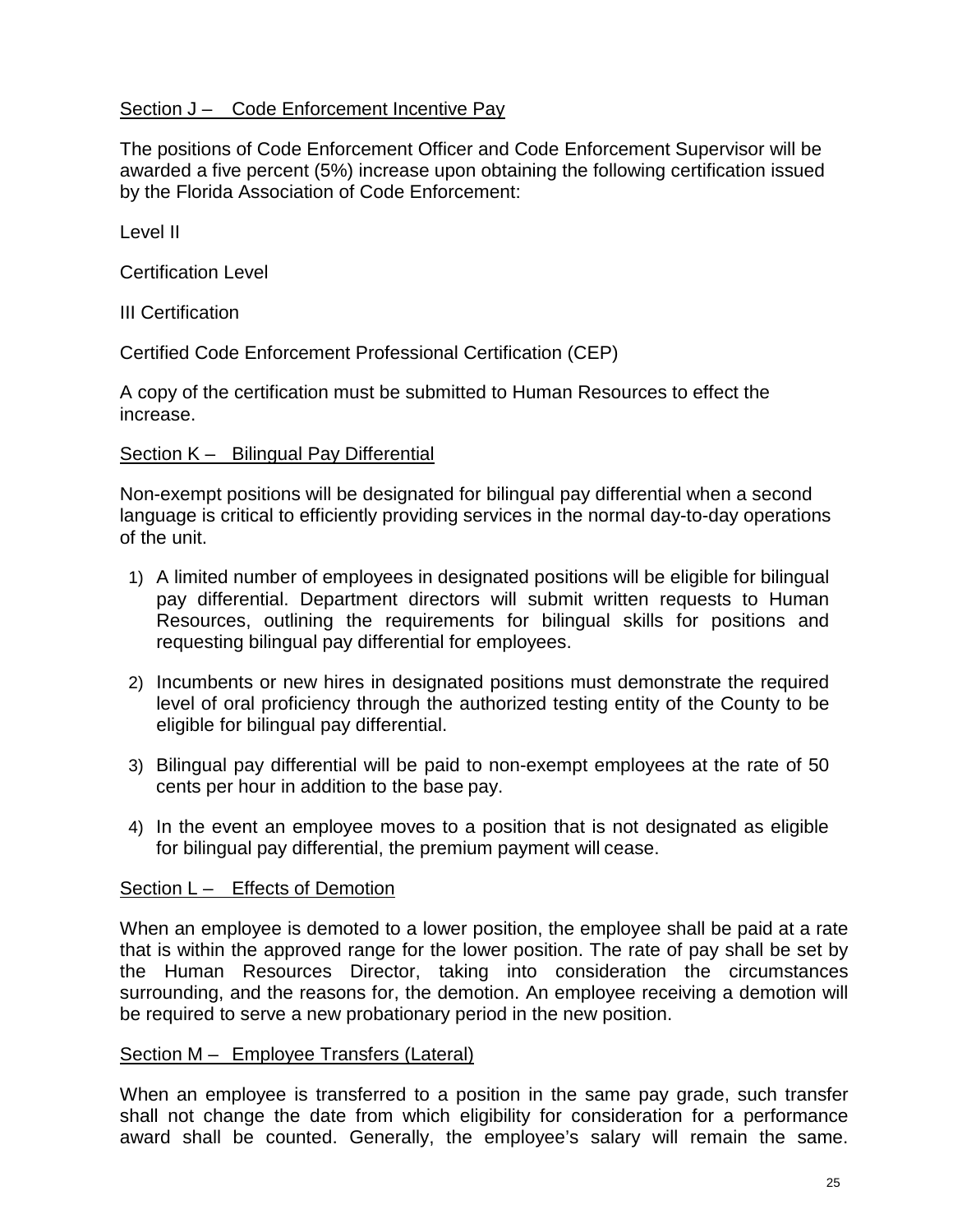However, if the selected candidate's salary is less than the hiring rate, and he/she exceeds the minimum qualifications stated in the class specification, the employee may be transferred at a higher rate consistent with the new hire policy upon the written approval of the department director and the Human Resources Director.

## <span id="page-30-0"></span>Section N – Temporary Work at a Higher Classification

An employee may be required to work at a higher classification on a temporary, incidental or emergency basis and may do so for a period of 30 days or less at no increase in pay. If the employee is required to perform the duties for a period exceeding 30 days, the employee may be given an emergency appointment (or provisional appointment) to the higher position and be paid the appropriate rate for the higher classification. The employee's salary will increase at least to the minimum or hiring salary of the new grade, or if the employee is at or above the minimum salary, a maximum of a ten percent (10%) increase may be granted. At the conclusion of the assignment, the employee's pay shall revert to the authorized rate established for the employee's regular position. Any such temporary increase granted shall not affect the employee's eligibility for normal merit advancements. Temporary assignment may not exceed six (6) months with written approval for extension by the Human Resources Director and approval by the County Administrator.

#### <span id="page-30-1"></span>Section O– Pay Adjustments

The County Administrator, in coordination with the Human Resources Director and upon the written request with justification and approval of the department director, shall have authority under limited circumstances to authorize pay adjustments for employees. This provision is restricted to circumstances such as, but not limited to, a significant increase in responsibility or scope of discretion of the position, or extraordinary market conditions. Award of the pay adjustment shall take into consideration the performance and tenure of the employee; difficulty recruiting and filling the position with a quality candidate; loss of institutional knowledge; internal equity; pay adjustment amount being requested; supporting market data for the request; and the department's budgetary impact.

#### <span id="page-30-2"></span>Section P– Shift Differential Pay

- 1) Shift differential pay is designed as an incentive for non-exempt employees designated to work evening or night shifts as defined below:
	- a) Evening Shift Start time at or after 11:00 AM to 5:59 PM;
	- b) Night Shift Start time at or after 6:00 PM to 3:59 AM;
	- c) No shift differential pay for shifts with start times at or after 4:00 AM to 10:59 AM.
- 2) The shift differential pay at the start of the shift will be effective throughout that work shift, extending until the employee is released from duty.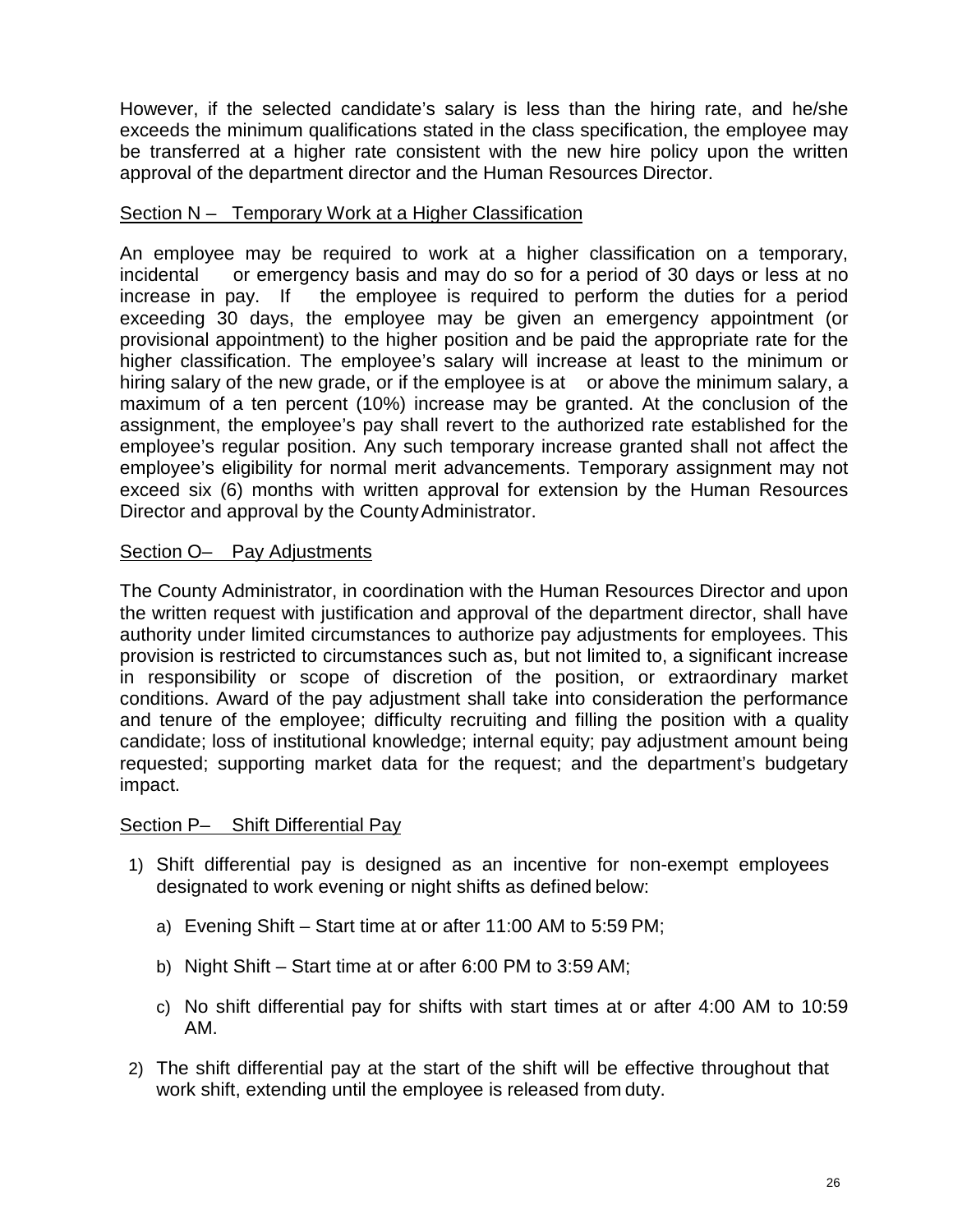- 3) Shift differential will be paid to employees at the flat rate of 25 cents per hour for the evening shift and 50 cents per hour for the night shift.
- 4) Shift differential pay is not applicable in the following instances:
	- a) Where employees are hired to work 2912 hours per year;
	- b) Where employees are hired to work as emergency relief EMT's or Paramedics;
	- c) Where employees are on official leave;
	- d) Where employees are participating in out-of-town training or seminaractivities;
	- e) Where employees are performing work-related travel;
	- f) Where non-shift workers are called into work overtime for less than a full shift;
	- g) Where non-shift workers are flexing time for special projects.

#### <span id="page-31-0"></span>Section Q– Overtime/Compensatory Time/Call Back Pay and Stand-By

- 1) Overtime Compensation
	- a) Exempt Employees

Executive, professional, administrative, and computer employees, as defined in the Fair Labor Standards Act, are normally exempt from overtime except as described in the Section on Pay for Work During Emergencies or Disasters. All department directors are included in this exemption. However, when an emergency arises requiring attendance for abnormal and prolonged periods, or the employee is required to perform services outside the normal scope and responsibilities called for in their position and when a non- exempt employee is unavailable or unsuitable to perform the work, overtime compensation will be authorized as appropriate by the County Administrator with notification to the Board. Exempt employees are hired for an annual salary rate to accomplish a job for the County. Although generally expected to be present and working for the total hours of the normal workweek, exempt employees are allowed some latitude with respect to time spent at work. For example, a manager who works numerous additional hours to complete a project may, with his/her department director's permission, take some time off work at a later date.

b) Non-Exempt Employees

All hourly and non-exempt salaried employees, with the exception of Correctional Officers, are entitled to overtime compensation after 40 hours of work in a seven (7) day workweek. Unless overtime is given in the form of compensatory time off as provided below, hourly employees (except correctional officers) shall receive time and one half (1½) their regular rate of pay for all hours worked in excess of 40 per workweek.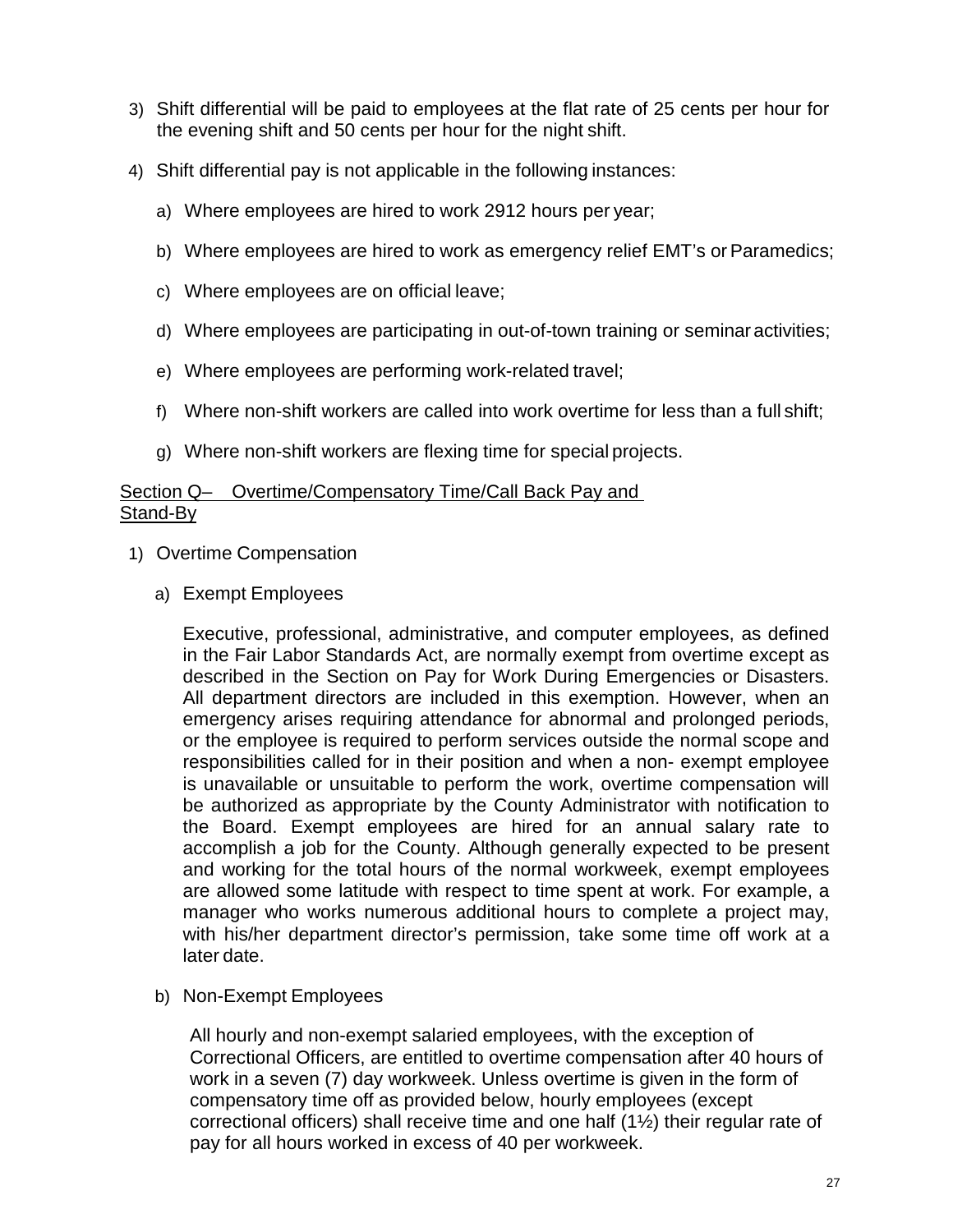## c) Correctional Officers

Correctional Officers shall receive time and one half (1 ½) their regular rate of pay for all hours worked in excess of 86 in a 14 day work period.

d) Hours Worked on Holidays

For hourly employees, all hours worked on a county-approved actual calendar holiday will be paid at one and one half  $(1 \frac{1}{2})$  times the employee's regular rate, with an additional eight (8) hours paid at the employee's regular straight time rate unless the employee is already being paid at overtime rate at the time of the holiday. Under that circumstance, employees will be paid at two and one quarter (2 ¼) times the employee's regular rate, with an additional eight (8) hours paid at the employee's regular rate. As an alternative to receiving eight (8) hours of holiday pay an employee may be allowed to take eight (8) hours off at another time within 60 days. Hours worked on a holiday are paid in this manner regardless of whether the employee has fulfilled the work period requirements outlined below.

e) General Requirements

Overtime is to be avoided except during peak loads or in emergencies. Employees are strictly prohibited from working overtime without permission in advance from their supervisor.

Paid time off for leave (annual, sick, holiday, civil, military, emergency, etc.), shall be counted as hours worked for purposes of determining entitlement to overtime compensation. For record keeping purposes, overtime must be submitted on the time report and should include the total number of hours and the date the overtime was worked.

- 2) Call Back and Stand-by Pay
	- a) Stand-by

A non-exempt employee on stand-by, regardless of whether he/she is called to work, will be paid the following:

- i) One (1) hour per day on weekdays;
- ii) Two (2) hours per day on weekends and county-approved actual calendar holidays.

Stand-by pay will be at the employee's applicable straight time or overtime rate. Any employee called into work while working stand-by will also receive pay for all hours worked at his/her applicable straight time or overtime rate. Hours worked includes travel time from and to the employee's home.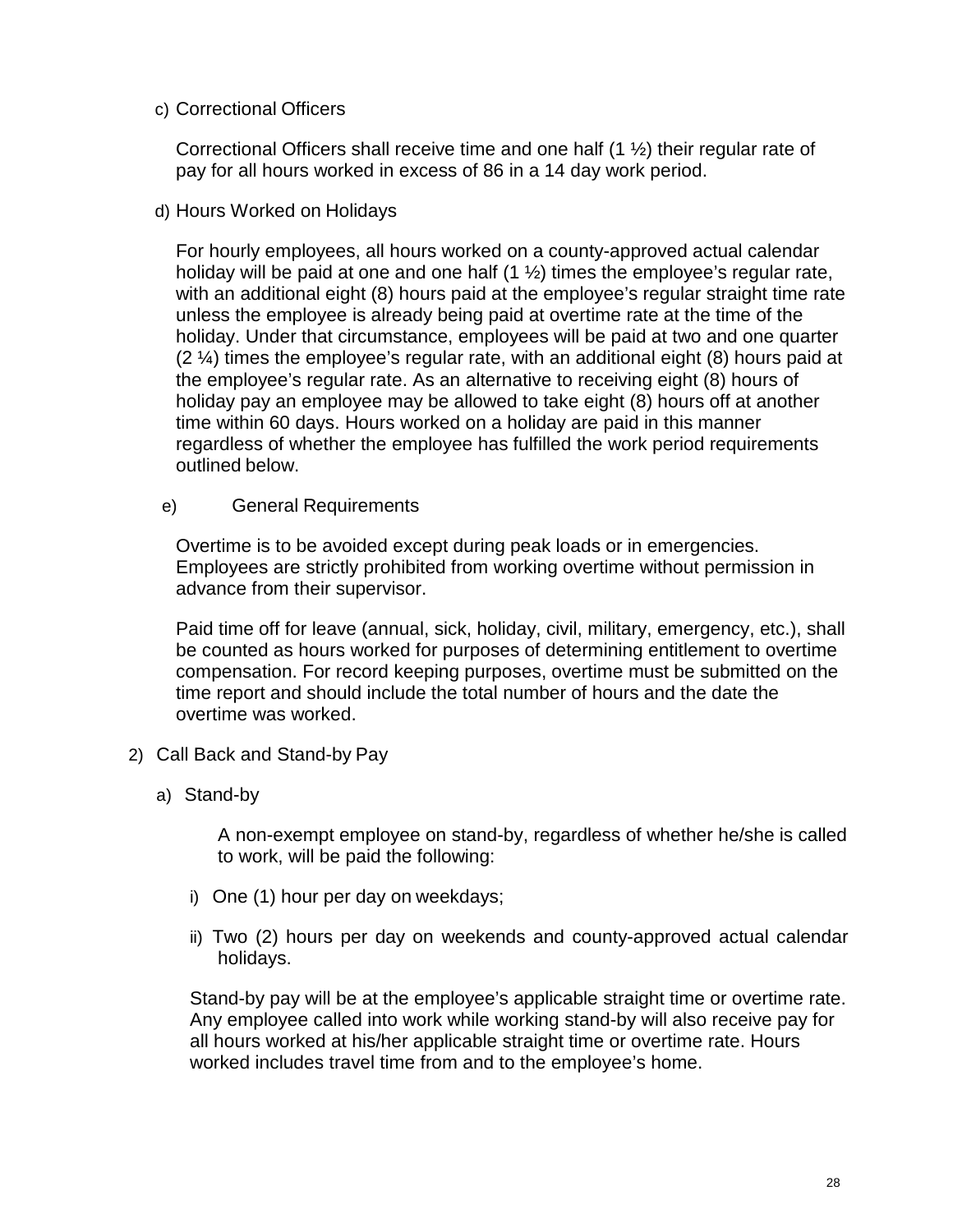## b) Call Back

Any non-exempt employee called into work will receive pay for all hours worked at his/her applicable straight time or overtime rate. Hours worked includes travel time from and to the employee's home.

#### 3) Compensatory Time

Exempt employees are not eligible to earn or accrue compensatory time off. All non-exempt hourly employees may be granted compensatory time off in lieu of overtime at the rate of one and one-half  $(1 \frac{1}{2})$  times the actual hours worked, subject to the following:

- a) Compensatory time off may only be given pursuant to an agreement or understanding (oral or written) between the department director and the employee prior to the actual performance of work;
- b) Subject to the approval of the department director, law enforcement and correctional officers may accrue up to 480 hours of compensatory time off and all other employees may accrue up to 240 hours of compensatory time off. Overtime worked over these limits must be compensated in cash;
- c) Compensatory leave must be used prior to use of annual leave;
- d) Employees may choose to receive payment for accrued compensatory time off in cash upon the employee's separation of employment or upon entry into the Florida State Retirement System Deferred Retirement Option Program (DROP);
- e) Compensatory time off will be allowed within a reasonable period of time after requesting its use, so long as it does not unduly disrupt the operations of the department;
- f) For record keeping and reporting purposes, compensatory time off earned and taken must be accounted for in the payroll system by entries on biweekly time reports.

## <span id="page-33-0"></span>Section R– Pay for Work During Emergencies or Disasters

## 1) Policy

The following pay procedures apply when a catastrophic emergency or disaster is declared by the Board, County Administrator or designee.

- 2) Definitions
	- a) Emergency Leave Time off with pay during regularly scheduled working hours when county offices are closed and employees are released from duty due to an emergency or disaster.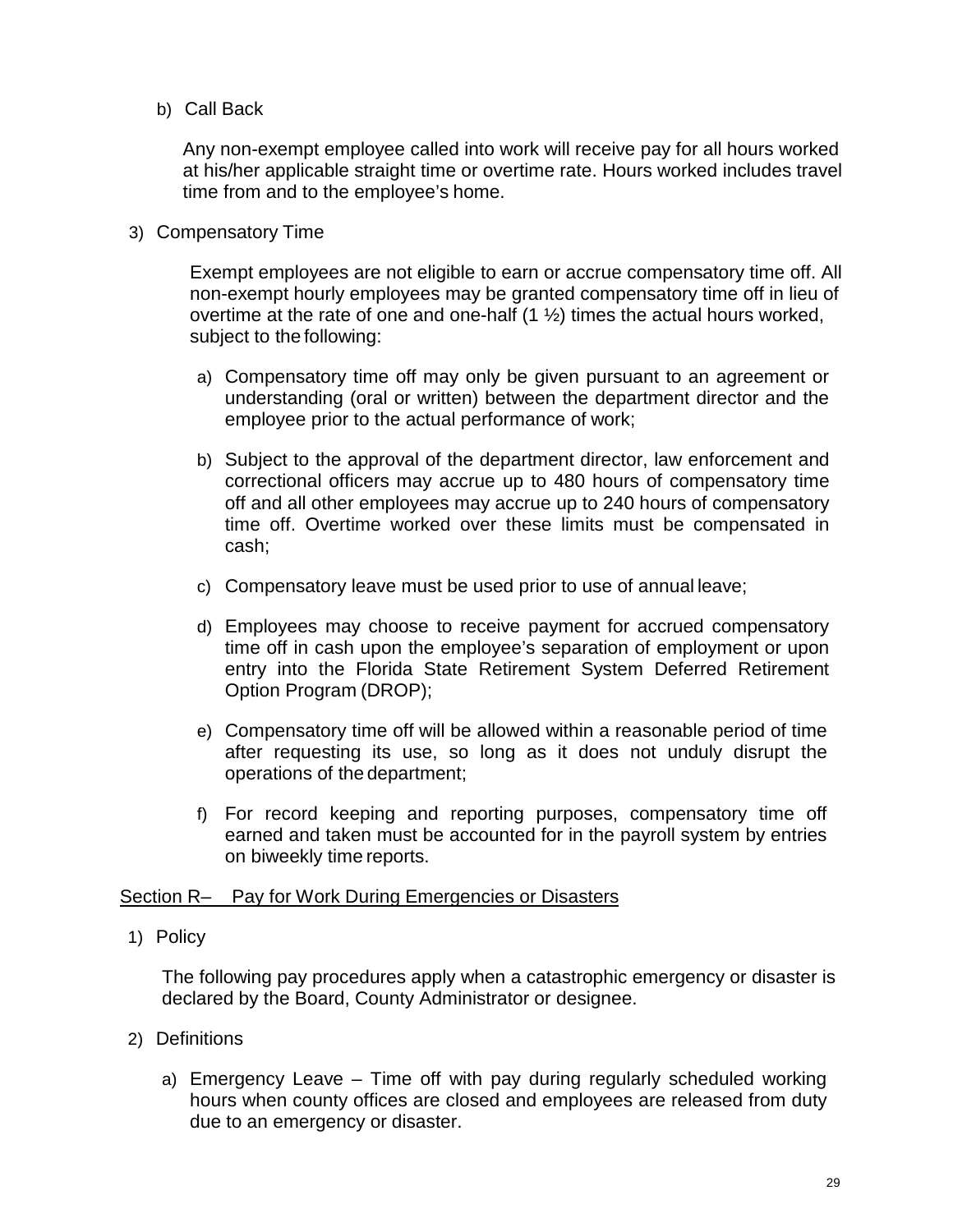- b) Pre/Post Emergency/Disaster Pay One and a half times  $(1 \frac{1}{2})$  the employee's straight time rate of pay. Pre/Post Emergency/Disaster Pay will be paid to non-director-level exempt and non-exempt employees who 1) are designated by their department directors to work before or after disasters or emergencies; and 2) work when county offices are closed and all other employees are released by the County Administrator.
- c) Emergency Pay Two (2) times the employee's straight time rate of pay. Emergency Pay will be paid to non-director-level exempt and non-exempt employees who 1) are designated by their department directors to work during an emergency/disaster or when emergency/disaster conditions occur; 2) work when county offices are closed and all other employees are released by the County Administrator; and 3) the work occurs within a specified timeframe as defined by the County Administrator.

Department directors who perform emergency related work when county offices are closed and all other employees are released by the County Administrator will be paid at the straight time rate for hours worked, up to a maximum of 12 hours pay in each 24 hour period. The County Administrator and/or Deputy County Administrator are not eligible to receive additional compensation during an emergency/disaster.

- 3) Procedures
	- a) All county employees have an emergency management obligation to be available for working assignments before, during, and after available for working assignments before, during, and after disasters/emergencies. Employees will be notified and trained or instructed in their emergency disaster assignments annually. Employees are required to report, either by phone or in person, to their department's designated contact point prior to and immediately after a disaster/emergency in order to receive work assignments. Assignments will typically include clean-up, repair, answering citizen phone lines, manning Emergency Operations Center (EOC) positions, and working at community distribution centers or comfort stations. Because these assignments are essential to the recovery of the community after an emergency or disaster, failure to respond or be available for assignment will be considered cause for disciplinary action, up to and including termination of employment.
	- b) Pre/Post Emergency/Disaster Pay will begin when county offices are officially closed and the County Administrator, or designee, releases employees. When emergency conditions warrant, Emergency Pay will be paid for time worked during a specified timeframe as defined by the County Administrator. Pre/Post Emergency/Disaster Pay will be paid continuously for all hours worked after the Emergency Pay timeframe defined by the County Administrator until normal business hours resume. This policy shall not be interpreted to provide employees with Emergency Leave and Pre/Post Emergency/Disaster or Emergency Pay concurrently for the same period of time (double and a half or triple time).
	- c) Exempt and non-exempt county employees who are designated by their department directors to work before, during or after emergencies or disasters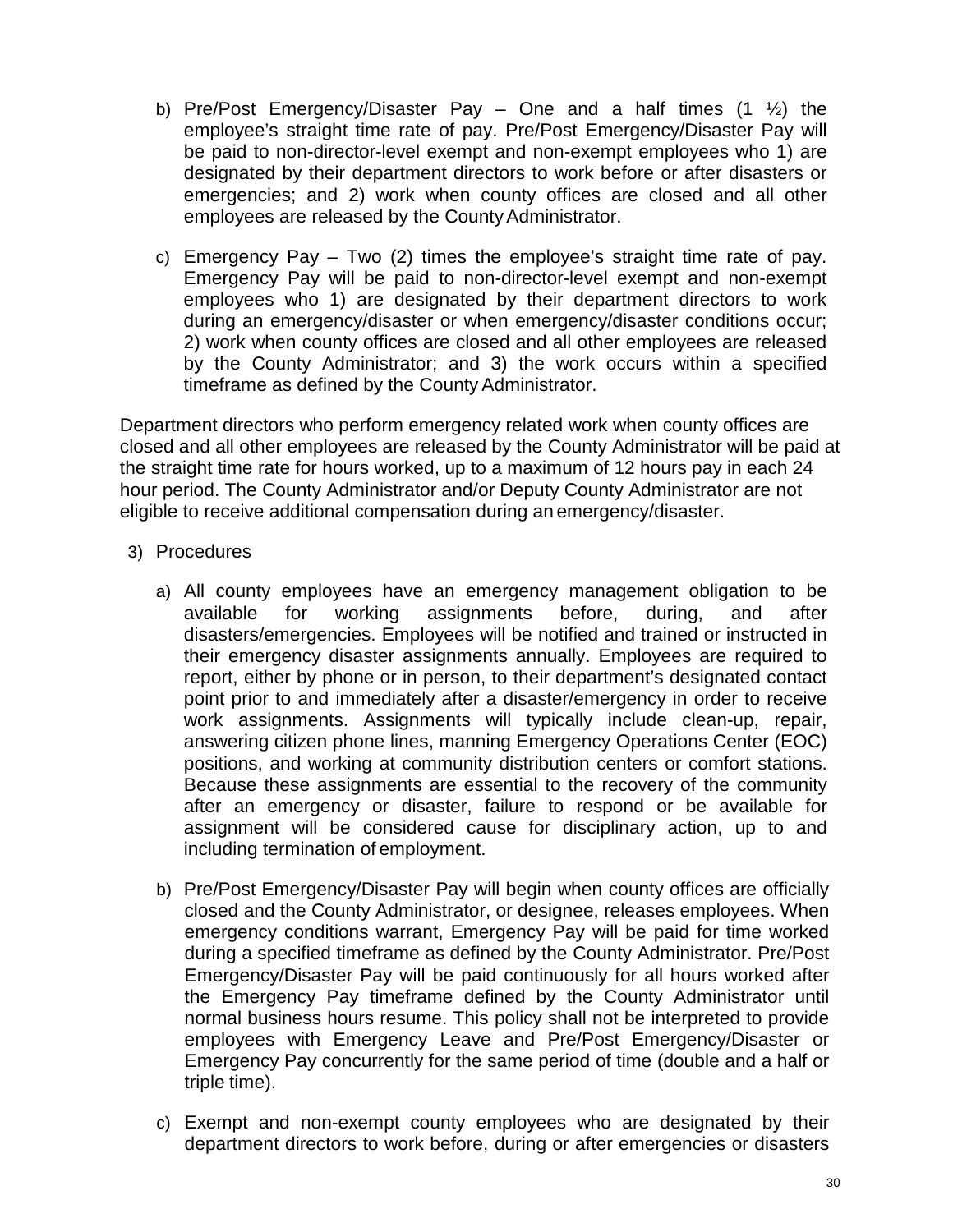will be compensated for time worked at the applicable pay rate regardless of whether or not they have 40 hours paid in the workweek. In accordance with the Fair Labor Standards Act, employees required to be on site and available for duties will be paid at applicable pay rates. Employees on site for personal convenience or safety who are not working will not be paid.

- d) If a county vehicle is not available for use by an employee assigned to disaster or emergency duties under this policy, the employee will be eligible for mileage reimbursement for use of a personal vehicle from the location of his/her usual work assignment to the location of the disaster or emergency assignment.
- e) Exempt and non-exempt employees, who are released from duty by the County Administrator or designee during normal work hours, will be compensated at their usual rates of pay for their regularly scheduled hours. Employees who are released from duty and already on official leave during this time will not be charged leave and will receive their usual rates of pay for the same number of hours as the other employees who are released from duty. Employees participating in out-of-town, work-related activities do not qualify for Pre/Post Emergency/Disaster pay, Emergency Pay or Emergency Leave, unless environmental circumstances warrant and authorized by the County Administrator or designee.
- f) Due to the Emergency Management obligation of all county employees, employees placed on alert during an emergency or disaster are not entitled to stand-by pay, unless they are otherwise on routine stand-by.
- g) Exempt employees are required to submit exception reports to document time worked for which emergency pay is payable; however, exempt employees are not required to submit exception reports for emergency leave.
- h) Part-time, relief and temporary employees are not eligible to receive Emergency Leave, Pre/Post Emergency/Disaster Pay, or Emergency Pay.

#### <span id="page-35-0"></span>Section S – Pay for Out of Town Travel

While on overnight out of town travel assignments, a non-exempt employee should be paid during their normal working hours on non-working days (e.g., Sunday), as well as on their regular working days.

#### <span id="page-35-1"></span>Section T – Pay Day

- 1) All employees are paid biweekly (every two (2) weeks). The week begins on Sunday at 11:00 PM and ends the following Sunday at 10:59 PM.
- 2) Employees will receive their checks every other Thursday and the Finance Department will have the paychecks ready at 11:00 AM.
- 3) Delivering a check to other than the payee is prohibited unless the employee has authorized such delivery in writing.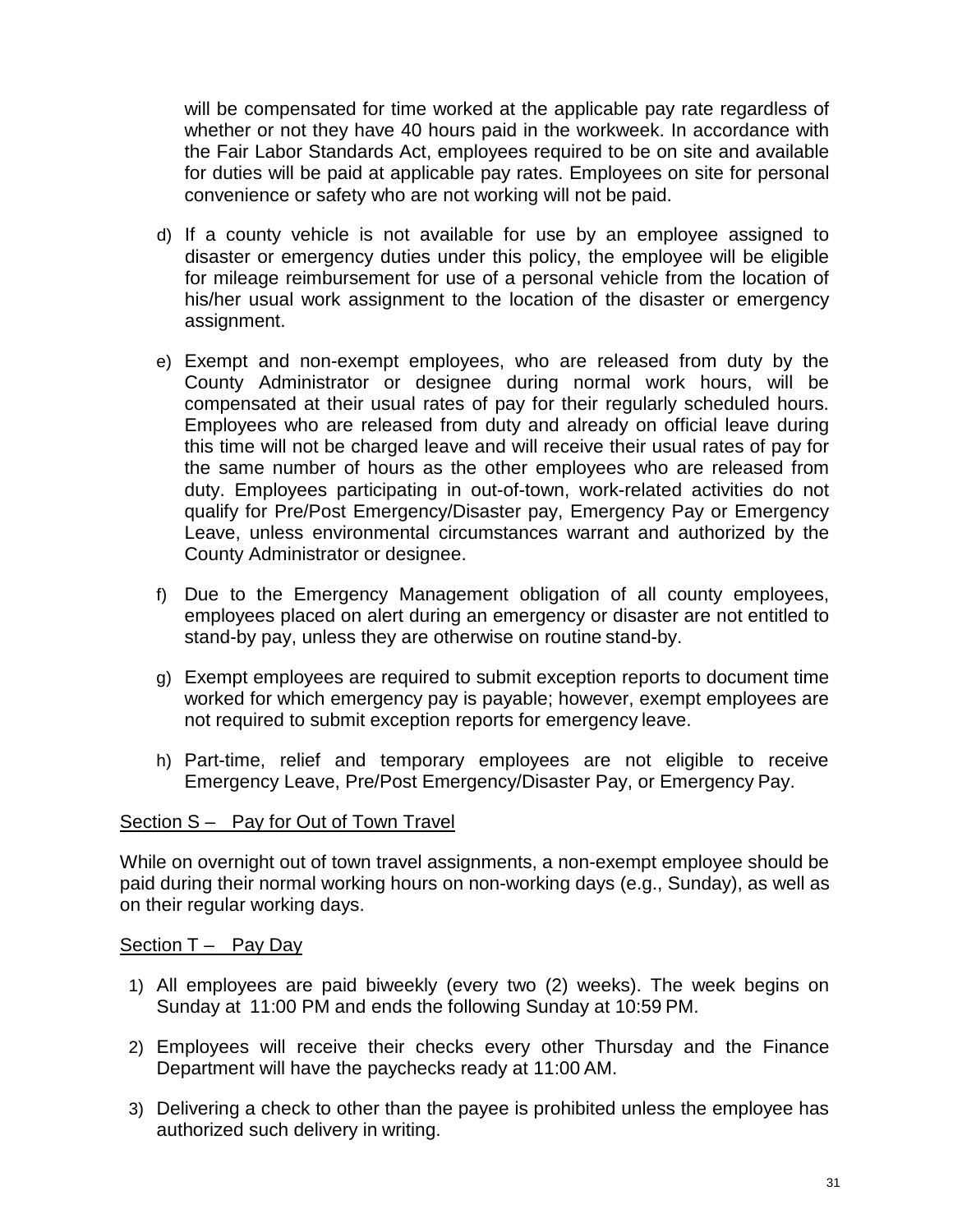- 4) The Finance Officer and/or designated representative will periodically distribute payroll checks to individuals in each department and maintain a log of said distributions. This "test for checks" will be done randomly and unannounced.
- 5) Salary advance will not be granted under any circumstance.

# Section U – Safe Harbor Policy

- 1) Policy
	- a) It is the policy and practice of the County to compensate employees for all time worked and to do so in compliance with all applicable state and federal laws. To ensure that employees are paid properly for all time worked and that no improper deductions are made, employees must record correctly all work time and review their paychecks promptly to identify and to report all errors. No one who is eligible for overtime should perform any work that is not authorized and recorded on his/her time card or timesheet. While all time worked will be paid, even if not authorized, working without authorization is a violation of County policy that could lead to disciplinary action.
	- b) The County makes every effort to ensure that employees are paid correctly. Occasionally, however, inadvertent mistakes can happen. When a mistake does happen and is called to the attention of management, a correction will be made promptly. If an employee believes a mistake has occurred (including any improper deductions, underreported hours of work or other error) or if an employee has any questions, the reporting procedure outlined below must be used.
- 2) Non-Exempt Employees
	- a) Employees classified as non-exempt (which means they are eligible for overtime pay), must maintain a record of the total hours worked each day. These hours must be accurately recorded on a biweekly timesheet that will be provided by management. Each employee must sign and date his/her time card or timesheet to verify that the reported hours worked are complete and accurate. Time cards or timesheets must accurately reflect all regular and overtime hours worked, any absences, early or late arrivals and early or late departures. At the end of each pay period, employees must submit their completed time card or timesheet to their supervisor for verification and approval. Employees should not sign their time card or timesheet unless it is accurate. If a time card or timesheet is not accurate, the supervisor must be notified immediately. When each pay check is received, employees should verify immediately that they were paid correctly for all regular and overtime hours worked each workweek.
- 3) Exempt Employees
	- a) Employees classified as exempt from the Fair Labor Standards Acts (FLSA) overtime pay requirements, will receive a salary that is intended to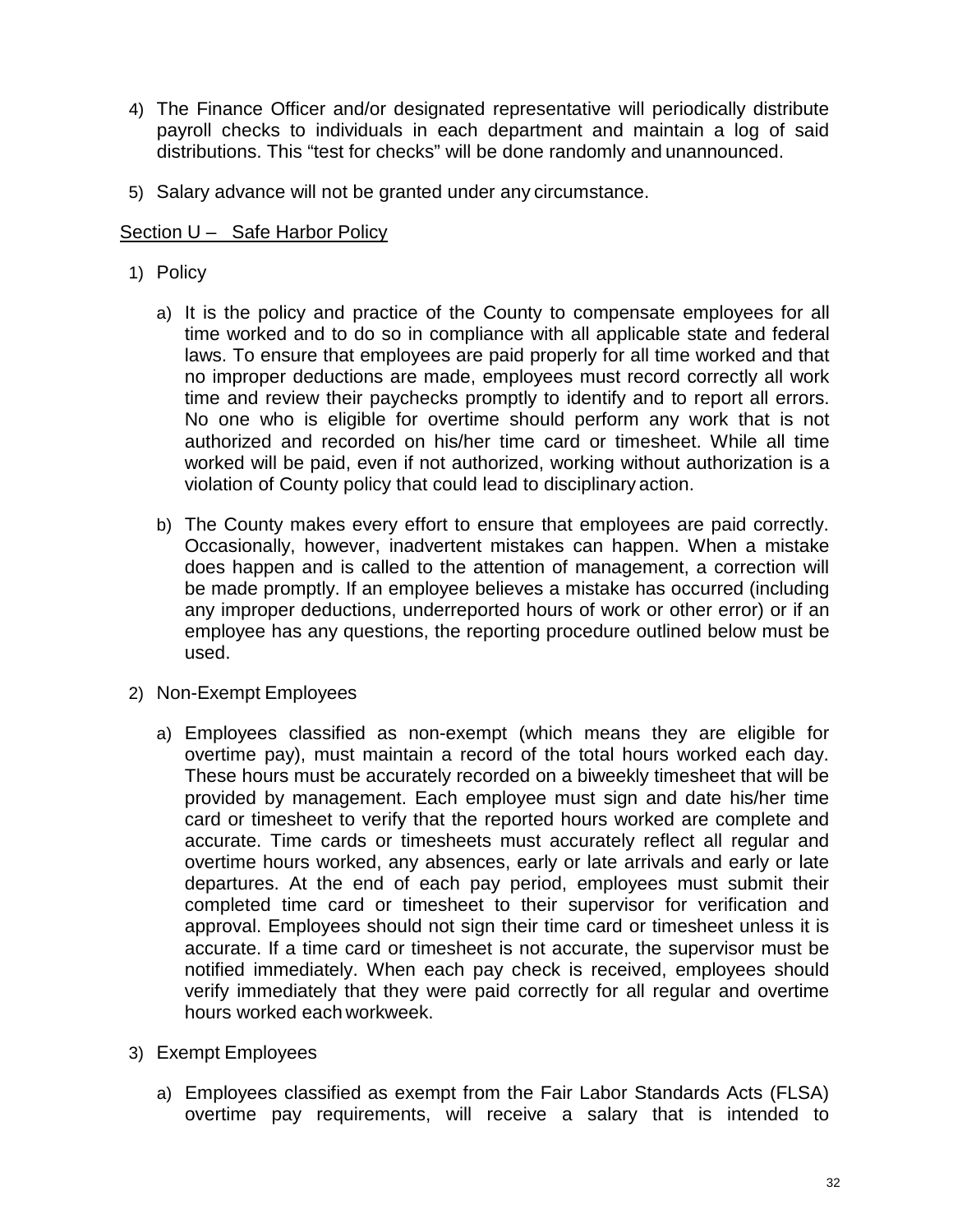compensate for all hours worked for the County. This salary initially will be established at the time of hire or when first classified as an exempt employee.

- b) It is the County's policy to comply with the salary basis requirements of the FLSA. Therefore, managers are prohibited from making any improper deductions from the salaries of exempt employees.
- c) Under federal law, there are certain circumstances where deductions from the salaries of exempt employees are permissible. For example, deductions may be made for, but not limited to, the following:
	- i) The first or last week of employment in the event less than a full week is worked;
	- ii) Any full workweek in which no work is performed;
	- iii) Full day disciplinary suspensions for major safety violations or significant infractions of important written workplace conduct rules; or
	- iv) Family and Medical Leave absences (either full or partial day absences).
- d) It is not an improper deduction to require the use of vacation, sick or other forms of paid time off for full or partial day absences for personal reasons, sickness, disability or other reasons. Pursuant to attendance and leave policies, employees who are absent for all or part of a work day may apply accrued paid time off to that missed work time. After all paid time off is exhausted, no partial day deductions will be made from the salary of a salaried exempt employee unless permitted by law.
- 4) Violations and Reporting Procedures
	- a) It is a violation of the County's policy for any employee to falsify a time card or time sheet or to alter another employee's time card or time sheet. It is also a serious violation of County policy for any employee or manager to instruct another employee to incorrectly or falsely report hours worked or to alter another employee's time card or timesheet to under- or over-report hours worked (or to fail to report any such misconduct). Report any violations of this policy immediately to the Human Resources Director or designee. It is not a violation of the County's policy for a timekeeper, supervisor or other management official to make corrections to a time card or time sheet in order to ensure compliance with county policies.
- b) Non-exempt employees must not work any hours outside of their scheduled work day unless their supervisor has authorized the unscheduled work. Employees must not start work early, finish work late, work during a meal break or perform any other extra or overtime work unless authorized to do so and that time is recorded on their time card or timesheet. Employees are prohibited from performing any "off-the clock" work. "Off-the- clock" work means work performed but not reported on biweekly timesheets to include but not limited to reading, sending or otherwise work e-mails during non-working hours. Any employee who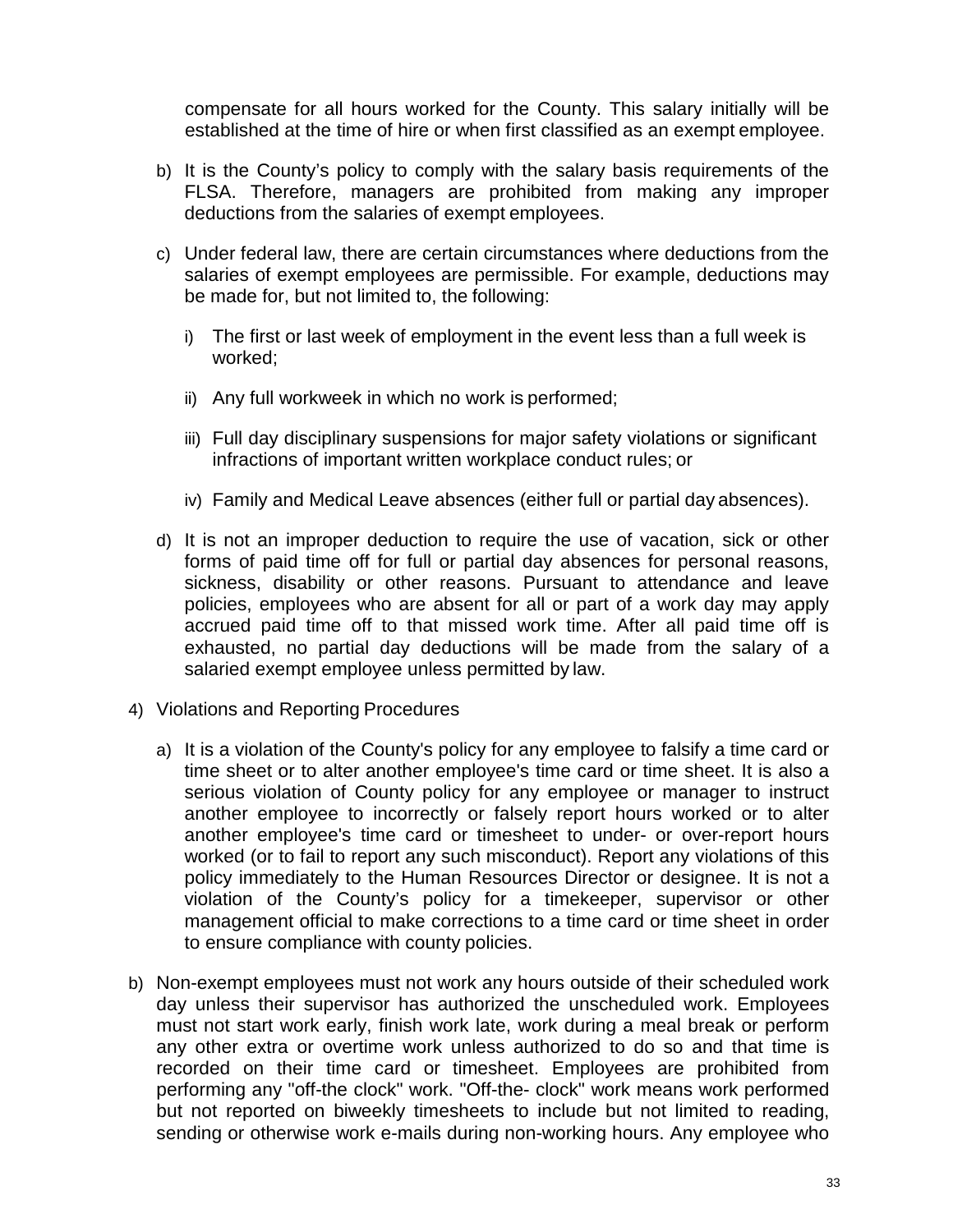fails to report or inaccurately reports any hours worked will be subject to disciplinary action, up to and including dismissal.

- c) Questions about deductions from pay or wages by exempt and non-exempt employees may be directed to the Human Resources Director or designee. Employees who believe they have been subject to any improper deductions or their pay does not accurately reflect hours worked should immediately report the matter to their supervisor, manager, director or the Human Resources Director or designee. Any member of management who receives a report of pay discrepancies must immediately notify the Human Resources Director or designee.
- d) Reports of improper deductions will be promptly investigated by the Human Resources Director or designee. If it is determined that an improper deduction has occurred, the employee will be promptly reimbursed for any improper deduction made.
- e) Every report will be fully investigated and corrective action will be taken where appropriate, up to and including dismissal for any employee(s) who violates this policy. The County will not allow any form of retaliation against individuals who report alleged violations of this policy or who cooperate in the County's investigation of such reports. Any form of retaliation in violation of this policy will result in disciplinary action, up to and including dismissal.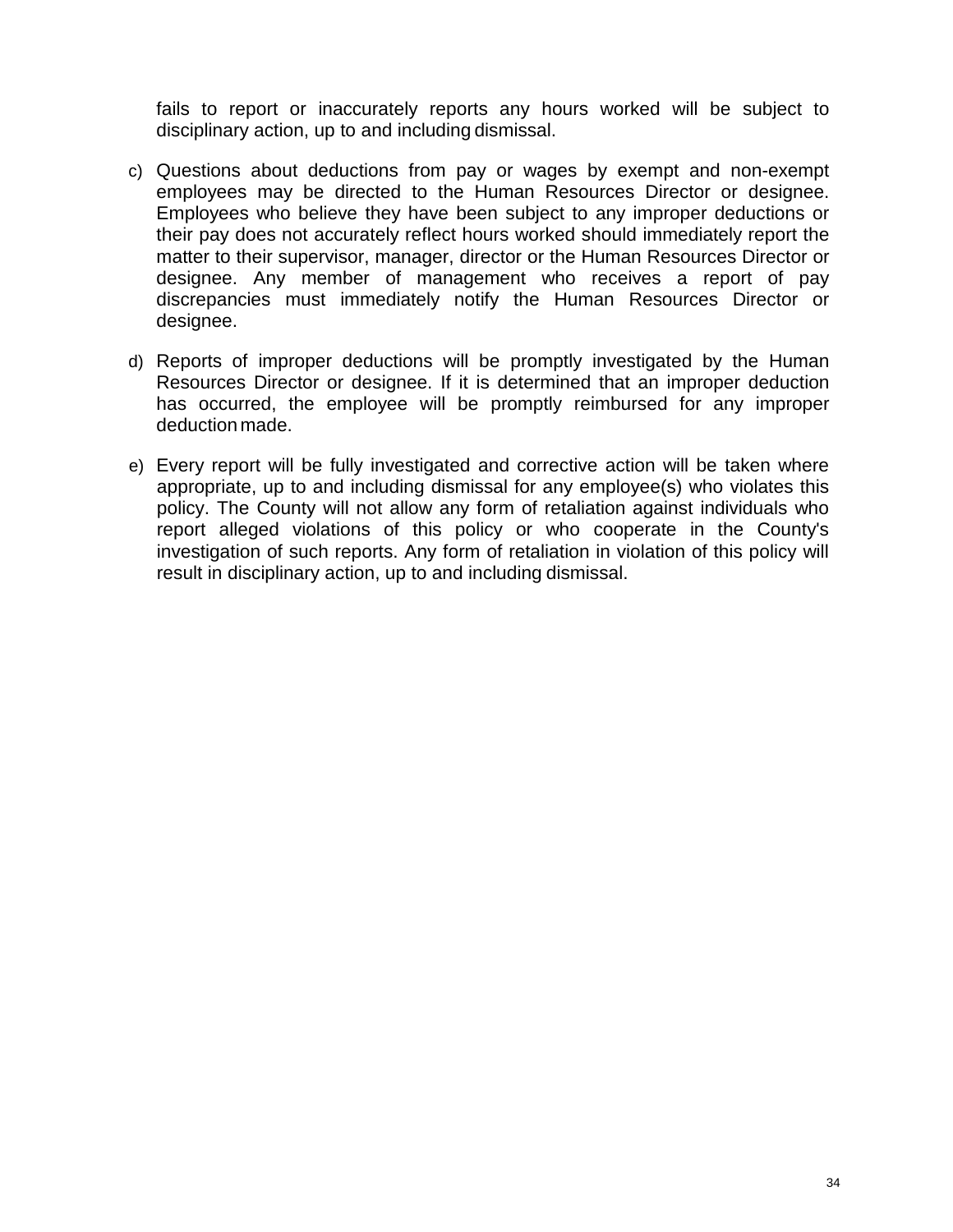# <span id="page-39-0"></span>**[CH](#page-39-0)APTER VII – [EMPLOYMENT, VACANCIES AND](#page-39-0)**

**[PROMOTIONS/TRANSFERS](#page-39-0)**

Revised and effective 01-18-2022

The selection of all employees will be based upon proper and legal consideration of the following criteria:

- 1) Qualifications;
- 2) Previous work history;
- 3) Objectives to provide affirmative action for equal employment opportunity;
- 4) Experience;
- 5) Other valid and appropriate criteria.

Preference is given to certain veterans and spouses of veterans as provided by Chapter 295, Laws of Florida.

## Section A - Vacant Positions

When an employee is separating their employment, a period of two (2) weeks overlapping of two (2) employees in one (1) position will be allowed for training purposes. Longer periods of overlap may be permitted for more complicated positions, as funding permits, and with the approval of the County Administrator.

- 1) Job Vacancy Postings
	- a) Upon a department's request to fill a properly budgeted, non-frozen position, the Human Resources Department will distribute an Internal and/or External Job Vacancy posting based on the preference of the department, for a minimum of one calendar week. Job Vacancy postings may be omitted for temporary and relief positions.
	- b) Human Resources will attempt to notify any prior employee in active lay-off status of the vacancy from the department.
	- c) At the department's request, the Human Resources Department will coordinate additional outside advertising and recruitment sources (i.e., newspapers, trade journals, civil rights organizations, etc.).
	- d) Interested individuals will be required to complete an online application for the position per the parameters of the posting and prior to the closing date to be considered. Emergency relief and temporary employees are eligible to apply for internal vacancies.
	- e) If the same position has been recruited for within the prior six (6) months, the department director may elect to forego a new posting of the vacancy and select a qualified applicant from the prior group or groups of qualified applicants.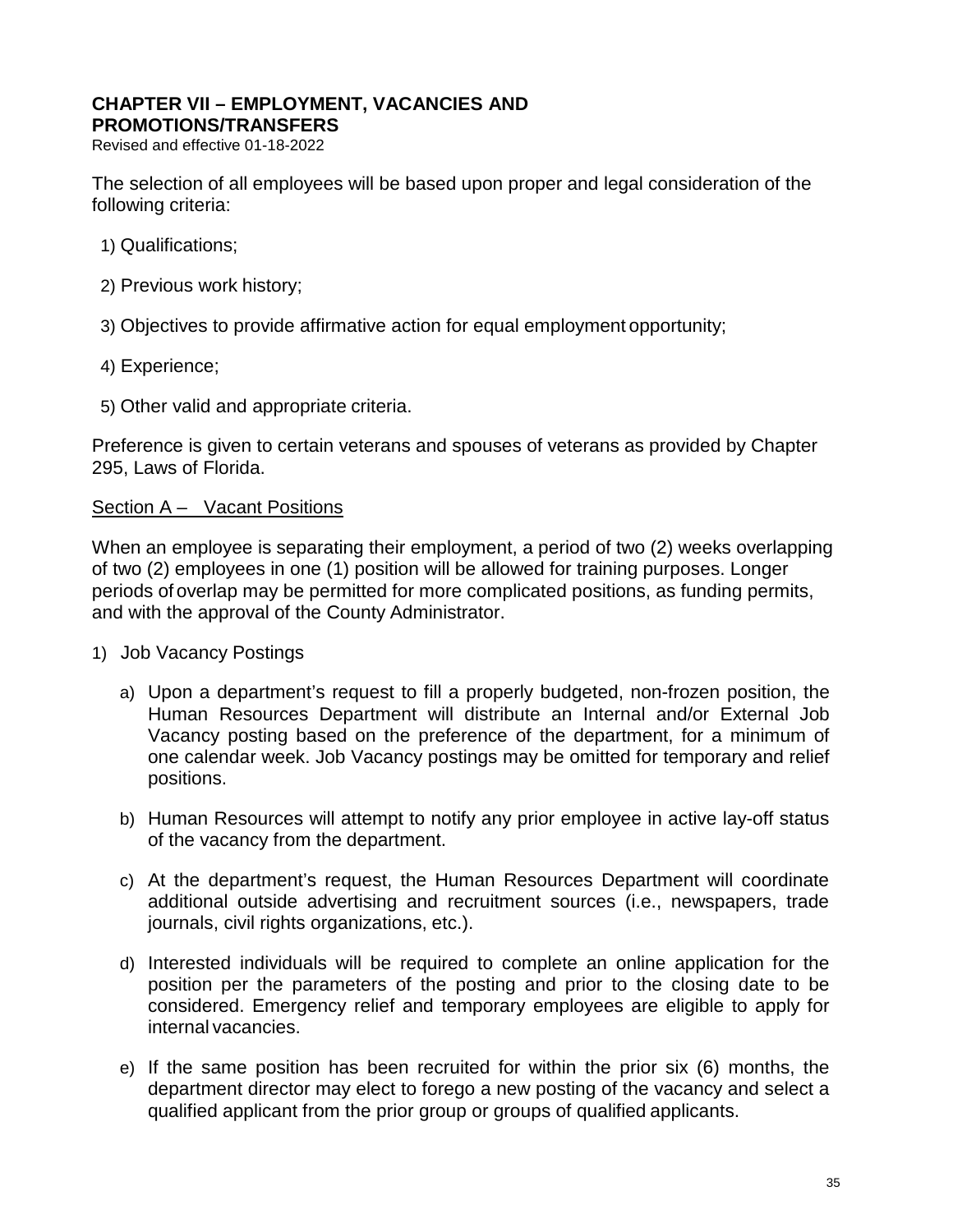- f) After the closing date to apply, applicants believed to meet the minimum qualifications as noted in the job posting, and/or specified by the hiring department through supplemental questions in the job posting, will be referred to the department to include applicants claiming veteran's preference which will be identified to ensure appropriate preference is given. Background and reference checks will be conducted on all prospective employees. Background checks are to be completed by either the Human Resources Department or by departmental staff trained in background checks as applicable with Corrections or Public Safety positions requiring department specific or mandated checks outside the scope of and beyond checks conducted by Human Resources. Reference checks may be completed by Human Resources or by the hiring department if staff have received training to complete reference checks. The hiring department should coordinate their efforts to conduct reference checks with Human Resources to ensure work efforts are not duplicated.
- g) At the close of all interviews, the hiring manager shall forward the hiring recommendation to Human Resources along with the criteria and basis for their selection as well as all interview notes and documentation related to the posting. Human Resources will examine the department's selection and either process the hire after completion of any final criminal background checks, applicable pre-hire drug testing, and any other due diligence to complete the hiring process or communicate with the hiring department if any hiring issues arise. Recommendations will be forwarded by Human Resources to the County Administrator for approval as necessary.

# Section B – Filing of Applications

- 1) All applications for positions shall be made utilizing the County's applicant tracking system. The application shall request details covering training, experience, and other pertinent information.
- 2) Applicants claiming veteran's preference must indicate it on the application and provide the required documentation.
- 3) All applications shall be signed by the applicant attesting to the truth of all statements contained in the application (to include electronic signatures). Any false statement or misrepresentation by an applicant may be cause for denying employment consideration or for discharge from county employment at any time after being employed.
- 4) Applications will be accepted only for positions that are actively posted on the County's website. A completed application will be required for each position applied for.
- 5) Applicants that have had prior employment with Okaloosa County, will be required to indicate all prior county employment on the application.
- 6) Hiring managers are encouraged to coordinate with Human Resources to view the employee files for any prior County employee being considered for re-hire.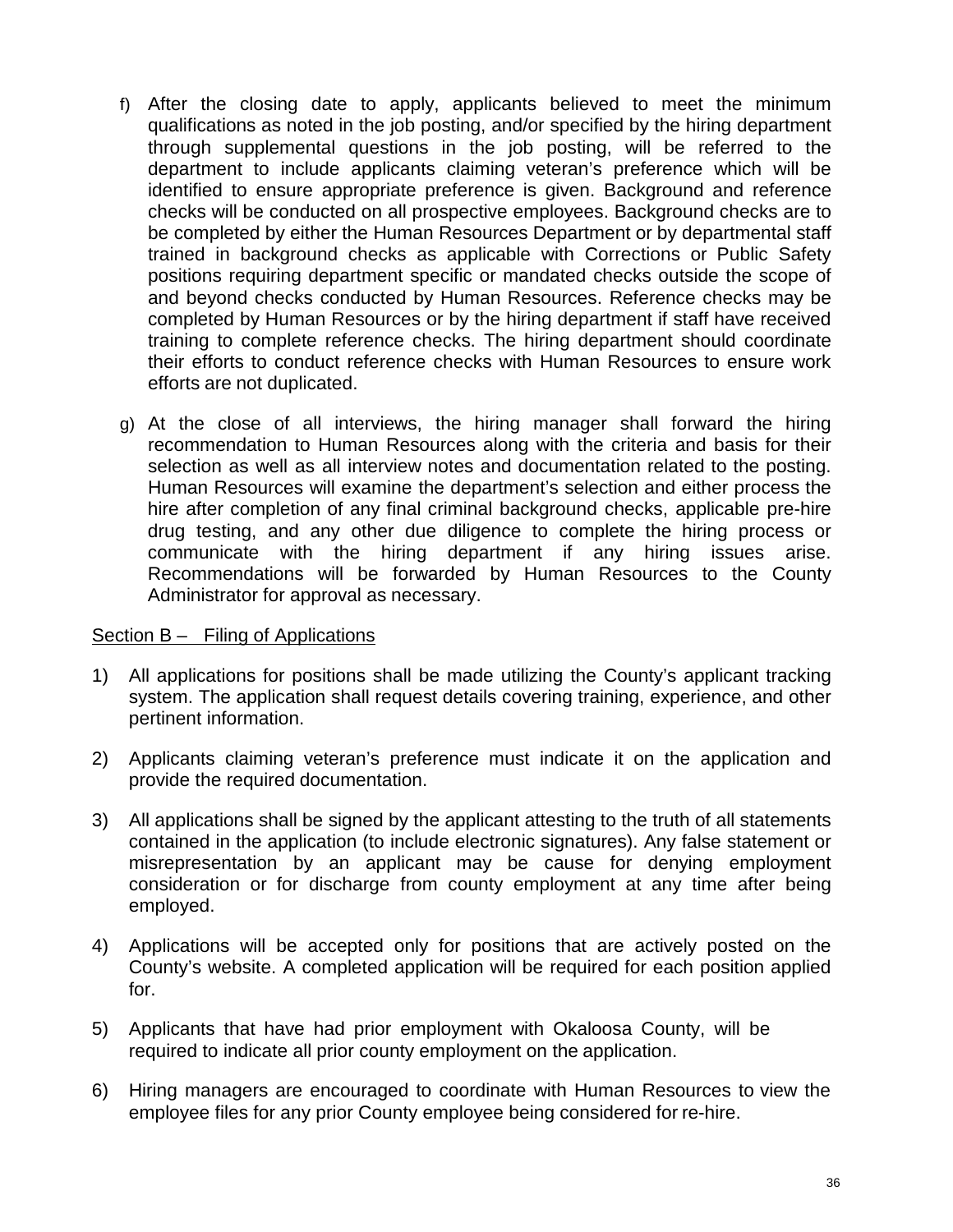- 7) Applicants who were dismissed by Okaloosa County will be identified to the hiring authority by the Human Resources Department. Applicants who were either dismissed or permitted to resign in lieu of termination due to their testing positive in a County directed drug test will not be eligible for rehire for a minimum of one year from the date employment was terminated. They may only be considered for rehire with proof of completion of a substance abuse/treatment program after their prior separation from County employment. This provision is applicable to all County employment opportunities to include relief, part-time, and temporary employment through the County directly or through a contracted staffing agency. All full-time and part-time employees shall be eligible for promotion and/or transfer to another department after successful completion of their initial probationary period. Exceptions may be granted within the initial probationary period with approval from Human Resources and involved department directors.
- 8) Employees assigned to the County through a staffing agency that have reached the end of their contractual agreement with the staffing agency (e.g. met the time line requirement in order to be hired by the County) may apply for internal job postings offered by the County in the same manner as regular full-time County employees.

# Section C – Employment of Department Directors

1) The County Administrator will recommend a candidate to employ as a department director. Employment shall require confirmation by the Board.

#### Section D - New Employees

All new employees should report to the Okaloosa County Human Resources Department to participate in new employee orientation and complete all required employment forms, prior to reporting to their assigned department.

# Section E – Employment of Relatives

Approval will not be granted for the employment, promotion or transfer of a member of the immediate family of an employee (father, mother, spouse, son, daughter, grandparent, grandchildren, brother, sister, aunt, uncle, niece, nephew, mother-in-law, father-in-law, brother- in-law, sister-in-law, son-in-law, daughter-in-law, stepparent, stepchild, or other members of the employee's household) to a position where a relative would be supervising that employee or otherwise in violation of guidance and requirements outlined in Florida Statutes relating to nepotism.

Additionally, beginning December 13, 2020 and going forward, approval will not be granted for the employment, promotion, or transfer of any person into a County department/division where any of the above-mentioned family members are assigned.

#### Section F - Fluid Positions

1) The positions of Wastewater Treatment Plant Operator and Water Treatment Plant Operator in the Water & Sewer Department have been designated as fluid positions. The designation of the position as an "A", "B", or "C" position will be determined by the license held by the incumbent or designated candidate for hire. When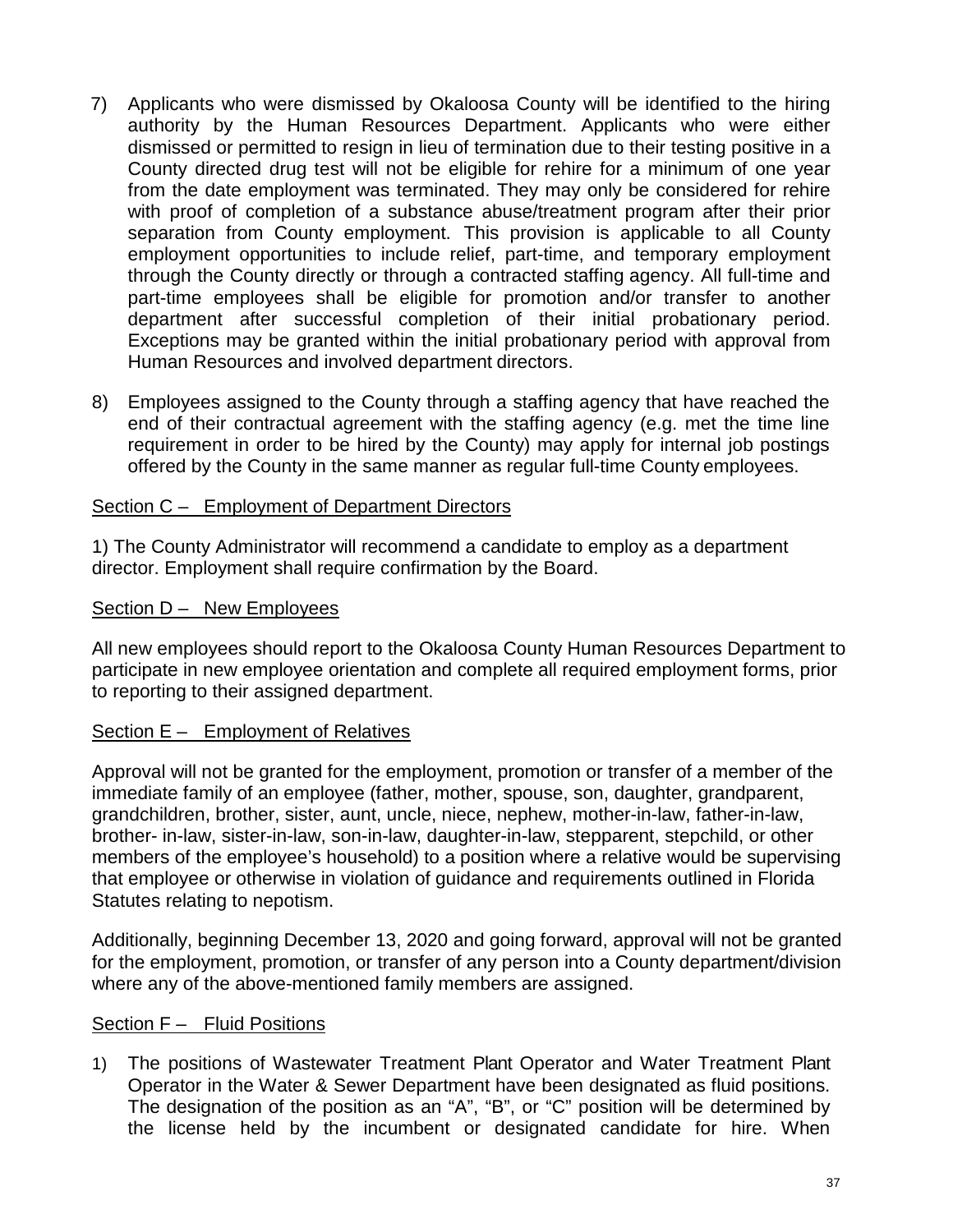apprentices receive their "C" license, their titles and grades will be changed to that of Wastewater Treatment Plant Operator "C." When Water Operations Service Workers receive their "C" license, their titles and grades will be changed to that of Water Treatment Plant Operator "C."

- 2) The positions of Construction Inspector I, II and III have been designated as fluid positions. Construction Inspectors attaining the following designated number of standard and provisional licenses will be promoted to the next higher level.
	- a) Construction Inspector I This position requires the ability to obtain at least three (3) provisional licenses, one (1) of which must be Residential 1 & 2 Family Dwellings, or equivalent, and requires incumbent obtain one (1) standard license within one (1) year.
	- b) Construction Inspector II This position requires the possession of one  $(1)$ standard license, and the ability to obtain or have possession of at least two (2) provisional licenses, one (1) of which must be Residential 1 & 2 Family Dwellings, or equivalent.
	- c) Construction Inspector III This position requires the possession of at least two (2) standard licenses, and the ability to obtain or have possession of at least one (1) provisional license, one (1) of which must be Residential 1 & 2 Family Dwelling, or equivalent.
- 3) The positions of Engineering Technician, Engineer-in-Training, Design Engineer and Engineer II have been designated as fluid positions. Engineering Technicians recognized as an Engineer Intern by the State of Florida will be promoted to Engineer-in-Training. Engineers-in-Training attaining registration by the State of Florida as a Professional Engineer will be promoted to either Design Engineer or Engineer II, as designated by the department.
- 4) The positions of Paramedic and EMT have been designated as fluid positions. The designation of a position as a Paramedic or EMT may be determined by the certification held by the incumbent or designated candidate for hire. When employees who are EMT's receive their Paramedic certifications, their titles and grades will be changed to that of Paramedic subject to the approval of their Department Director.
- 5) The positions of Utilities Service Worker, Utilities Technician I and Utilities Technician II have been designated as fluid positions. The designation of a position as a Utilities Service Worker, Utilities Technician I or Utilities Technician II may be determined by the license and certification held by the incumbent or designated candidate for hire. When employees who are Utilities Service Workers receive a Level 3 Distribution System Operator License and a Class "C" Wastewater Collection Certification, their titles, grades and pay will be changed to that of a Utilities Technician I, subject to the approval of their Department Director. When employees who are Utilities Technician Is receive a Water Distribution System Operator Level 2 License and a Class 'B' Wastewater Collection Certification, their titles, grades and pay will be changed to that of Utilities Technician II, subject to the approval of their Department Director.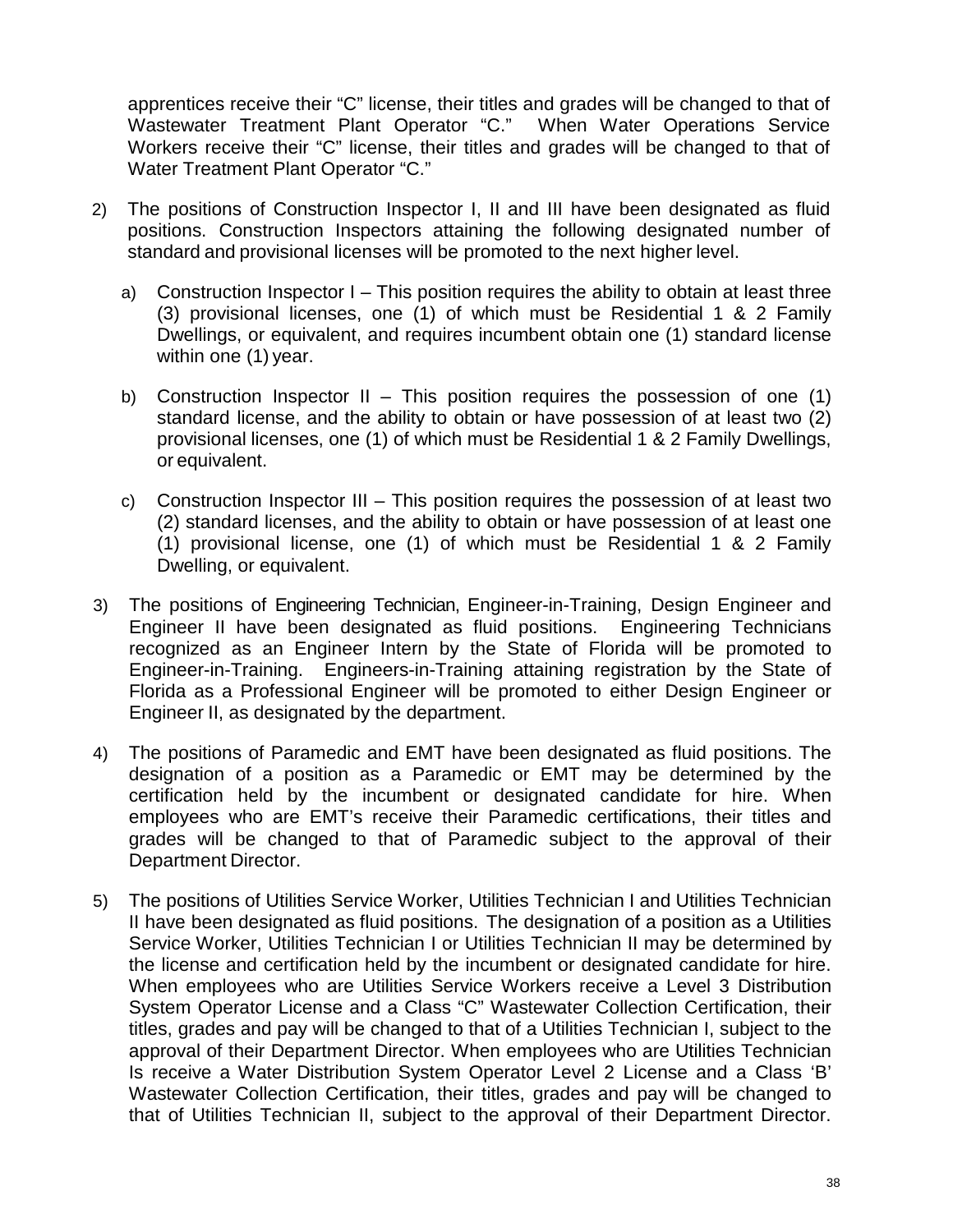Utilities Technician Is and IIs who fail to maintain their licenses and/or certifications will have their title, grade and pay changed to that of a Utilities Service Worker.

- 6) The positions of Equipment Technician, Certified Equipment Technician and Master Equipment Technician have been designated as fluid positions. The designation of a position as an Equipment Technician, Certified Equipment Technician or Master Equipment Technician may be determined by the certification held by the incumbent or designated candidate for hire. When employees who are Equipment Technicians receive at least one ASE Certification, their titles and grades will be changed to that of a Certified Equipment Technician subject to the approval of their Department Director. Certified Equipment Technicians who fail to maintain at least one ASE Certification will have their title, grade and pay changed to that of Equipment Technician. When employees who are Equipment Technicians or Certified Equipment Technicians receive either ASE Master Automobile Technician Certification or ASE Master Medium/Heavy Truck Technician Certification, their titles and grades will be changed to that of Master Equipment Technician subject to the approval of their Department Director. Master Equipment Technicians who fail to maintain their ASE Master Automobile Technician Certification or ASE Master Medium/Heavy Truck Technician Certification will have their title, grade and pay changed to that of Certified Equipment Technician if the employee continues to hold at least one ASE Certification or Equipment Technician if the employee does not hold any ASE Certifications.
- 7) The positions of Traffic Signal Technician I and Traffic Signal Technician II have been designated as fluid positions. The designation of a position as a Traffic Signal Technician I and Traffic Signal Technician II may be determined by the certifications held by the incumbent or designated candidate for hire. When employees who are Traffic Signal Technician I's receive an IMSA Traffic Signal Bench Technician Level II or IMSA Traffic Signal Field Technician Level II Certification, their titles and grades will be changed to that of Traffic Signal Technician II.
- 8) The positions of Lift Station Technician and Lift Station Specialist have been designed as fluid positions. The designation of a position as a Lift Station Technician and Lift Station Specialist may be determined by the certifications, license, and experience held by the incumbent or designated candidate for hire. When employees who are Lift Station Technicians receive a Class 'B' Wastewater Collection Certification and a Class 'B' commercial driver license with a tanker endorsement, and have the required experience, their titles, grades and pay will be changed to that of Lift Station Specialist, subject to the approval of their Department Director. Lift Station Specialists who fail to maintain their licenses and/or certifications will have their title, grade and pay changed to that of a Lift Station Technician.

#### Section G – Demotions

A position may be filled by the demotion of an employee in accordance with the provisions of these rules and regulations. Demotion may be the result of reclassification of a position, disciplinary action or at the request of the employee. A demoted employee at a minimum, shall fall within the pay range and shall meet the qualifications of the demoted position. Depending on the position of the employee in the new pay grade, an employee may have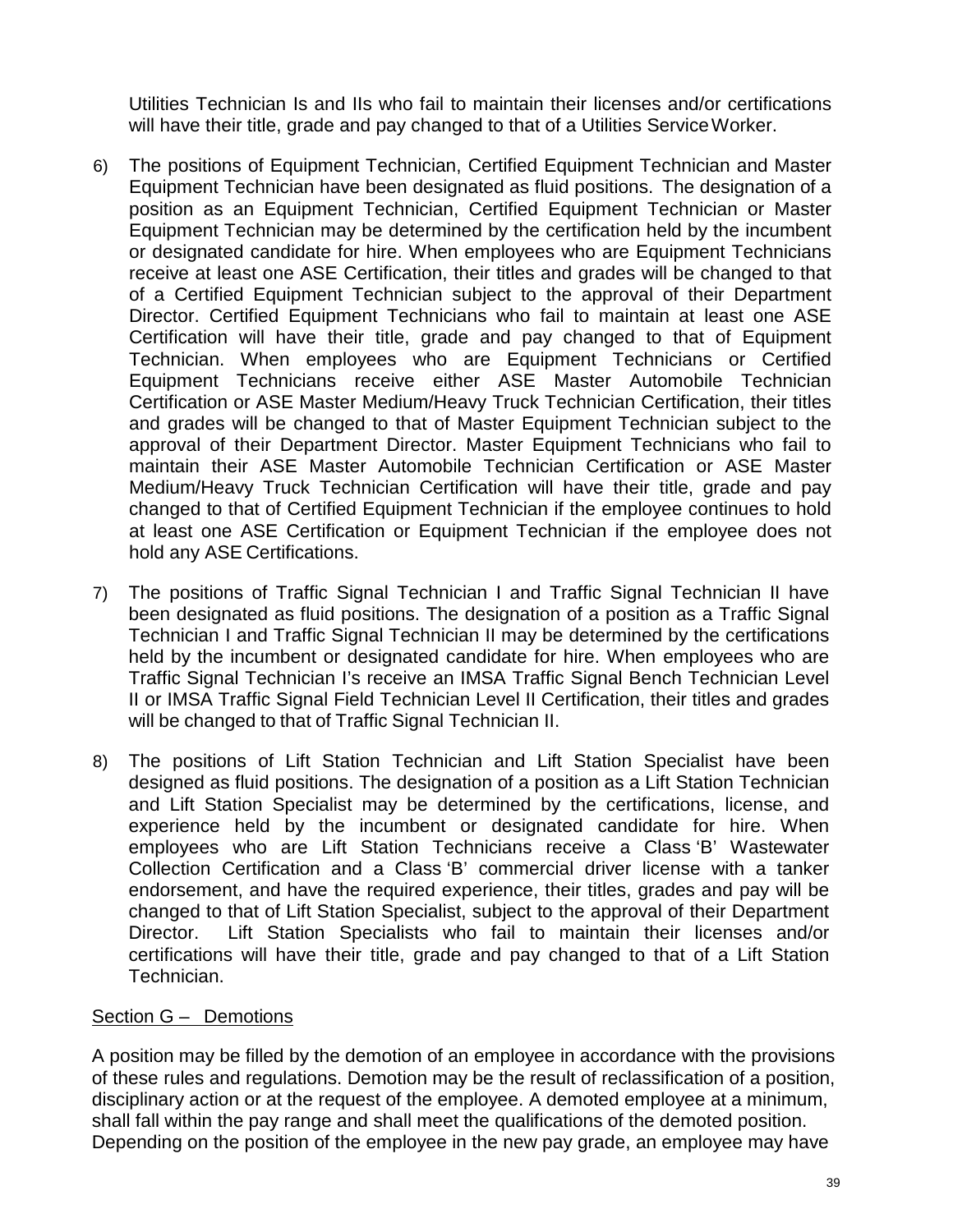their pay lowered (as appropriate) to not only be within the pay range, but based on the position responsibilities, time of service with the County, employee qualifications, consideration of the rate of pay and equity for other similarly positioned employees, and any other pertinent information.

# Section H – Probation

- 1) Probationary Period (Initial Employment) When a person is initially employed to fill a position on a regular full-time or part-time basis, they shall be given a probationary appointment. This period shall be considered the "working test" portion of the employment process and they must pass this period of observation and evaluation successfully. The initial probationary period will be a six (6) month period based on any continuous employment whether it is full- time or part-time.
- 2) Probationary Period (Extended) At the discretion of the director and in coordination with Human Resources, an employee may be placed in an extended probationary period for a period of time not to exceed 90 days past the initial six (6) months probationary period. Any employee placed on an extended probationary period will not be eligible to use annual leave and will not be eligible to be paid any annual leave if termination occurs prior to the end of the extended probationary period. Any request to extend the probationary period beyond the time frames listed above will require a detailed justification in writing from the department and approval of the County Administrator, or designee.
- 3) Probationary Period (Promoted, Demoted, or Reclassified) An employee may be placed in a probationary status, at the discretion of the department director up to six months, due to a change in their job title or classification. Termination of an existing employee during this additional probationary period shall be subject to the progressive disciplinary action policy as outlined in the manual.
- 4) An employee may be dismissed with or without cause at any time during the initial or extension of the initial probationary period or during a probationary period associated with a demotion as a result of disciplinary action.
- 5) Any probationary employee shall be provided with regular appointment status upon successful completion of the applicable probationary period.

# Section I – Uniformed Services Employment and Reemployment Rights Act (USERRA) and Veteran's Preference

The County will comply with the provisions and standards as outlined in the Uniformed Services Employment and Reemployment Act of 1994 (USERRA), and the Florida Statutes related to veteran's preference.

# Section J – Temporary Appointment

1) A temporary appointment may be made for a special project or other work of a temporary or transitory nature that will not exist beyond six (6) consecutive calendar months and is not renewable. Upon approval of the County Administrator, temporary appointments may exceed six (6) months when needed to replace or supplement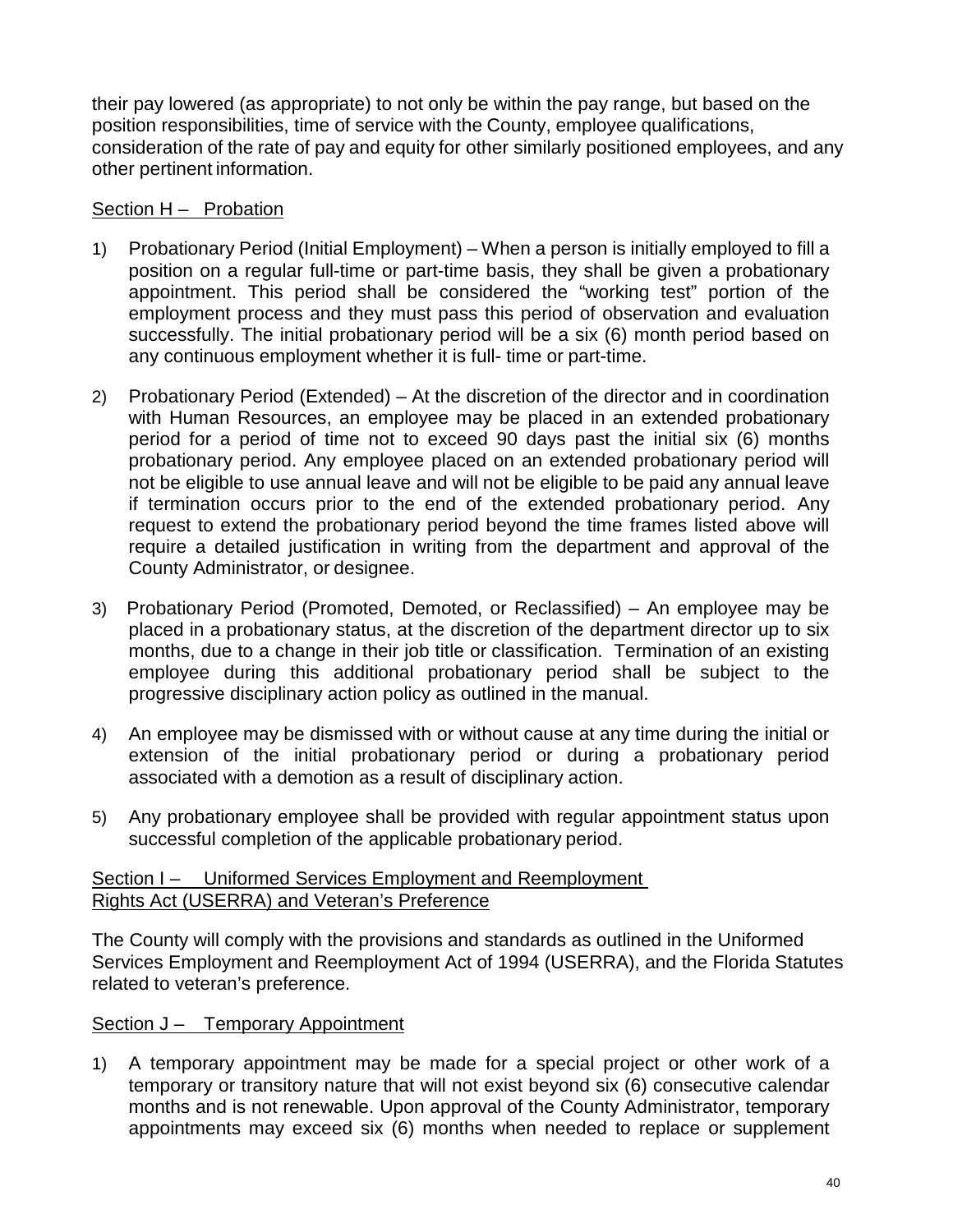employees or fill approved seasonal positions. A temporary appointment which exists for any part of a month is considered to be in existence for the entire month. At the point the temporary appointment has been identified as lasting longer than six (6) months the County will begin paying retirement in accordance with the Florida Administrative Code Chapter 60S – 1.004.

# Section K – Emergency Relief Employees

Employees serving in a "relief" capacity for the County are called into work intermittently, do not work on a scheduled basis, and are therefore exempt from any benefit provisions offered by the County. Periods of emergency relief employment are excluded from continuous service with the County.

#### Section L – Contingent Workers (through Temporary Staffing Agencies)

Occasionally departments may have short-term temporary staffing needs that are most effectively filled by employees from temporary staffing agencies.

1) Qualifying Circumstances

If budgeted funds are available, the department director may engage a contingent worker under the following circumstances:

- a) To replace an employee who is on a leave of absence due to a workers' compensation covered injury, Family and Medical Leave Act (FMLA) leave, Military Leave of Absence, or Leave of Absence Without Pay; or
- b) When there is an excessive workload that cannot be handled by current staffing levels.
- 2) Procedure
	- a) The requesting department has the option of utilizing an approved temporary staffing agency to fill the opening or of utilizing a County employee that is available for temporary reassignment and determined to be qualified to perform the work. If utilizing a staffing agency, the department is required to ensure the employee has successfully completed the staffing agency background check PRIOR to allowing the employee to begin work for the County.
	- b) Department coordinates payment from department's budgeted funds with the staffing agency.
- 3) Special Provisions for Drug-Free Workplace Policy

The County covers all workers with a Drug-Free Workplace Policy. Contingent workers are required to submit to drug testing under the same circumstances that all county employees do.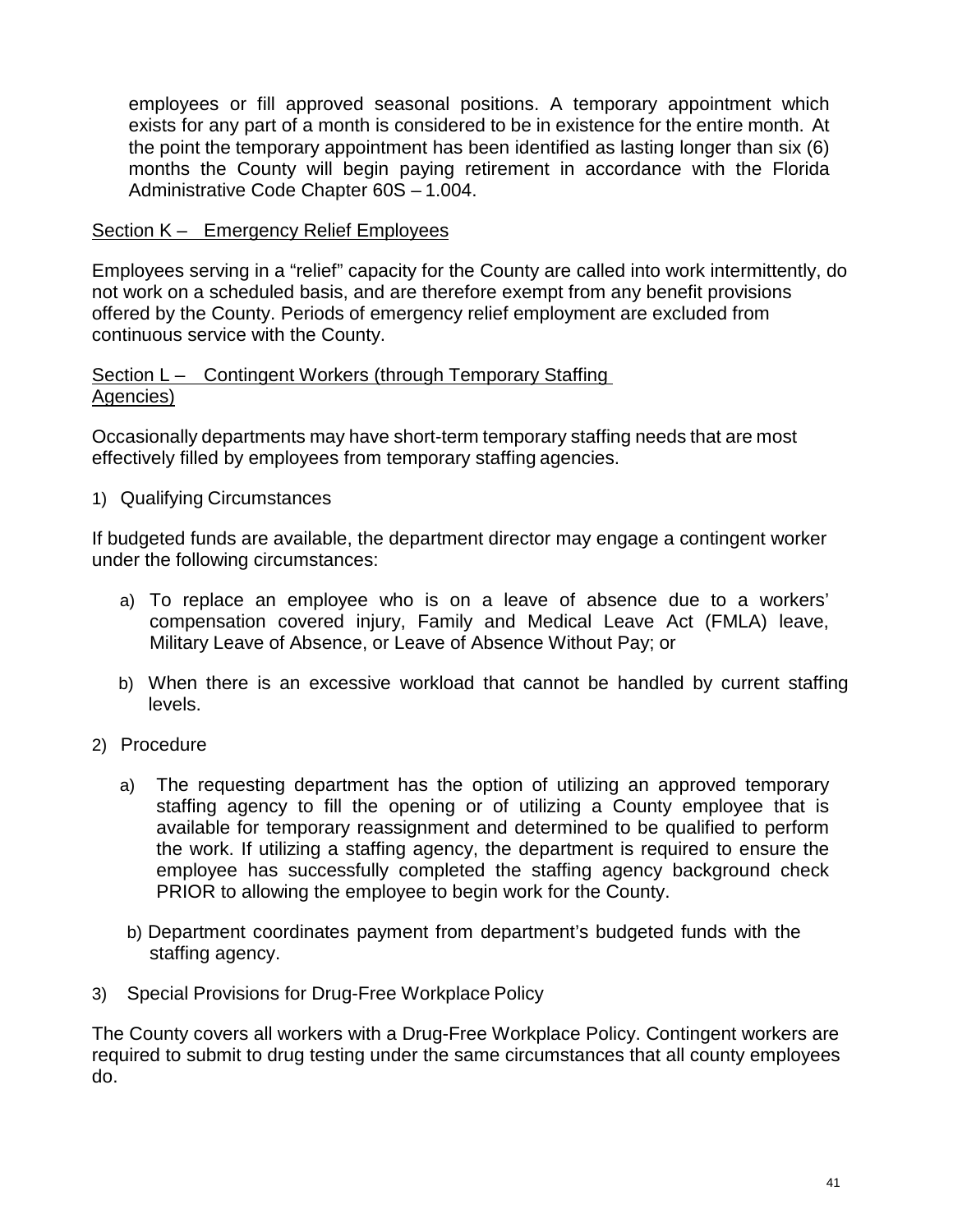The department is required to distribute the County's Drug-Free Workplace Policy to each contingent worker, obtain signatures, and forward signed forms to the Human Resources Department.

4) Driving Eligibility Requirements

Contingent Workers who drive county vehicles or operate county equipment must maintain a satisfactory driving record and meet the same standard required of all county employees. See the Employee Driving Records Section for outline of standards.

# Section M – Internships

The Okaloosa County Internship Program is designed to provide a structured learning opportunity that offers professional experience within a public sector work environment.

1) Definition

An intern is a temporary, paid or unpaid, work assignment within Okaloosa County government in order to gain practical experience within a particular field of study or function of County government.

# 2) Program Goals

Internship positions must provide valuable work experience through the practical application of skills and broadening of work knowledge. A structured internship should offer the following:

- a) Defined and carefully planned projects and/or duties;
- b) Professionally enhancing tasks;
- c) Continuous training and mentoring.
- 3) Procedures and Requirements

County departments seeking to provide internship opportunities must complete and submit the Intern Request Form to the Human Resources Department. The interning department is responsible to ensure background checks, pay roll forms, or other pre-start documents and training are completed through the Human Resources Department prior to the internship beginning.

Prospective interns must submit to and successfully complete a background check as well as agree to adhere to all County policies while interning.

4) Benefits and Compensation

Interns are not eligible to receive employment benefits granted to regular, full-time employees. Additionally, internship duration may not exceed five (5) consecutive months without approval of the County Administrator.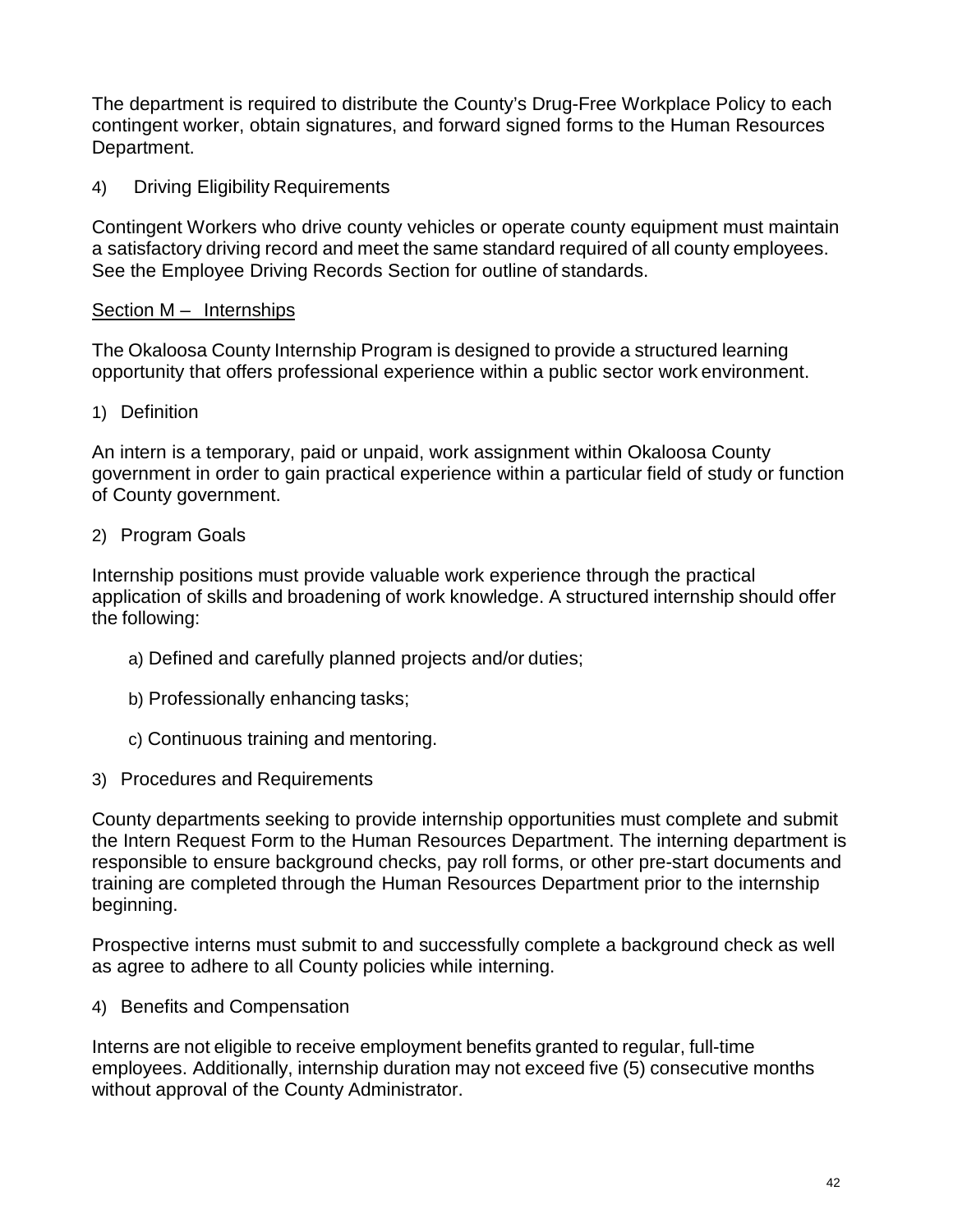Requests for paid internships should be submitted and approved during the County's annual budgeting process unless otherwise approved by the County Administrator during thecourse of the fiscal year. The sponsoring department will be responsible for maintaining and reporting accurate time records.

## Section N – Volunteers

Members of the Board of County Commissioners and County departments may use volunteers to assist with official county business. Volunteers shall not be paid and must successfully complete the County's background check requirements. All prospective volunteers shall first be coordinated and approved through the Human Resources Department. Consistent with Section 125.9504, Florida Statutes, volunteers may be furnished such other benefits, subsistence, travel, meals or reimbursement of expenses as approved by the County Administrator.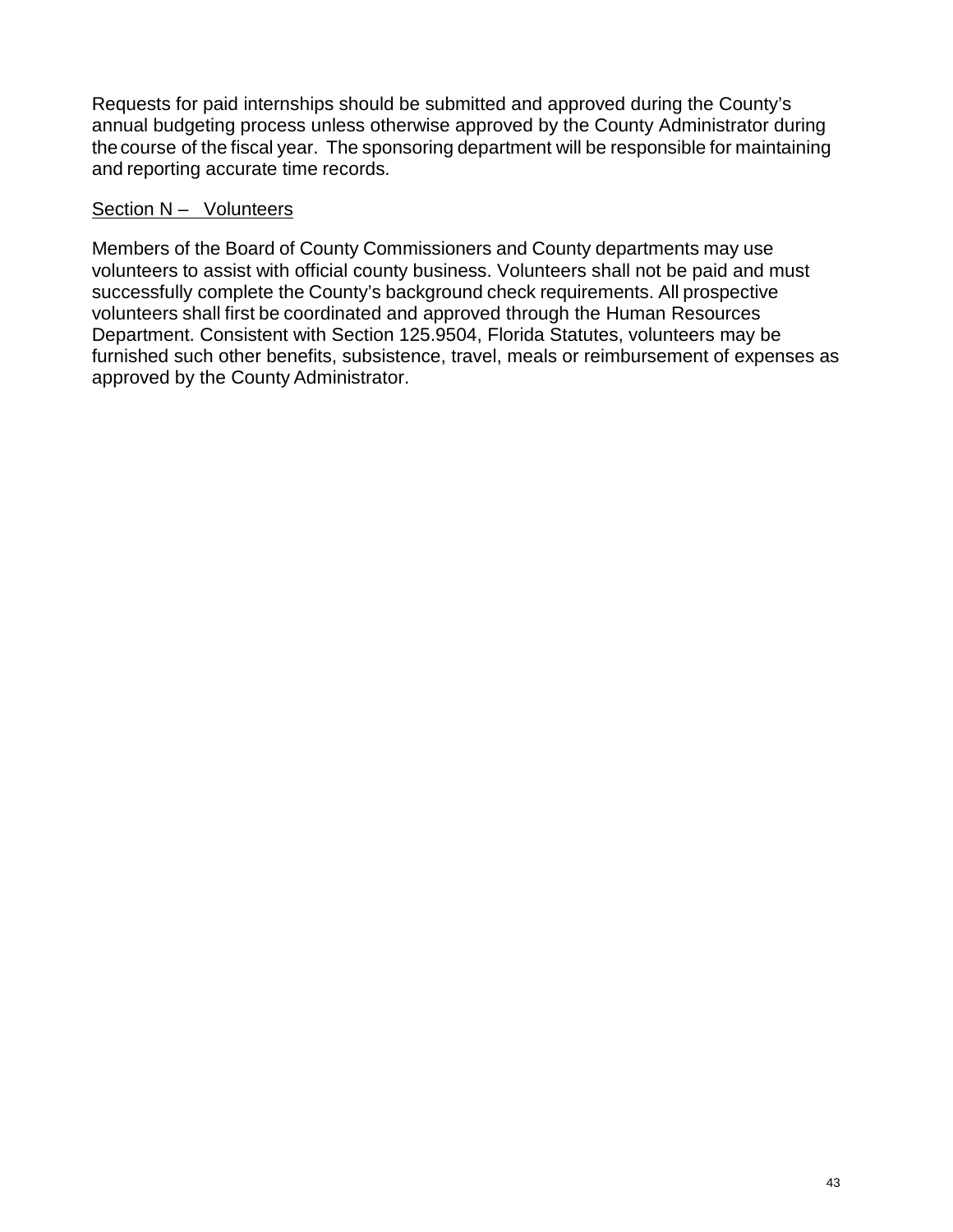# **CHAPTER VIII – EMPLOYEE PERFORMANCE**

## Section A – Purpose of Evaluations

The performance evaluation program is intended to inform employees how well they are performing their work and how they can improve their work performance. The program is also intended to:

- 1) Be used as a guide for determining merit pay increases;
- 2) Be considered in selecting employees for promotion;
- 3) Provide essential information for employee career development;
- 4) Serve as a basis for establishment of layoff rosters;
- 5) Be used in determining whether an employee's work is so deficient as to warrant corrective action, up to and including dismissal.

## Section B – Evaluation Program Policy

The Human Resources Director shall be responsible for the establishment and administration of a performance evaluation program for all employees of the Board. The performance evaluation shall be in a standard written form as prescribed by the Human Resources Director.

#### Section C – Evaluation Periods

Probationary Reviews – All part-time and full-time employees hired on or after October 1, 1995, shall be evaluated at the end of their initial or extended probationary period. All parttime and full-time employees hired on or after October 1, 1996, shall be eligible for a three percent (3%) salary increase at the end of their initial or extended probationary period, with satisfactory work performance.

Annual Reviews – All full-time and part-time employees shall be evaluated annually on their anniversary dates or the adjusted anniversary dates.

#### Section D – Evaluation Review Process

- 1) Evaluations shall be prepared by the immediate supervisor of each employee and reviewed by the appropriate department director.
- 2) Supervisors must use the comments sections on the evaluation forms in order for them to be considered complete.
- 3) The evaluator shall discuss each performance evaluation with the employee.
- 4) The employee, supervisor and department director shall sign the evaluation.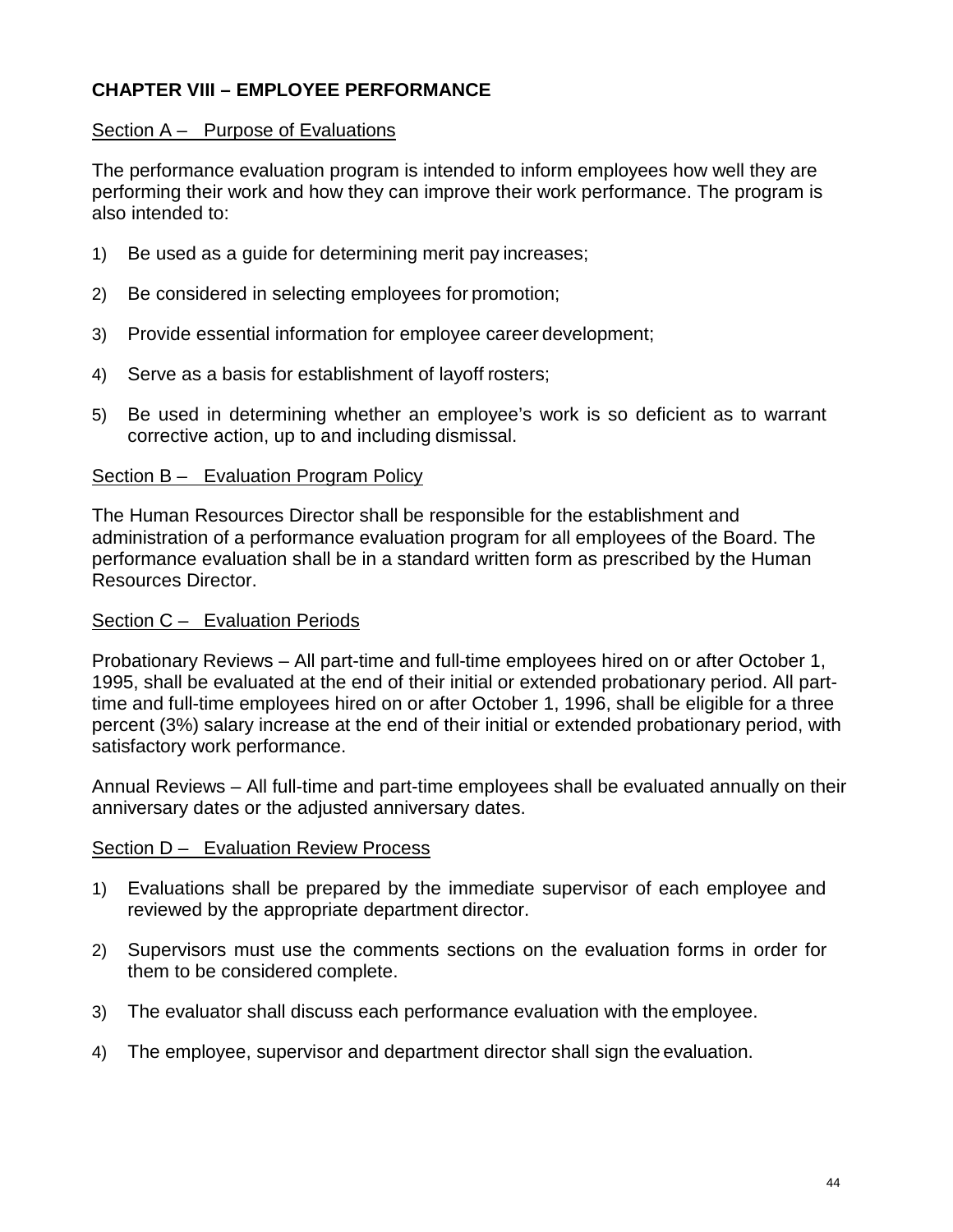### Section E – Evaluation Processing

- 1) Employees whose performance is evaluated as consistently satisfactory and/or above satisfactory may receive up to a three percent (3%) increase.
- 2) Employees who are at the maximum of their salary range and deserving of performance pay will be awarded a lump sum equivalent to fifty percent (50%) of the annual increase the employee would have received had he/she not been at the maximum of the salaryrange.
- 3) Completed evaluations shall be forwarded to the Human Resources Department for processing at least 14 days prior to the effective date.
- 4) Recommended salary increases shall be effective the first day of the pay period in which the anniversary date occurs.

A salary freeze was imposed by the Board for the fiscal year 1991-1992 with the exception that longevity increases may be awarded.

5) The original performance evaluation will be maintained in the employee's permanent human resources record.

## Section F – Counseling

Memorandums of counseling allow the supervisor to bring to the employee's attention the need for improving performance, work habits, behavior, or attitude, or to serve as a warning against prohibited conduct or clarify an important issue. The supervisor should utilize the occasion to identify and define the area needing improvement and inform the employee as to how such improvement can be realistically achieved, stressing the importance of satisfactory work performance. A Counseling Form may be used to document a counseling session.

The purpose of counseling is to improve the performance of the employee and should not be considered a disciplinary action, and there shall be no right of review.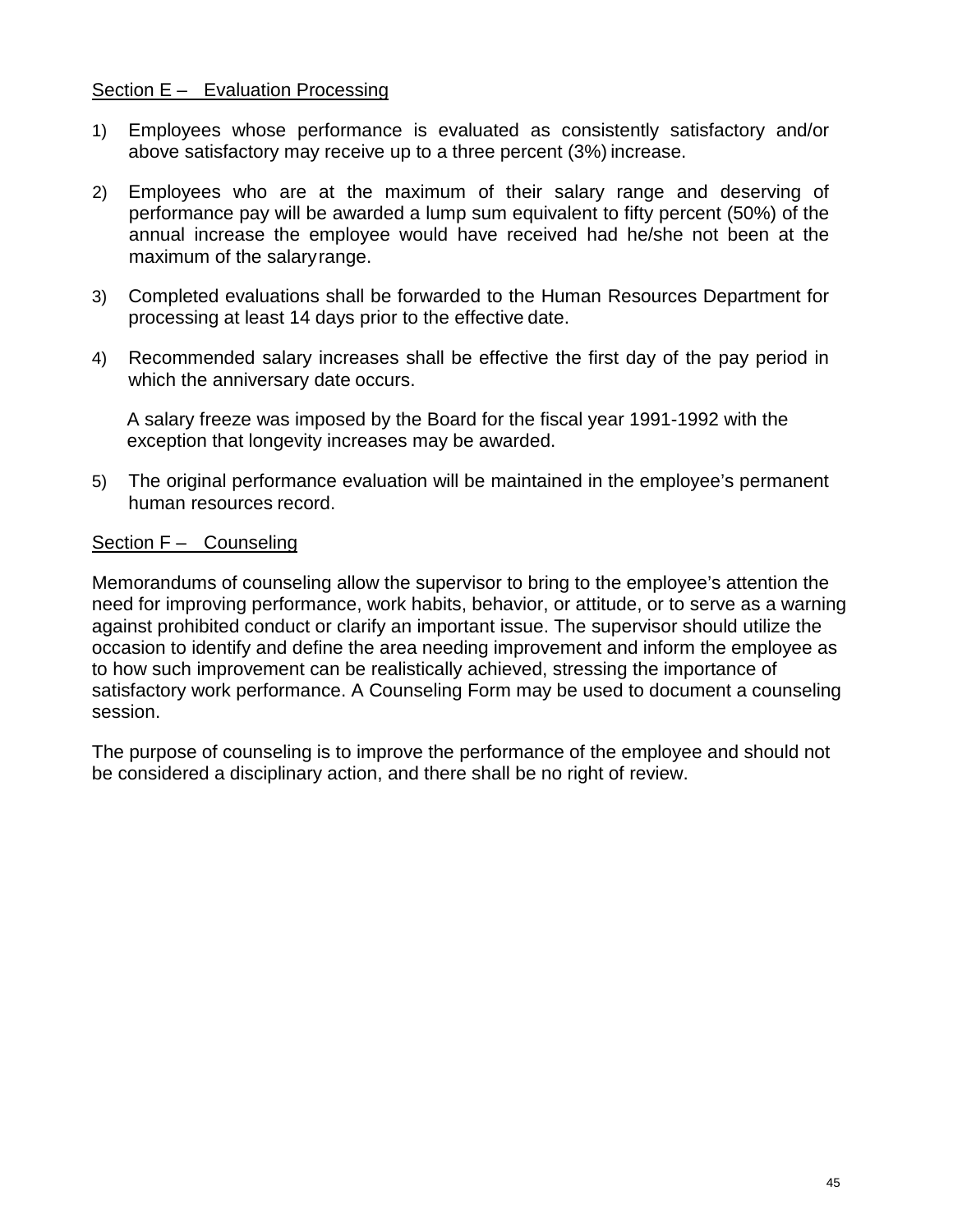# **CHAPTER IX – ATTENDANCE AND LEAVE**

#### Section A – Hours of Work

- 1) The established workweek for all full-time employees shall be not less than 30 hours.
- 2) The work schedule for each department shall be established by the department director.
- 3) Every effort will be made in county departments to accommodate employees required to work Saturdays and/or Sundays for days of worship.
- 4) Exempt employees who are required to work excessive hours in a pay period may be allowed some flexibility with regard to the number of hours worked in a subsequent pay period, provided however, that the additional hours must be approved in writing by the department director or County Administrator and the hours off must be used within that same fiscal year.

#### Section B - Lunch Periods

Lunch periods shall be scheduled in a manner to best serve the public. Employees are expected to utilize their lunch period during the hours designated by their supervisor.

#### Section C - Break Periods

Employees may be given two (2)-15 minute breaks during each eight (8) hour work shift at a time considered convenient by the immediate supervisor. There may be occasions when the workload will not permit breaks.

#### Section D – Attendance

Each department director shall be responsible for the attendance of all persons in their department.

#### Section E - Holidays

- 1) Observed Holidays
	- a) The following are county observed holidays:

New Year's Day **Veteran's Day** Martin Luther King's Birthday Thanksgiving Day Memorial Day **Friday after Thanksgiving** Independence Day Christmas Eve Labor Day Christmas Day

\*Floating Holiday\* - (see 3 below)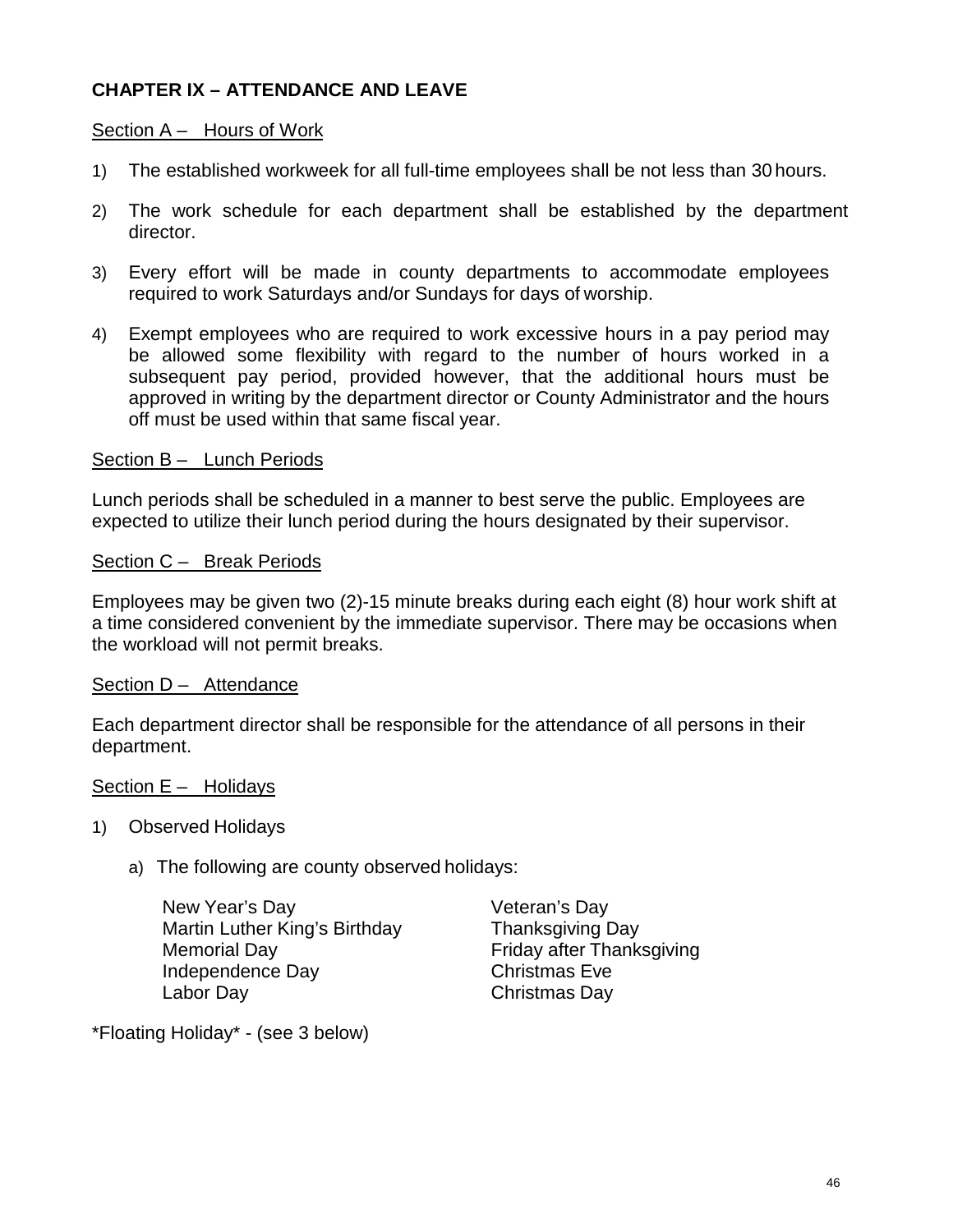b) For employees who normally work Monday through Friday, holidays falling on Saturday will be observed on the Friday preceding the holiday and those falling on Sunday will be observed on the Monday following the holiday.

If a holiday falls on Saturday and/or Sunday and an employee is normally scheduled to work Saturday and/or Sunday, the actual calendar date of the holiday will be considered the holiday for that employee.

- 2) Eligibility and Payment
	- a) All full-time regular employees who are working during the pay period in which the holiday occurs or who are on approved leave with pay shall be entitled to holiday pay from the initial date of employment. Part-time, temporary and emergency relief employees are not entitled to holiday pay.
	- b) All holidays (except floating holiday) will be paid at eight (8) hours.
	- c) If a non-exempt employee is required to work on a county-approved actual calendar holiday, the employee will be compensated in accordance with the Compensation Plan Chapter.
	- d) If a holiday falls on an employee's regularly scheduled day off, the employee will be compensated at the discretion of the department director by either:
		- i) Paying the employee eight (8) hours holiday pay at the regular hourly rate in addition to their earned salary for that workweek; or
		- ii) Allowing the employee to take eight (8) hours off at another time within 60 days.
	- e) Divisions/Departments on the four  $(4) 10$  hours workweek schedule will flex their workweeks as follows:
		- i) In a week with one (1) holiday, the workweek will total 32 hours worked;
		- ii) In a week with two (2) holidays, the workweek will total 24 hours worked.
	- f) Deferred holidays may be taken at a time agreed upon by the employee and the supervisor or department director.
- 3) Floating Holiday

Full-time employees with five (5) years or more continuous service will be eligible for a 10 hour floating holiday to be taken when the employee wishes, subject to department director approval (birthday, anniversary, etc.). The floating holiday will be taken on a calendar year basis and cannot be accumulated. There will be no cash payment in lieu of use.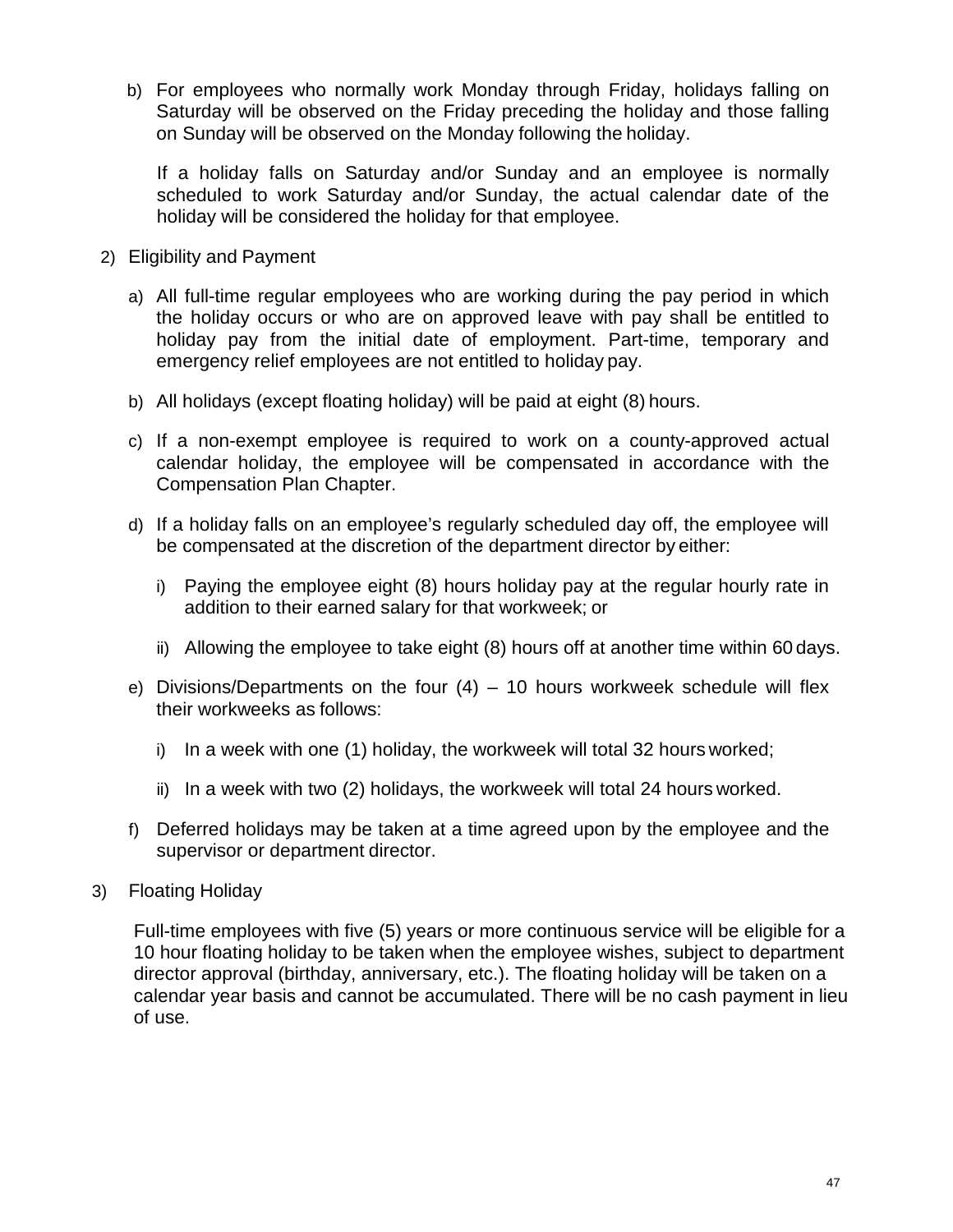## Section F – Annual Leave (Vacation)

- 1) Accrual of Annual Leave
	- a) Full-time employees accrue annual leave based on years of service asfollows:

| <b>Years of Service</b> | Leave Accrued Each Month |
|-------------------------|--------------------------|
| $0 - 5$                 | 8 hours                  |
| $6 - 10$                | 10 hours                 |
| $11 - 15$               | 12 hours                 |
| $16 - 20$               | 14 hours                 |
| $21 - 25$               | 16 hours                 |
| 26+                     | 18 hours                 |
|                         |                          |

b) Upon initial appointment or upon termination, annual leave accrual will be prorated based on the date of employment or date of termination as follows:

| Leave                     |
|---------------------------|
| 100%<br>75%<br>50%<br>25% |
| Leave                     |
| 25%<br>50%<br>75%<br>100% |
|                           |

- c) Any employee using more than 80 hours leave without pay due to using all available annual or sick leave, will have their anniversary date adjusted for the period of the leave and the employee will not accrue annual leave during the leave of absence withoutpay.
- d) Probationary employees accrue annual leave from the date of employment; however, cannot take annual leave until the initial or extended probationary period is complete. Any employee placed in a probationary status due to a change in their job title/classification shall be entitled to use any benefits to which they were entitled prior to the change.
- e) Part-time employees shall accrue leave after one (1) year of service at one-half (1/2) the rate of regular full-time employees, except that the accrual rate shall not increase after five (5), 10, 15, 20 or 25 years of employment.
- f) Any employee making a department transfer within the Board of County Commissioners will retain any unused annual leave. Upon initial employment, Okaloosa County Board of County Commissioners will not accept accrued annual leave earned from another agency.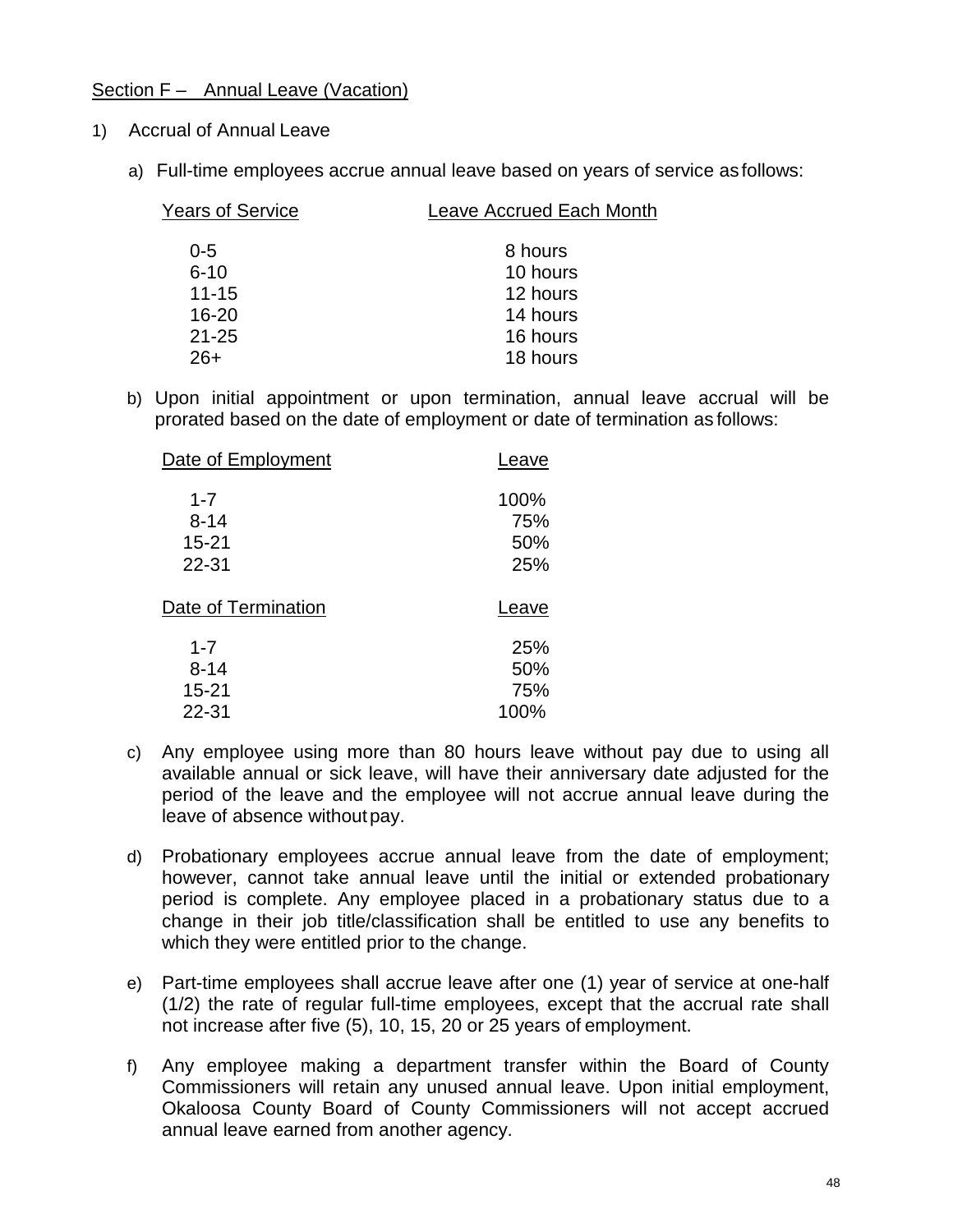- g) No leave without pay will be allowed when the employee has accrued annual leave to cover the period of leave and is eligible to use annual leave. However, use of annual leave is strictly prohibited for absences covered by workers' compensation. Employees on military leave who have exhausted their annual 240 hours paid military leave may elect to use leave without pay for additional military assignments.
- h) Any annual leave taken and any terminal annual leave to be paid must be reported on biweekly time reports and exception reports.
- 2) Request for Leave
	- a) A request for annual leave shall be submitted to the employee's immediate supervisor and approved by the department director. If prior approval is not requested, an employee must call their immediate supervisor for approval, within one-half (1/2) hour after the beginning of the work shift. The vacation schedule shall be arranged in each department so that, insofar as practical, the department can function without the hiring of additional part-time help.

All extended leave (more than 80 successive hours) will have the approval of the department director and notification of the Human Resources Director.

- 3) Minimum Charge One quarter (1/4) hour is the minimum charge for annual leave, and additional leave is charged in multiples of one-quarter (1/4) hour.
- 4) Use of Annual Leave

Annual leave may be granted for the following purposes:

- a) Vacation Leave;
- b) Absence due to illness of an employee or member of the employee's family;
- c) Absences for transaction of personal business that cannot be conducted during off-duty hours;
- d) Religious holidays other than those designated by these rules as official holidays or designated by the Board as holidays;
- e) Employees may not use sick leave for annual leave;
- f) Any absences from work not covered by other types of leave provisions established by these rules.
- 5) Accumulation of Annual Leave

There is not a maximum of unused annual leave that may be accrued.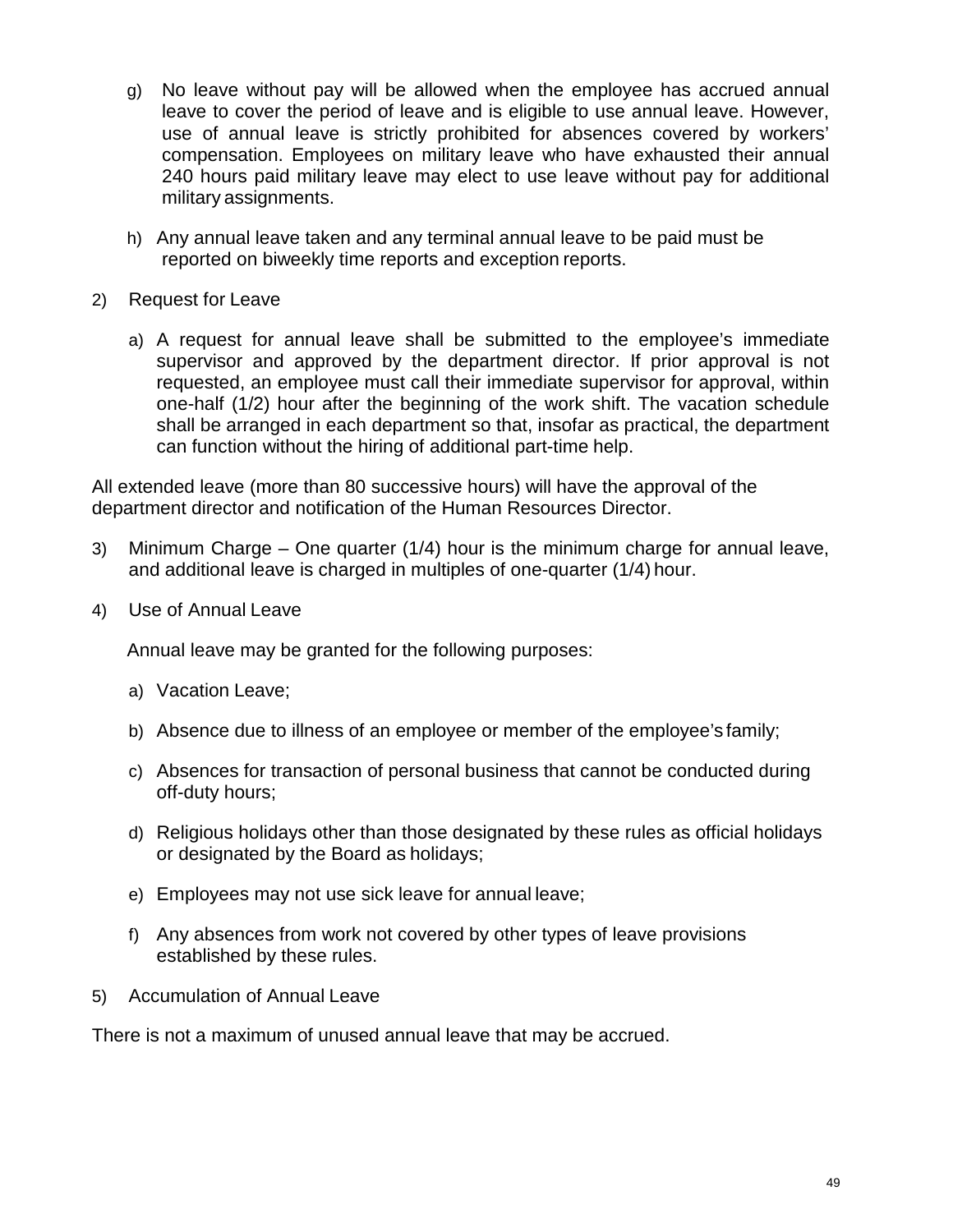- 6) Payment for Unused Annual Leave
	- a) Standard Annual Leave Payout Policy
		- i) All unused annual leave, up to the established maximum hours listed below, shall be paid to an employee upon separation from the County service, provided the initial or extended probationary period was completed. Employees electing to participate in the Florida State Retirement System Deferred Retirement Option Program (DROP) may choose to receive payment for unused annual leave up to the maximum upon entry into the DROP. Employees choosing this option will continue to accrue annual leave and may use it in accordance with the Annual Leave (Vacation) Section, but will not then be eligible for payment of any remaining unused annual leave upon actual termination of employment with the County.

Eligible full-time and part-time employees will be paid for all hours of unused annual leave up to a maximum of 240 hours.

- ii) Any employee terminating who has completed their initial or extended probationary period who is alleged to have committed, aided or abetted in any theft, embezzlement, fraud, official misconduct or bribery during employment shall have their leave balance held in abeyance until the completion of the investigation. If the investigation reveals the allegations to be unsubstantiated, the County will authorize the payment of terminal annual leave in accordance with this Section. In no case shall the County hold the terminal annual leave in abeyance for more than 180 days from termination.
- iii) Any employee terminating who has completed their initial or extended probationary period shall forfeit all rights and benefits under this Section if they are:
	- (1) Determined by the County, during its internal investigation, to have committed, aided or abetted in any theft, embezzlement, fraud, official misconduct or bribery committed in connection with their employment; or
	- (2) Found guilty or entered a plea of guilty or no contest in a court of competent jurisdiction to have committed, aided or abetted in any theft, embezzlement, fraud, official misconduct or bribery committed in connection with their employment, committed prior to terminating; or
	- (3) Terminated based upon the employee having admitted that they committed, aided or abetted in any theft, embezzlement, fraud, official misconduct or bribery committed in connection with their employment.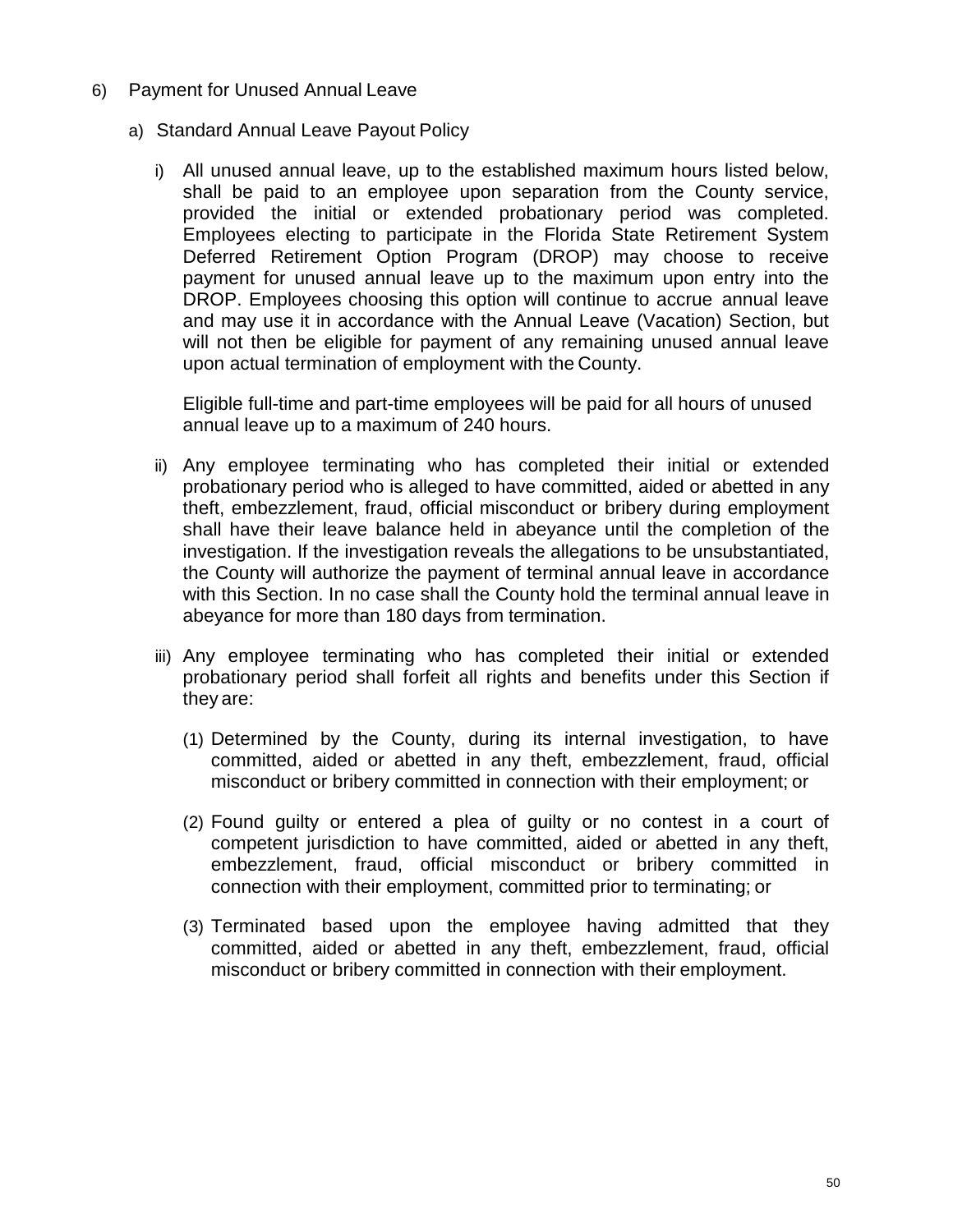- iv) If the County, during its internal investigation, determines that the employee has committed, aided or abetted in any theft, embezzlement, fraud, official misconduct or bribery committed in connection with their employment, or otherwise meets any of the criteria contained in subsection iii) (1), (2) or (3) above, then the County, through its Human Resources Director, shall issue a written determination setting forth its findings and the basis for that determination. Within five (5) business days of the issuance of the determination by the Human Resources Director, the employee may seek review of that determination by the County Administrator. The County Administrator, or his designee, shall review the basis for the determination and relevant material submitted by the employee and either uphold or reverse the determination of the County. The decision shall be final.
- v) The appeal and review of any determination relating to the forfeiture of rights and benefits under this Section is separate from any appeal and review of an adverse employment action under the County's grievance process.
- b) Special Annual Leave Payout Policy
	- i) All employees with at least 10 consecutive years of employment with the County who terminate between May 14, 2012 and September 30, 2012 under a special voluntary separation incentive program approved by the BCC will be paid for all hours of unused annual leave up to a maximum of 500 hours. Any employee who has been paid for annual leave upon entering DROP may be paid only the difference between the hours already paid at DROP entry and the 500 hour maximum.
	- ii) Any employee terminating who has completed their initial or extended probationary period who is alleged to have committed, aided or abetted in any theft, embezzlement, fraud, official misconduct or bribery during employment shall have their leave balance held in abeyance until the completion of the investigation. If the investigation reveals the allegations to be unsubstantiated, the County will authorize the payment of terminal annual leave in accordance with this Section. In no case shall the County hold the terminal annual leave in abeyance for more than 180 days from termination.
	- iii) Any employee terminating who has completed their initial or extended probationary period shall forfeit all rights and benefits under this Section if they are:
		- (1) Determined by the County, during its internal investigation, to have committed, aided or abetted in any theft, embezzlement, fraud, official misconduct or bribery committed in connection with their employment; or
		- (2) Found guilty or entered a plea of guilty or no contest in a court of competent jurisdiction to have committed, aided or abetted in any theft, embezzlement, fraud, official misconduct or bribery committed in connection with their employment, committed prior to terminating; or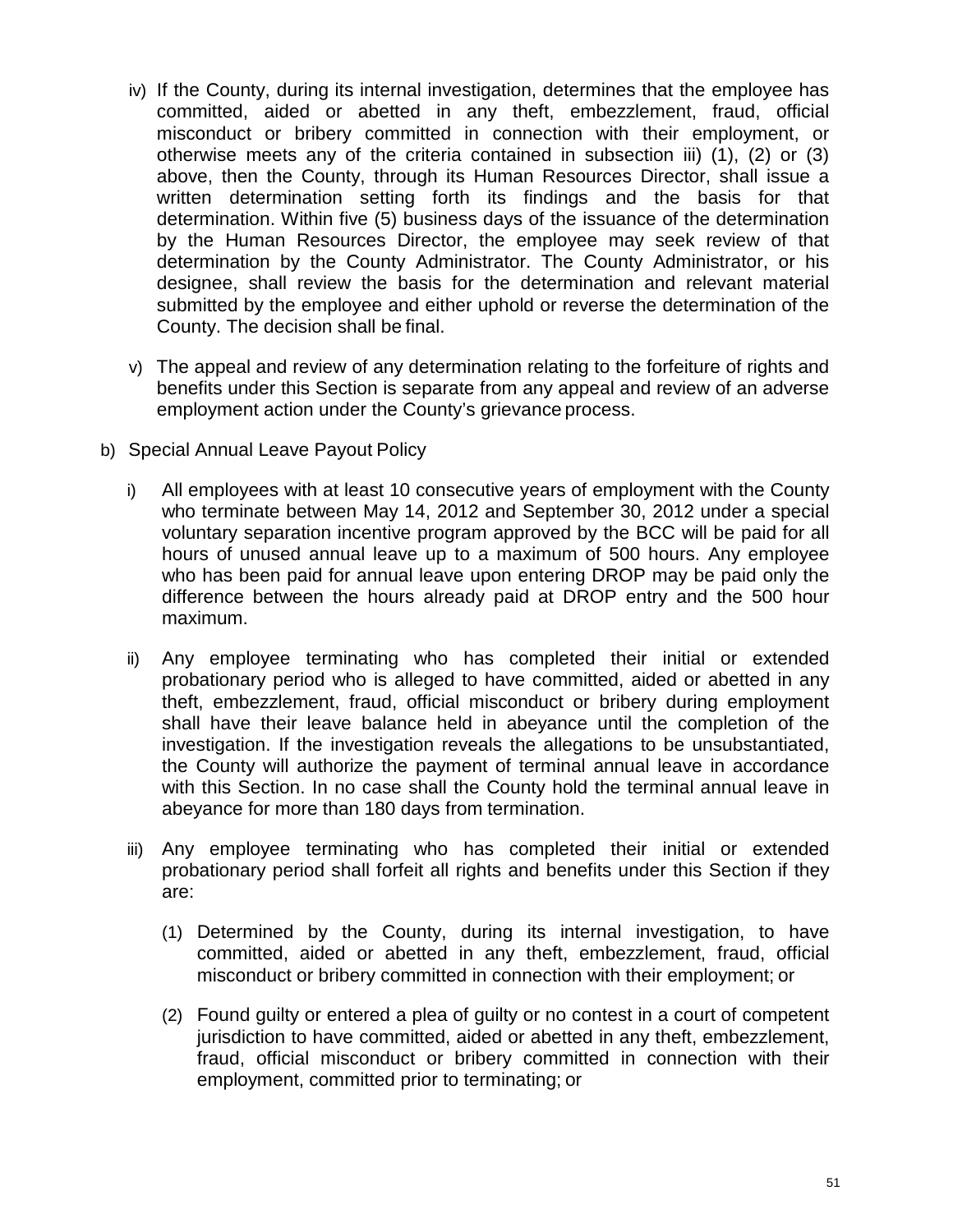- (3) Terminated based upon the employee having admitted that they committed, aided or abetted in any theft, embezzlement, fraud, official misconduct or bribery committed in connection with their employment.
- iv) If the County, during its internal investigation, determines that the employee has committed, aided or abetted in any theft, embezzlement, fraud, official misconduct or bribery committed in connection with their employment, or otherwise meets any of the criteria contained in subsection iii) (1), (2) or (3) above, then the County, through its Human Resources Director, shall issue a written determination setting forth its findings and the basis for that determination. Within five (5) business days of the issuance of the determination by the Human Resources Director, the employee may seek review of that determination by the County Administrator. The County Administrator, or his designee, shall review the basis for the determination and relevant material submitted by the employee and either uphold or reverse the determination of the County. The decision shall be final.
- v) The appeal and review of any determination relating to the forfeiture of rights and benefits under this Section is separate from any appeal and review of an adverse employment action under the County's grievance process.

# Section G – Sick Leave

- 1) Abuse of sick leave is a serious offense and the use of sick leave will be carefully monitored by department directors and the Human Resources Director. Employees suspected of abusing sick leave may be required to produce a doctor's certification and be examined by a county appointed physician to verify the individual's condition or other appropriate actions. Any employee who is determined to have abused sick leave may be disciplined up to dismissal depending on the circumstances.
- 2) Rate of Leave
	- a) Full-time employees accrue sick leave at the rate of eight (8) hours per month;
	- b) Sick leave does not have a maximum accrual.
	- c) Upon initial appointment or upon termination, sick leave accrual will be prorated based on the date of employment or date of termination as follows:

| Date of Employment | Leave Earned |
|--------------------|--------------|
| $1 - 7$            | 100%         |
| $8 - 14$           | 75%          |
| $15 - 21$          | 50%          |
| 22-31              | 25%          |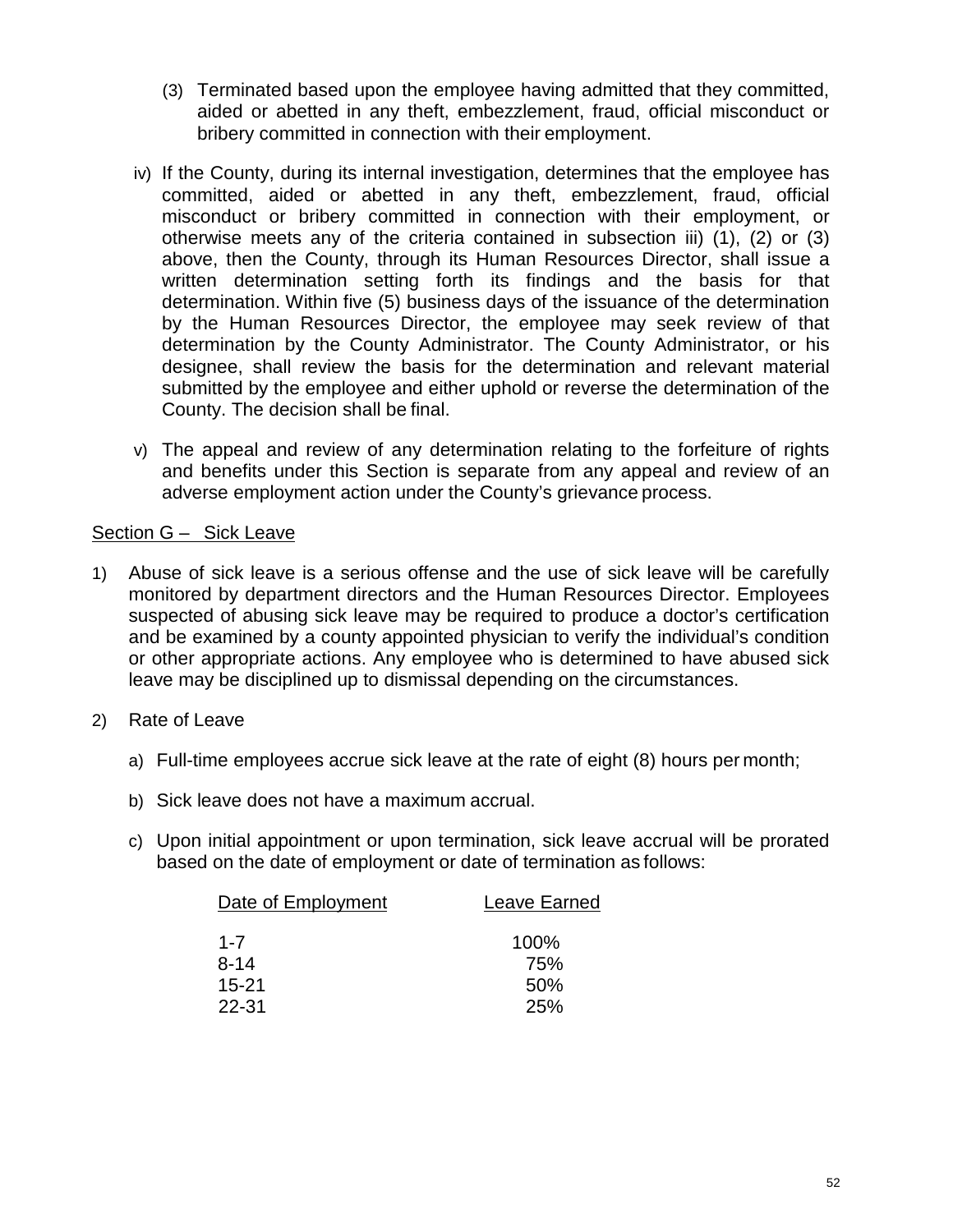| Leave Earned |
|--------------|
| <b>25%</b>   |
| 50%          |
| 75%          |
| 100%         |
|              |

- d) Any employee using more than 80 hours leave without pay due to using all available annual or sick leave, will have their anniversary date adjusted for the period of the leave and will not accrue sick leave during the leave of absence without pay.
- e) Any employee making a departmental transfer within the Board of County Commissioners will retain any unused sick leave. Upon initial employment, Okaloosa County Board of County Commissioners will not accept accrued sick leave earned from another agency.
- f) Part-time employees do not accrue sick leave.
- g) No leave without pay will be allowed when the employee has accrued annual or sick leave to cover the period of leave and is eligible to use this annual or sick leave. However, use of sick leave is strictly prohibited for absences covered by workers' compensation wage reimbursement.
- 3) Request for Sick Leave
	- a) A request for sick leave will be submitted to the immediate supervisor. If prior approval is not requested, an employee must call their immediate supervisor for approval, within one-half (1/2) hour after the beginning of the work shift.
	- b) Accrued sick leave may be taken during an initial or extended probationary period. Sick leave cannot be taken for absences covered by workers' compensation wage reimbursement.
	- c) Sick leave will not be advanced except when an employee is injured on-the-job during the probationary period. Probationary employees injured on the job will be allowed to charge the first seven (7) days [or less than seven (7)] to their sick leave once it has been established that the absence will not be covered by workers' compensation.
	- d) Any sick leave taken must be reported on biweekly time reports and exception reports.
- 4) Extended Leave

All extended leave (more than 80 successive hours) will have the approval of the department director and notification of the Human Resources Director.

5) Minimum Charge – One-quarter (1/4) hour is the minimum charge for sick leave and additional leave is charged in multiples of one-quarter (1/4) hour.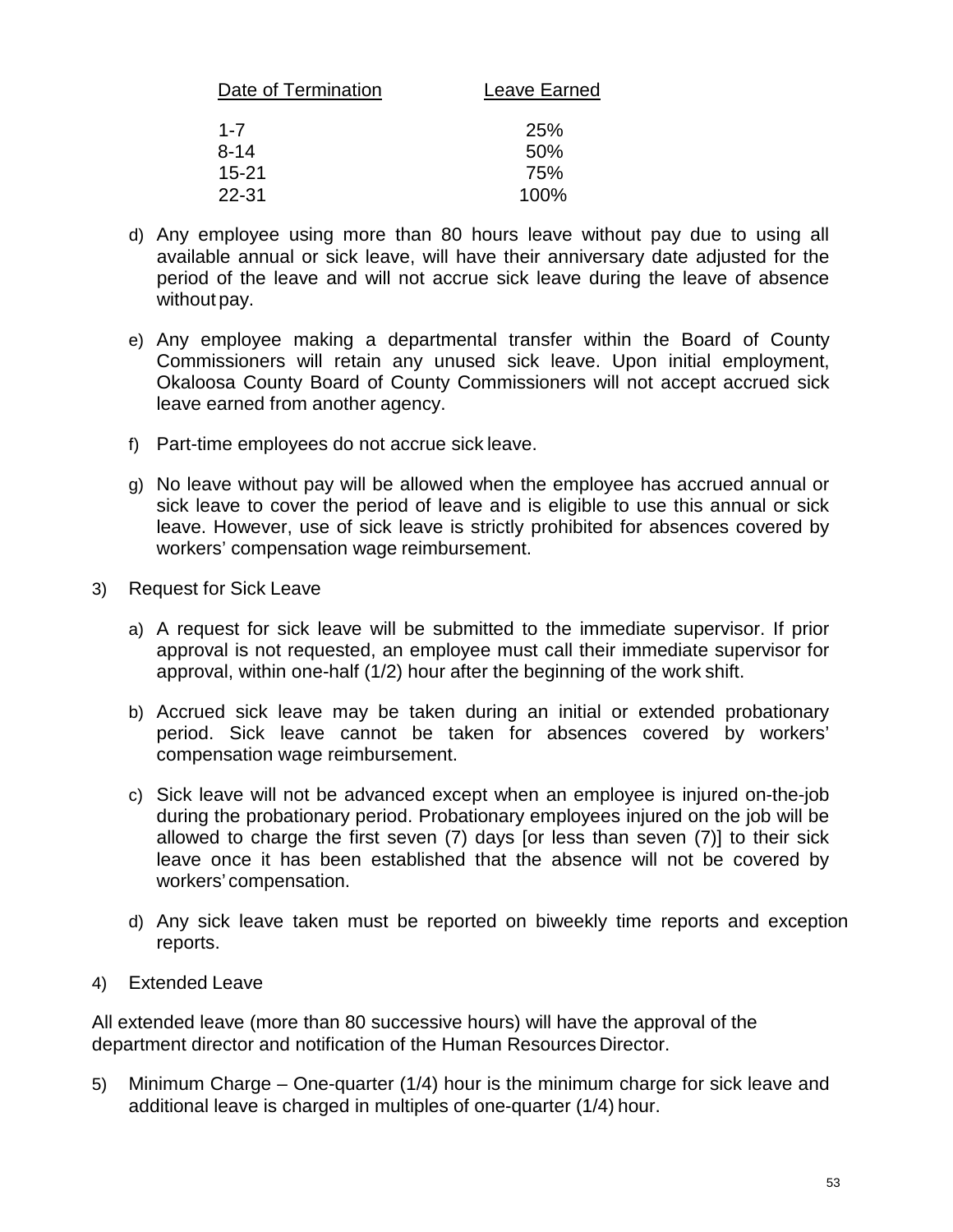6) Use of Sick Leave

Sick leave may be granted for the following purposes:

- a) Personal illness or injury not covered by workers' compensation wage reimbursement;
- b) Personal medical, dental, or optical appointment, examination, or treatment that is necessary during working hours;
- c) Exposure to a contagious disease that would endanger others;
- d) Pregnancy and maternity leave;
- e) Dependent illness Up to a maximum of 96 hours annually of the employee's accrued sick leave may be used for dependent illness. For purposes of this section, dependent shall be defined as follows:
	- i) Parent biological parent of an employee or an individual who stood in loco parentis to an employee when the employee was son or daughter.
	- ii) Son or Daughter biological, adopted, or foster child, a stepchild, a legal ward, or a child of a person standing in loco parentis who is:
		- (1) Under 18 years of age; or
		- (2) 18 years of age or older and incapable of self-care because of a mental or physical disability.
	- iii) Spouse husband or wife.
	- iv) Spouse's parent.
- 7) Unused Sick Leave
	- a) Standard Sick Leave Payout Policy
		- i) Unused sick leave will not be paid at termination for employees terminating service with less than 10 consecutive years of employment with the County.

For employees terminating service with at least 10 consecutive years of employment with the County, payment for unused sick leave will be based on the following schedule:

50% of the first 480 hours 25% of the second 480 hours 20% of all hours over 960 hours

ii) Any employee terminating with at least 10 consecutive years of employment with the County who is alleged to have committed, aided or abetted in any theft, embezzlement, fraud, official misconduct or bribery during employment shall have their leave balance held in abeyance until the completion of the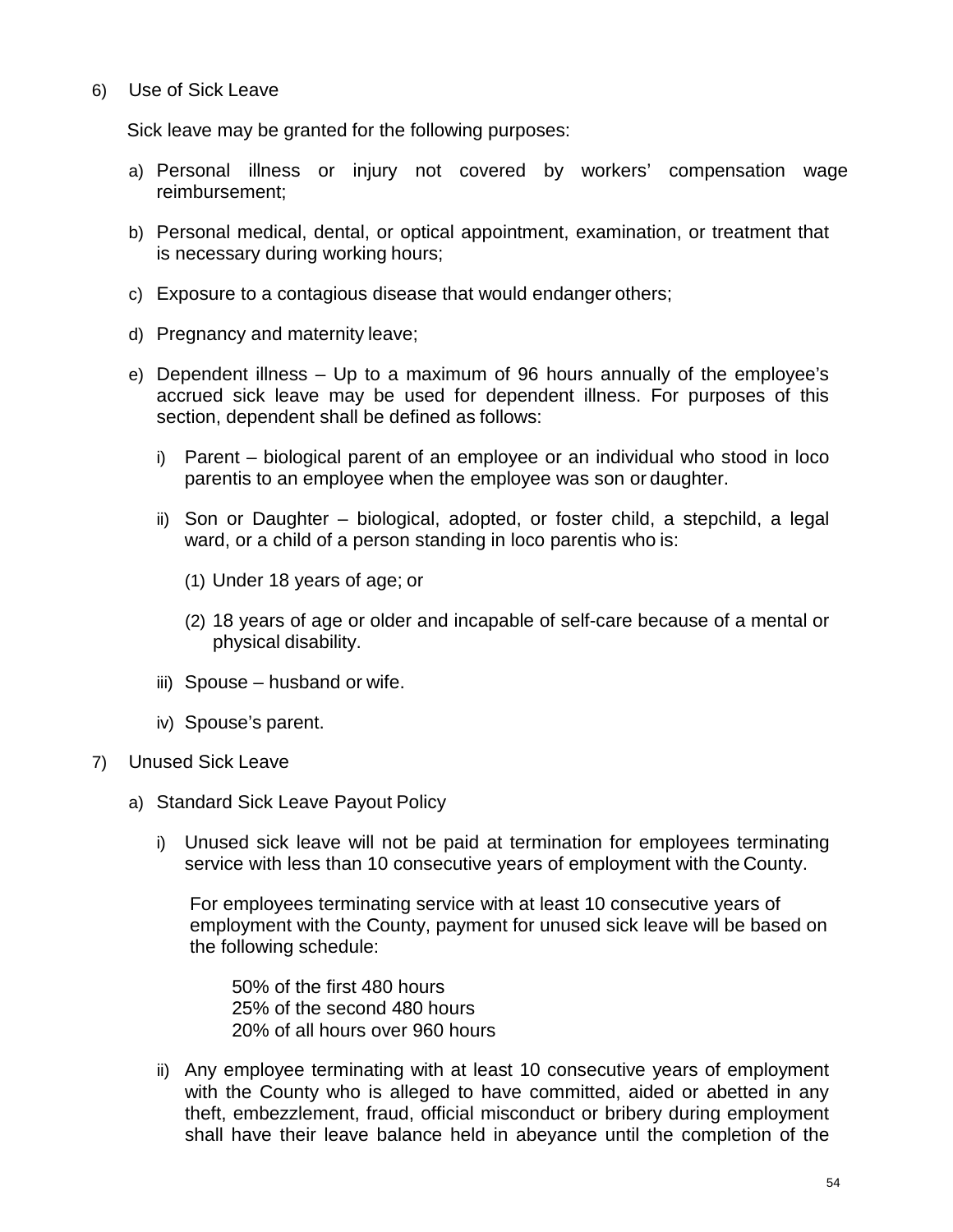investigation. If the investigation reveals the allegations to be unsubstantiated, the County will authorize the payment of terminal annual leave in accordance with this Section. In no case shall the County hold the terminal annual leave in abeyance for more than 180 days from termination.

- iii) Any employee terminating who has completed their initial or extended probationary period shall forfeit all rights and benefits under this Section if they are:
	- (1) Determined by the County, during its internal investigation, to have committed, aided or abetted in any theft, embezzlement, fraud, official misconduct or bribery committed in connection with their employment; or
	- (2) Found guilty or entered a plea of guilty or no contest in a court of competent jurisdiction to have committed, aided or abetted in any theft, embezzlement, fraud, official misconduct or bribery committed in connection with their employment, committed prior to terminating; or
	- (3) Terminated based upon the employee having admitted that they committed, aided or abetted in any theft, embezzlement, fraud, official misconduct or bribery committed in connection with their employment.
- iv) If the County, during its internal investigation, determines that the employee has committed, aided or abetted in any theft, embezzlement, fraud, official misconduct or bribery committed in connection with their employment, or otherwise meets any of the criteria contained in subsection iii) (1), (2) or (3) above, then the County, through its Human Resources Director, shall issue a written determination setting forth its findings and the basis for that determination. Within five (5) business days of the issuance of the determination by the Human Resources Director, the employee may seek review of that determination by the County Administrator. The County Administrator, or his designee, shall review the basis for the determination and relevant material submitted by the employee and either uphold or reverse the determination of the County. The decision shall be final.
- v) The appeal and review of any determination relating to the forfeiture of rights and benefits under this Section is separate from any appeal and review of an adverse employment action under the County's grievance process.
- b) Special Sick Leave Payout Policy
	- i) All employees with at least 10 consecutive years of employment with the County who terminate between May 14, 2012 and September 30, 2012 under a special voluntary separation incentive program approved by the BCC will be paid for unused sick leave based on the following schedule:

100% of the first 1140 hours 20% of all hours over 1140 hours

ii) Any employee terminating with at least 10 consecutive years of employment with the County who is alleged to have committed, aided or abetted in any theft,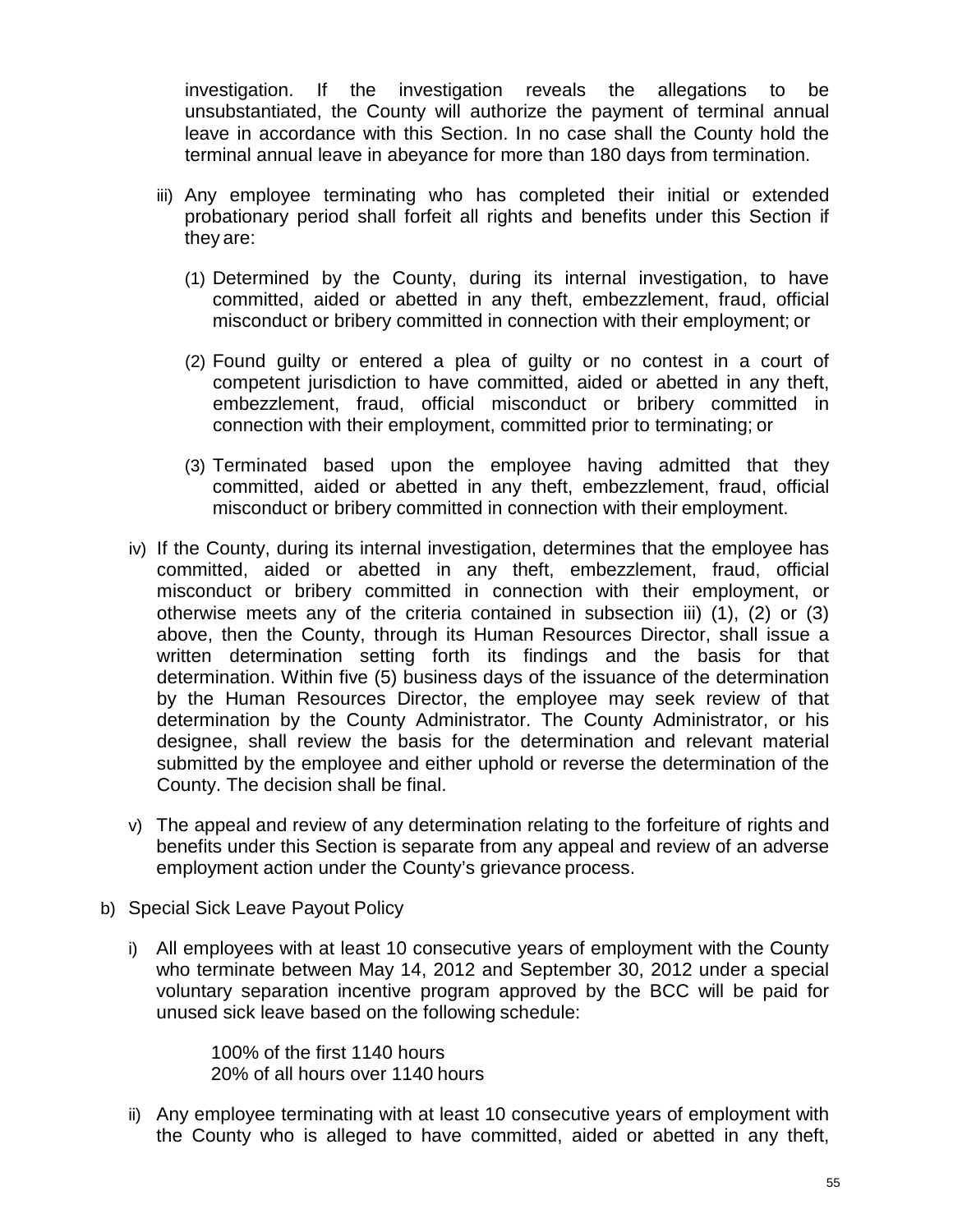embezzlement, fraud, official misconduct or bribery during employment shall have their leave balance held in abeyance until the completion of the investigation. If the investigation reveals the allegations to be unsubstantiated, the County will authorize the payment of terminal annual leave in accordance with this Section. In no case shall the County hold the terminal annual leave in abeyance for more than 180 days from termination.

- iii) Any employee terminating who has completed their initial or extended probationary period shall forfeit all rights and benefits under this Section if they are:
	- (1) Determined by the County, during its internal investigation, to have committed, aided or abetted in any theft, embezzlement, fraud, official misconduct or bribery committed in connection with their employment; or
	- (2) Found guilty or entered a plea of guilty or no contest in a court of competent jurisdiction to have committed, aided or abetted in any theft, embezzlement, fraud, official misconduct or bribery committed in connection with their employment, committed prior to terminating; or
	- (3) Terminated based upon the employee having admitted that they committed, aided or abetted in any theft, embezzlement, fraud, official misconduct or bribery committed in connection with their employment.
- iv) If the County, during its internal investigation, determines that the employee has committed, aided or abetted in any theft, embezzlement, fraud, official misconduct or bribery committed in connection with their employment, or otherwise meets any of the criteria contained in subsection iii) (1), (2) or (3) above, then the County, through its Human Resources Director, shall issue a written determination setting forth its findings and the basis for that determination. Within five (5) business days of the issuance of the determination by the Human Resources Director, the employee may seek review of that determination by the County Administrator. The County Administrator, or his designee, shall review the basis for the determination and relevant material submitted by the employee and either uphold or reverse the determination of the County. The decision shall be final.
- v) The appeal and review of any determination relating to the forfeiture of rights and benefits under this Section is separate from any appeal and review of an adverse employment action under the County's grievance process.
- 8) Certification by Physician

For the following reasons, a medical certification signed by a licensed physician may be required by the employee's department director to substantiate a request for sick leave:

- a) Any period of absence (due to illness) consisting of 32 hours or more, commencing after 24 hours, or at the discretion of the department director.
- b) To support a request for sick leave during a period when the employee is on vacation leave, or when taken before or after a holiday or other scheduled day off.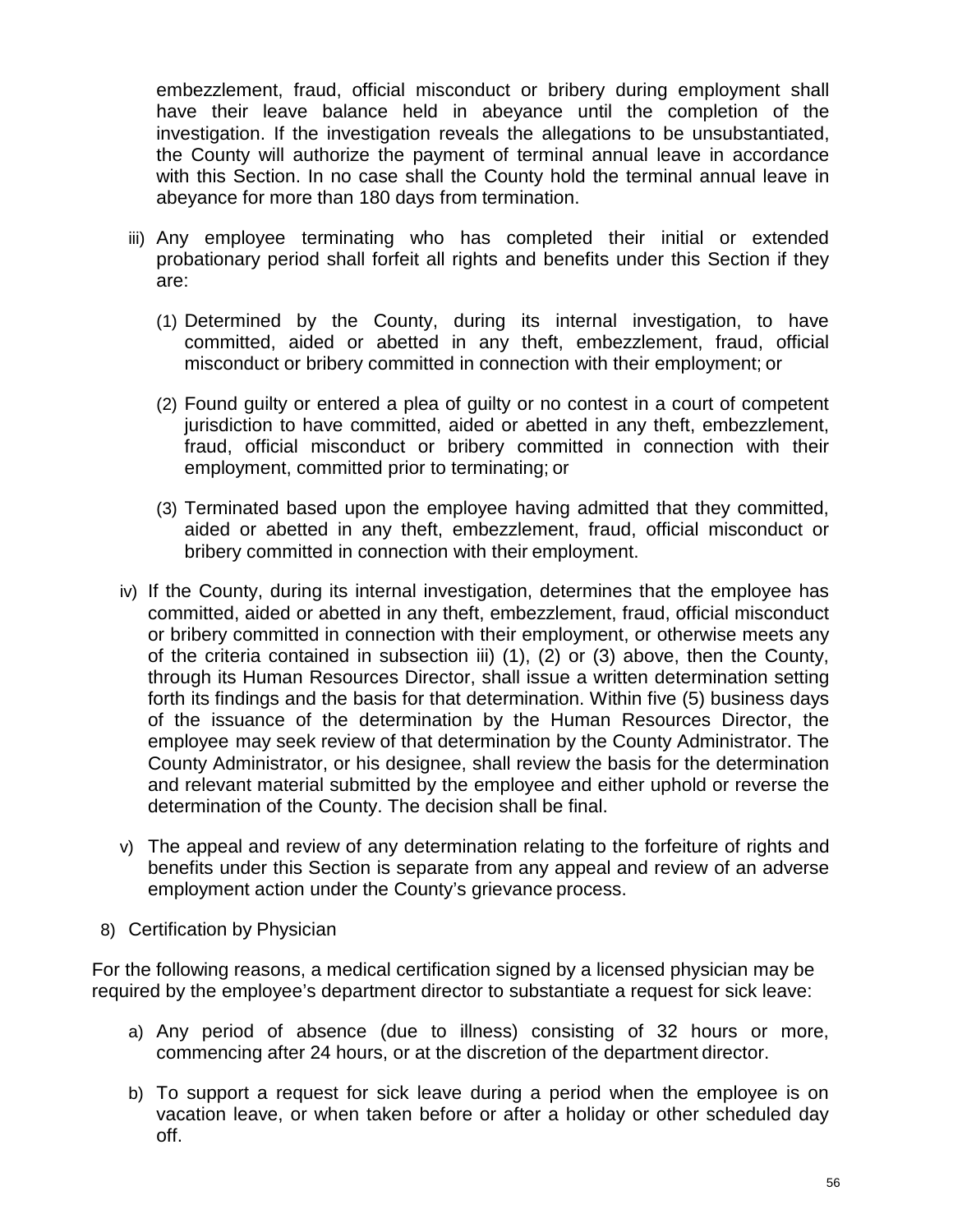- c) Leave of any duration if absence from duty recurs frequently or habitually provided the employee has been notified or warned that a certificate will be required.
- d) To support a request for FMLA leave, and a fitness for duty report to return to work.

# Section H - Optional Yearly Sick Leave Pay Out

There will be an optional pay out of unused sick leave in November of each year based on use of leave in the previous fiscal year (October through September) and in accordance with the following schedule:

Employees who have a balance of at least 200 hours of sick leave may choose to be paid for unused sick leave indexed to the amount of sick leave used as follows:

Sick Leave Hours Used Maximum Unused Hours Paid at Option of Employee

- 0-12 24 hours
- 13-24 16 hours
- 25-40 8 hours
- 41+ not eligible for payout

The first optional sick leave pay out occurred in December 2000 and was based on leave taken between the first pay period in October 1999 and the last pay period in September 2000.

Section I – Sick Leave Pool

1) Purpose

The purpose of the sick leave pool is to establish a plan allowing the participation of fulltime regular employees to pool sick leave for use after the depletion of their sick leave, annual leave and compensatory leave.

- 2) Eligibility
	- a) In order to be eligible for membership in the sick leave pool, an employee must:
		- i) Be a full-time employee; and
		- ii) Have completed one (1) year of employment with the Board prior to application for membership; and
		- iii) Have a minimum of 80 hours of accumulated sick leave at the time of application for membership.
	- b) The Application for Membership in the Sick Leave Pool Form must be completed with the following: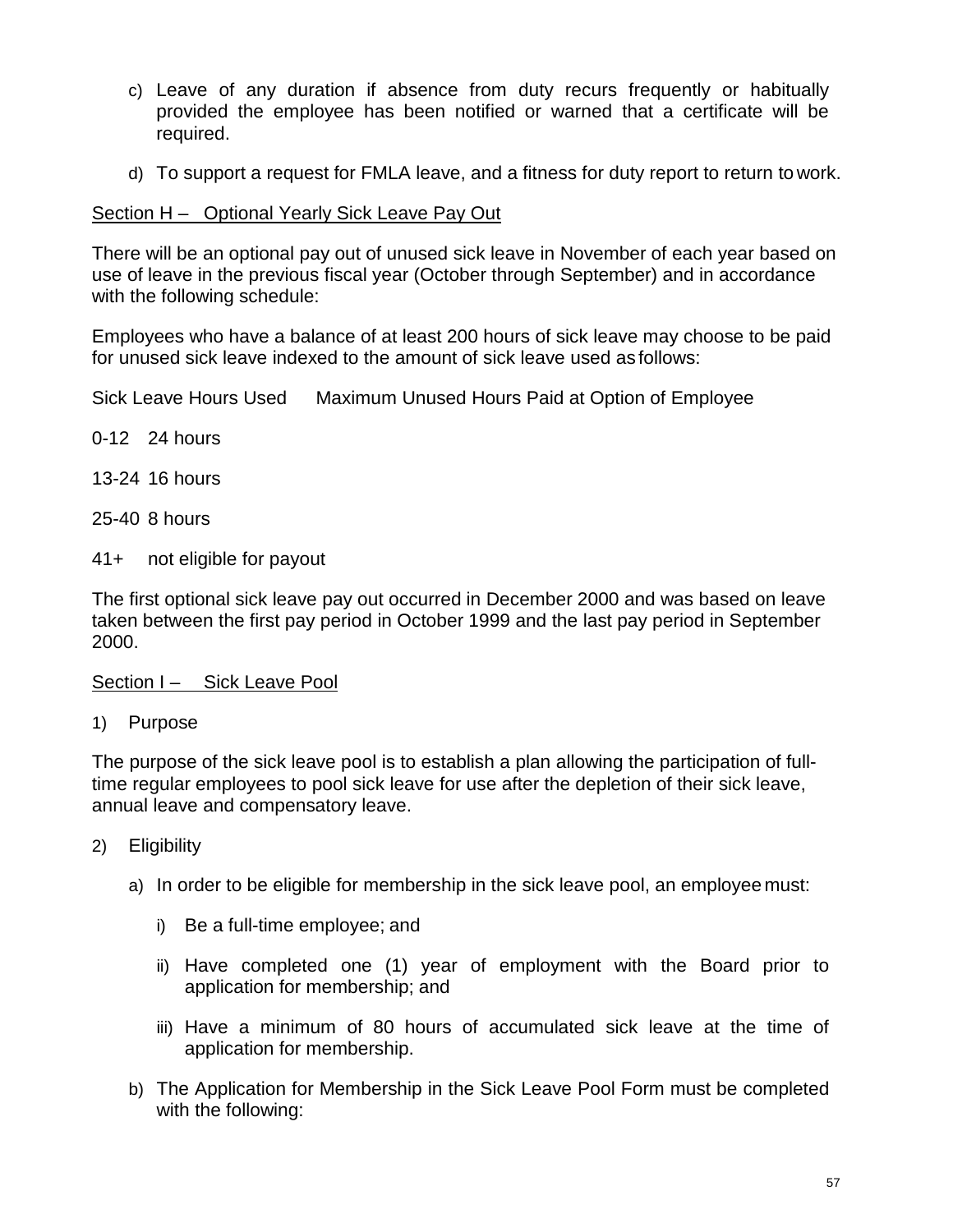- i) Employee's name and social security number;
- ii) A statement that the employee's participation is voluntary;
- iii) An authorization for an initial contribution of eight (8) hours of sick leave to the pool;
- iv) An authorization for an additional contribution of sick leave upon depletion by the pool;
- v) A statement of terms and conditions of membership in the pool;
- vi) The signature of the participating employee.
- c) Eligible employees will have 30 calendar days following the completion of one (1) year of employment to join the sick leave pool. In addition, eligible employees may join the sick leave pool during the annual open enrollment period from August 1<sup>st</sup> to September 15<sup>th</sup>.
- 3) Participation/Maintenance
	- a) Participation in the sick leave pool is at all times voluntary and a participating member may withdraw at any time by giving written notice to the administrator of the sick leave pool.
	- b) When 320 hours have been deposited in the sick pool, the pool will be activated for use by eligible employees.
	- c) When the balance of the sick leave pool drops below 240 hours, each member will be required to contribute eight (8) hours of sick leave from his/her official sick leave record (not to exceed 16 hours in any one (1) calendar year).
	- d) Should a member be in the process of applying for leave from the pool at the time the pool is in need of replenishment, membership shall be continued and replenishment shall be waived. Upon return to duty and after the member has accrued 20 hours of sick leave, if the pool is in need of replenishment, this member will be required to contribute as noted in item c) above.
	- e) A member of the pool may request up to 240 hours from the sick leave pool. An additional 240 hours may be requested by the member due to extenuating circumstances. Approval for the additional 240 hours shall require renewed medical evaluation and committee review.
	- f) No member shall use more than 480 hours of leave from the pool in a calendar year.
	- g) Hours contributed to the pool shall be placed in a single account for use by all members. No contributions for the benefit of a specific individual, illness or position will be accepted.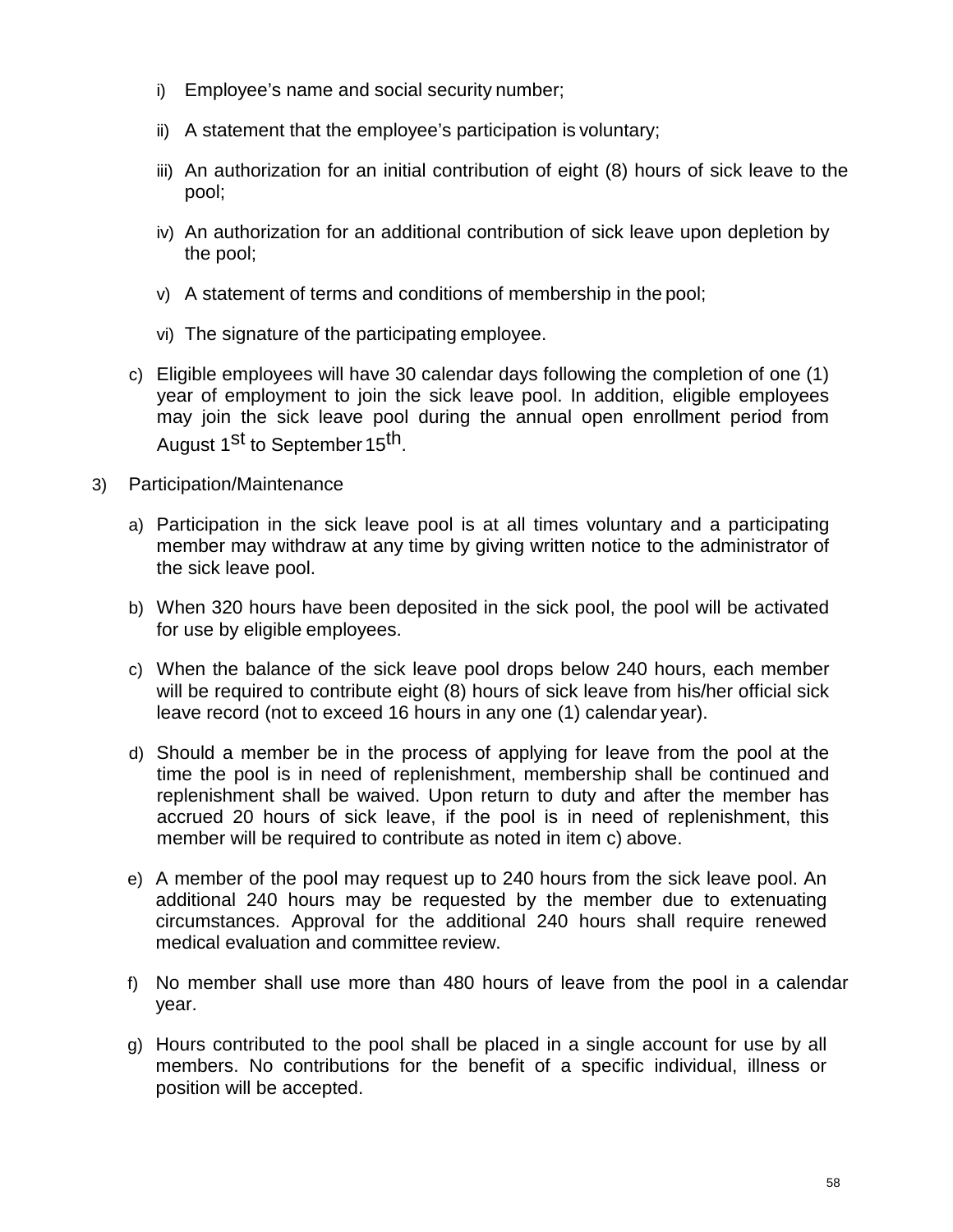- h) A participating member who withdraws sick leave hours from the pool will not be required to replace those hours, except as a regular contributing member of the pool.
- i) Any sick leave contributed to the sick leave pool by a member shall be forfeited upon the employee's cancellation of membership in the pool, retirement or termination from county employment.
- j) Sick leave may be granted retroactive for a period not to exceed 80 hours from the date an application for sick leave is received by the Human Resources Department.
- k) In the event the employee returns to work prior to using all leave granted, any unused leave shall be returned to the sick leave pool.
- l) The following occurrences do not qualify for use of sick leave pool hours:
	- i) Cosmetic surgery, unless necessitated by an illness, accident or injury not excluded under this sub-section;
	- ii) Intentional self-inflicted injuries;
	- iii) Illness, accident or injury to a member of the employee's family;
	- iv) Personal illness, accident or injury covered by workers' compensation;
	- v) Normal pregnancy and delivery without serious complications.
- 4) Request to Use Pooled Sick Leave
	- a) Eligibility to request use of pooled sick leave shall be:
		- i) That sick leave be used for member's illness, injury or accident;
		- ii) That all sick, annual and compensatory leave on employee's record have been exhausted;
		- iii) That the employee's department director has approved the request and attests that:
			- (1) The leave will not be used for workers' compensation injury;
			- (2) A doctor's statement has been provided as to the nature of the illness or injury, the anticipated recuperation period and prognosis for recovery or return towork.
	- b) The employee shall request use of pooled sick leave on the Request to Use Pooled Leave Form.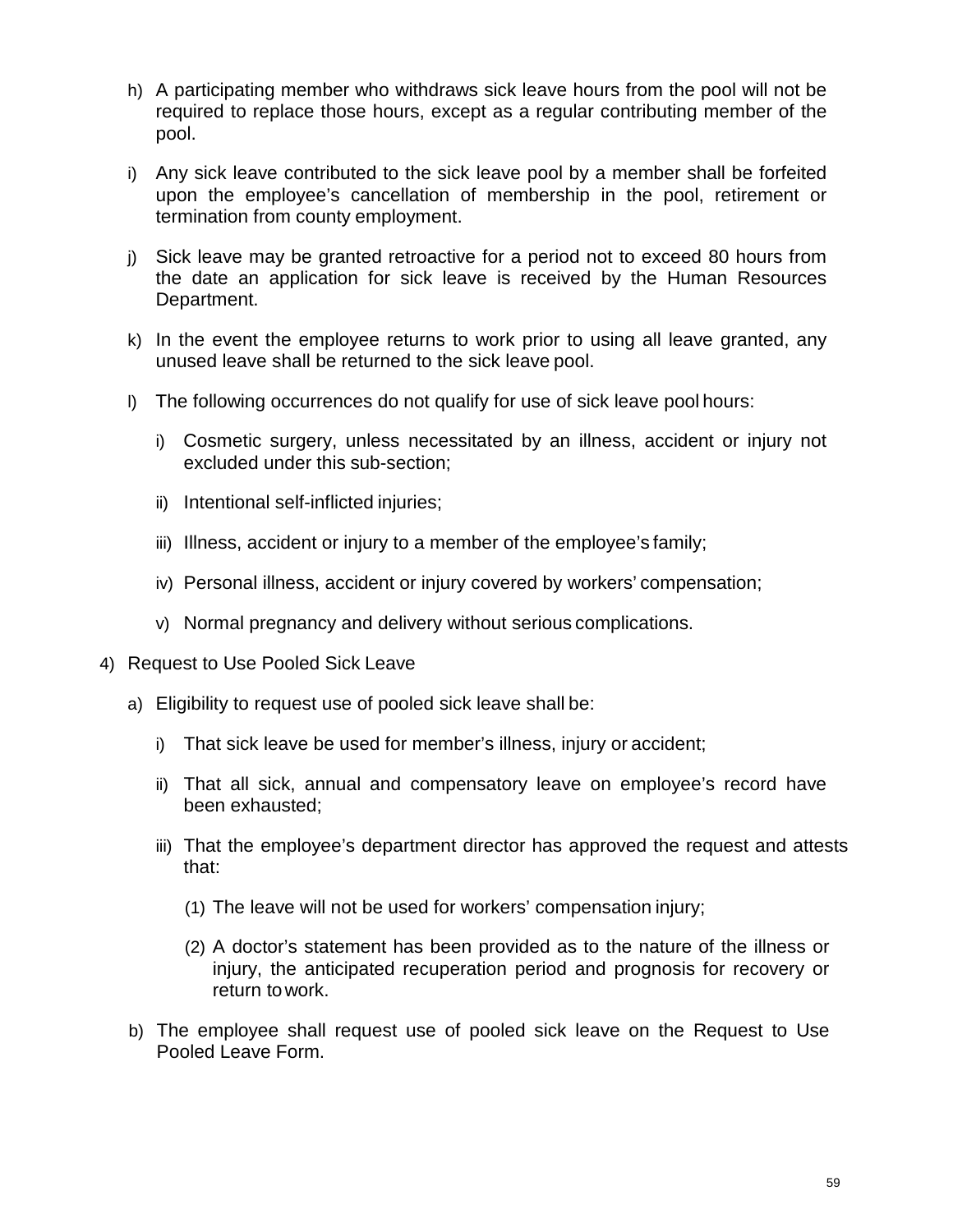- c) The department shall provide the County Human Resources Department with the request to use pooled sick leave on the appropriate form and shall include:
	- i) Date absence began;
	- ii) Number of hours of absence to date;
	- iii) Number of hours of leave without pay (if any) during this period;
	- iv) An original doctor's statement;
	- v) Attestation that the employee/member has no leave left;
	- vi) Signature of the department director.
- d) If the request to use pooled sick leave is approved, members shall not be required to pay back the sick leave awarded except upon investigation and findings of abuse of the sick leave pool.
- e) If the request to use pooled sick leave is denied, members shall have the right to appeal the denial to the County Administrator within five (5) working days after being notified of the denial. The decision of the County Administrator shall be final.
- 5) Sick Leave Pool Committee
	- a) Each department having members in the sick leave pool shall nominate one (1) employee to serve on the sick leave pool committee.
	- b) To be qualified for appointment, each employee must be eligible to participate in the sick leave pool and must have elected to do so.
	- c) Five (5) members [plus two (2) alternates] will be selected (names drawn at random) by the Human Resources Director from the nominated employees to serve on the sick leave pool committee. The five (5)-member committee will serve for a period of two (2) years.
	- d) The sick leave committee shall meet as needed to review requests to use pooled sick leave. The committee shall approve or deny a request within five (5) working days.
	- e) The sick leave committee shall appoint a chairperson who will serve as spokesperson in all administrative matters.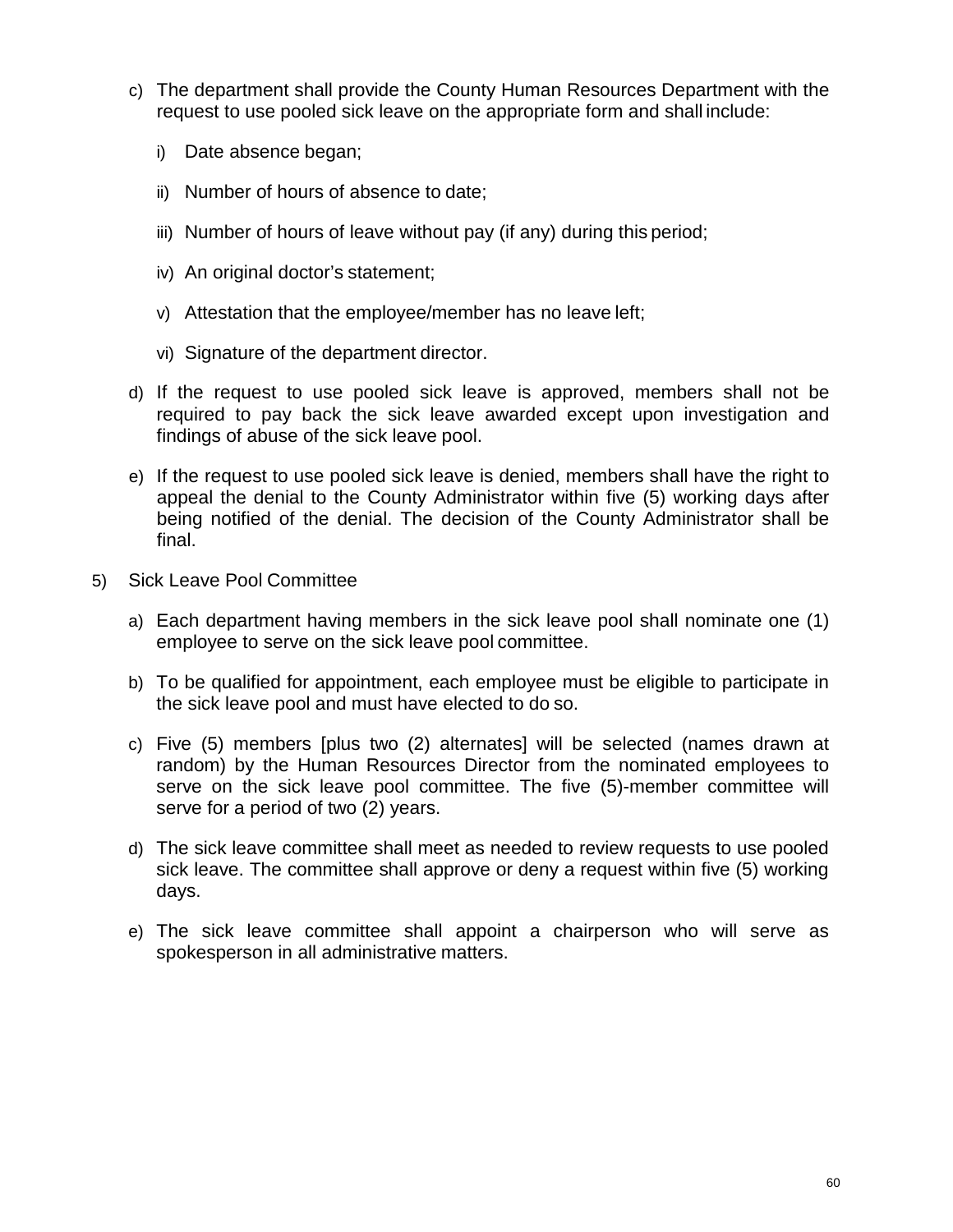- f) The County Human Resources Director shall be a non-voting member of the sick leave pool committee and shall serve as the administrator of the sick leave pool. The Human Resources Director shall not be required to participate in the sick leave pool. The Human Resources Director shall:
	- i) Maintain accurate and reliable written records regarding all functions of the sick leave pool;
	- ii) Investigate alleged abuse of the sick leave pool;
	- iii) Receive applications from county employees who elect to participate in the pool;
	- iv) Annually provide a summary report to all pool members, to include:
		- (1) Number of hours on deposit in the pool at the close of the calendar year;
		- (2) Total number of hours withdrawn from the pool during the calendar year;
		- (3) Number of employees who withdrew leave from the pool during the calendar year.
- g) Approval to grant hours will be by majority vote. The committee may grant fewer hours than requested.
- 6) Termination of Membership
	- a) Members who choose not to contribute to replenish the pool when such request is made will be dropped from the pool.
	- b) Members who choose to withdraw from participation after initially contributing to the pool may not withdraw their contributed leave.
	- c) A member who has utilized pooled sick leave and returns to work may reapply to the pool during the next open enrollment, when he/she meets all eligibility requirements.
	- d) Members who withdraw from participation from the sick leave pool may not reapply for membership for a period of 12 months. The Application For Voluntary Withdrawal Form is available in the Human Resources Department and online.
- 7) Abuse of Sick Leave Pool Policy

Alleged abuse of the sick leave pool shall be investigated by the administrator of the pool and, if warranted, the participating employee shall repay all sick leave credits drawn from the pool and may have his/her membership in the pool canceled by majority vote of the committee. In addition, the employee may be subject to disciplinary action.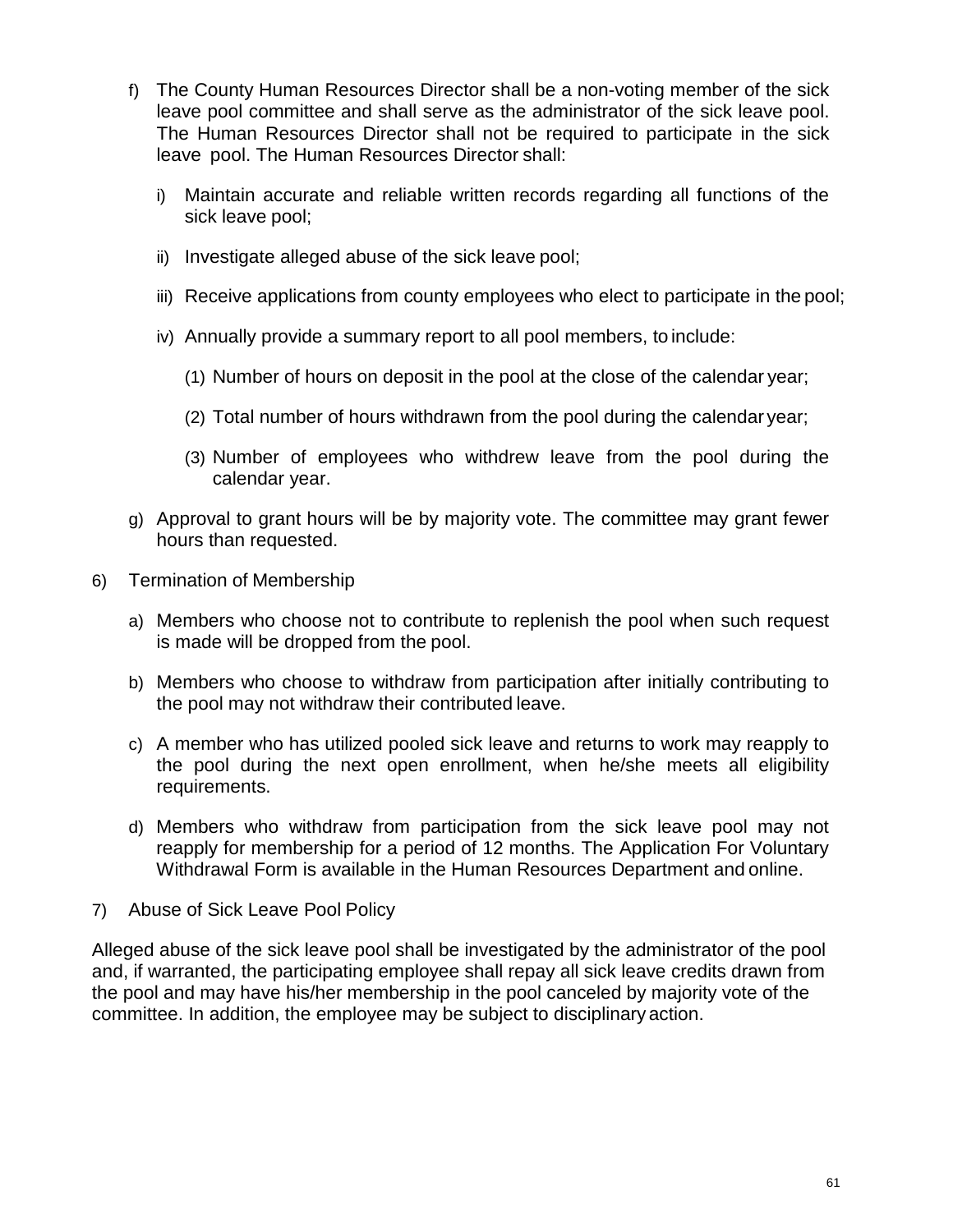### Section J - Bereavement Leave

- 1) A maximum of 24 regularly scheduled and consecutive work hours with pay will be granted to a full-time employee when a death in the family occurs.
- 2) The family members to be included as bereavement leave are:

| Husband        | Father-in-Law              |
|----------------|----------------------------|
| Wife           | Brother-in-Law             |
| <b>Mother</b>  | Sister-in-Law              |
| Father         | Son-in-Law                 |
| Son            | Daughter-in-Law            |
| Daughter       | Grandparents               |
| <b>Brother</b> | <b>Great Grandparents</b>  |
| <b>Sister</b>  | Grandchildren              |
| Mother-in-Law  | <b>Great Grandchildren</b> |

**Step Parents** Step Children Step Brother **Step Sister** Uncle & Spouse Aunt & Spouse **Great Uncle & Spouse** Great Aunt & Spouse

- 3) Bereavement leave will not be charged against your accumulated vacation or sick leave time.
- 4) You must notify your supervisor/department director of this bereavement leave so that your time will not be docked.
- 5) Part-time employees will be granted bereavement leave only when the death occurs on days previously scheduled as duty hours/days. Any other scheduled days off will not be paid as bereavement leave.
- 6) The department director will verify the relationship of the deceased family member in accordance with the above relationships. The relationship of the deceased to the employee will be indicated on the biweekly time reports and exception reports.

#### Section K – Family and Medical Leave Act (FMLA) Leave

The following information is intended to be used as a guide for FMLA leave. The Family and Medical Leave Act of 1993 as amended in 2008 is detailed and lengthy; the provisions contained therein shall apply to Okaloosa County employees. Please contact the Human Resources Department for more details.

- 1) FMLA leave provides up to 12 weeks of job-protected leave during any 12 month period to eligible employees for certain family and medical reasons.
	- a) Reasons for taking leave for up to 12 weeks:
		- i) To care for the employee's child after birth, or placement for adoption or foster care (leave may begin on the date of birth or placement and expires at the end of a 12 month period);
		- ii) To care for the employee's spouse, child, or parent, who has a serious health condition;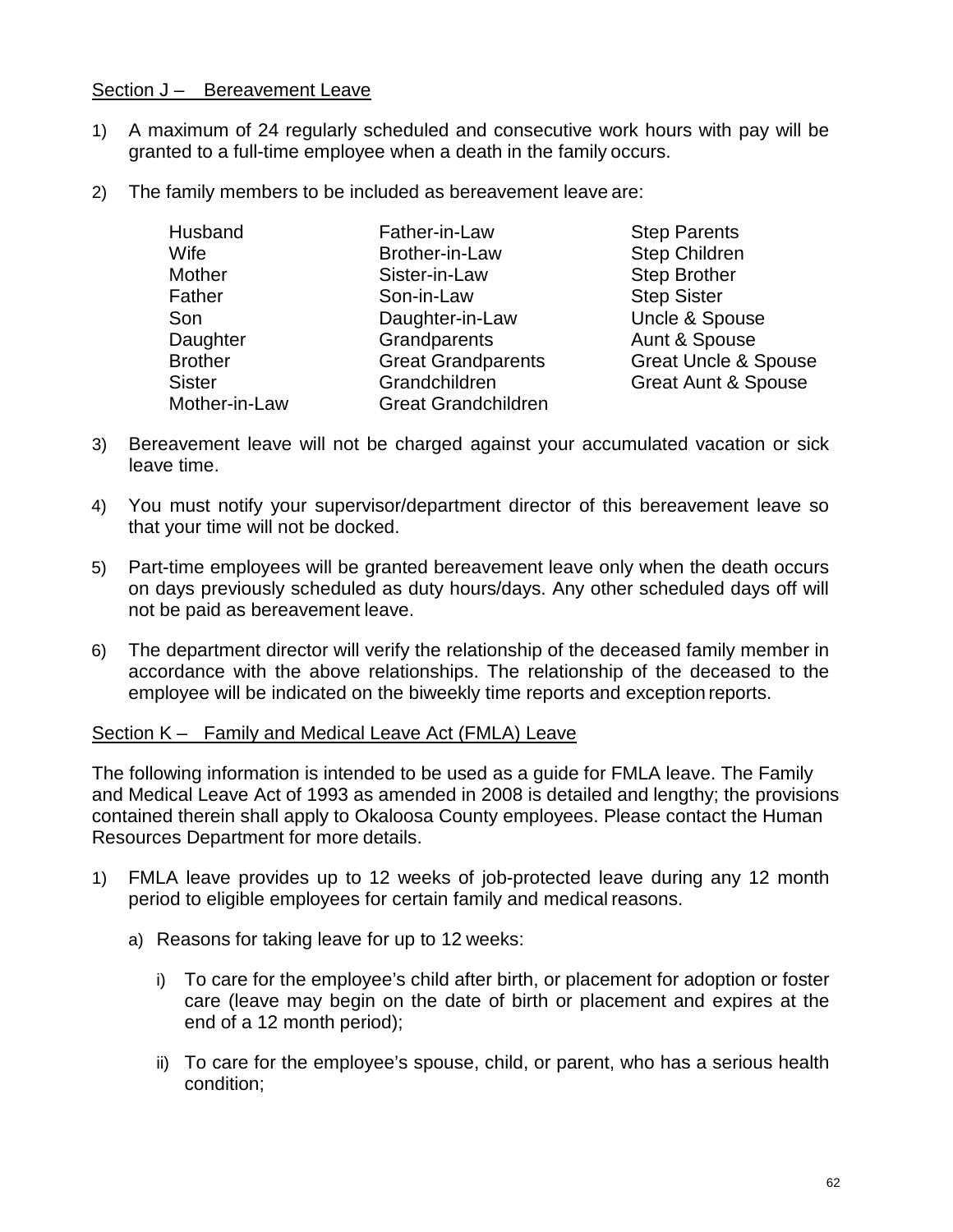- iii) For a serious health condition that makes the employee unable to perform their job;
- iv) For a "qualifying exigency" arising out of the fact that the employee's spouse, child, or parent is in or called to service in a foreign country as a member of the armed forces, National Guard and/or Reserves.
- b) For purposes of the 12 week entitlement, the 12 month period shall be defined as a "rolling" 12 month period measured backward from the first date an employee uses FMLA leave.
- 2) FMLA leave provides up to 26 weeks of job-protected leave during any 12 month period for an eligible employee to care for a covered service member or covered veteran with a serious injury or illness that occurred while serving on active duty or a preexisting injury or illness that was aggravated in the course of military service and is within five years preceding the date of treatment. To be eligible for this leave the employee must be a spouse, child, parent or next of kin of the covered service member or covered veteran.
	- a) For purposes of the 26 week entitlement, the 12 month period shall be defined as ending 12 months after taking the first day of leave.
- 3) Employees are required to use their available annual, compensatory or sick leave during the family leave in accordance with normal leave policies as outlined in this PolicyManual.
- 4) Employees are eligible if they have worked for Okaloosa County for at least 12 months, and for 1250 hours over the previous 12 months.
- 5) Employees should provide 30 days advance notice when the leave isforeseeable.
- 6) A medical certification is required to support a request for FMLA leave, and a fitness for duty report must be submitted prior to returning to work.
- 7) The employee's group health insurance will be continued for the duration of FMLA leave; employees must continue to pay their share of health insurance premiums while onleave.
- 8) Upon return from FMLA leave, most employees must be restored to their original or equivalent position with equivalent pay, benefits, and other employment terms.
- 9) The use of FMLA leave will not result in the loss of any employment benefit that accrued prior to the start of an employee's leave.

# Section L – Military Leave of Absence

The following information is intended to be used as a guide for military leave of absence. The Uniformed Services Employment and Reemployment Rights Act of 1994 (USERRA) is detailed and lengthy; the provisions contained therein shall apply to Okaloosa County employees.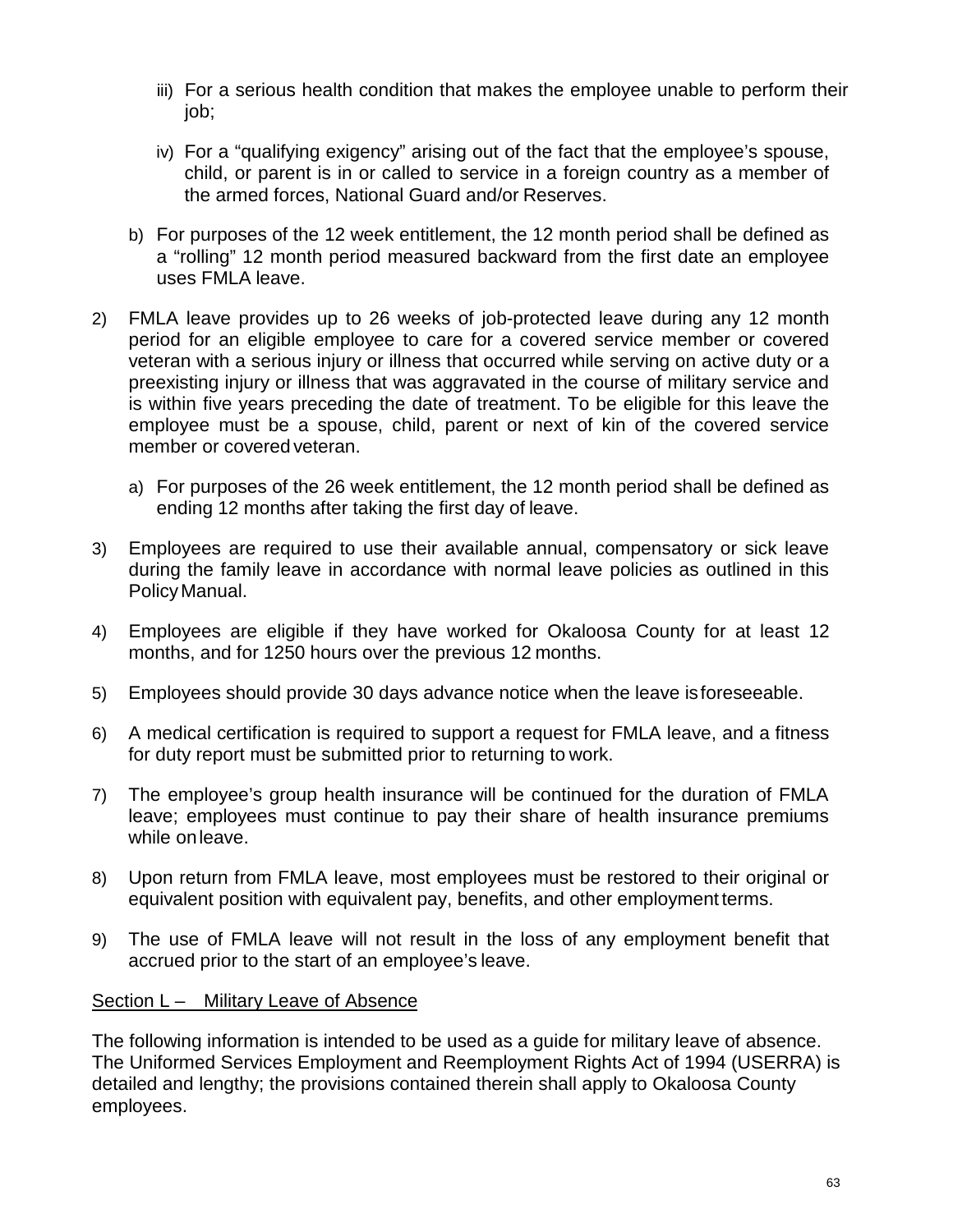- 1) Employees are eligible for military leave of absence when they are assigned (volunteered or ordered) to active or inactive duty in connection with U.S. Reserve Forces or the National Guard. A copy of the member's official orders should be submitted as much in advance of the leave as possible.
- 2) Compensation for employees called to military training exercises shall be full county pay up to 240 working hours per fiscal year.
- 3) Compensation for employees called to active military service shall be full county pay for normally scheduled work days within the first 30 calendar days. An employee whose active duty extends beyond 30 days, and whose military pay is less than their county salary, will have their military pay supplemented by the County so that their total salary equals their county salary at the time they were called to active military duty. The supplement will continue for one (1) year from the date of military activation. Adequate documentation verifying military pay must be provided to Human Resources before the supplement can be paid. Leave accrual will continue for one (1) year from the date of military activation.
- 4) Absences exceeding the respective 240 working hour or 30 day caps may, upon request of the employee, be charged to paid vacation, floating holiday or compensatory leave and/or leave without pay, provided that paid leave combined with any supplemental pay does not exceed the employee's county salary.
- 5) An employee on military leave of absence may elect to continue group health and dental insurance coverage as if the employee had continued working. The County will continue to pay the premiums up to one (1) year for the employee, while premiums for dependent coverage will continue to be the responsibility of the employee. If an employee called to active military service chooses not to elect continued health and dental insurance coverage, then upon re-employment, the employee's health insurance benefits present before deployment will be reinstated, including family coverage, without any waiting period.
- 6) Returning employees will retain seniority, status and rate of pay as though the employee on military leave of absence had been continuously employed. Reemployment will be granted pursuant to USERRA.
- 7) When an employee in a covered position leaves employment with Okaloosa County for the purpose of serving in the Armed Forces of the United States and is separated there from with an honorable discharge, Okaloosa County shall reinstate or reemploy such person to the same or equivalent position within one (1) year and that person shall be awarded preference in promotion ahead of all other employees who are as well or less qualified for the position. Eligibility for promotion shall apply only to the first promotion after reinstatement or re-employment.

#### Section M – Civil Leave

1) When an employee has been summoned for jury duty or as a witness in county matters, he/she must notify the supervisor/department director and present the summons.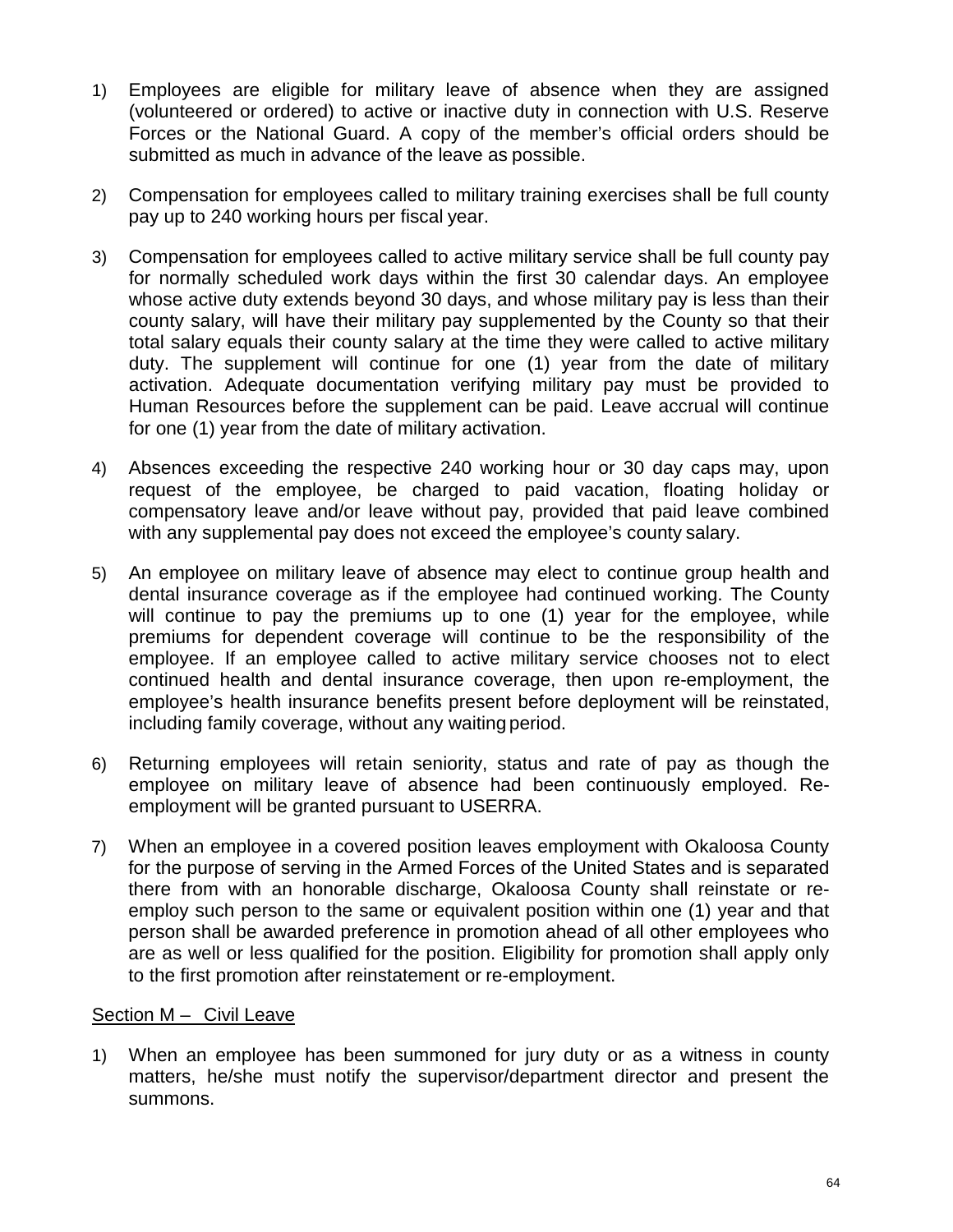- 2) If the employee is in court (or required to remain in the court's jurisdiction) for the entire working day said employee will receive the regular day's pay. The same does not apply on an employee's regular day off; on those days they will only receive the court's compensation.
- 3) Upon release from the court's jurisdiction, an employee will be allowed a maximum of one and one-half (1½) hours to attend to personal matters before returning to duty, if the entire day has not been required by the court.

## Section N – Leave of Absence, Without Pay (LOA/WOP)

- 1) A full-time employee, if valid reasons are presented, may be granted a leave of absence not to exceed six (6) months upon approval of the department director. Each case will be handled on an individual basis on its own merit.
- 2) An employee on a LOA/WOP, will not receive pay for holidays falling within this period of time.
- 3) When an employee is placed on or returns from LOA/WOP, annual and sick leave will be prorated in the same manner as a new or terminated employee based on the effective date.
- 4) All annual leave and compensatory time accumulated will be used before commencement of a LOA/WOP. Annual leave will not accrue during the LOA/WOP.
- 5) Sick leave may remain intact and be protected. Sick leave will not accrue during the LOA/WOP.
- 6) Seniority rights are retained but the anniversary date will be adjusted the number of calendar days off on leave of absence.
- 7) Upon resuming employment, the employee's assignment will be dependent upon the department's needs at that particular time. Positions will not be held vacant until the employee returns to work. Exceptions to this provision will be granted in accordance with the Family and Medical Leave Act.
- 8) While on an approved LOA/WOP you must pay for your insurance coverage to avoid an interruption of benefits. These amounts should be paid to the Finance Department. Exceptions to this provision will be granted in accordance with the Family and Medical Leave Act.
- 9) An employee will be placed on a LOA/WOP if absent more than 80 consecutive hours without pay [or two (2) weeks for employees working 24 hour shifts]. The LOA/WOP will be effective retroactively to the date of the first full shift without pay.

# Section O – Unauthorized Leave

1) An employee absent from duty for a day(s) or part of a day, that is not authorized by a specific grant of leave of absence under the provisions of these regulations shall be deemed to be an unauthorized leave.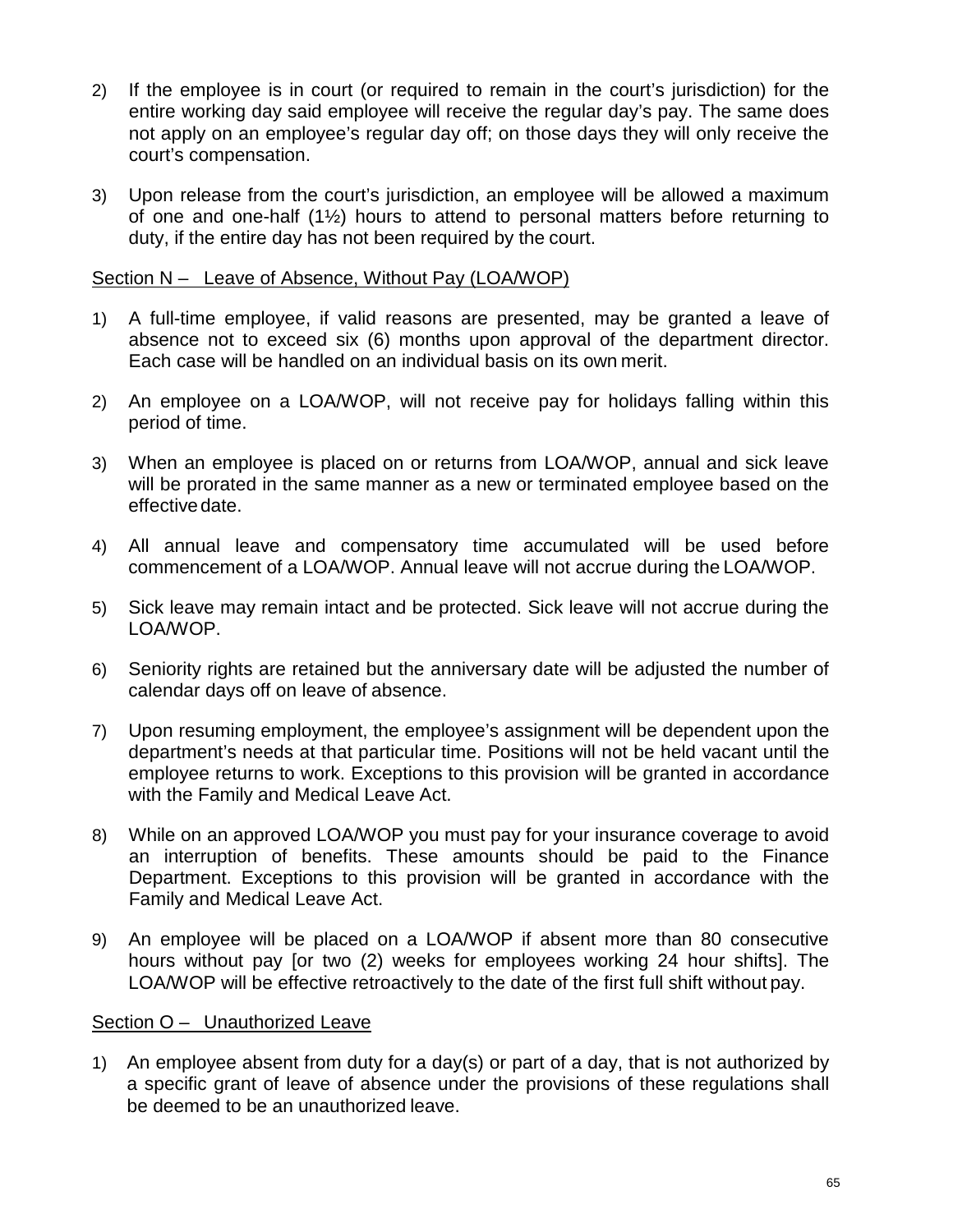- 2) Any such absence shall be without pay and may be subject to disciplinary action.
- 3) In the absence of disciplinary action, an employee who absents himself/herself for three consecutive work days without leave shall be deemed to have resigned (compulsory resignation, see Separations Chapter).

## Section P – Mentoring Leave Policy

To assist in positive development of community youth, and in support of the Governor's Mentoring Initiative and other mentoring initiatives, Okaloosa County will allow administrative paid time off to employees to volunteer as mentors as outlined below:

- 1) Each qualified employee may be granted up to one (1) hour of administrative leave per week, not to exceed five (5) hours per month, to participate in Take Stock in Children, Okaloosa County Public Schools Foundation, Inc.'s mentoring initiative and other mentoring initiatives. Any travel time required during work hours, beyond the one (1) hour granted, will be charged to the employee's leave accrual.
- 2) Each interested employee must complete the Mentoring Initiative Application Form and receive prior written approval on an annual basis from his/her supervisor, department director, and the Human Resources Director in order to volunteer for the program.
- 3) Employees must be approved by the Okaloosa County Public Schools Foundation, Inc. to participate and must adhere to all school requirements for acceptance into the program and for continued participation.
- 4) In approving an employee for the program and in granting leave for this program, the supervisor shall take the following into consideration:
	- a) Impact of leave on the work unit, and
	- b) Employee's performance, attendance, and conduct record.
- 5) Leave granted under this policy:
	- a) Must fall within the employee's regularly scheduled work hours,
	- b) Will not be paid at overtime rate, and
	- c) Will not result in reimbursement of expenses of any kind by the County.
- 6) Time spent by employees as mentors under this program will be documented as follows:
	- a) On personal calendars and/or department calendars for exempt employees, and
	- b) On the biweekly time report for non-exempt employees.
- 7) The County reserves the right to approve, disapprove, terminate, or limit employee participation in this Mentoring Initiative at any time. The Human Resources Director will coordinate any and all such actions.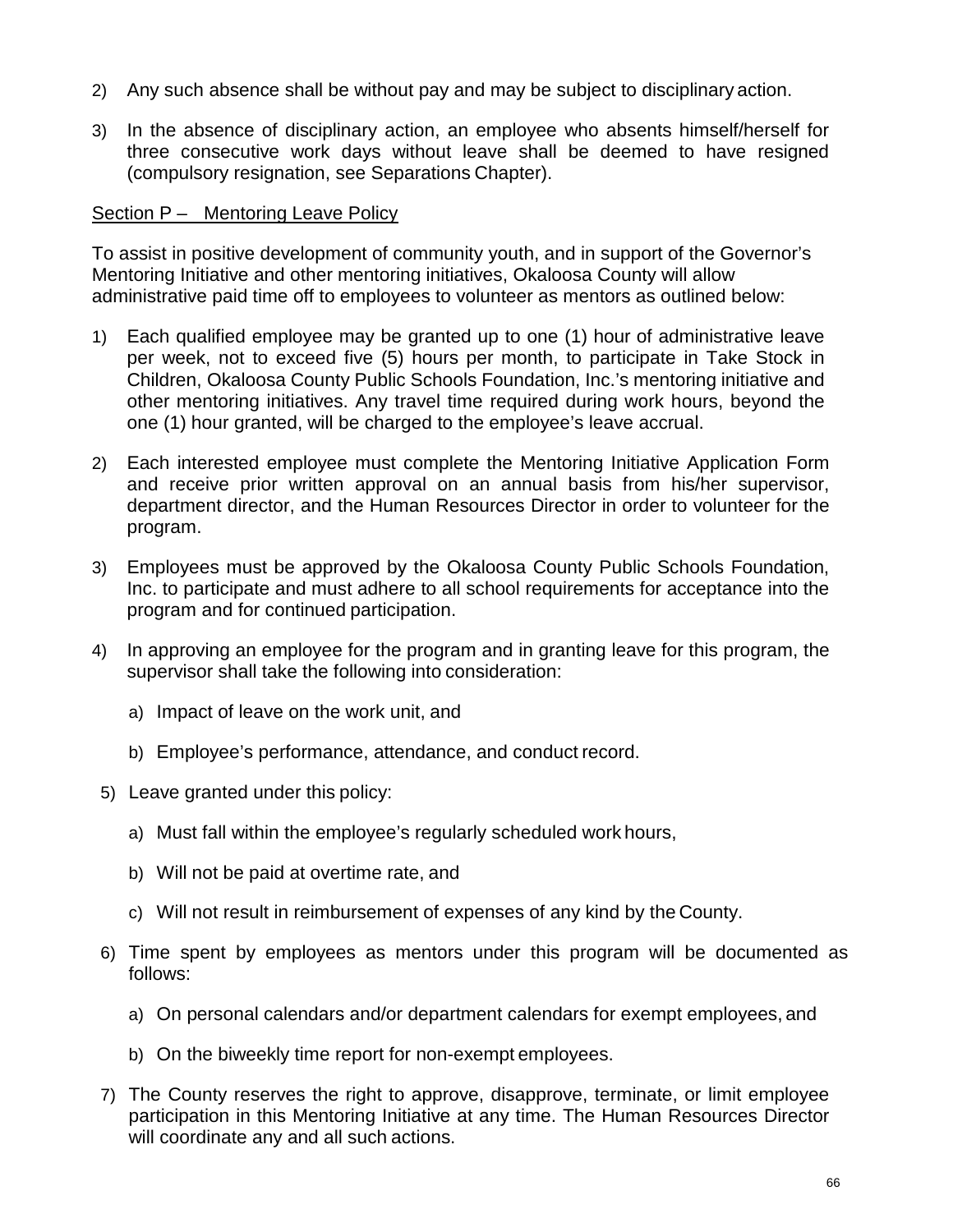# Section Q – Compassionate Leave Pool

# 1) Purpose

The purpose of the compassionate leave pool is to establish a plan allowing the participation of full-time regular employees to pool annual leave for use after the depletion of their annual leave and compensatory leave for a FMLA qualifying family member's injury or illness which requires the employee's presence, or for other exceptional emergencies as approved by the County Administrator.

- 2) Eligibility
	- a) In order to be eligible for membership in the compassionate leave pool, an employee must:
		- i) Be a full-time employee; and
		- ii) Have completed one (1) year of employment with the Board prior to application for membership; and
		- iii) Have a minimum of 80 hours of accumulated annual leave and/or compensatory leave at the time of application for membership.
	- b) An Application for Membership in the Compassionate Leave Pool must be completed with the following:
		- i) Employee's name;
		- ii) A statement that the employee's participation is voluntary;
		- iii) An authorization for an initial contribution of eight (8) hours of annual leave to the pool;
		- iv) A statement of the terms and conditions of membership in the pool;
		- v) The signature of the participating employee.
	- c) Eligible employees will have 30 calendar days following the completion of one (1) year of employment to join the compassionate leave pool. In addition, eligible employees may join the compassionate leave pool during annual open enrollment period from August 1<sup>st</sup> to September 15<sup>th</sup>.
- 3) Participation/Maintenance
	- a) Participation in the compassionate leave pool is at all times voluntary and a participating member may withdraw at any time by giving written notice to the administrator of the compassionate leave pool.
	- b) When 320 hours have been deposited in the compassionate leave pool, the pool will be activated for use by eligible employees.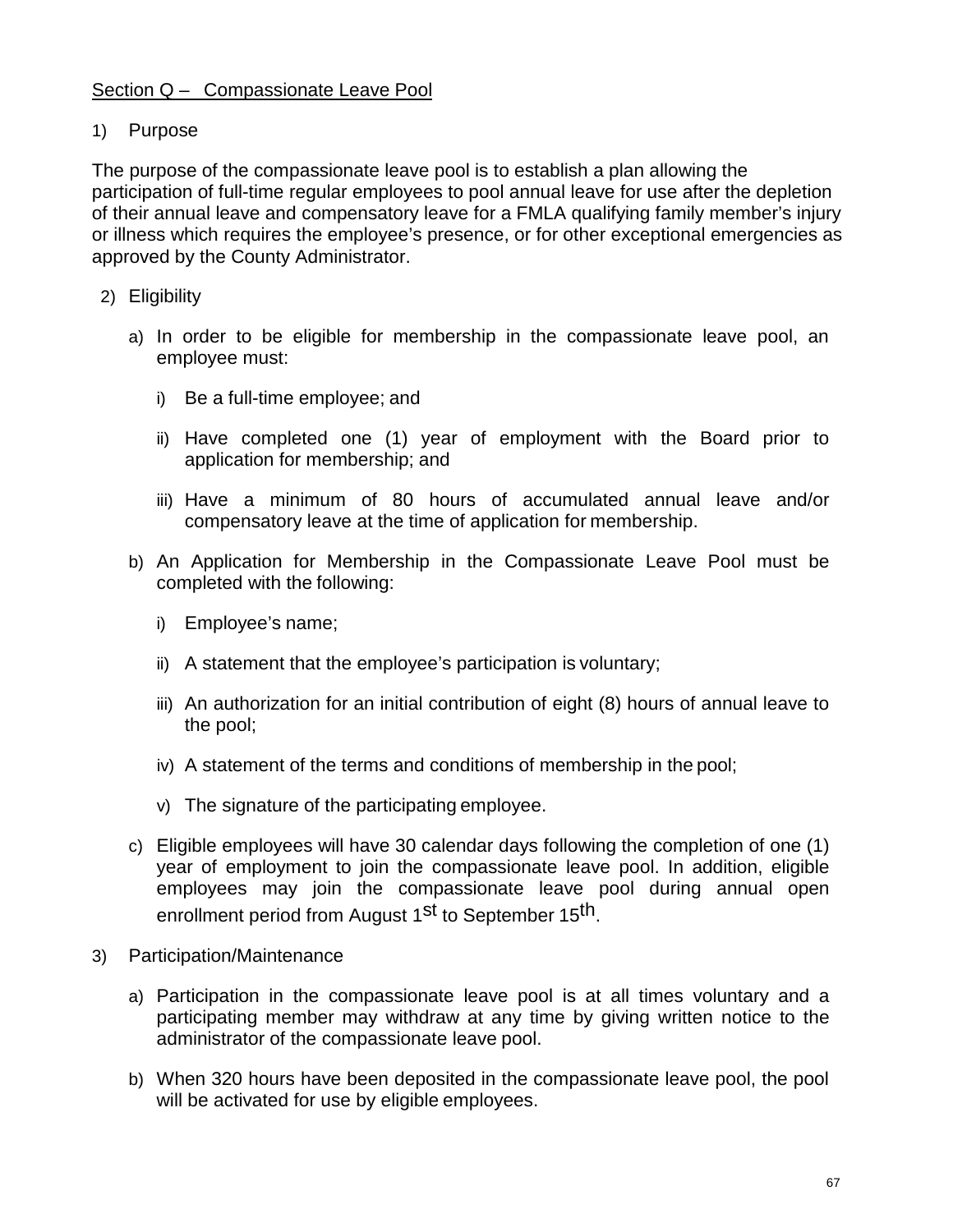- c) When the balance of the compassionate leave pool drops below 240 hours, each member will be required to contribute eight (8) hours of annual leave from his/her official annual leave record (not to exceed 16 hours in any one calendar year).
- d) Should a member be in the process of applying for leave from the pool at the time the pool is in need of replenishment, membership shall be continued and replenishment shall be waived.
- e) A member of the pool may request up to 240 hours from the compassionate leave pool.
- f) No member shall use more than 240 hours of leave from the pool in a calendar year.
- g) Hours contributed to the pool shall be placed in a single account for use by all members. No contributions for the benefit of a specific individual, illness or position will be accepted.
- h) A participating member who withdraws compassionate leave hours from the pool will be required to pay back  $\frac{1}{2}$  of the hours used.
- i) Any annual leave contributed to the compassionate leave pool by a member shall be forfeited upon the employee's cancellation of membership in the pool, retirement or termination from county employment.
- j) Compassionate leave may be granted retroactively for a period not to exceed 80 hours from the date an application for compassionate leave is received by the Human Resources Department.
- k) If the need for required care of a family member ends, any unused leave shall be returned to the compassionate leave pool.
- l) The employee's own illness does not qualify for use of compassionate leave pool hours.
- 4) Request to Use Pooled Compassionate Leave
	- a) Eligibility to request use of pooled compassionate leave shall be:
		- i) That compassionate leave be used for a FMLA qualifying injury or illness of a member's immediate family and which requires their presence on a full-time or part- time basis, or for other exceptional emergencies as approved by the County Administrator. In exceptional emergency circumstances, County Administrator approval is required prior to the employee beginning compassionate leave.
		- ii) That the member has exhausted all of his/her annual leave, and compensatory leave on record.
		- iii) That the employee's department director has approved the request and attests that a FMLA Certification of Health Care Provider form has been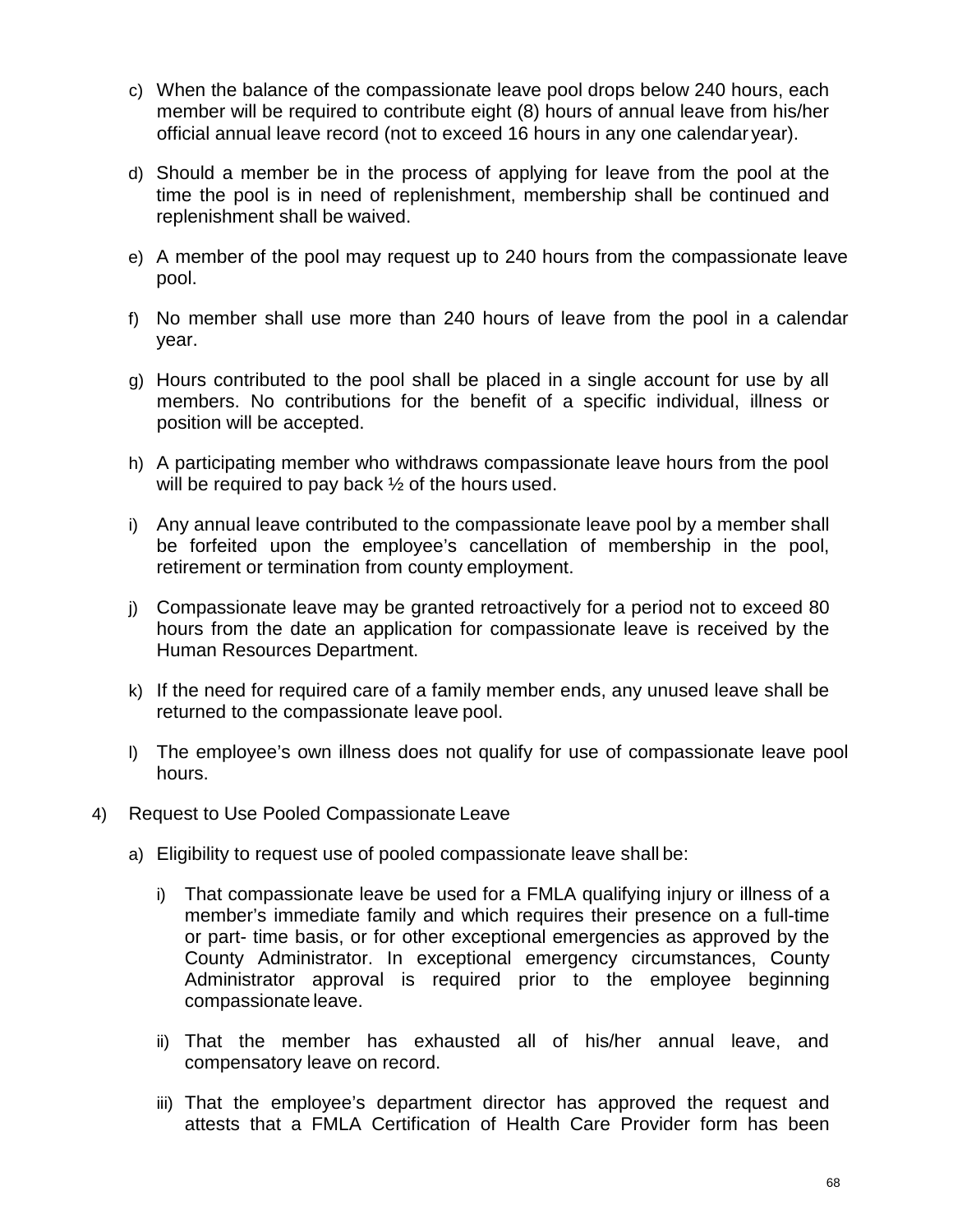provided as to the nature of the illness or injury, the anticipated recuperation period and prognosis for recovery.

- b) The employee shall request use of pooled compassionate leave on the Request to Use Pooled Leave Form.
- c) The department shall provide the County Human Resources Department with the Request to Use Pooled Leave Form and shall include:
	- i) Date absence began;
	- ii) Number of hours of absence to date;
	- iii) Number of hours of leave without pay (if any) during this period;
	- iv) An original doctor's statement;
	- v) Attestation that the employee/member has no annual or compensatory time left;
	- vi) Signature of the department director;
	- vii) Relationship of family member;
	- viii)Signature of approval by the County Administrator if a non-FMLA qualifying circumstance.
- d) If the request to use the pooled compassionate leave is approved, the member will be required to pay back  $\frac{1}{2}$  of compassionate leave used.
	- i) Once the employee returns to work in a regular status, the employee will be required to start paying back the time donated upon first receipt of annual leaveaccrual.
	- ii) Each monthly accrual of annual leave will be reduced by  $\frac{1}{2}$  through payroll deduction, until the required amount is repaid to the compassionate leave pool.
- e) The employee will be required to pay back all of the compassionate leave used upon investigation and findings of abuse.
- f) If the request to use pooled compassionate leave is denied, members shall have the right to appeal to the County Administrator within five (5) working days after being notified of the denial. The decision of the County Administrator shall be final.
- g) This policy does not guarantee more job protected leave than is allowable under FMLA.
- 5) Compassionate Leave Pool Committee
	- a) Each department having members in the compassionate leave pool shall nominate one (1) employee to serve on the compassionate leave pool committee.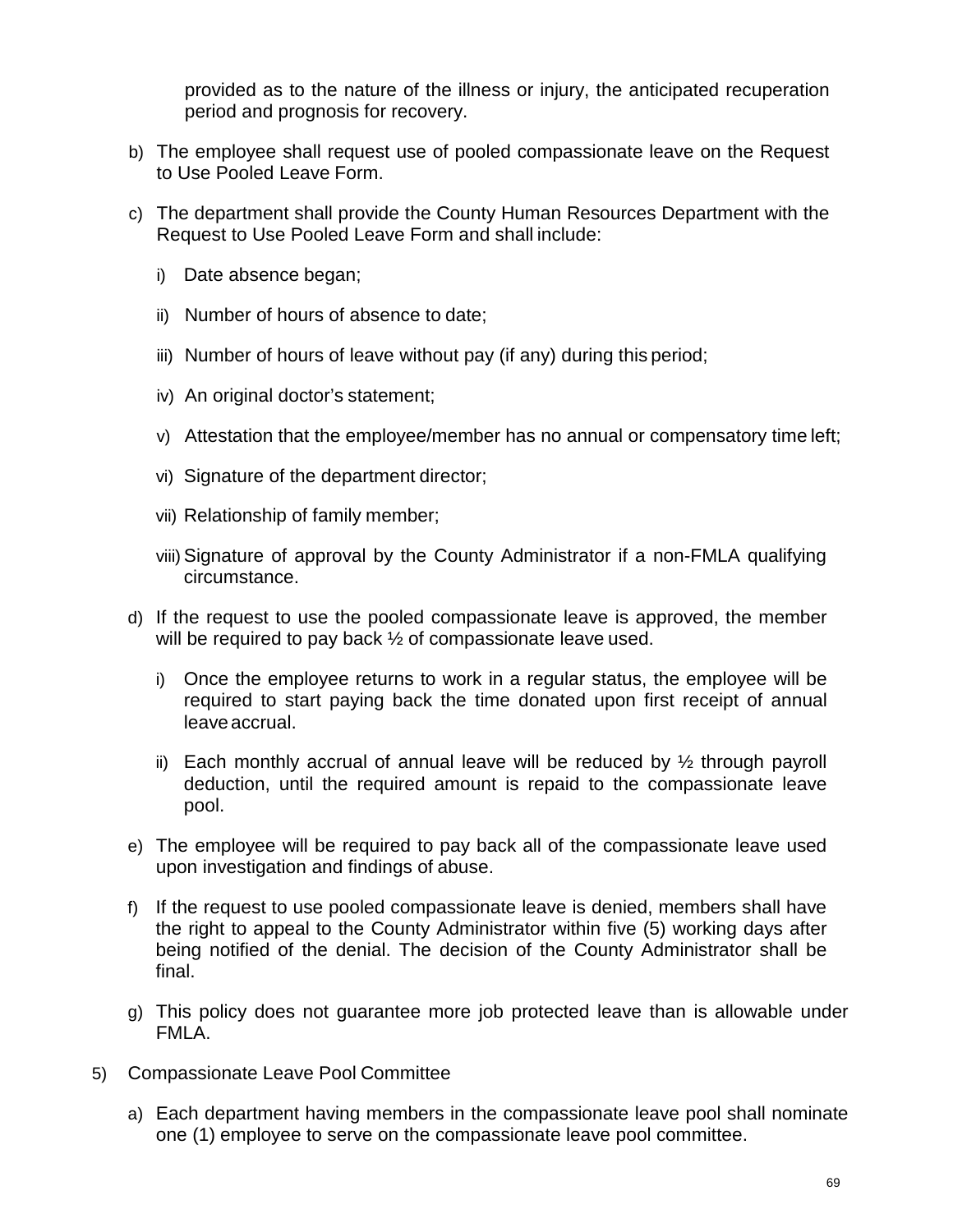- b) To be qualified for appointment, each employee must be eligible to participate in the compassionate leave pool and must have elected to do so.
- c) Five (5) members [plus two (2) alternates] will be selected (names drawn at random) by the Human Resources Director from the nominated employees to serve on the compassionate leave pool committee. The five (5)-member committee will serve for a period of two (2) years.
- d) The compassionate leave committee shall meet as needed to review requests to use pooled compassionate leave. The committee shall approve or deny a request within five (5) working days.
- e) The compassionate leave committee shall appoint a chairperson who will serve as spokesperson in all administrative matters.
- f) The County Human Resources Director shall be a non-voting member of the compassionate leave pool committee and shall serve as the administrator of the pool. The Human Resources Director shall not be required to participate in the compassionate leave pool. The Human Resources Director shall:
	- i) Maintain accurate and reliable written records regarding all functions of the compassionate leave pool;
	- ii) Investigate alleged abuse of the compassionate leave pool;
	- iii) Receive applications from county employees who elect to participate in the pool;
	- iv) Annually provide a summary report to all pool members, to include:
		- (1) Number of hours on deposit in the pool at the close of the calendar year;
		- (2) Total number of hours withdrawn from the pool during the calendar year;
		- (3) Number of employees who withdrew leave from the pool during the calendar year.
- g) Approval to grant hours will be by majority vote. The committee may grant fewer hours than requested.
- 6) Termination of Membership
	- a) Members who choose not to contribute to replenish the pool when such request is made will be dropped from the pool.
	- b) Members who choose to withdraw from participation after initially contributing to the pool may not withdraw their contributed leave.
	- c) A member who has utilized pooled compassionate leave and returns to work may reapply to the pool during the next open enrollment, when he/she meets all eligibility requirements.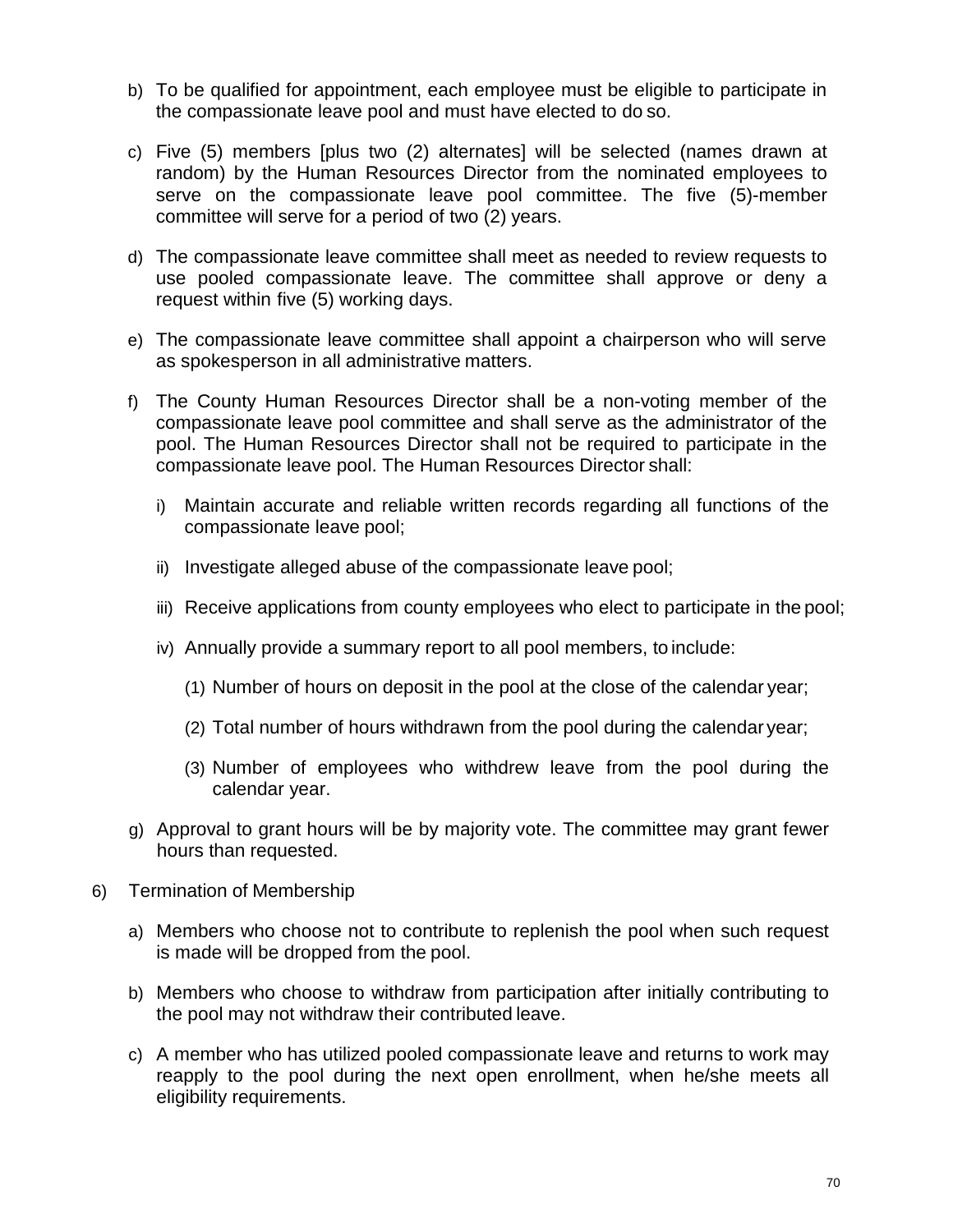- d) Members who withdraw from participation from the compassionate leave pool may not reapply for membership for a period of 12 months. The Application for Voluntary Withdrawal Form is available in the Human Resources Department and online.
- 7) Abuse of Compassionate Leave Pool Policy

Alleged abuse of the compassionate leave pool shall be investigated by the administrator of the pool and, if warranted, the participating employee shall repay all compassionate leave credits drawn from the pool and may have his/her membership in the pool cancelled by majority vote of the committee. In addition, the employee may be subject to disciplinary action.

## Section R – Domestic Violence Leave

Domestic violence is any assault, aggravated assault, battery, aggravated battery, sexual assault, sexual battery, stalking, aggravated stalking, kidnapping, false imprisonment, or any criminal offense resulting in physical injury or death of one family or household member by another family or householdmember.

- 1) In accordance with Chapter 741.313, Florida Statutes, eligible employees are provided up to three (3) working days of job-protected leave during any 12 month period for an employee or a family or household member who is the victim of domestic violence or sexual violence. Employees are required to use their available annual, compensatory or sick leave during the domestic violence leave.
- 2) Employees are eligible if they have worked for Okaloosa County for at least three (3) months.
- 3) Reasons for taking leave:
	- a) Seek an injunction for protection against domestic violence or an injunction for protection in cases of repeat violence, dating violence, or sexual violence;
	- b) Obtain medical care or mental health counseling, or both, for the employee or a family or household member to address physical or psychological injuries resulting from the act of domestic violence;
	- c) Obtain services from a victim services organization, including, but not limited to, a domestic violence shelter or program or a rape crisis center as a result of the act of domestic violence;
	- d) Make the employee's home secure from the perpetrator of the domestic violence or sexual violence or to seek new housing to escape the perpetrator; or
	- e) Seek legal assistance in addressing issues arising from the act of domestic violence or sexual violence or to attend and prepare for court-related proceedings arising from the act of domestic violence or sexual violence.
- 4) An employee seeking leave from work under this policy must provide appropriate advance notice of the leave, if possible.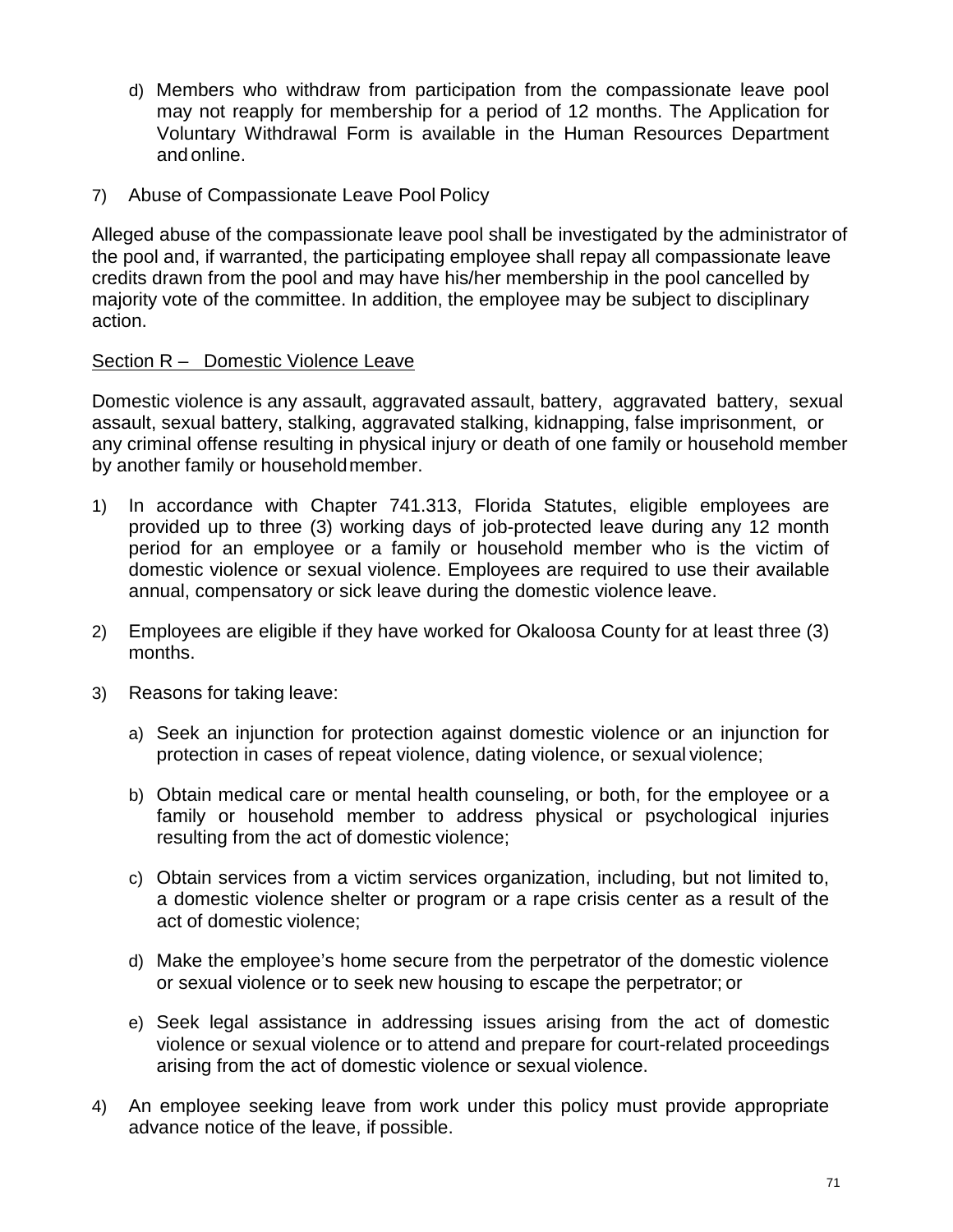- 5) The department director may require sufficient documentation of the act of domestic violence.
- 6) Written requests for domestic violence leave and biweekly timesheets or exception reports reflecting domestic violence leave are confidential and exempt from Statute 119.07 (1) and 24 (a), Article 1 of the State Constitution until one (1) year after the leave has beentaken.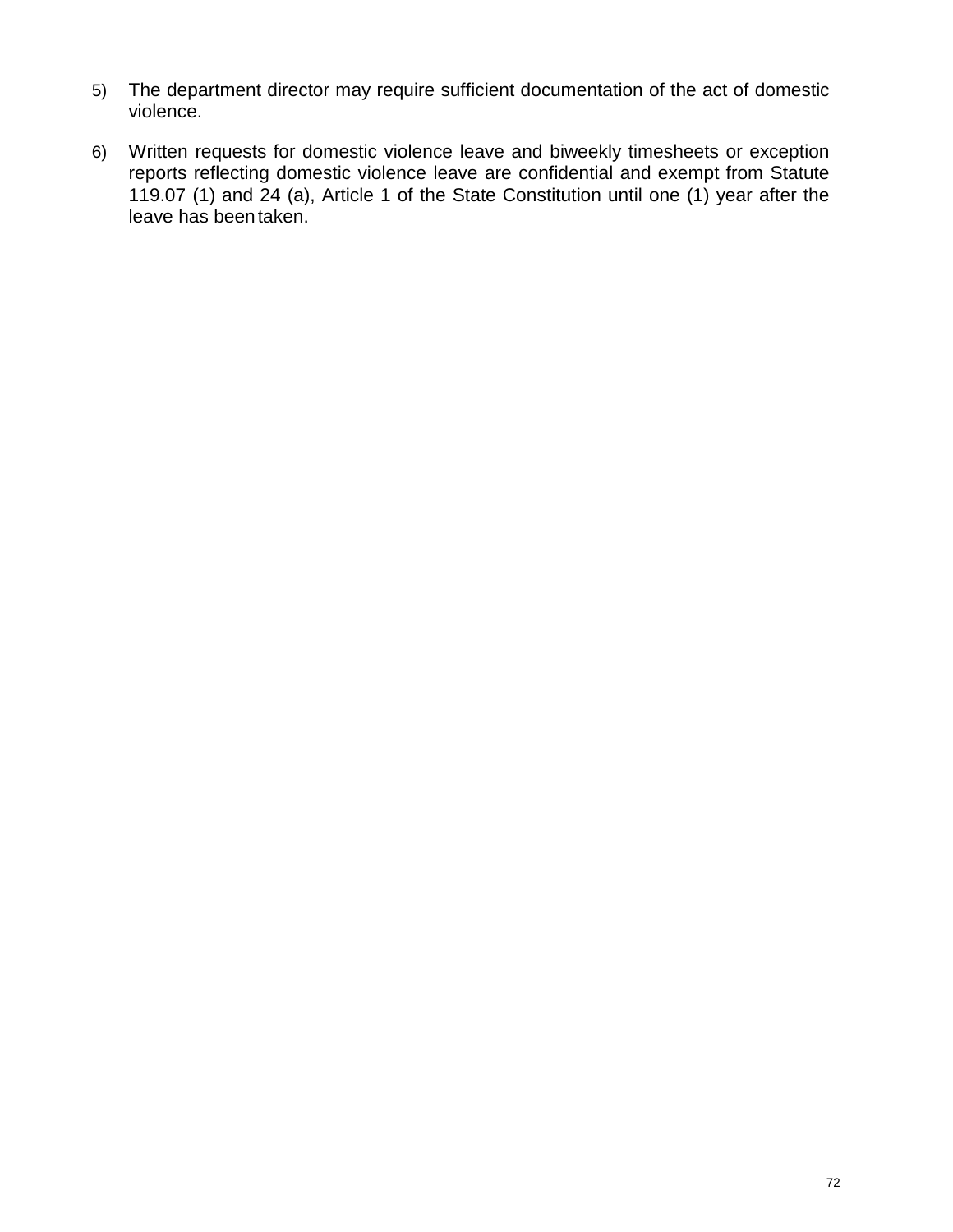# **CHAPTER X – BENEFITS**

### Section A – Insurance

All regular full-time employees are eligible for group insurance benefits as provided by the Board.

Employees who terminate their employment (unless through gross misconduct) have the option, at the time of their termination, of retaining their health insurance as set forth in the current health insurance benefit plan, under the COBRA law. Health insurance may also be retained under the provision of COBRA when a covered employee no longer qualifies for coverage due to a reduction in work hours.

### Section B – Travel Expenses

1) County employees shall be entitled to reimbursement for expenses which they may incur while performing travel in conduct of county business in accordance with the County's Official Travel: Authorization and Reimbursement Policy.

### Section C – Credit Union

Okaloosa County employees are eligible to join the Central Credit Union of Florida and the Eglin Federal Credit Union. For more information, call the County Human Resources Department.

#### Section D – Workers' Compensation

- 1) All county employees are covered by and are entitled to the benefits of the Florida Workers' Compensation Law.
- 2) All employees who sustain an injury arising out of, and in the course of, performing their duties with the County are responsible for immediately advising their supervisor and completing a "First Report of Injury Form."

The First Report of Injury Form, completed by the employee and signed by the supervisor and/or department director, and the Supervisor's Accident/Incident Investigation Report Form, completed by the employee's supervisor, should be forwarded to the Risk Management Department within 24 hours.

- 3) Employer sponsored health, life, and dental insurance benefits will continue for a period of six (6) consecutive months.
- 4) No paid leave may be used in addition to or in lieu of workers' compensation benefits.
- 5) At the end of six (6) months continued lost time for an on-the-job injury, annual and sick leave accrual will cease. The affected department may refill the position at this time.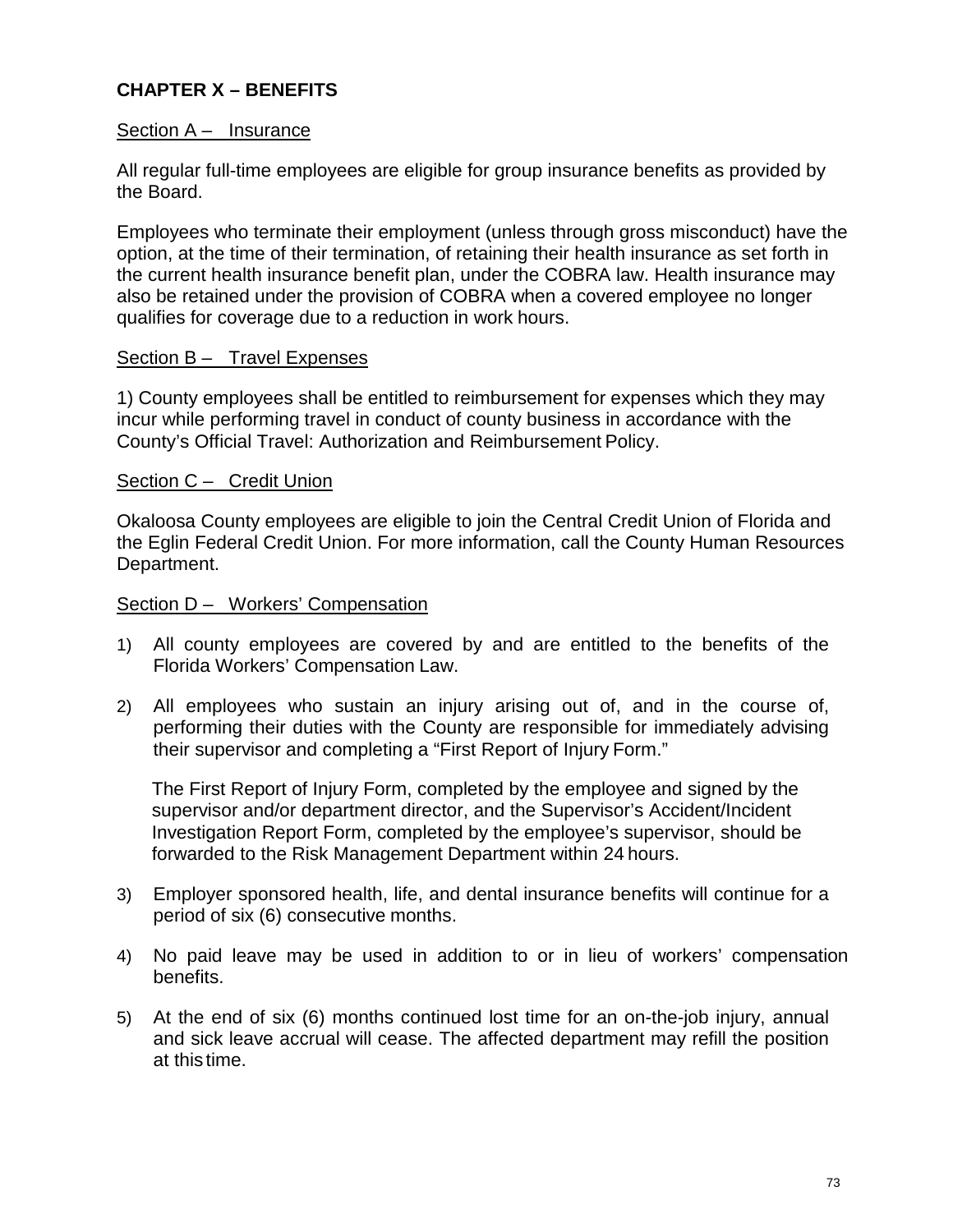### Section E – Retirement

- 1) Complete and up-to-date information on retirement is available; contact the Human Resources Department for facts.
- 2) At retirement, an employee may be paid for annual leave up to the maximum limits prescribed in this policy. Employees electing to participate in the Florida State Retirement System Deferred Retirement Option Program (DROP) may choose to receive payment for unused annual leave up to the prescribed maximum limits upon entry into the DROP. Employees choosing this option will continue to accrue annual leave and may use it in accordance with the Annual Leave (Vacation) Section, but will not then be eligible for payment of any remaining unused annual leave upon actual termination of employment with the County.

## Section F – Employee Assistance Program (EAP)

Okaloosa County is committed to maintaining and strengthening our most important resources – our employees. In support of this tradition, the Board has initiated an Employee Assistance Program (EAP). We recognize that many kinds of personal and emotional problems which often affect job performance can be resolved more readily if they are properly identified, diagnosed and appropriately treated. Problems included under this program are marital, child or other family problems, persistent anxiety, substance abuse, stress problems, financial, or other distractive concerns. The establishment of the EAP will provide a confidential short-term counseling and referral service for eligible employees and their immediate family members. This EAP reflects the County's concern for the well-being of its employees as well as its dedication to the effective accomplishment of its goals.

The County will not impose or imply any moral judgment on an employee who utilizes or refuses to utilize the EAP.

The County encourages an employee who is experiencing problems to take it upon themselves to seek assistance from the EAP. All communications and information received by the counselors of the program through such a self-referral process will be kept strictly confidential. No one other than the individual and the counselor will know how the program is being used by the individual. Work absences for evaluations or treatments will be handled in accordance with already established benefit programs and policies.

When a supervisor becomes aware of a developing pattern of unsatisfactory job performance that cannot be corrected through the County's corrective procedures or the employee's own efforts, the employee may be encouraged or required to seek help through an administrative referral. It is recognized that it is not the role of any supervisor or manager to attempt to diagnose or resolve the employee's personal problems. However, it is the responsibility of the supervisor to be explicit about the job performance expectations of an employee, and to take appropriate disciplinary action in the event that the employee's job performance fails to meet acceptable standards. The administrative referral is an additional tool that allows the supervisor to assist troubled employees to correct their problems, thus retaining a valuable employee.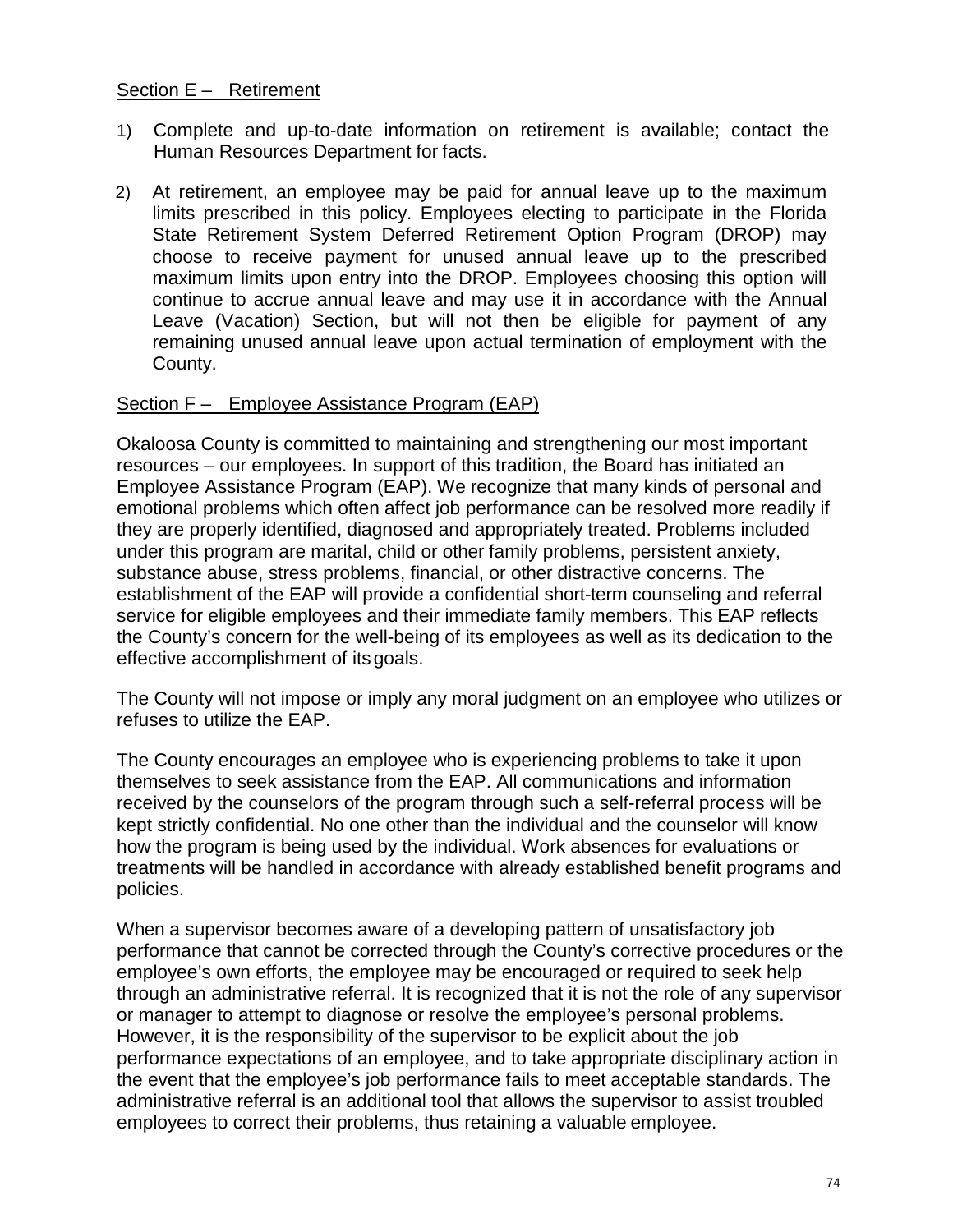In the case of administrative referral the EAP shall report to the referring administrator whether or not the original screening interview took place. Further information regarding the employee's diagnosis or the fact of the person's further involvement in the program will be released only with prior written authorization from the employee or client. The decision to seek counseling and accept treatment is the responsibility of the individual employee. However, continued employment may be made contingent upon the employee following through on the administrative referral and the EAP provider's resulting recommendations.

Participation in the EAP does not excuse employees from complying with county policies or from meeting normal job requirements during or after receiving assistance. Nor will participation in the EAP prevent the County from taking disciplinary action against any employee for performance problems that occur before or after the employee's seeking assistance through the program.

- 1) Procedures
	- a) Eligibility All full-time county employees who have completed their probationary period shall be considered eligible for the EAP. The county I.D. Badge will be required for identification purposes.
	- b) Expense to Employee If the problem focuses on a single issue, or if the client is reasonably in control of his/her situation and if the counselor determines that short-term counseling is required, counseling will be provided by the EAP as a free service up to the maximum number of sessions as outlined in the EAP contract.

If the problem requires a specific type of professional assistance or agency, the counselor will then refer the client to an appropriate referral service. The provisions of the employee's health benefit program govern any possible reimbursement for these services.

c) Client Records and Confidentiality – A minimum of client records will be maintained by the EAP provider agency. All records will be locked in a secured file cabinet, and only EAP provider staff members will be allowed access to those records.

No records of an employee whose involvement with the EAP is self-referred will appear in the employee's human resources record, nor will his/her program involvement affect, in any way, his/her promotional opportunities or job security.

d) Program Access – Any employee can directly contact the EAP provider agency for an appointment.

## Section G – Educational Reimbursement Program

- 1) Educational Reimbursement Policy
	- a) The County will provide financial assistance, subject to availability of funds, to county employees for educational courses that are applicable to the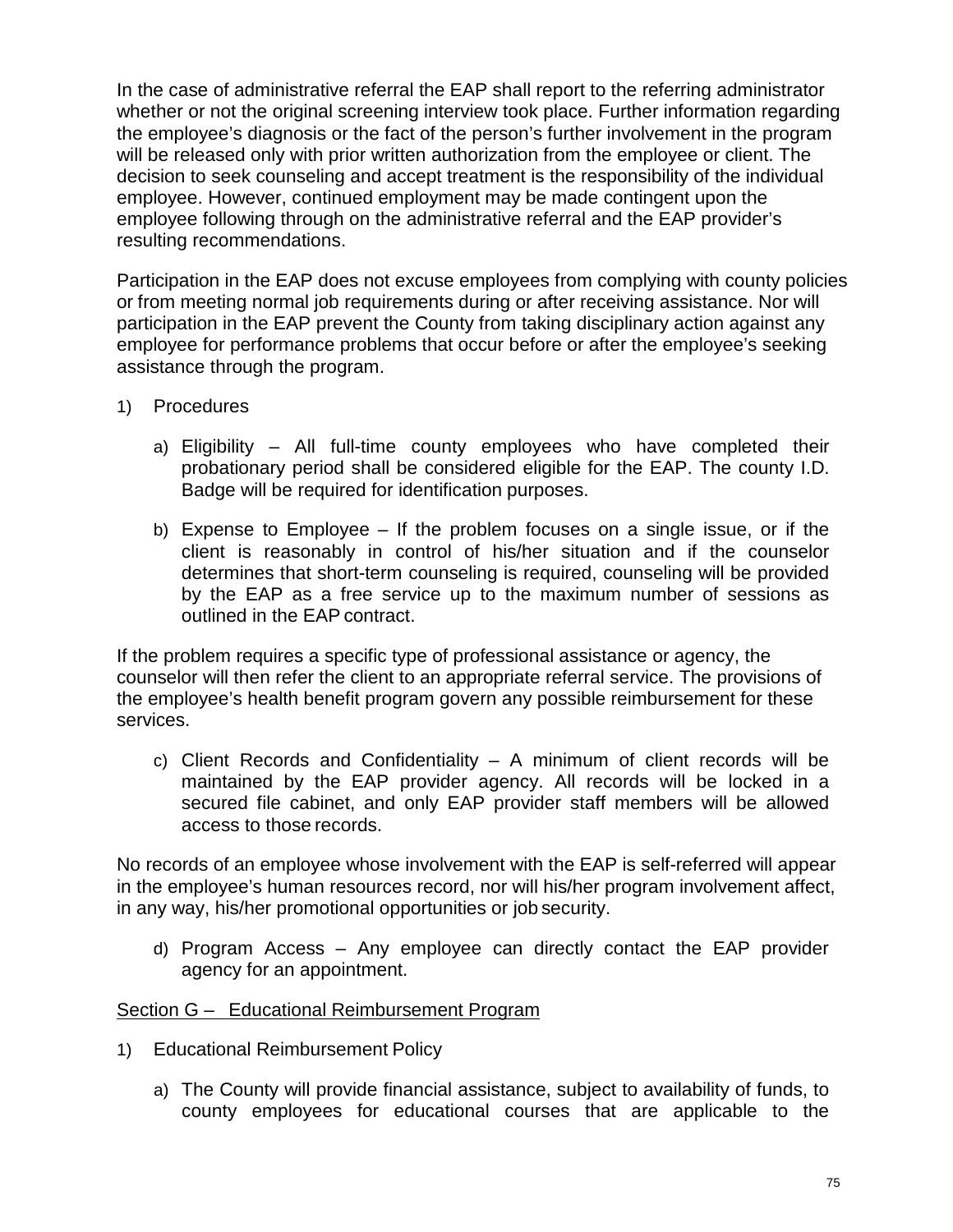employee's field of work or of such nature and quality to directly contribute to the employee's value and potential growth in the County.

- b) Where tuition is funded through benefits from the Veterans Administration, a philanthropic source, grants, or government subsidized student loans, qualified employees may participate only in the "time off from work" feature of the program.
- c) This program may be amended or terminated at any time. However, such amendment or termination will not affect any course of study previously approved.
- 2) Eligibility
	- a) An employee will be considered for participation in the Educational Reimbursement Program if he/she has been a full-time regular employee of the County for one (1) year or more and is so approved by his/her department director.
	- b) Applications will be considered by the department director based on the benefit to the department or on a first come first served basis.
- 3) Application
	- a) Submit a completed Request for Educational Reimbursement Form to the immediate supervisor.
	- b) The supervisor shall review the application with the department director for participation, eligibility and budget approval, sign the application and forward it to the County Administrator for final approval.
	- c) The County Administrator will forward the application back to the employee.
	- d) Employees must submit a completed application and obtain all required approvals prior to the start of the educational course.
- 4) Time Off From Work
	- a) Qualified employees shall be permitted to use annual leave or leave without pay if no accrued leave is available, to attend required classes that are not available during non- working hours, if approved by the department director.
	- b) No more than one (1) period of absence is permissible on any one (1) day.
- 5) Reimbursement
	- a) Upon the successful completion ("C" or above) of approved courses, the employee will be eligible for reimbursement of tuition and books. Employees will be eligible for 100% reimbursement for an "A" or "P", 90% reimbursement for a "B", or 75% reimbursement for a "C". Reimbursement based on other grading scales will be considered on a case- by-case basis. The employee must present documentation of successful course completion and a receipt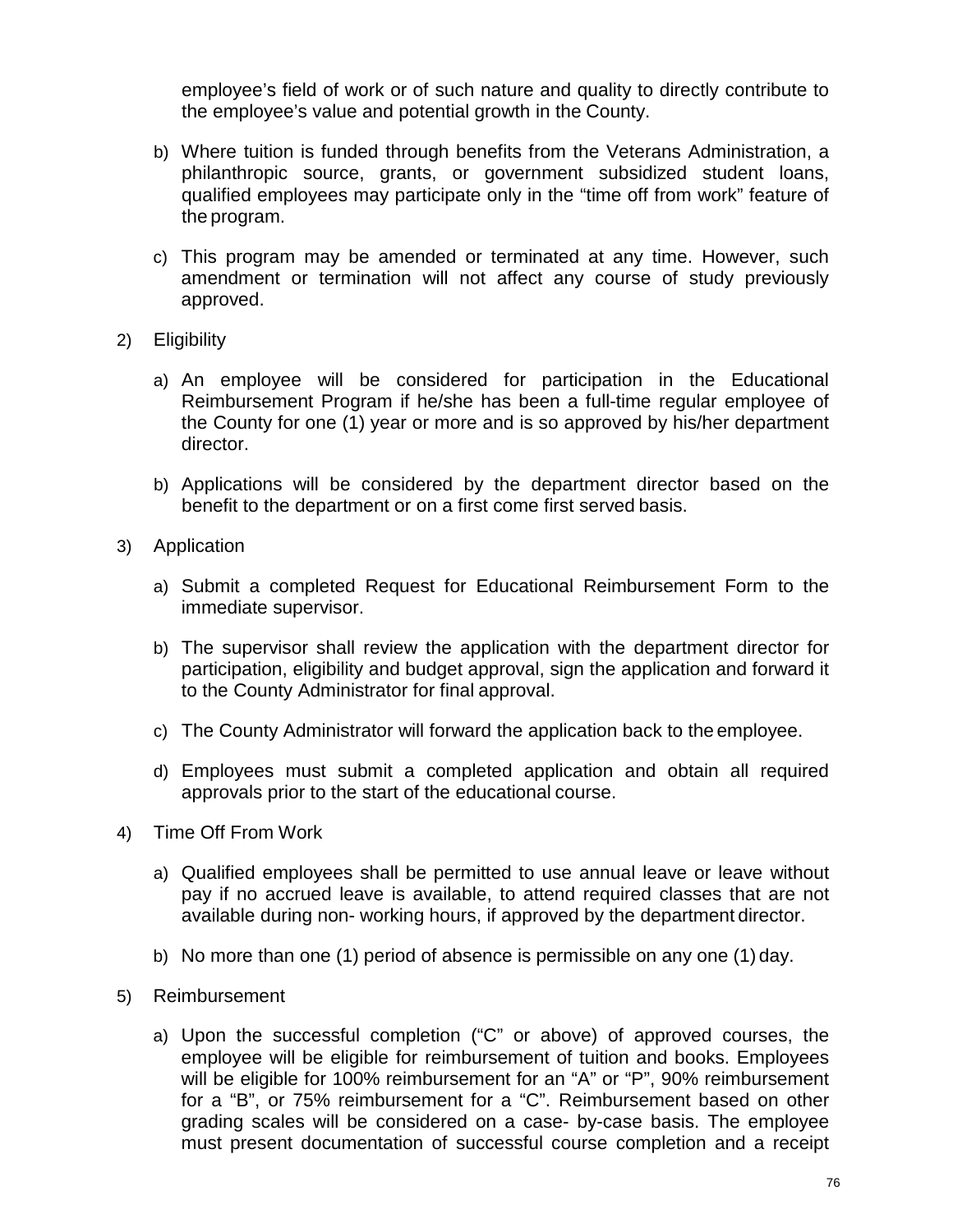showing payment for tuition and books to the Human Resources Director. Request for reimbursement must be made within 35 days after completion of the course.

- b) The Human Resources Director will forward the approved reimbursement request with supporting receipts to the Finance Department for payment.
- c) Reimbursement for tuition and books will be made only to employees who are on the active payroll when payment is due.
- d) Under some circumstances, reimbursement under the Educational Reimbursement Program constitutes income to the employee. In those situations, the County must withhold taxes from this income and report it to government agencies in the same manner as for other wages.
- e) Refunds shall be limited subject to the availability of funds and the number of participants in the program.
- f) Transportation must be provided by the employee and is notreimbursable.
- g) An employee who voluntarily terminates his/her employment with the County, will be required to repay the County for tuition and books reimbursements made to the employee based on the following scale:

Course completion date vs. termination date Reimbursement

| Less than 1 year                       | 100%  |
|----------------------------------------|-------|
| At least 1 year but less than 2 years  | 75%   |
| At least 2 years but less than 3 years | .50%  |
| More than 3 years                      | $0\%$ |

Upon severing their relationship with the County, the amount to be refunded may be deducted from the employee's final paycheck or other arrangements must be made for full repayment in accordance with the scale.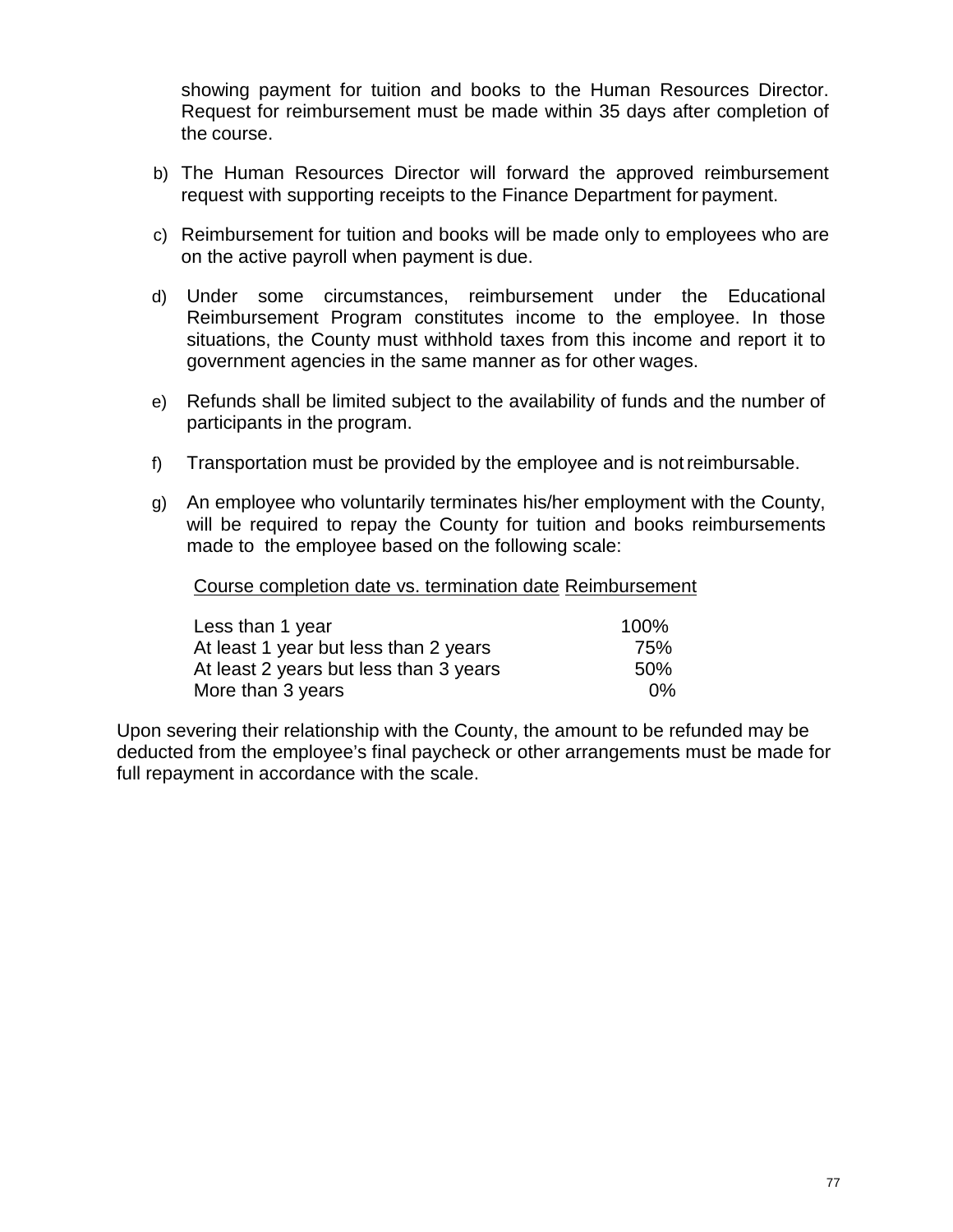# **CHAPTER XI – TRAINING ACTIVITIES**

### Section A – Purpose

The Board is interested in the growth and development of all its employees. Training and development programs are provided to assist the County in meeting its goals and objectives.

## Section B - Procedure

Each department is responsible for developing and implementing individualized training that affects their particular operations and/or procedures. The Human Resources Department will assist in establishing departmental training and development priorities in conjunction with the needs and objectives of the County.

Upon approval of the department director, an employee may be granted leave with pay to attend professional or technical conferences, meetings or short-time schools relating to their duties, or to visit other counties to obtain information and observe practices related to their duties with Okaloosa County.

### Section C – New Employee Orientation

New Employee Orientation has two phases:

Phase I is conducted by a Human Resources Department representative who acquaints new employees with Okaloosa County policies and procedures and coordinates completion of all required employment forms.

Phase II is conducted by the appropriate departmental supervisor who orients new employees to the work site and explains the specific obligations and procedures required for the job.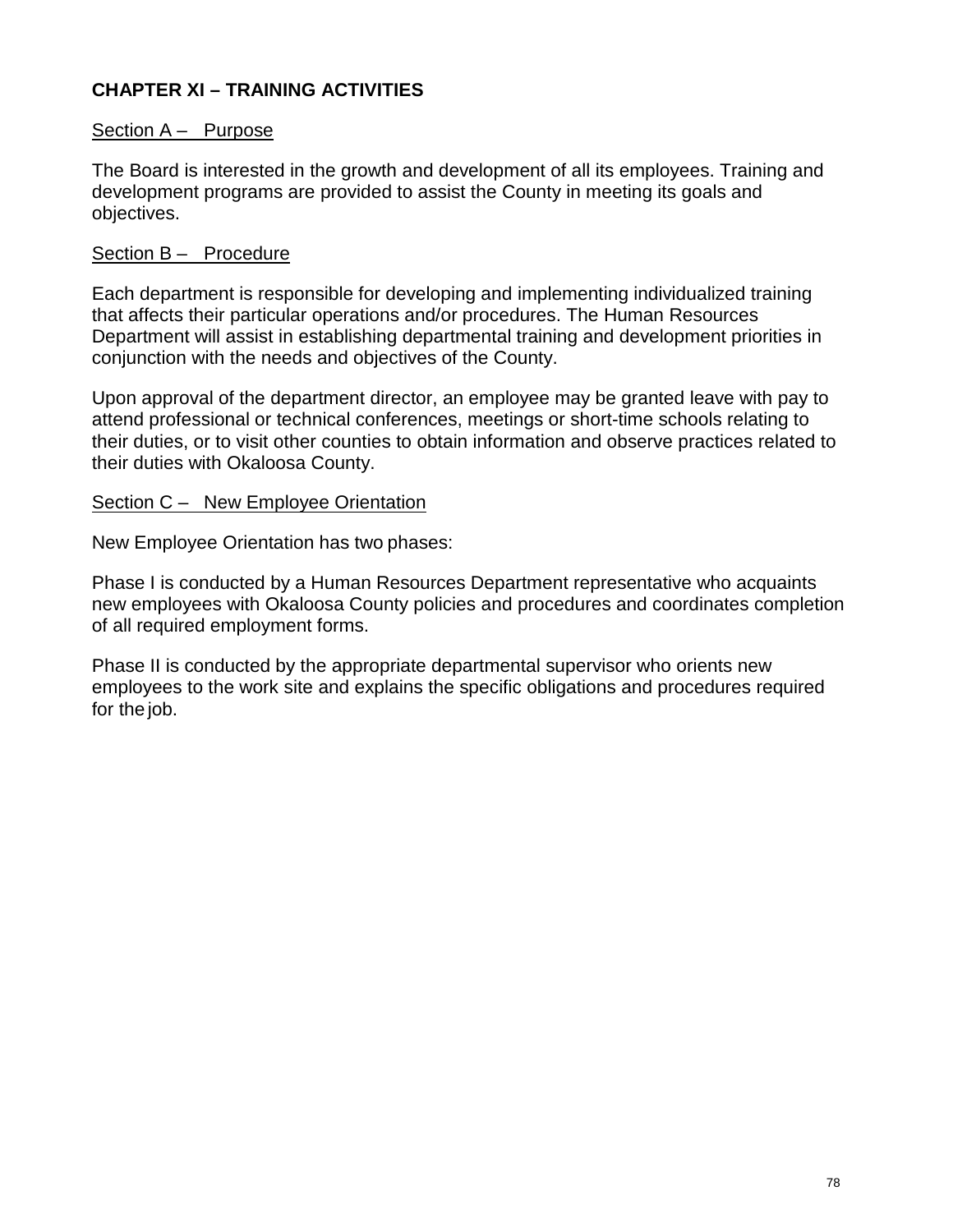## **CHAPTER XII – POLITICAL ACTIVITIES**

- 1) The law does not prohibit a state or local officer or employee from voting as desired or from expressing an individual opinion on political subjects and candidates. The law also does not prohibit an employee from voluntarily engaging in political management or campaigning. What is prohibited generally is coercing other employees to engage in such activity, improper use of official authority or influence.
- 2) An employee may not:
	- a) Take any part in a political campaign while on duty.
	- b) Use his/her official authority or influence for the purpose of interfering with or affecting the result of an election or nomination for office.
	- c) Directly or indirectly coerce, attempt to coerce, command, or advise a state or local officer or employee to pay, lend, or contribute anything of value to a party, committee, organization, agency or person for political purposes.
- 3) Florida Statutes 99.012 or its successor in function places some restrictions on certain county employees qualifying for public office. County employees not affected by F.S.

99.012 may seek any elected position (municipal, county, state or federal) without resigning or taking a leave of absence, providing campaigning does not interfere with their normal job performance.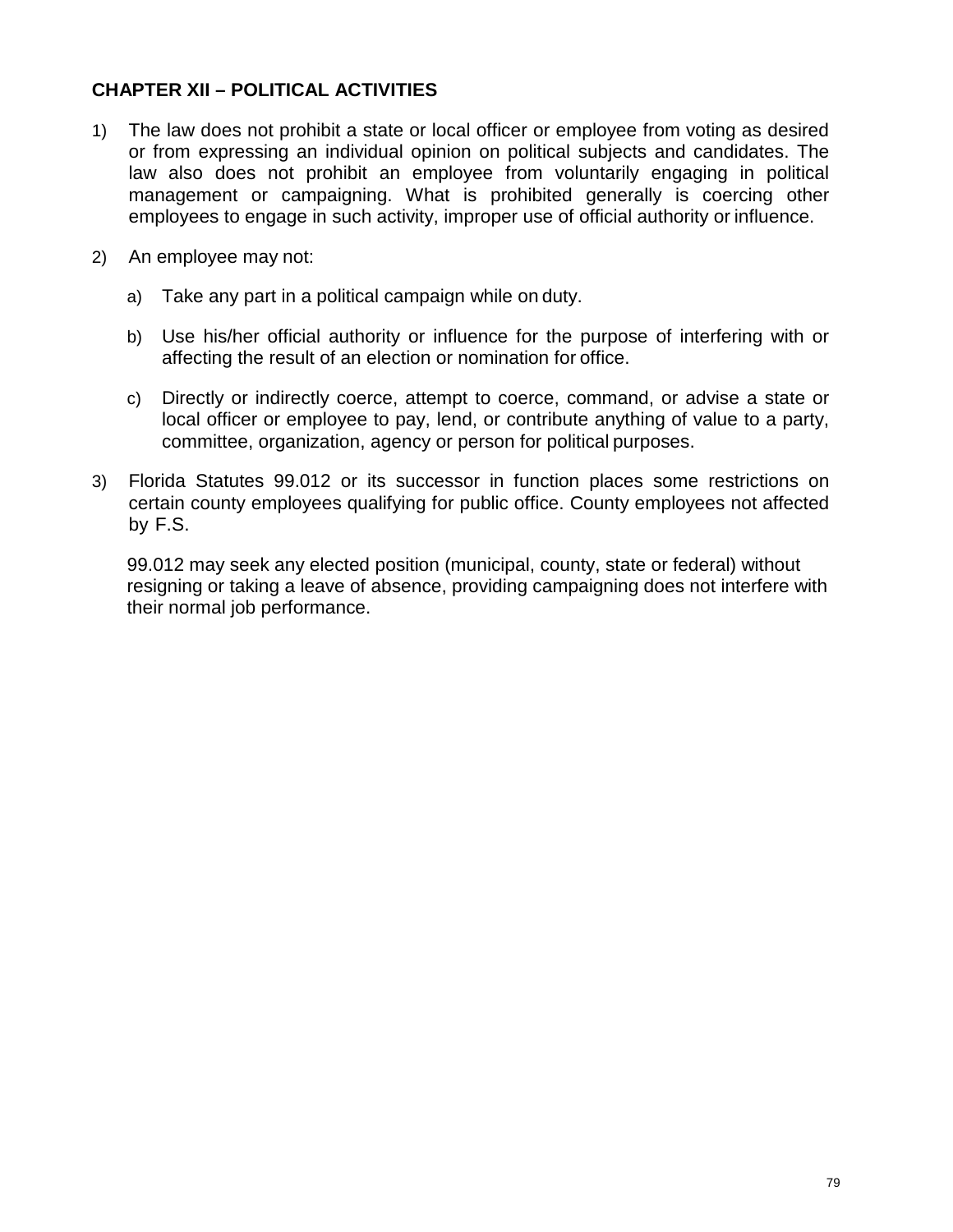## **CHAPTER XIII – CODE OF CONDUCT**

Revised and effective 05-18-2021

#### Section A – Personal and/or Romantic Relationships

Okaloosa County BCC holds its employees to the highest ethical and professional standards. As such, this policy was created to outline the guidelines regarding employees having romantic relationships within the workplace. The goal is to protect the well-being of our employees and retain a professional working environment.

County employees are encouraged to develop and maintain professional relationships in the workplace. This policy does not prevent the development of friendships or even romantic relationships between most coworkers, but it does establish boundaries with regard to those relationships and as to how relationships are conducted during working hours and within the working environment. Romantic relationships are permitted so long as these relationships are not otherwise prohibited herein and do not interfere with the effective functioning of the workplace and goals of the County. Romantic relationships are considered a personal relationship between individuals beyond friendship and otherwise intimate, that generally may involve some or all of the following: physical/ sexual contact, potentially lunch or after-hours social dates, cohabitation, and non-work related: phone calls, pictures/emails/texts and other private personal communication between individuals of an intimate nature.

1) Prohibited Personal Relationships

The following employees are prohibited from being involved in romantic relationships and working for the County based on their positions. Violations may be subject to disciplinary action up to and including termination. Progressive discipline shall not be required. Existing relationships in violation of these policies shall be required to be disclosed and the parties to be separated. The following are prohibited romantic relationships:

- a) Any supervisor-subordinate in the same supervisory chain.
- b) Any Director position and above in the County with any other Board of County Commission employee. Existing employees in this situation shall be grandfathered.
- c) Any romantic relationships in the following para-military departments (temporary employees excluded) – Corrections, EMS, and Public Safety. With a temporary employee, a) and b) above still apply.
- 2) Disclosure of Consensual, Non-prohibited, Romantic Relationships.

If two BCC County employees become romantically involved, they must immediately disclose the relationship by completing and submitting a Relationship Disclosure Form to the Human Resources Department. This is not required for existing married individuals already on file with the County. Human Resources will work with the Department(s) housing the employee(s) to determine if an accommodation may be made to ensure that County operations are not impacted by the relationship. This may include consideration of transferring one or both employees to other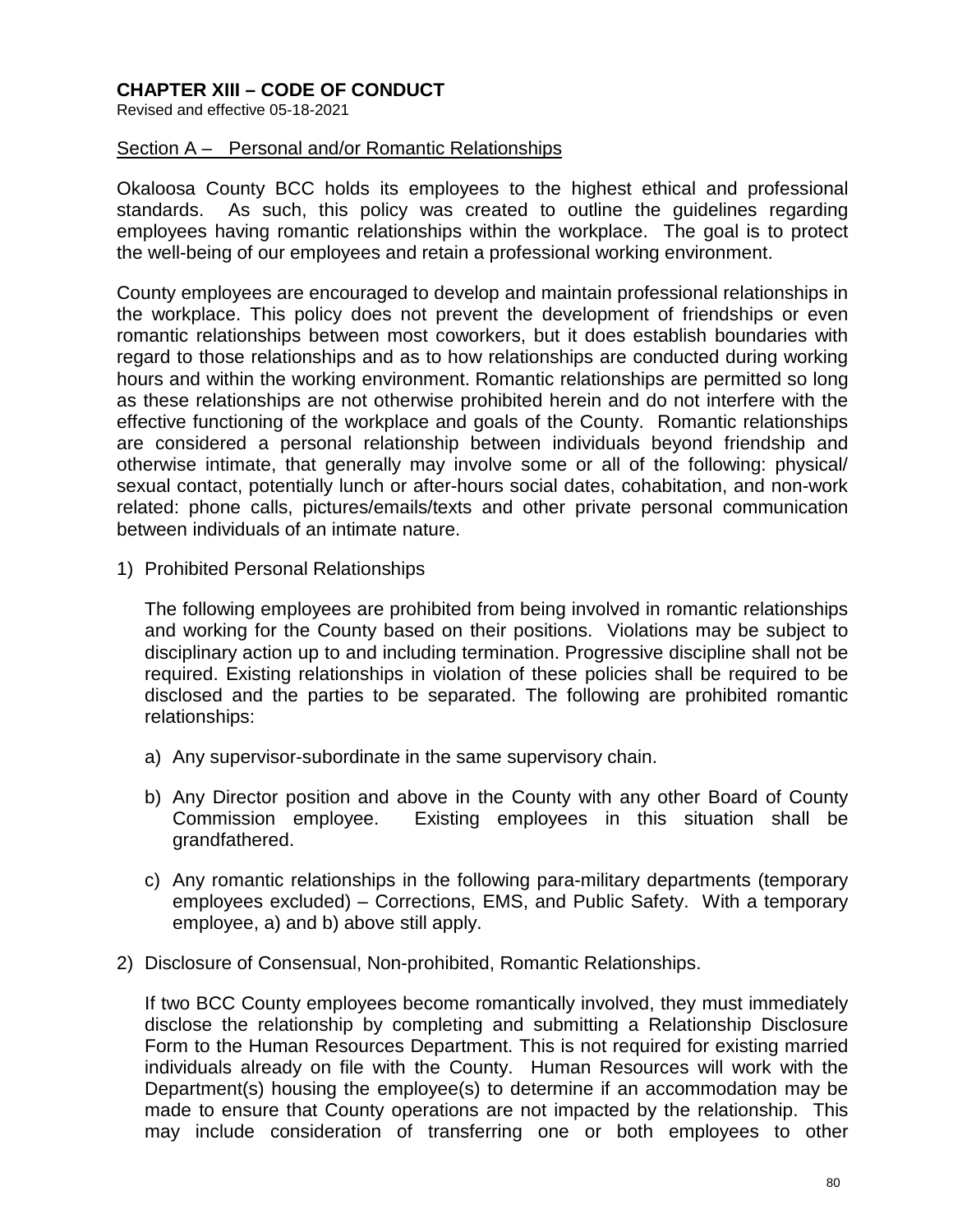departments. In cases where a transfer is not viable, the employees involved will either have to determine which is to resign voluntarily, or both may be terminated. Failure to disclose a personal relationship may result in disciplinary action up to and including termination for the first offense.

Employees who engage in consensual, non-prohibited, romantic relationships must conduct themselves in an appropriate professional manner while on County property and during working hours. They should not engage in any inappropriate behaviors that may cause their coworkers to feel embarrassed, awkward or uncomfortable. This includes, but is not limited to, intimate contact at the workplaces such as: *kissing, prolonged hugging, hand holding, massaging, and personal texting, emails and calls.*

Additionally, employees are prohibited from involvement in all employment actions (i.e. disciplinary, promotion, and similar actions) related to the person they are having the romantic relationship with. When a conflict or the potential for conflict arises because of a romantic relationship between employees, even if non-prohibited, the employees may be separated by reassignment, or terminated from employment.

## Section B – Ethics, Purchasing and Gifts

- 1) In the application of the provisions of the Okaloosa County Code of Conduct, the various Advisory Opinions and Recommended and Final Orders issued by the Florida Commission on Ethics relating to the interpretation of the Code of Ethics for Public Officers and Employees, as contained in Part III, Chapter 112, Florida Statutes, may be considered in the interpretation of these provisions.
- 2) Any attempt by an employee or officer to realize personal gain through conduct which is inconsistent with the proper discharge of the employee's duties shall have committed a breach of public trust which constitutes a conflict of interest. Employees who believe they may have a potential conflict of interest in regard to their County employment, regardless if it is actual or perceived, are required to disclose the details of such conflict on the Conflict of Interest Disclosure Form at least annually or more frequently if their situation changes. In addition, Okaloosa County will disclose in writing identified conflicts of interest to the contracting, granting, appropriating, etc. agency in accordance with the awarding agency's policy. Any employee who violates these standards of conduct is guilty of misconduct and may be subject to discipline up to and including dismissal.
- 3) No employee shall solicit nor accept gifts, gratuities, favors, anything of monetary value or loans from organizations, business concerns, or individuals with whom the employee has official relationships or business of the Okaloosa County government. These limitations are not intended to prohibit the acceptance of articles of negligible value which are distributed generally, not to prohibit employees from accepting social courtesies which promote good public relations, nor to prohibit employees from obtaining loans from regular lending institutions. All employees must guard against relationships that might be construed as evidence of favoritism, coercion, unfair advantage or collusion.
- 4) No employee or officer of Okaloosa County shall participate in the selection, award, or administration of a contract funded by public financial assistance which includes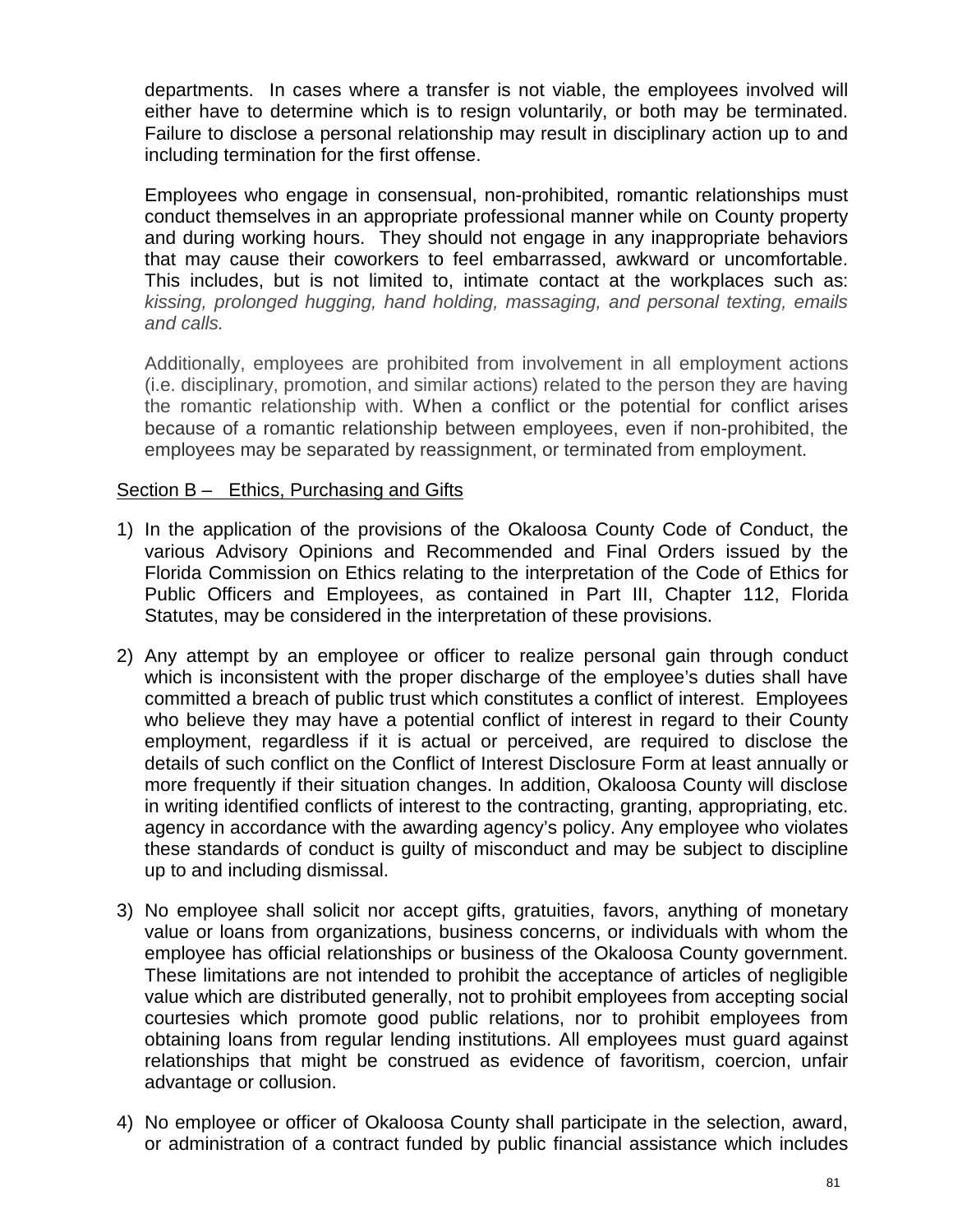contracts, grants, cooperative agreements, appropriations, etc. if a real or apparent conflict of interest would be involved. Such a conflict would arise when the employee, officer or agent, any member of his/her immediate family, his/her partner, or an organization which employs or is about to employ any of the parties indicated, has a financial or other interest in or a tangible benefit personal benefit from the firm selected for an award. Employees, officers or agents shall neither solicit nor accept gratuities, favors, or anything of monetary value from contractors or parties to subcontracts.

- 5) No employee acting in his/her official capacity as a purchasing agent or officer of Okaloosa County (as defined by F.S. 112.313) shall either directly or indirectly purchase, rent, or lease any realty, goods, or services in excess of \$500.00 per calendar year for Okaloosa County from any business entity of which the employee, the employee's spouse or employee's child has a material interest or is an officer, partner, director, or proprietor.
- 6) No employee or officer of Okaloosa County acting in his/her private capacity shall rent, lease, or sell any realty, goods, or services in excess of \$500.00 per calendar year to Okaloosa County.
- 7) No employee or officer of Okaloosa County shall participate directly or indirectly in any procurement when they know that:
	- a) The employee or officer, or any member of their immediate family, is negotiating or has an arrangement concerning prospective employment with any person, business, or organization that will be participating in such procurement; or
	- b) The employee or officer or any member of their immediate family has a financial interest pertaining to the procurement. However, any employee or any member of an employee's immediate family who holds a financial interest in a disclosed blind trust shall not be deemed to have a conflict of interest with regard to matters pertaining to that financial interest.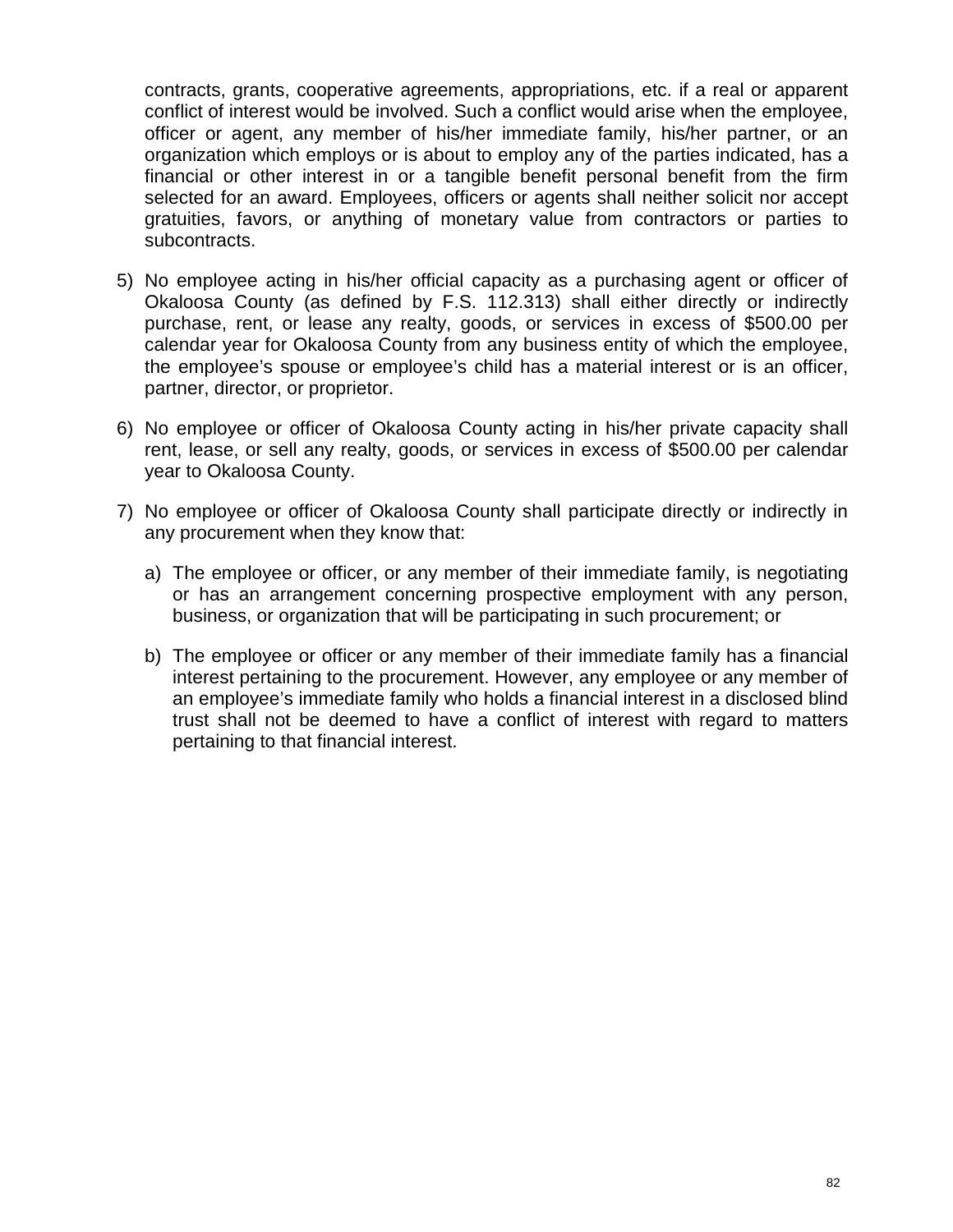## **CHAPTER XIV – OUTSIDE WORK**

- 1) No employee shall have or hold any employment or contractual relationship with any business entity or any agency which:
	- a) is subject to the regulation of, or is doing business with Okaloosa County; or
	- b) in any way creates a continuing or frequently recurring conflict between his/her private interests and the performance of his/her public duties; or
	- c) would impede the full and faithful discharge of his/her public duties.
- 2) Prior approval to engage in outside employment must be obtained in writing from your department director on the Outside Employment & Contractual Relationship Form.
- 3) If the specific conditions of the outside employment or contractual relationship change, a new request for approval must be submitted.
- 4) Failure to secure required approval may cause you to be suspended or dismissed.
- 5) Approval will at all times be subject to review and cancellation.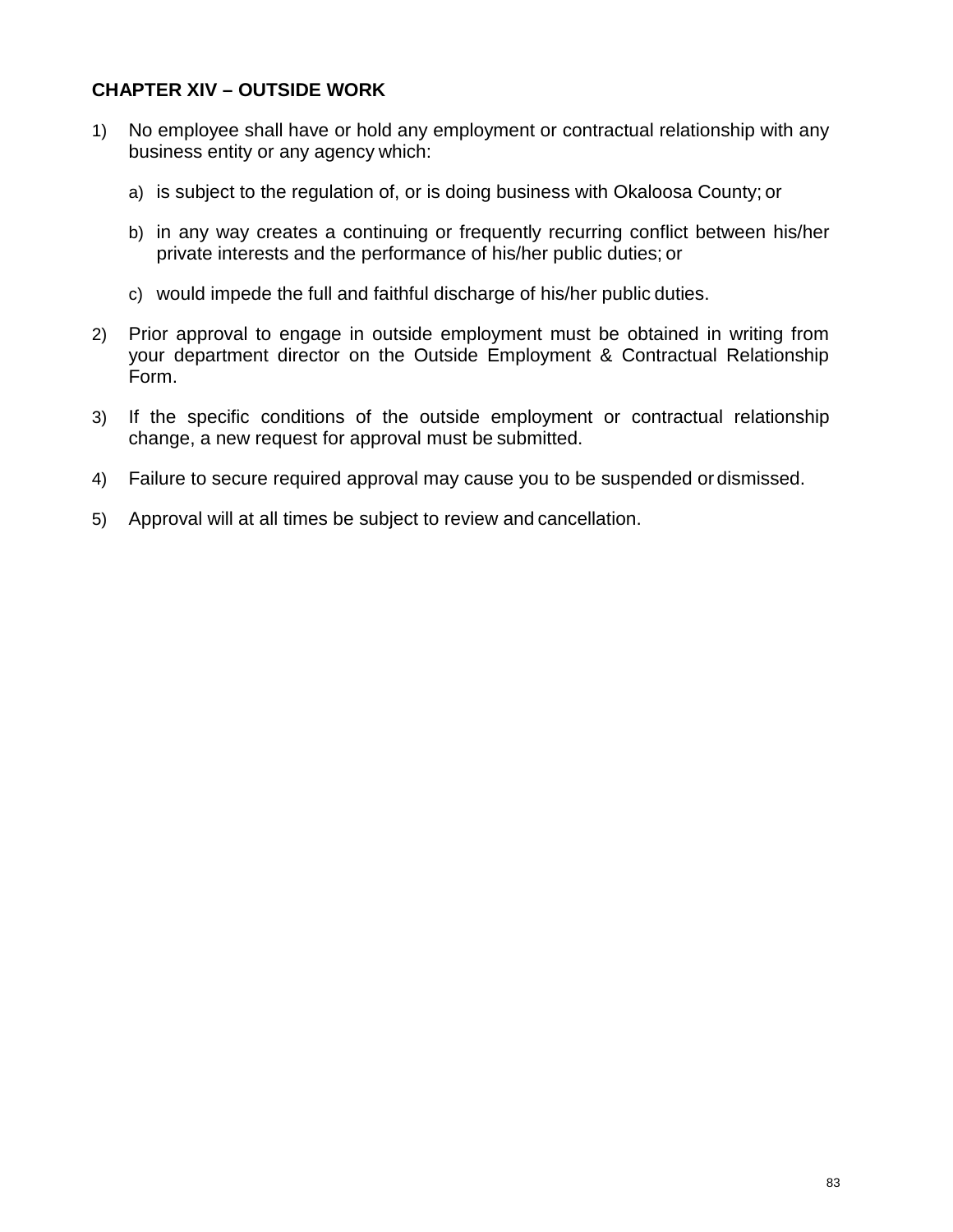# **CHAPTER XV – TIME REPORTS**

- 1) Time reports will be prepared on all non-exempt (hourly) employees. Exception reports will be prepared on all exempt (salaried) employees whenever they take any type of leave other than holiday leave.
- 2) Reports not received accurately completed will result in paychecks beingdelayed.
- 3) Time reports will be typewritten or prepared with an ink pen, no other will beaccepted.
- 4) At the end of each pay period, the supervisor will check for accuracy.
- 5) The supervisor will sign all time reports or exception reports for employees under his/her jurisdiction and employees will sign for themselves.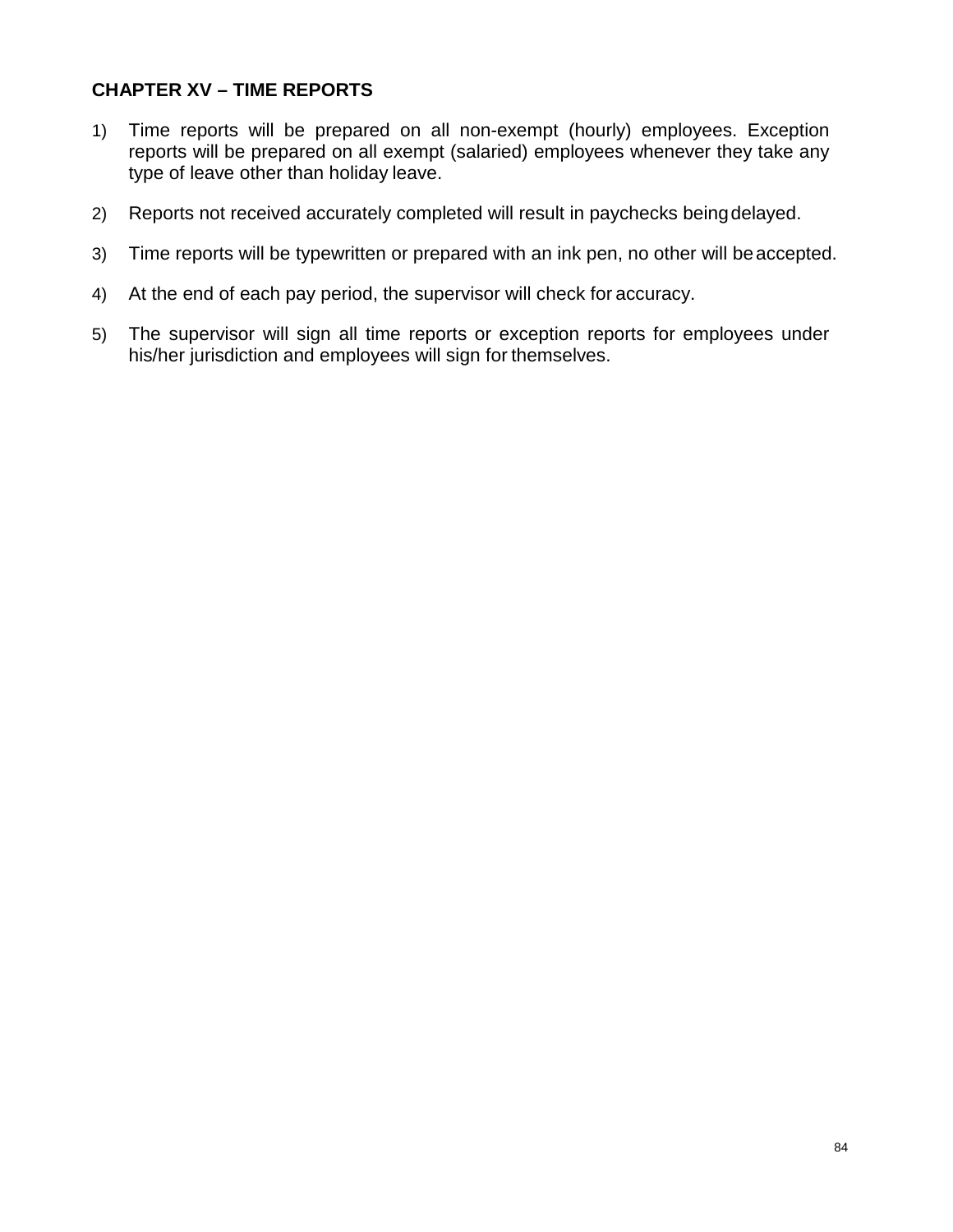# **CHAPTER XVI – RECORDS AND REPORTS**

The Human Resources Department is hereby designated as the official repository of all employee records. Department directors will forward immediately all employee records (active and inactive) in their possession to the Human Resources Director. Employee actions, letters of appreciation and admonishment, requests for leave, matters affecting pay and any other matters of permanent or semi-permanent nature will be forwarded for inclusion in the respective human resources file.

Department directors will report county vehicle accidents, theft, and losses of materials and tools on a Property Damage/Loss Investigation Report Form to the Risk Manager within three (3) working days. Vehicle accidents will also be reported on a Property Damage/Loss Investigation Report Form to the County Administrator within three (3) working days.

### Section A – Human Resources Transactions

- 1) All appointments, separations and other employee transactions shall be made on forms designated by the Human Resources Director.
- 2) A separate file folder shall be set up and maintained in the Human Resources Department for each employee and shall contain an original or a copy of all pertinent documents.

#### Section B – Human Resources File Inspection

The human resources information relative to employees and former employees is available for the employee's inspection at reasonable times and in accordance with such procedures as the Human Resources Director may prescribe.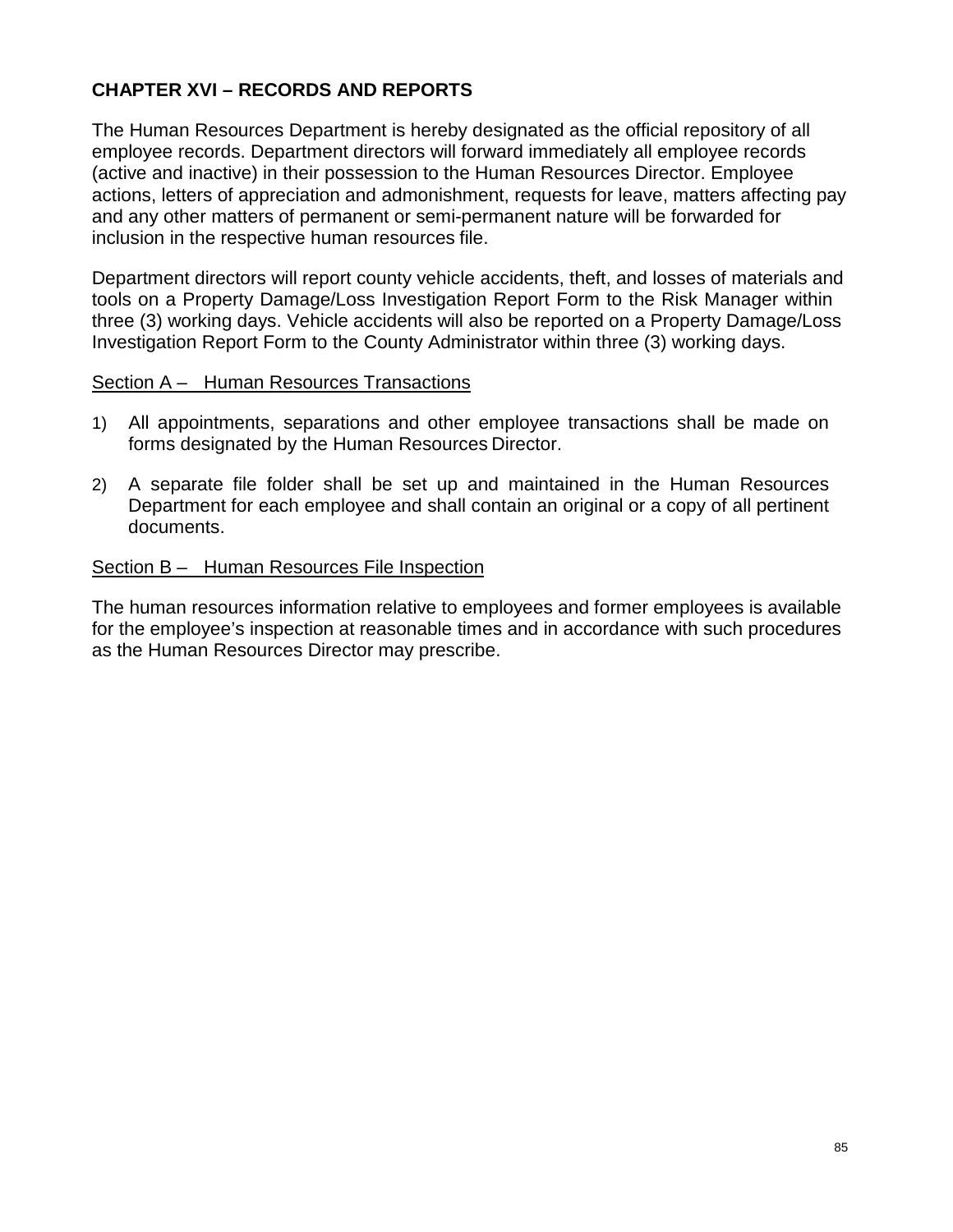# **CHAPTER XVII – USE OF COUNTY PROPERTY**

### Section A – General Statement

All property of the County, real and personal, including vehicles, offices, lockers, etc., are furnished to county employees only for use on the job, and are solely for convenience in performing employment duties. The County may conduct searches of all its property without notice. From time to time, canines trained for detecting drugs and narcotics may be utilized in the searches of county property without notice.

### Section B - Theft or Pilfering

All County property is for business use only and shall not be removed or utilized for nonbusiness purposes. Furthermore, it is the responsibility of every employee to report any acts of theft or pilfering of County funds, property, the property of other employees or the property of any citizen.

Theft or pilfering is defined as possessing, taking, destroying, or tampering with County property without proper authorization. Employees who violate this policy may be subject to disciplinary action, up to and including termination.

The following actions are not permitted:

- 1) Misappropriation of County funds, property, services or personnel for personal or non- business use;
- 2) Unauthorized use or unauthorized possession of County property, the property of other employees or the property of any citizen;
- 3) Disposal of County property without authorization from the Department Director and in accordance with the Purchasing Department's *Tangible Personal Property, Commodity Inventory & Accountability Manual*;
- 4) The removal of any item discarded by the County, including those items discarded in accordance with Department Director approval and the Purchasing Department's Manual listed above. Items that are discarded are to remain discarded and shall not be removed for the personal use of any employee, employee's family member or member of the public without the explicit written approval of the County Administrator;
- 5) Borrowing County equipment, tools or property.

#### Section C – Tobacco-Free Workplace Policy

1) The Florida Clean Indoor Air Act prohibits smoking in public places including, but not limited to, government buildings and places of employment. Employees are not permitted to smoke in any County buildings, workspaces or vehicles, to include common areas such as hallways, corridors, entryways and water fountain areas. In addition to prohibiting smoking in public places, the County has implemented a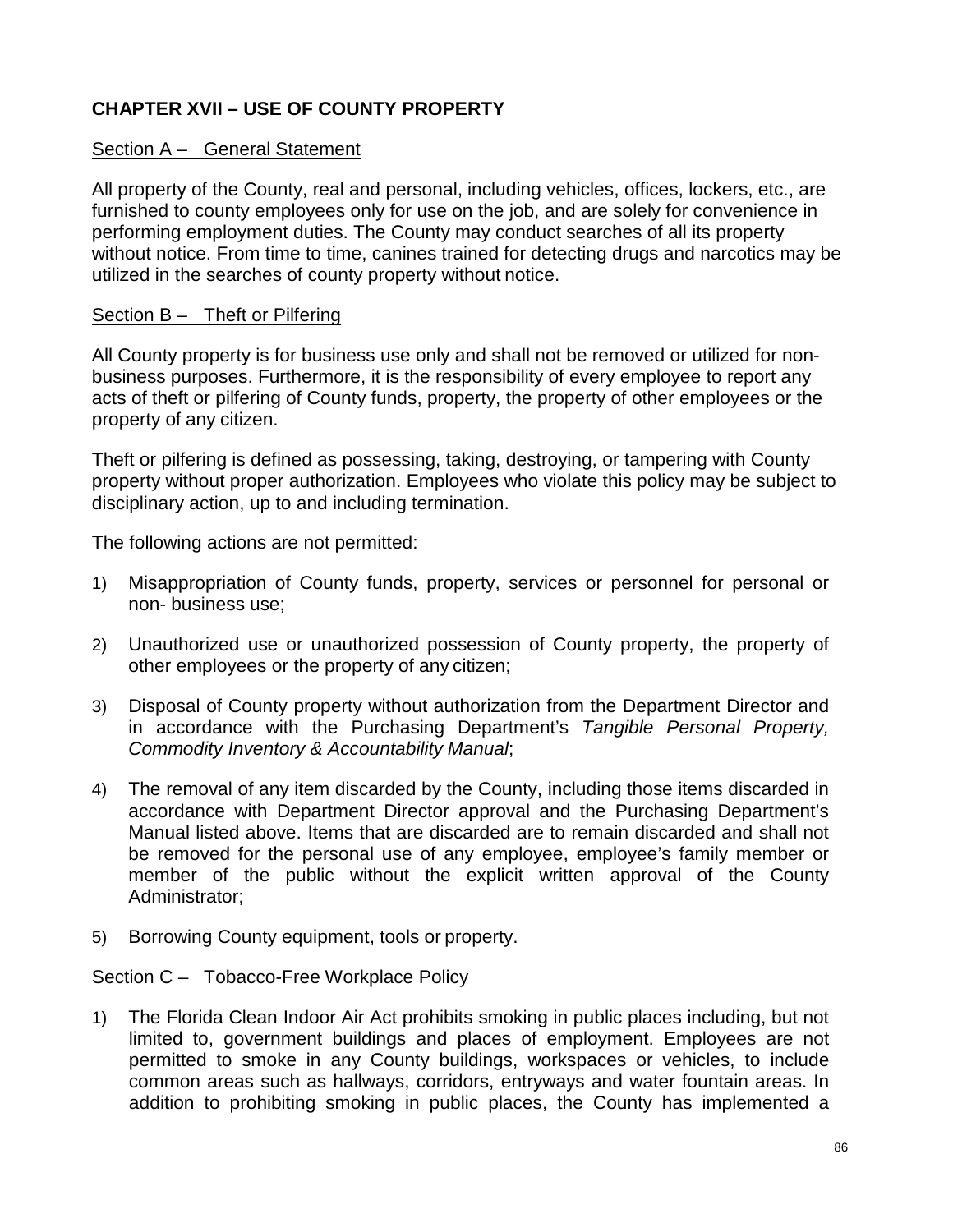tobacco-free workplace policy for all employees to provide a clean, healthy, productive and safe environment.

- 2) Definitions
	- a) Electronic Cigarette any electronic device composed of a mouthpiece, heating element, battery and electronic circuits that provides a vapor of liquid nicotine and/or other substances mixed with propylene glycol to the user that he/she inhales in simulation of smoking.
	- b) Tobacco includes any lighted or unlighted cigarette, cigar, pipe, bidi, clove cigarette, cigarillo, hookah, and any other smoking products, and any smokeless or spitless tobacco also knowns as dip, chew, snuff, snus, orbs, and strips, sticks, or electronic cigarette in any form, and all other unapproved nicotine-delivery devices.
- 3) The use of tobacco by any employee is prohibited in County buildings, facilities and job sites, including but not limited to, workspaces, bathrooms, vehicles, hallways, corridors, entryways, breezeways, exits and water fountain areas.
- 4) An employee may use tobacco before/after their shift, during an authorized break or during lunch. Tobacco may be used in areas identified as such by signs stating "Smoking Area" or on a job site in an area that does not expose employees and/or the public to the secondhand effects of tobacco use. Tobacco use is not permitted in all other areas.
- 5) It is the responsibility of department directors, managers and supervisors to ensure all employees within their areas of responsibility are notified of and comply with this policy.
- 6) Employees who are found in violation of this policy may be subject to disciplinary action up to and including dismissal.
- 7) Any person who observes violations of this policy may report these violations to any member of management and will not be retaliated against.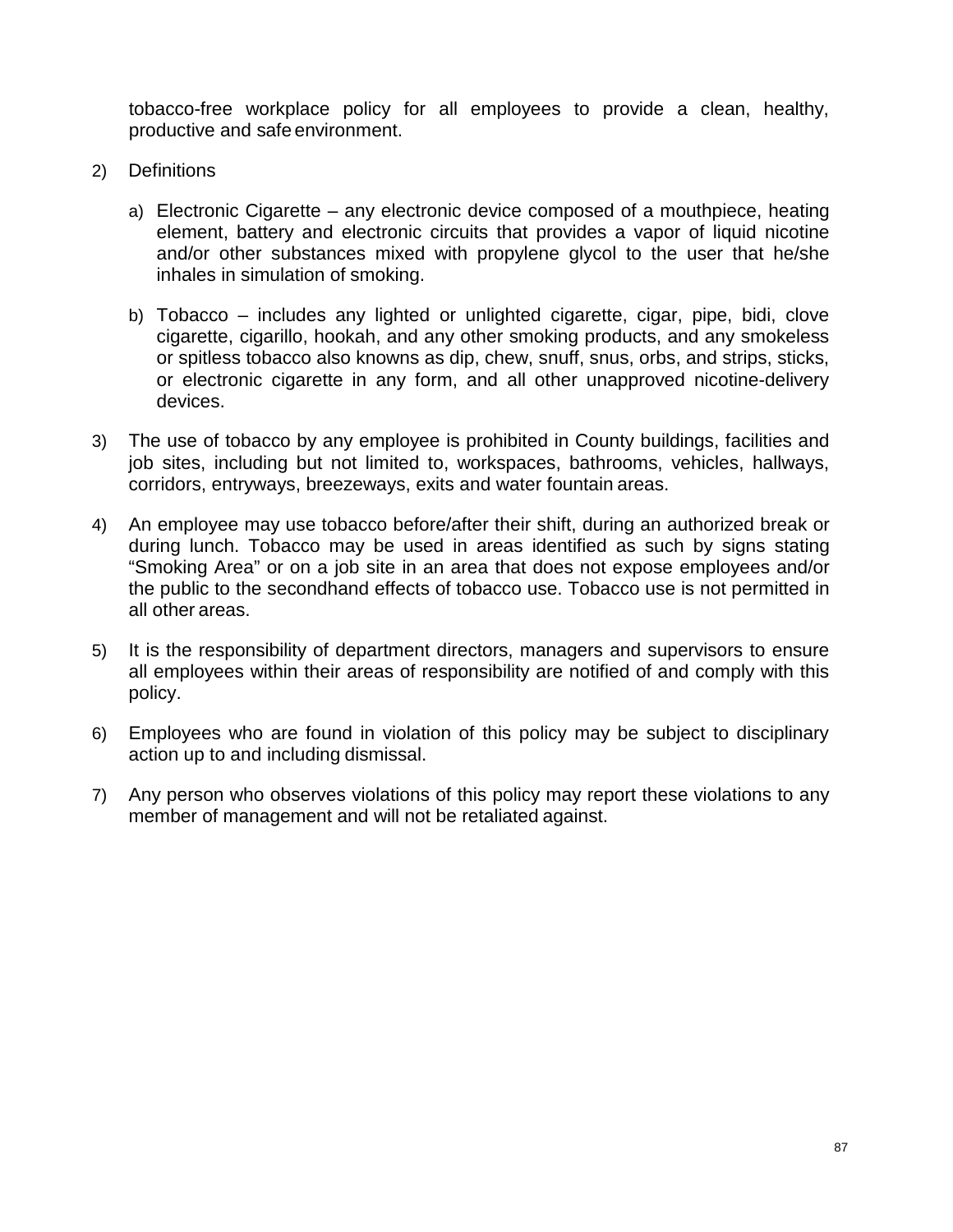## **CHAPTER XVIII – UNLAWFUL ACTS PROHIBITED**

- 1) Penalty and Definition
	- a) Any employee of Okaloosa County who violates any of the following provisions shall forfeit their position in the County service:
		- i) No person shall make any false statement, certificate, mark, rating or report with regard to any test, certification or appointment made under any provisions of these rules and regulations or in any manner commit or attempt to commit any fraud preventing the impartial execution of these rules.
		- ii) No person shall directly or indirectly, give, render, pay, offer, solicit, or accept any money, service or other valuable consideration for any service or personal gain.
		- iii) No employee of the Human Resources Department, an examiner, or other person shall defeat, deceive or obstruct any certification or appointment under these rules and regulations, or furnish to any person any special or confidential information for the purpose of affecting the rights or prospects of any person with respect to employment in the Okaloosa County government service.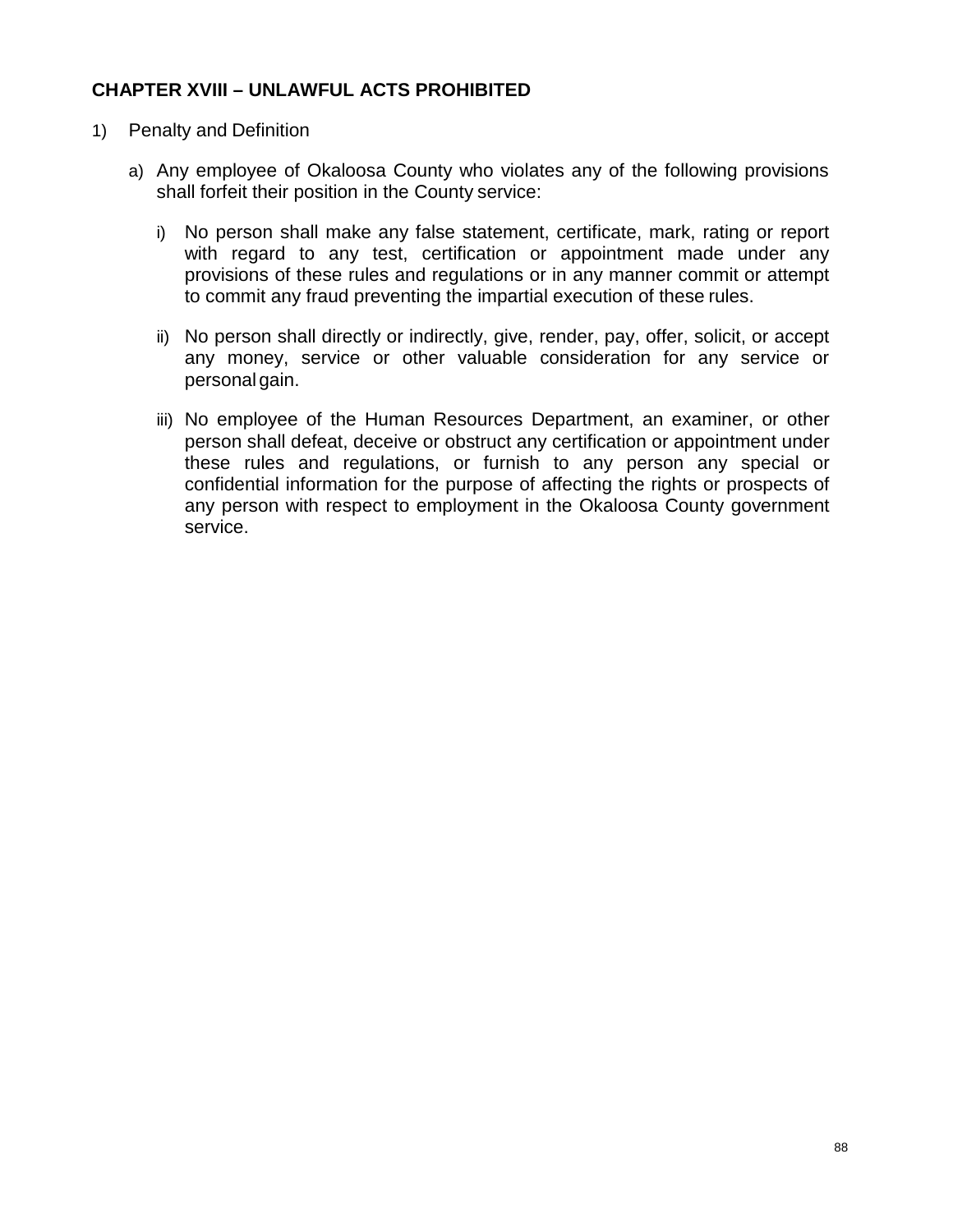# **CHAPTER XIX – USE OF COUNTY VEHICLES**

It is the policy of Okaloosa County that all possible measures be taken to ensure the safety of its employees, the public, and county property. The complete Loss Control/Safety Policy is included in the Okaloosa County Safety Manual.

## Section A – Operation of County Vehicles

- 1) It is necessary for many county employees to use county vehicles to carry out their duties. It is essential that these vehicles be used with utmost care and discretion at all times. All county vehicles are distinctively marked, and the way they are operated directly reflects on the public image of all county employees.
- 2) County employees are permitted to use county owned vehicles for the performance of their official duties only; under no circumstances are they to be used for personal business or pleasure.
- 3) Anyone other than a county employee riding in a county vehicle must be doing so in the conduct of county business.
- 4) Any employee driving a county vehicle shall have on his/her person the necessary valid driver's license.
- 5) Any employee who loses their privilege to drive a vehicle, (has their driver's license suspended or revoked) must notify their department director and Human Resources immediately. Failure to do so may result in disciplinary action. When driving is a job requirement, loss of the privilege to drive a vehicle may result in dismissal from employment. A valid driver's license shall be exhibited by any employee upon demand of his/her superior, and a record of the license number shall become a permanent part of the employee's human resources file.
- 6) It is mandatory that all county vehicles be equipped with seat belts and that they be used when the vehicle is in operation.
- 7) All mechanical defects or malfunctions should be reported as soon as possible to the employee's department.
- 8) All county equipment must be operated in a conscientious and safe manner at all times.
- 9) If a county vehicle is involved in an accident, the employee shall notify the Police or Sheriff's Department and his/her department director or supervisor immediately. The department director or supervisor will then notify the Risk Management Department, and promptly comply with the post-accident drug and alcohol testing procedures, if applicable, as outlined in the Drug-Free Workplace Policy Chapter.
- 10) Written reports of all county vehicle accidents will be placed in the human resources file of the employee(s) involved in the accident.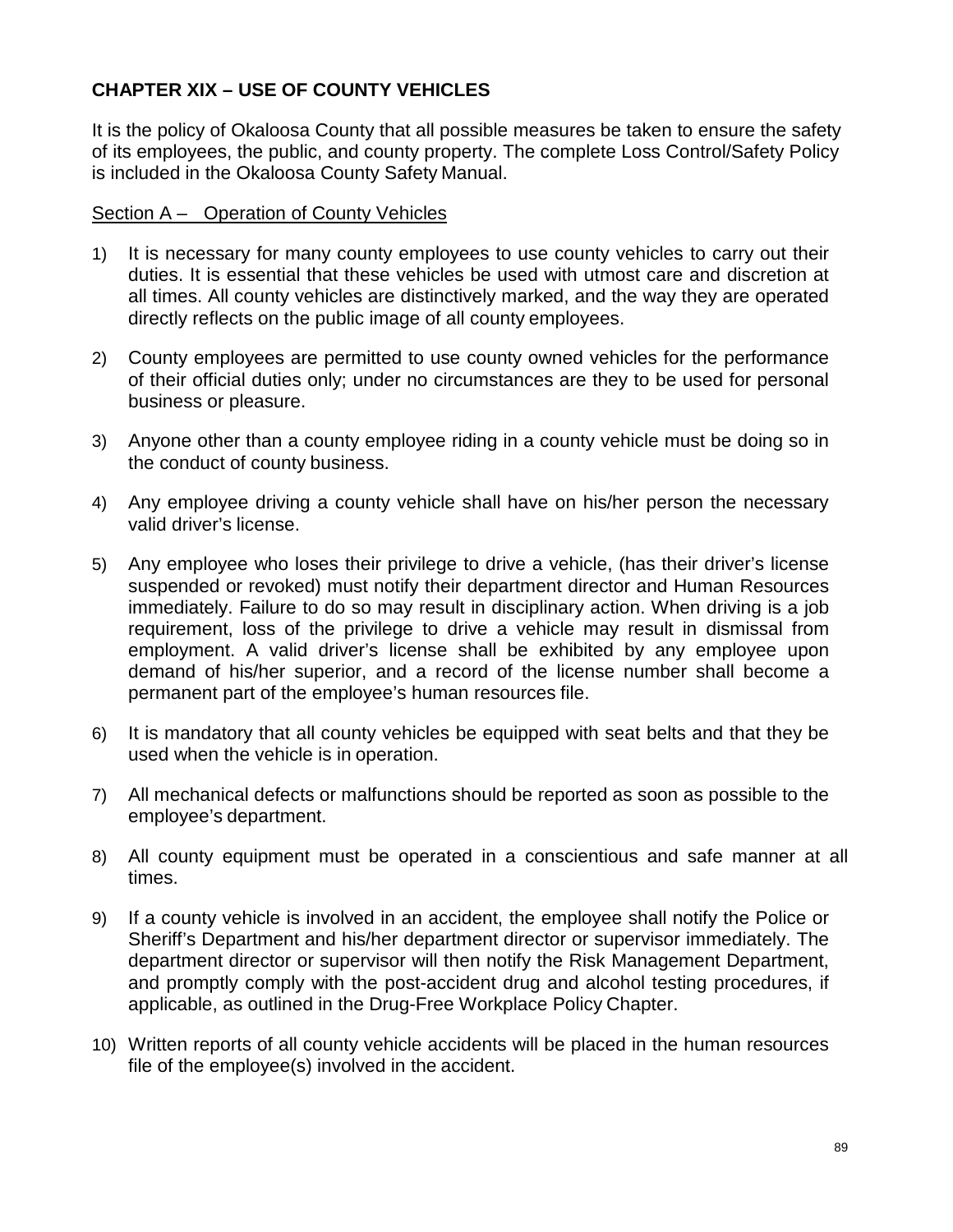11) Department directors will make a written report of county vehicle accidents on a Property Damage/Loss Investigation Report Form to the County Administrator and Risk Management Department within three (3) working days.

## Section B – Employee Driving Records

- 1) Employees who drive county vehicles or operate county equipment must maintain a satisfactory driving record in accordance with the following standard:
	- a) Driving record cannot have three (3) or more moving violations or two (2) or more at-fault accidents within the past three (3) years;
	- b) No reckless driving or DUI within the past three (3) years;
	- c) Not more than one (1) at-fault accident within the past 12 months.
- 2) This standard applies to all applicants for employment for positions that require a driver's license. Failure to meet the standard is cause for not hiring an applicant.
- 3) Employees violating this standard will be required by the Risk Management Department to attend a county approved defensive driving course. The employee must present evidence of completing a defensive driving program.
- 4) When driving is a job requirement, loss of the privilege to drive a vehicle may result in dismissal from employment.

## Section C – Assignment of Vehicles

- 1) County vehicles shall be assigned to individual employees on the basis of work responsibility.
- 2) The decision to authorize a county vehicle to be driven home shall be left to the discretion of the department director with review and approval by the County Administrator. Vehicles may be authorized for commuting in the following situations:
	- a) Be a department director whose regular duties and responsibilities involve evening and/or weekend public appearances; or
	- b) Be an employee on call or standby, or regularly subject to call out to respond to emergency situations; or
	- c) Be an employee whose responsibilities require that he/she perform certain job functions on a regular basis during off-hours; or
	- d) When it is more efficient to proceed to a job site directly to or from home rather than from the office location; or
	- e) When it is determined by the County Administrator to be in the best interest of the county for an employee to do so.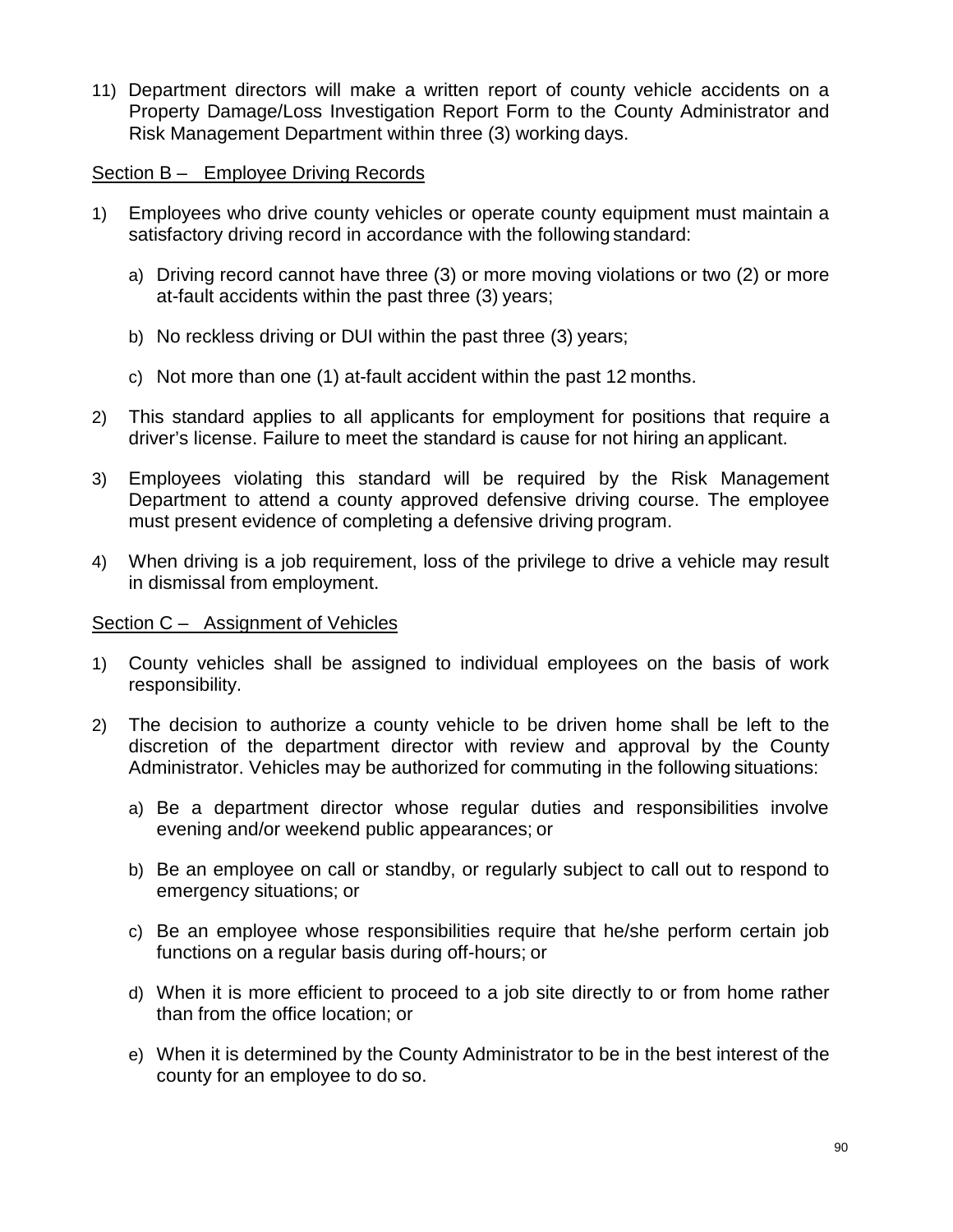- 3) An employee who is assigned a taxable vehicle that will be used for commuting must complete and return to Human Resources form Commuting Fringe Benefit Acknowledgement. Certain vehicles are exempted from taxation under IRS regulations; for example, clearly marked emergency response vehicles, and certain specially modified service vehicles.
- 4) An employee is responsible for any taxable benefit that may accrue as a result of the use of a county assigned vehicle for commuting. The county will calculate the value of the benefit using IRS regulations and show such amount as taxable wages on the employee's bi- weekly pay check.
- 5) County vehicles are not to be used for personal purposes other than authorized commuting to and from the employee's residence and de minimus personal use such as minor stops on the regular route while commuting to and from work and to and from an authorized meal or break.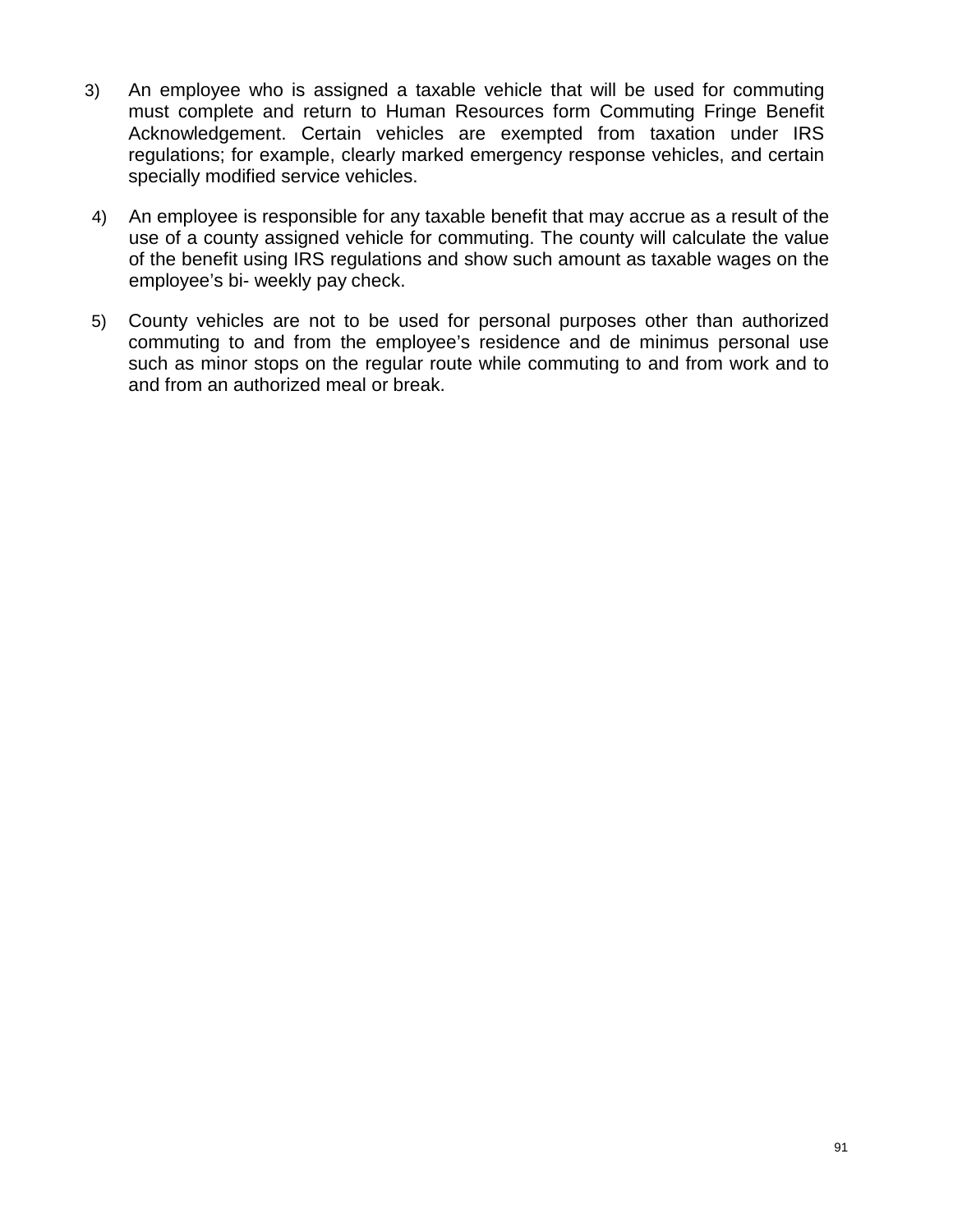# **CHAPTER XX – DISCIPLINARY ACTIONS**

## Section A – Policy

It is the policy of Okaloosa County to:

1) Provide a well-defined system of discipline that sets forth standards of conduct and guidelines for disciplinary actions and which will be applied to all employees equitably, without bias or prejudice.

The Human Resources Department is designated as the official repository of all employee records. All disciplinary actions taken will be forwarded to the Human Resources Department for inclusion in the respective human resources files.

### Section B – General Provisions

- 1) It is the intent of the County that discipline should be characterized as corrective and constructive rather than punitive and that disciplinary actions be utilized as an element of an overall program to educate and motivate employees to exhibit behavior that will contribute to individual growth and development and to the successful operation of county government.
- 2) Any county employee may be disciplined.
- 3) The need for disciplinary action may arise as a result of different kinds of action on the part of the employee, such as, but not limited to:

a) Failure to perform his/her job in a satisfactory manner, that is, unsatisfactory performance as to one or more of the requirements of the job;

b) Infraction of rules, regulations, policy or procedures as established either by the Board or by the department;

c) Offenses or misconduct which violate general rules of behavior or are specifically prohibited by law.

- 4) The following types of infractions, offenses, or misconduct represent typical reasons for disciplinary action and are not meant to be the only permissible reasons for such action:
	- a) Absence without calling in;
	- b) Disregard or violation of safety rules;
	- c) Distracting other employees;
	- d) Failure to report an injury;
	- e) Failure to keep work area tidy;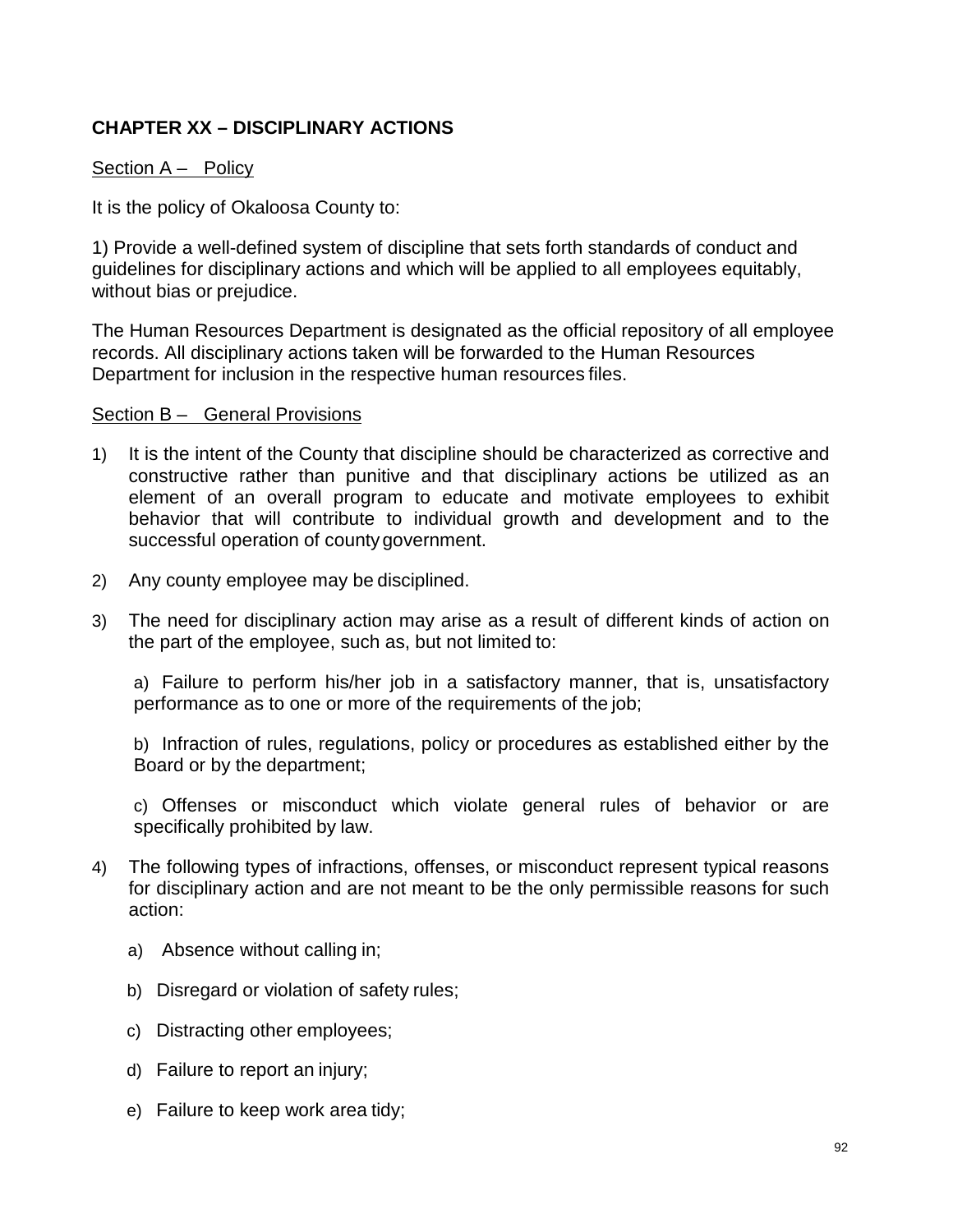- f) Failure to follow instructions, departmental rules, policies or protocols;
- g) Leading or participating in a work slowdown;
- h) Gambling while on duty;
- i) Late for work without valid reason, or habitual tardiness;
- j) Leaving work area or job without permission;
- k) Incompetence or inefficiency in the performance of assigned duties;
- l) Use of another employee's equipment without permission;
- m) Involvement in an accident chargeable to employee while operating county vehicles or equipment;
- n) Operating a county vehicle or equipment without a proper and valid driver's license;
- o) Habitual extension of lunch periods or break periods;
- p) Abuse of sick leave privilege or excessive absenteeism;
- q) Conduct unbecoming a county employee;
- r) Failure to report an accident;
- s) Insubordination;
- t) Outside employment that interferes with county job;
- u) Possession or drinking of alcoholic beverage or illegal use of drugs on the job;
- v) Giving falsified information or refusal to give testimony;
- w) Reporting to work when intoxicated or under the influence of drugs;
- x) Sleeping on the job;
- y) Union solicitation on the job that is prohibited by law;
- z) Threatening co-worker or supervisor;
- aa) Unauthorized posting of notices or distribution of union material on the job;
- bb) Unauthorized use or unsafe operation of county property, equipment or vehicle;
- cc) Use of abusive, obscene or harassing language to an employee, co-worker, supervisor or public;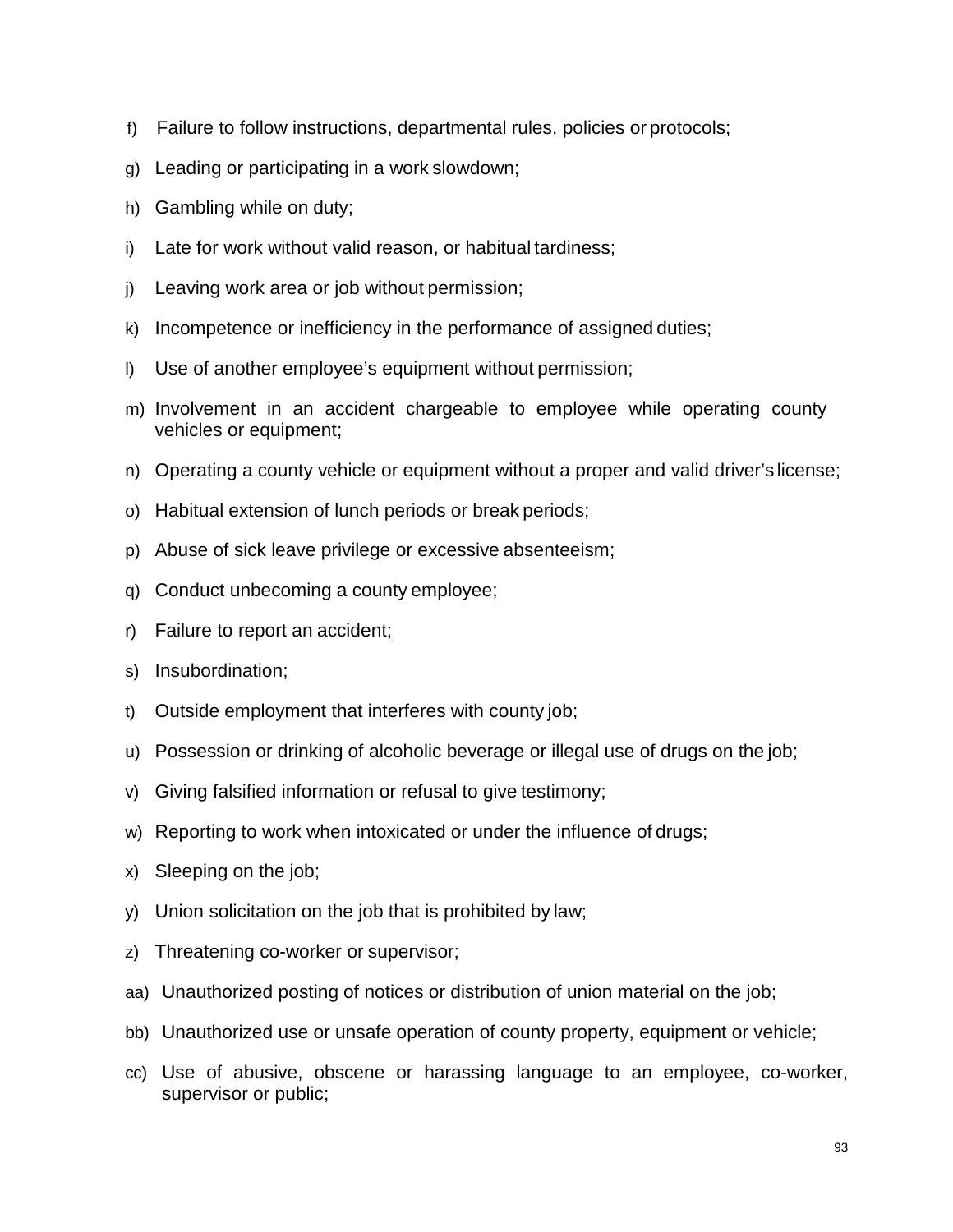- dd) Abuse, misuse, damage or loss of county vehicle or equipment;
- ee) Conviction and imprisonment for a felony or first degree misdemeanor directly relating to the position held;
- ff) Excessive accidents resulting in injury to self, others or damage to equipment;
- gg) Falsifying application or concealing information during screening and processing;
- hh) Giving false testimony;
- ii) Leading or participating in a strike against the county;
- jj) Falsifying attendance or leave records;
- kk) Failure to work required overtime assignments or unavailability during stand-byduty;
- ll) Fighting on the job or engaging in any intentional act that may inflict bodily harm on anyone;
- mm)Participation in prohibited political activity;
- nn) Theft or removal from county locations without proper authorization, any county property or property of any county employee;
- oo) Soliciting or accepting an unauthorized fee or gift;
- pp) Unauthorized display or possession of a firearm or concealed weapon on property or while performing official county duties (without possession of a concealed weapon license issued pursuant to Chapter 790.06, Florida Statutes or Florida approved reciprocal state, or violations of license restrictions found in the section);
- qq) Sale or possession of narcotics or alcohol while on duty;
- rr) Alcohol and/or illegal drug influence during working hours;
- ss) Any other action that would bring discredit or interfere with the county service;
- tt) Refusal to submit to a drug or alcohol test;
- uu) Being unavailable for duty while on stand-by;
- vv) Failing an alcohol or drug test;
- ww) Failure to wear required uniform;
- xx) Failure to maintain current licensure or certification;
- yy) Causing or contributing to an accident;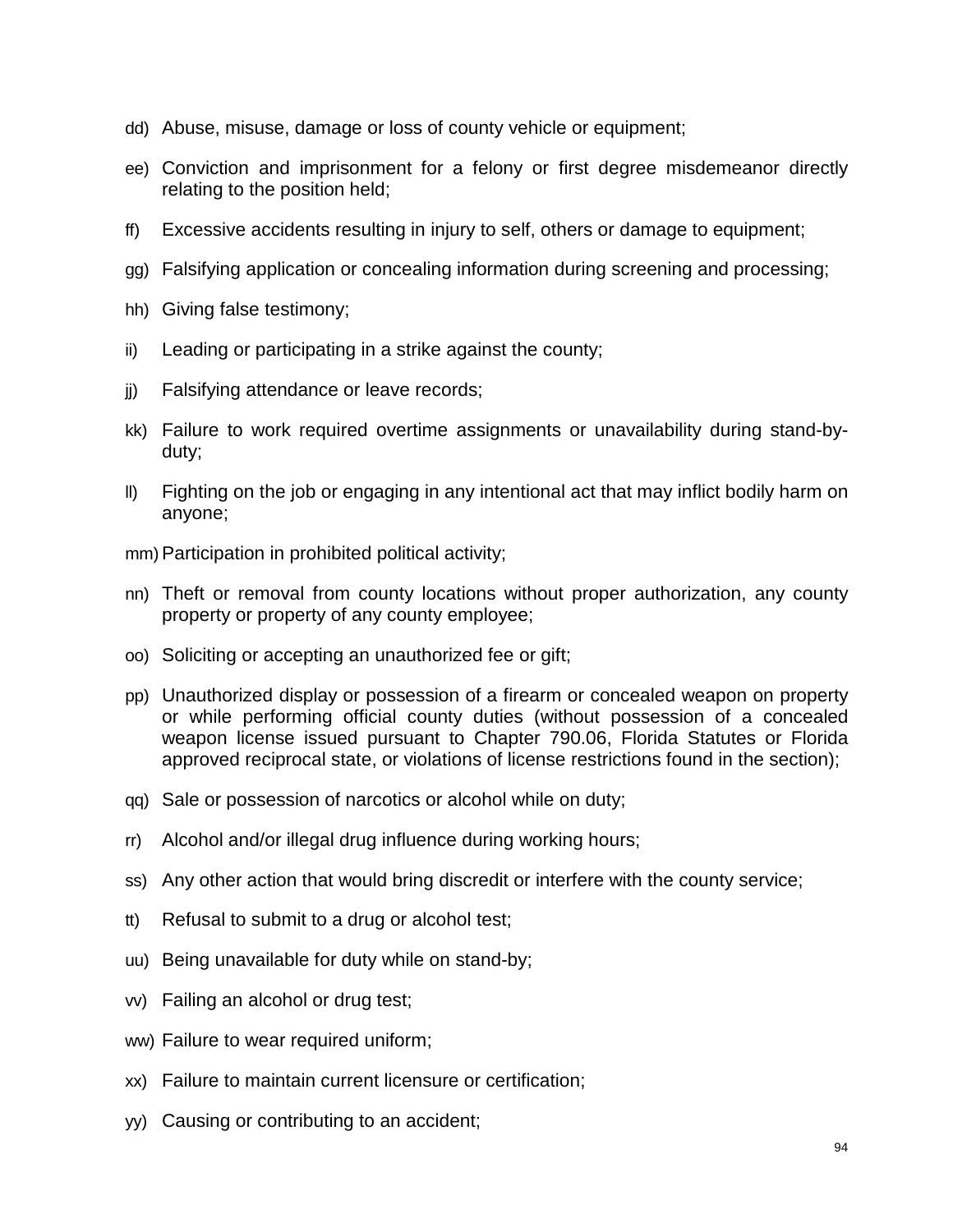## zz) Horseplay.

## Section C – Application of Disciplinary Action

- 1) Although internal consistency in administering discipline (both departmentally and county- wide) is desirable, numerous factors should be considered in determining the appropriate level of discipline to be assessed at each successive step.
- 2) Some of the factors involved include time intervals between offenses, effectiveness of prior disciplinary actions, willingness to improve, overall work performance, job attitudes, and disciplinary actions previously taken with other comparable employees for similaroffenses.
- 3) Some infractions may be more serious in one case, because of the employee's responsibilities than in another case. For example, failure to be at an assigned workstation would be a more serious offense for a dispatcher or watchman than for a secretary or maintenance worker.
- 4) A repetition of the same offense or other serious offenses indicates that more severe disciplinary measures should be administered.
- 5) Certain offenses are of such a serious nature that immediate discharge upon first offense is applicable. Prior to any proceedings to dismiss an employee, the department director will contact the Human Resources Director and review that human resources file.
- 6) When circumstances permit, department directors are encouraged to pursue a philosophy of "progressive discipline" by administering gradually increasing disciplinary actions for each successive instance of employee misconduct. Each level of progressive discipline shall be fully documented for inclusion in the employee's human resources file.
- 7) Incidents of misconduct may differ in individual cases from somewhat similar incidents, and the county retains the right to treat each incident on an individual basis without creating a precedent for cases that arise in the future.
- 8) These provisions are not to be construed as a limitation upon the retained rights of the County, but are to be used as a guide.

## Section D – Disciplinary Action Procedures

- 1) Contact the Human Resources Director prior to administering discipline. All disciplinary actions must be signed by the Human Resources Director or designee prior to administering.
- 2) All disciplinary actions must be documented on the Okaloosa County Disciplinary Action Form. These forms are available in the Human Resources Department.
- 3) Authority Most disciplinary actions are initiated by the immediate supervisor. In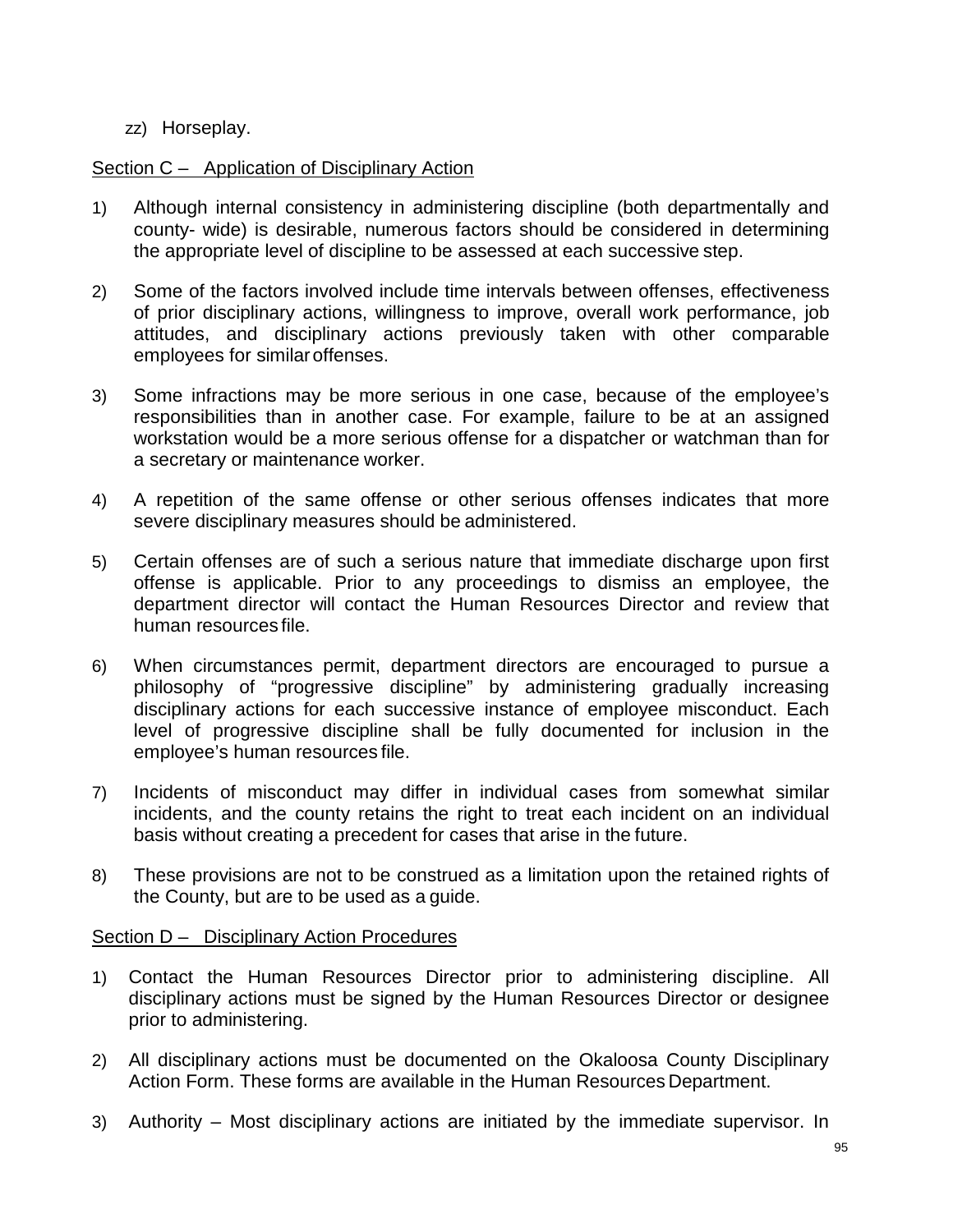general, the final authority to approve a disciplinary action is related to the type of action taken:

Written Reprimand Supervisor

TYPE OF ACTION AUTHORITY TO APPROVE

Suspension Department Director Dismissal Department Director Demotion Department Director

### Section E – Types of Disciplinary Action

### 1) Written Reprimand

In situations where an oral warning or counseling has not resulted in the expected improvement, or when an employee commits a more serious offense, a written reprimand should be given to the employee. The Okaloosa County Disciplinary Action Form is available in the Human Resources Department and should include incident(s) detailed description, specific times, dates, locations, employees involved, and rules violated. The reprimand should indicate an expected date of improvement or period allowable for improvement.

## 2) Suspension

In the event of continued and repetitive offenses for which the employee has already received oral or written reprimands, or where the nature of the offense is relatively serious, an employee may be suspended for a specific period of time.

Such suspension shall be without pay and, if for more than one (1) day, shall be issued on a consecutive working day basis. A suspended employee may not be permitted to work on his/her normal day(s) off, nor take paid leave time, nor make up the time by working overtime, in lieu of a payroll loss for the period of suspension. The Okaloosa County Disciplinary Action Form showing the number of days and specific dates of suspension, in order for the appropriate payroll computation to be made, should be sent to Human Resources with an acknowledgement from the employee.

In cases where an investigation may have to be made of the employee's conduct or of the seriousness of the offense, an employee should be placed on indefinite suspension which may later be changed to dismissal depending on the results of the investigation. Such suspension may be with or without pay.

## 3) Dismissal

For non-remedial lesser offenses, repetition of serious offenses, or on the first occurrence of an extremely serious offense, an employee may be dismissed from county employment. The Okaloosa County Disciplinary Action Form must be sent to the Human Resources Department for the employee's file, to document this action. Prior to any proceedings to dismiss an employee, the department director will contact the Human Resources Director and review that employee's file.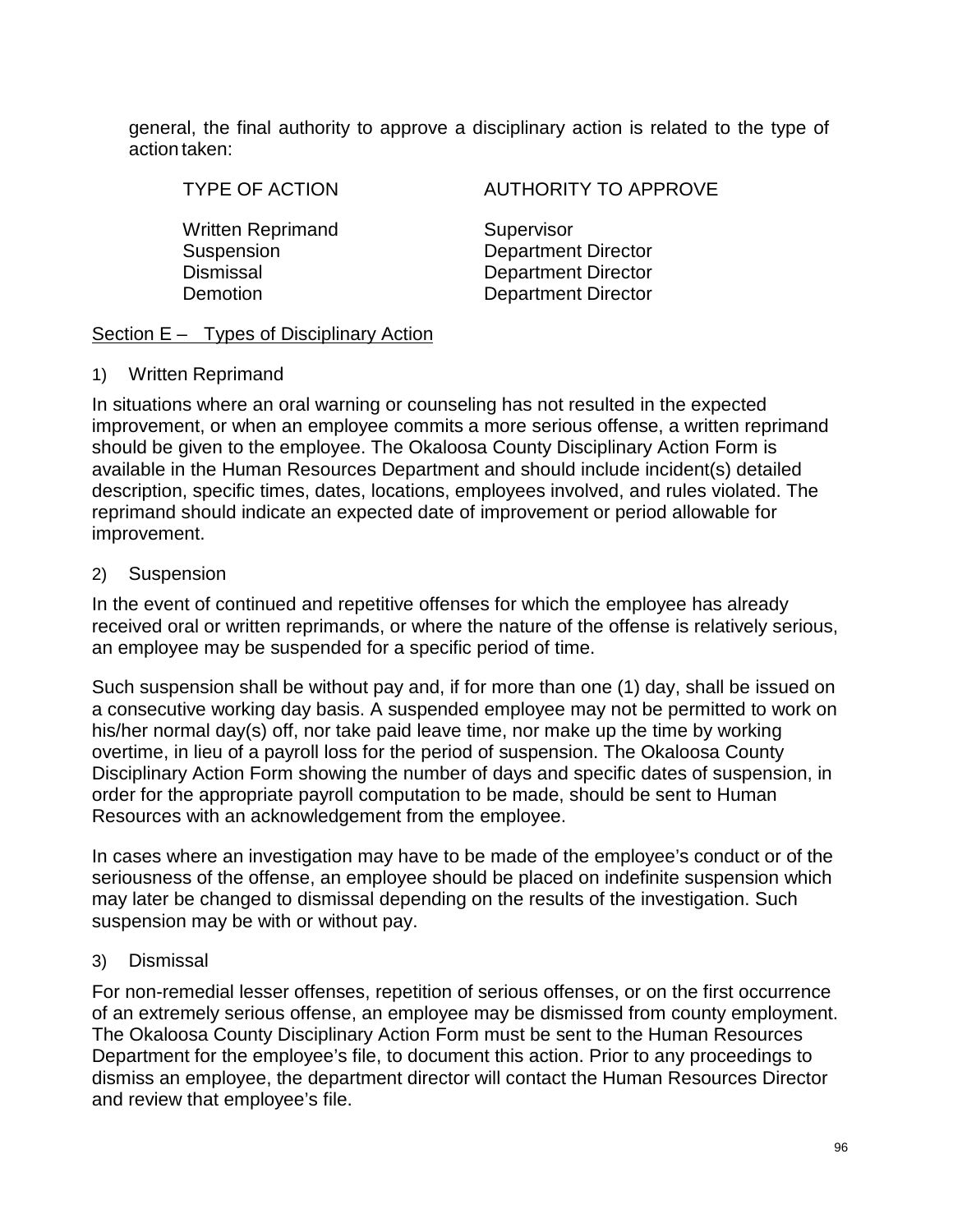## **CHAPTER XXI – GRIEVANCE/APPEAL PROCEDURE**

Revised and effective 05-04-2021

### Section A – Policy

The County provides a grievance procedure to promote prompt and responsible resolution of issues raised by employees. This procedure may be used freely without fear of retaliation, and the Human Resources Department is available to assist throughout the procedure. The internal process outlined below should be used if an individual disagrees with a supervisor's action including any disciplinary action. If the problem involves prohibited harassment, reference to those policies should be made to initiate a complaint. When unsure which policy applies, contact should be made with a Human Resources HR Representative for assistance.

### Section B – Definitions

A "grievance" is defined as a dispute alleging a violation of a policy, rule or procedure contained in the Human Resources Policy Manual.

1) The term "days" as used in this Chapter shall mean working days.

The Grievance Form is the document on which the employee provides the details of the grievance in writing. The form is available on the Human Resources Department page of the Okaloosa County website.

### Section C – Eligibility to File a Grievance

Regular full-time and regular part-time employees, excluding department directors, shall be eligible to file a grievance under these provisions. Employees serving in a probationary status are not eligible to file a grievance. Management decisions that are fundamentally subjective in nature, including employee performance appraisals, are not grievable. In the event that there is a conflict regarding whether a dispute is grievable under this policy, the matter shall be resolved by the County Administrator or his/her designee. Employees terminated for cause are not eligible for this internal process.

## Section D – Informal Discussion (Immediate Supervisor)

An employee having a grievance should first discuss it on an informal basis with his/her immediate supervisor. If the matter is not resolved by such informal discussion, then the employee has recourse to the grievance procedure, as set forth in this policy. At this time the immediate supervisor should advise the employee(s) of his/her grievance/appealrights.

## Section E – Procedures

Any employee who feels that he/she wishes to file a grievance may contact the Human Resources Department for procedural guidance.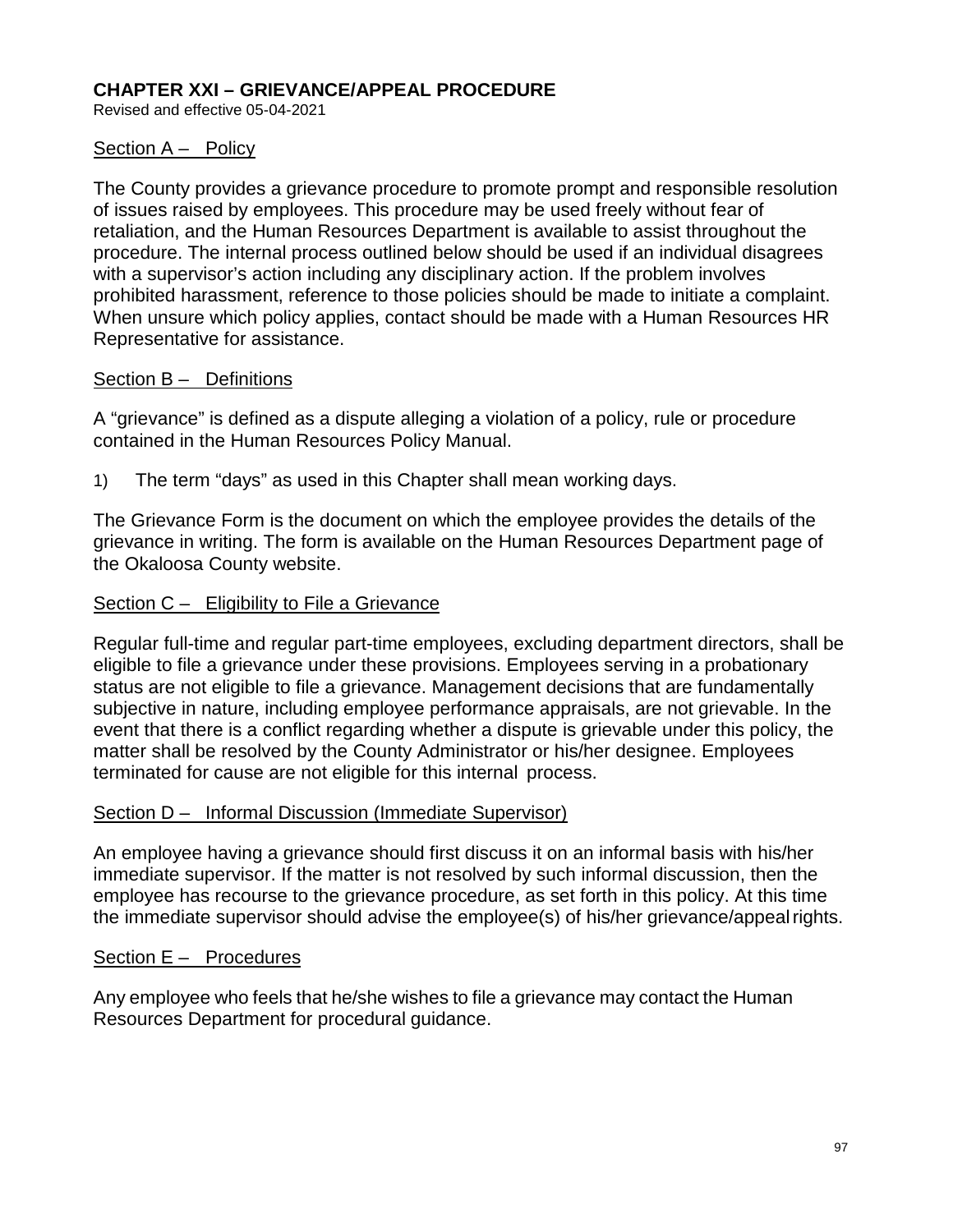Grievances shall be presented and addressed in the following manner:

Step 1 – Section Level (Non-Director Next level Supervisor/Manager)

- a) An employee having a grievance shall, within five (5) days following the date of the grievable issue, submit to the supervisor a Grievance Form, citing in detail (i) the facts on which the grievance is based, (ii) the provision(s) of the HR Policy Manual allegedly violated, and (iii) the relief requested. Failure to include any of these aspects on the grievance form may result in the grievance being dismissed.
- b) The supervisor and/or department senior manager may have a meeting with the employee to discuss the grievance.
- c) The supervisor and/or senior department manager shall communicate a decision in writing to the employee within five (5) days following receipt of the Grievance Form, with copy to the Director and Human Resources Department.
- Step 2 Department Level (Director)
	- a) If the grievance is not resolved at Step 1, and the employee desires additional review, the employee shall submit the original grievance form and the official outcome from step 1 in writing to the department director within five (5) days after receipt of the decision at Step 1.
	- b) The department director may have a meeting with the employee to discuss the grievance. The supervisor and/or senior department manager may also be requested to attend this meeting.
	- c) The department director shall communicate a decision in writing to the employee within five (5) days following receipt of the written grievance, with copy to the appropriate Deputy County Administrator and the Human Resources Department.
	- d) The grieving employee is responsible for ensuring grievances not resolved in steps 1 or 2 are forwarded in the process as outlined in step 3.
- Step 3 County Administrator Level
	- a) If the grievance is not resolved at Step 2, and the employee desires additional review, the employee must submit the grievance form along with the official decisions rendered in steps 1 and 2 in writing to Human Resources, within five (5) days after receipt of the decision at Step 2.
	- b) The Human Resources Department will coordinate with the County Administrator to appoint a designee to review the grievance. The designee shall review the record to date and the facts of the matter and make a recommendation in writing within 10 days to the County Administrator with feedback from Human Resources. The reviewer may seek various documents, consult with other parties (i.e. HR or legal) and/or meet with involved employees as necessary.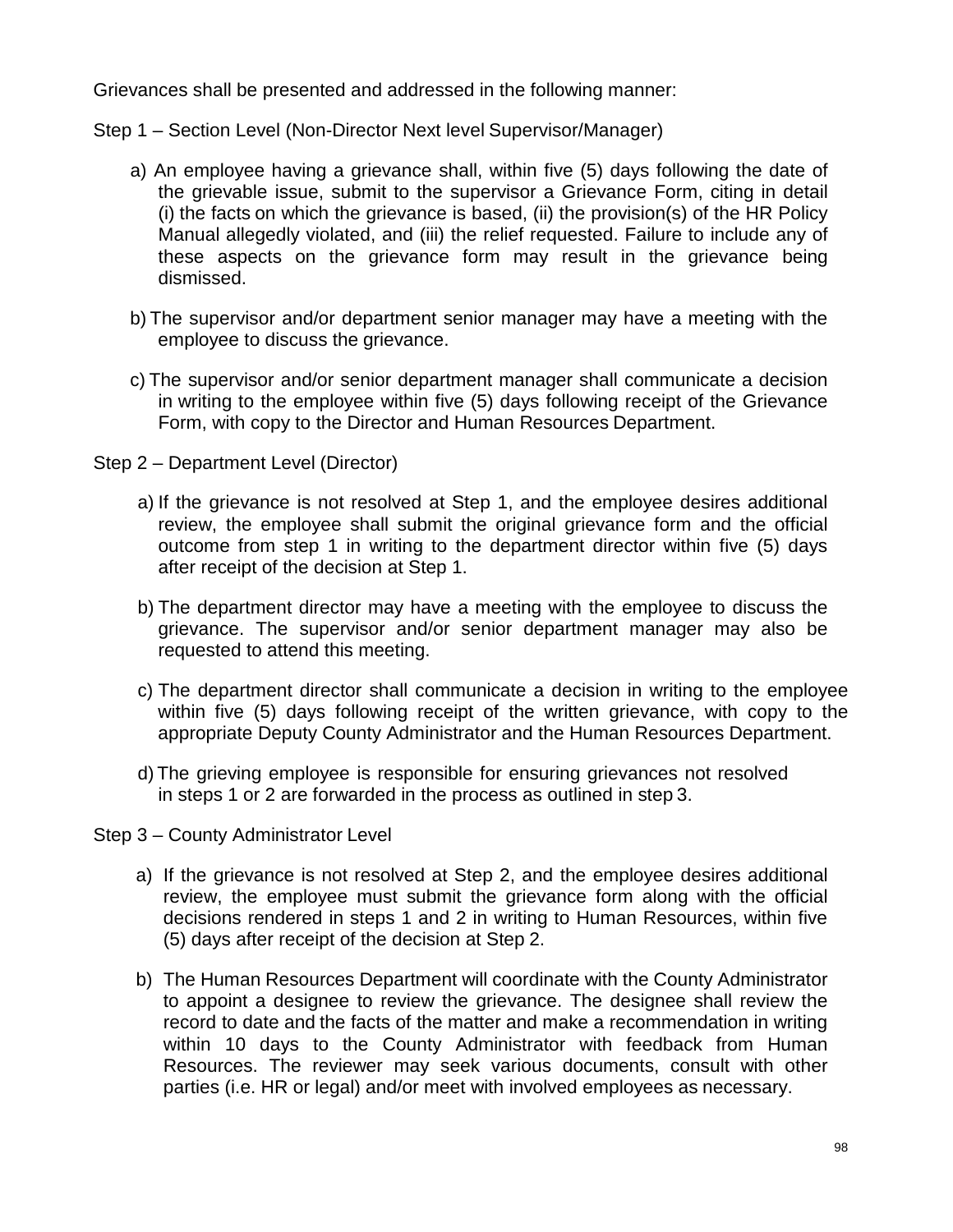c) The County Administrator, or designee, will review the factual determination and recommendation of the reviewer and will either sign as concurring with that recommendation or render another decision, in writing. The decision at this step shall be final. The County Administrator shall provide his/her decision within ten (10) business days from the date HR presents the recommendation for consideration.

### Section F – Time Limits

- 1) Failure to initiate a grievance within the time limit in the previous section shall be deemed a waiver of the grievance.
- 2) Failure at any step of this procedure, by the employee, to submit a grievance to the next step within the specified time limit shall be deemed to be acceptance of the decision at that step.
- 3) Failure at any step by the supervisor/department director, of this procedure to communicate the decision of a grievance within the specified time limit shall permit the employee to proceed to the next step.
- 4) The number of days indicated at each step should be considered as a maximum, and every effort should be made to expedite the process. However, the time limits specified in any step of this procedure may be extended, in any specific instance, by mutual agreement.

#### Section G – General Provisions

- 1) If a grievance arises from the action of an official higher than the supervisor, the grievance may be initiated at Step 2 or 3, as appropriate, by submitting a Grievance Form within the time limit as set forth in Step 1.
- 2) The filing or pendency of any grievance under the provisions of this chapter shall in no way operate to impede, delay, or interfere with the right of the County to take the action regarding the matter complained of, subject to the final disposition of the grievance.
- 3) An employee who resigns from employment shall be deemed to have waived the right to initiate or to process a grievance under the provisions of this chapter.
- 4) Nothing in this chapter shall be construed to prevent or discourage informal discussion between an employee and his/her supervisor(s) on matters of concern to the employee.
- 5) Employees are not entitled to representation during this process.
- 6) Employees working in positions represented by a union are not eligible to utilize this process and should follow the grievance process as outlined in the appropriate collective bargaining agreement.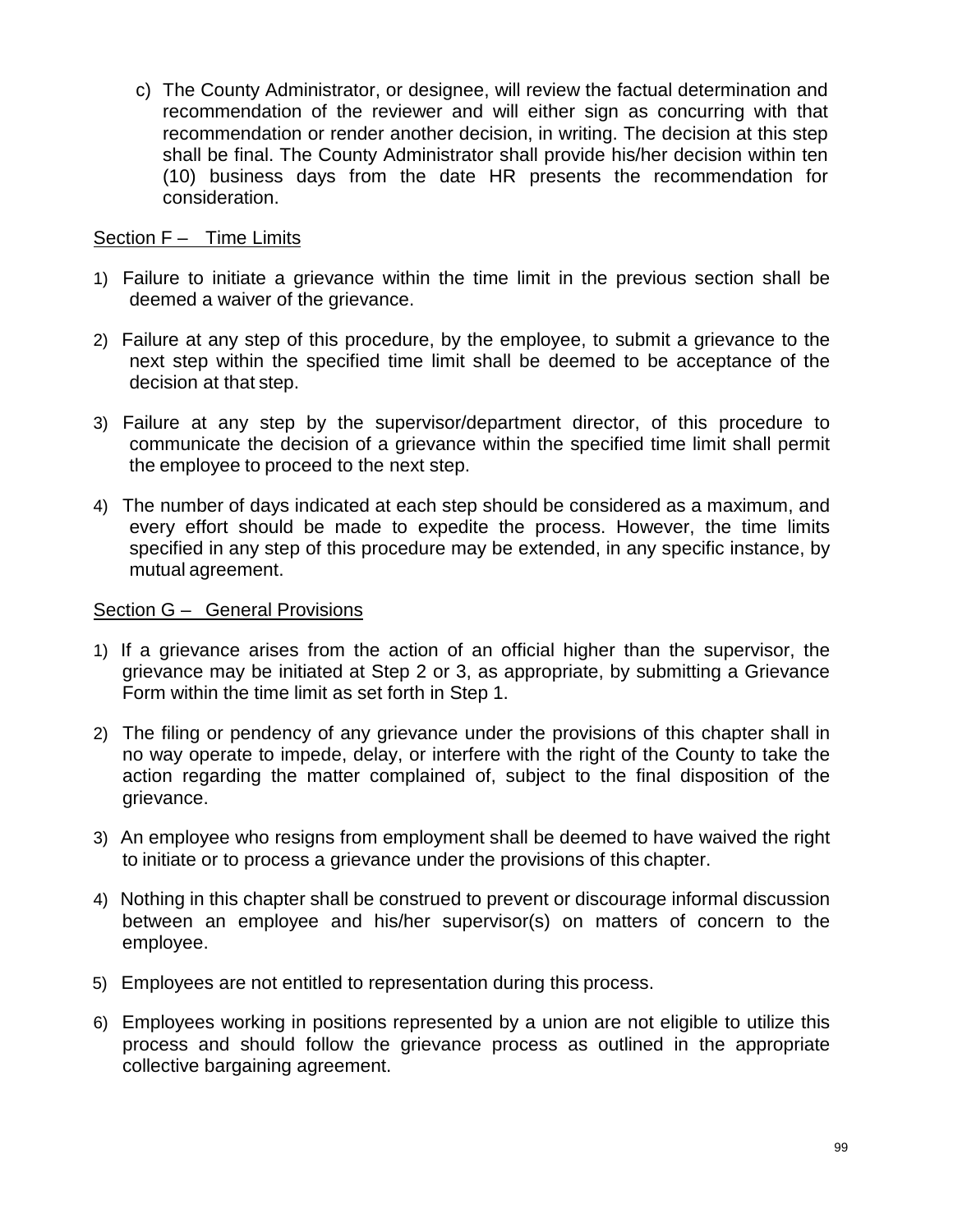# **CHAPTER XXII – SEPARATIONS**

All employees separating their employment will personally go to the Human Resources Department to process out. Failure to complete this separation process and return all issued county property will result in the final pay check being held. An employee may be separated from the service of Okaloosa County by any one of the methods as described below.

## Section A – Types of Separation from County Service

Separations and/or terminations from positions in the county service shall be designated as one of the following types:

- 1) Resignation;
- 2) Compulsory Resignation;
- 3) Layoff or Reduction in Force;
- 4) Disability;
- 5) Loss of License or Other Requirements;
- 6) Dismissal or Unsatisfactory Service Separation;
- 7) Death;
- 8) Retirement.

## Section B – Resignation

To resign in good standing, an employee will give notice in writing to the department director or appointing authority at least 14 calendar days prior to termination date. Department directors must give one (1) months' notice. Normally, failure to comply with this rule shall be entered on the service record of the employee and result in a denial of reemployment rights. However, the department director or appointing authority, with the approval of the Human Resources Director, may exempt from any or all of these penalties an employee who has given less than the required notice, if in their judgment, exceptional circumstances warrant suchexemption.

## Section C - Compulsory Resignation

An employee who, without valid reason, fails to report to work for three (3) consecutive work days without authorized leave shall be separated from the payroll and reported as a compulsory resignation.

## Section D – Reduction in Force (Layoff) Policy

1) An employee may be laid off when it becomes necessary by reason of, but not limited to: lack of work, shortage of funds, abolishment of a position, or changes in organizational structure. This action does not reflect discredit upon the service of the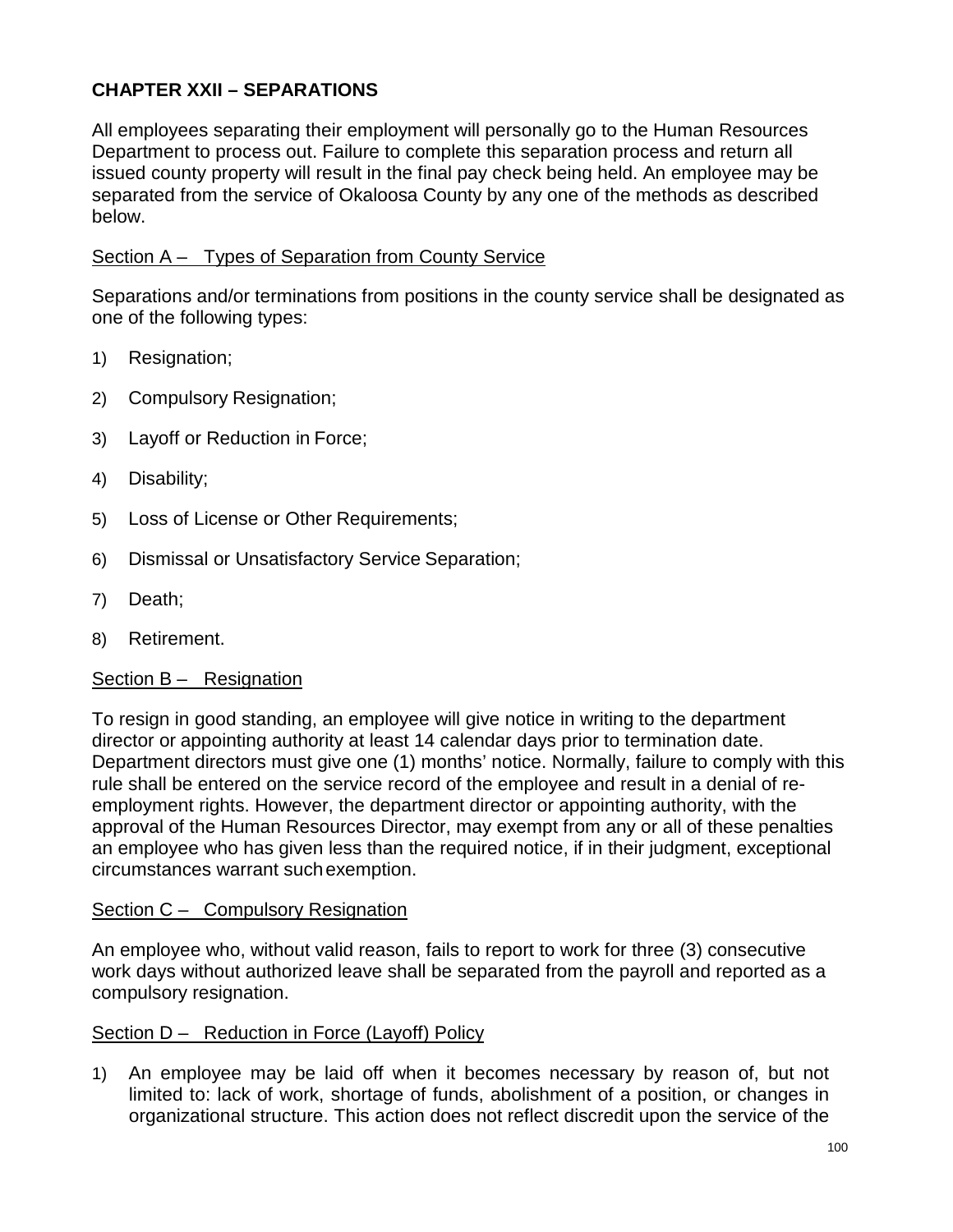employee. Employees affected by such reductions in force shall receive not less than two (2) weeks written notice of termination of employment, if possible.

The order of such layoffs shall be based on overall performance record, disciplinary record, training and experience, attendance, length of service with the County, and other valid and appropriate criteria. When two (2) employees are relatively equal with respect to these factors, the less senior employee will be laid off.

Laid off regular employees will receive full payment for all accrued annual leave at the employee's current rate of pay, up to the maximum limits prescribed in this policy.

Regular employees with less than 10 years of continuous services with Okaloosa County who are laid off shall receive payment for twenty-five percent (25%) of accrued sick leave, up to a maximum of 240 hours. Regular employees with more than 10 years of continuous service with Okaloosa County who are laid off shall receive payment for accrued sick leave in accordance with the schedule stated in this policy.

Employees who are laid off may apply for internal vacancies for a period equal to onehalf ( $\frac{1}{2}$ ) of the employee's service of employment with the County at the time of layoff or one (1) year, whichever is less.

### 2) Recall

The anniversary date for a laid off employee who is recalled shall be adjusted forward by the number of days that the employee was laid off.

For purposes of annual and sick leave accrual rate, recalled employees shall retain credit for prior service. Recalled employees shall have any accrued annual and sick leave for which the employee did not receive any payment at the time of layoff restored. The employee may have all annual and sick leave restored if the employee repays the full amount of payment received within 60 days following reinstatement.

The employee may be paid at a rate comparable to others in the same job classification with a comparable length of service, if the department budget will permit.

Recalled employees shall be granted first day coverage in health, life and dental insurance.

#### Section E – Loss of License or Other Job Requirements

Any employee, who is unable to do his/her job adequately because of loss of a necessary license or other requirement, shall be separated by a layoff or placed in a class not requiring same license or requirements.

#### Section F – Dismissals

Dismissals are involuntary terminations of county employment.

Prior to any proceedings to dismiss an employee, the department director will contact the Human Resources Director and review that employee's human resources file.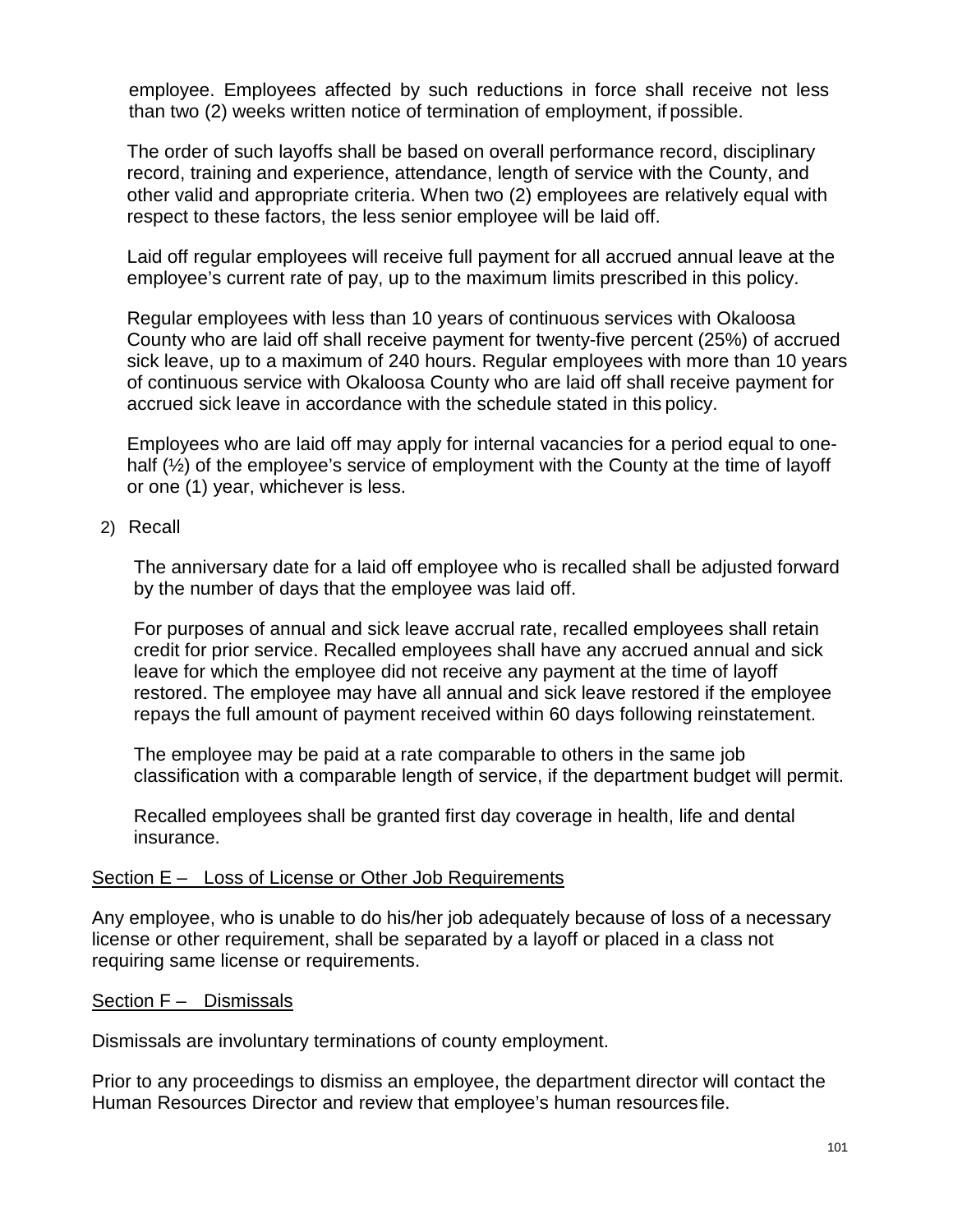### Section G - Death

Separation shall be effective as of the last day paid prior to the employee's death or the date of death, if it was paid. All compensation due to the employee as of the effective date of separation shall be paid to the beneficiary, surviving spouse, or to the estate of the employee as determined by law or by executed form in the employee's human resources file.

### Section H – Retirement

All full-time and part-time employees are covered by the Florida Retirement System.

A person must have separated their employment with the County (or have a foreseeable separation date) to apply for retirement benefits.

There are several types of retirement and the Human Resources Department has up-todate information concerning retirement.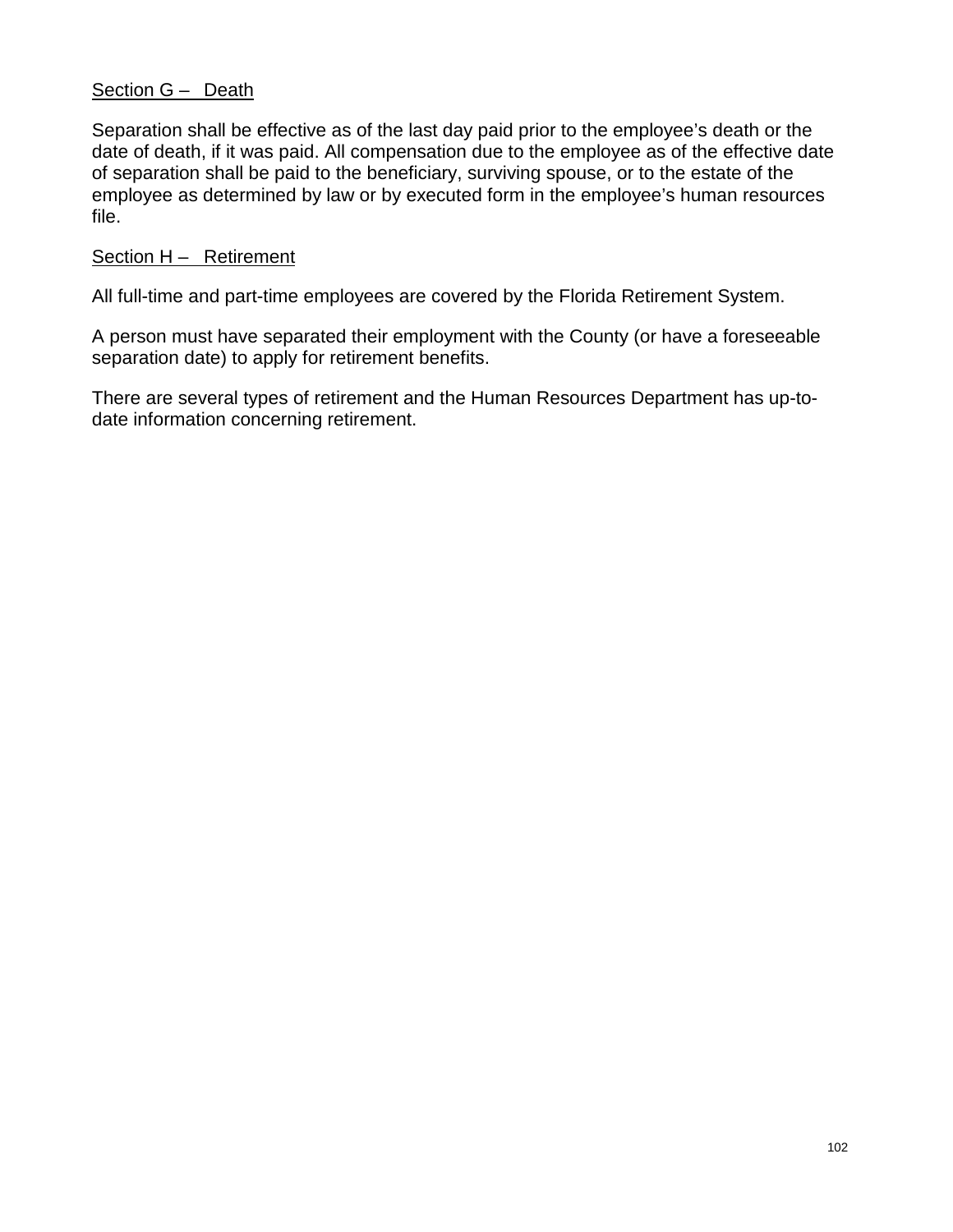## **CHAPTER XXIII – DRUG-FREE WORKPLACE POLICY**

Revised and effective 05-18-2021

Okaloosa County is committed to maintaining a drug-free workplace. There are three separate policies governing the federally and state defined drug-free workplace programs.

- 1) Section A covers both the federal Drug-Free Workplace Act of 1988 and the 1990 amendments to the Florida Workers' Compensation Law.
- 2) Section B implements the U.S. Department of Transportation's (DOT) Federal Motor Carrier Safety Administration's (FMCSA) regulations for covered employees.
- 3) Section C implements the U.S. Department of Transportation's (DOT) Federal Transit Administration's (FTA) regulations for covered employees.

Some employees are required to follow the procedures in more than one section of this policy, depending on the capacity that they are working in at the time of the event.

### Section A – Drug-Free Workplace Policy (Effective September 9, 1997)

1) Statement of Policy

Okaloosa County strives to provide a safe work environment and encourages personal health. In this regard, the County considers the abuse of drugs on the job to be an unsafe, counter-productive work practice. Furthermore, we see substance abuse as a serious threat to our staff and community. With these objectives in mind, the County has established the following policy with regard to the use, possession, and sale of illegal drugs and alcohol at work.

Drug addiction is a complex, yet treatable condition. For this reason, our substance abuse program is targeted at alleviating the problem at the community level by involving both our employees and their families. Our commitment to eradicating substance abuse in the community reflects our firm belief that by building this community, we build our county.

The ultimate goal of this policy is to balance our respect for individual privacy with our need to keep a safe and drug-free environment. Our intention is to prevent and treat substance abuse. We encourage those who use drugs or abuse alcohol to seek help in overcoming their problem.

It is county policy that any employee found with the presence of illegal drugs and/or alcohol in his/her system, in possession of, using, selling, trading, or offering for sale illegal drugs during working hours, shall be subject to disciplinary action up to and including discharge.

Substance abuse includes possession, use, purchase or sale of drugs on county premises (includes all buildings, facilities, grounds, parking lots, vehicles, equipment and other real and personal property under the control of the Okaloosa County Board of County Commissioners). It also includes reporting to work under the influence of alcohol or with illegal drugs in an employee's system.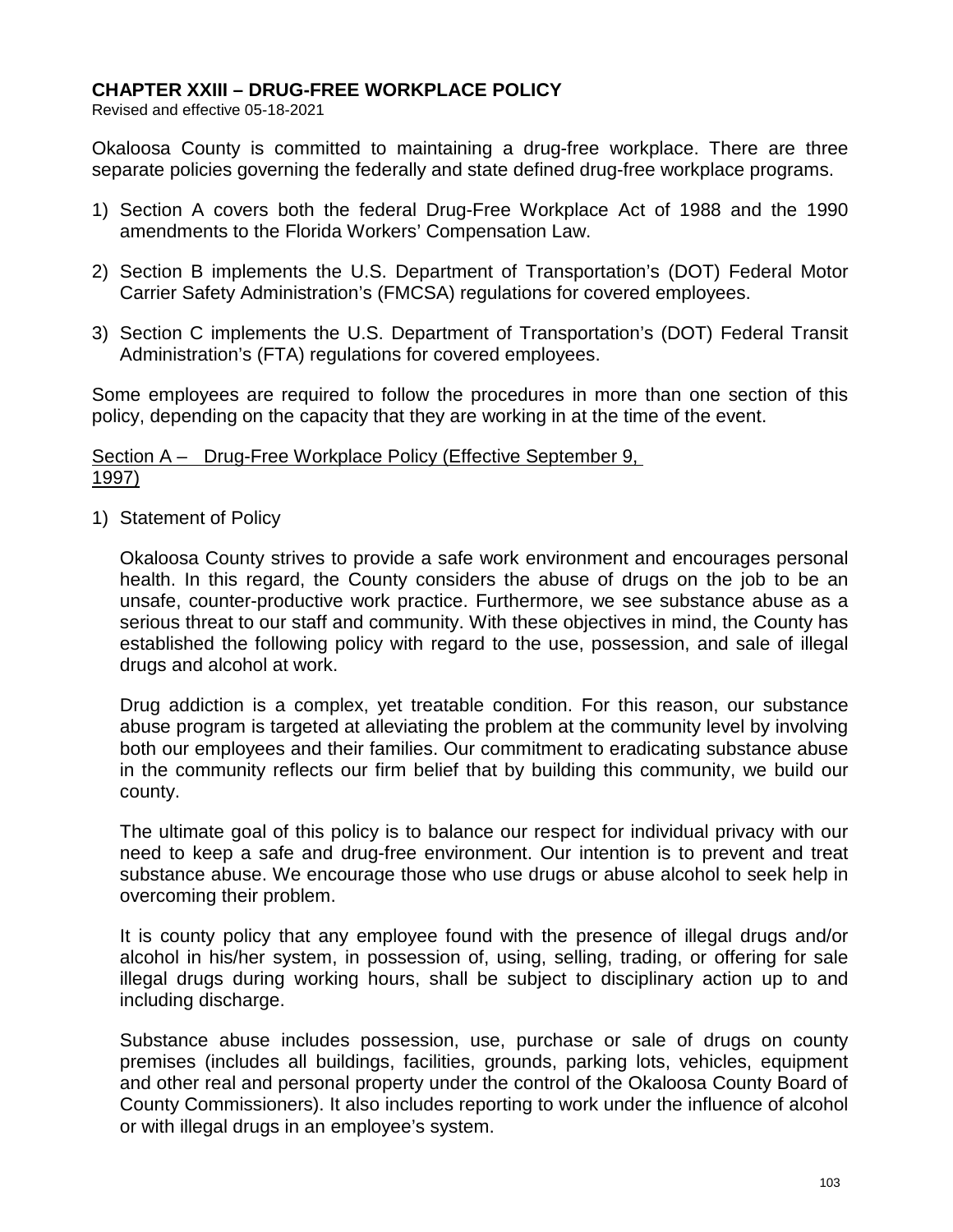Drugs prescribed by an employee's physician may be taken during work hours. However, the employee is required to notify his/her supervisor if the use of any drug or medication may affect or impair the employee's judgment, job performance, or safety. Under no circumstance will abuse of prescription drugs be tolerated.

Any and all information gathered as a result of this drug testing program is confidential and shall not be disclosed except in accordance with procedures allowed under the Federal/State statutes, professional licensing regulations, or county policy.

It is the responsibility of county supervisors to counsel an employee whenever they see changes in performance that suggest an employee may have a drug or alcohol problem. The supervisors should suggest that the employee seek appropriate professional help with the problem.

As a condition of employment, employees must abide by the terms of this policy and must notify the County in writing of any conviction or a violation of a criminal drug statute occurring in the workplace no later than five (5) calendar days after such conviction.

- 2) Definitions
	- a) Legal Drug Includes prescribed drugs and over-the-counter drugs that have been legally obtained and are being used solely for the purpose for which they were prescribed or manufactured. Written confirmation from the prescribing physician is required when the Medical Review Officer (MRO) asks the medical reason for the prescription.
	- b) Illegal Drug Any drug that is not legally obtainable, may be legally obtainable but has not been legally obtained, or is being used in a manner or for a purpose other than as prescribed.
	- c) Alcohol Abuse Blood alcohol level of 0.02.
	- d) Job Applicant Means a person who has applied for a position and has been offered employment pending a negative result of a drug test.
	- e) Detectable Amount The cut-off levels established by the governing authority for screening and confirmation.
	- f) Safety-Sensitive These positions as determined by law, usually include positions that involve national security; health; safety; functions that require a high degree of trust and confidence; operation of county vehicles, machinery, or equipment (the mishandling of which may place fellow employees or the general public at risk in the workplace); the handling of hazardous material.
	- g) Medical Review Officer (MRO) a licensed physician (medical doctor or doctor of osteopathy) responsible for receiving laboratory results generated by the county drug testing program. The MRO must have knowledge of substance abuse disorders; and appropriate medical training to interpret and evaluate an individual's confirmed positive test, medical history and other relevant biomedical information.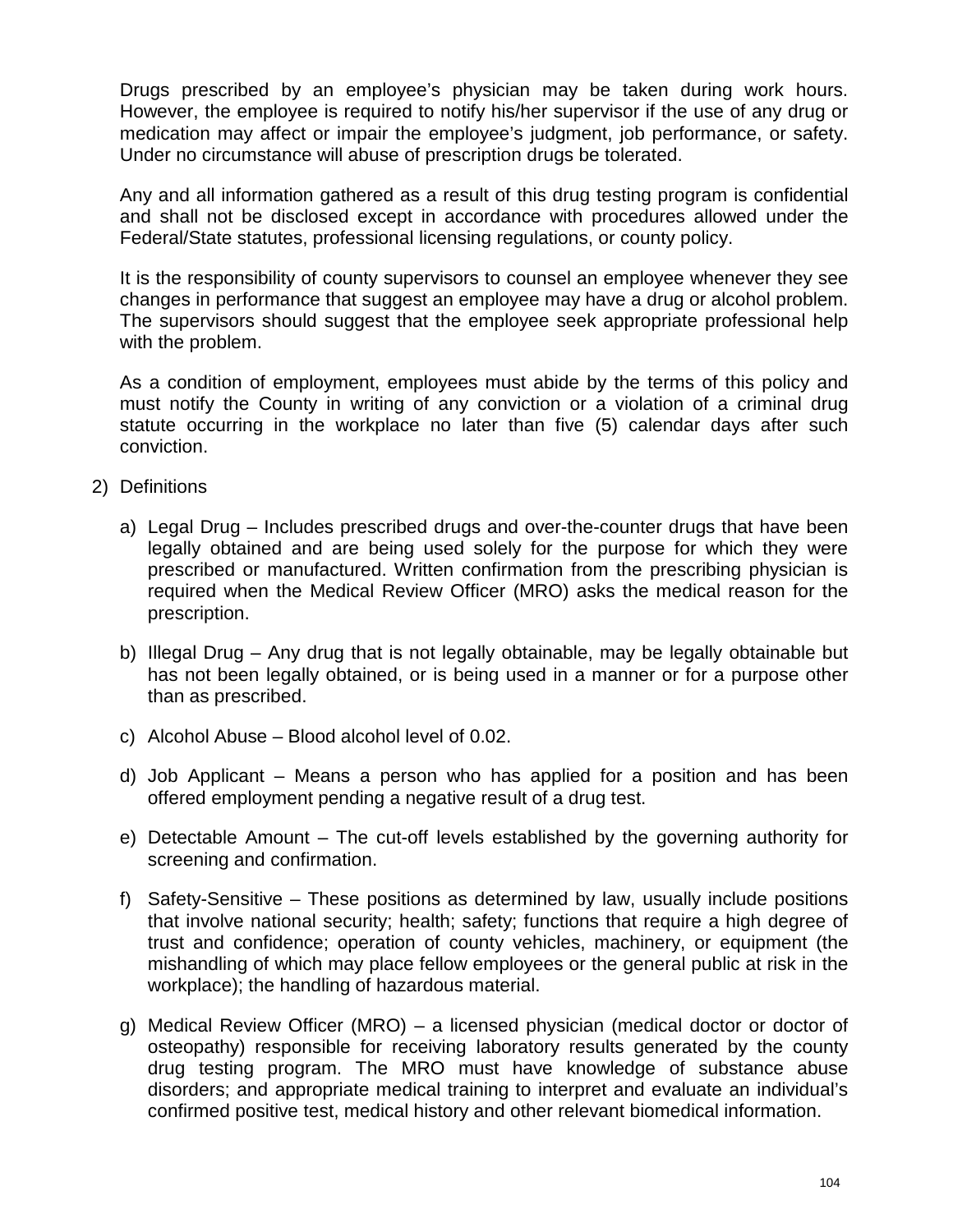# 3) Policy and Work Rules

The county policy is to employ a workforce free from the use of illegal drugs either on or off the job and the abuse of alcohol in the workplace. Any employee in violation of this policy is subject to disciplinary action, which may include termination, even for the first offense. It is a standard of conduct of the employees of this County that employees shall not use illegal drugs or abuse legal ones. In order to maintain this standard, the County shall establish and maintain the programs and rules set forth in this policy.

This county policy specifically prohibits employees from possessing, using, consuming, transferring, selling, buying, or attempting to buy, sell or transfer any illegal drug or alcohol while at work or while on county property. Possession includes having the substance on the employee's person, vehicle or other personal property and/or in the employee's body, blood or urine in an amount above the threshold levels established by the Florida Department of Health and Human Services. This prohibition applies while an employee is on county business or at any time between the beginning and the end of the employee's workday, whether on county property or not. Furthermore, the unlawful manufacture, distribution, dispensing, possession or use of a controlled substance is prohibited in the workplace.

Any employee who violates this policy is guilty of misconduct and is subject to discipline including discharge or suspension without pay from employment, even for a first offense. Failure to submit to a required medical or physical examination or test is misconduct and is grounds for discharge.

Refusal to take a drug or alcohol test is cause for denial of unemployment compensation; forfeiture of medical and indemnity benefits under Florida's Workers' Compensation Act; and automatic termination of employment.

a) General Procedures

An employee under the influence of an illegal drug or alcohol presents a safety hazard to himself/herself and others. Employees in such a condition shall not be allowed to work. First, if possible, the supervisor shall seek another supervisor's opinion concerning the employee's condition. Then the supervisor(s) shall consult privately with the employee to determine his/her condition. The discussion should include inquiries about possible illegal drug or alcohol use. If, in the opinion of the supervisor(s), the employee is unfit for duty, the employee shall be taken to a collection facility to be tested. To assure safe transportation of the employee, he/she shall be taken by the supervisor or a designee. Under no circumstances shall an employee suspected of drug or alcohol use be allowed to drive a vehicle to the testing facility.

b) Initial Test

The initial screen for all drugs except alcohol shall use an immunoassay. For alcohol the initial test shall be the enzyme oxidation methodology. The following cut-off levels shall be used when first screening specimens to find whether they are negative or need to be tested further with the gas chromatography/mass spectrometry (GC/MS) test.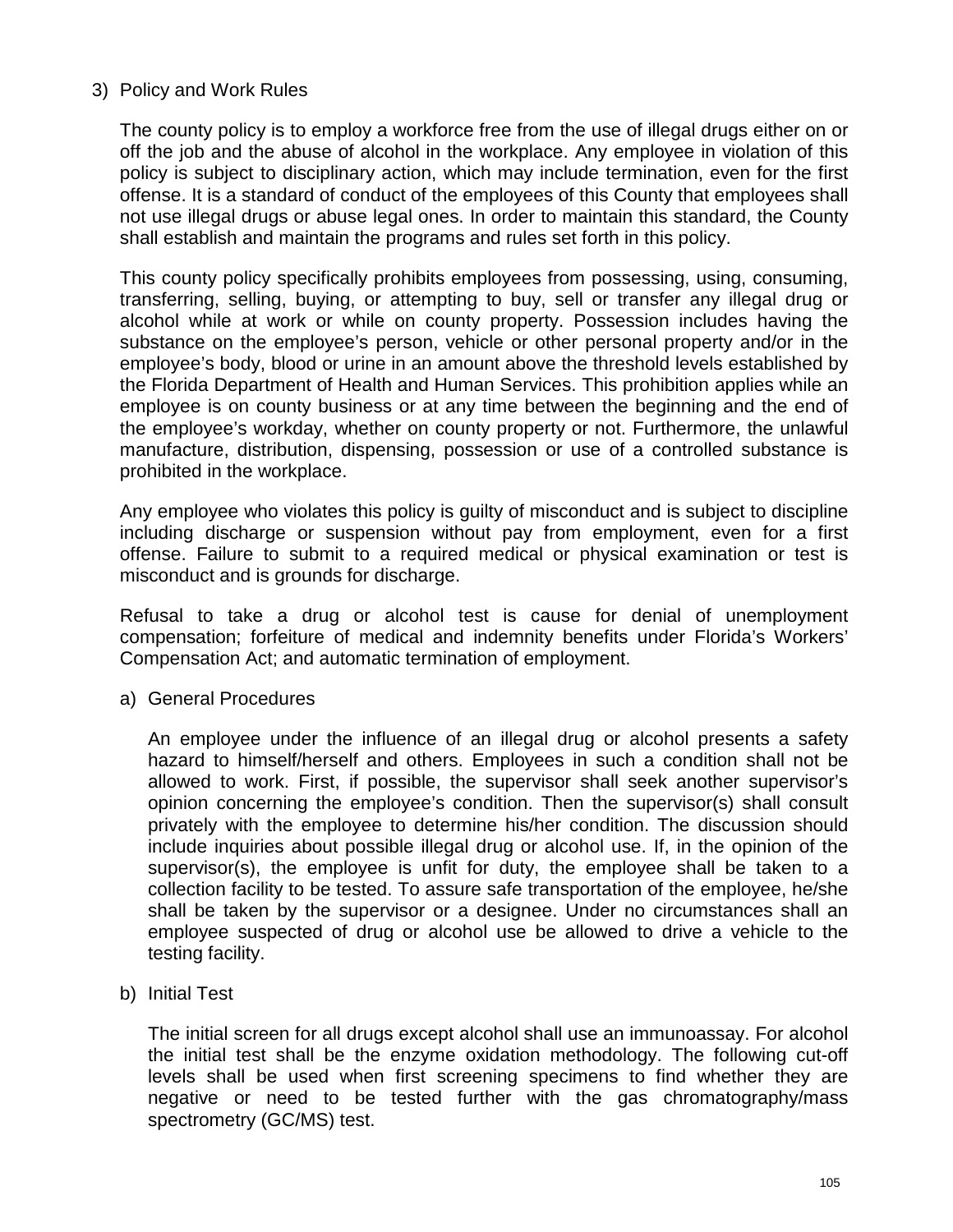All levels equal to or exceeding the following shall be reported as positive:

| Alcohol                    | 0.02 g/210 liters of breath or 100 ml of blood |
|----------------------------|------------------------------------------------|
| Amphetamines               | 1000 ng/ml                                     |
| Cannabinoids               | $50$ ng/ml                                     |
| Cocaine                    | 300 ng/ml                                      |
| Phencyclidine              | $25$ ng/ml                                     |
| <b>Opiates</b>             | 2000 ng/ml                                     |
| <b>Barbiturates</b>        | 300 ng/ml                                      |
| <b>Benzodiazepines</b>     | 300 ng/ml                                      |
| <b>Synthetic Narcotics</b> |                                                |
| Methadone                  | 300 ng/ml                                      |
| Propoxyphene               | 300 ng/ml                                      |

#### c) Confirmation Test

A positive finding will generate a confirmation test through the GC/MS method and the results will be kept confidential. A copy of any positive can be received by the employee by submitting his/her request in writing. As drug testing technology is constantly improving, and state and federal laws governing said testing are changing almost as rapidly, the County may change the cut-off levels without notice. The cutoff levels in effect for the GC/MS at the time of this printing are as follows:

| Alcohol                    | 0.02 g/210 liters of breath or 100 ml of blood |
|----------------------------|------------------------------------------------|
| Amphetamines               | 500 ng/ml                                      |
| Cannabinoids               | $15$ ng/ml                                     |
| Cocaine                    | $150$ ng/ml                                    |
| Phencyclidine              | $25$ ng/ml                                     |
| <b>Opiates</b>             | 2000 ng/ml                                     |
| <b>Barbiturates</b>        | $150$ ng/ml                                    |
| <b>Benzodiazepines</b>     | $150$ ng/ml                                    |
| <b>Synthetic Narcotics</b> |                                                |
| Methadone                  | 150 ng/ml                                      |
| Propoxyphene               | $150$ ng/ml                                    |
|                            |                                                |

# d) Pre-Employment Drug Screening

Consistent with the county policy opposing drug abuse and our commitment to a safe working environment, we have implemented a pre-employment drug testing policy. Safety-sensitive job applicants shall undergo screening for the presence of illegal drugs as a condition of employment. Safety-sensitive job applicants will be required to voluntarily submit to a urinalysis test at a laboratory chosen by the County after signing a consent and release form. Safety-sensitive job applicants must successfully pass the drug screen urinalysis prior to beginning work.

The County will not discriminate against applicants for employment because of past drug abuse. This Drug-Free Workplace Policy concerns current abuse of drugs that may prevent employees from properly and safely performing their job duties.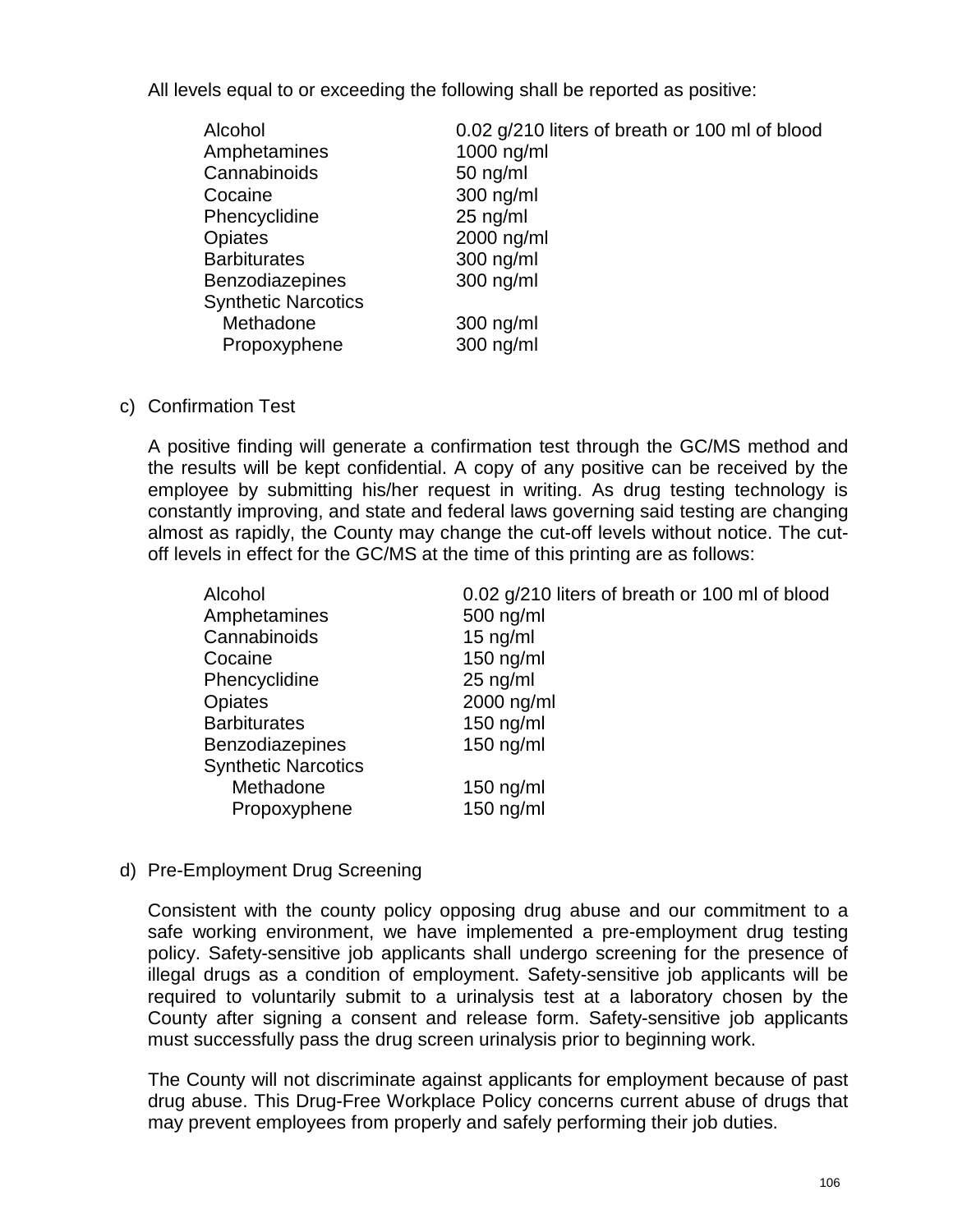All testing will be done by certified laboratories. All test results will be checked by a MRO to assure accuracy. All testing, sample collection, storage, handling and chain of custody will be done in accordance with the Florida Agency on Health Care Administration rules and regulations.

- e) Active Employee Drug Testing
	- i) This County has adopted screening practices to identify employees who use illegal drugs. As a condition of continued employment, no employee shall report to work, or perform work, with illegal drugs or alcohol in his/her body. Every employee shall submit to drug screening:
		- (1) When there is reasonable suspicion to believe that an employee is using or has used illegal drugs;
		- (2) When there is a report of drug use, provided by a reliable and credible source;
		- (3) When there is any mishap or accident involving, caused by, or contributed to by an employee in which injury to a person or persons (requires a physician) occurs;
		- (4) Where damage to property in the amount of \$1,000 or greater has occurred;
		- (5) Upon return from extended absence of six (6) months;
		- (6) As part of a general physical, if required, to ensure fitness for duty.
	- ii) Circumstances that could indicate a drug problem and considered reasonable suspicion are:
		- (1) Observed drug use during work hours on county premises;
		- (2) Observable physical signs;
		- (3) Incoherent mental state;
		- (4) Marked changes in personal behavior that are otherwise unexplainable;
		- (5) Deteriorating work performance that is otherwise unexplainable;
		- (6) Accidents or other actions that provide reasonable cause to believe the employee may be under the influence;
		- (7) Other behavior associated with possible drug use.
	- iii) Our County is a drug-free workplace for the benefit of all employees, customers and the community. State law provides for the possible denial of workers' compensation benefits for employees who are injured while working and subsequently test positive (Florida Rule 38F-9.001 (2) (a)) (W.C. Act 440.102 (5)) and the denial of unemployment compensation. The use of illegal drugs will not be tolerated or subsidized.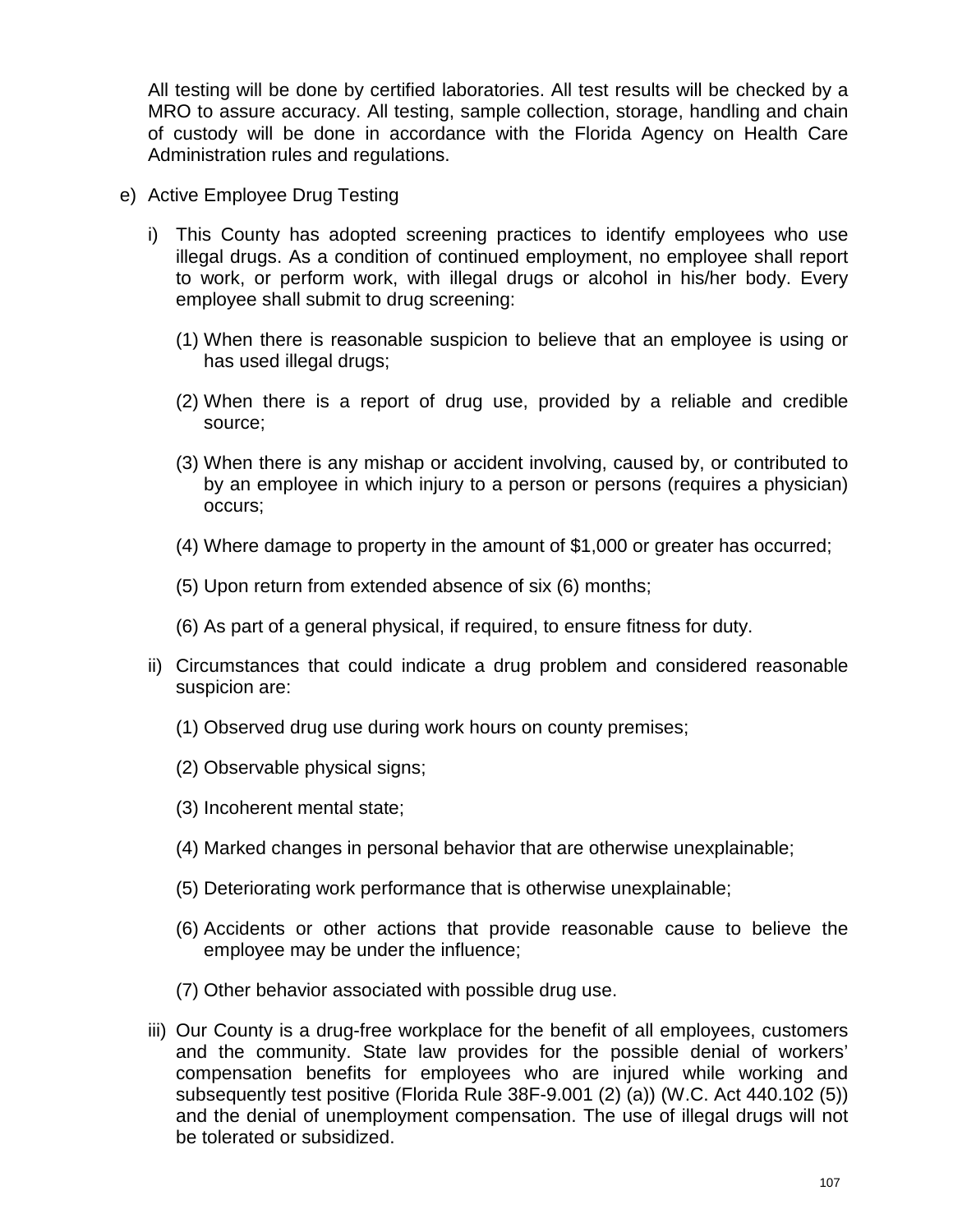f) Testing

All testing will be done at certified laboratories. A MRO will analyze all results. All testing, sample collection, storage, handling, and chain of custody will be done in accordance with appropriate federal and state regulations. All test results will be maintained in a confidential file.

The County will provide to an employee [upon request within seven (7) days] a written report regarding the circumstances that formed the basis for reasonable suspicion. The original and signed report will be maintained in a confidential file.

If a test is not conclusive because of possible tampering or adulteration, a second test will be requested. The second sample collection may be observed. If a test is rejected because of purposeful adulteration, the employee shall be terminated.

Documentation of a positive drug test result will be placed in the employee's confidential file within five (5) working days of notification of the positive test result.

If an employee is tested for reasonable suspicion, documentation of this test, regardless of the test result, will be placed in the employee's confidential file within five (5) working days of receipt of the test results.

All information received in regard to drug testing results will be maintained in separate confidential files and only be used for the purposes of complying with the Drug-Free Workplace Policy.

i) Random Drug Testing

All designated safety-sensitive employees will be randomly tested for drugs. The Human Resources Department shall maintain a list of job descriptions classified as safety-sensitive by the County. A computer program or other independent, bias-free method shall be used to select names of employees for random testing.

ii) Unscheduled Drug Testing

All regular safety-sensitive employees shall be tested for drugs at unscheduled intervals.

iii) Extended Absence Drug Testing

Safety-sensitive employees who return to work after an extended absence of six (6) months will be required to take a drug test comparable to the pre-employment screening.

iv) Rehabilitative Drug-Testing

Employees who successfully complete a rehabilitation program, or as part of their rehabilitation program may return to work, must agree to follow-up drug testing for two (2) years following a return to duty and/or completion of a rehabilitation program if he/she continued to work. Testing will consist of an initial test, then testing once each quarter for the remainder of the two (2) years (all post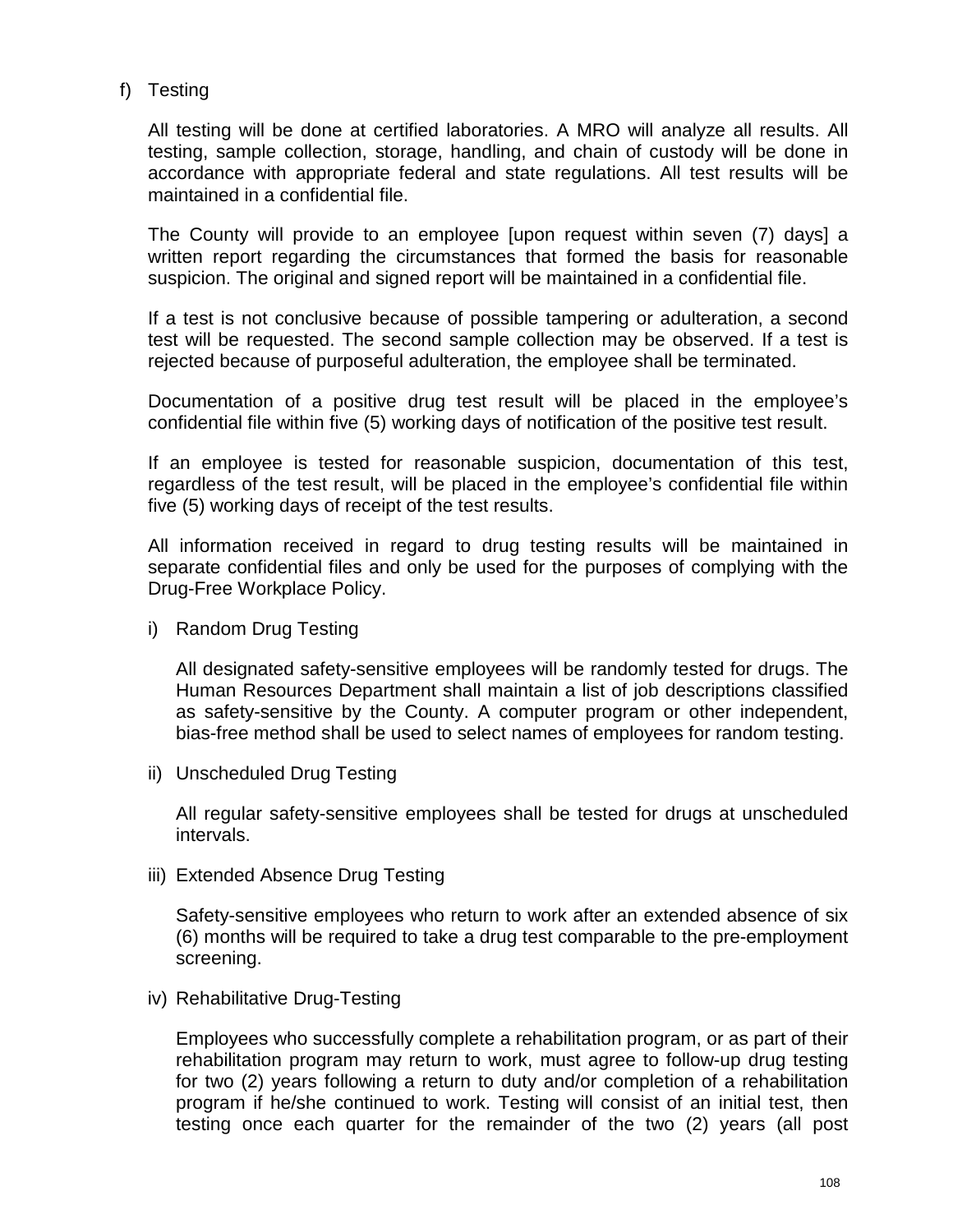rehabilitative testing will be unannounced). Employees not complying with these conditions or testing positive at any time during or following rehabilitation shall be terminated from employment.

v) Routine Fitness for Duty

The County will require an employee to submit to a drug test if the test is conducted as part of a routinely scheduled fitness for duty medical examination that is required for all members of an employment classification or group.

g) Employee Assistance Program (EAP)

The management of Okaloosa County is aware that many personal or health problems can and do interfere with an employee's ability to perform on the job.

The County offers an EAP for employees and their dependents as part of its employee benefits. The EAP provides confidential assessment, referral, and shortterm counseling to the employees whose personal health problems are interfering with their job performance.

The EAP can be accessed by an employee through self-referral or as a referral by a supervisor. Refer to the section on Employee Assistance Program for the complete county EAP policy and procedures.

The Human Resources Department has a list of contacts of EAP and other mental health facilities available in the area.

h) Grounds for Discipline or Termination

This county policy specifically prohibits employees from possessing, using, consuming, transferring, selling, buying, or attempting to buy, sell or transfer any illegal drug or alcohol while at work or while on county property. Possession includes having the substance on the employee's person, vehicle or other personal property and/or in the employee's body, blood, or urine in an amount above the threshold levels established by the Florida Department of Health and Human Services. This prohibition applies while an employee is on county business or at any time between the beginning and the end of the employee's workday, whether on county property or not. Any employee who violates this policy is guilty of misconduct and is subject to discipline including discharge or suspension without pay from employment, even for a first offense.

Failure to submit to a required medical or physical examination or test is misconduct and is grounds for discharge. The County will use the Federal Department of Transportation guidelines to determine a refusal to test in the case of shy bladder or shy lung. In the case of shy bladder or shy lung, the employee will have seven (7) working days to secure documentation from a physician establishing the physical condition. In the case of psychological cause, the diagnosis must have been made prior to the test. Diagnosis such as typical anxiety is not acceptable.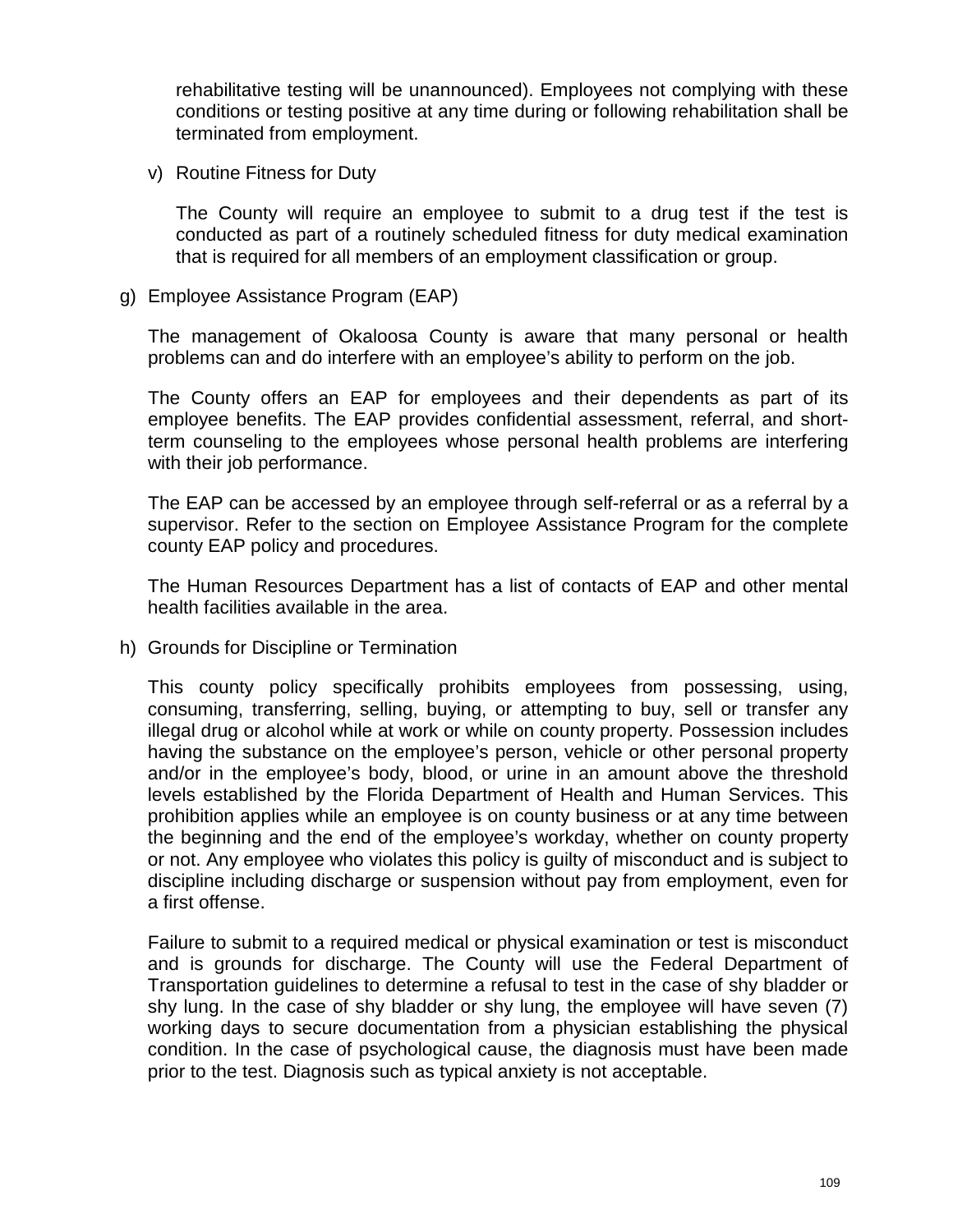An employee who purposely tampers or alters a specimen is guilty of misconduct and is subject to discipline including discharge or suspension without pay from employment, even for a first offense.

Employees tested for reasonable suspicion may be suspended without pay or placed in non-safety-sensitive jobs pending the results of the required test and/or investigation. An employee with a negative result will be reinstated (if suspended) with full back pay and/or return to previous duties. A positive test will result in immediate action up to, and including, termination of employment.

- i) Responsibilities of the Employee
	- i) As a condition of employment, employees must abide by the terms of this policy and must notify the County in writing of any conviction of a violation of a criminal drug statute occurring in the workplace no later than five (5) calendar days after such a conviction.
	- ii) The employee must notify his/her supervisor of any drug or medication that may affect or impair his/her judgment or job performance or safety.
	- iii) The employee or job applicant must notify the laboratory of any administrative or civil action planned as a result of a positive test within five (5) working days from receipt of notification.
	- iv) The employee has the right to contest the result of a positive drug test, in writing, within five (5) working days of being notified in writing of the positive test result. The employee has a right to a copy of the test result, upon request, and to have the sample taken to a certified lab to be re-tested at the employee's expense.
- j) Rights of the Employee/Job Applicant
	- i) An employee or job applicant who receives a positive confirmed drug test may contest or explain in writing the result to the MRO within five (5) working days of receipt of the written test results.
	- ii) The employee or job applicant has the right to consult the MRO for technical information regarding the effects of prescription medication on the drug test.
	- iii) An employee or job applicant may, by written request, have his/her specimen retested at the laboratory of their choice, at their expense.
	- iv) The employee can request, in writing, within seven (7) days a written report regarding the circumstances that formed the basis for their reasonable suspicion testing.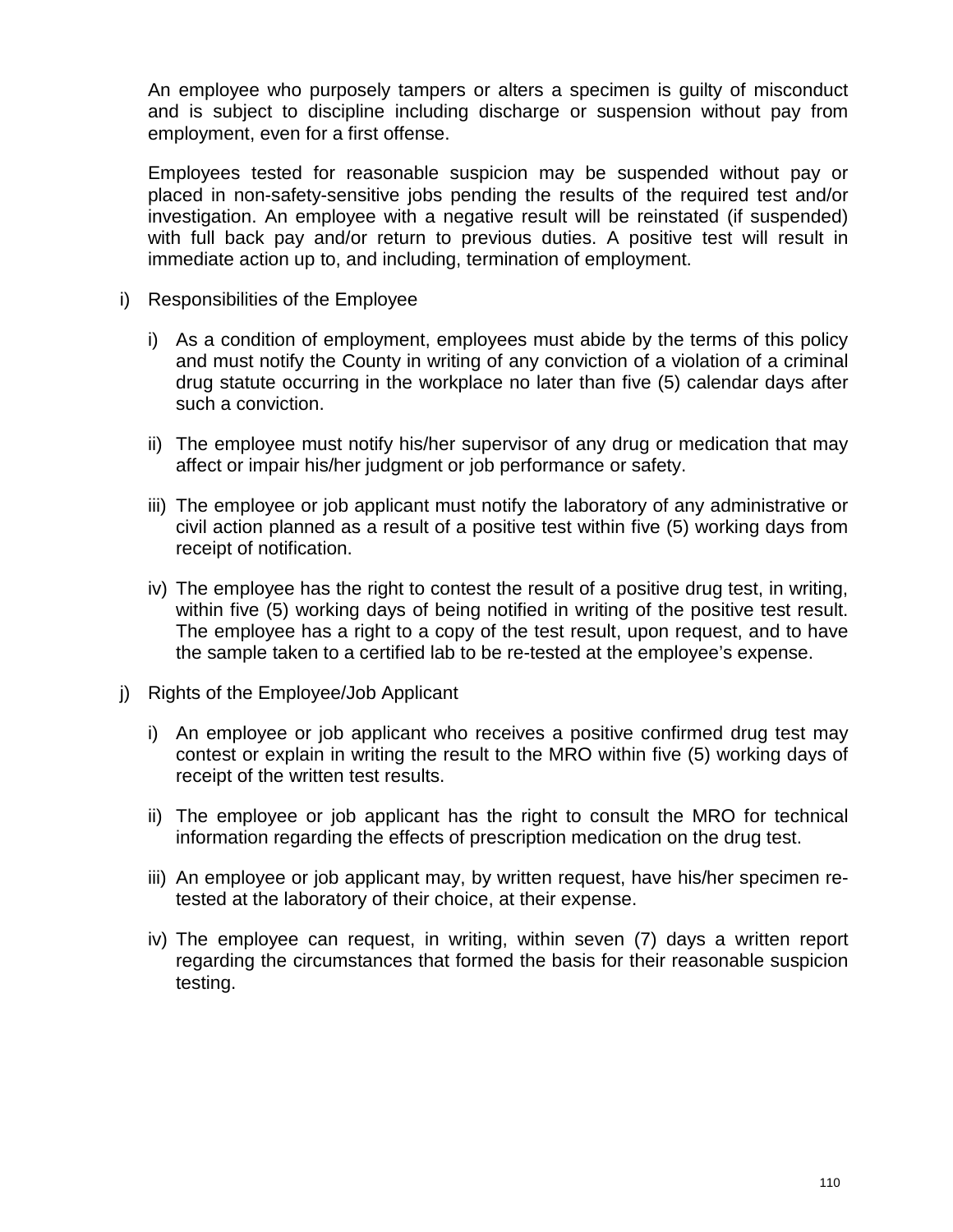# k) Drugs that May be Tested For

The County may test for any or all of the following (they are listed by chemical name and brand or common name):

| Alcohol                | (booze, drink)                                                                                                                     |
|------------------------|------------------------------------------------------------------------------------------------------------------------------------|
| Amphetamines           | (biphetamine, desoxyn, dexedrine, speed)                                                                                           |
| Cannabinoids           | (marijuana, hashish, hash, hash oil, pot, joint,<br>roach, grass, weed, reefer)                                                    |
| Cocaine                | (coke, blow, nose candy, snow, flake, crack)                                                                                       |
| Phencyclidine          | (PCP, angel dust, hog)                                                                                                             |
| Methaqualone           | (quaaludes, ludes)                                                                                                                 |
| <b>Opiates</b>         | (opium, Dover's powder, paregoric, parepectolin)                                                                                   |
| <b>Barbiturates</b>    | (phenobarbital, tuinal, amytal)                                                                                                    |
| <b>Benzodiazepines</b> | (ativan, azene, clonopin, dalmane, diazepam,<br>halcion, librium, poxipam, restoril, serax, tranxene,<br>valium, veratrine, xanax) |
| Methadone              | (dolophine, methadose)                                                                                                             |
| Propoxyphene           | (darvocet, darvon N, dolene)                                                                                                       |

#### 4) Conclusion

The county Drug-Free Workplace Policy is not intended to be abusive or discriminatory nor to come into conflict with any public policy. This County considers drug testing to be only one of several steps to achieve a safe, healthy, and productive atmosphere for its employees. This policy is available for inspection by the job applicant or employees during regular business hours. This policy supersedes any information provided to applicants and/or employees either written or oral and reserves the right to change the provisions of this policy and testing program at any time in the future without prior notice and does not constitute a contract for employment.

# Section B – Substance and Alcohol Misuse Policy DOT FMCSA for CDL Holders (Effective: March 14, 1995)

1) Statement of Policy

Okaloosa County has a firm commitment to provide employees with a safe and drug/alcohol-free work environment. In order to accomplish this goal, and comply with Federal Motor Carrier Safety Administration (FMCSA) Drug and Alcohol Testing Regulations (49 C.F.R. Part 40 and 382), Okaloosa County has implemented this policy, that will provide the necessary guidelines and procedures to augment measures taken in the past to achieve a drug/alcohol-free workplace.

Within this context, an alcohol and drug-testing program, designed to help prevent accidents and injuries resulting from the misuse of alcohol and drugs, will be inaugurated on the effective date of this policy. All drivers of commercial motor vehicles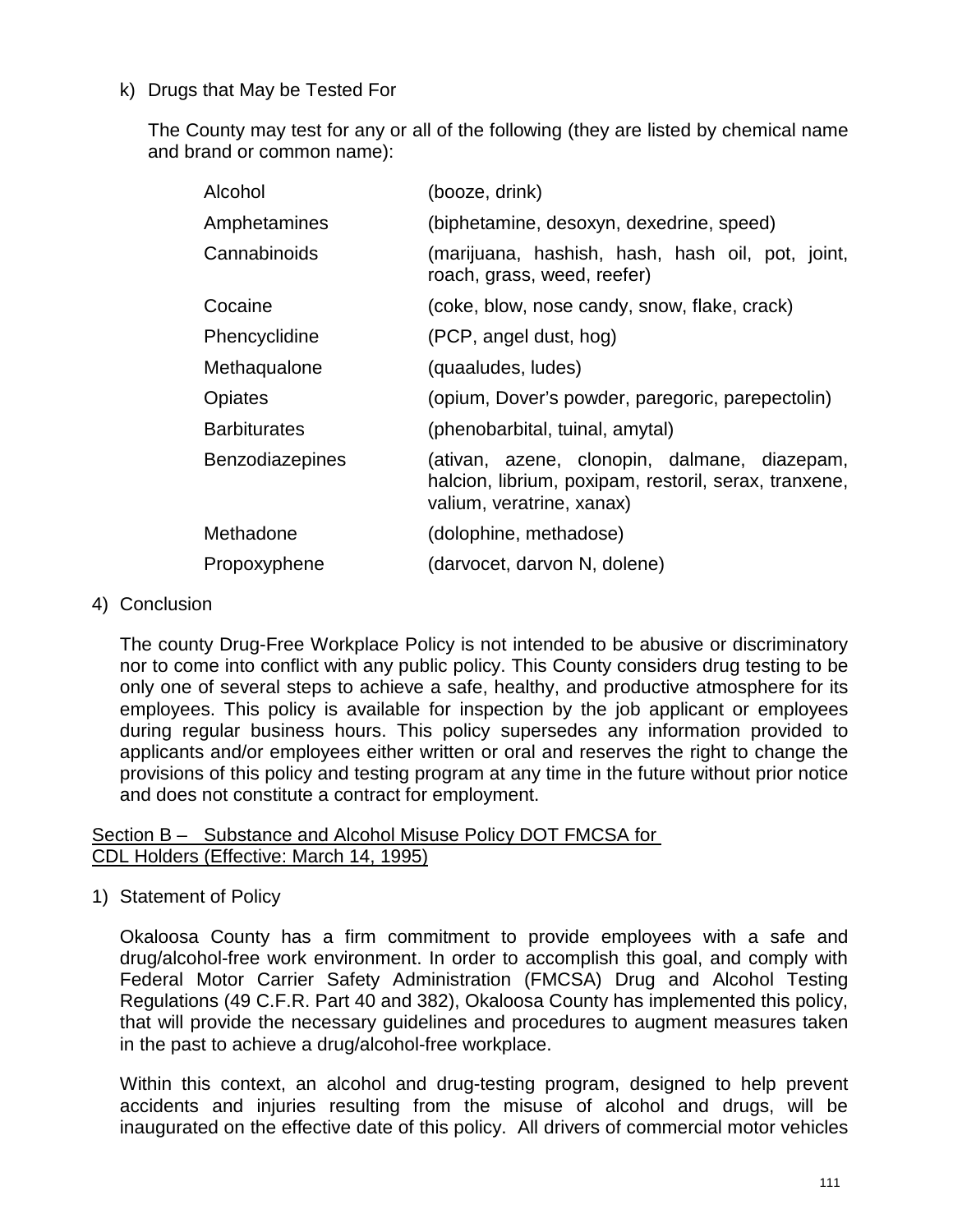(CMV's) who are required to hold commercial driver's licenses (CDL's) are subject to the provisions of this policy and will be alcohol and drug tested, accordingly.

All employees (and applicants for employment) who perform duties covered by DOT FMCSA regulations are covered by these policies and procedures in addition to any and all other County policies and procedures related to alcohol and drug use.

2) Applicability

County employees subject to the provisions of this policy, are those DOT covered employees who hold CDL's and include, but are not limited to:

- a) Full-time, regularly employed drivers;
- b) Casual, intermittent or occasional drivers;
- c) Leased drivers;
- d) Independent, owner-operator contractors who are either directly employed by or under lease to Okaloosa County or who operate commercial motor vehicles (CMV's) at the direction of or with the consent of Okaloosa County.
- 3) Definitions

Many of the following defined terms are used throughout this policy and many other terms may be helpful in better understanding the alcohol/drug testing procedures.

- a) Alcohol Intoxicating agent in beverage alcohol, ethyl alcohol, or other low molecular weight alcohol, including methyl and isopropyl alcohol.
- b) Alcohol Concentration/Content Alcohol in a volume of breath (shown as grams of alcohol/210 liters of breath) as indicated by an evidential breath test (EBT).
- c) Alcohol Use Consumption of any beverage, mixture, or preparation, including medications, containing alcohol.
- d) Breath Alcohol Technician (BAT) An individual who instructs and assists individuals in the alcohol testing process and operates an evidential breath testing (EBT) device.
- e) Collection Site A place designated by Okaloosa County where individuals present themselves to provide a urine specimen to be analyzed for the presence of drugs.
- f) Collection Site Person A person who meets the requirements of 49 C.F.R. Part 40.
- g) Commercial Motor Vehicle (CMV) A motor vehicle or combination of motor vehicles used in commerce to transport passengers or property if the motor vehicle:
	- i) Has a gross combination weight rating of 26,001 pounds or over, including a towed unit with a gross vehicle weight rating of over 10,000 pounds; or
	- ii) Has a gross vehicle weight rating of 26,001 pounds or over; or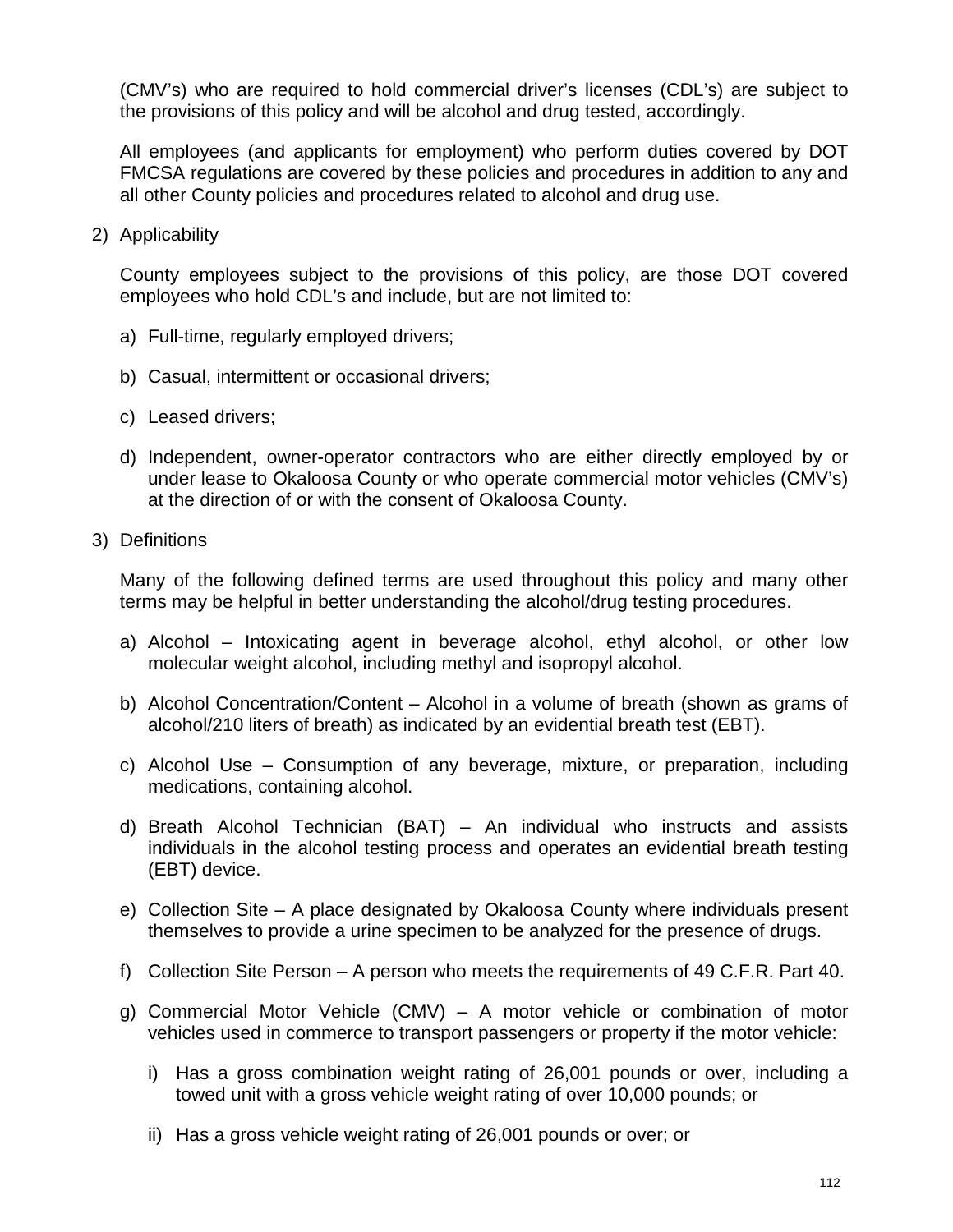- iii) Is designed to transport 16 or more passengers (including driver); or
- iv) Is of any size and is used in the transportation of materials found to be hazardous for the purposes of the Hazardous Materials Transportation Act and which require the motor vehicle to be placarded under the Act (49 C.F.R. 172, Subpart F).
- h) Confirmation Test In Alcohol Testing A second test, following a screening test with a result of 0.02 or greater, that provides quantitative data of alcohol concentration.
- i) Confirmation Test In Controlled Substance Testing A second test to identify the presence of a specific drug or metabolite. In order to ensure reliability and accuracy, this test is separate from and uses a different technique and chemical principal from that of the screening test. Gas chromatography/mass spectrometry (GC/MS) is the only authorized confirmation method of cocaine, marijuana, opiates, amphetamines and phencyclidine (PCP).
- j) Controlled Substances For purposes of this policy, the terms "drugs" and "controlled substances" are interchangeable and have the same meaning. Unless otherwise specified, these terms refer to:
	- i) Marijuana (THC);
	- ii) Cocaine;
	- iii) Opioid;
	- iv) Phencyclidine (PCP);
	- v) Amphetamines, including Methamphetamines.
- k) Evidential Breath Testing (EBT) Device A device used for alcohol breath testing that has been approved by the National Highway Traffic Safety Administration (NHTSA) and placed on NHTSA's Conforming Products List (CPL) of evidential breath measurement devices and identified on the CPL as conforming with the model specifications available from the NHTSA, Office of Alcohol and State Programs.
- l) Medical Review Officer (MRO) A licensed physician (medical doctor or doctor of osteopathy) responsible for receiving laboratory results generated by Okaloosa County drug testing program. The MRO must have knowledge of substance abuse disorders and appropriate medical training to interpret and evaluate an individual's confirmed positive test, medical history and other relevant biomedical information.
- m) Performing a Safety-Sensitive Function A driver is considered to be performing a safety-sensitive function when he/she is actually performing, ready to perform, or immediately available to perform any safety-sensitive functions.
- n) Refusal to Submit (to an Alcohol or Controlled Substances Test) An employee: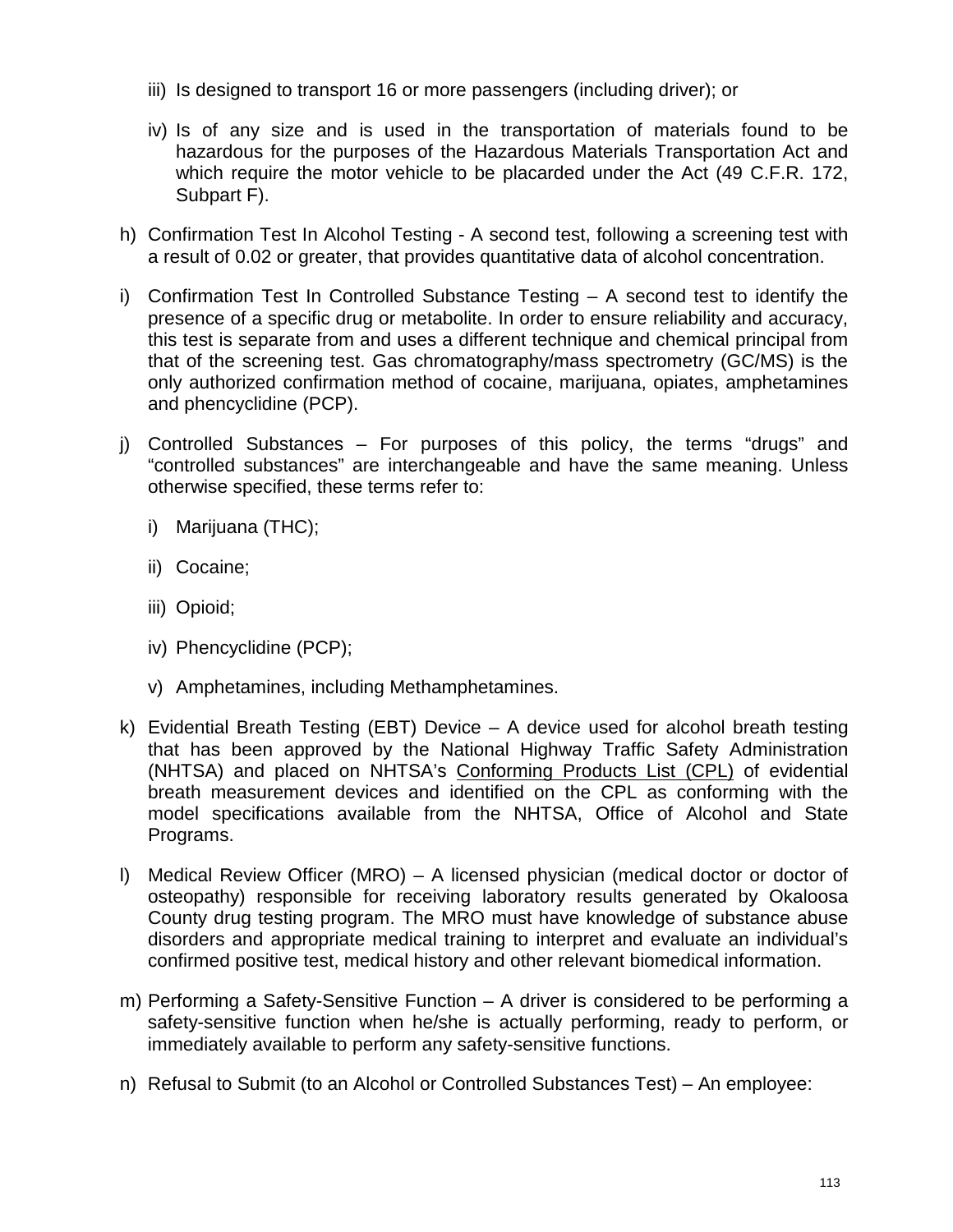- i) Fails to provide adequate breath for testing without a valid medical explanation after he/she has received notice of the requirement for breath testing in accordance with federal regulations; or
- ii) Fails to provide adequate urine for controlled substances testing without a valid medical explanation after he/she has received notice of the requirement of urine testing in accordance with federal regulations; or
- iii) Engages in conduct that clearly obstructs the testing process.
- o) Safety-Sensitive Function Any on-duty functions required by federal regulations, and/or County requirements, including but not limited to the following times and/or activities:
	- i) At a carrier or shipper plant, terminal, facility, or other property, or on properties and premises owned or controlled by Okaloosa County, or on any public property, waiting to be dispatched, unless the driver is relieved from duty by Okaloosa County; or
	- ii) Inspecting emergency and/or safety equipment as required by federal regulations and/or Okaloosa County policy; or
	- iii) Otherwise inspecting, servicing, or conditioning any commercial motor vehicle (CMV) at any time; or
	- iv) At the driving controls of a CMV in operation; or
	- v) While in or upon any CMV owned or controlled by Okaloosa County, during normal duty hours; or
	- vi) Supervising or assisting in loading or unloading a vehicle or attending a vehicle being loaded or unloaded; or
	- vii) Performing the driver requirements, specified by federal regulations, relating to accidents; or
	- viii)Repairing, obtaining assistance, or remaining in attendance upon a disabled vehicle;
- p) Screening Test (initial test)
	- i) In alcohol testing  $-$  A procedure to determine if a safety-sensitive employee has a prohibited concentration of alcohol in his/her system.
	- ii) In controlled substances testing  $-$  A screen to eliminate "negative" urine specimens from further consideration.
- q) Substance Abuse Professional (SAP) A licensed physician or a licensed or certified psychologist, social worker, employee assistance professional, or addiction counselor [certified by the National Association of Alcoholism and Drug Abuse Counselors (NAADAC)] with knowledge of and clinical experience in the diagnosis and treatment of alcohol and controlled substances-related disorders.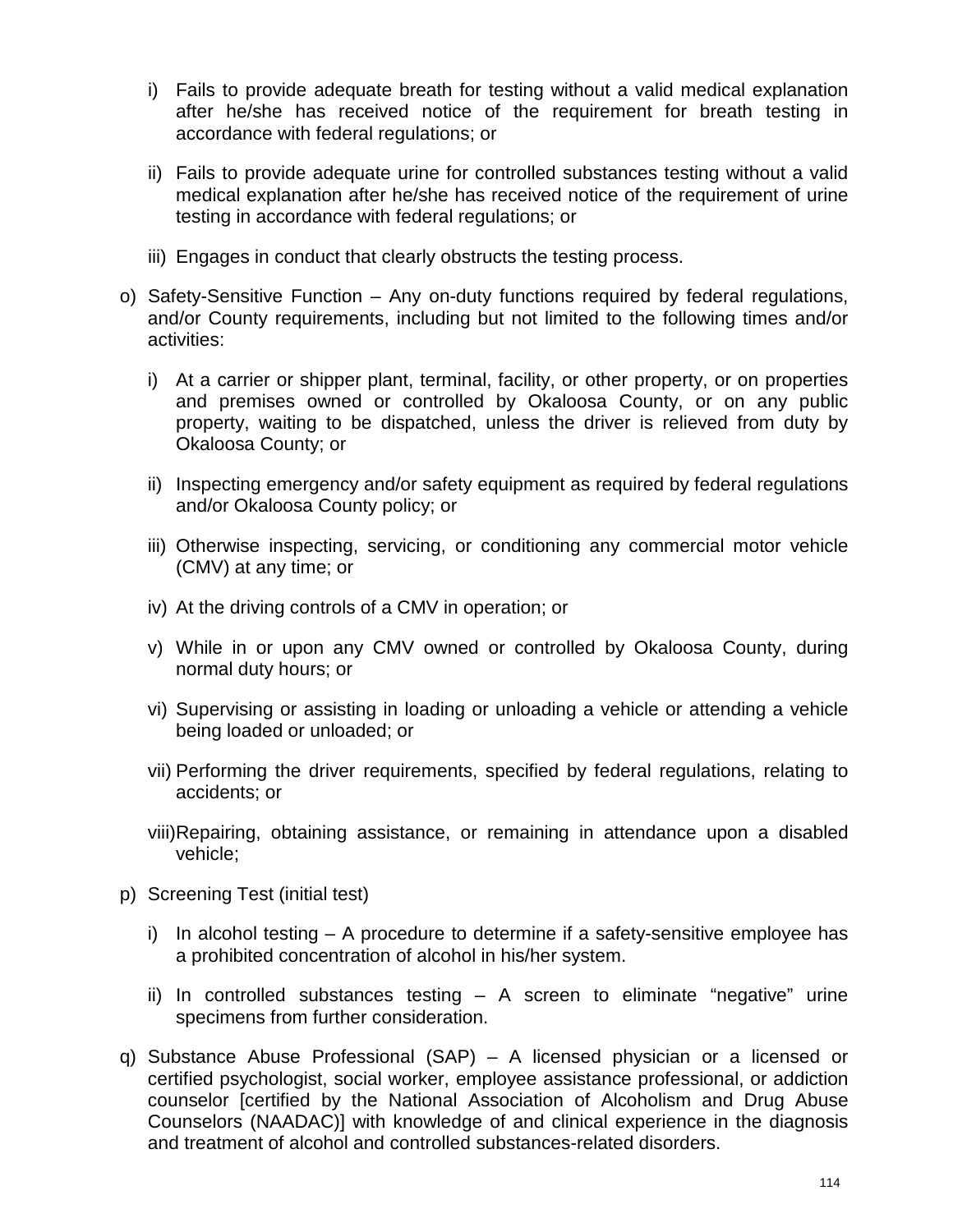- 4) Prohibitions
	- a) Alcohol Use
		- i) Since alcohol is a legal substance, the prohibitions for its use are closely tied to the performance of safety-sensitive functions.
		- ii) Prohibitions for alcohol
			- (1) A safety-sensitive employee may not report for duty or remain on duty requiring the performance of a safety-sensitive function (a) with an alcohol concentration of 0.04 or greater, (b) if using alcohol; or, (c) within four (4) hours of using alcohol. In addition, no safety-sensitive employee shall be on duty or operate a commercial motor vehicle while in the possession of alcohol (unless it is manifested and transported as part of a shipment).
			- (2) A safety-sensitive employee who has had an accident may not use alcohol until post-accident testing is done or for a period of eight (8) hours, whichever comes first.
			- (3) Safety-sensitive employees cannot refuse to submit to testing. Okaloosa County reserves the right to take disciplinary actions against any employee who refuses to be tested for alcohol.
	- b) Controlled Substances Use
		- i) Prohibitions for controlled substances
			- (1) Safety-sensitive employees may not report for duty or remain on duty requiring the performance of safety-sensitive functions, while using any controlled substance. The exception to this prohibition is if a physician has prescribed the substance and has advised the safety-sensitive employee that it does not interfere with the ability to safely operate a motor vehicle or perform safety-sensitive functions.
			- (2) Safety-sensitive employees may not report for duty or remain on duty or perform safety-sensitive functions if they have tested positive for a controlled substance.
			- (3) Okaloosa County reserves the right to require safety-sensitive employees to report the use of any therapeutic drugs. Also, Okaloosa County reserves the right to remove employees from safety-sensitive duties until a physician's opinion can justify safe resumption of safety-sensitive functions.
			- (4) Safety-sensitive employees cannot refuse to submit to controlled substance testing. Okaloosa County reserves the right to take disciplinary actions against any safety-sensitive employee who refuses to be tested for controlled substances.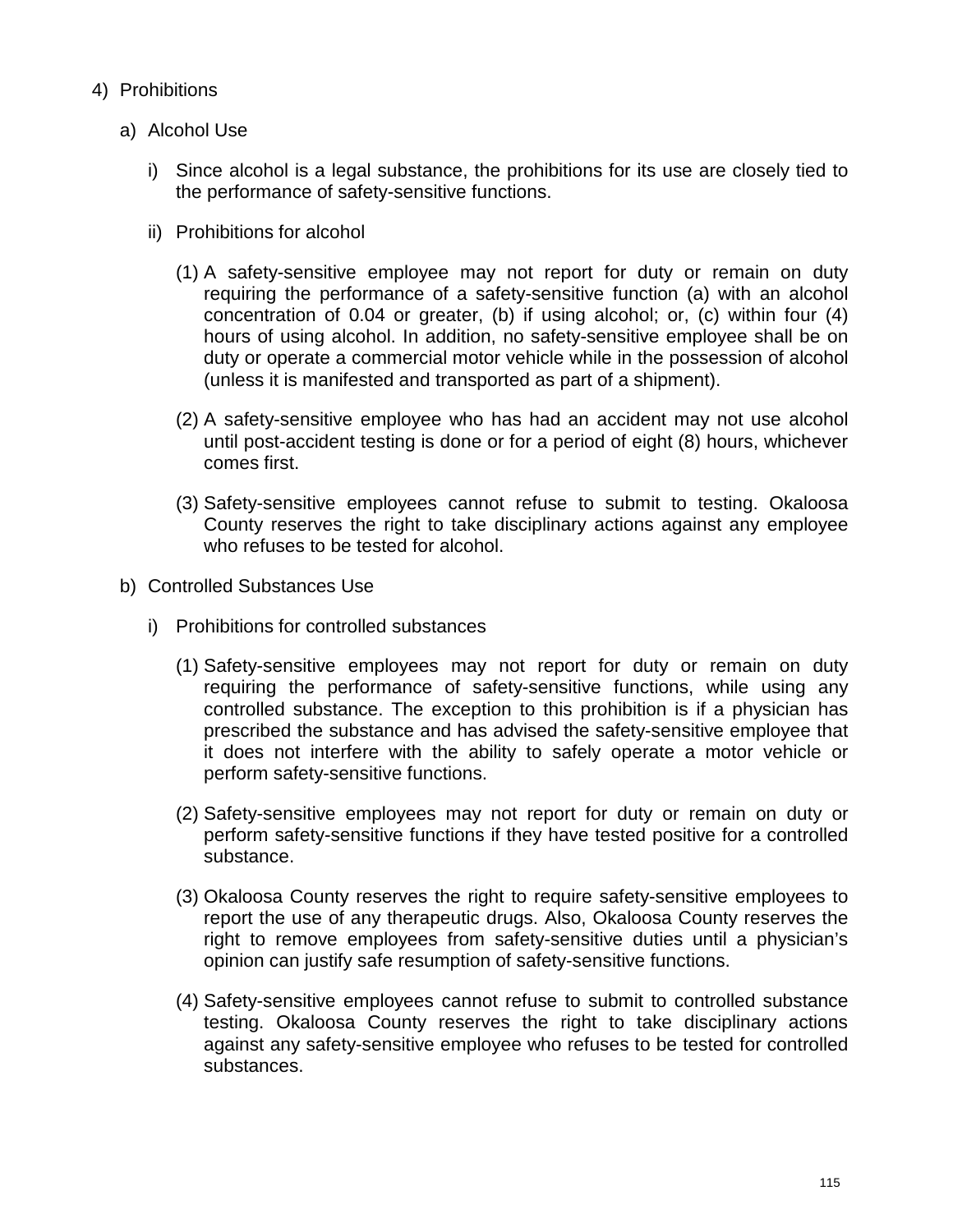### c) Consequences

A safety-sensitive employee who has violated any of the prohibitions concerning alcohol misuse or controlled substances use, including a refusal to be tested, will be removed from any safety-sensitive function and will not be allowed to return to a safety-sensitive function with Okaloosa County until an evaluation by a Substance Abuse Professional (SAP) has been done and any recommended treatment has been completed. Okaloosa County reserves the right to take disciplinary action against any safety-sensitive employee who violates these alcohol/drug prohibitions up to and including termination.

Anyone found to have an alcohol concentration of 0.02, but less than 0.04, will not be allowed to return to a safety-sensitive position for 24 hours, or until another alcohol test is administered with an alcohol concentration of 0.02 or less. Federal regulations require that no further actions can be taken under this policy solely on the basis of a test result showing an alcohol concentration of less than 0.04. This does not prevent the County from taking disciplinary action otherwise consistent with any other county policy, which is consistent with law.

- 5) Referral, Evaluation, and Treatment
	- a) Safety-sensitive employees who violate any of the prohibitions concerning alcohol misuse or controlled substance use will be provided with an opportunity for alcohol or drug abuse treatment. Federal regulations do not require that the employer pay for rehabilitation or hold a job open for a safety-sensitive employee.
	- b) Specifically, federal regulations require:
		- i) That the employees who violate alcohol or drug prohibitions be advised of the resources available to evaluate and resolve the problem;
		- ii) That the safety-sensitive employee be evaluated by a SAP to determine what assistance is necessary.
	- c) If the County decides to allow a safety-sensitive employee to return to work, before returning to safety-sensitive duties, the employee must:
		- i) Produce a return-to-duty alcohol test of 0.02 alcohol concentration or less (if violation was alcohol related); or produce a verified negative return-to-duty controlled substances test (if violation was drug related);
		- ii) Be subject to a minimum of six (6) unannounced follow-up tests within the first year back to work;
		- iii) If assistance was recommended, the DOT covered employee must be evaluated by a SAP to determine if treatment recommendations were followed. The County will direct the DOT covered employee to undergo return-to-duty and follow-up testing for both alcohol and controlled substances, at the recommendation of the SAP. Follow-up testing can be done for up to five (5) years after return to work.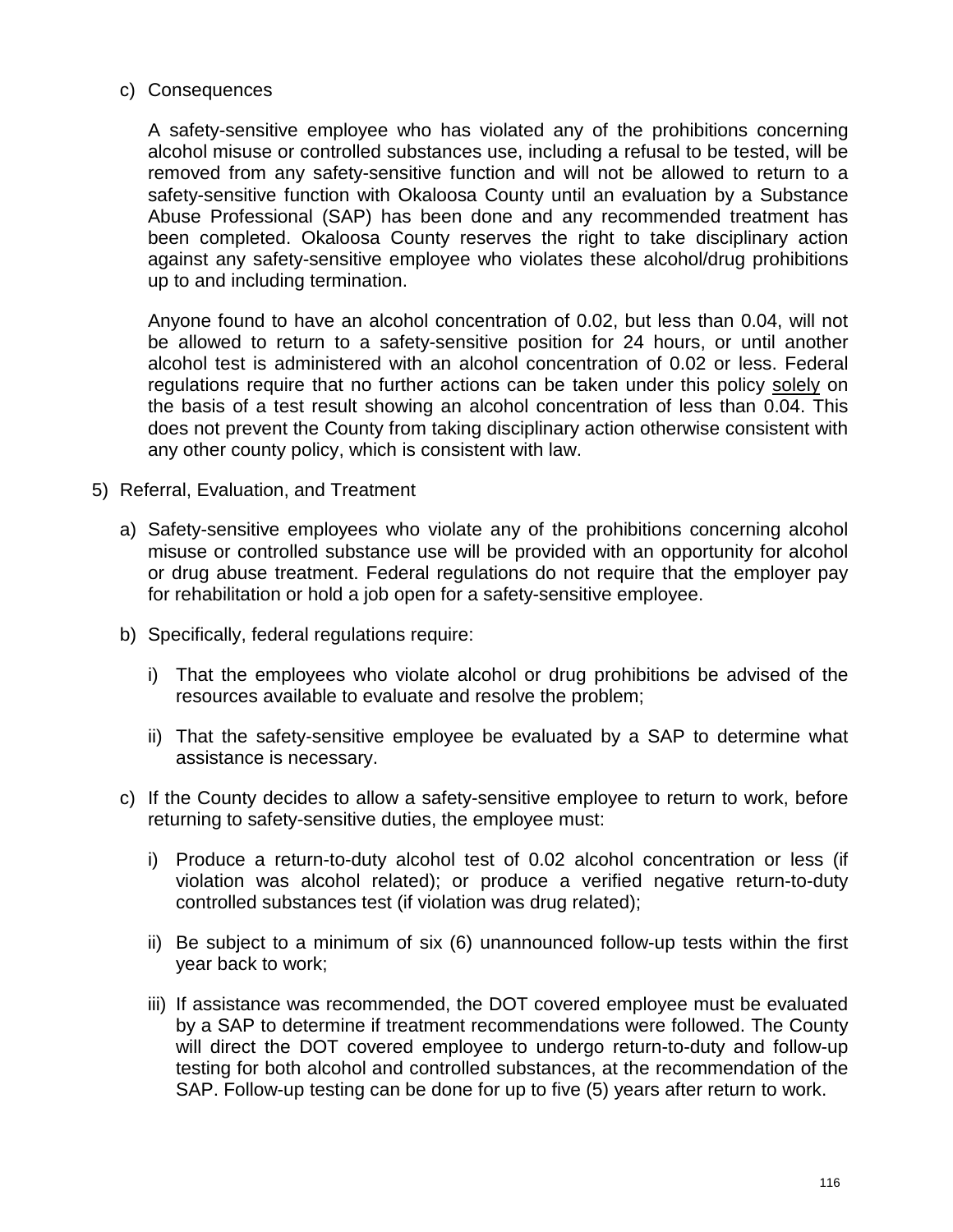6) Required Testing

There are five (5) situations in which testing can be done to determine the presence of alcohol and/or drugs.

a) Pre-Employment Testing

Pre-employment testing is required:

- i) Before a new hire is permitted to perform any safety-sensitive function;
- ii) When a person transfers into a safety-sensitive function from elsewhere in the County that is non-safety-sensitive.
- b) Post-Accident Testing

Post-accident drug and alcohol testing is required following an accident involving a commercial motor vehicle as follows:

- i) Fatal Accidents A human life is lost; or
- ii) Non-Fatal Accidents The driver was cited for a moving traffic violation and either (1) or (2) applies:
	- (1) Injury that required an injured person to leave the scene of the accident for immediate medical attention; or
	- (2) Vehicle that received damage causing the vehicle to be towed away from the accident by a tow truck or another type of vehicle.

Post-accident tests will be done as soon as possible, however in any case, all reasonable efforts shall be made to test the employee within two (2) hours of the accident, but not after eight (8) hours for alcohol testing and 32 hours for drug testing. The County will document the reasons any test was not performed during these time periods.

When reporting the accident, the employee is required to report whether the accident resulted in the loss of life or moving violation. It is then the responsibility of the supervisor to arrange for testing under the prescribed procedures herein.

Employees who are subject to post-accident testing shall remain readily available for the test or may be deemed to have refused the test. However, employees are not required to delay necessary medical attention for injured people following an accident. Employees shall not be prohibited from leaving the scene of the accident for the period of time necessary to obtain assistance in responding to the accident or to obtain necessary emergency medical care.

The results of a urine, saliva or breath test for the use of prohibited drugs or alcohol misuse conducted by federal, state, or local officials having independent authority for the test may be used to satisfy this section, provided the tests comply with applicable federal, state, or local testing requirements and the results of the tests are obtained by the County.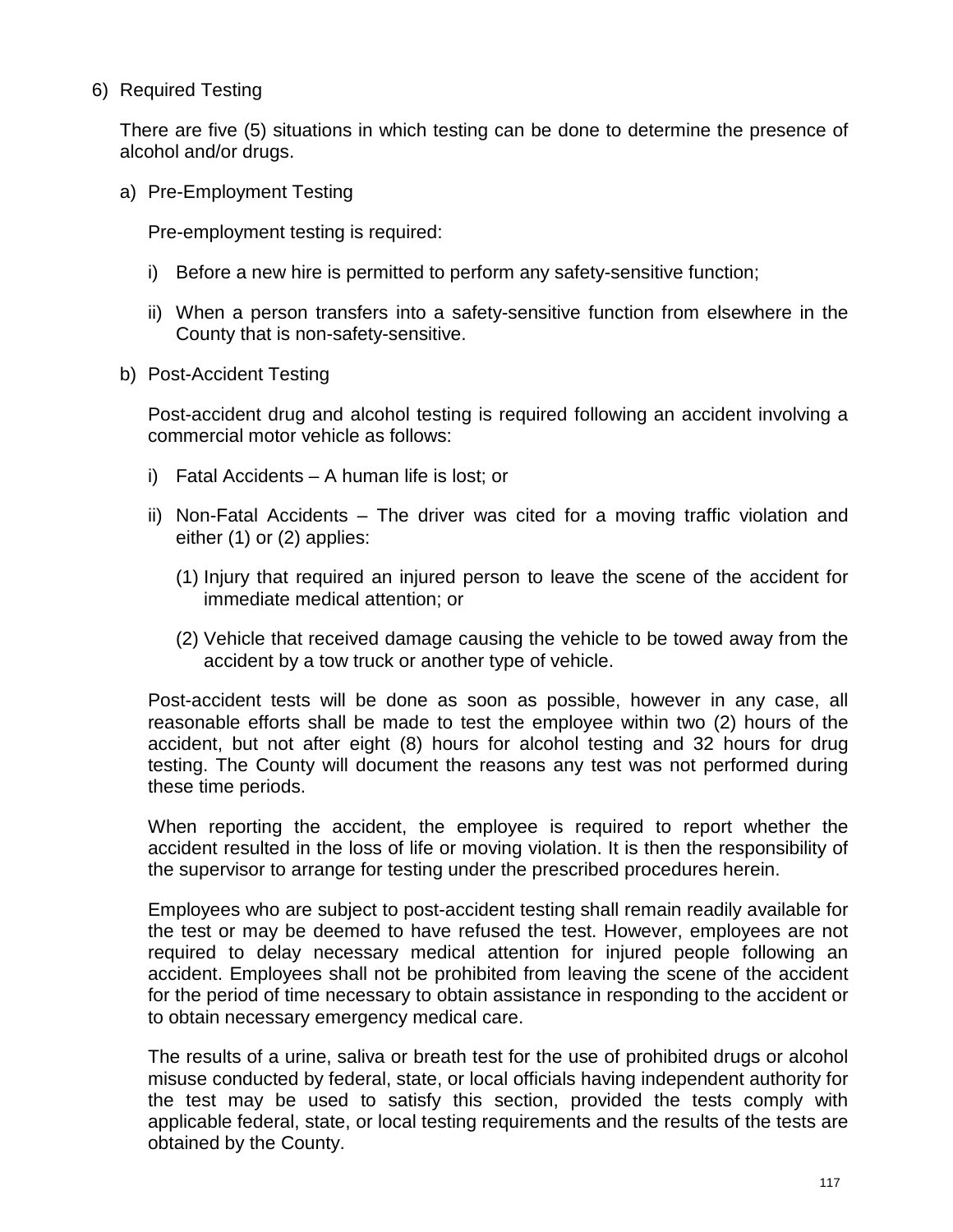# c) Random Testing

Unannounced random testing of County employees engaged in safety-sensitive functions will be done each year. Employees, who are randomly selected from a pool, must be tested for alcohol just before, during or immediately after performing a safety-sensitive function. A DOT FMCSA covered employee may be randomly tested for prohibited drug use anytime while on duty. Random testing is done on a percentage basis:

- i) Ten percent (10%) of DOT FMCSA covered employees must be randomly tested for alcohol annually.
- ii) Fifty percent (50%) of DOT FMCSA covered employees must be randomly tested for controlled substances annually.
- d) Reasonable Suspicion

Testing can also be done if a County management official or supervisor has reasonable suspicion to believe that an employee's behavior or appearance may indicate alcohol or drug use in violation of this policy. The determination to test for reasonable suspicion must be based on:

- i) The observation of a supervisor or County official who has received the training required by federal regulations. Supervisor training requires at least 60 minutes of training on alcohol misuse and 60 minutes of training on controlled substances. The training shall cover the physical, behavioral, speech and performance indicators of probable alcohol misuse and use of controlled substances;
- ii) Specific, clearly stated observations concerning the appearance, behavior, speech or body odors of the DOT covered employee. An alcohol test is authorized only if the observation is made during, just before, or just after the employee performs safety-sensitive functions.

The time and documentation constraints for administering a reasonable suspicion alcohol test following the observations are the same as the time requirements for post-accident testing. In addition, a written record shall be made of the observations leading to a controlled substance test, signed by the supervisor or official who made the observation, within 24 hours of the observed behavior or before the results of the test are released, whichever is earlier.

- e) Return-to-Duty and Follow-Up Testing
	- i) Return-to-duty testing is required for an employee who violates this policy and/or federal requirements for continuing to perform safety-sensitive functions. Prior to returning to duty requiring performance of safety-sensitive functions, the following test results are required on a return-to-duty test:
		- (1) An alcohol concentration of less than 0.02 (after engaging in prohibited conduct concerning alcohol);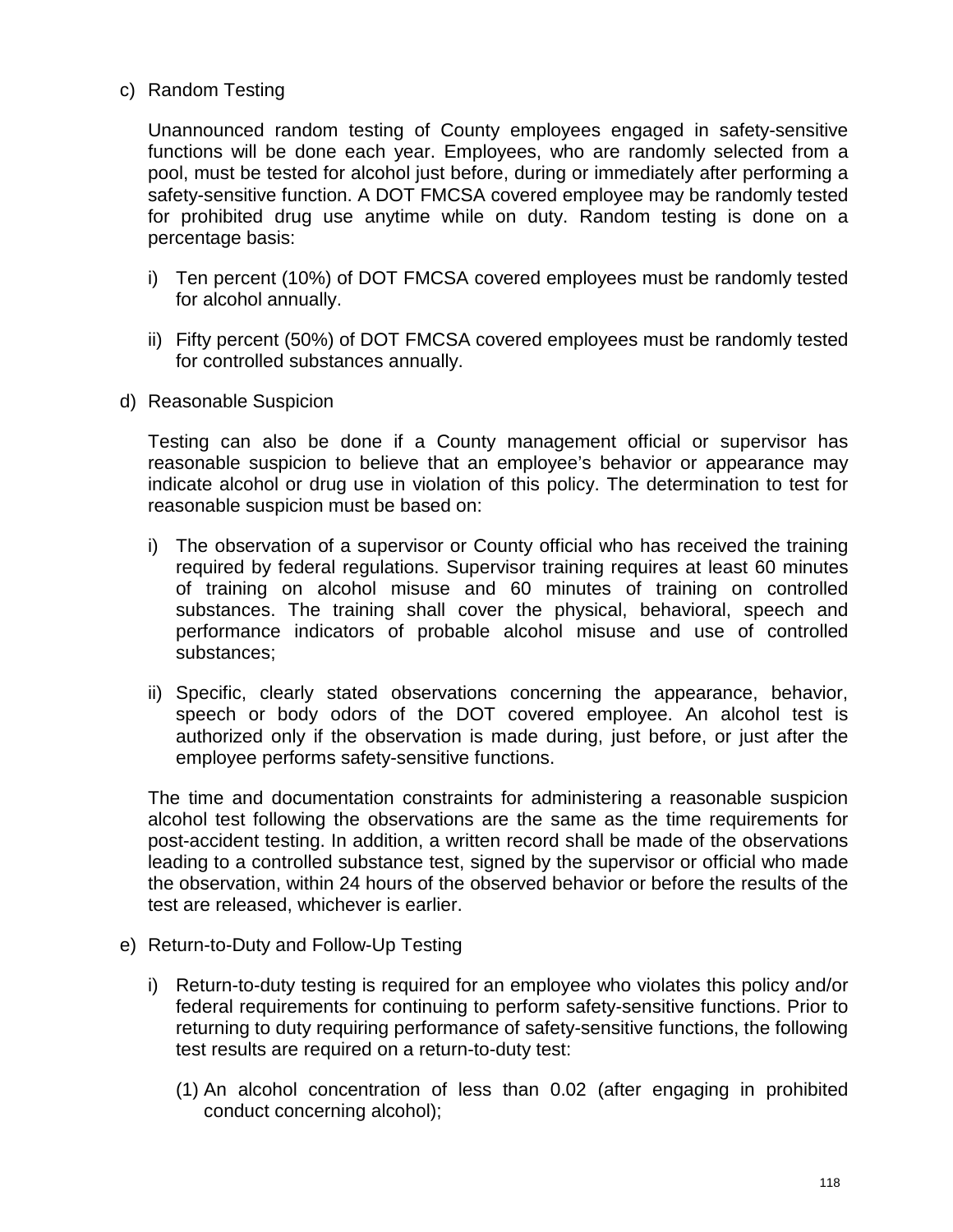- (2) A verified negative controlled substance test (after engaging in prohibited conduct concerning controlled substances).
- ii) Unannounced follow-up testing, as directed by a substance abuse professional, is required for an employee who engages in prohibited conduct, if the employee does return to safety-sensitive functions. Follow-up testing for alcohol will be conducted just before, during, or after performing safety-sensitive functions. The federal rules and this policy calls for a minimum of six (6) unannounced tests during the first year back in a safety-sensitive position.
- f) Refusal to Test

A refusal to be tested for alcohol or controlled substances constitutes a violation of County policy and will be interpreted in the same way as a positive test for alcohol or controlled substances. Okaloosa County reserves the right to take additional disciplinary actions against an employee who refuses to be tested.

- 7) Alcohol Testing Procedures and Employee Safeguards
	- a) Breath Alcohol Technician (BAT)
		- i) A "breath alcohol technician" is an individual who instructs and assists individuals in the alcohol testing process and operates an "evidentiary breath testing" device (EBT). The BAT is required to be properly trained, as follows:
			- (1) Proficiency shall be demonstrated by successful completion of a course of instruction that, at a minimum, provides training in the principals of EBT methodology, operation, and calibration checks; the fundamentals of breath analysis for alcohol content; and the procedures required in this part for obtaining a breath sample, and interpreting and recording EBT results.
			- (2) Only courses of instruction for operation of EBT's that are equivalent to the Department of Transportation (DOT) model course, as determined by the National Highway Traffic Safety Administration (NHTSA), may be used to train BAT's to proficiency.
			- (3) The course of instruction shall provide documentation that the BAT has demonstrated competence in the operation of the specific EBT(s) he/she will use.
			- (4) Any BAT who will perform an external calibration check of an EBT shall be trained to proficiency in conducting the check on the particular model of EBT.
			- (5) The BAT shall receive additional training, as needed, to ensure proficiency, concerning new or additional devices or changes in technology that he/she will use.
			- (6) Okaloosa County will establish documentation of the training and proficiency test of each BAT it uses to test County employees.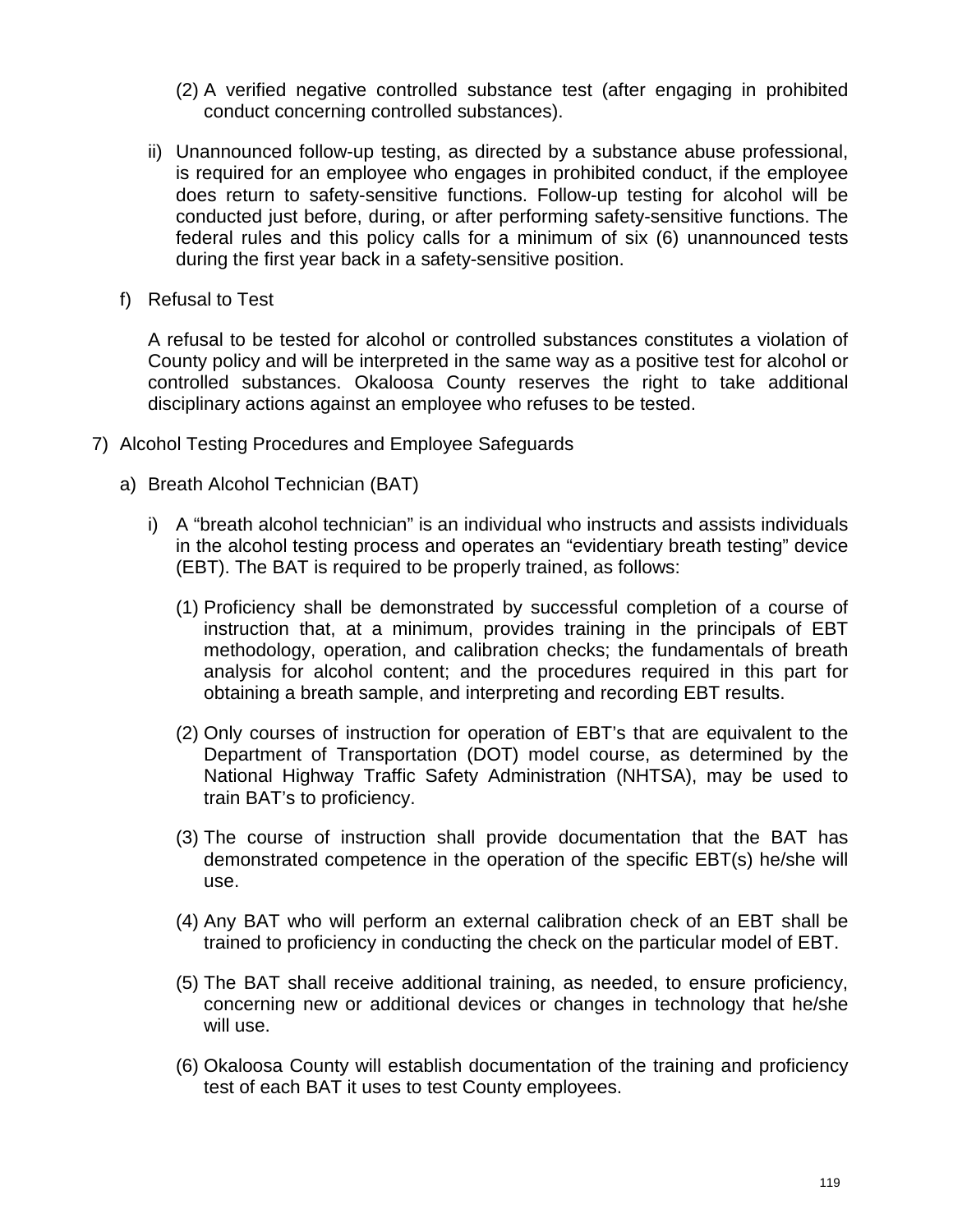A BAT-qualified supervisor of an employee may conduct the alcohol test for that employee only if another BAT is unavailable.

A supervisor or management official, who makes a "reasonable suspicion" determination as to a DOT covered employee, shall not test that employee.

#### b) Evidential Breath Testing (EBT) Device

An EBT used for a screening test of a County employee will be capable of printing out results and numbering each result sequentially. A logbook may also be kept.

The EBT used will have a Quality Assurance Plan (QAP) developed by the manufacturer and approved by NHTSA. Okaloosa County will remove from service any EBT that fails a calibration check as set forth in the QAP.

c) Breath Alcohol Testing Form/Logbook

A federally approved alcohol testing form will be used to ensure the integrity of the test result, properly identify the employee with the test result, and serve as a documented record of the testing event.

The logbook, if used, will become additional documentation of the testing event by providing a sequential test number, date, name of BAT, location of test, quantified test result and initials of the employee for each test.

d) Preparation for Testing

Alcohol testing will be conducted in a location that affords, to the greatest extent practicable, visual and aural privacy to the County employee being tested.

The employee is required to show positive identification (picture I.D.) to the BAT and may request the BAT to also show positive identification. Employees who have no I.D. on their person shall have their identity confirmed by their supervisor.

The BAT must supervise only one (1) employee's use of the EBT at a time and must not leave the testing site while the test is in progress.

e) Screening Test Procedure

After the employee has been positively identified, the alcohol screening test procedure will be conducted using any federally approved method. With breath alcohol testing:

- i) The employee will provide the BAT with identifying information and employer information to be entered onto the Breath Alcohol Testing Form. The employee will be asked to certify, by signature, that the information provided is correct. A refusal by an employee to sign the certification will be regarded as a refusal to take the test.
- ii) An individually sealed mouthpiece will be opened in view of the employee and attached to the EBT.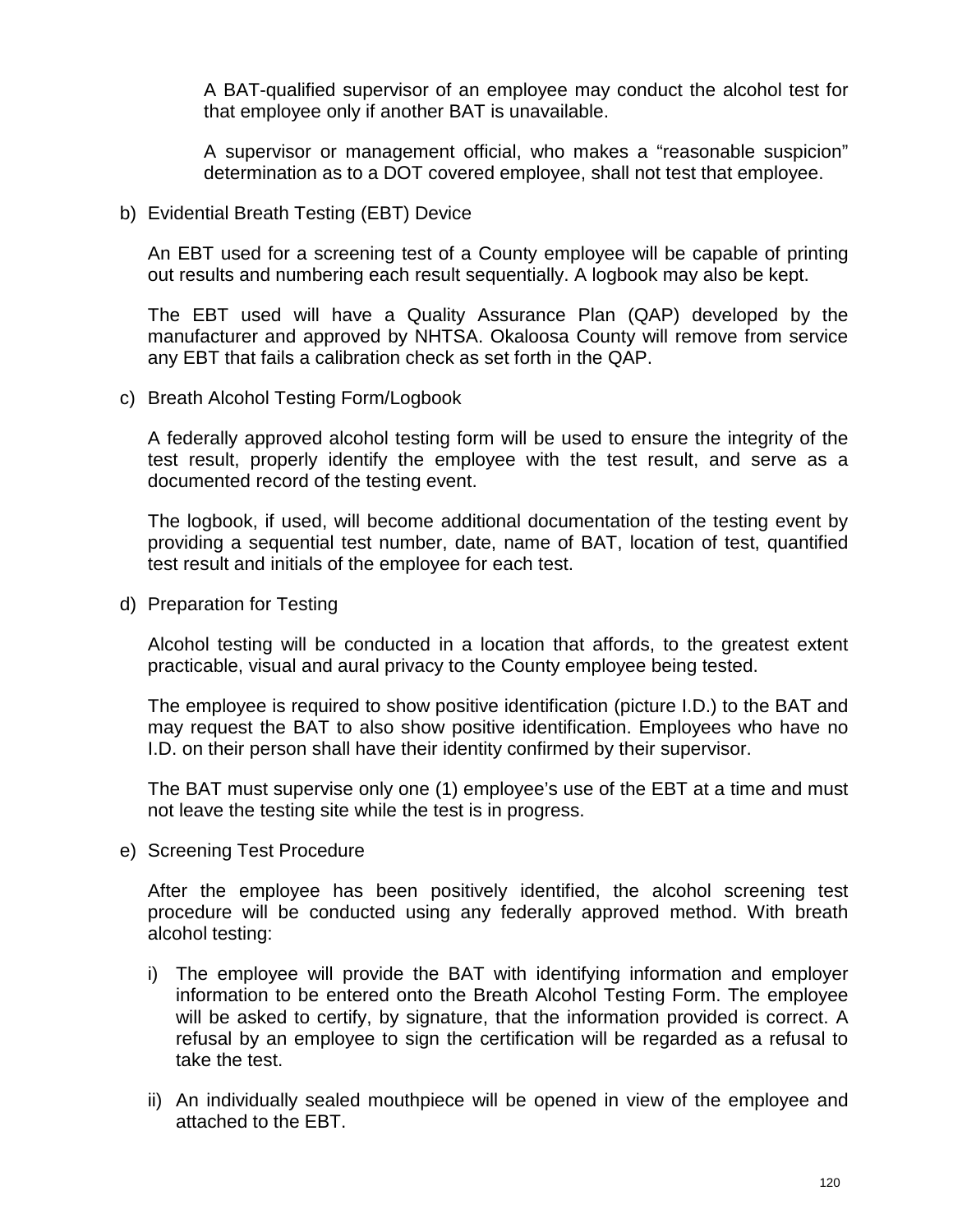- iii) The BAT will instruct the employee to blow forcefully into the mouthpiece for at least six (6) seconds or until the EBT indicates that an adequate amount of breath has been obtained.
- iv) After showing the employee the quantitative alcohol concentration results printed out by the EBT, the BAT will enter the results, test number, testing device, serial number of the EBT, time and date on the proper section of the Breath Alcohol Testing Form. If the EBT device prints the test results directly onto the form, the BAT will show the employee the result displayed on the device. If the EBT device provides a printed result, but does not print the result directly onto the form, the BAT will show the employee the results displayed on the device; then affix the test result printout to the Breath Alcohol Test Form in the designated space, using a method that will provide clear evidence of removal (e.g., tamper-evident tape). The BAT may also record the test number, date, name of BAT, location, and quantified test result in the logbook. The employee will then initial the logbook.
- v) Depending on the result, the following procedures apply:
	- (1) If the result is less than 0.02, the BAT will date the form and sign the certification to the effect that all procedures were followed as required by federal regulations.

No further testing is required. The BAT will transmit the result of less than 0.02 to a County designated official in a confidential manner, and the County official will receive and store the information so as to ensure that confidentiality is maintained. The employee will receive a copy of the alcohol form.

Failure of the employee to sign the alcohol test form or initial the logbook after a test has been conducted will be noted by the BAT in the remarks section of the alcohol form but will not be considered a refusal to be tested.

If a test result printed by the EBT does not match the displayed result, the BAT shall note the disparity in the remarks section, both BAT and employee will initial the remarks. The test result will be considered invalid and the employee and County will be so notified.

- (2) If the result is 0.02 or greater, a confirmation test will be performed. If the confirmation test will be performed by a different BAT, the BAT who conducted the screening test will complete and sign the form and logbook entry. The BAT will give the employee a copy of the alcohol form.
- f) Confirmation Testing Procedures

If a different BAT is conducting the confirmation test, the new BAT will require positive identification of the employee, explain the testing procedure, and initiate a new Breath Alcohol Testing Form, requiring a repetition of information and certification by signature. In addition, the following instructions must be followed: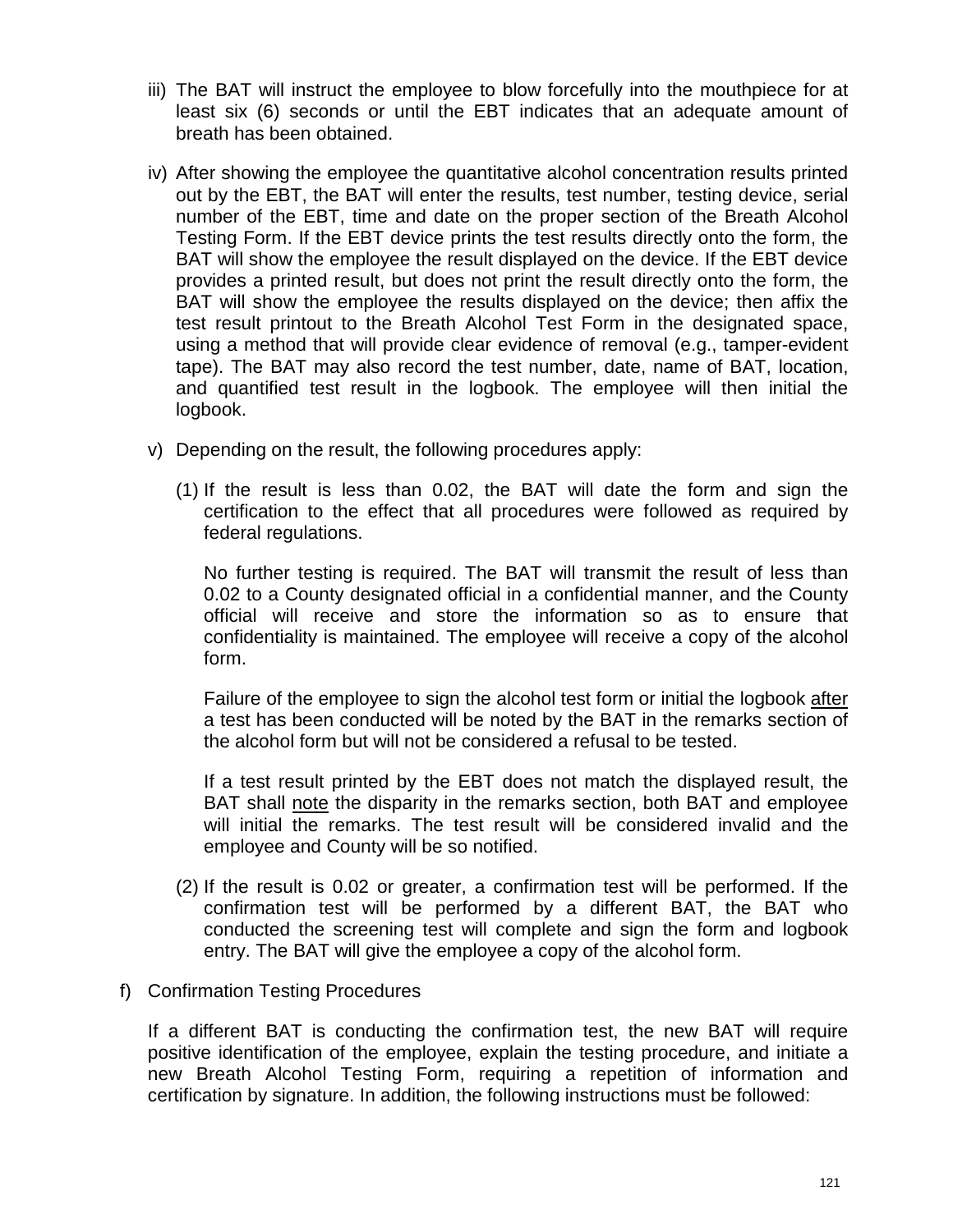- i) The BAT will instruct the employee not to eat, drink, or put any object or substance in his/her mouth and, to the extent possible, not belch, for at least 15 minutes. The BAT will explain that the reason for these instructions is to ensure against an artificially high reading. The BAT will note in the "Remarks" section of the form any non-compliance with instructions.
- ii) The confirmation test will be conducted between15 and 20 minutes of the completion of the screening test.
- iii) A new mouthpiece will be opened and used for the confirmation test.
- iv) Before the confirmation test is administered for each employee, the BAT will ensure that the EBT registers 0.00 on an air blank. If the reading is greater than 0.00, after two (2) attempts, that EBT will not be used for testing.

Any EBT taken out of service because of failure to register 0.00 on an air blank will not be returned to service until an external calibration is conducted and the EBT is, once again, to be found within tolerance limits.

- v) In the event that the screening and confirmation test results are not identical, the confirmation test result is to be deemed to be the final result upon which any action will be taken in compliance with federal rules or County authority.
- vi) The BAT will affix the confirmation test printout to the Breath Alcohol Test Form using tamper-evident tape.
- vii) Following completion of the test, the BAT will date and sign the form. The employee will also sign the certification statement at the designated place.

The refusal of the employee to sign the alcohol form will not defeat the test result, but will be noted by the BAT in the "Remarks" section.

Disparity between the displayed result and the printed result will be "noted," signed by employee and BAT, and will be considered an invalid test.

- viii)The BAT will transmit all results to Okaloosa County in a confidential manner. The BAT will ensure immediate transmission to Okaloosa County of results that require Okaloosa County to prevent an employee from performing a safetysensitive function.
- ix) Okaloosa County will designate one or more representatives for the purpose of receiving and handling alcohol testing results in a confidential manner. All communications by BAT's to Okaloosa County concerning the alcohol testing results of employees will be to a designated Okaloosa County representative.
- 8) Drug Testing Procedures and Employee Safeguards
	- a) Chain of Custody

The Okaloosa County employee drug testing program will utilize a clear and welldocumented procedure for collection, shipment and accession of urine specimens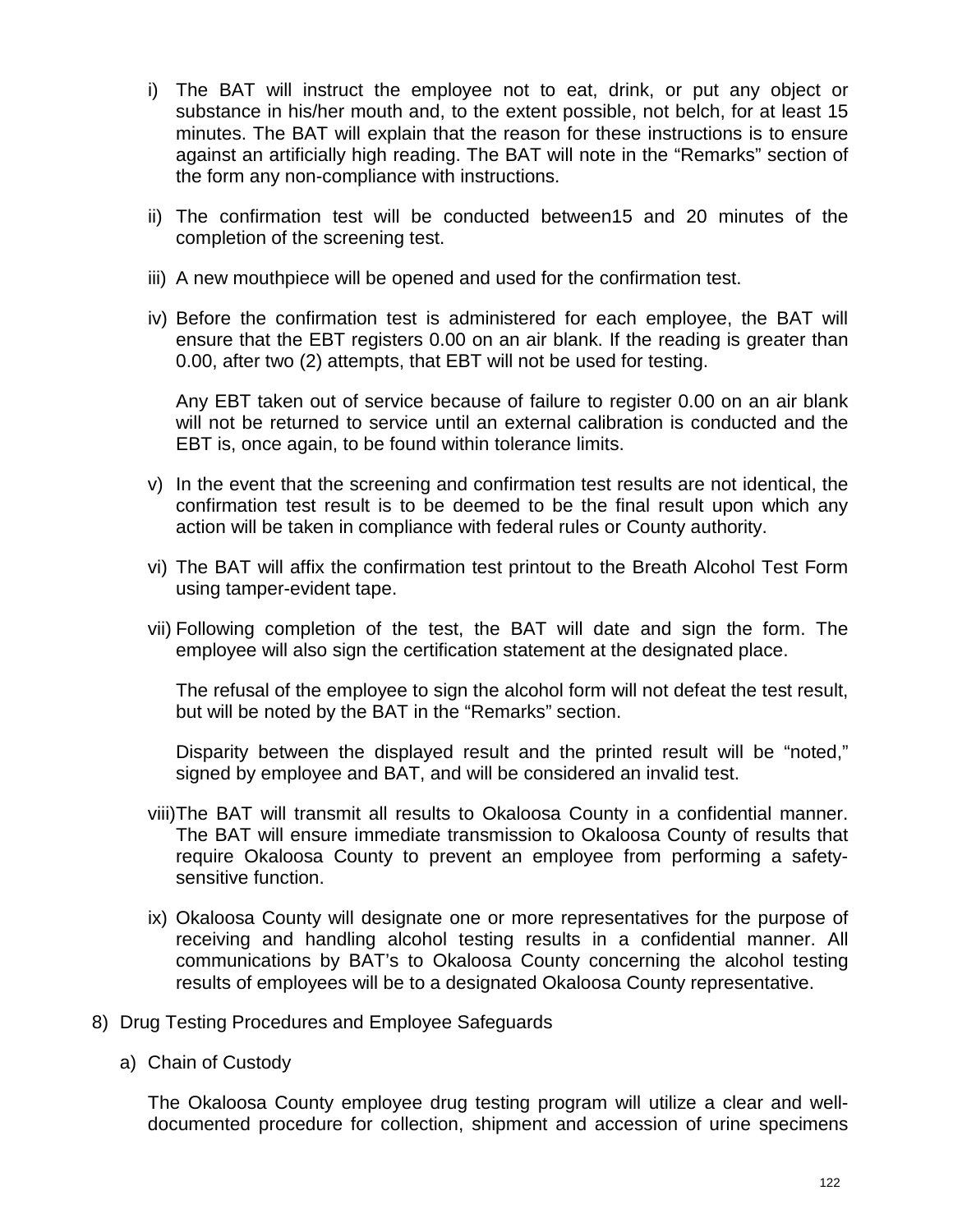from the specimen collection site to the laboratory. For this purpose, a standard drug testing Custody and Control Form will be used.

b) Definition of Chain of Custody

Federal regulations define chain of custody as "procedures to account for the integrity of each urine specimen by tracking its handling and storage from point of specimen collection to final disposition of the specimen."

c) The Custody and Control Form

The drug testing Custody and Control Form is used to document the chain of custody to the laboratory. These forms are multiple-part carbonless forms to allow for copies to be retained by the laboratory, to be shared by the MRO, the employee, and the Okaloosa County designated representatives. These forms will be maintained as a permanent record on which all necessary identifying data and the collection process are retained.

d) Preparation for Testing

In addition to using a Custody and Control Form, other safeguard procedures, in preparation of testing, include:

- i) Use of clean, split specimen bottles;
- ii) Use of a tamperproof seal system;
- iii) Use of a shipping container that can be sealed and initialed after depositing both specimen and Custody and Control Form documentation; and
- iv) Written procedures and instructions for collection site person.
- e) Written Procedures

The written procedures for the collection site person emphasize that the collection site person is responsible for maintaining the integrity of the specimen collection and transfer process.

Unless it is impractical for any other individual to perform this function, a direct supervisor of an employee will not serve as the collection site person for testing purposes.

In any case, where a collection is monitored or directly observed, the collection site person will be of the same gender as the employee/donor.

f) Specimen Collection Security Procedures

The collection site will be a secure location, closed to allow for maximum privacy. Security procedures require restricted access to collection materials and specimens. No unauthorized individuals will be permitted access to the collection site. No one other than the collection site person may handle specimens prior to their being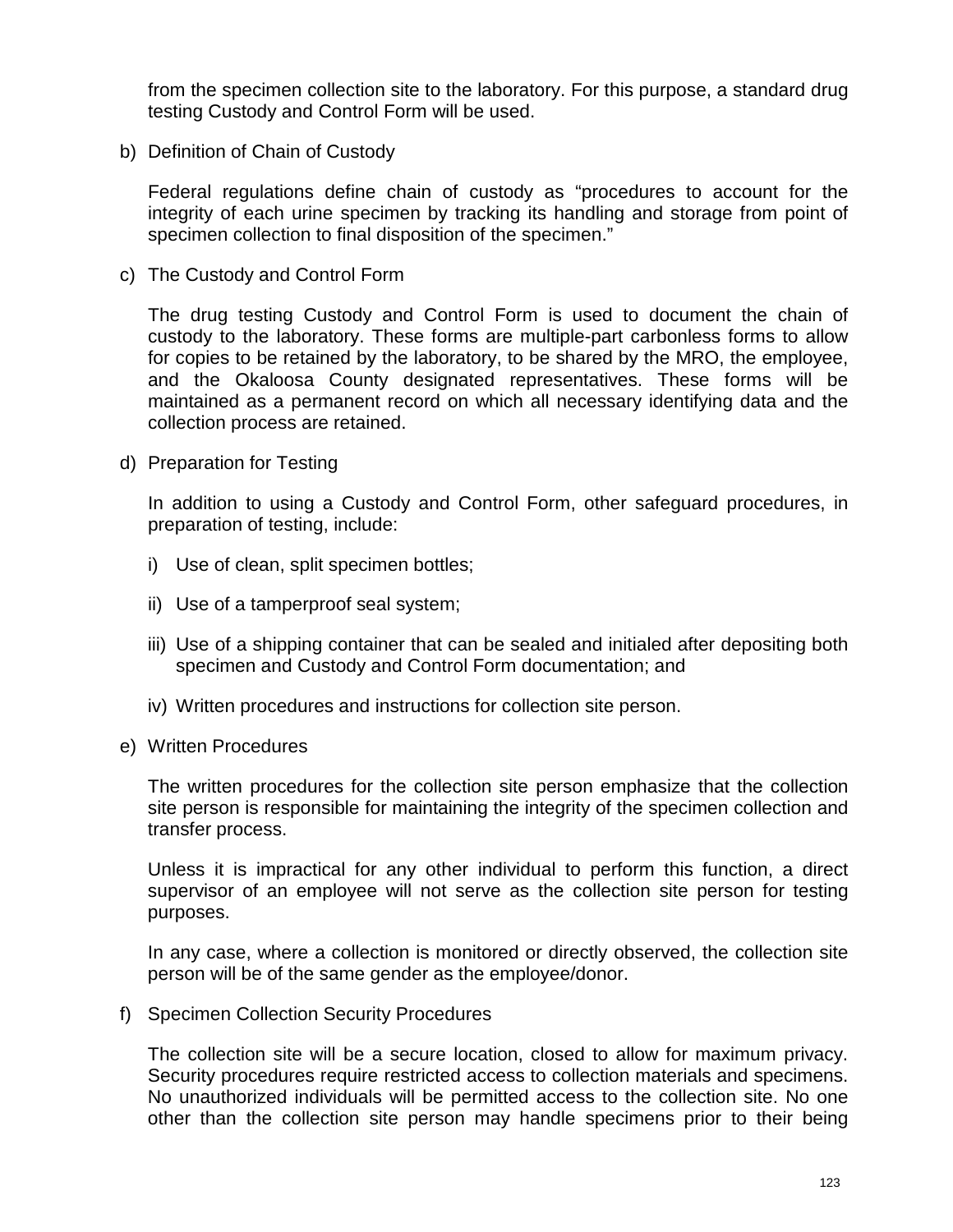placed securely in the mailing container. The split sample method will be used, resulting in a primary specimen of 30 ML, and a split sample of 15 ML.

To minimize the chance of error, the collection site person will collect only one (1) specimen at any given time. The collection procedure for each specimen is completed when the urine bottles have been sealed and initialed, the Custody and Control Form has been executed, and the employee has departed the collection site.

g) Laboratory Analysis

In compliance with the drug testing regulations, Okaloosa County will only authorize laboratories certified by the Department of Health and Human Services (DHHS) to be used for the analysis of urine specimens for the Okaloosa County drug-testing program.

Certified laboratories, so utilized by Okaloosa County, will take security measures to ensure accurate identification of each specimen. Internal Custody and Control Forms will be used at all times to track each specimen from the time it is received to the time it is destroyed. See Appendix A for more information on initial screening and confirmation testing.

h) Reporting of Results

The certified laboratory, chosen by Okaloosa County to analyze urine specimens of covered employees, will report the test results directly to Okaloosa County's designated MRO. Both positive and negative results will be reported in a secure and confidential manner. The MRO may report test results to the County using any method of communication; however, in all cases the MRO shall forward to the County within three (3) business days of the completion of the review, a signed, written notification containing the following:

- i) That the test being reported was conducted in accordance with the requirements of this policy;
- ii) The name of the employee tested;
- iii) The type of test conducted (random, post-accident, etc.);
- iv) The date and location of the test collection;
- v) The identity of the person taking the collection, conducting the analysis, and serving as MRO;
- vi) The verified test results, and if positive, the identity of the controlled substance(s) for which the test verified positive.

The report, as certified by the responsible laboratory individual, will indicate the drug/metabolites tested for, whether the results are positive or negative, the specimen number assigned by Okaloosa County and the drug testing laboratory identification number. Only specimens confirmed by GC/MS testing as positive are reported as positive.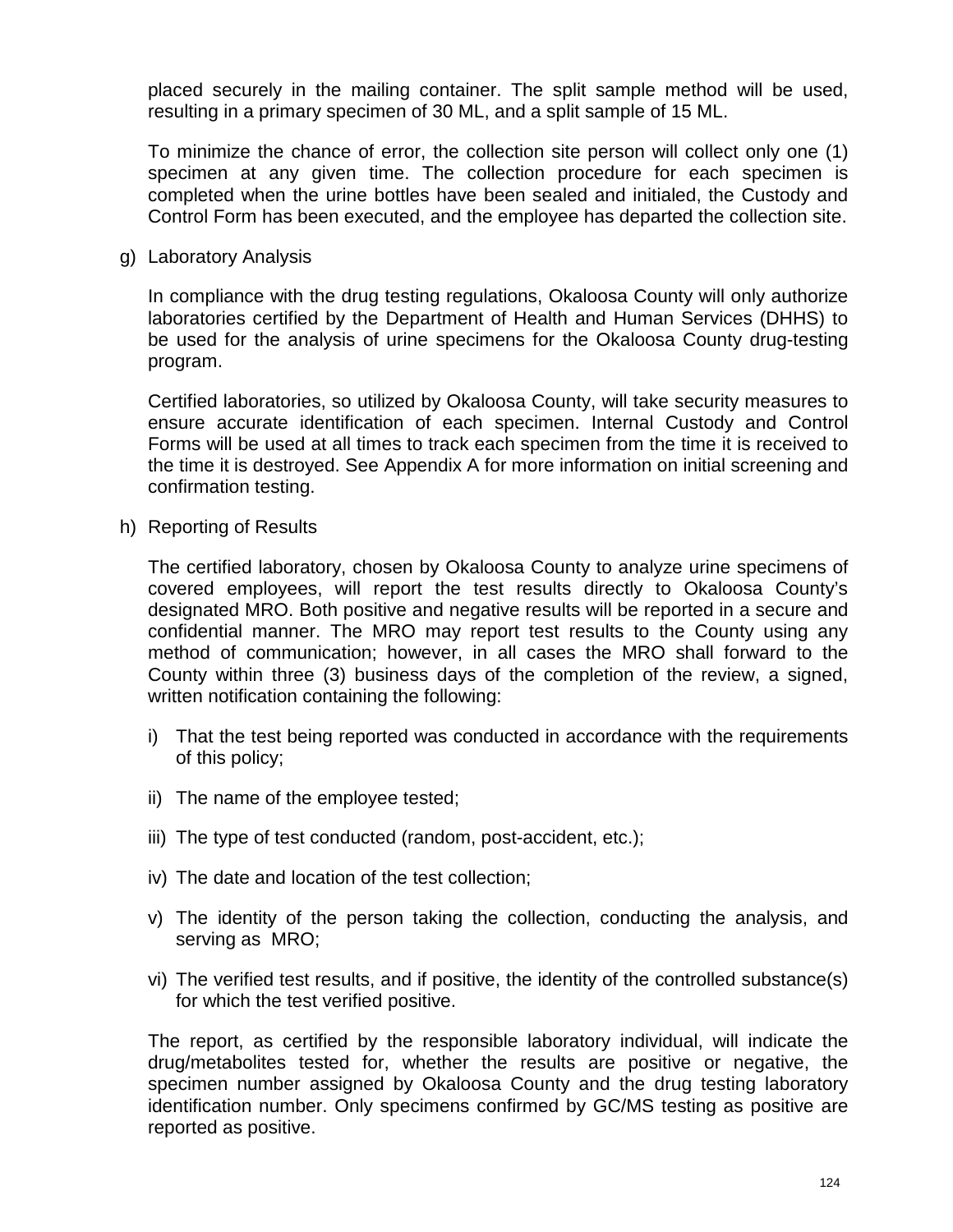The laboratory will also transmit to the MRO the original or certified copy of the Custody and Control Form and will identify the individual at the laboratory responsible for the day-to-day management of the laboratory process.

i) Review of Results/MRO

The MRO, designated by Okaloosa County to review drug test results, will be a fully licensed physician and possess knowledge of drug abuse disorders. It is the primary responsibility of the MRO to review and interpret positive results obtained from the laboratory. The MRO will assess and determine whether alternate medical explanations could account for the positive test results.

To accomplish this task, the MRO may conduct medical interviews of the individual, review the individual's medical history and review any other relevant bio-medical factors. Additionally, the MRO will examine all medical records and data made available by the tested individual, such as evidence of prescribed medications. The MRO will not consider any drug test results that arise from urine collection or analysis that do not comport with regulations.

The MRO will give the individual testing positive an opportunity to discuss the test results prior to making a final decision. After the final decision is made, the MRO will notify Okaloosa County.

j) Testing of Split Sample

The MRO will notify each employee who has a confirmed positive test that the employee has 72 hours in which to request a test of the split specimen. If the employee makes such a request, the MRO will direct, in writing, the laboratory to provide the split specimen to another certified laboratory for analysis. If the analysis of the split specimen fails to reconfirm the presence of the drug(s) or metabolite(s) found in the primary specimen, or if the split specimen is unavailable, inadequate for testing or unsuitable, the MRO will cancel the test and report cancellation and the reason for it to the DOT, Okaloosa County, and the employee.

k) MRO Unable to Contact Employee

If Okaloosa County's' designated MRO, after making and documenting all reasonable efforts, is unable to contact a tested employee, the MRO will contact a designated management official of Okaloosa County to arrange for the individual to contact the MRO prior to going on duty or within 24 hours, whichever is earlier. If the County is unable to contact the employee after reasonable efforts, he/she will be placed on temporary medically unqualified status, or unpaid medical leave. The MRO may verify a positive test without having communicated with the employee about the results of the test if:

- i) The safety-sensitive employee expressly declines the opportunity to discuss the results of the test; or
- ii) Within five (5) days after a documented contact by a designated management official of Okaloosa County instructing the employee to contact the MRO, the employee has not done so.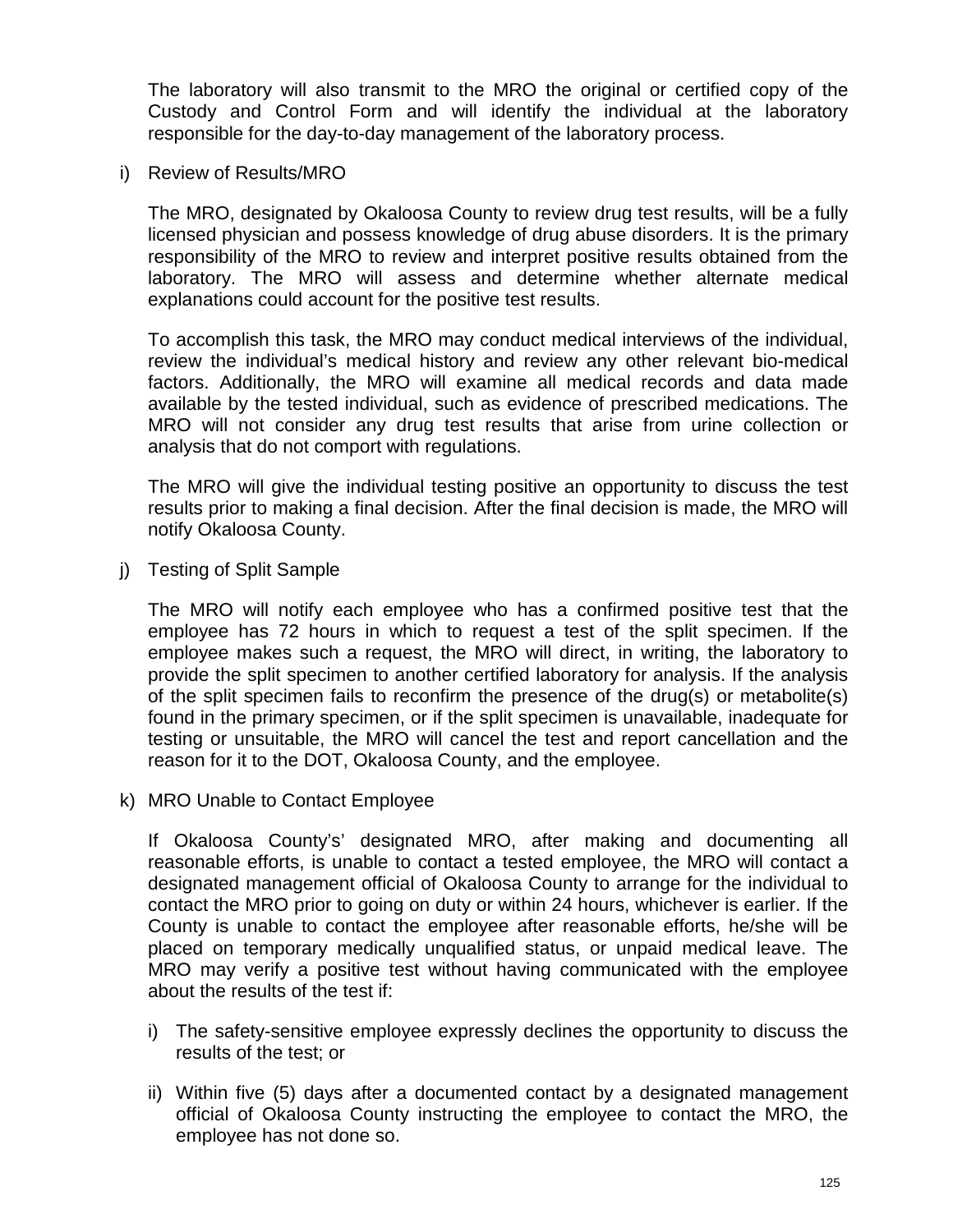### l) Employee Test Information

Okaloosa County will maintain records relating to employee test information, and related to violations of this policy, in a secure manner, so that disclosure of information to unauthorized persons does not occur. Employee test information will only be released as required by law or as expressly authorized by the employee. The release of employee test information is allowed in the following instances:

- i) An employee will have access to any of his/her alcohol testing records upon written request;
- ii) Okaloosa County will allow any DOT-authorized agency access to facilities and records in connection with the alcohol misuse prevention program;
- iii) When requested, Okaloosa County will disclose post-accident testing information to the National Transportation Safety Board (NTSB) as part of an accident investigation;
- iv) Okaloosa County may disclose information to the employee or to a decisionmaker in a lawsuit, grievance, or other proceeding initiated by or on behalf of the employee arising from the results of an alcohol/drug test pursuant to this policy, or from the county's determination that the employee engaged in prohibited conduct.

Okaloosa County will release information regarding an employee's alcohol testing records as directed by the specific, written consent of the employee authorizing release of the information to an identified person. All DOT results will be released to prospective employer(s) upon request.

9) DOT Drug and Alcohol Policy Addendum – Commercial Driver's License Drug and Alcohol Clearinghouse.

Beginning January 6, 2020, a repository created by the FMCSA will collect information on drivers' DOT drug and alcohol violations occurring under the County's FMCSA DOT testing program.

The County must report DOT drug and alcohol testing program violations to the Clearinghouse. Motor carriers, medical review officers, third-party administrators (TPA/Consortiums), and substance abuse professionals (SAPs) must provide information when a driver:

- 1. Tests positive for drugs or alcohol;
- 2. Refuses required drug and or alcohol testing;
- 3. Undergoes the return to duty drug and alcohol rehabilitation process.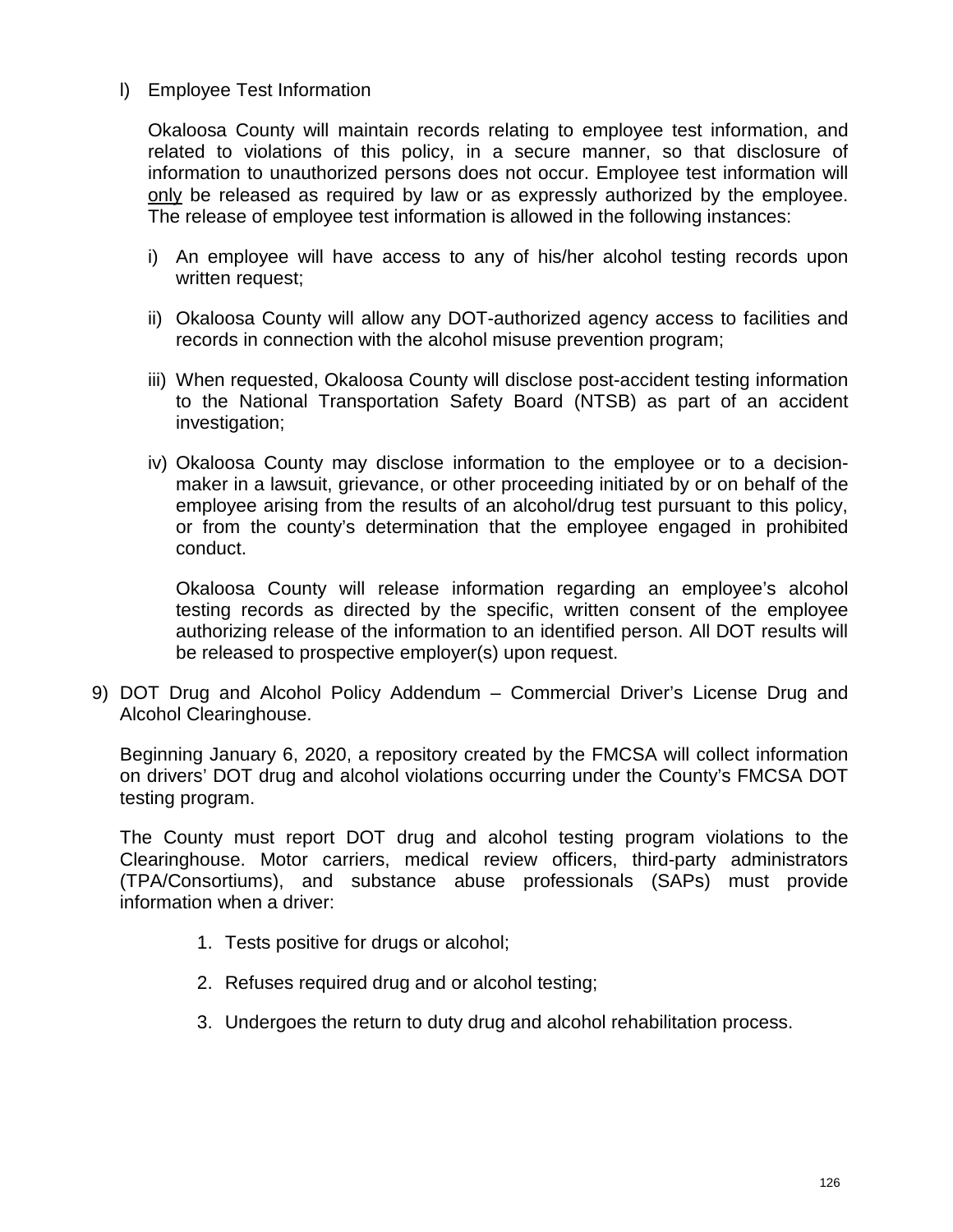The following records will be collected and maintained in the Clearinghouse:

- 1. A verified positive adulterated or substituted drug test result;
- 2. An alcohol confirmation test with a concentration of 0.04 or higher;
- 3. A refusal to submit to any test;
- 4. An employer's report of actual knowledge, as defined, including:
	- a. On duty alcohol use;
	- b. Pre-duty alcohol use;
	- c. Alcohol use following an accident;
	- d. Control substances use.
- 5. A substance abuse professional report of the successful completion of the return-to-duty process;
- 6. An employer's report of completion of the follow-up testing.

FMCSA requires motor carrier employers to:

- 1. Query the system for information on drivers and applicants;
- 2. Search the database annually for current employees.

Before the County may gain access to the information in the Clearinghouse, the driver must grant consent. Failure to provide consent will prevent the company from using the CDL driver in a safety-sensitive function.

Civil Penalties for an employer, employee, medical review officer, or service agent who violates the regulations implementing the Drug and Alcohol Clearinghouse will cost \$5,833 for a single DOT violation.

Section C – Substance and Alcohol Misuse Policy DOT FTA – For Employees Performing Maintenance on Revenue Service Vehicles or Equipment Revised and effective February 20, 2018

1) Testing Program Background

The Omnibus Transportation Employee Testing Act of 1991 (OTETA) directed the United States Department of Transportation (USDOT) to promulgate regulations outlining the procedures for transportation workplace drug and alcohol testing. The USDOT regulations titled, "Procedures for Transportation Workplace Drug and Alcohol Testing" are codified as 49 CFR Part 40. The regulations ensure uniform practices for specimen collections, laboratory analysis, medical review, result reporting and the Return-to-Duty process for violating employees. The regulations are applicable to safety-sensitive employees in transportation workplaces throughout the nation (transit, railroad, aviation, commercial drivers, etc.).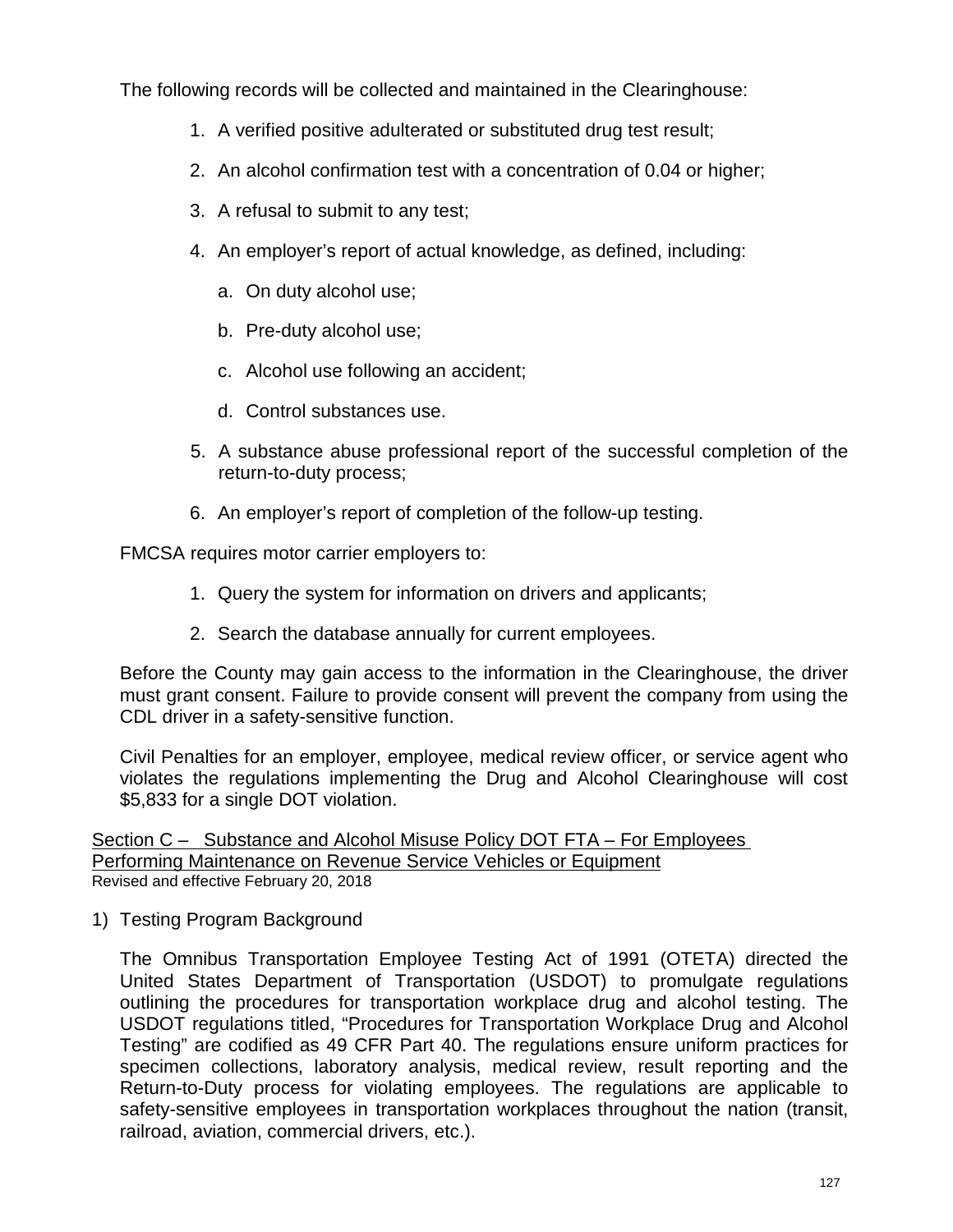The OTETA also directed each transportation administration to craft industry-specific regulations that define which employees are subject to testing, the testing circumstances, policy statement requirements and training requirements, relevant to that industry. The County is required to comply with both the USDOT regulations described above, as well as the Federal Transit Administration regulations "Prevention of Prohibited Drug Use and Alcohol Misuse in Transit Operations" which are codified as 49 CFR Part 655.

- 2) Employee Applicability
	- a) This policy and the USDOT/FTA testing program apply to all s. 49 U.S.C. Chapter 53, Section 5311 ("5311") grant funded safety-sensitive Okaloosa County ("County") employees. The policy also applies to 5311 covered volunteers who are required to hold a Commercial Drivers License (CDL) and 5311 covered volunteers that receive remuneration in excess of actual expenses accrued while carrying out assigned duties. Adherence to this policy and the USDOT/FTA testing program is a condition of employment in a 5311 covered safety-sensitive position with the County. All employees of the County who perform, or could be called upon to perform, any of the following duties are defined as 5311 covered safety-sensitive employees:
		- i) Operate a public transportation vehicle, while in or out of service;
		- ii) Operate an ancillary vehicle when the vehicle requires a commercial driver's license;
		- iii) Control the movement of a public transportation vehicle;
		- iv) Perform maintenance on a vehicle or equipment used in public transportation; or
		- v) Carry a firearm for security purposes.
	- b) The County positions classified as safety-sensitive include:
		- i) Fleet Operations Division Manager;
		- ii) Equipment Technician;
		- iii) Certified Equipment Technician;
		- iv) Master Equipment Technician;
		- v) Lead Equipment Technician;
		- vi) Paint and Body Technician;
		- vii) Shop Foreman;
		- viii)Senior Shop Foreman;
		- ix) Shop Supervisor;
		- x) Welder.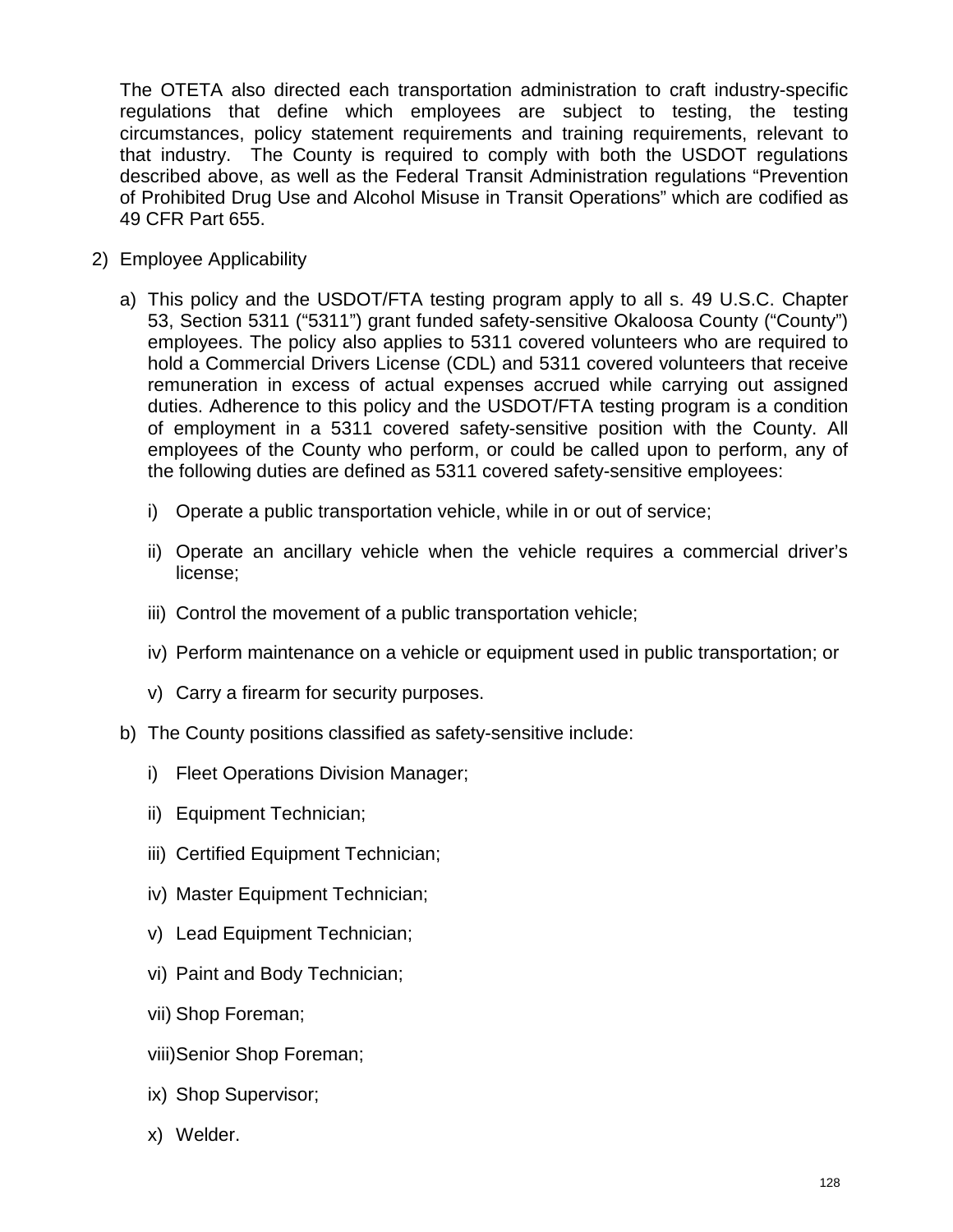- 3) USDOT/FTA Prohibited Drug Classes
	- a) Amphetamines;
	- b) Cocaine;
	- c) Marijuana;
	- d) Opioids;
	- e) Phencyclidine (PCP).
- 4) Pre-employment Drug and Alcohol Background Checks

In accordance with 49 CFR Part 40.25, the County must make and document good faith efforts to perform drug and alcohol background checks for all applicants applying for a safety-sensitive position and all current employees applying for transfer into a safetysensitive position. Testing information will be requested from each of the applicant's previous DOT covered employers during the two (2) years prior to the date of application. The County must obtain the applicant's written consent for the release of their drug and alcohol testing information from their previous DOT covered employers to the County. Applicants refusing to provide written consent are prohibited from performing safety-sensitive functions for the County.

Safety-sensitive applicants who have previously violated the USDOT testing program must provide documentation that they have successfully completed the USDOT's Return-to-Duty process with a DOT-qualified Substance Abuse Professional (SAP). Failure to provide satisfactory documentation will exclude the applicant from being hired or transferred into a safety-sensitive position with the County.

5) Pre-Employment Testing

All applicants for safety-sensitive positions shall undergo a pre-employment urine drug test. The County must receive a Medical Review Officer (MRO)-verified negative drug test result prior to the applicant's first performance of any safety-sensitive function, including behind-the-wheel training.

If an applicant's pre-employment urine drug test result is verified as positive, the applicant will be excluded from consideration for employment in a safety-sensitive position with the County. The applicant will be provided a list of USDOT-qualified Substance Abuse Professionals (SAP).

An employee returning from an extended leave period of 90 consecutive days or more, and whose name was also removed from the random testing pool for 90 days or more, must submit to a pre-employment urine drug test. The County must be in receipt of a negative drug test result prior to the employee resuming any safety-sensitive function.

6) Random Testing

Safety-sensitive employees will be subject to random, unannounced testing. The County will perform random testing in a manner that meets or exceeds the FTA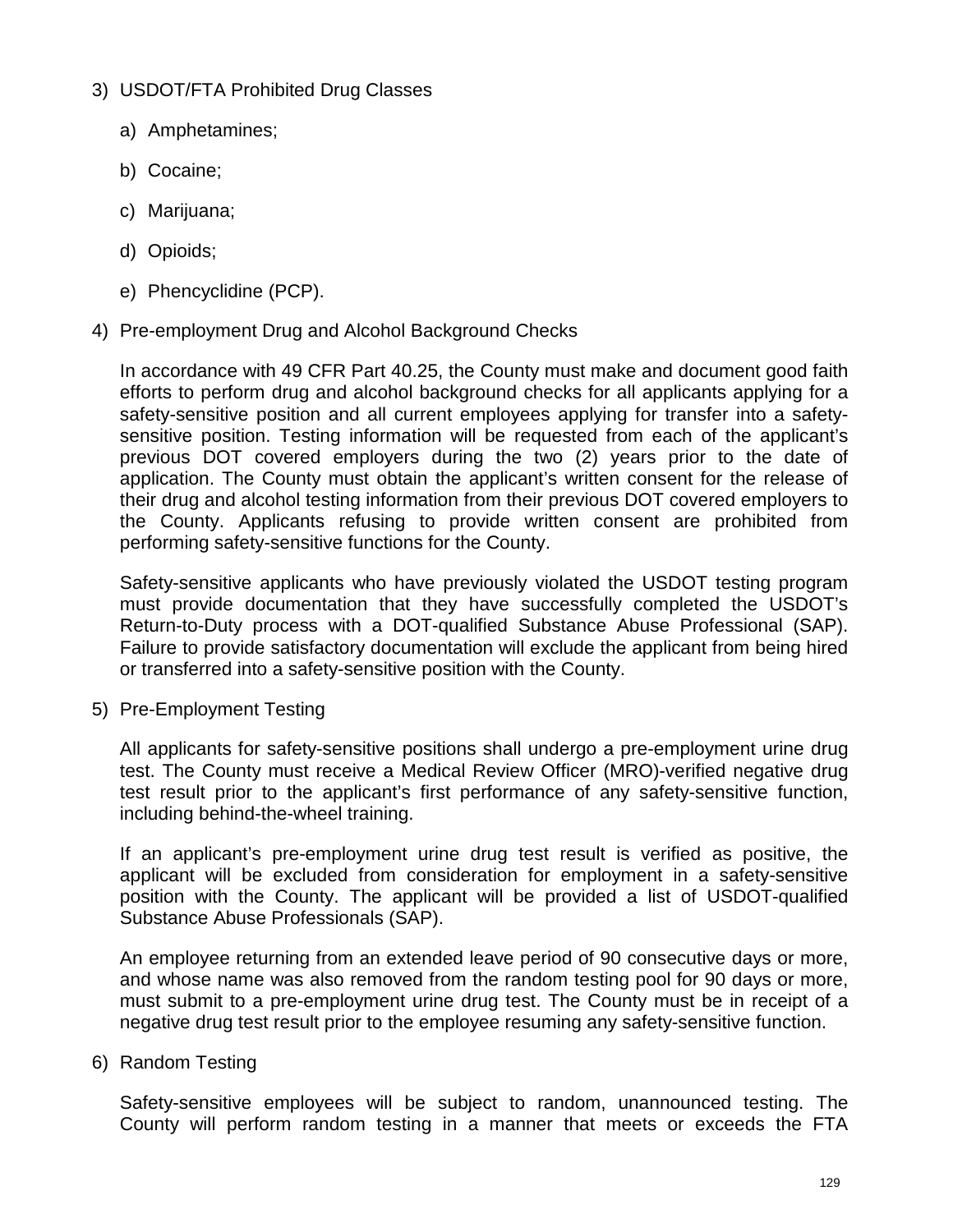minimum annual testing requirements, as amended. The selection of employees for random testing will be made using a scientifically valid method. All safety-sensitive employees will have an equal chance of being selected each time a random draw is performed. Random alcohol tests will be conducted just before, during or just after the employee's performance of a safety-sensitive function. Random drug tests may be conducted anytime an employee is on duty, on call for duty or on standby for duty.

Once an employee is notified that they have been selected for a random test, they must proceed immediately to the testing location. Failure to proceed immediately may be deemed a refusal to test.

7) Reasonable Suspicion Testing

All safety-sensitive employees must submit to reasonable suspicion drug and/or alcohol testing when a supervisor or County official trained in detecting signs and symptoms of drug use or alcohol misuse has made specific, contemporaneous, articulable observations concerning an employee's appearance, speech, behavior and/or body odor. Reasonable suspicion testing for alcohol misuse will occur when observations are made just before, during, or just after the employee's performance of a safety-sensitive function. Reasonable suspicion testing for prohibited drugs may be conducted anytime an employee is on duty or on standby for duty and a trained supervisor has made the observations.

- 8) Post-Accident Testing
	- a) Fatal Accidents: Safety-sensitive employees must submit to post-accident drug and alcohol testing following an accident involving a public transportation vehicle that results in the loss of human life. In addition to a surviving operator of the vehicle, any other surviving safety-sensitive employee whose performance could have contributed to the accident must also be tested.
	- b) Non-Fatal Accidents: All safety-sensitive employees whose actions cannot be completely discounted as a contributing factor must submit to post-accident drug and alcohol testing when a non-fatal accident meets one (1) or more of the following thresholds:
		- i) An individual suffers bodily injury and immediately receives medical treatment away from the scene;
		- ii) One (1) or more vehicles incurs disabling damage that requires the vehicle(s) to be towed away from the accident scene; or
		- iii) If the public transportation vehicle is a rail car, trolley car, trolley bus or vessel and has been removed from service.

The County officials will use the best information available at the scene, to determine if a safety-sensitive employee's performance can be completely discounted as a contributing factor to the accident.

Post-accident drug and alcohol tests will be conducted as soon as practicable following the accident. Any safety-sensitive employee involved in an accident must refrain from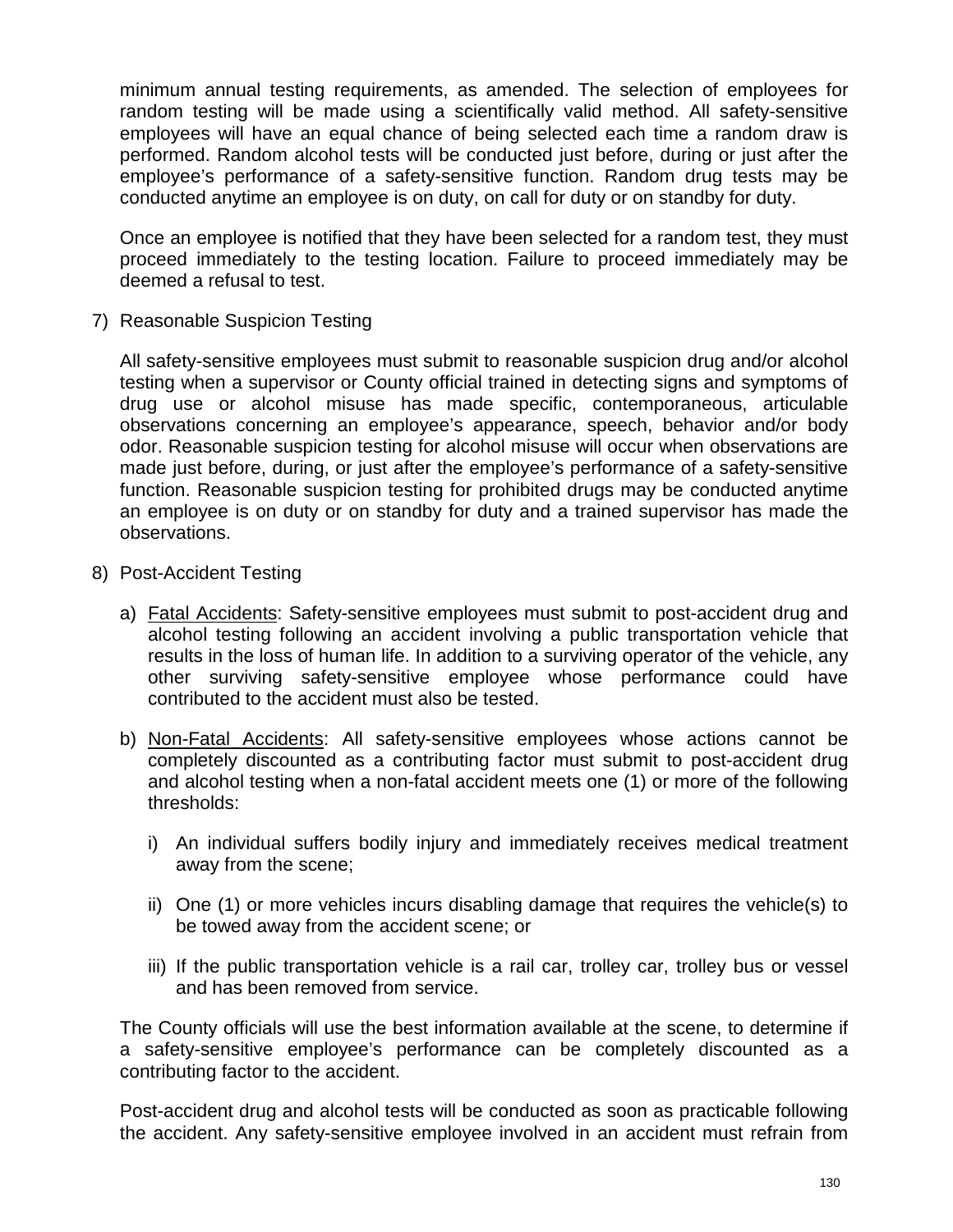alcohol use for eight (8) hours following the accident or until the employee undergoes a post-accident alcohol test. Any safety-sensitive employee who leaves the scene of the accident without a justifiable reason or explanation prior to submitting to drug and alcohol testing will be deemed to have refused the test. However, employees are not prohibited from leaving the scene of an accident to obtain assistance in responding to the accident or to obtain necessary emergency medical care.

9) Urine Specimen Collections

Urine specimen collections will be conducted in accordance with USDOT rule, 49 CFR Part 40, as amended. Collectors will be appropriately trained and qualified to perform urine specimen collections for USDOT covered employers. Urine specimen collectors will use the split-specimen collection method and will afford the donor (employee) the greatest degree of privacy permitted per 49 CFR Part 40, as amended. When an observed collection is required, the observer will be of the same gender as the donor (employee).

10)Refusal to Submit to Urine Drug Testing

The following actions constitute a "refusal to test" in accordance with 49 CFR Part 40, as amended:

- a) Failure to appear for any test within a reasonable time, as determined by the County, consistent with applicable DOT agency regulations, after being directed to do so by the County (pre-employment testing not applicable);
- b) Failure to remain at the testing site until the testing process is completed (after the process has been started);
- c) Failure to provide a urine specimen for any drug test required by this part or DOT agency regulations;
- d) In the case of a directly observed or monitored collection in a drug test, fail to permit the observation or monitoring of your provision of a specimen;
- e) Failure to provide a sufficient amount of urine when directed, and it has been determined, through a required medical evaluation, that there was no adequate medical explanation for the failure;
- f) Failure or decline to take an additional drug test the County or collector has directed you to take;
- g) Failure to undergo a medical examination or evaluation, as directed by the MRO as part of the verification process, or as directed by the County;
- h) Failure to cooperate with any part of the testing process (e.g., refuse to empty pockets when directed by the collector, behave in a confrontational way that disrupts the collection process, fail to wash hands after being directed to do so by the collector);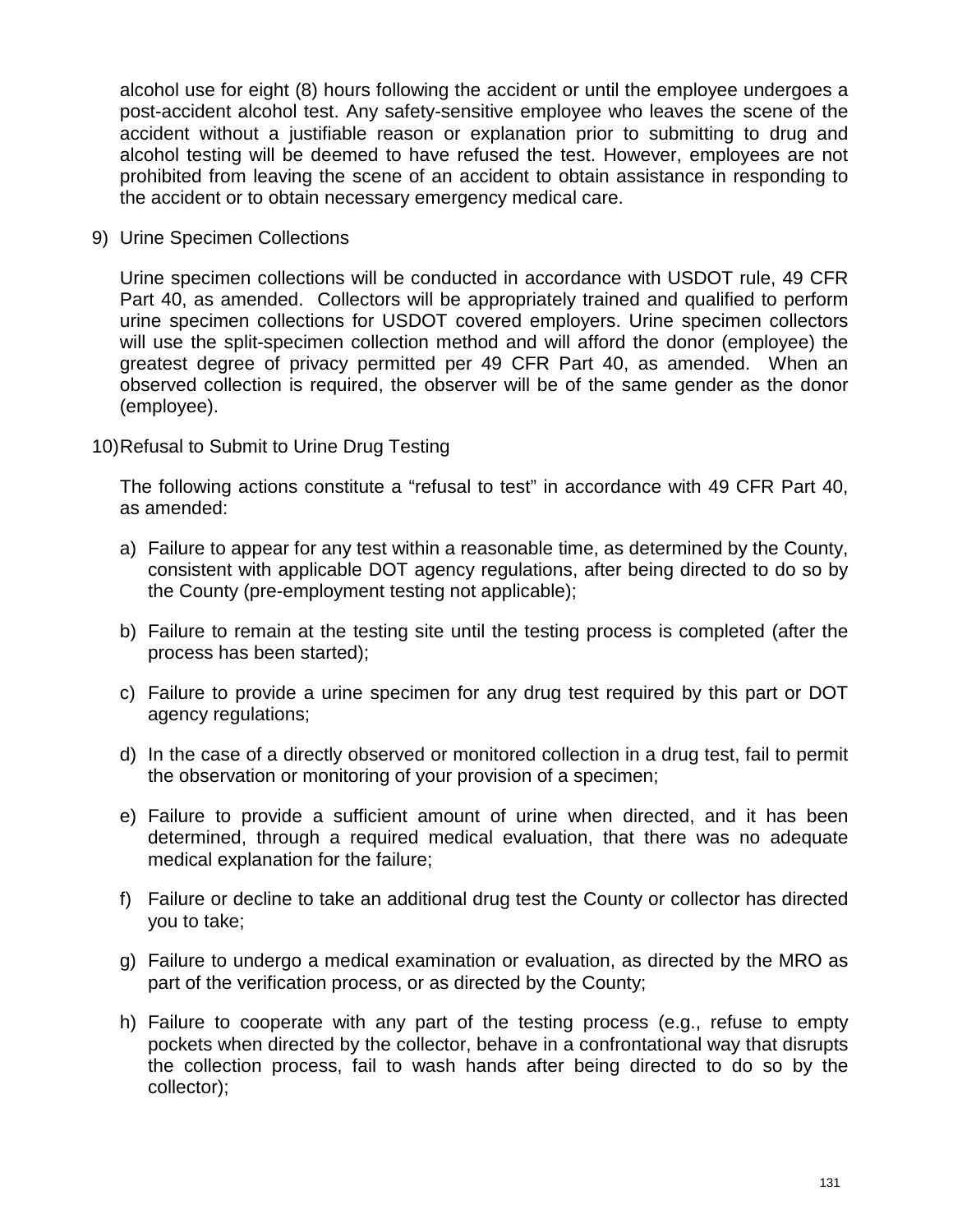- i) For an observed collection, failure to follow the observer's instructions to raise your clothing above the waist, lower clothing and underpants, and to turn around to permit the observer to determine if you have any type of prosthetic or other device that could be used to interfere with the collection process;
- j) Possessing or wearing a prosthetic or other device that could be used to interfere with the collection process:
- k) Admitting to the collector or MRO that you adulterated or substituted the specimen;
- l) When the MRO verifies your drug test result as adulterated or substituted.

Refusing to submit to a USDOT/FTA required test is a violation of the USDOT/FTA testing program. Employees are required to be immediately removed from safetysensitive duty and provided a list of USDOT-qualified Substance Abuse Professionals (SAP). Per the County authority, violation of the USDOT/FTA testing program will result in termination of employment.

11) Urine Specimen Analysis

All specimens will be transported or shipped to a laboratory certified by the Department of Health and Human Services (DHHS). All specimens will be analyzed at the laboratory in accordance with 49 CFR Part 40, as amended. The procedures that will be used to test for the presence of prohibited drugs will protect the employee and the integrity of the drug testing process, safeguard the validity of the test results and ensure that the test results are attributed to the correct employee. Laboratory confirmed drug test results will be released only to a certified MRO for review and verification.

a) Negative-Dilute Specimens

Upon receipt of an MRO-verified negative-dilute drug test result with creatinine levels greater than 5 mg/dl and less than 20 mg/dl, the County will require applicants and employees to submit to a second urine collection per 49 CFR Part 40.197. The collection of the second specimen will not be conducted using direct observation procedures. The MRO-verified result of the second urine drug test will be accepted by the County as the final result and the test of record.

The County will apply this policy provision uniformly for all pre-employment and random urine drug tests reported by the MRO to have creatinine levels greater than 5mg/dl but less than 20mg/dl (negative-dilute results).

Once notified that a second collection is required, employees must proceed immediately for testing. An employee's failure to report immediately may be deemed as a refusal to submit to testing, which is a violation of the USDOT/FTA testing program. Per the County authority, violation of the USDOT/FTA testing program will result in termination of employment.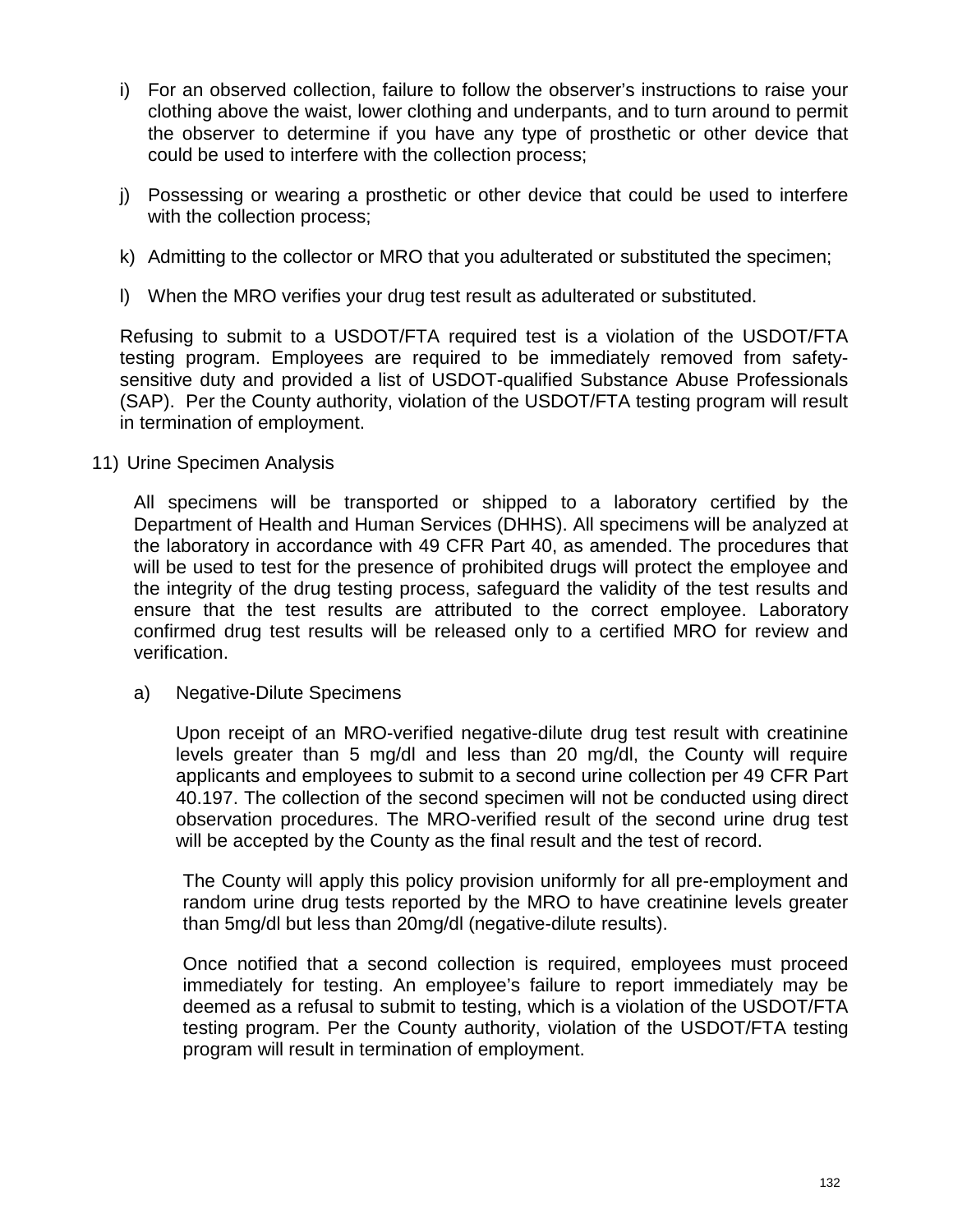# 12) Role of the Medical Review Officer (MRO)

The role of the MRO is to review and verify laboratory confirmed test results obtained through a DOT-covered employer's testing program. When a non-negative drug test result is received, the MRO will communicate with the donor (employee) to determine if a legitimate medical explanation exists. When a legally prescribed medication has produced a non-negative result, the MRO will verify the prescription and report the result as "negative" to the County. Medical conditions and other information obtained by the MRO during the interview with the donor will be maintained in a confidential manner. However, if the MRO believes that a medication prescribed to the donor may pose a significant safety risk, the MRO will require the donor to contact his/her prescribing physician and request that the physician contact the MRO within five (5) business days. The MRO and prescribing physician will consult to determine if the employee's medication use presents a significant safety risk. The County will be notified by the MRO when the outcome of the consultation results in a determination that the donor's medication use presents a significant safety risk. If the employee's prescribing physician fails to respond, the safety concern will be reported to the County. Based on the MRO recommendation, the County may deem the employee medically disqualified from performing safety-sensitive functions. The MRO assigned to review and verify laboratory drug test results for the County is:

> Dr. Richard Weaver M.D. AAMRO 27 W Romana St. Pensacola, FL 32502 (850) 434-3782

Chinh Van 1005 Mar Walt Dr. Ft. Walton Beach, FL 32547 (850) 863-8154

13) Consequence for MRO-Verified Positive Drug Test

When the County is notified of an MRO-verified positive drug test, or a test refusal due to adulteration or substitution; the violating employee will be immediately removed from safety-sensitive duty and provided a list of DOT-qualified Substance Abuse Professionals (SAP). Applicants will be excluded from hire and provided a list of DOTqualified Substance Abuse Professionals (SAP). Per the County authority, violation of the USDOT/FTA testing program will result in termination of employment.

14) Split Specimen Testing

As an important employee protection, split specimen collection procedures will be used for all USDOT/FTA urine collections. When an employee challenges an MROverified result, he/she may request that the split specimen (bottle B) be tested at a different DHHS certified laboratory that conducted the test of the primary specimen (bottle A). Instructions for requesting the split specimen test will be provided by the MRO during his/her interview with the donor (employee). In accordance with USDOT rule, the County will ensure that the fee to process the split specimen test is covered in order for a timely analysis of the split specimen. The County may seek reimbursement for the cost of the split specimen test.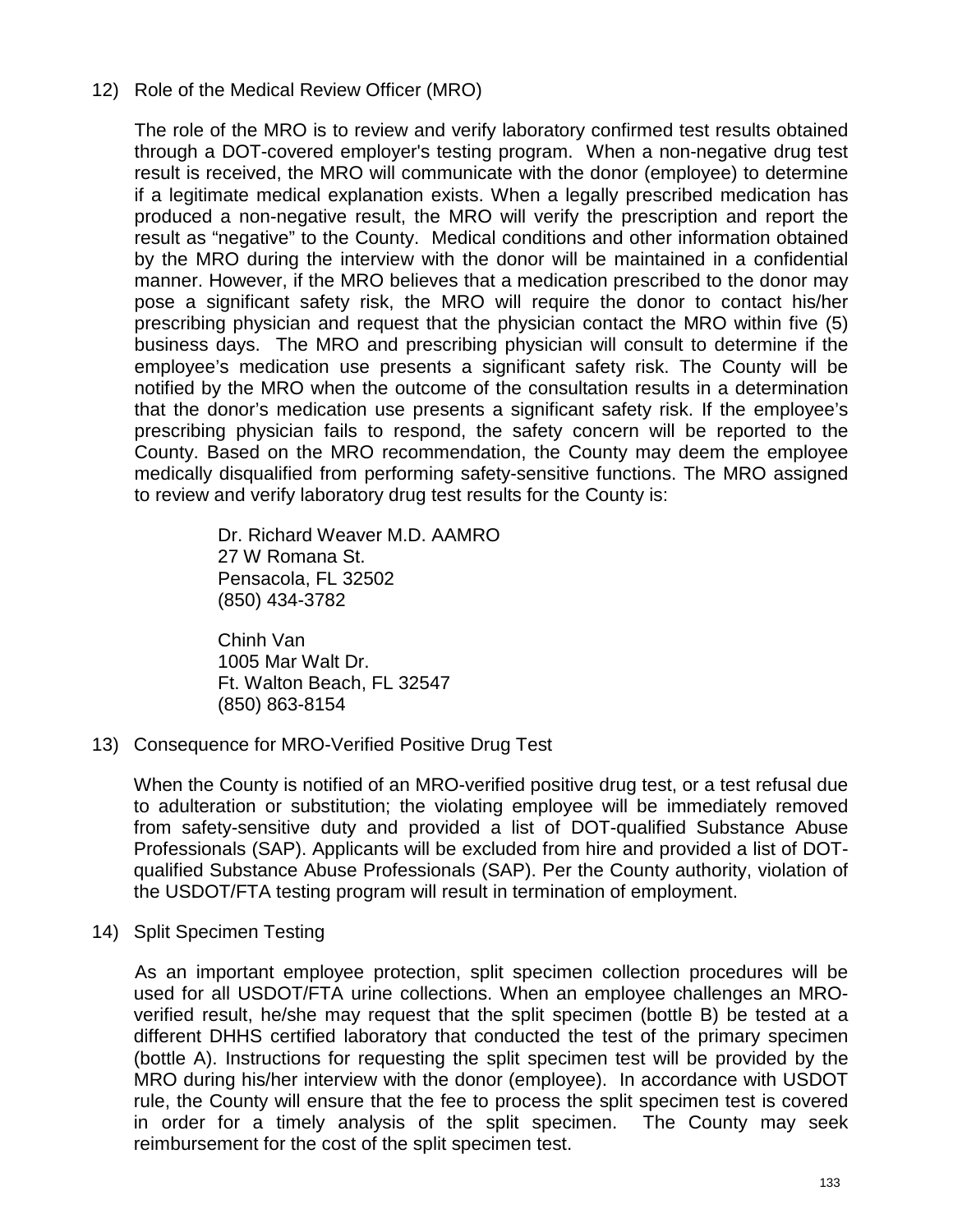### 15) Alcohol Prohibition

Safety-sensitive employees are prohibited from consuming alcohol while performing safety-sensitive functions, within four (4) hours prior to performing a safety-sensitive function, or during the hours that they are on call or standby for duty. No safetysensitive employee shall report for duty or remain on duty while having an alcohol concentration of 0.02 or greater.

Safety-sensitive employees must not consume alcohol within eight (8) hours following an accident or until the employee submits to post-accident testing, whichever occurs first.

16) Alcohol Testing

All alcohol screening tests and confirmation tests will be performed in accordance with USDOT rule, 49 CFR Part 40. The procedures that will be used to test for alcohol misuse will protect the employee and the integrity of the testing process, safeguard the validity of the test results, and ensure the test results are attributed to the correct employee.

When an alcohol-screening test indicates a blood alcohol concentration (BAC) of 0.02 or greater, a confirmation test will be performed using an evidential breathtesting device listed on the USDOT/ODAPC webpage as an "Approved Evidential Breath Measurement Device". The confirmed blood alcohol concentration (BAC) result will be transmitted by the technician to the County in a confidential manner. A safety-sensitive employee who has a confirmed blood alcohol concentration (BAC) of 0.02 or greater but less than 0.04 will be removed from safety-sensitive duties for a period of at least eight (8) hours or until test results fall below 0.02.

17) Consequence for a USDOT/FTA Confirmed Alcohol Violation

A safety-sensitive employee who has a confirmed blood alcohol concentration (BAC) of 0.04 or greater has violated the USDOT/FTA testing program and will be removed from safety-sensitive duty and provided a list of DOT-qualified Substance Abuse Professionals (SAP). Per the County authority, violation of the USDOT/FTA testing program will result in termination of employment.

18) Refusal to Submit to Alcohol Testing

The following actions constitute a refusal to submit to an alcohol test:

- a) Fail to appear for any test within a reasonable time, as determined by the employer, consistent with applicable DOT agency regulations, after being directed to do so by the employer;
- b) Fail to remain at the testing site until the testing process is complete;
- c) Fail to provide an adequate amount of saliva or breath for any USDOT required alcohol test;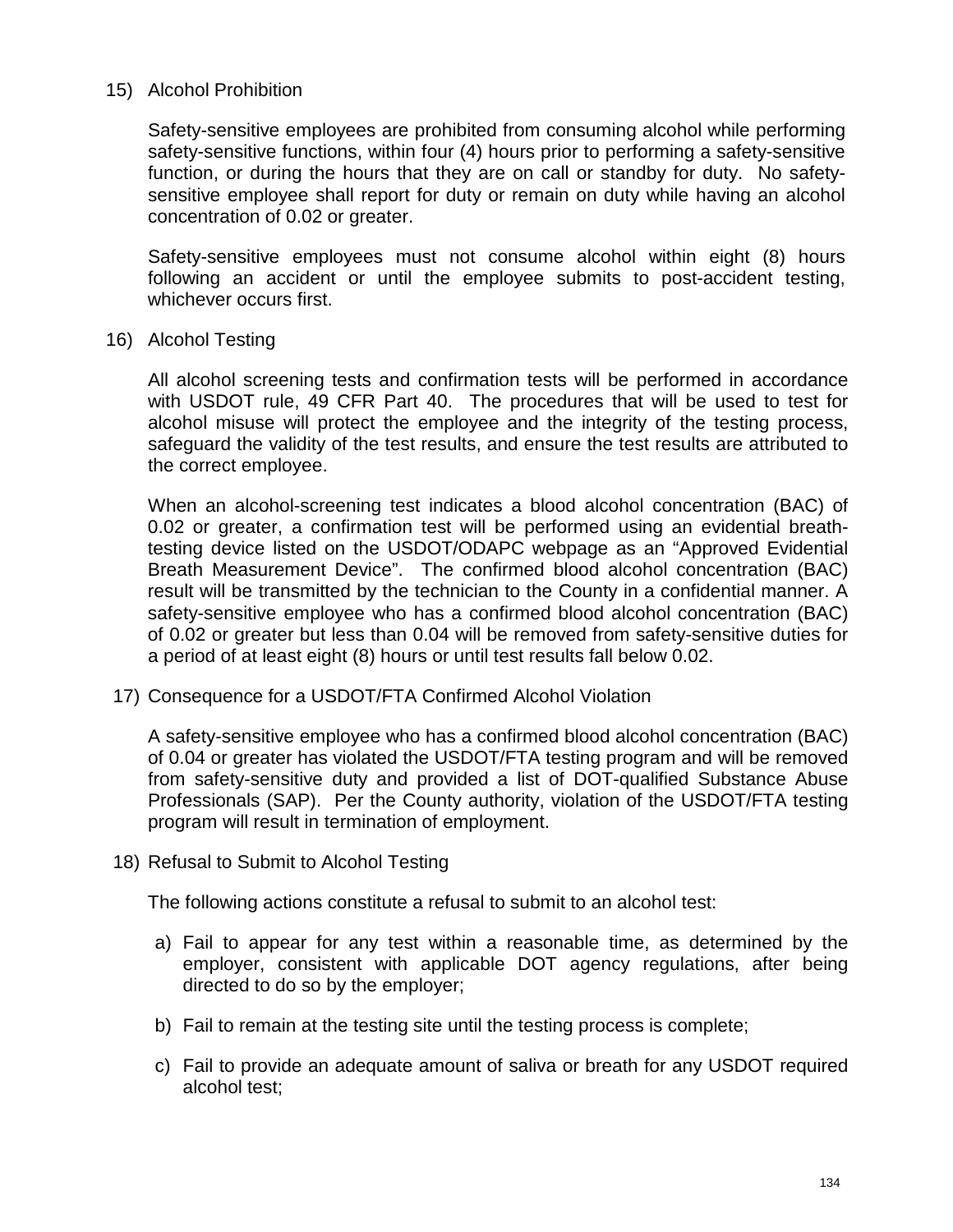- d) Fail to provide a sufficient breath specimen, and the physician has determined, through a required medical evaluation, that there was no adequate medical explanation for the failure;
- e) Fail to undergo a medical examination or evaluation, as directed by the County;
- f) Fail to sign the certification at Step 2 of the Alcohol Testing Form (ATF);
- g) Fail to cooperate with any part of the testing process.

Refusing to submit to a USDOT/FTA required test is a violation of USDOT/FTA testing program. Employees must be immediately removed from safety-sensitive duty and provided a list of USDOT-qualified Substance Abuse Professionals (SAP). Per the County authority, violation of the USDOT/FTA testing program will result in termination of employment.

19) County Testing Program Contacts

#### Designated Employer Representative (Drug & Alcohol Program Manager)

Edward Sisson, Human Resources Director (850) 689-5870 esisson@myokaloosa.com

Alternate Program Manager

Shannon Clowes, Human Resources Manager (850) 689-5870 sclowes@myokaloosa.com

The referenced USDOT and FTA regulations, as well informational material related to this testing program are available for review and/or download from the Florida Department of Transportation's Substance Abuse Management Website: [http://sam.cutr.usf.edu.](http://sam.cutr.usf.edu/) Further information may be obtained from the USDOT's Office of Drug and Alcohol Policy and Compliance website: <https://www.transportation.gov/odapc> and the Federal Transit Administration's (FTA) website: [https://transit-safety.fta.dot.gov/DrugAndAlcohol/Default. aspx.](https://transit-safety.fta.dot.gov/DrugAndAlcohol/Default.%20aspx)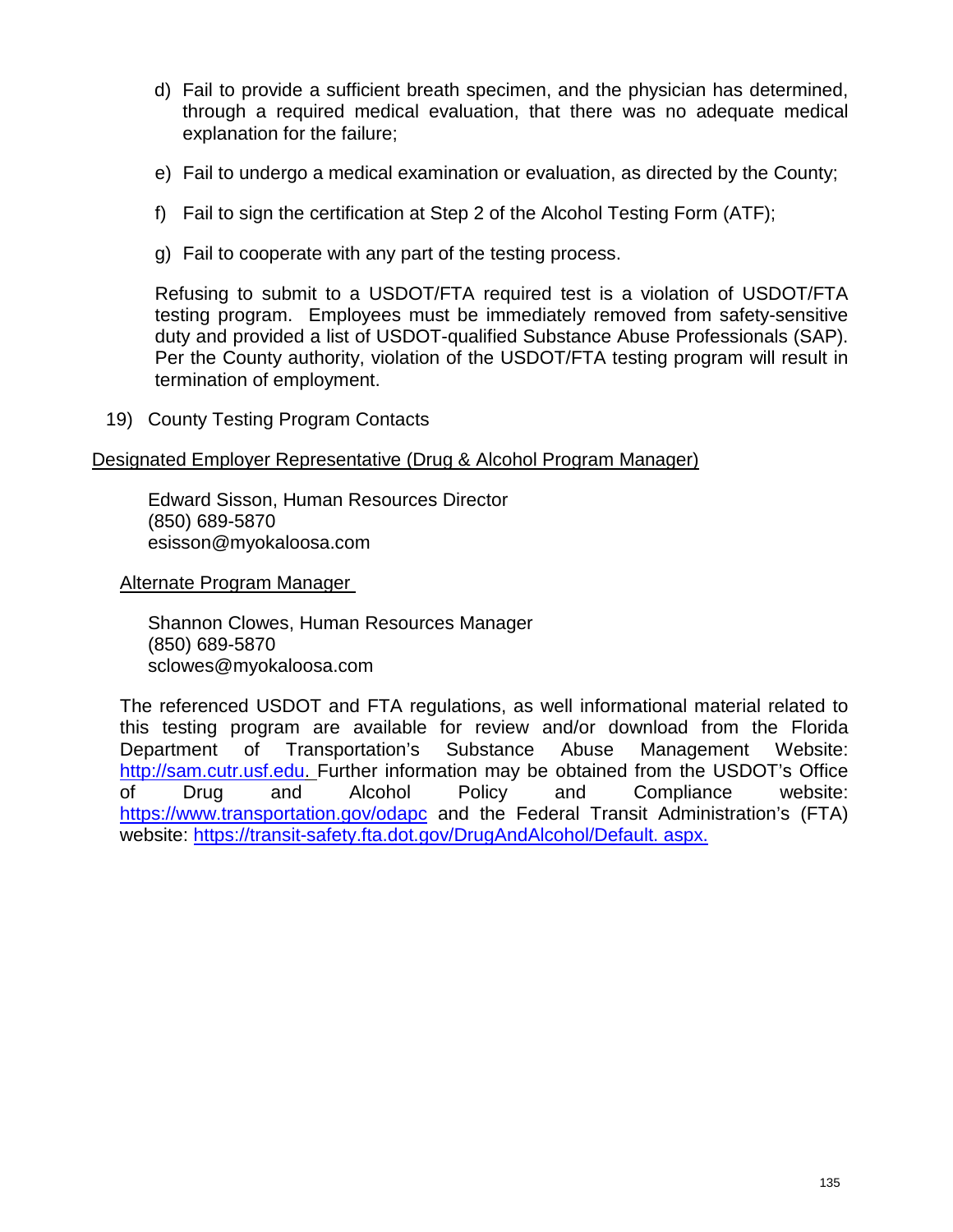# APPENDIX A

Every specimen is required to undergo an initial screen followed by confirmation of all positive screen results. This screen-confirmation process utilizes highly sophisticated techniques to detect minute levels of prohibited substances in urine. The screening process will comply with federal regulations. Set forth below are current requirements, which are subject to change.

Federal drug testing rules require the use of immunoassay in the initial screening process. The following table shows the initial cut-off levels that are to be used by the laboratory when screening specimens to determine whether they are negative.

| <b>INITIAL TEST</b>         | TESTING LEVEL (ng/ml) |  |
|-----------------------------|-----------------------|--|
| Marijuana metabolites (THC) | 50                    |  |
| Cocaine metabolites         | 150                   |  |
| Opiates metabolites:        |                       |  |
| Codeine/Morphine            | 2000                  |  |
| Hydrocodone/Hydromorphone   | 300                   |  |
| Oxycodone/Oxymorphone       | 100                   |  |
| 6-Acetylmorphine for Heroin | 10                    |  |
| Phencyclidine               | 25                    |  |
| Amphetamine:                |                       |  |
| Amphetamine/Methamphetamine | 500                   |  |
| MDMA/MDA                    | 500                   |  |
|                             |                       |  |

All specimens identified on the initial screen must be confirmed by gas chromatography/mass spectrometry (GC/MS) at the cut-off levels shown in the next table. All confirmations must be quantitative in their analysis, which means that the specific, scientific level of drug contained in the collected specimen must be known.

CONFIRMATORY TEST CONFIRMATORY TEST LEVEL (ng/ml)

| Marijuana metabolites (THCA)<br>Cocaine metabolites (Benzoylecgonine) | 15<br>100 |
|-----------------------------------------------------------------------|-----------|
| Opiates metabolites:                                                  |           |
| Codeine/Morphine                                                      | 2000      |
| Hydrocodone/Hydromorphone                                             | 100       |
| Oxycodone/Oxymorphone                                                 | 100       |
| 6-Acetylmorphine for Heroin                                           | 10        |
| Phencyclidine                                                         | 25        |
| Amphetamine metabolites:                                              |           |
| Amphetamine/Methamphetamine                                           | 250       |
| <b>MDMA/MDA</b>                                                       | 25        |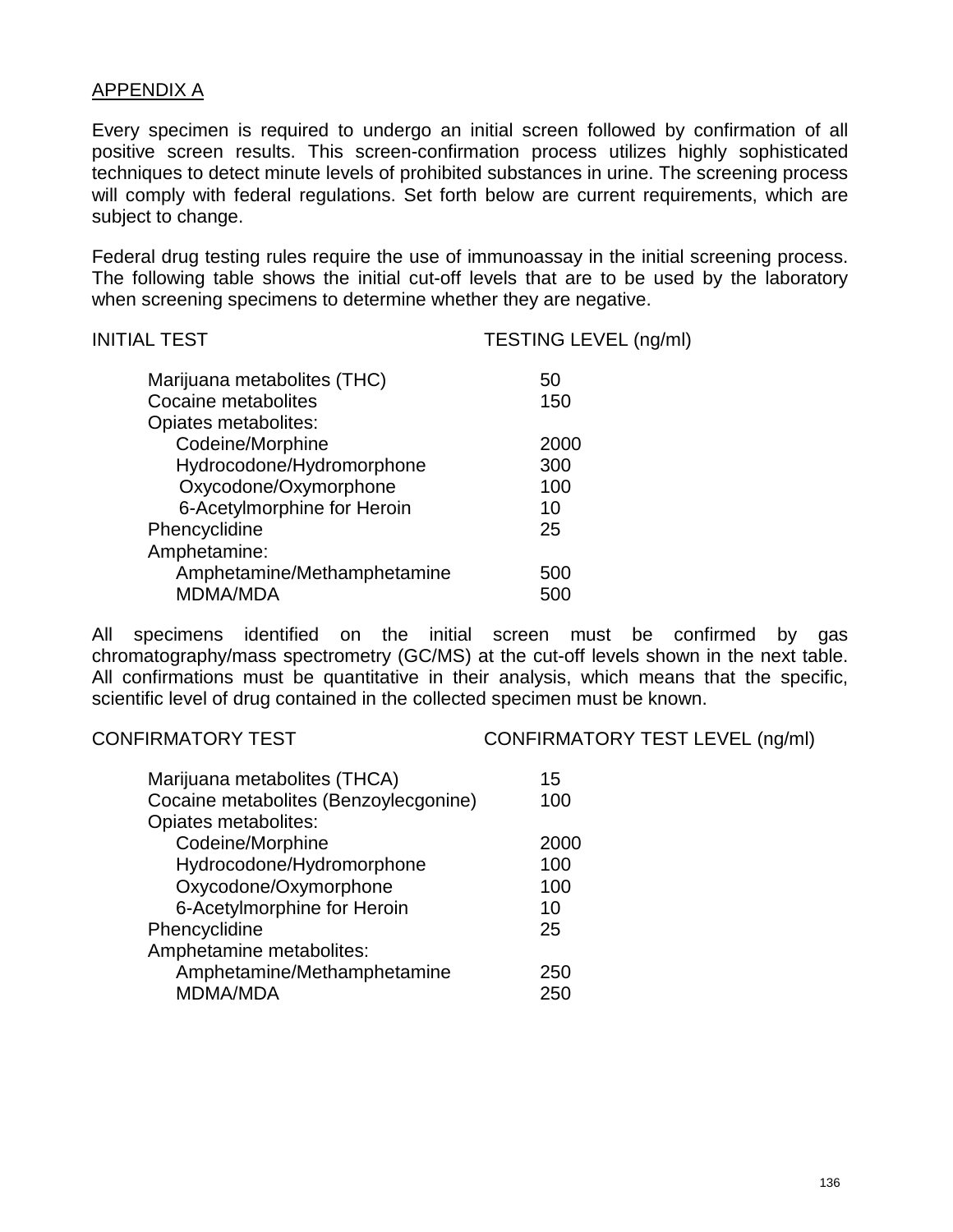# APPENDIX B

The following individuals are designated by Okaloosa County to be available to all employees for the purpose of answering any questions about the Substance Abuse and Alcohol Misuse Policy, including information about the availability of materials on substance abuse and alcohol misuse:

Edward F. Sisson, Human Resources Director Okaloosa County Board of County Commissioners Human Resources Department 302 N Wilson Street, Suite 203 Crestview, FL 32536 (850) 689-5870

Carol J. Law, Ph.D. Drug Free Workplaces, Inc. 25 W. Romana Street Pensacola, FL 32501 (850) 434-3782 1-800-430-3782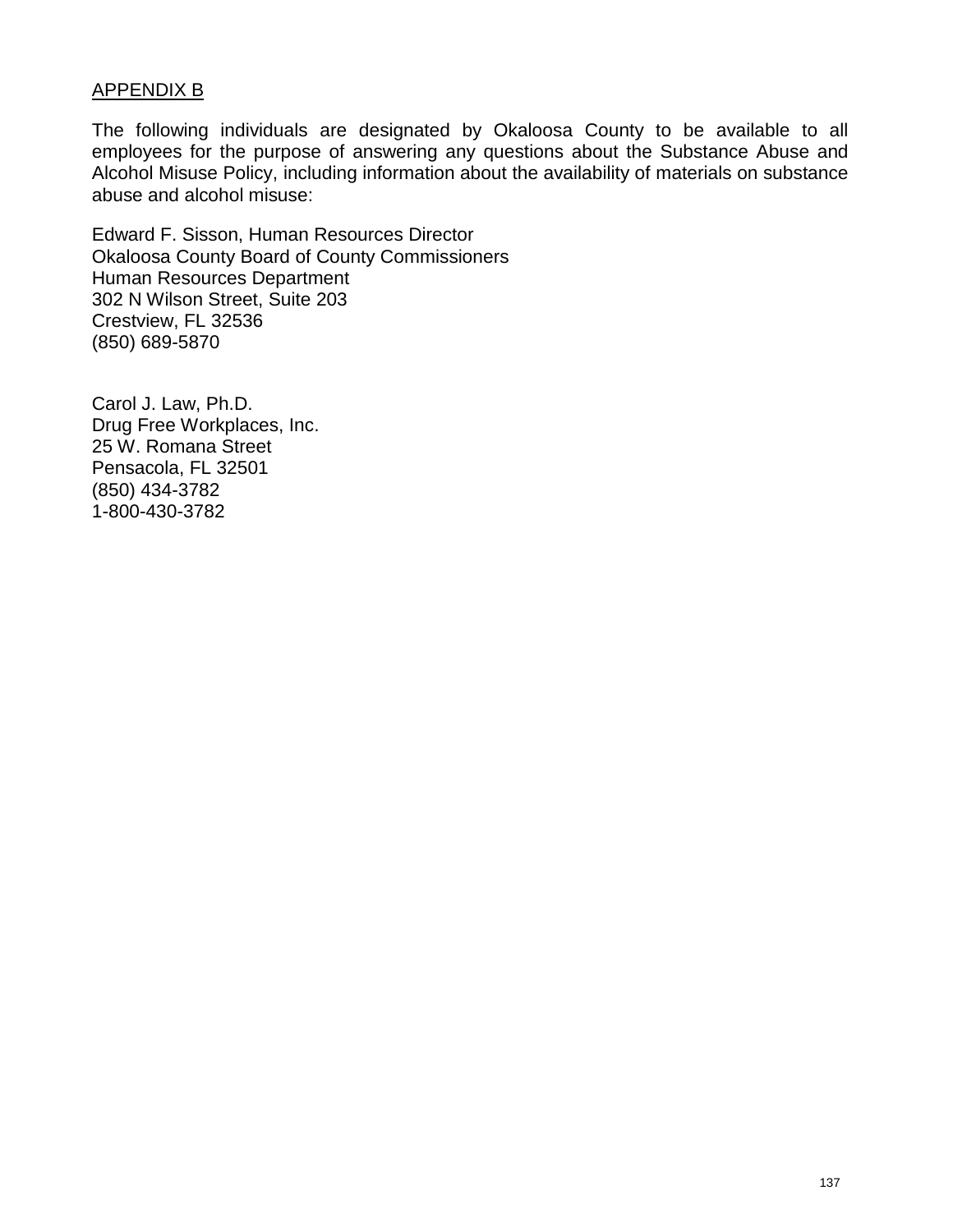# APPENDIX C

Educational materials about the effects of substance abuse, including alcohol, signs and symptoms of alcohol and controlled substance problems and available methods of intervening, including confrontation, referral to an employee assistance program and/or referral to management are available to all employees at the following location:

Okaloosa County Human Resources Department 302 N. Wilson Street, Suite 203 Crestview, FL 32536

In addition, all employees will receive as new hires a copy of an alcohol fact sheet. Distribution of the fact sheet is a requirement of the FMCSA and FTA. The sheet includes the signs and symptoms of alcohol use, health effects, and social issues associated with misuse of alcohol.

A copy of the Substance Abuse and Alcohol Misuse Policy is available to representatives of employee organizations. Specifically, this Appendix will serve as written notification to such representatives regarding the availability of educational materials for employees.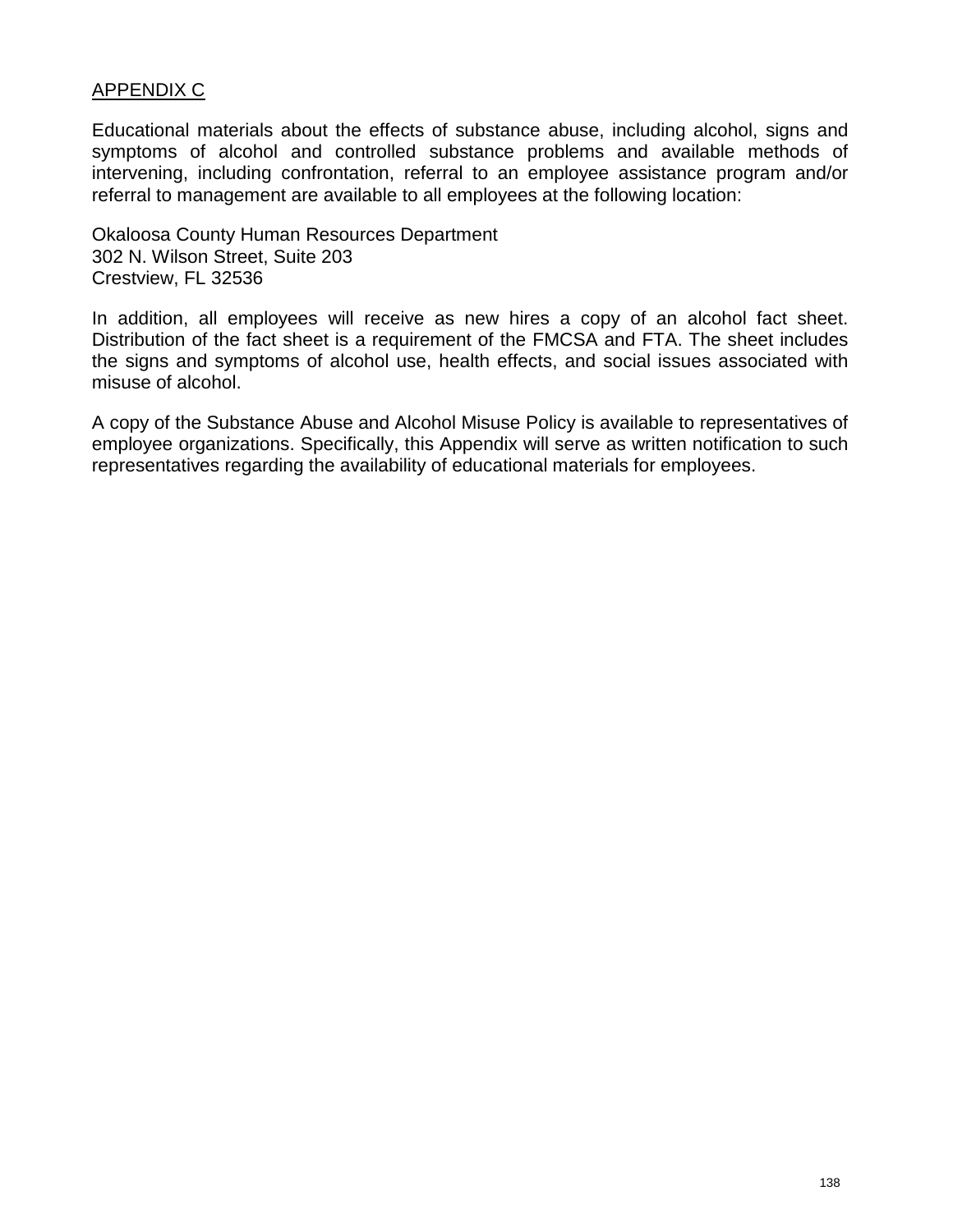# APPENDIX D

#### Help for Substance Abuse Problems:

Employees who want help with a substance abuse problem (self or other) can begin the helping process by calling the following telephone numbers:

- Cordova Counseling Substance Abuse Professional (SAP) (850) 474-9882
- EAP Lifestyle Management, LLC Substance Abuse Professional (SAP) (251) 621-5360
- **Bridgeway Center, Inc.** (850) 833-7427
- **Drug Free Workplaces, Inc.** (850) 434-3782
- **Emerald Coast Counseling Center, P.A.** (850) 837-9100
- **The Friary of Lakeview Center, Inc.** 1-800-332-2271 or (850) 932-9375
- **Pattison Professional Counseling Center, Inc.** (850) 863-2873 or (850) 682-1234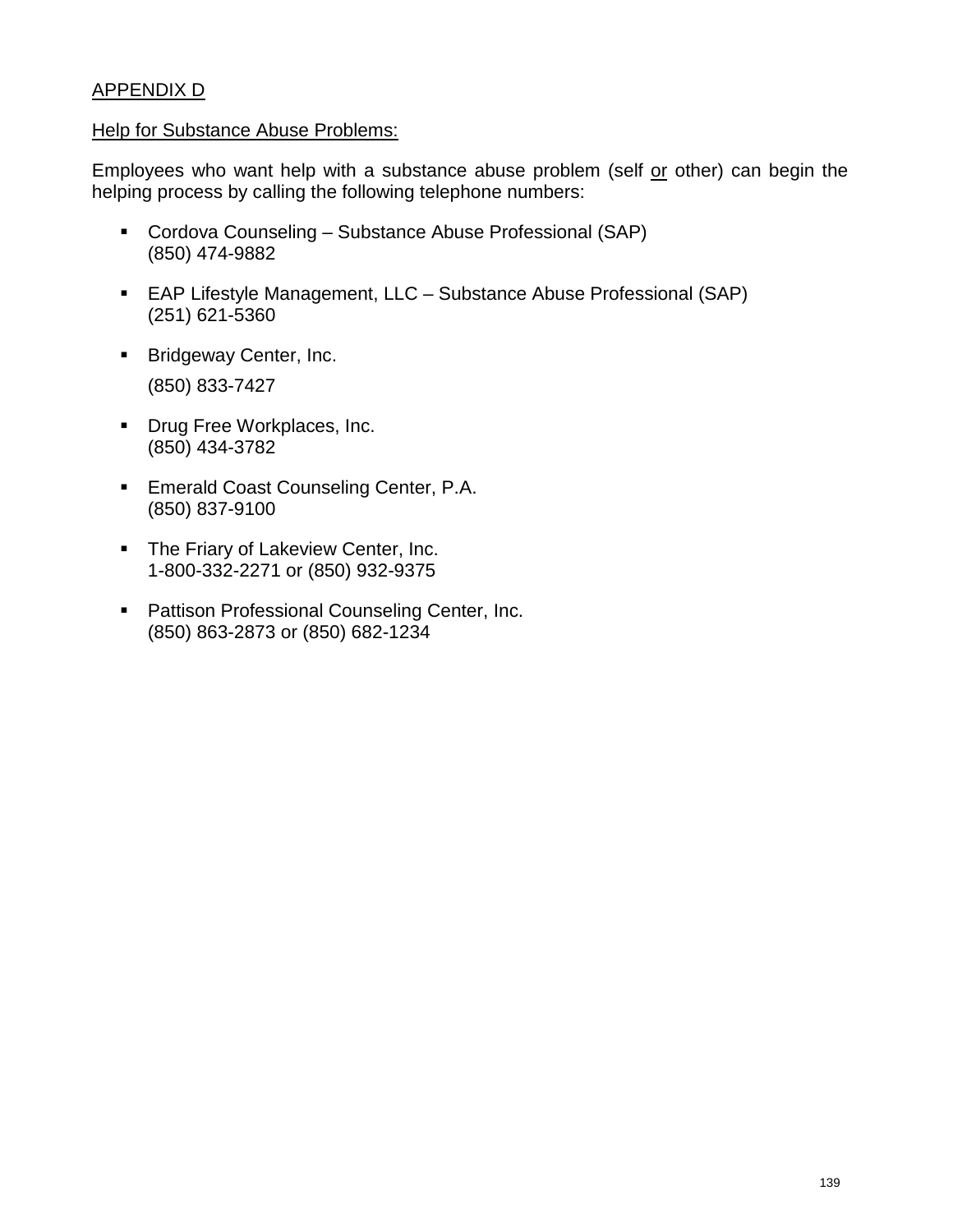## APPENDIX E

Procedures for the Release of Alcohol and Controlled Substances Test Information by Previous Employer:

The County must obtain from any previous employer of a DOT covered employee any information concerning the employee's participation in a controlled substances and alcohol testing program.

The County must obtain and review the information listed below from any employer for which the employee performed safety-sensitive functions in the previous three (3) years for FMCSA covered employees and two (2) years for FTA covered employees. The information must be obtained and reviewed no later than 14 days after the first time a DOT covered employee performs safety-sensitive functions. The information obtained must include:

- 1) Information on the employee's alcohol test in which a breath alcohol concentration of 0.04 or greater was indicated.
- 2) Information on the employee's controlled substances test in which a positive result was indicated.
- 3) Any refusal to submit to a required alcohol or controlled substances test.

If the employee stops performing safety-sensitive functions for the County before the expiration of the 14-day period or before the County has obtained the information listed above, the County must still obtain the information.

The County must provide to each of the DOT covered employee's previous employers a written authorization from the employee for release of the required information. The release of this information may take the form of personal interviews, telephone interviews, letters, or any other method that ensures confidentiality. The County must maintain a written, confidential record with respect to each past employer contacted.

The County may not use a DOT covered employee to perform safety-sensitive functions if the County obtains information indicating the employee has tested positive for controlled substances, tested at or above 0.04 breath alcohol concentration, or refused to test, unless the County has evidence the employee has been evaluated by and complied with the recommendations of a Substance Abuse Professional and passed a return-to-duty test.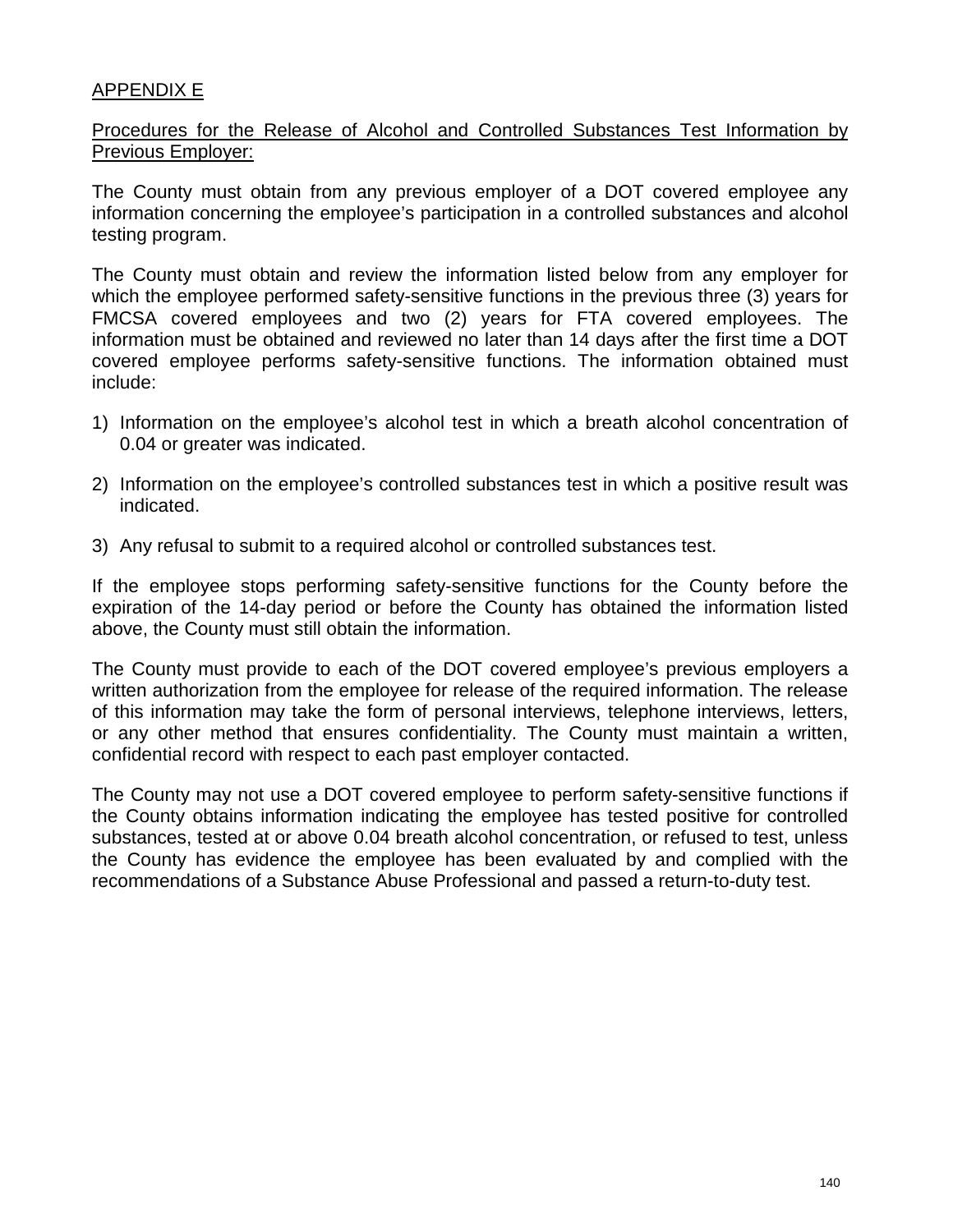## APPENDIX F

# Over-the-counter and prescription drugs that could alter or affect the outcome of a drug test:

## ALCOHOL

All liquid medications containing ethyl alcohol (ethanol). Please read the label for alcohol content. For example, Vick's Nyquil is 25% (50 proof) ethyl alcohol; Comtrex, 20% (40 proof); Listerine, 26.9% (54 proof).

### AMPHETAMINES

Obetral, Biphetimine, Desoxyn, Dexedrine, Didrex.

### CANNABINOIDS

Marinol (Dronabinol, THC).

### COCAINE

Cocaine HCI topical solution (Roxanne).

### PHENCYCLIDINE

Not legal by prescription.

### OPIATES

Paregoric, Parepectolin, Donnagel PG, Morphine, Tylenol with Codeine, Empirin with Codeine, APAP with Codeine, Aspirin with Codeine, Robitussin AC, Guiatuss AC, Novahistine DH, Novahistine Expectorant, Dilaudid (Hydromorphone), M-S Contin and Roxinol (morphone sulfate), Percodan, Vicodin, etc.

## **BARBITURATES**

Phenobarbital, Tuinal, Amytal, Nembutal, Seconal, Lotusate, Fiorinal, Fiorecet, Esgic, Butisol, Mebarbal, Butabarbital, Phrenilin, Triad, etc.

### BENZODIAZEPHINES

Ativan, Azene, Clonopin, Dalmane, Diazepam, Librium, Xanax, Serax, Tranxene, Valium, Verstran, Halcion, Paxipam, Restoril, Centrax.

### METHADONE

Dolophine, Methadose.

### PROPOXYPHENE

Darvocet, Darvon N, Dolene, etc.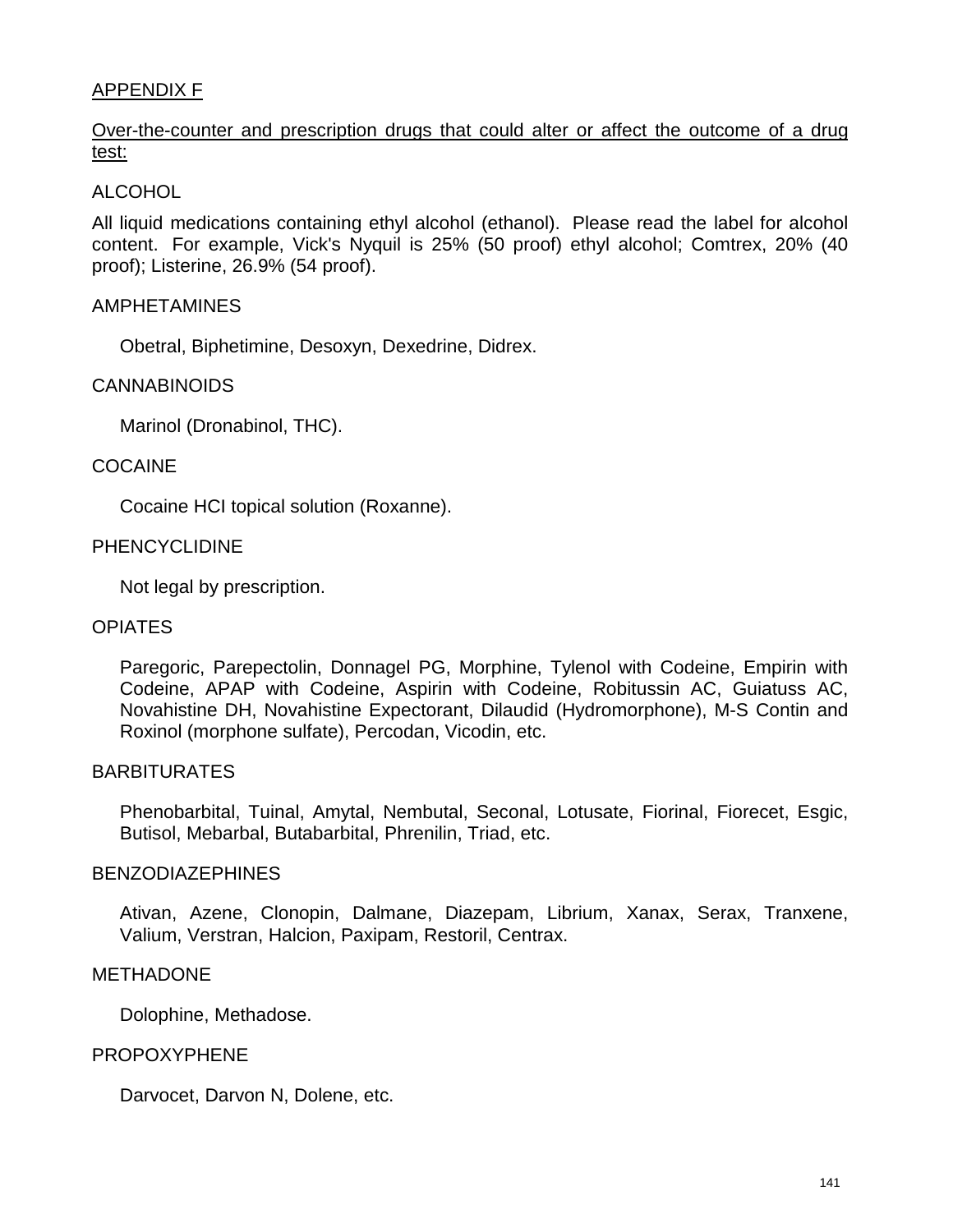# **CHAPTER XXIV – HEALTH CRISIS MANAGEMENT POLICY**

Revised 05-04-2021

### Section A – Pandemic Disease/Virus

## 1) Policy

The purpose of this policy is to provide employees with sufficient understanding of their employment related duties and responsibilities when a pandemic disease/virus has been determined. To minimize the effect of any disease outbreak, disease control measures may be ordered to include a broad array of actions: isolation and quarantine orders and social distancing measures are likely to be used.

The Okaloosa County Health Department Director will recommend activation and deactivation of contingency plans to County officials, and the County Administrator will determine when the provisions of this pandemic disease/virus policy become effective and end. During periods of pandemic disease/virus, the County Administrator shall have authority to vary from established policies and procedures to the extent necessary to carry on efficient operations of the county to include approving and authorizing separate pandemic and infectious disease policies related to departments with unique characteristics to be required to provide enhanced protective measures for the public and employees.

2) Staffing During a Pandemic

In the event of a pandemic disease/virus, staffing and backfill of existing positions will be of primary concern in order to provide essential services and other services to the public. In order to adequately meet the staffing needs, the following may occur:

- a) Approved leave may be rescinded.
- b) Employees may be required to work from home, may be assigned special duty, or be assigned to other work units, locations or shifts with minimal notice.
- 3) Leave and Pay During a Pandemic Disease/Virus
	- a) Pandemic diseases/viruses are serious because most or all people would not have immunity and a large number of persons can be affected. In order to prevent the spread of disease/virus, the following measures will be taken:
		- i) Any employee with designated symptoms during a pandemic disease/virus epidemic will be required to stay at home to prevent the spread of disease/virus.
		- ii) Any employee who reports to work with designated symptoms during a pandemic disease/virus will be sent home upon approval of the department director or designee.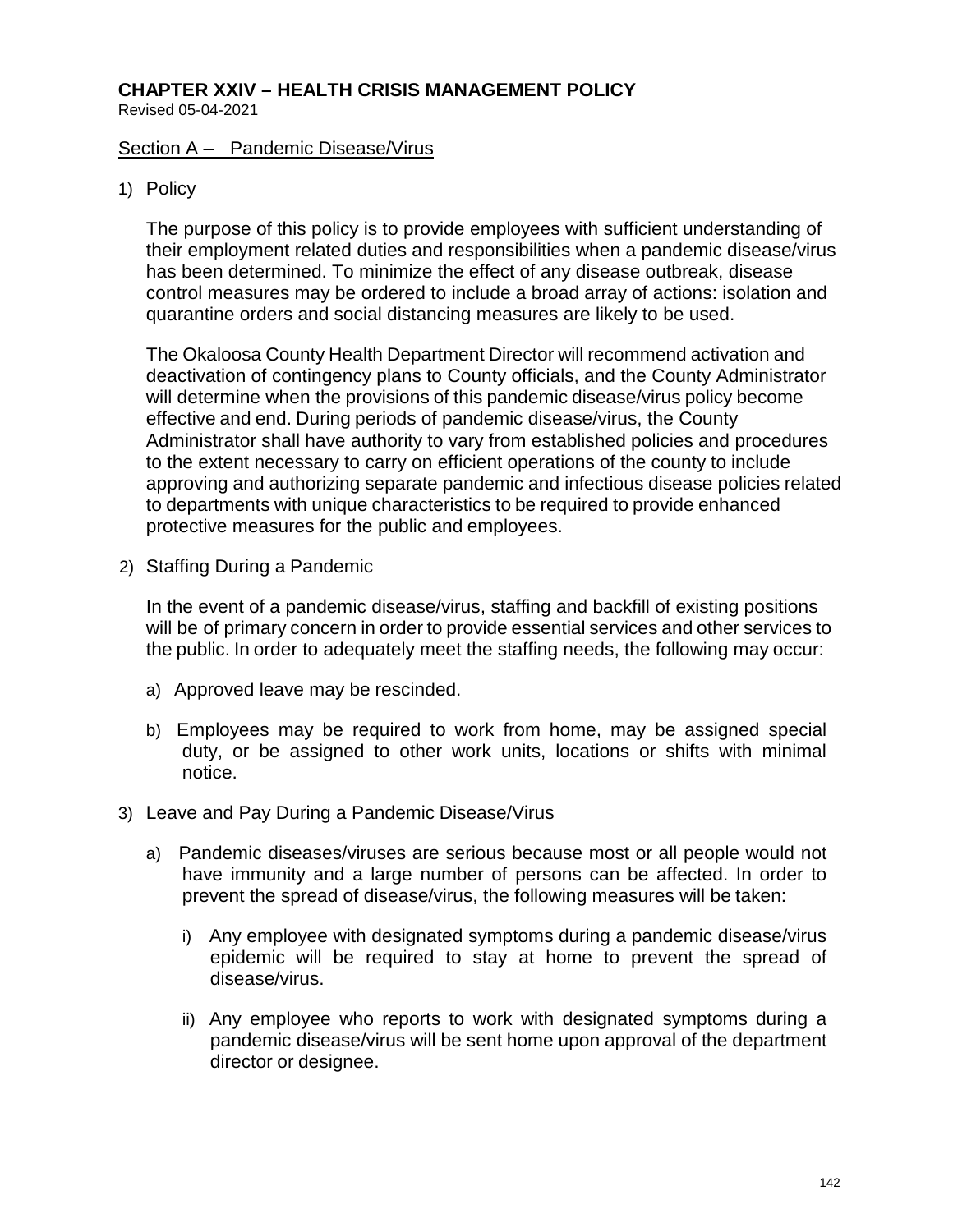- iii) Administrative leave is not an entitlement but may be granted if a department is forced to close due to a pandemic disease/virus and those employees cannot be redeployed to another location. Administrative leave may also be considered for those employees forced to isolate or quarantine either due to exhibiting symptoms, potential exposure, or as a result of guidance issued from a healthcare professional in order to provide for the safety of the workforce and stop potential spread of the disease/virus. The decision to grant such leave and the length of the leave will be handled on a case by case basis as requested by the Department Director where the employee is assigned and as approved by the County Administrator or designee.
- b) A pandemic would not be a short, sharp event leading immediately to commencement of a recovery phase. Instead, a pandemic will be a weeks-long to months-long event, and there could be more than one wave of infections during a pandemic period. For these reasons, the emergency leave and pay procedures outlined in the Pay for Work During Emergencies or Disasters section of the Compensation Plan Chapter of this policy donot apply.
- c) To the extent possible, compensation provisions will not be suspended but may be streamlined in order to administer payroll in a timely manner. Employees are to ensure the appropriate pay codes are used in order to allow for proper documenting of time as applicable.
- d) In the event of day care and/or school closures:
	- i) Employees should have a family care succession plan in place and make every effort to come to work; however, in the event the employee cannot report to work, leave must be taken for time off in accordance with the Attendance and Leave Chapter.
	- ii) Employees will not be allowed to bring their children to work.
	- iii) Sick leave may not be used by healthy parents taking care of healthy children.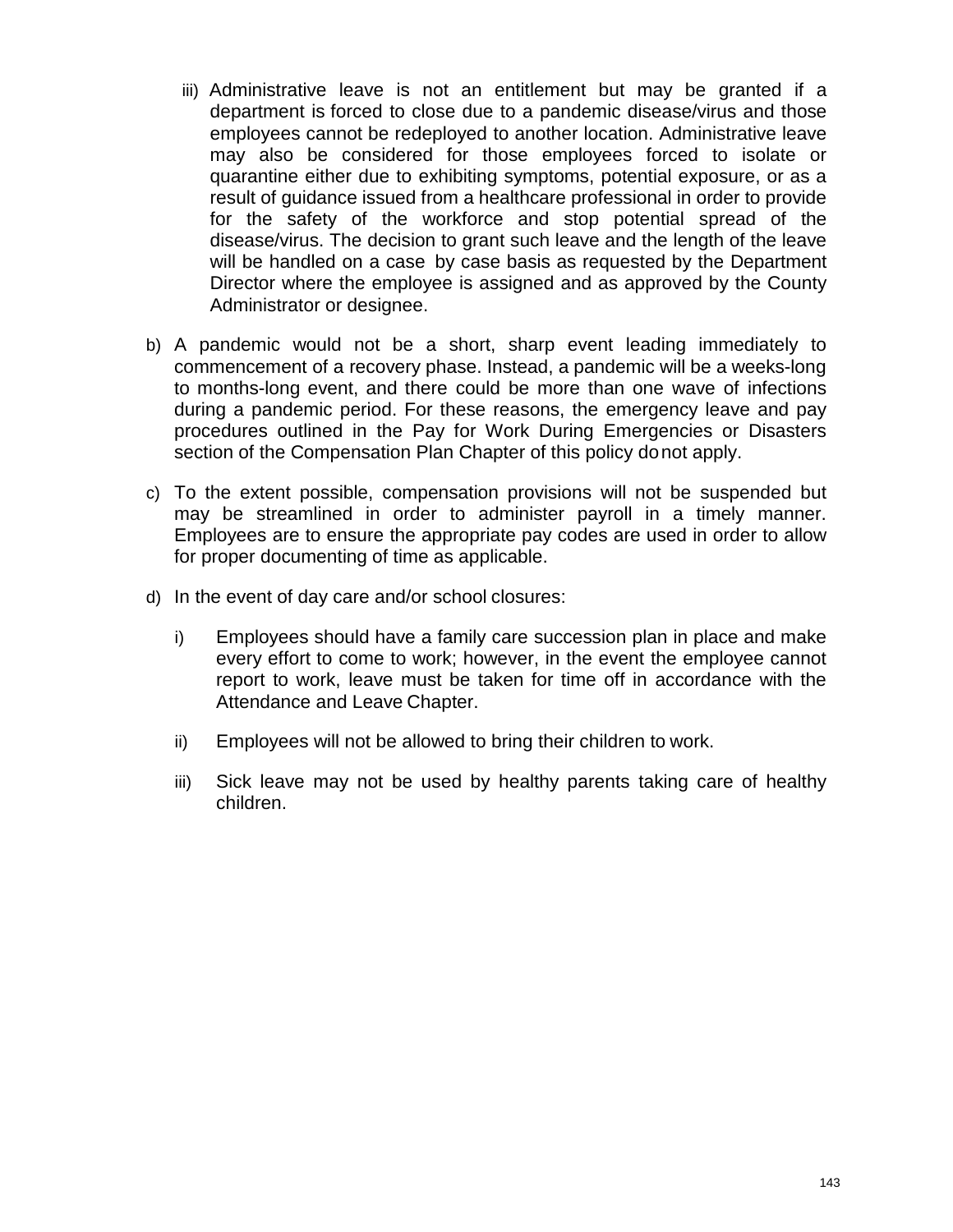# **CHAPTER XXV – EMPLOYEE SUGGESTION PROGRAM**

## Section A – Objective

To establish a method for rewarding Okaloosa County employees for making suggestions that result in improved productivity, safety, and/or operating savings for the County.

### Section B – Eligibility

- 1) Employees Full-time and part-time regular employees, excluding department directors.
- 2) Suggestions related to the following subjects are not eligible for consideration:
	- a) Grievances;
	- b) Classification and pay of positions;
	- c) Normal duties and responsibilities of the position;
	- d) Suggestions for a change that is already under consideration.
- 3) Determination of final eligibility shall be made by the County Administrator or designee.

### Section C – Program Administration

The program is administered by the Board with the County Administrator or designee acting as the coordinator for the program and the moderator of the suggestion committee. All the paperwork involved will be handled by the County Administrator's Office or designee.

### Section D – The Suggestion Committee

- 1) The suggestion committee shall be composed of: the County Administrator or designee, the Human Resources Director or designee, the Risk Manager or the County Safety Officer, a management employee appointed by the County Administrator who is knowledgeable of the suggestion's subject, and two (2) nonsupervisory county employees appointed by the County Administrator. Technical advisors may be asked to serve on the committee, as deemed appropriate by the County Administrator.
- 2) The committee shall meet quarterly, or at the discretion of the County Administrator or designee.

### Section E – Program Procedures

1) The employee will write down a suggestion on the Employee Suggestion Form, giving details of how the suggestion can be utilized and the amount of savings, tangible or intangible. The suggestion should include a complete breakdown of savings and how this figure is reached. If there are no monetary savings, the suggestion should indicate how the suggestion could improve productivity or make the area a safer place to work. The suggestion must be signed in order to be considered valid.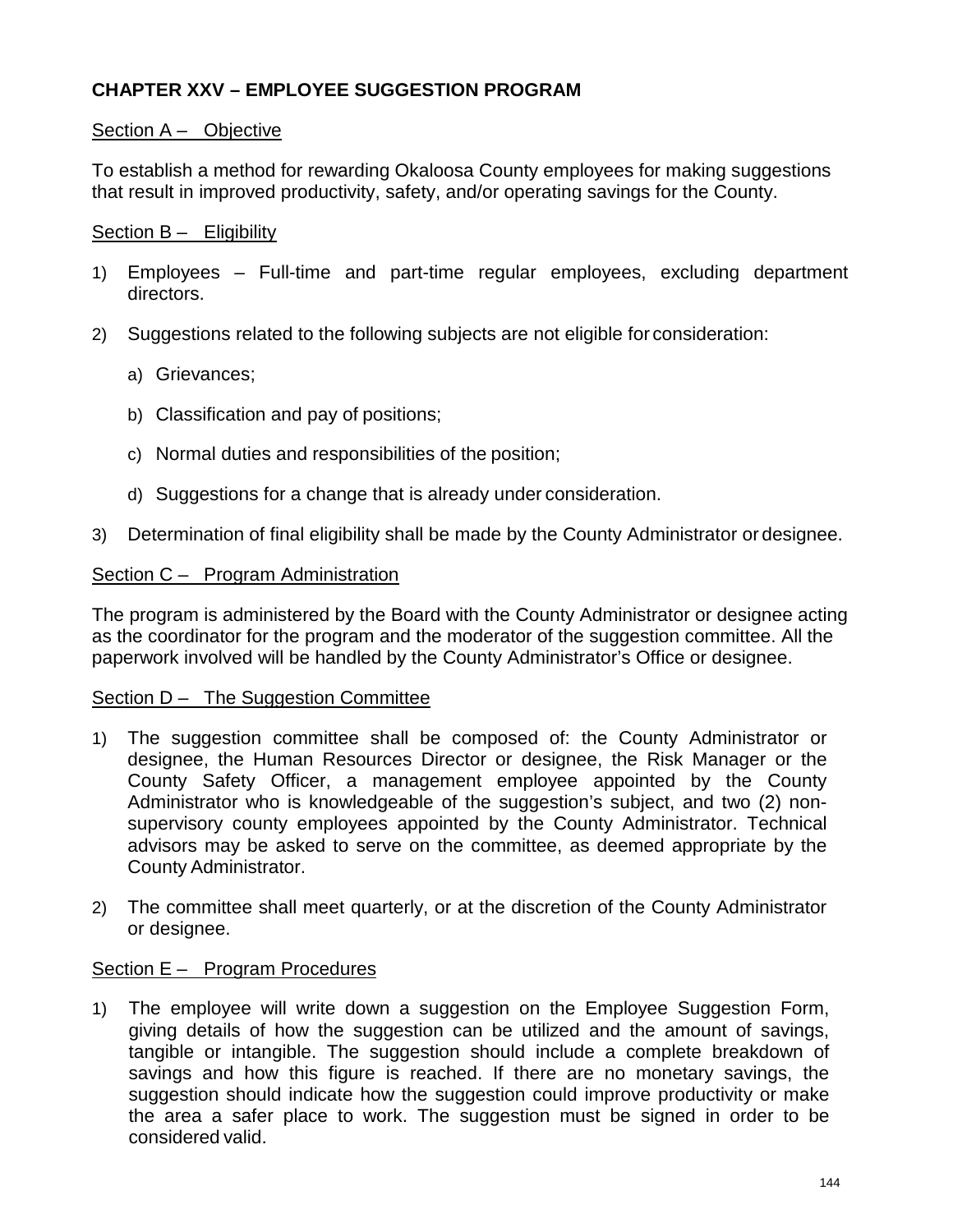- 2) The employee should forward one (1) copy of the suggestion to the County Administrator or designee, one (1) copy to the department director responsible for the area affected by the suggestion, and one (1) copy to the Human Resources Department.
- 3) The employee's department director will meet with the employee to discuss the suggestion (if the suggestion involves another department, both department directors will meet with the employee) and determine if the suggestion is the first of its kind to be submitted; if the suggestion is something that the department director has already been directed to implement; whether or not the suggestion has merit; indicate whether or not the suggestion will be implemented if it has merit; and make comments supporting this decision.
- 4) The Suggestion Feedback Form will be completed and signed by the department director and the employee after the above referenced meeting. This Form and the Employee Suggestion Form will be forwarded within 30 days to the County Administrator's Office for referral to the suggestion committee.
- 5) The suggestion committee will evaluate the employee's suggestion, the Suggestion Feedback Form, and make a recommendation regarding the appropriate award. The County Administrator will request approval from the Board for monetary awards recommended by the committee and/or advise the Board of time off with pay or recognition certificate plaque awards.

## Section F – Awards for Suggestions

- 1) Tangible savings Monetary awards of ten percent (10%) of the projected first year's net savings or net increase in revenue with a maximum award of \$1,000, will be recommended to the Board, who has final authority in payment of awards. All cost saving ideas or suggestions must be verified and validated by the committee before payment is made. Savings do not have to be incurred by the County before the award payment is made.
- 2) Intangible savings Time off with pay  $\left[\text{eight (8)} 40 \text{ hours maximum}\right]$  or recognition certificate plaque.
- 3) Group awards The amount of an award for a suggestion made by a group of employees will be determined on the same basis as if the suggestion was submitted by one (1) employee. The amount of the award will be prorated among the eligible employees making the suggestion who signed the suggestion form.

## Section G – Awards Drawing for Participation in the Suggestion Program

- 1) All employees who submit an eligible suggestion, whether it is implemented or not, will participate in a random drawing for a paid day off.
- 2) The pool of names to be drawn from will include all employees who have submitted an eligible suggestion between January 1<sup>st</sup> through December 31<sup>st</sup> of each year.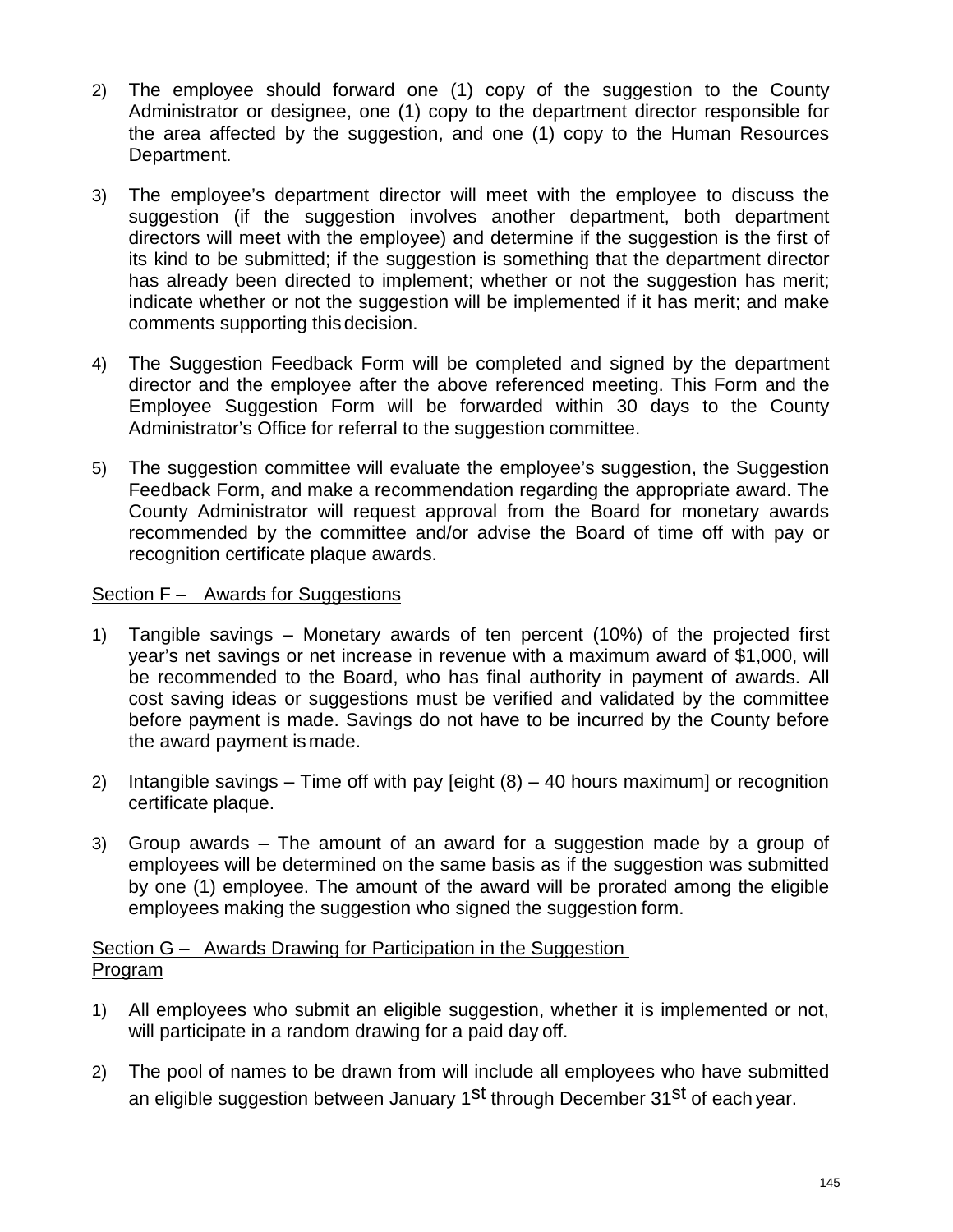- 3) Employees' names will be entered into the pool once for each eligible suggestion submitted in the calendar year. There is no limit on the number of suggestions that may be submitted by an employee.
- 4) One (1) employee's name will be drawn at random during the month of January. That employee will be entitled to a paid day off during the calendar year to be scheduled through and approved by their department director.

### Section H – Other Information

- 1) The employee suggestion program is excluded from the county grievance procedure.
- 2) Time off awards must be taken at a time approved by the supervisor and within the calendar year of the date awarded.
- 3) The acceptance of an award for any suggestion adopted through the Employee Suggestion Program shall constitute an agreement by the employee that all claims, immediate and future, on Okaloosa County, regardless of the use, shall be waived.
- 4) Nothing in this program shall be construed to require Okaloosa County to provide a specific cash award. Any award is at the discretion of Okaloosa County.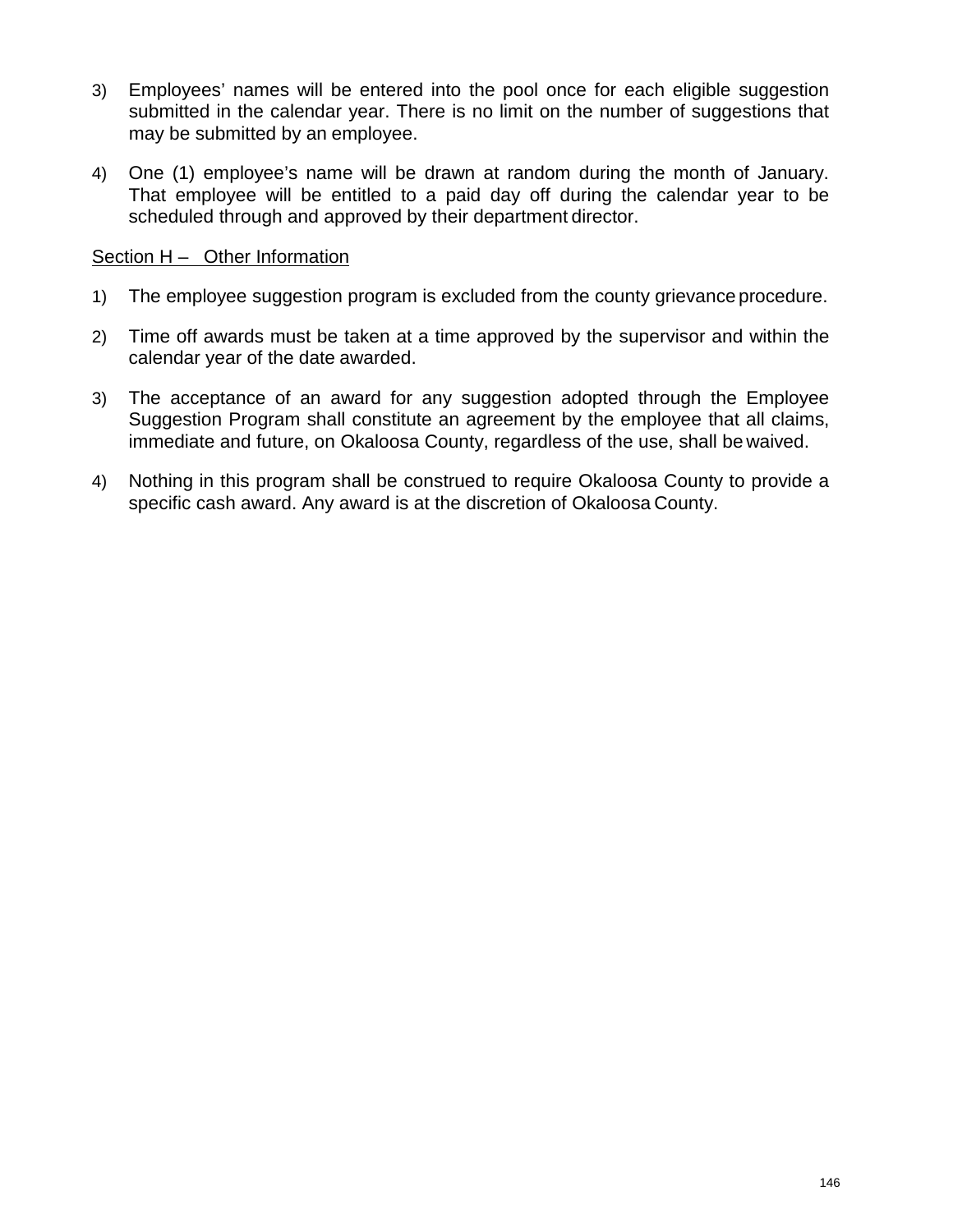# **CHAPTER XXVI – EMPLOYEE RECOGNITION PROGRAM**

## Section A – Objective

To establish a process for recognizing employees' contributions to the overall objectives and efficient operation of Okaloosa County. While this policy provides formal guidelines for recognition, each department is encouraged to implement employee recognition practices on a regular basis.

### Section B – Eligibility

- 1) Employees all full-time and part-time employees, excluding department directors.
- 2) Performance contributions that are considered to be "above and beyond" those required within the normal confines of the position. Requires written or verbal recommendations that have been transcribed from sources as outlined below.

### Section C – Types of Awards

- 1) P.R.I.D.E. Public Recognition Involving Dedicated Employees
	- a) Recognizes employees whose performance is cited as above and beyond the duty requirements defined in the job description. Recommendations must be received in writing by employees, citizens or customers and will be referred to as comment cards. In areas where phone calls are accepted, the call must be transcribed. Recognition may be:
		- i) Customer Service;
		- ii) Teamwork;
		- iii) Initiative;
		- iv) Unsolicited written feedback/Other.
	- b) Each department will be responsible for documenting verbal feedback and collecting comment cards.
	- c) Comments must be specific and include the situation and action(s) of the employee. General comments such as "Employee provided good customer service" or "Employee is a great team player" will be accepted but will not qualify for the P.R.I.D.E. award, although cards must be forwarded to Human Resources and Directors are encouraged to provide positive verbal recognition for all comments received.
	- d) Based on the criteria outlined above, it is the responsibility of the department director to complete the P.R.I.D.E. Feedback Form and forward with the comment card or other documentation (if applicable) to the Human Resources Director who will coordinate final approval with the County Administrator.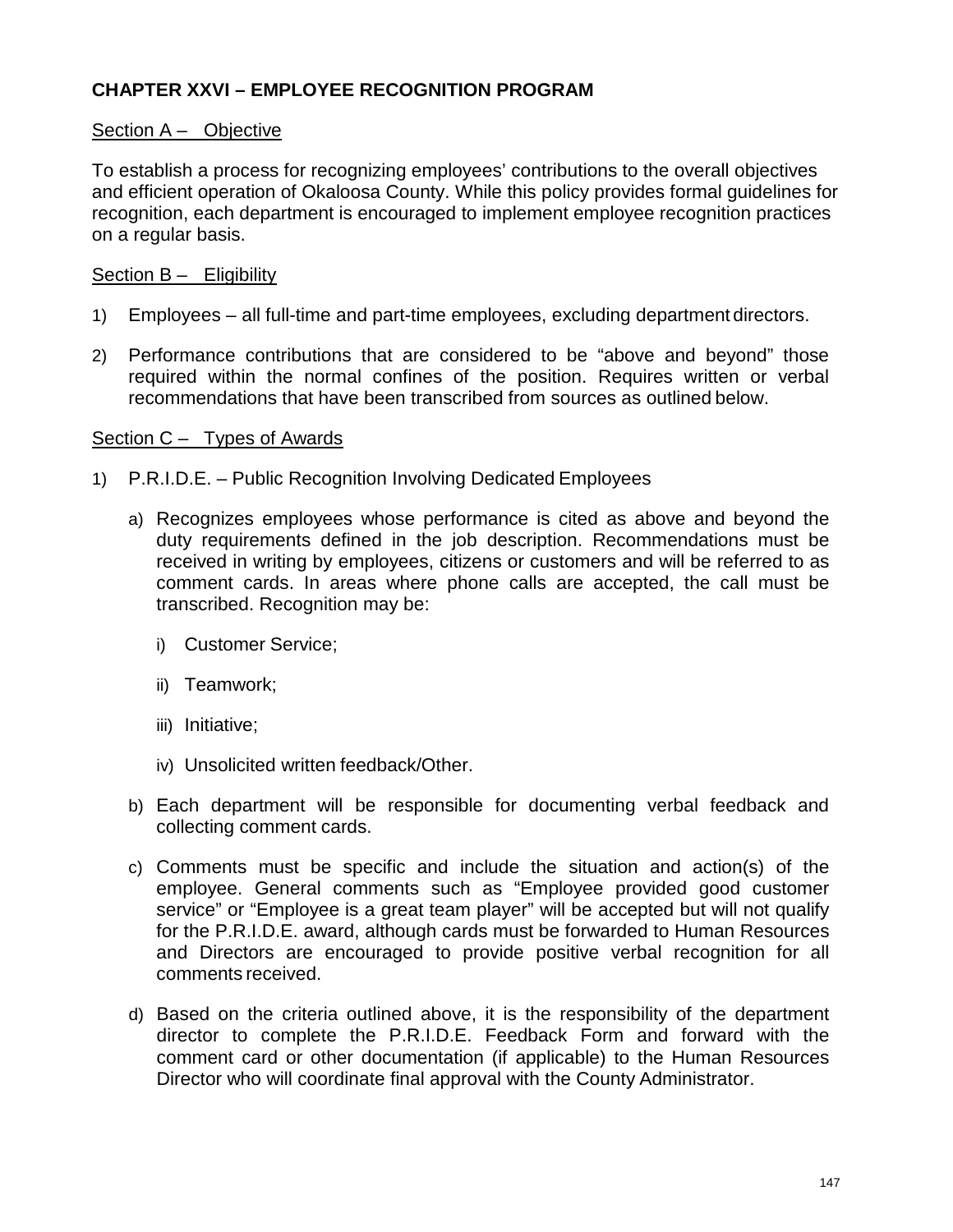- e) Upon approval from the County Administrator or his/her designee, employees will receive a P.R.I.D.E. award certificate, recognition in the County Newsletter, and four (4) hours of recognition leave for each qualifying recommendation.
- f) The County Administrator or his/her designee will forward a copy of the P.R.I.D.E. award certificate, along with the original comment card, to Human Resources for the employee's file.
- g) A request to use recognition leave shall be submitted to the employee's immediate supervisor and approved by the department director. Recognition leave may be accumulated; however, there will be no cash payment in lieu of use.
- 2) H.E.R.O. Humanitarian Efforts Recognized by Okaloosa County
	- a) Recognized by the Board of County Commissioners, this award is based on any and all single deeds, acts, or events in which an employee not only goes above and beyond the scope of his or her job description but is in some way considered to be of a humanitarian or heroic nature.
	- b) Employee actions of a humanitarian or heroic nature that occur outside of regularly scheduled working hours may be recognized the same as those actions occurring during working hours.
	- c) Recommendations must be specific, in writing, and include the situation and action(s) of the employee.
	- d) It is the responsibility of the department director to complete the H.E.R.O. Feedback Form and forward with documentation, if applicable, to the Human Resources Director who will coordinate final approval with the County Administrator. Approved nominees will be recognized with:
		- i) Picture on the County website (with agreement of employee);
		- ii) Press release;
		- iii) Public recognition at a Board meeting;
		- iv) Recognition in the County Newsletter;
		- v) Eight (8) hours of recognition leave. Recognition leave may be accumulated; however, there will be no cash payment in lieu of use. A request for recognition leave shall be submitted to the employee's immediate supervisor and approved by the department director.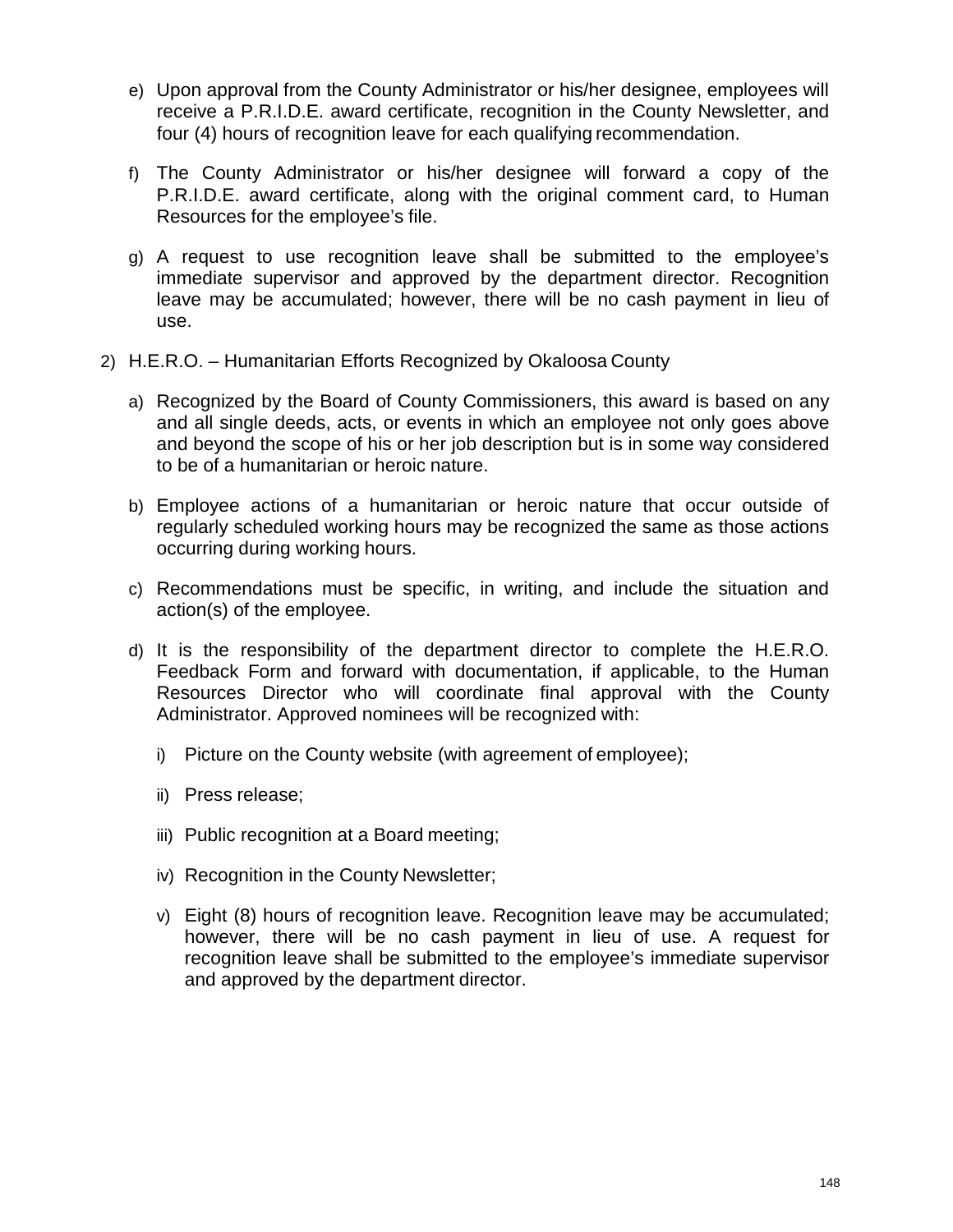# **CHAPTER XXVII – UNIFORMS**

### Section A – Mandatory Wearing of Uniforms

- 1) Department directors will determine appropriate workplace attire for employees, and employees are generally required to purchase their own clothing.
- 2) For employment positions designated as requiring uniforms, employees in these positions shall wear the approved uniforms. Any employee not wearing the required uniform will not be allowed to work until such time as he/she is wearing the approved uniform. Refusal to wear the uniform may result in disciplinary action. Uniforms must not be worn for general usage when not at work or on-call. Any department director, division director, or supervisor failing to enforce the provisions of these guidelines shall also be subject to disciplinary action.

### 3) Exceptions

a) An employee may not be required to wear the approved uniforms when he/she has obtained a certification from his/her doctor stating that the wearing of the uniforms is precluded due to physical reasons or creates extreme physical hardship or the wearing of such uniforms may cause the employee further injury.

In either case, it shall be the responsibility of the department to ensure that the employee is not wearing personal clothing that would unreasonably expose him/her to job hazards wherein he/she may be injured by wearing inappropriate clothing.

b) For employees waiting on delivery of uniforms, they may provide their own clothing, provided the clothing does not unreasonably expose them to the likelihood of injury due to the hazards of the job. This will be the responsibility of the department to determine and monitor.

## Section B – Termination/Transfer – Reimbursement for Cost of Uniforms

Any employee who has been issued uniforms and terminates employment or transfers to a position in an employee category not eligible for uniforms is expected to return all uniforms issued no later than the next regularly scheduled uniform service period.

If within two (2) weeks of the employment action, the employee has not submitted all issued uniforms, the employee is to be billed and shall reimburse the County for the cost of uniforms not returned.

### Section C - Taxation

- 1) Uniforms are non-taxable if they are:
	- a) Required as a condition of employment; and
	- b) Are not worn or adaptable to general usage as ordinary clothing.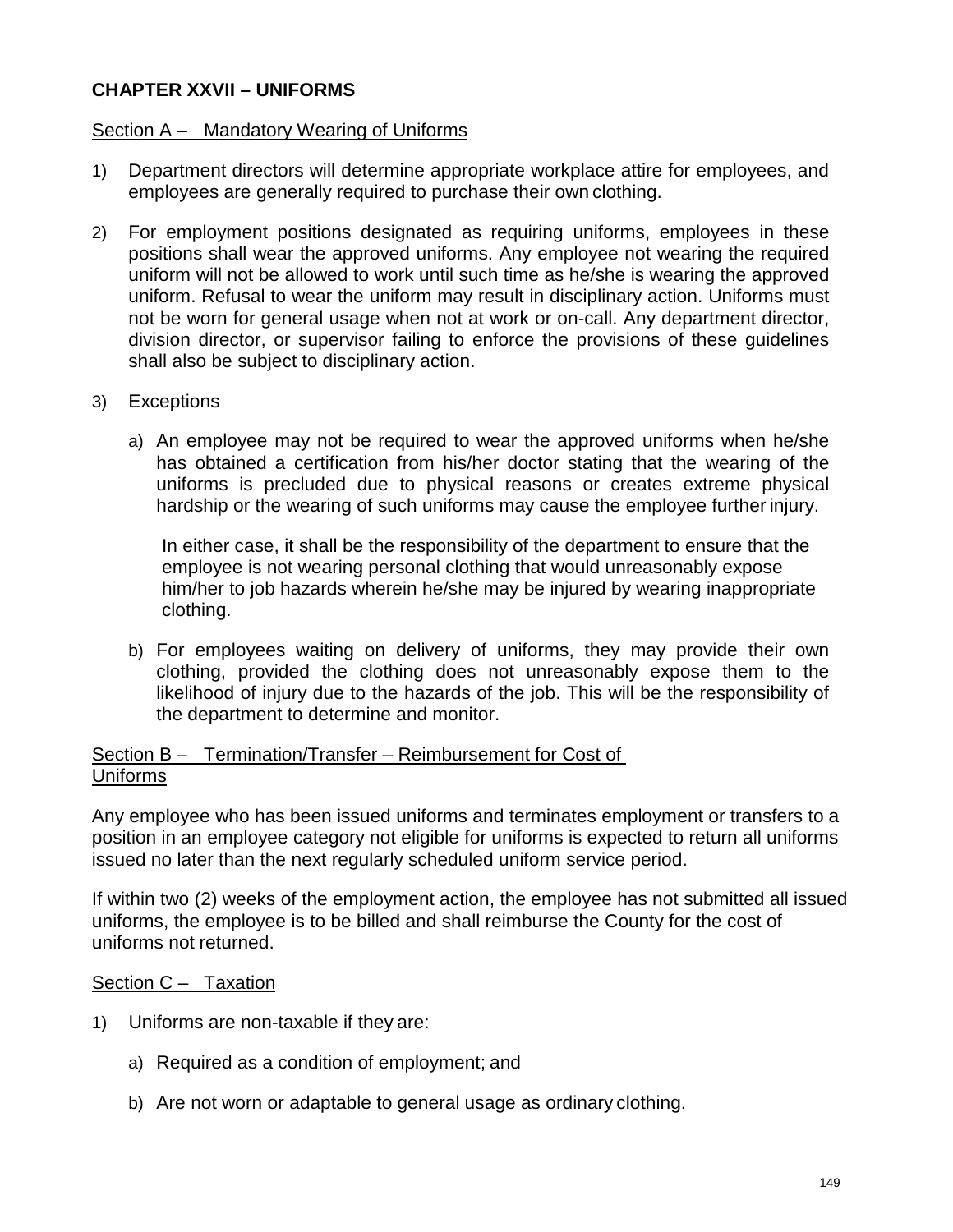- c) Examples of non-taxable uniforms are:
	- i) EMS and Correctional Officer uniforms with clearly identifying County logos;
	- ii) Garments in ANSII approved colors for safety conditions (florescent orange or safety green/chartreuse);
	- iii) Shirts for field employees with identifying features such as prominent County logos and department names; and
	- iv) Safety shoes or boots.
- 2) Uniforms are taxable if the items of clothing are general in nature and can be worn away from the employee's place of work and would not identify the employee as a Countyworker.
	- a) Examples of taxable uniforms are: blue jeans; and non-safety shoes or boots.
	- b) The taxable value of uniform items shall be determined by the Purchasing Manager.
- 3) Uniform taxation rules apply to taxable items whether purchased or leased by the county. The method of payment, including credit card purchases, does not affect whether the items are taxable or not under IRS regulations.
- 4) Upon issuance of uniform items, the employee and their department representative will complete and sign a Uniforms Issuance, Return and Fringe Benefit Acknowledgement Form and return it to the Human Resources Department. For taxable items, the County will calculate the fringe benefit valuation using IRS regulations and show such amount as gross taxable wages on the employee's next biweekly pay check.

Uniform purchases will be subject to audit by the Purchasing and Finance Departments to ensure compliance with taxing requirements.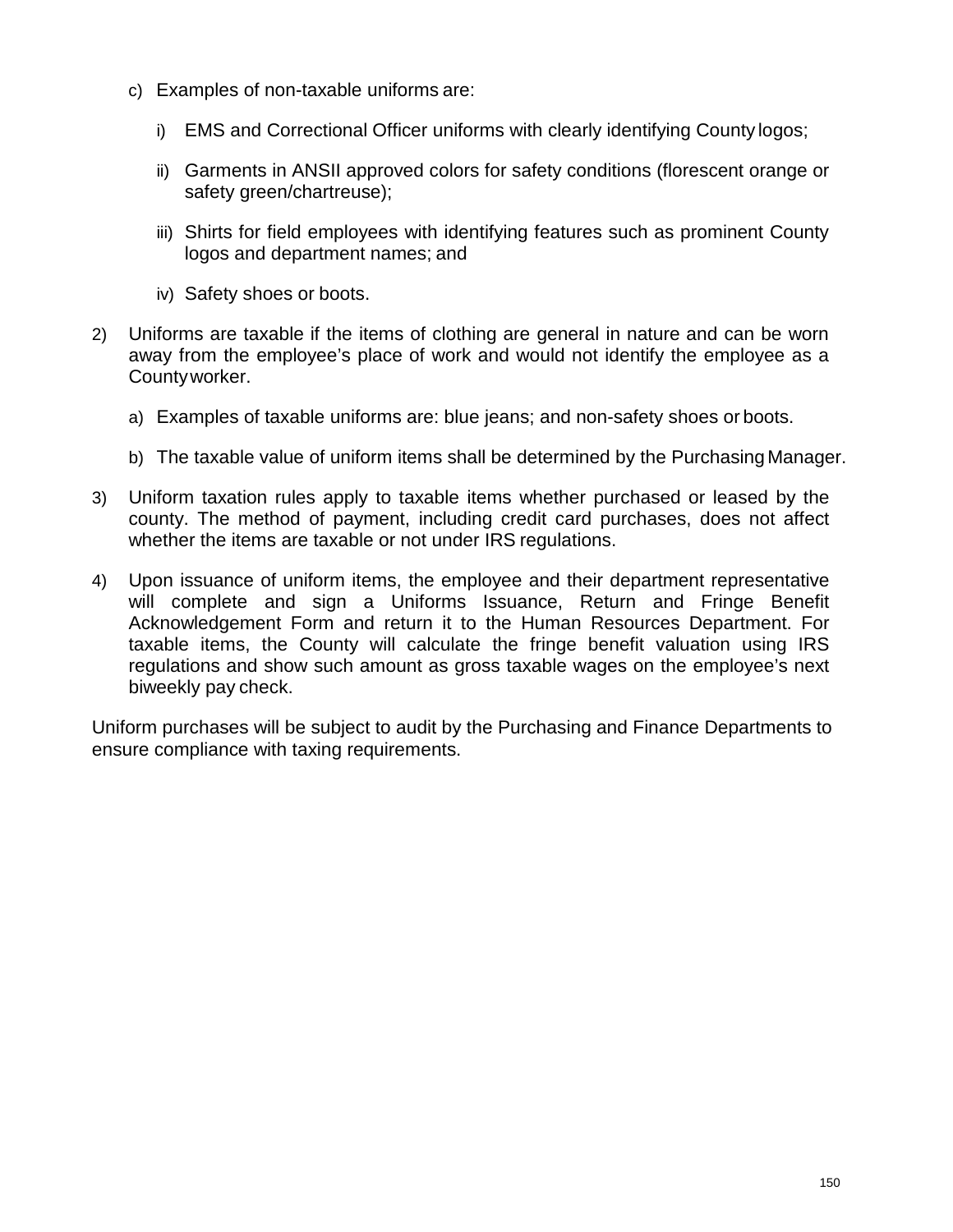# **CHAPTER XXVIII – LOST OR DAMAGED PROPERTY, EQUIPMENT OR VEHICLES**

### Section A – Policy

It is the policy of Okaloosa County government that financial costs incurred by loss or damage to county property, equipment or vehicles be recovered.

### Section B – Intent

Okaloosa County employees will be financially responsible for loss or damage to county property, equipment or vehicles if any of the following conditions apply:

- 1) There was gross negligence on the part of the employee;
- 2) County policies were not followed which resulted in loss or damage;
- 3) Equipment was lost or damaged while the employee had responsibility for that equipment.

### Section C – Procedures

When property, equipment or vehicles are lost or damaged, the department director or designee will initiate an immediate investigation. This does not include traffic accidents where the employee is not found at fault or unavoidable acts of nature.

An employee will be held financially accountable if any of the following conditions are met:

- 1) Equipment is lost while in the care of an employee and that loss is due to gross negligence on the part of the employee;
- 2) Equipment is not returned by an employee in a specified period of time or is damaged upon its return, provided there is written documentation that the equipment was issued to the employee;
- 3) An employee causes equipment damage due to improper adherence to maintenance or operational policies that are written and clearly communicated by management.

### Section D – Assessment for Damages

If a department investigation results in findings of employee responsibility for equipment loss or damage, the following actions shall be taken by the department director:

- 1) Investigative findings will be submitted to the Risk Manager and the Human Resources Director for review and concurrence;
- 2) The employee will be provided with the results of the investigation for his/herreview;
- 3) Formal disciplinary procedures will be followed according to the Human Resources Policy Manual;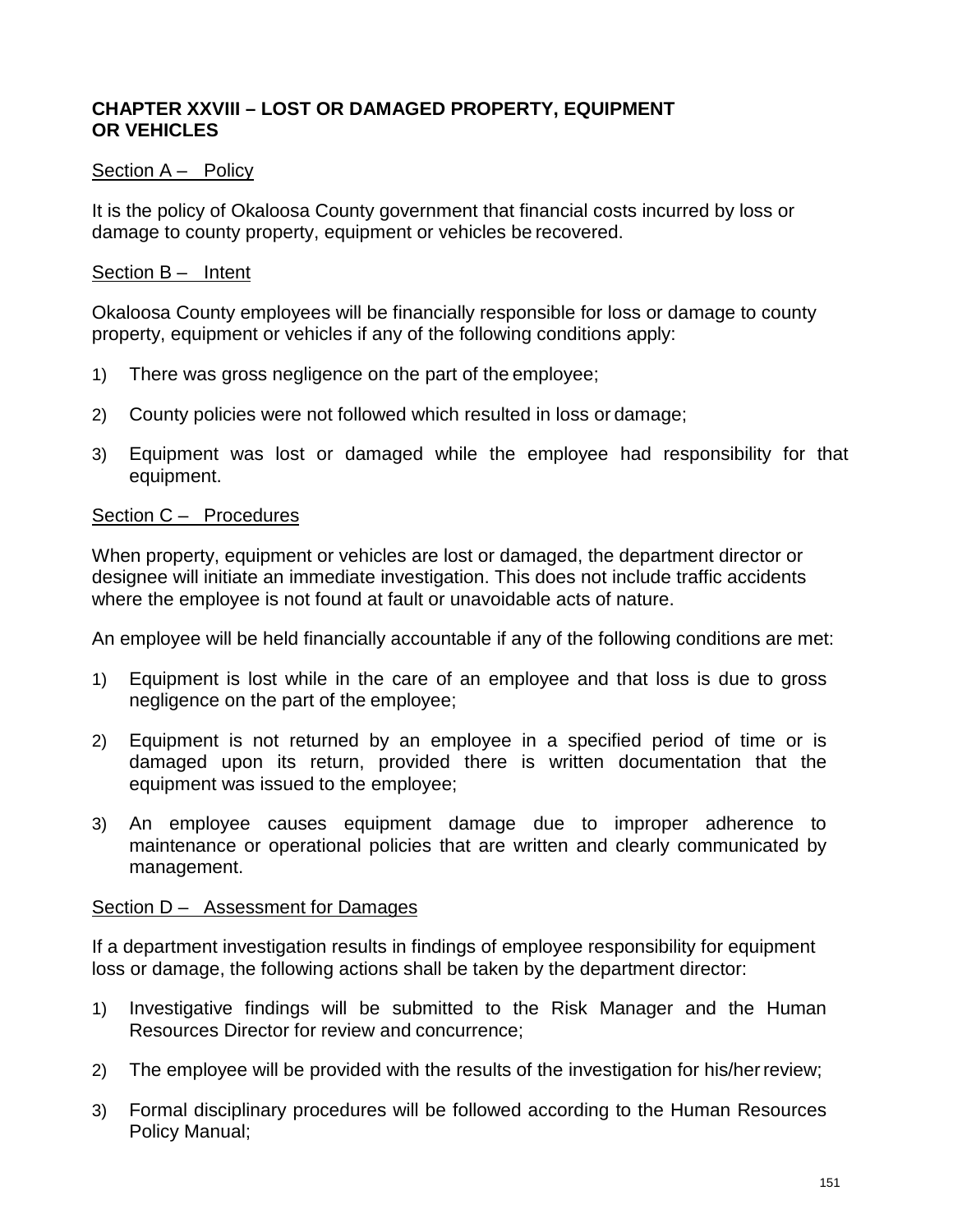- 4) As a condition of the disciplinary process, the employee will be assessed for the cost of the loss or damage;
- 5) The assessed amount will be deducted from the employee's biweekly pay check until the fiscal assessment is repaid;
- 6) Assessments will not exceed \$50 per pay period, unless the employee so desires;
- 7) The employee will have the right to appeal any decision in accordance with the county's established grievance policy as outlined in the Human Resources Policy Manual.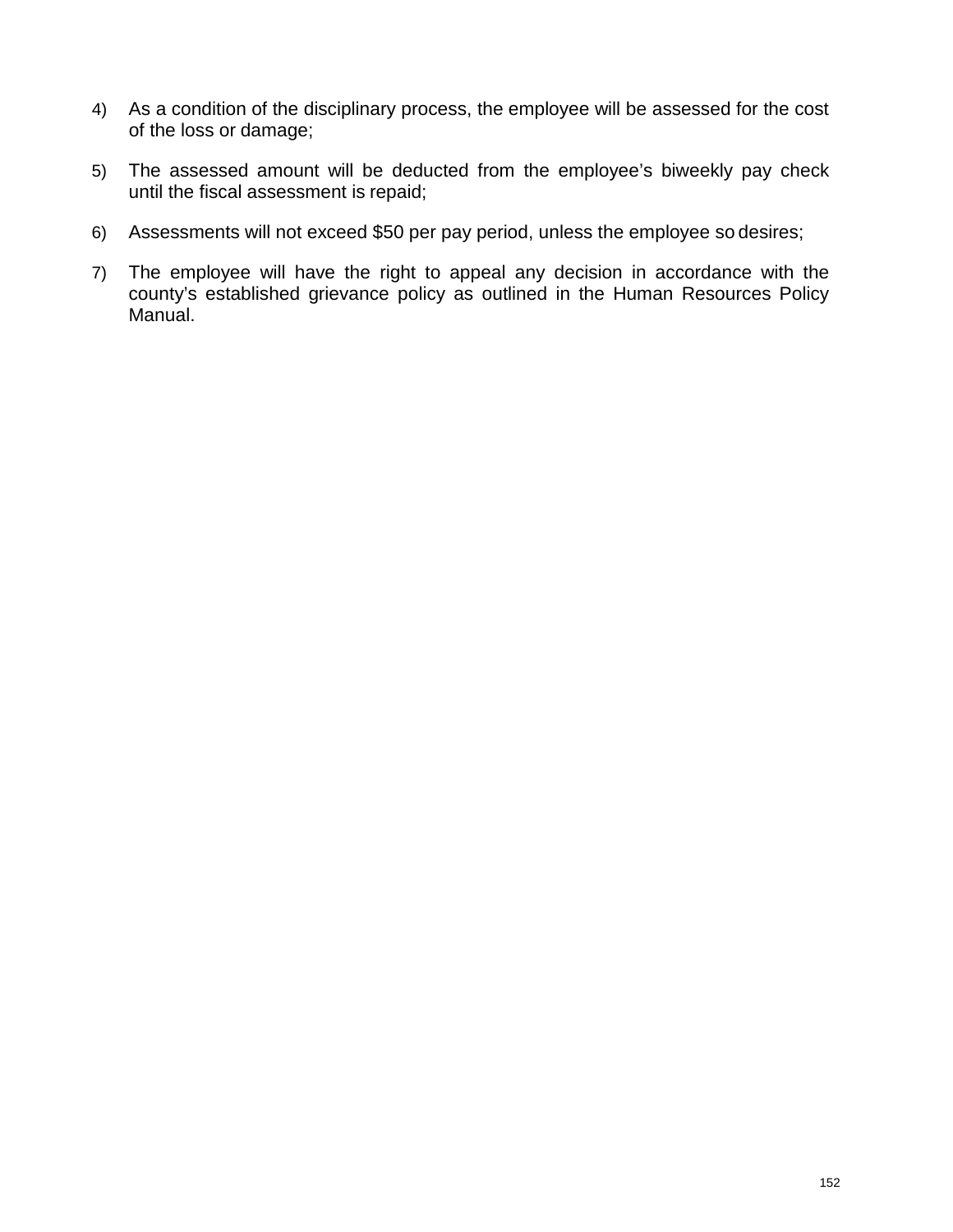# **CHAPTER XXIX – COMMUNICATIONS POLICY**

## Section A – Purpose

The purpose of this policy is to establish the Information Technology Department as the responsible authority for directing technology and data management for the Okaloosa County Board of County Commissioners. This policy specifies or outlines the responsibilities of the Information Technology Department and of authorized users.

The purpose of the Information Technology Department is to provide and maintain an organized, shared information infrastructure that enables our County to share data, services and reduce duplication of effort. The management of technology and data in a coherent, organized county-wide effort is necessary to ensure limited money, resources, and time are wisely allocated and efficiently utilized to provide effective, efficient government in Okaloosa County.

A centralized Information Technology Department ensures users the maximum benefit of technology without having to acquire the expertise to setup, configure and maintain networks, operating systems, application software and databases. Therefore, employees are allowed to use computer equipment to do their jobs in the most efficient manner possible.

### Section B - Scope and Applicability

All County employees, contract employees, contingent workers, volunteers, interns and vendors using County computer equipment shall use the equipment for authorized business purposes and in accordance with this policy. This policy does not cover the use of office automation equipment such as calculators, typewriters, radios or televisions unless these devices are attached to County computer equipment or the County network. All employees using computer equipment are required to read and comply with this policy. By using any item of computer equipment, County employees consent to all provisions of this policy.

### Section C – Policy

The Information Technology Department is responsible for directing the management of all technology and data for the County. This policy defines the responsibilities of Information Technology Department personnel and of authorized users. Just as Information Technology Department personnel are not required to perform authorized users' jobs, authorized users are not required to perform Information Technology Department personnel jobs. Therefore, all employees can use computer equipment to do their jobs in the most efficient manner possible.

The Okaloosa County Board of County Commissioners' networks will be protected by one (1) or more firewalls which are controlled exclusively by the Information Technology Director. There will be no access to the County networks except through these firewalls without the expressed, written approval of the Information Technology Director. Conversely, there will be no access from within the County networks to resources outside the networks except through these firewalls or with the expressed, written approval of the Information Technology Director. The objective is to ensure that the Information Technology Department controls all access that exists either into or out of the network and to ensure that the Information Technology Department has the opportunity to enact acceptable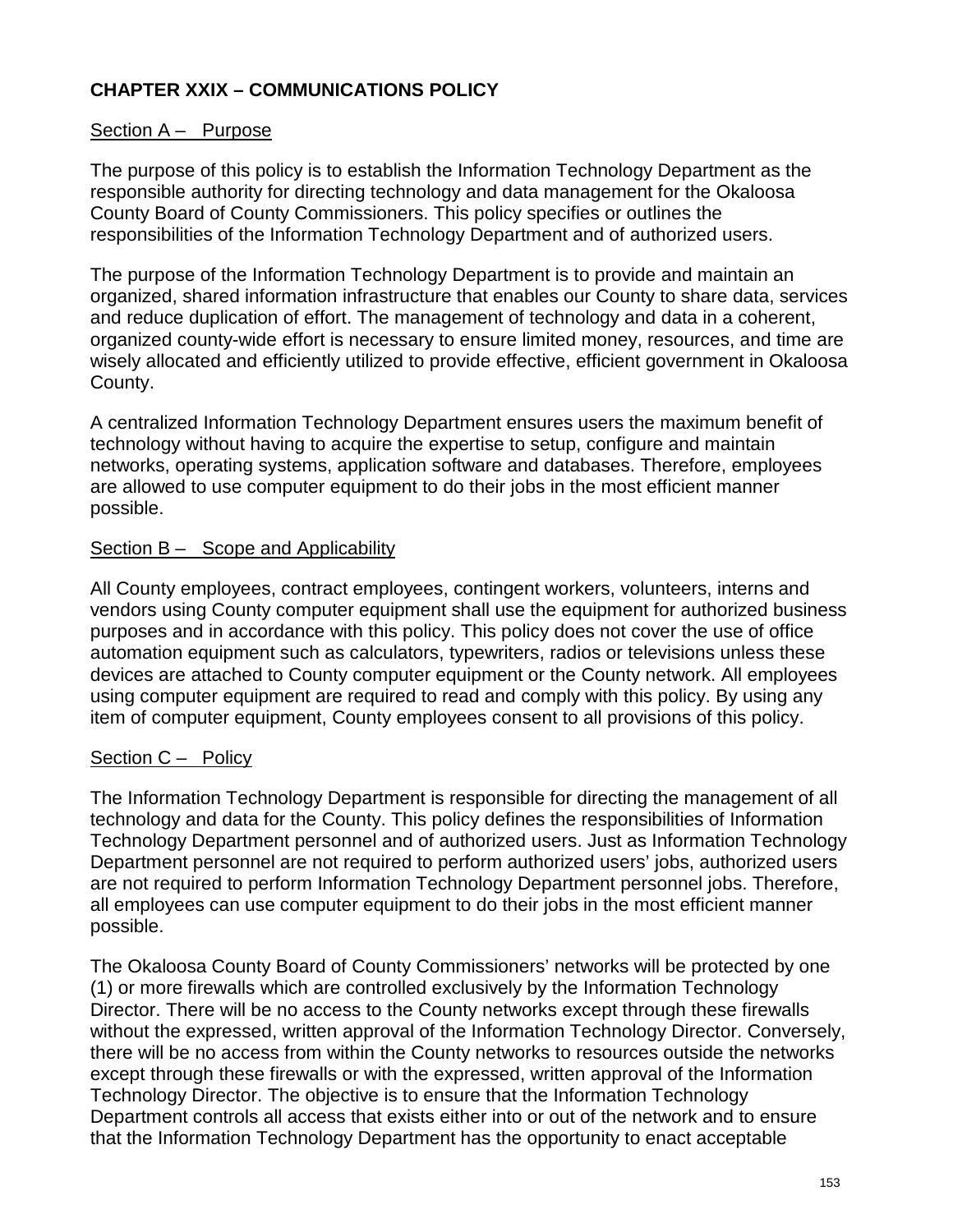solutions that are consistent with security objectives of the County. Any network equipment utilized on County's networks must be configured by Information Technology Department personnel. County employees will not access another network, (e.g. Public Patron Internet or wireless networks) with County equipment or on County time.

Computer equipment, networks and data must be protected from internal sources as well as external sources. It is the responsibility of the Information Technology Director and each department director to ensure that each individual is given the access to the computer equipment and data that he/she needs to do his/her job. Department director approval is required, with the documented need for "at home" or off-site use. A current list of equipment at employees' residences must be kept by the respective department directors and submitted to the Information Technology Director. Conversely, it is the Information Technology Director and each department director's responsibility to allow employees access to only the computer equipment, networks and data that he/she needs to do his/her job. Therefore, only authorized computer equipment and peripherals purchased and/or supported by the County and approved by the Information Technology Department will be allowed to connect to County networks. For example, but not limited to, no Universal Serial Bus (USB) thumb drives, portable drives, cameras, video, telephones or wireless devices of any type are to be purchased or connected by any means without the Information Technology Department's approval. County users with "Aircards" or access to other wireless devices of this type (including when traveling) must be used for official County business only. Non-County devices must follow the guidelines and procedures established by the Information Technology Department.

It is the policy of the County that the use of the Internet by County employees is permitted and encouraged where such use is suitable for business purposes and supports the goals and objectives of the County and its departments. Employee access to the Internet must be with a browser installed by the Information Technology Department. The Internet is to be used in a manner that is consistent with the normal execution of an employee's job responsibilities. Computer networks designed for public use, such as wireless, the Library Cooperative, Conference Center and Airport patron Internets, are not for County employees' use on County time. Internet traffic must pass through firewall and filtering software. Exceptions are made for County employees travel with prior approval from the Information Technology Department.

## Section D - Cellular and Mobile Devices

- 1) An employee may be provided a mobile device or other wireless communication service if it is determined to be necessary under one or more of the following criteria:
	- a) Availability of device and service is integral to the performance of specific duties within the employee's job description.
	- b) A substantial portion of the employee's work is conducted outside of the building or buildings where the employee is assigned to work.
	- c) The employee does not have an assigned office or workspace and needs to be contacted on a regular basis by the department or division for assigned services or to provide needed information.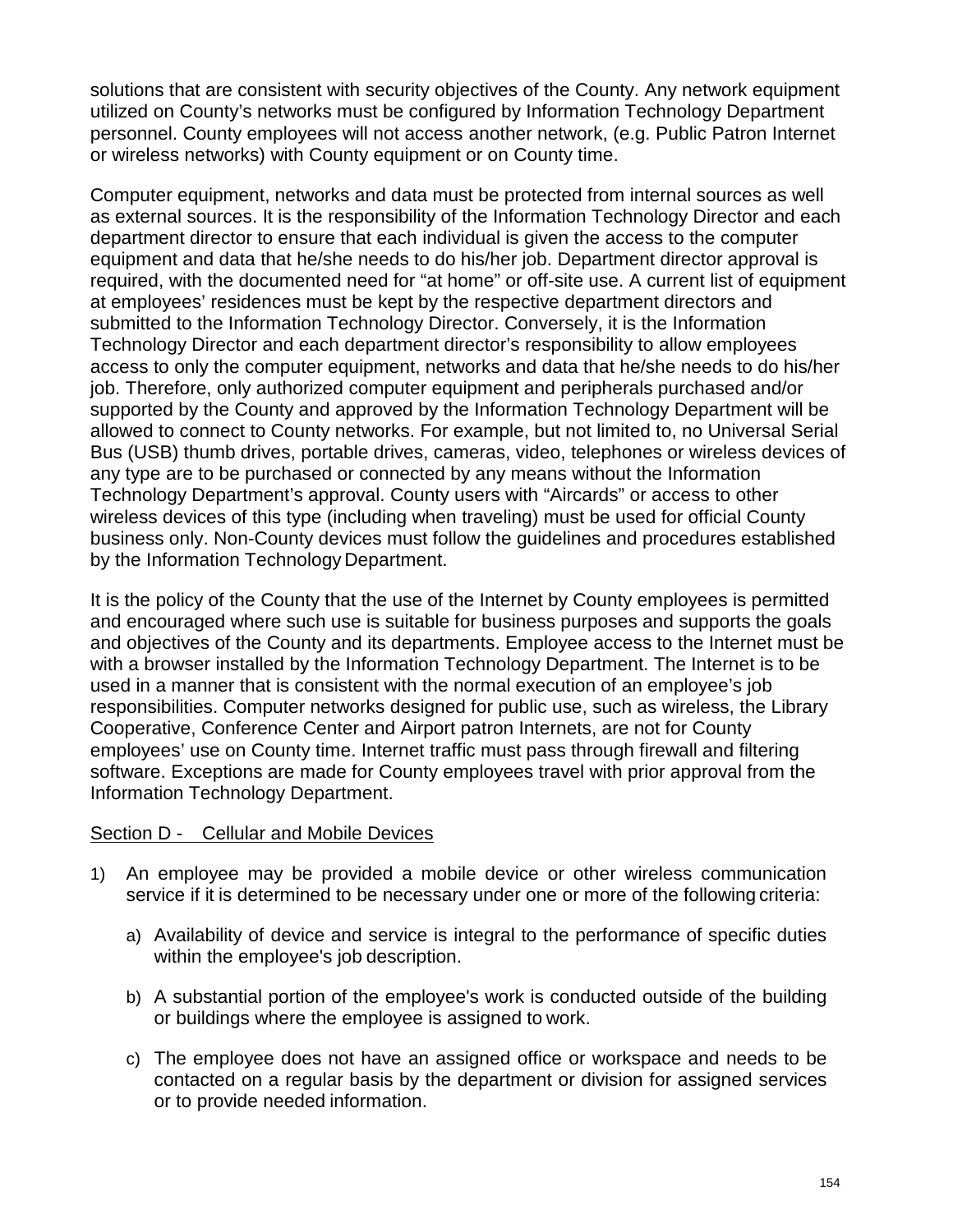- d) It is a job requirement that the employer be able to reach the employee outside of the employee's normal work hours.
- 2) To be approved for a mobile device and associated service plan, the following procedures are applicable:
	- a) The supervisor of an employee requesting the device and/or plan must determine if the employee meets the eligibility requirements.
	- b) Documentation to support the decision to issue the device and plan must be provided on an Okaloosa County Mobile Device Request Form, approved by the department director and forwarded to the Human Resources Department.
	- c) All procurement of mobile devices and approval of designated rate plans are made by Purchasing with input from department directors.
	- d) Usage of mobile devices must be in accordance with the county's current personal use policy.
- 3) Personal use of mobile devices is permitted if it:
	- a) Does not interfere with existing departmental rules, policies or protocols.
	- b) Does not disrupt or distract the conduct of Okaloosa County business due to the volume or frequency of calls; or involve or support illegal activities.
	- c) Is compliant with county policy.
	- d) Is authorized by the department director on an Okaloosa County Mobile Device Request Form with a payroll deduction to offset the cost of personal use.
	- e) All mobile devices used for county business are subject to monitoring.
- 4) Restrictions:
	- a) Access to Board of County Commissioners' network data is prohibited.
	- b) The county is not supporting or authorizing the use of any personal devices for business purposes.
	- c) Access and use of MiFi hotspots are allowed only if approved by the Information Technology Director.
	- d) Employees driving county vehicles are required to comply with all laws regarding the use of mobile devices while driving. Texting and email use while driving are prohibited.
	- e) Commercial drivers covered by the Department of Transportation (DOT) regulations are prohibited from using hand-held mobile devices while driving. Employees operating non- commercial vehicles should keep mobile device use to a minimum while driving and use hands free if possible.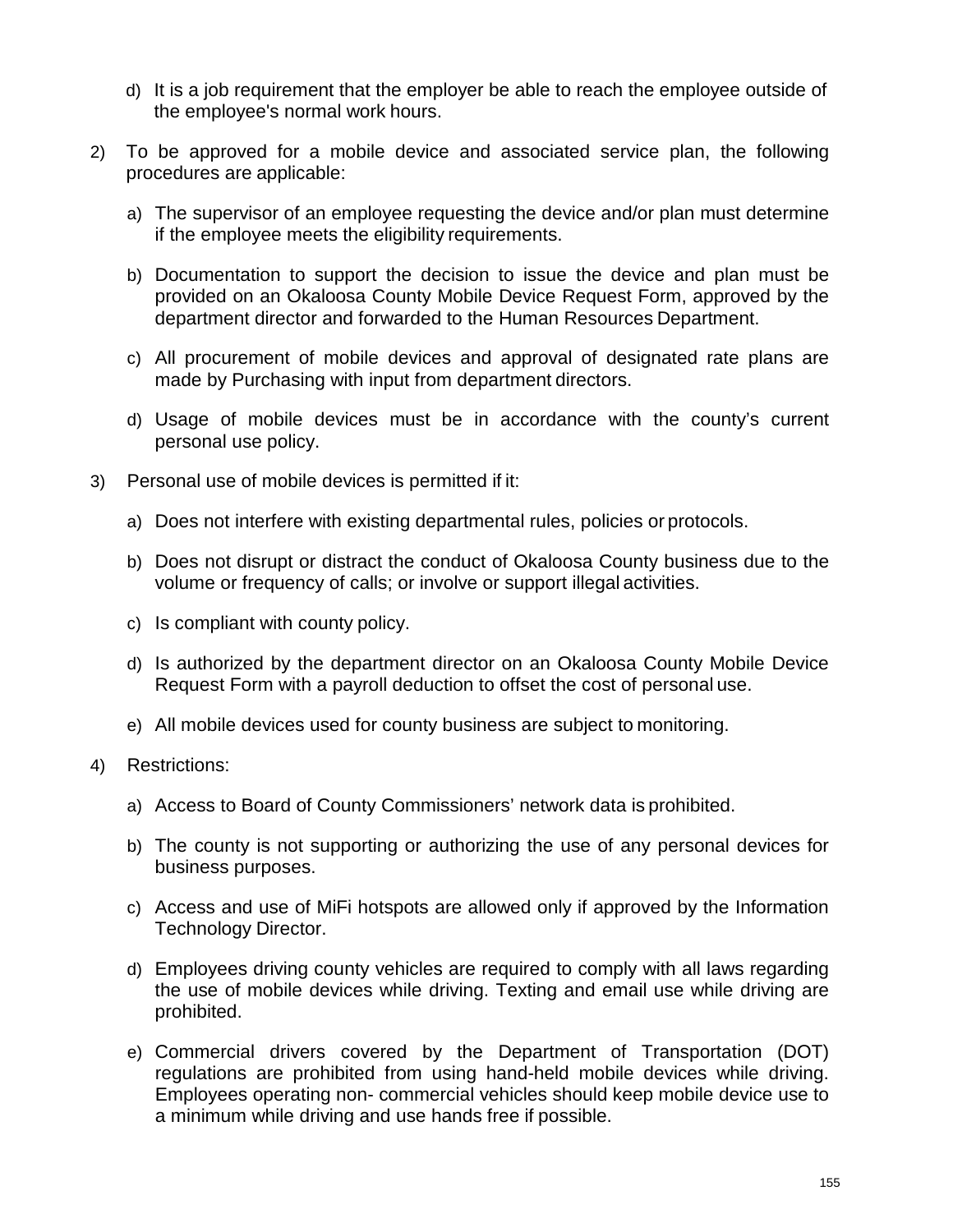- f) Motor vehicle operators on Eglin and Hurlburt Air Force Bases are prohibited from using cell phones while operating a vehicle on base (unless there is imminent danger or to report an accident).
- 5) Operational and administrative procedures:
	- a) Department directors will provide a copy of the communications policy to all employees who are assigned a mobile device.
	- b) Employees must read and abide by the communications policy.
	- c) Department directors are responsible for enforcing the communications policy and monitoring the usage of all electronic equipment used in the department to include usage of minutes and personal use.
	- d) Mobile device group leaders may be designated by department directors to manage electronic equipment within departments and divisions.
	- e) Employees must return mobile device equipment to their supervisors upon termination of employment, transfer to a position that does not require a mobile device, or upon request.
	- f) Employees must report to their supervisors, lost, stolen or damaged devices as soon as possible.

# Section E – Text Messaging

All Okaloosa County electronic business communication should be completed primarily through County e-mail. Due to the County's obligation to comply with Florida's Public Records law and its technology limitations, County employees may only communicate by text message when the message being sent and/or received is considered transitory in nature and has no archival value as defined by the Department of State, Division of Archives, Bureau of Records Management.

"Transitory" refers to short-term value based upon the content and purpose of the message, not the format or technology used to transmit it. Examples of transitory messages include, but are not limited to, reminders to employees about scheduled meetings or appointments; most telephone messages (whether in paper, voice mail, or other electronic form); announcements of office events such as holiday parties or group lunches; and recipient copies of announcements of agency-sponsored events such as exhibits, lectures, workshops, etc. Transitory messages are not intended to formalize or perpetuate knowledge and do not set policy, establish guidelines or procedures, certify a transaction, or become a receipt.

Using a wireless communication device to text while driving presents an unsafe condition and employees shall not compose, read or send text or e-mail messages while driving.

Furthermore, County employees should have no reasonable expectation of privacy when texting from a County issued wireless device.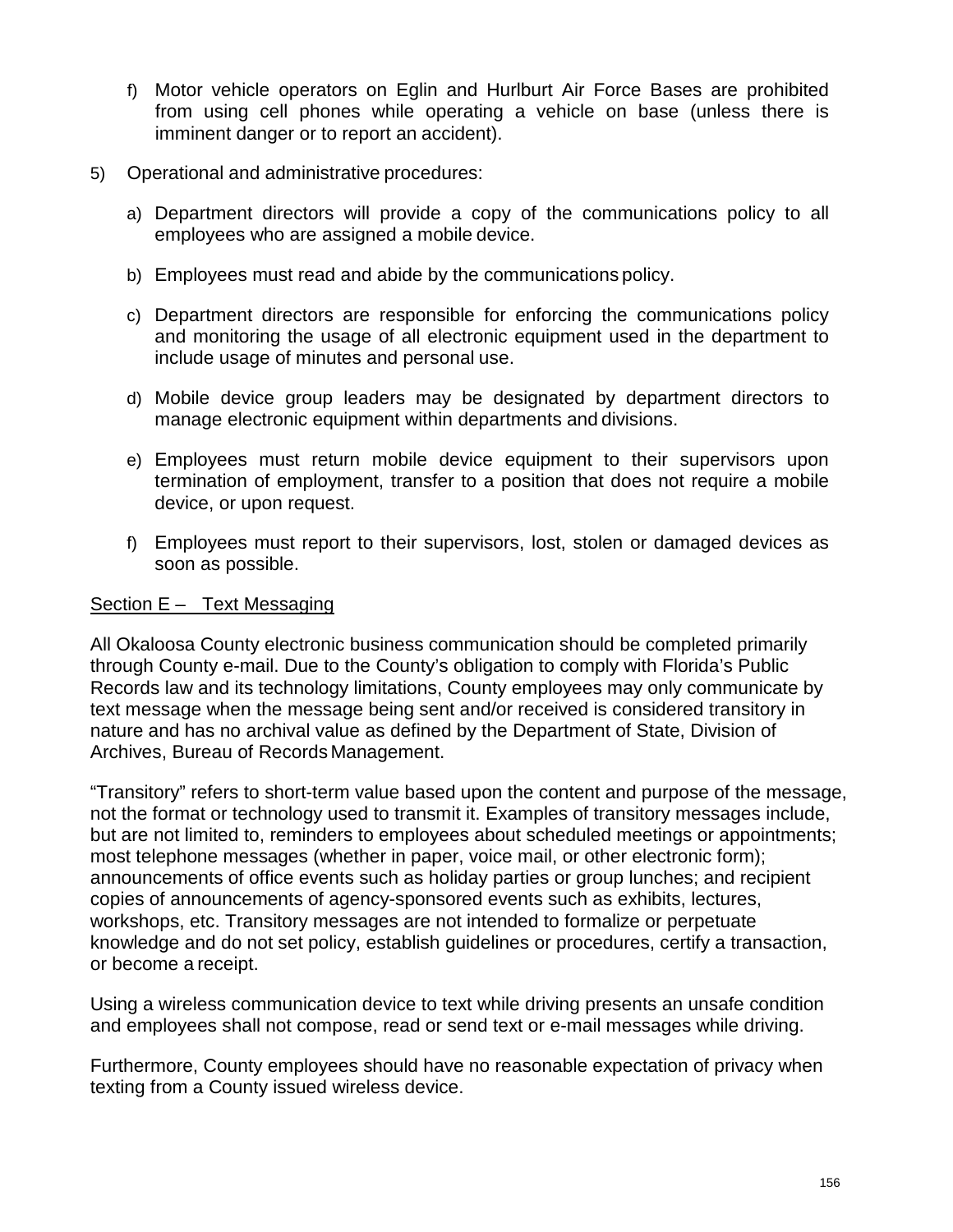## Section F – Use of Equipment

Telephones, cellular phones, voicemail systems, fax machines, and computers, including electronic mail systems (e-mail) and Internet are provided for county business use and personal use of these devices is generally prohibited except as expressly authorized. (See "Personal Use Defined" below).

Also prohibited is the use of any of these systems to transmit or receive inappropriate messages, to access inappropriate information, or to harass or annoy another party. Inappropriate messages and information include, but are not limited to, those that are for personal benefit and those involving discriminatory, hostile, suggestive, obscene, or otherwise unsuitable language and content.

Violations of this policy will be considered grounds for disciplinary action, up to and including dismissal of employment. Employees are prohibited from e-mailing the entire County directory. Only the County Administrator and approved personnel may e-mail the entire Okaloosa County directory.

### Section G – Monitoring

Communications through county devices is subject to monitoring by the county for business purposes.

### Section H – Personal Use Defined

While communications equipment is generally provided for county business only, the County recognizes there may be occasional situations in which an employee needs to use such equipment for brief periods of time for personal reasons. Employees are required to obtain their department directors' permission before they engage in personal use of any communications equipment. In addition, employees must reimburse the County for any cost of personal use upon department receipt of itemized billing.

In an effort to reduce staff time in reconciling monthly itemized cell phone bills to identify personal calls, employees may authorize a bi-weekly payroll deduction amount determined by the County Administrator to cover personal calls. The bi-weekly deduction will continue until such time the employee and department initiates an action to discontinue personal use.

### Section I – Public Records

Information generated on e-mail and by computer is a public record subject to public inspection and is not confidential, unless specifically cited by statute. Users are responsible for assuring that any public records that are confidential by statute are safeguarded in a manner consistent with the practices normally provided for public records in a paper format.

To ensure full compliance with the Public Records Law, Chapter 119 Florida Statutes, and the governing public's right to access public records, all employees and elected officials with current or existing County e-mail accounts are required to use County e-mail accounts for all County business. No other e-mail accounts may be used to conduct County business. Employees or officials who receive business related e-mail at another account must forward that e-mail to their County e-mail accounts with a response to senders to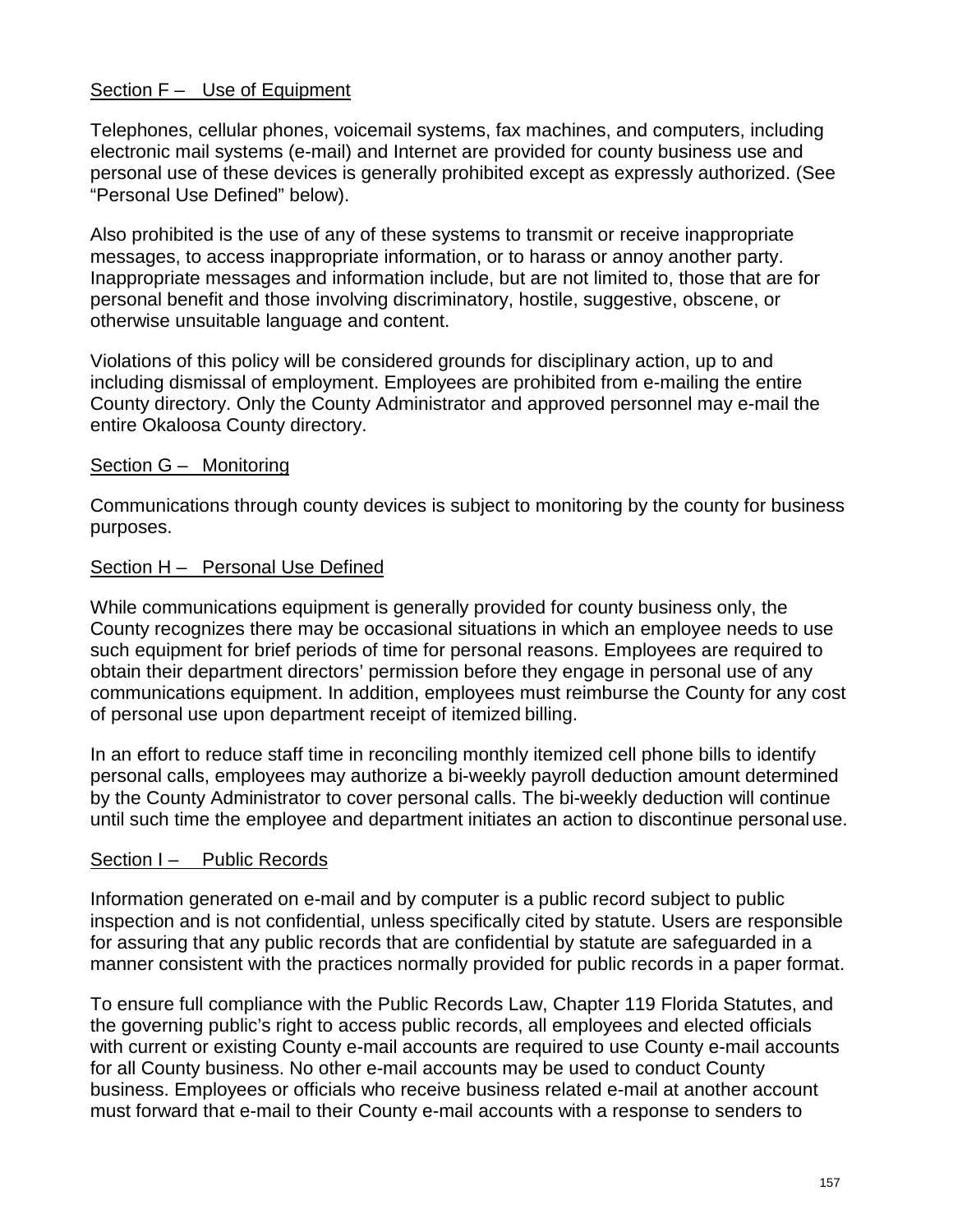please use the employee's or the official's County e-mail account for further business purposes.

Logins and passwords are issued solely for the use of employees in conducting official county business. All employees are prohibited from:

- 1) Disclosing or transferring logins or passwords to unauthorized persons or entities; and
- 2) Sharing logins or passwords with other county employees without prior authorization from their department director.

# Section J – Retention of Electronic Mail

The State of Florida requires the retention of "all documents, papers, letters, maps, books, tapes, photographs, films, sound recordings, data processing software, or other material, regardless of the physical form, characteristics, or means of transmission, made or received pursuant to law or ordinance or in connection with the transaction of official business by any agency" [F.S. 119.011(1)]. As it is for all documents, requirements for retention of e-mail are determined by content. It is each department's responsibility to evaluate e-mail for content to determine the length of time and how the message must be retained, just as it does with paper documentation. Methods of retaining e-mail documents include saving messages to files on floppy disk, hard drive, or printing messages and filing in a paper file. The Information Technology Department is available to advise users in the specifics of different methods. Retention schedules must be followed in accordance with the State Library and Archives of Florida.

# Section K – Software, ITunes, and Domain Registration

Okaloosa County purchases and licenses the use of computer software. Employees shall use that software only in accordance with the license agreement for that software. All software developed in-house or by vendors for Okaloosa County is the sole property of Okaloosa County. "Shareware", "Freeware", and all other similar software, unless preapproved by the Information Technology Director, are not permitted on the network.

Applications software, such as ITunes, must be approved by the county Information Technology Department in the same manner as software on a personal computer. An ITunes Gift Card must be purchased for application software transactions unless otherwise authorized by Information Technology.

No domain name can be registered on behalf of Okaloosa County Board of County Commissioners or their reporting departments without the approval and inclusion of the Information Technology Department. The Information Technology Department shall manage domain name services (DNS) and shall be listed as at least one of the administrative and technical contacts.

## Section L – Information Technology Project Management

1) Lack of planning is a primary cause of schedule slippage, cost overruns, poor quality, and high maintenance costs. An information technology project becomes better understood as it progresses through the following processes: problem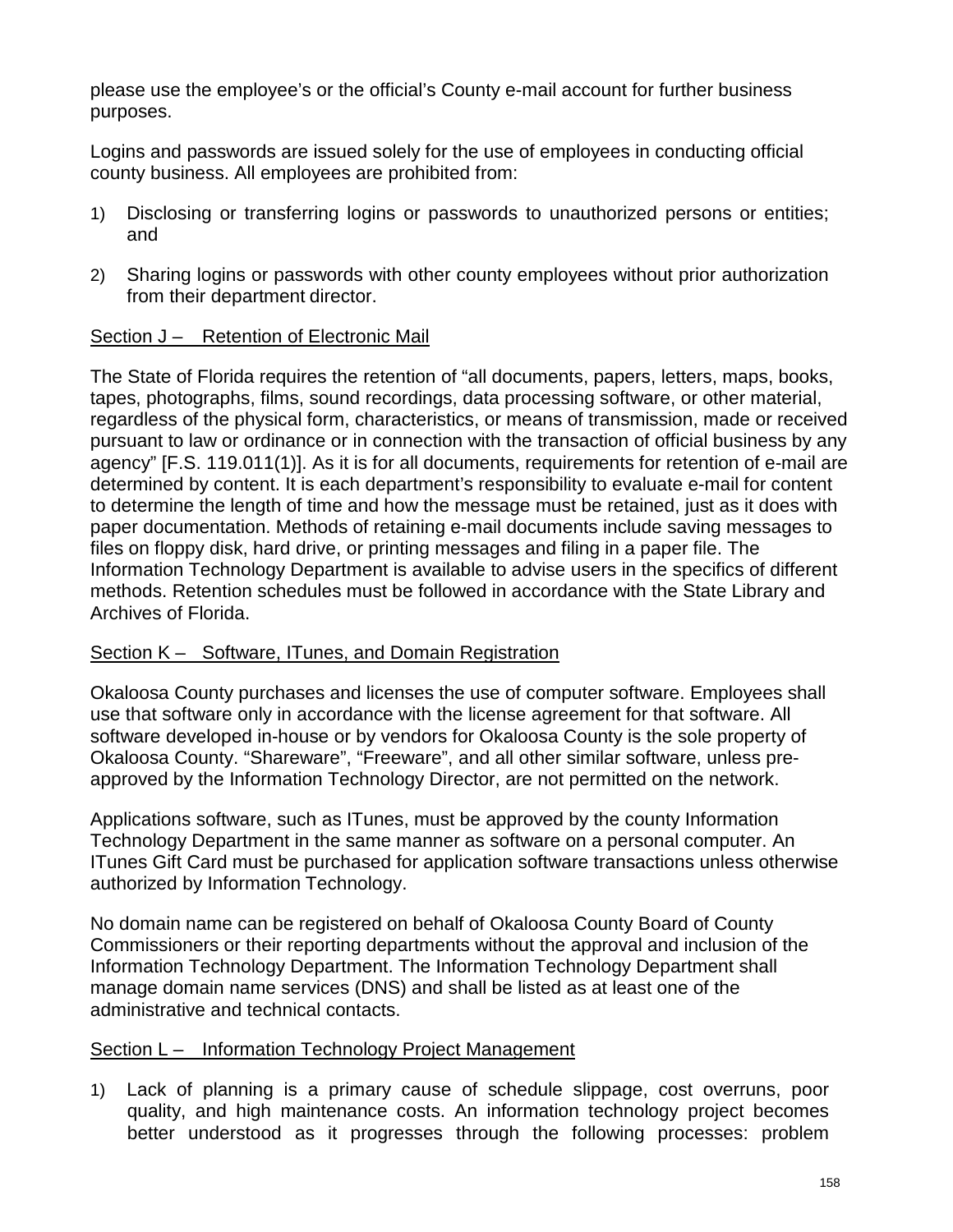definition; system justification; analysis and conceptual design; implementation planning; implementation and testing; and operations and maintenance.

- 2) In order to ensure a well planned and designed approach to information technology projects, the problem definition must be submitted to the Information Technology Director for review and approval. Approved projects will follow the process established by the Information Technology Department.
	- a) The Information Technology Department responsibilities include, but are not limited to, the following:
		- i) Directing and coordinating all information technology related activities for the County;
		- ii) Directing and managing all computer equipment and networks;
		- iii) Directing and managing enterprise-wide projects such as e-mail services, security systems, the County imaging system and enterprise licensing agreements;
		- iv) Directing and managing all departmental level applications and departmental licensing agreements that involve technology;
		- v) Initiating and implementing all contract negotiations and grants involving an information technology component;
		- vi) Specifying the appropriate operating environment for all computerequipment;
		- vii) Coordinating development, maintaining and managing web-based solutions;
		- viii) Reviewing and approving all new computer equipment acquisitions;
		- ix) Installing and configuring all computer equipment for all departments;
		- x) Delegating software administration responsibilities to departmental software administrators for each departmental level as needed;
		- xi) Directing and coordinating computer equipment training;
		- xii) Directing and coordinating all Geographic Information System (GIS) related activities for the County;
		- xiii) Managing the County Aerial Photography and Digital Mapping projects;
		- xiv)Managing the County Geodetic Control Network.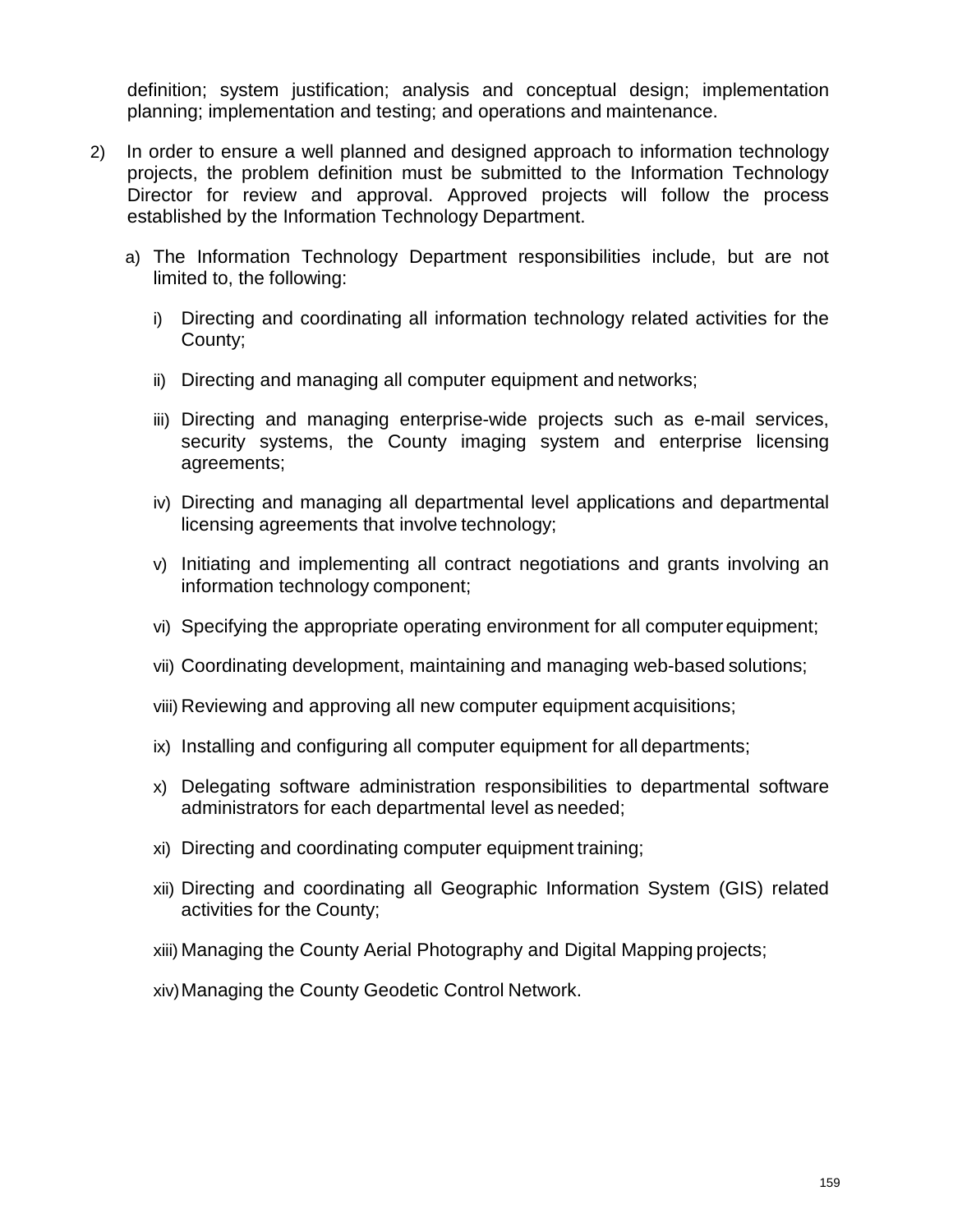- b) Department responsibilities include the following:
	- i) Coordinating with the Information Technology Department during the budgetary process for any new computer equipment, information technology projects, data acquisitions, applications and upgrades;
	- ii) Channeling all communication agreements, contracts and grants through the Information Technology Department prior to and for negotiation;
	- iii) Ensuring the use of all computer equipment and data in accordance with this policy:
	- iv) Providing the specified environment for computer equipment;
	- v) Reporting computer equipment and data problems;
	- vi) Logging out at the end of the day;
	- vii) Protecting all logins and passwords to ensure security;
	- viii) Maintaining an inventory of all licensed software for each PC and the associated disc or CD containing the software for backup purposes (this is not applicable to enterprise-wide software);
	- ix) Providing at least one (1) departmental software administrator for each departmental level application, when applicable;
	- x) Designating at least one (1) liaison between the user department and the Information Technology Department;
	- xi) Providing access or an appropriate contact that can allow access to network communication equipment at any time;
	- xii) Coordinate the need for application software with the Information Technology Department.

### Section M – Compliance

Computer equipment is provided to fulfill the mission of the County. All computer equipment is owned by Okaloosa County. Any modification of computer hardware or software to circumvent this policy is strictly prohibited. Improper use of computer equipment in violation of this policy is grounds for counseling or disciplinary action. The type of action taken will be based on the frequency and/or severity of the incident in question. Actions can include counseling, written reprimand, loss of the privilege of using computer equipment, employee suspension and dismissal from employment.

### Section N – Definitions

1) Computer Equipment – Any hardware or software device under purview of the County that exchanges data with or connects to any County computer, device or network.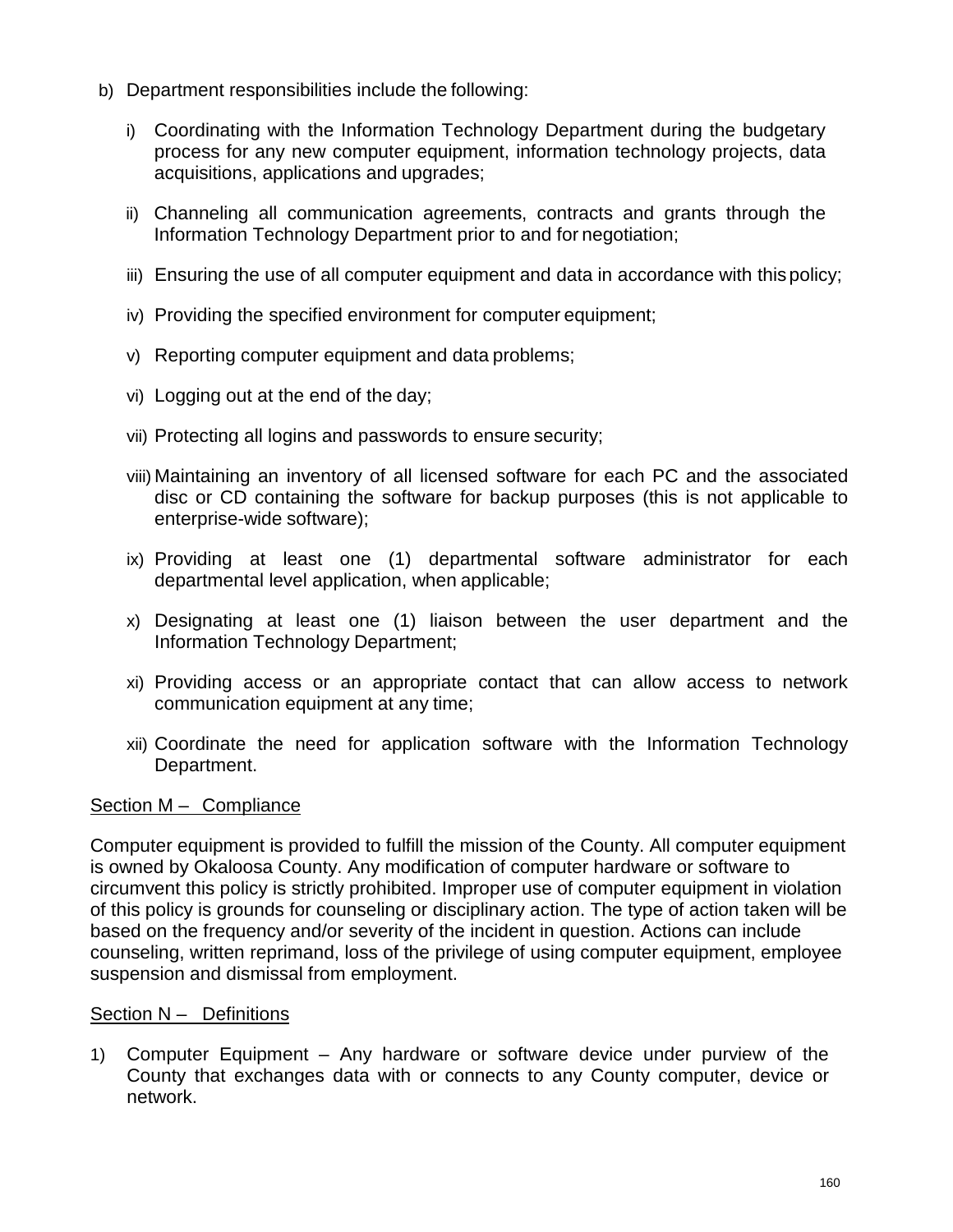- 2) Information Technology Department Personnel Any person who works under the direction of the Information Technology Director.
- 3) Authorized User Anyone authorized by a department director to use computer equipment to do his/her job.
- 4) Authorized Administrator Any person who has been granted administrative access to one (1) or more pieces of computer equipment by the Information Technology Director. Authorized administrators must be appointed by the department director and approved by the Information Technology Director. This will only be done where it is absolutely compelled by the circumstances. The Information Technology Director is the final authority.
- 5) Departmental Software Administrator Any person who is designated by his/her department director and approved by the Information Technology Director to assist Information System Department personnel in administering departmental applications. These applications normally run on one (1) or more departmental servers and are department specific software applications. Departmental Software Administrators are provided the access allowed by the Information Technology Director.
- 6) Liaison One or more individuals within a department who is designated to act as a liaison between Information Technology Department personnel and the department director for matters involving computer equipment. Liaisons may be appointed at the discretion of the department director. At least one (1) liaison per department must be designated.
- 7) Data Information that can be digitally transmitted or process by County computer equipment.
- 8) County Networks Components or circuitry owned or leased by the County that inter- connects computer equipment.
- 9) Information Technology Project Any work effort or plan that requires computer equipment and Information Technology Department personnel resources.
- 10) Information Systems Component Any hardware or software item that would fall under the Information Technology Department's support, whether related to Geographic Information Technology (GIS), Systems and Networks or Applications divisions. This is to include wireless and Voice Over Internet Protocol (VOIP) peripherals.
- 11) Contingent Workers Individuals hired through temporary staffing agencies.
- 12) Network Equipment Any switch, hub, router, sniffer or copper-based device.
- 13) Mobile Device A cell phone, push to talk (PTT) radio, tablet, 3G or 4G iPad, or internet/email capable equipment. This device is characterized by the fact that a service plan cost generally is determined by the amount of use and/or capabilities. BYOD (Bring Your Own Device) is not supported on the Okaloosa County network.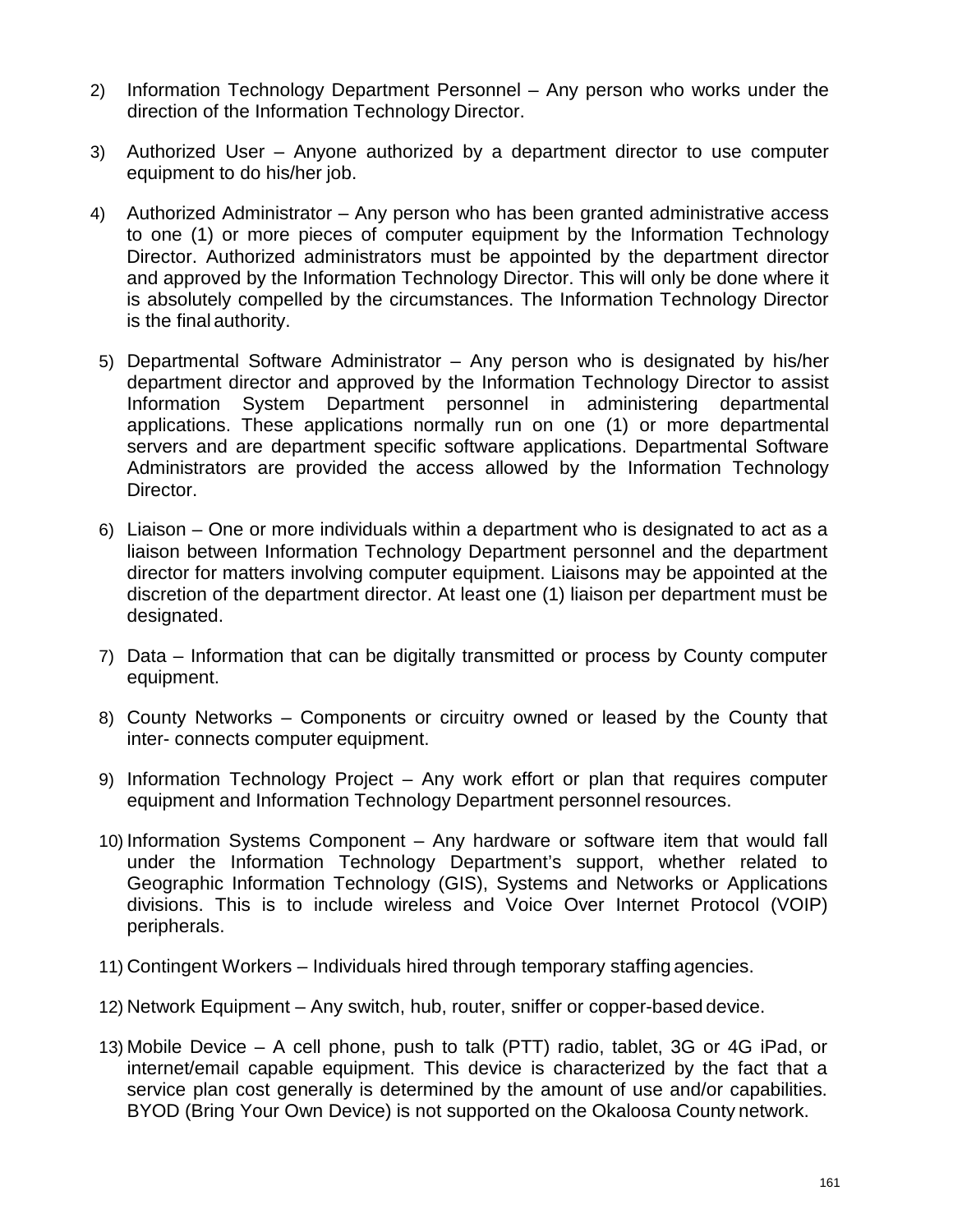- 14) Department Mobile Device A mobile device purchased and maintained by an Okaloosa County department or division for use by more than one employee or other authorized user while engaged in their assigned duties.
- 15) Mobile Device Group Leader Designated by each department director, an employee assigned responsibility for authorizing and managing all mobile devices and applications for the department. This person will also evaluate usage and device types and advise Purchasing if any new devices are needed and/or if adjustment is needed to plans.
- 16) Reasonable Secondary Personal Use mobile devices are intended for County purposes. Personal use is authorized if employees select to reimburse the county for usage on the Okaloosa County Mobile Device Request form.
- 17) Mifi Hotspot A device that provides Internet access viaWi-Fi.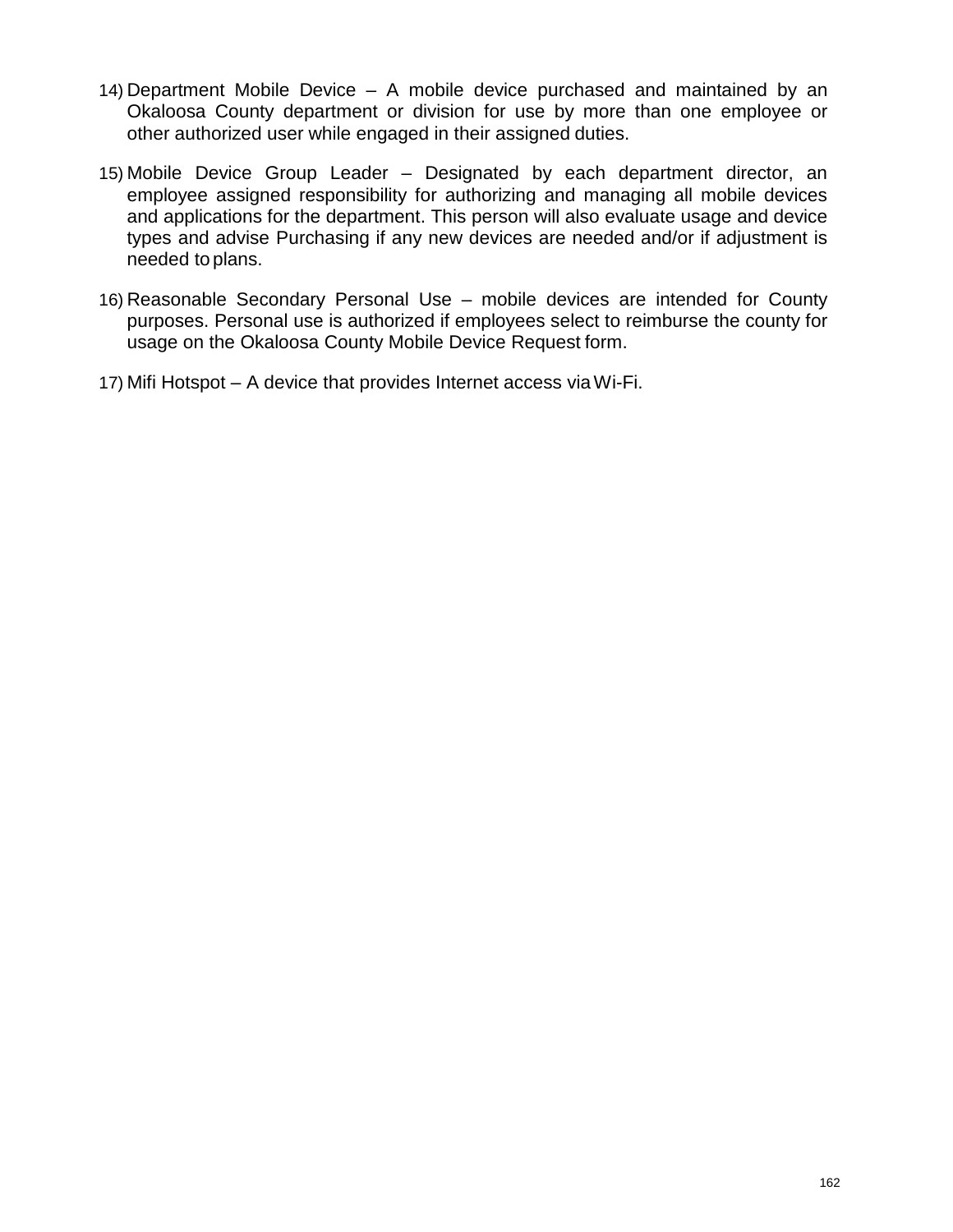# **CHAPTER XXX – WORKPLACE VIOLENCE**

### Section A - General Statement

Okaloosa County strives to provide a safe and secure workplace for all employees. Threats, threatening behavior or acts of violence against employees, visitors, or other individuals by anyone on county property without lawful justification will not be tolerated. These violations of policy will lead to disciplinary action which may include dismissal, and may lead to arrest and prosecution, as determined by appropriate law enforcement authorities.

### Section B – Prohibited Conduct

The County will not tolerate any type of workplace violence committed by or against employees. The following list of behaviors, while not all inclusive, provides examples of conduct that is prohibited:

- 1) Causing physical injury to another person (except in cases of lawful self-defense or defense of others from death or great bodily harm);
- 2) Making threatening remarks;
- 3) Stalking;
- 4) Use of e-mail to threaten, intimidate or cause fear;
- 5) Aggressive or hostile behavior that creates a reasonable fear of injury to another person or subjects another individual to emotional distress;
- 6) Intentionally damaging employer property, property of another employee or property of any other person or entity;
- 7) In keeping with the protections granted by the 2<sup>nd</sup> Amendment to the United States Constitution and Florida law, employees may carry concealed firearms on duty if properly licensed by the State of Florida or a Florida approved reciprocal state, and in strict compliance with provisions and restrictions set out in Chapter 790.06, Florida Statutes, reciprocal states' license regulations and any federal law or rule. Possession of any weapon, including a firearm, while on county property, in a county owned, leased, or rented vehicle while performing county business is prohibited unless the employee possesses a valid license to carry a concealed weapon issued under section 790.06, Florida Statutes or Florida approved reciprocal state. This prohibition shall not apply to anyone legally certified to carry weapons in the performance of their lawful duty or those employees who meet the private vehicle storage requirements of Section 790.251, Florida Statutes;
- 8) Committing acts motivated by, or related to, sexual harassment or domesticviolence.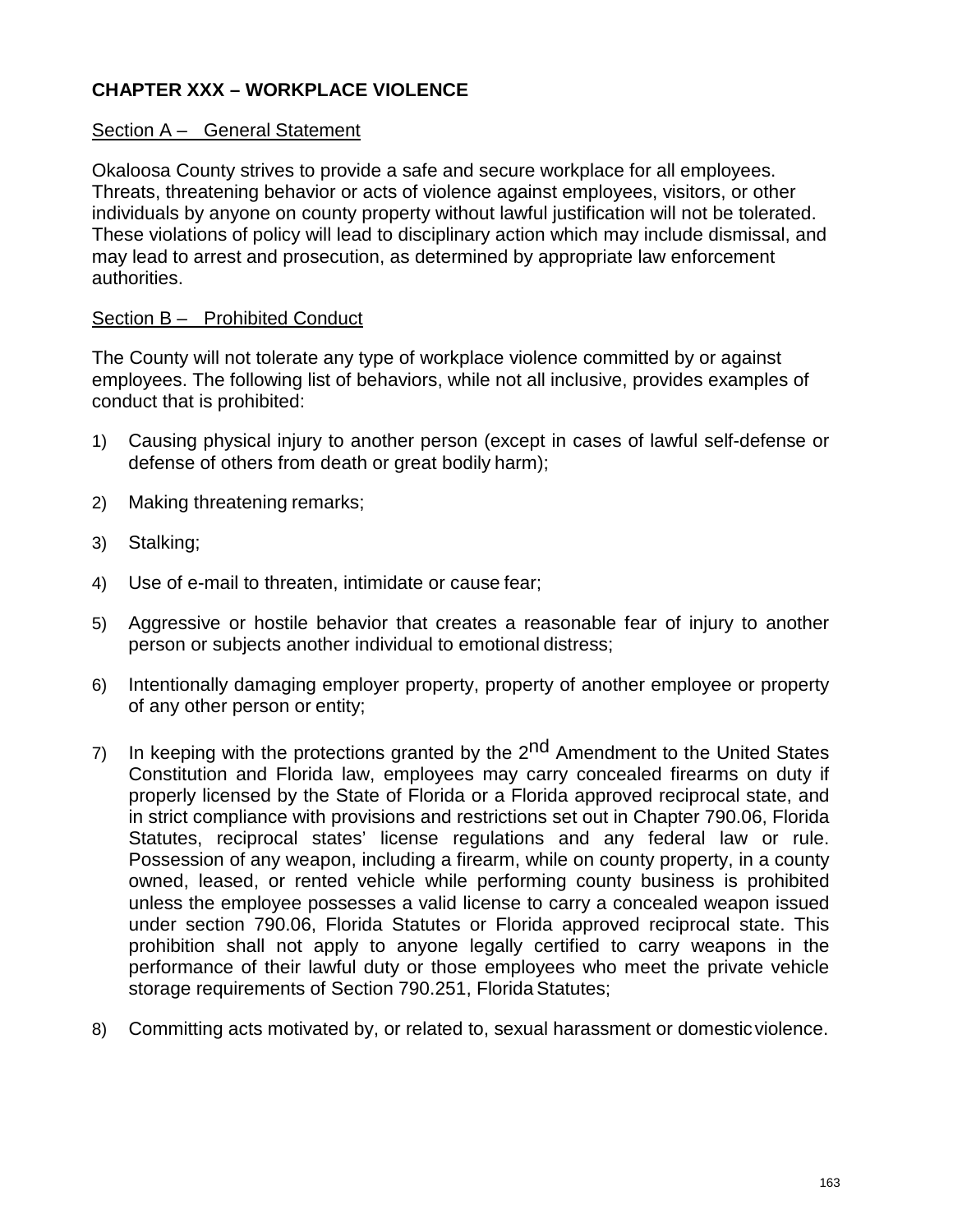## Section C – Reporting and Investigating Threats or Incidents

- 1) If the incident constitutes an emergency, CALL 9-1-1. In instances that are not emergency situations, contact a supervisor or manager. After 9-1-1 is contacted, contact department or division management immediately.
- 2) If possible, separate the parties involved in the altercation. If the parties cannot be separated, or if it would be dangerous to do so, CALL 9-1-1.
- 3) Contact the appropriate department director. The department director, together with the Risk Manager and Human Resources Director, will assess and investigate the incident and take appropriate action.
- 4) In instances that involve emergency situations or criminal activity, the Human Resources Director will contact the County Administrator and the appropriate law enforcement agency for assessment and, if advisable, investigation and prosecution.
- 5) As warranted by the seriousness of the incident, the County Administrator may assemble a Threat Management Team, consisting of staff from the offices of the County Administrator, Risk Management, Public Safety, Human Resources and others as deemed appropriate. The Threat Management Team is responsible for, but not limited to, the following:
	- a) Evaluating potential violence problems;
	- b) Assessing an employee's fitness for duty (using mental health professionals);
	- c) Selecting intervention techniques;
	- d) Establishing a plan for protection of workers and potential targets;
	- e) Coordinating with affected parties such as victims, families, employees, media, or law enforcement employees;
	- f) Assuring that immediate (within 24 hours) and on-going counseling is available to traumatized individuals.

### Section D – Reporting Situations with Potential for Violence

While employees are not expected to be skilled at identifying potentially dangerous persons, employees are expected to exercise good judgment and to inform either their supervisor or the Human Resources Department if any employee or county business related contact exhibits behavior that could be a sign of potential violence. Such behavior includes:

- 1) Being armed without being licensed to carry a concealed firearm pursuant to Section 790, Florida Statutes or Florida or Florida approved reciprocal state, or violations of permit restrictions found the section;
- 2) Displaying overt signs of extreme stress, resentment, hostility, or anger;
- 3) Making threatening remarks;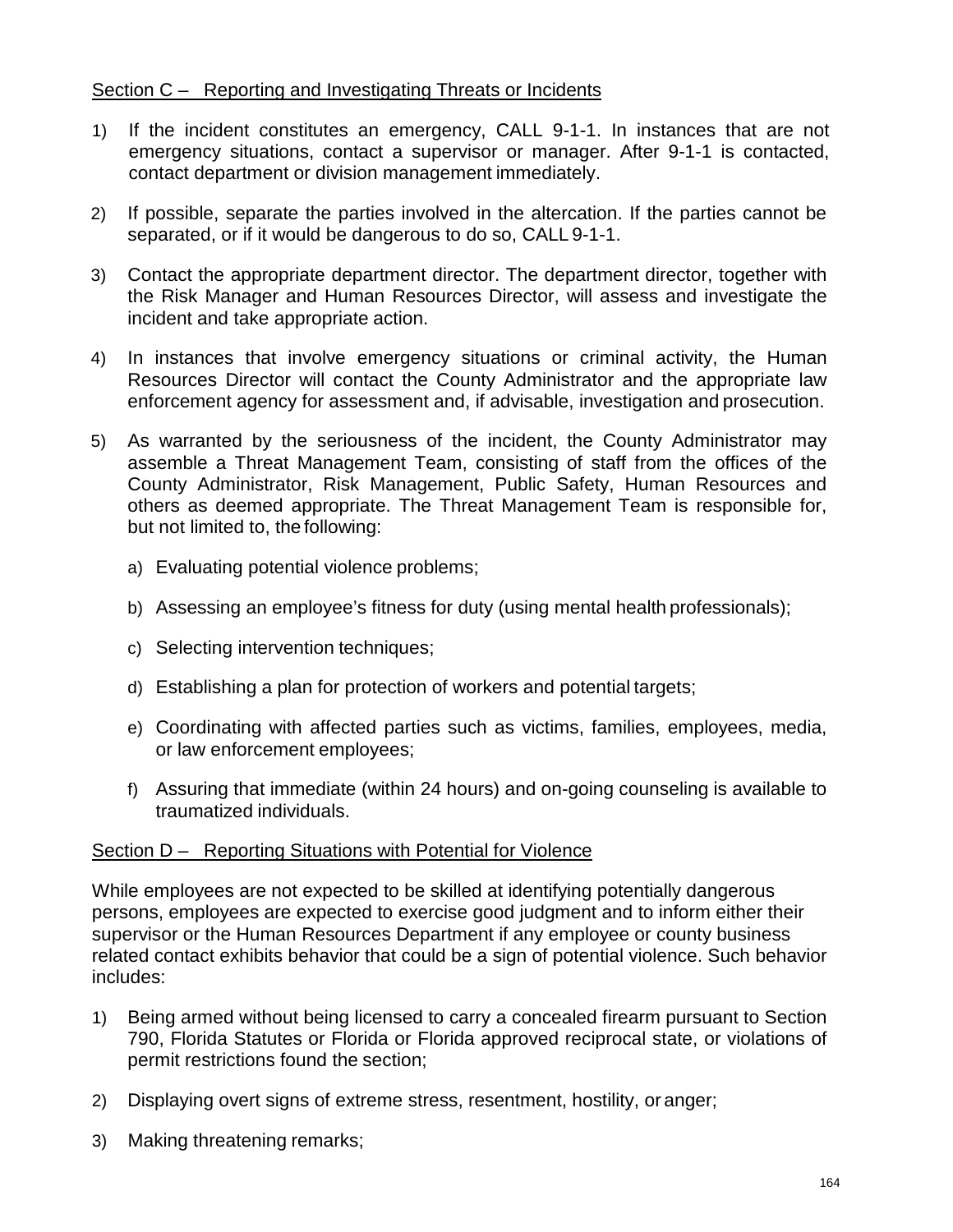- 4) Sudden or significant deterioration in performance;
- 5) Displaying irrational or inappropriate behavior;
- 6) Repeated suicidal comments;
- 7) Increased frequency of domestic problems or domestic violence.

## Section E – Employee Training

Department directors or their designees will orient all employees to department and division procedures concerning responding to and reporting threats or incidents of violence in the workplace.

# Section F – Employee Assistance Program (EAP)

Should an employee become the victim of an incident of workplace violence or threatened violence, the services of the EAP may be offered to assist in coping with any effects of the incident. Should an employee commit an act of violence or threaten violence, he/she may be required to attend EAP counseling, depending on the circumstances. In these cases, failure by the employee to keep any appointments with the EAP or cooperate fully with EAP treatment recommendations will be grounds for discharge from employment. See Section on Employee Assistance Program.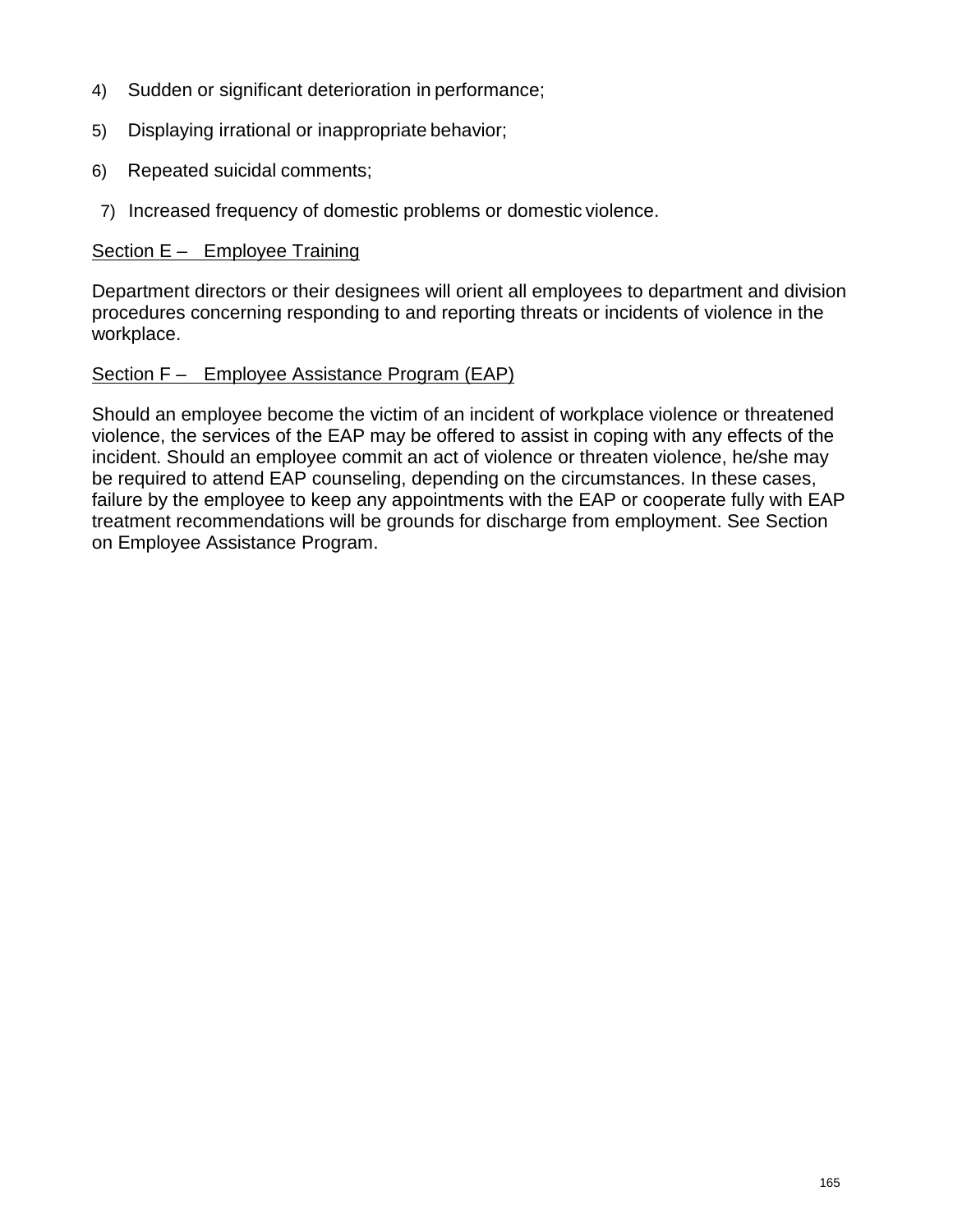# **CHAPTER XXXI – WHISTLEBLOWER PROTECTION POLICY**

The Board of County commissioners is committed to providing a workplace and citizen service arena in which there is open discussion of operations and practices. Accordingly, anyone who has reason to believe the County is violating or not complying with state or federal statutes, rules or regulations is encouraged to report the concern to the County Administrator, any member of County management, or to a County Commissioner.

Any staff member, volunteer, vendor, or member of the public who reports suspected misconduct, fraud, or abuse will not be terminated or otherwise retaliated against for making the report.

The report will be investigated and even if determined not to be misconduct, fraud, or abuse, the individual making the report will not be retaliated against. There will be no punishment for reporting problems – including no termination, demotion, suspension, harassment, or any other type of discrimination.

There are several ways to make a report:

- Verbally submit the report to the County Administrator or any member of management;
- Verbally submit the report to a County Commissioner; or
- Submit the report in writing to one of the following:
	- o [hr@co.okaloosa.fl.us;](mailto:hr@co.okaloosa.fl.us)
	- o [bocc@co.okaloosa.fl.us;](mailto:bocc@co.okaloosa.fl.us)
	- o County Administrator, Okaloosa County BOCC, 1804 Lewis Turner Blvd, Suite 400, Fort Walton Beach, FL 32547.

NOTE: Florida's "Whistle-blower's Act" provides protection against retaliatory action to those reporting information. See F.S. 112.3187 to 112.31895 for detail.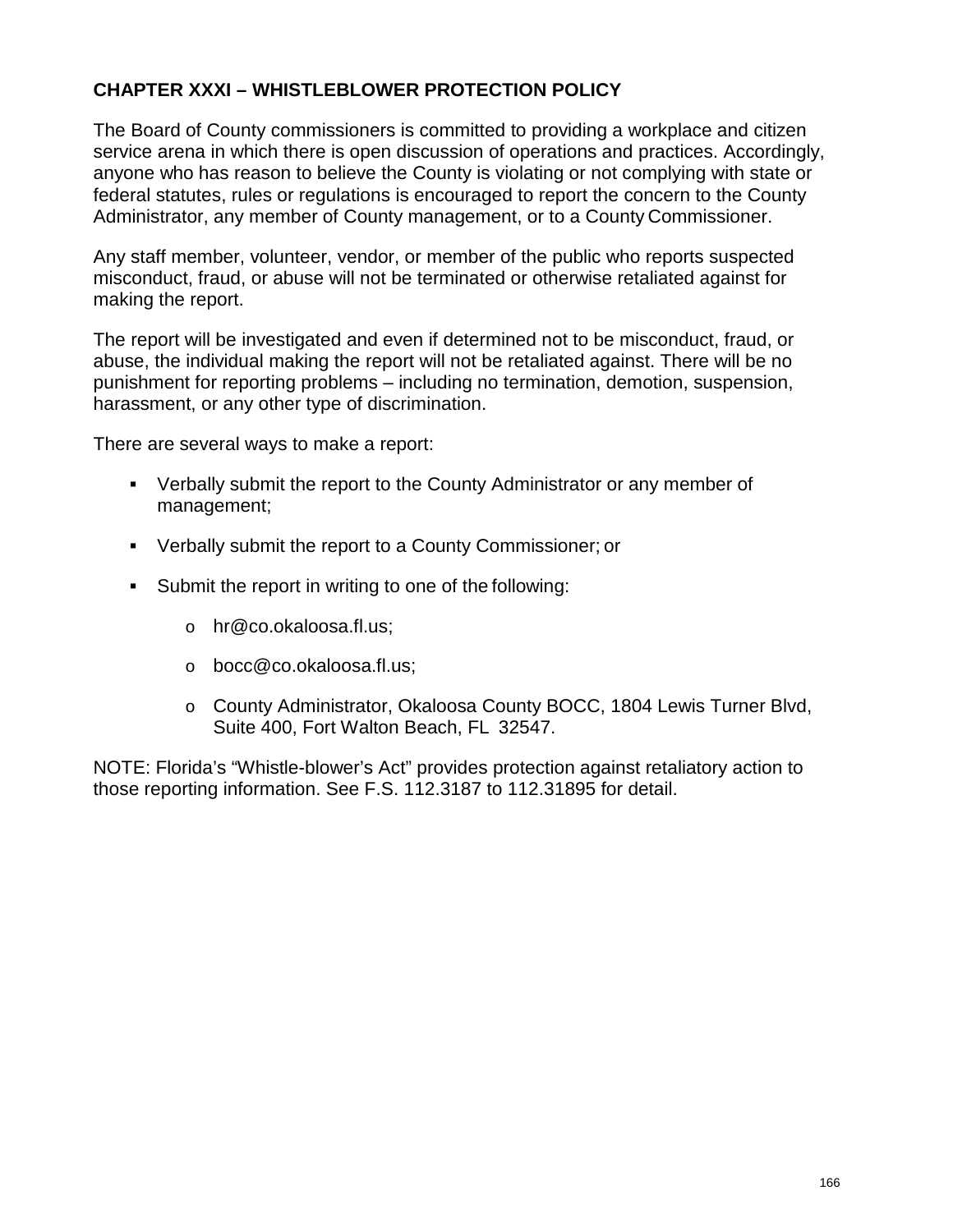# **CHAPTER XXXII – BOARD OF COUNTY COMMISSIONERS ANTI-FRAUD POLICY**

## Section A – Purpose

The Okaloosa County Anti-Fraud Policy ("Policy") is hereby established to facilitate the development of controls that will aid in the detection and prevention of fraud, waste and abuse of the County's financial resources, property, information and other assets, as more fully described herein; provide for the investigation of suspected fraud, waste or abuse; and provide for consequences for engaging in any manner of fraud, waste or abuse. It is the intent of the County to promote consistent organizational behavior by providing guidelines and assigning responsibility for the development of controls and conduct of investigations involving allegations of fraud, waste or abuse. The County will not tolerate the commission or concealment of acts involving fraud, waste, or abuse. Allegations of such acts will be fully investigated, which may result in legal action if warranted. All employees are responsible for reporting suspected instances of fraud, waste, and abuse in accordance with this Policy.

## Section B – Scope of Policy

This Policy applies to any suspected fraud, waste or abuse involving employees, elected officials, members of advisory boards, consultants, vendors, contractors, and/or any other parties or entities that have a business relationship with the County.

Any investigative activity required will be conducted without regard to the suspected wrongdoer's length of service, position, title, or relationship to the County or any elected official, consultant, vendor, contractor, or employee.

Matters concerning an employee's actions or conduct should be resolved by the management of that employee's department and the Human Resources Department.

If there is any question as to whether an action constitutes fraud, waste or abuse, please contact the Human Resources Director or County Administrator for guidance.

## Section C – Policy

Management is responsible for the effectiveness and efficiency of County operations, including protection of County assets from fraud, waste and abuse. Management has the primary responsibility for the implementation of internal controls to deter and detect fraud.

- 1) Definitions
	- a) Fraud: There are two basic categories of wrongdoing which would constitute fraud: (i) the intentional misstatement of financial information; and (ii) the misappropriation of assets (or theft). Fraud consists of an illegal act (the intentional wrongdoing) and/or the concealment of such act and deriving a benefit from such acts.
	- b) Waste: Waste means the thoughtless or careless expenditure, consumption, mismanagement, use or squandering of resources owned or operated by the County to the detriment or potential detriment of the County.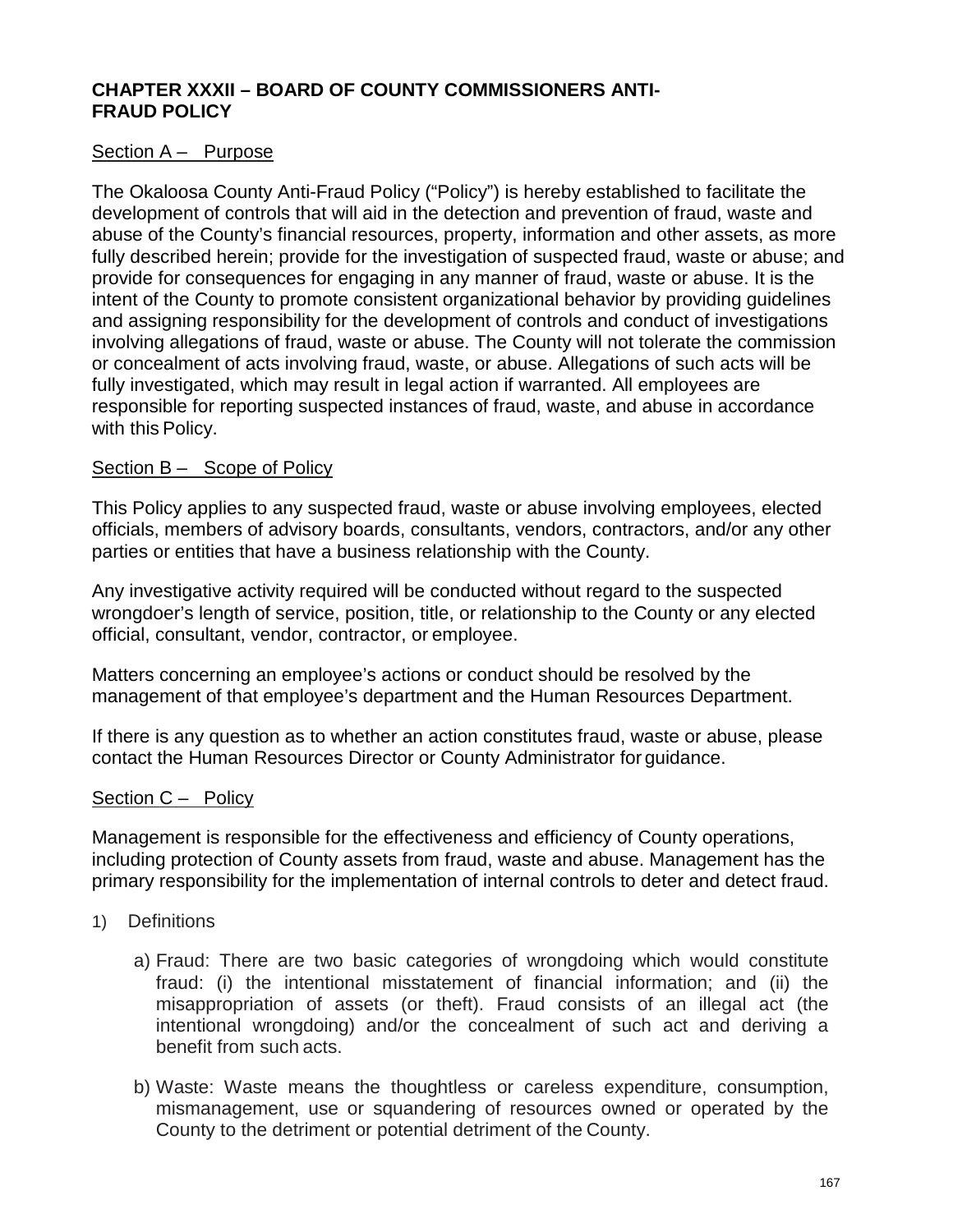c) Abuse: Abuse means the excessive or improper use of something, or the use of something in a manner contrary to the natural or legal rules for its use; the intentional destruction, diversion, manipulation, misapplication, maltreatment, or misuse or resources owned or operated by the County.

Not all instances of waste and abuse necessarily would constitute fraud but they could. Each member of management for the County and each department will be familiar with the types of improprieties that might occur within his/her area of responsibility and be alert for any indication of fraud, waste or abuse.

2) Actions Constituting Fraud, Waste or Abuse

The terms fraud, waste and abuse include, but are not limited to:

- a) Any dishonest or fraudulent act;
- b) Misappropriation of funds, securities, equipment, supplies, or other assets;
- c) Impropriety in the handling or reporting of money or financial transactions;
- d) Profiteering as a result of insider knowledge of County activities;
- e) Forgery or alteration of documents (checks, contracts, purchase orders, invoices, etc.);
- f) Accepting or seeking anything of material value (more than \$100) from contractors, vendors, or persons providing services/materials to the County;
- g) Destruction, removal, or inappropriate use of records, furniture, fixtures, vehicles and equipment;
- h) Misrepresentation of information on documents (employment history, timesheets, leave records, travel reimbursement requests, financial records, etc.);
- i) Serious abuse of County time such as unauthorized time away from work, falsification of work hours reported, or excessive use of County time for personal business;
- j) Authorizing or receiving payment for goods not received or services notperformed;
- k) Vendor kickbacks;
- l) Misuse of authority for personal gain;
- m) Any computer related activity involving the alteration, destruction, forgery, or manipulation of data for fraudulent purposes;
- n) Inappropriate use of County provided electronic devices such as computers, tablets, cell phones, pagers, or email;
- o) Any violation of local, state and federal laws related to dishonest activities orfraud.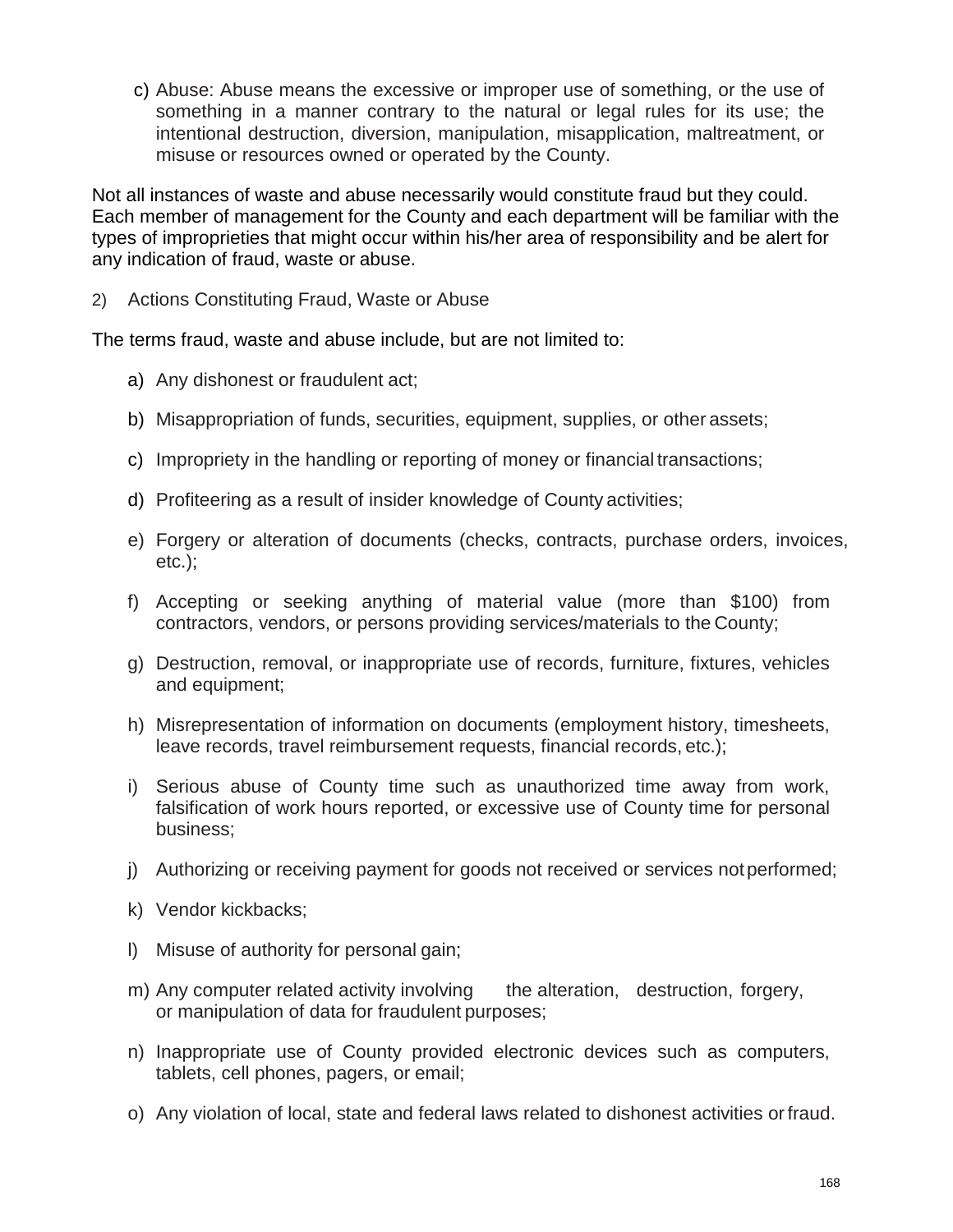- 3) Reporting
	- a) Any fraud, waste or abuse that is detected or suspected must be reported immediately to the Human Resources Director, the County Administrator, a County Commissioner, or the County Attorney.
	- b) Anyone who receives a report of fraud, waste or abuse must immediately notify the Human Resources Director who shall coordinate all investigations with the County Administrator.
	- c) Law Enforcement, external auditors and/or other professionals may also be involved as appropriate.
	- d) The County also has a whistleblower policy that provides a confidential method to file complaints. The County website contains a whistleblower icon which provides reporting options to several members of management to include the Board of County Commissioners, Human Resources Department and the County Administrator.
	- e) It shall be a violation of this Policy for any person to make a baseless allegation of fraud, waste or abuse that is made with reckless disregard for truth and that is intended to be disruptive or to cause harm to the County or another individual.

## Section D – Prohibition Against Retaliation

No person who has acted in accordance with the requirements of this Policy shall be dismissed, or threatened with dismissal; disciplined, suspended or threatened with discipline or suspension; penalized, intimidated or coerced for reporting any suspected fraud, waste or abuse. This provision shall not be construed as an exemption from any other County policies, rules or regulations.

## Section E – Reporting Procedures

Great care must be taken in the investigation of suspected fraud, waste or abuse, so as to avoid mistaken accusations or alerting suspected individuals that an investigation is under way.

Anyone who discovers or suspects fraud, waste or abuse shall contact the Human Resources Director, the County Administrator, a County Commissioner, or the County Attorney immediately and should not attempt to personally conduct investigations or interviews/interrogations related to any suspected fraud, waste or abuse. The reporting individual may remain anonymous and file a complaint via the website icon. All inquiries concerning the activity under investigation from the suspected individual, his/her attorney or representative, or any other inquirer should be directed to the Human Resources Department. The proper response to any inquiries concerning the status of an investigation is: "I am not at liberty to discuss this matter." Under no circumstances should any reference be made to "the allegation," "the crime," "the fraud," "the forgery," "the misappropriation," or any other specific reference.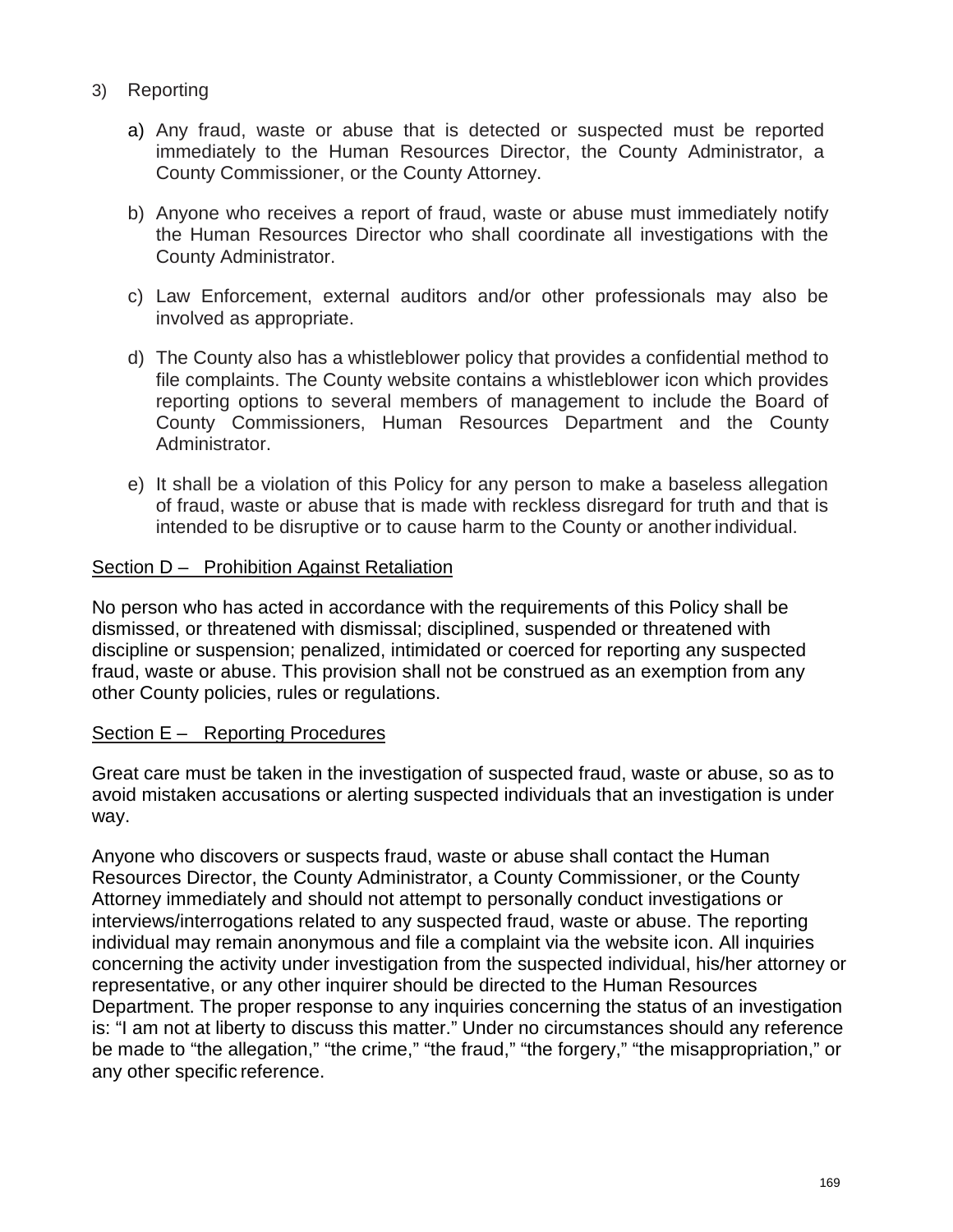The reporting individual should be informed of the following:

- 1) Do not contact the suspected individual in an effort to determine facts or demand restitution;
- 2) Do not discuss the case, facts, suspicions, or allegations with anyone unless specifically asked to do so by the County Administrator or Human Resources Director.

# Section F – Investigation Responsibilities

The County Administrator and the Human Resources Department has the primary responsibility for conducting the preliminary investigation of all suspected acts as defined in the Policy. If the preliminary investigation or assessment of the situation indicates that fraud, waste or abuse may have occurred, senior management will involve law enforcement, the Clerk of Court's Inspector General, the external auditors or other Certified Fraud Examiners (CFE), and/or other professionals as appropriate. These parties shall issue reports to appropriate designated personnel and, if appropriate, to the Board of County Commissioners.

Decisions to prosecute or refer the investigation results to the appropriate law enforcement and/or regulatory agencies for independent investigation will be made in conjunction with the County Attorney, senior management, and the County Administrator as will final decisions on disposition of the matter.

The County Administrator and Human Resources Department shall treat all information received confidentially to the extent permitted by law.

# Section G - Sanctions

Employees found to have violated this Policy shall be subject to disciplinary action up to and including dismissal. The type of discipline administered will depend on the severity of the conduct as well as any other factors presented in the particular circumstances, and will be administered in accordance with prevailing County policy.

The contractual or other business relationship of individuals or entities associated with the County found to have violated this Policy shall be subject to review, with the possible modification or termination of such contractual or business relationship.

# Section H – Authorization for Investigating Suspected Fraud, Waste or Abuse

The County Administrator, Human Resources Director and their designees shall have:

- 1) Free and unrestricted access to all County records and premises, whether owned or rented;
- 2) The authority to examine, copy, and/or remove all or any portion of the contents of files, desks, cabinets, and other storage facilities on the premises without prior knowledge or consent of any individual who might use or have custody of any such items or facilities when it is within the scope of their investigation.